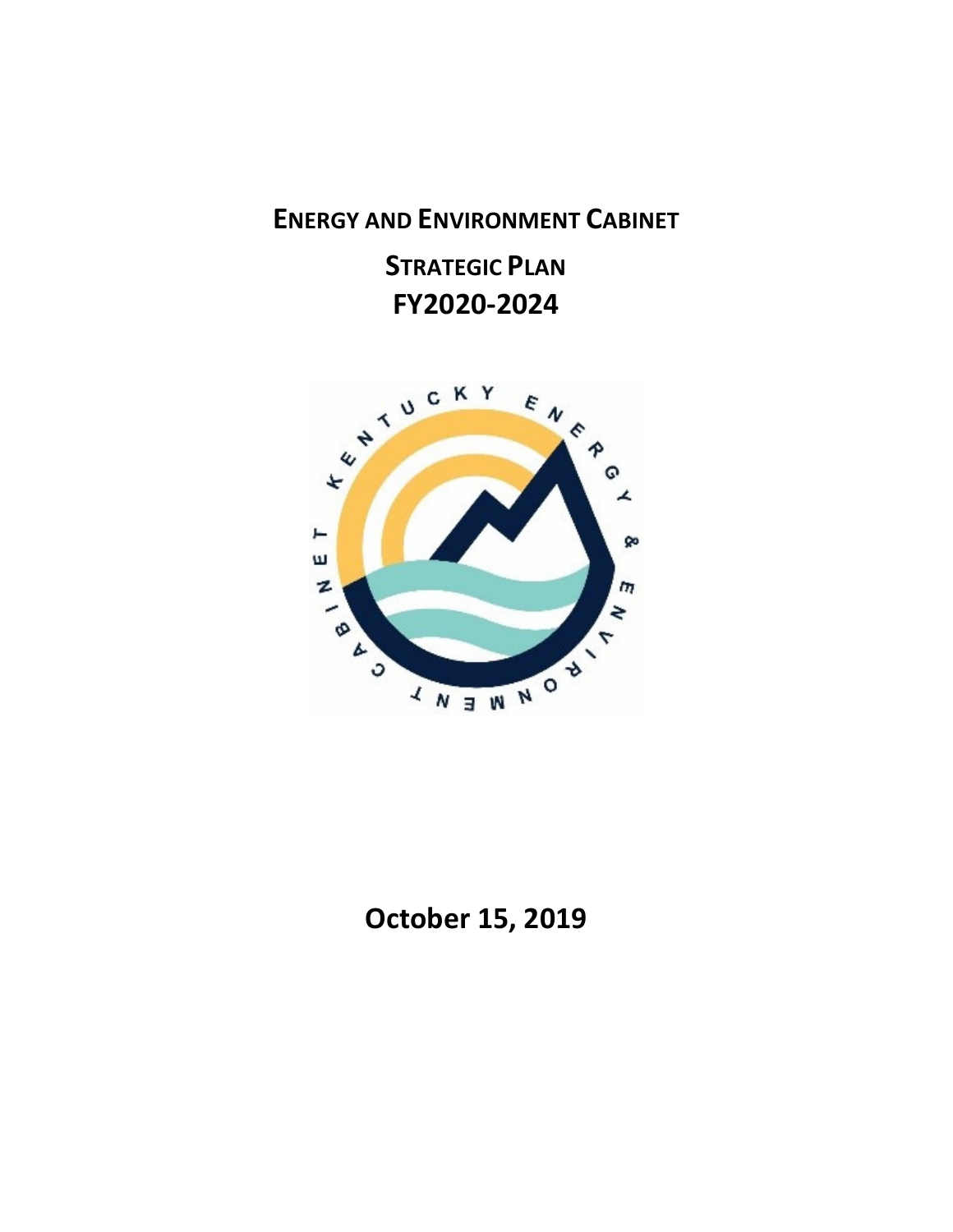## **CONTENTS**

| <b>EEC OVERVIEW</b>                                                | 3   |
|--------------------------------------------------------------------|-----|
| <b>ALIGNMENT OF EEC STRATEGIC PLAN WITH EXECUTIVE BRANCH GOALS</b> | 4   |
| <b>DEPARTMENT FOR ENVIRONMENTAL PROTECTION</b>                     | 6   |
| <b>DEPARTMENT FOR NATURAL RESOURCES</b>                            | 52  |
| <b>OFFICE OF ENERGY POLICY</b>                                     | 98  |
| <b>OFFICE OF KENTUCKY NATURE PRESERVES</b>                         | 117 |
| <b>OFFICE OF ADMINISTRATIVE SERVICES</b>                           | 130 |
| <b>OFFICE OF COMMUNICATION</b>                                     | 142 |
| <b>PUBLIC SERVICE COMMISSION</b>                                   | 146 |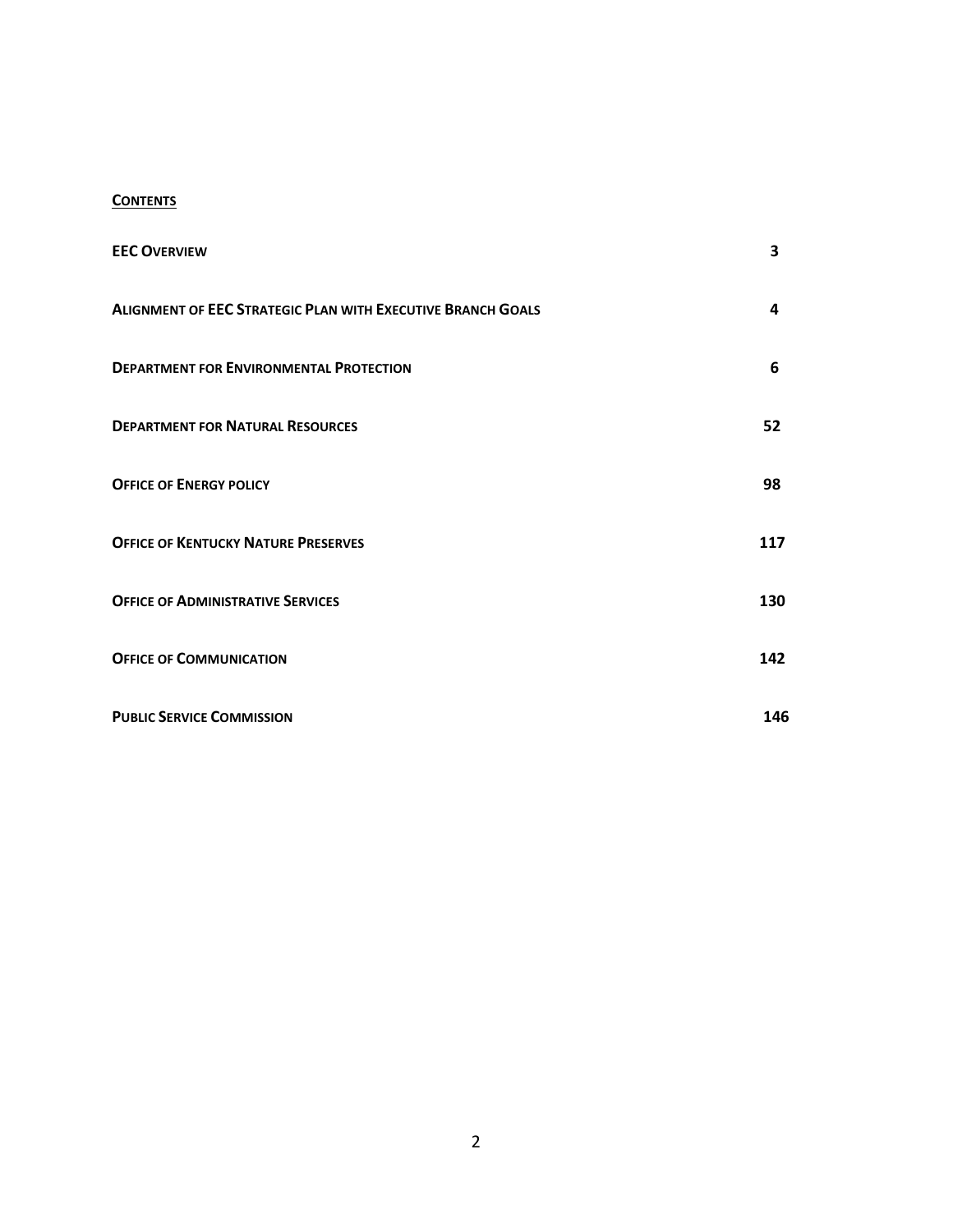## ENERGY AND ENVIRONMENT CABINET

## **Overview**

The Energy and Environment Cabinet (EEC) was initially created via reorganization in June 2008 (EO 2008-531) to more efficiently manage Kentucky's energy, natural resources, and environmental programs. However, this reorganization was not ratified during the 2009 legislative session, so EO 2009-535 (signed June 12, 2009) reorganized the Cabinet again which was ultimately ratified during the 2010 legislative session via HB 393. The Cabinet was further reorganized in 2014 via Administrative Order, in 2018 via HB264 which abolished GAPS and established the Office of Administrative Services (OAS), in 2018 via SB129 and in 2018 via Administrative Order. The creation of the Energy and Environment Cabinet allows a more efficient and effective use of state resources in critical areas of environmental protection, mine safety, natural resources management, and energy policy development.

EEC currently includes the Department for Environmental Protection (DEP), Department for Natural Resources (DNR), Office of Energy Policy (OEP), Office of Secretary (OOS), Office of Legal Services (OLS), Office of Administrative Hearings (OAH), Office of Legislative and Intergovernmental Affairs (OLIA), Office of Communication (OOC), Office of Kentucky Nature Preserves (KNP), and the boards and commissions attached to the cabinet: Public Service Commission (PSC), Mine Safety Review Commission (MSRC).

The EEC Strategic Plan is organized by department and each section includes a departmental organization chart.

## Mission

Improve the quality of life for all Kentuckians by protecting our land, air, and water resources; by utilizing our natural resources in an environmentally conscientious manner; and by innovating and creating efficient, sustainable energy solutions and strategies that create a base for strong economic growth.

## Vision

To be recognized as a leader among the states for holistically addressing energy, natural resources and environmental challenges.

## Core Values & Principles

- Integrity: We believe in adherence to the highest standards of professional conduct.
- Fairness: We implement and enforce the Cabinet's regulations fairly across all regulated entities.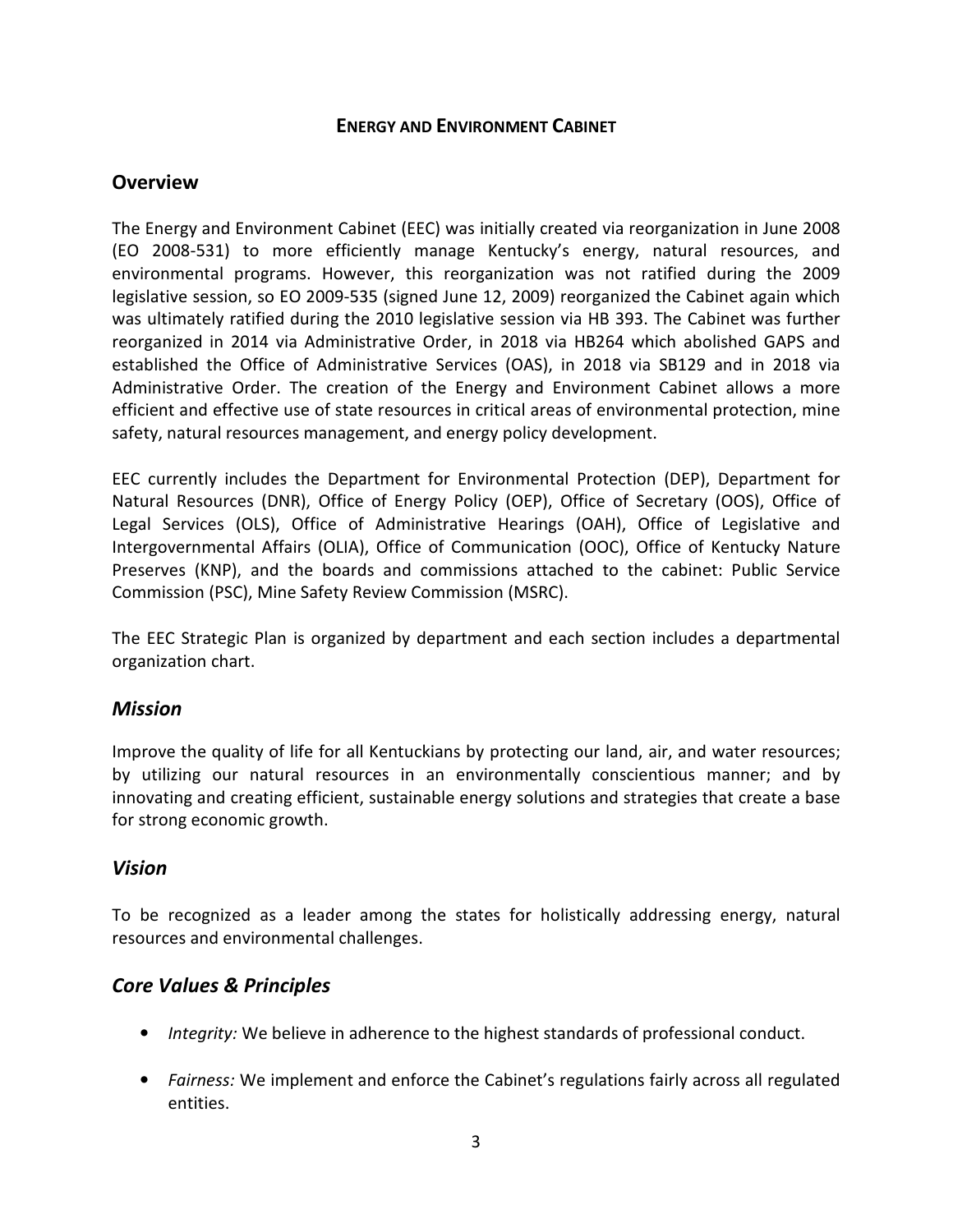- Reliability and Timeliness: We are committed to responding to all citizens, regulated entities, elected officials, media, federal, state, and local government agencies, and others who depend on answers, permits, etc., in a timely manner.
- Professionalism: As primarily a regulatory agency, we take seriously the importance of being courteous and professional in all of our discussions and correspondence with regulated entities.
- Cooperation: We do not act alone in carrying out the Cabinet's mission, and our success depends greatly on mutually supportive interactions with our federal counterparts, other agencies in state government, and local governments.
- Accountability: We are fully accountable for our actions and decisions that have an impact on citizens and industries.
- Assistance: We believe in working with the regulated community and the public to find solutions to issues whenever possible.

## ALIGNMENT OF EEC STRATEGIC PLAN WITH EXECUTIVE BRANCH GOALS

Evident in the EEC strategic plan are efforts or planned efforts to create economic opportunities, create a healthier Kentucky, ensure safe communities, and enhance responsible government. Our regulatory agencies implement and maintain a broad range of environmental standards designed to protect human health and our air, water, and land resources. A healthy environment is integral to a healthy economy and prospects for job creation. The Cabinet works in cooperation with local entities to ensure safe communities by establishing programs to reduce the incidence and impact of wild land fires. Our programs also protect coal miners, loggers, agricultural workers and others in their jobs, jobs that often have a higher level risk than many other occupations.

How we develop and utilize our energy resources in the  $21^{st}$  Century is different from what we have done in the past. In today's complex and highly industrialized society, reliable, affordable energy is a necessity for all Kentuckians and is key to growing Kentucky's economy. Creating and supporting energy-related jobs in Kentucky is a high priority within the EEC.

Toward that end, the Cabinet has a number of initiatives that support the goals of the Executive Branch to link environmental, natural resources and energy programs in a holistic and cooperative manner. The Cabinet is committed to making sure its regulatory programs remain responsive to the changing requirements of related federal environmental programs while remaining consistent with state regulatory requirements.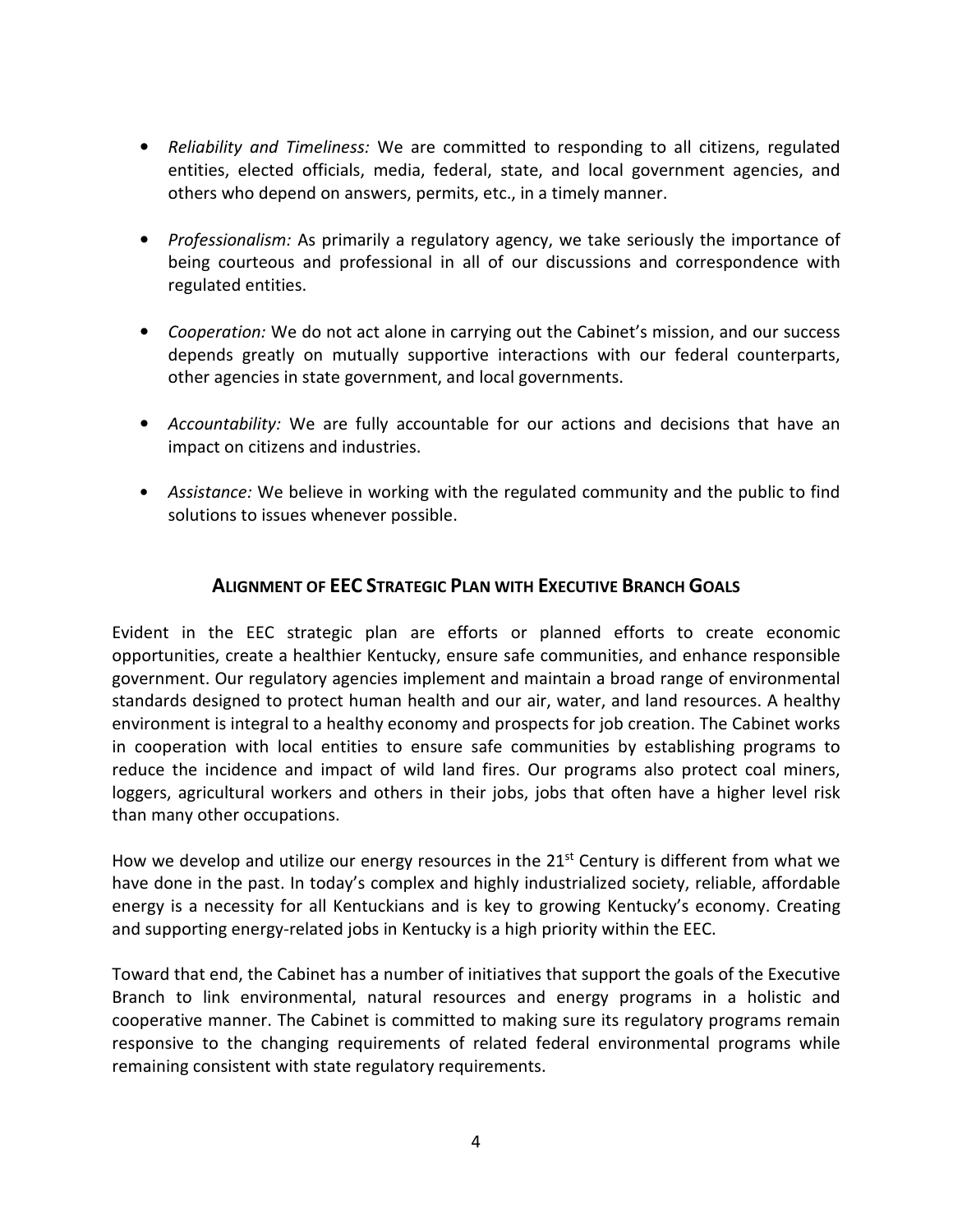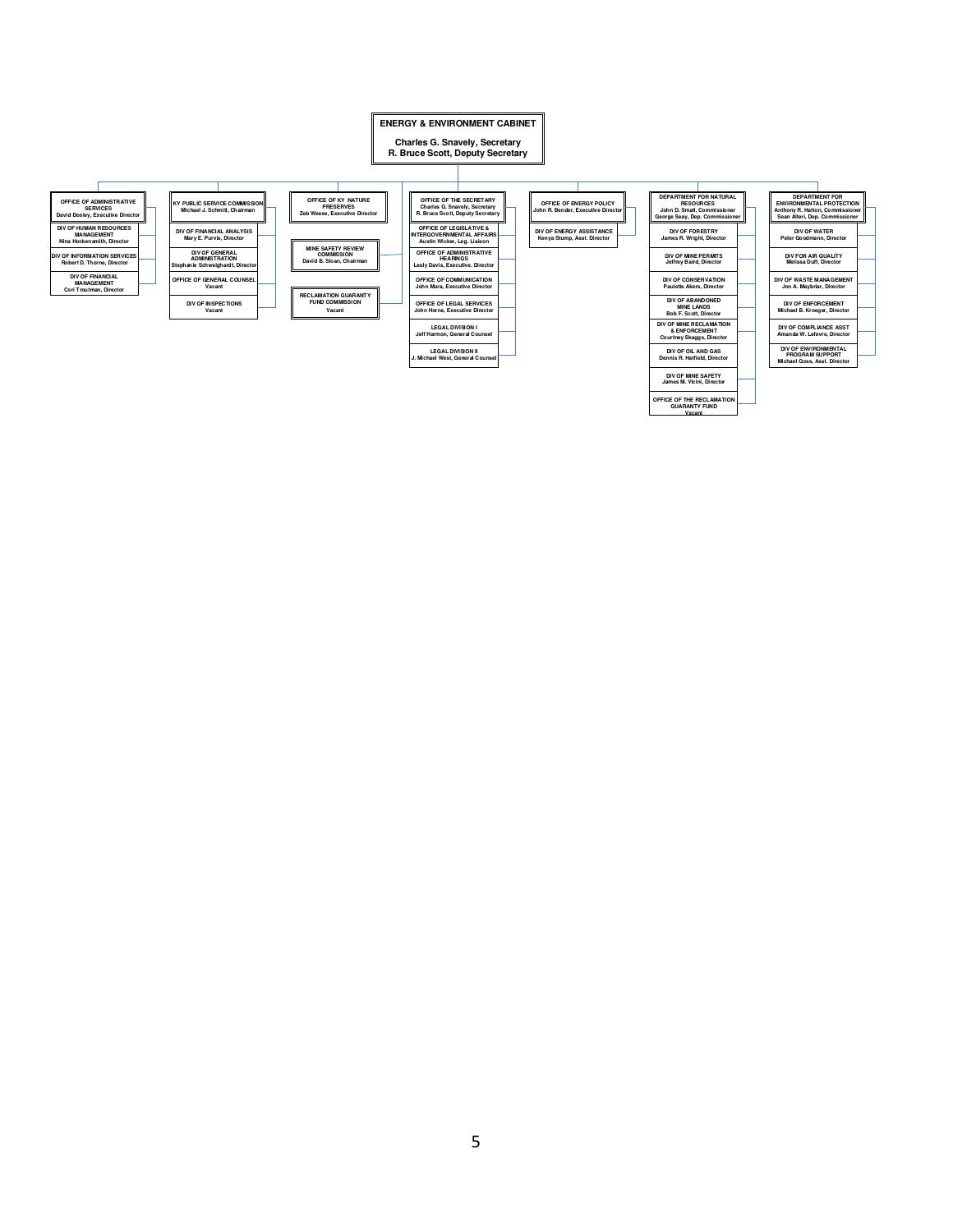## DEPARTMENT FOR ENVIRONMENTAL PROTECTION

The mission of the Department for Environmental Protection is to protect and enhance Kentucky's environment to improve the quality of life for all Kentuckians. The Department for Environmental Protection envisions a healthy and productive Commonwealth with balanced stewardship of the land, air and water where future generations enjoy an environment as good as or better than the present.

#### Principles:

- The department will make sound decisions that earn the public's trust. The decisions made by the department will be prudent, defensible, and consistent with the department's mission and in the best interest of the citizens of the Commonwealth.
- The department will focus on environmental results through its programs and procedures. The success of environmental programs will be measured in terms of achieving desirable environmental benefits.
- The department will work to recruit and maintain staff. The success of environmental program implementation is largely dependent on the agency's ability to staff its programs sufficiently and professionally, and to realize the benefit of experience and training when staff are retained.
- The department will use good scientific principles and information to aid in its decision-making. The foundation on which environmental protection programs are constructed is an understanding of the causes and effects resulting from actions that impact the environment. Scientific information is critical to the assessment and evaluation of existing environmental conditions and the determination of the effectiveness of our programs. We will employ generally accepted and applicable scientific methods and processes to accomplish our mission.
- The department will consider the range of environmental benefits and consequences of proposed actions before making final decisions. Good public policy encourages government agencies to promote actions that maximize benefits to the public and the environment while minimizing adverse effects. While individual statutes, regulations, programs and organizational units may have a narrow focus, the department will always consider the comprehensive and long-term benefits and consequences of actions taken regarding the environment.
- The department will evaluate its performance using meaningful criteria. We will equip our managers, supervisors and staff to ensure accountability so the department can effectively evaluate program performance. We will gauge effectiveness based on actual program results.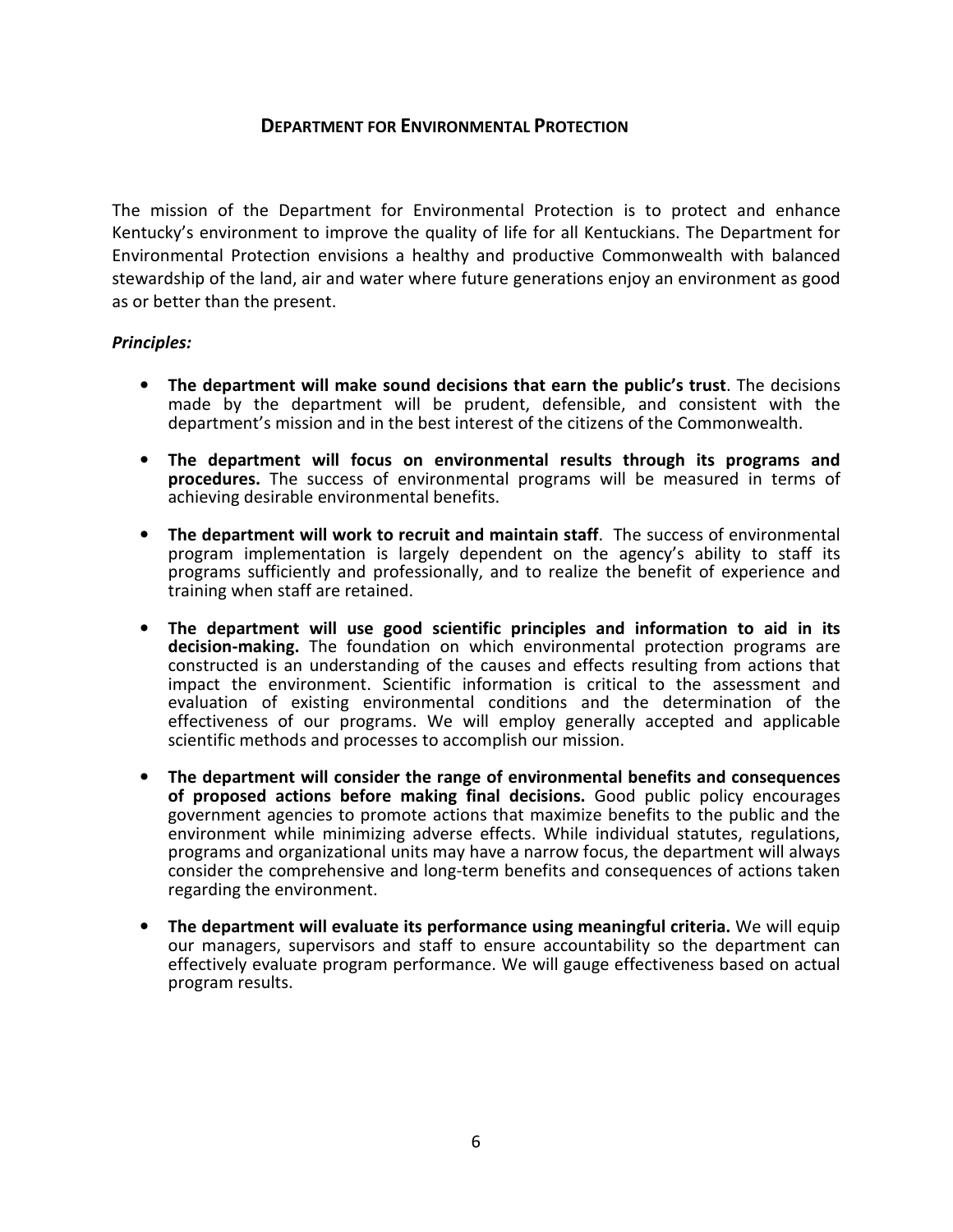**DEPARTMENT FOR ENVIRONMENTAL PROTECTION**

**Anthony R. Hatton, Commissioner Sean Alteri, Deputy Commissioner**

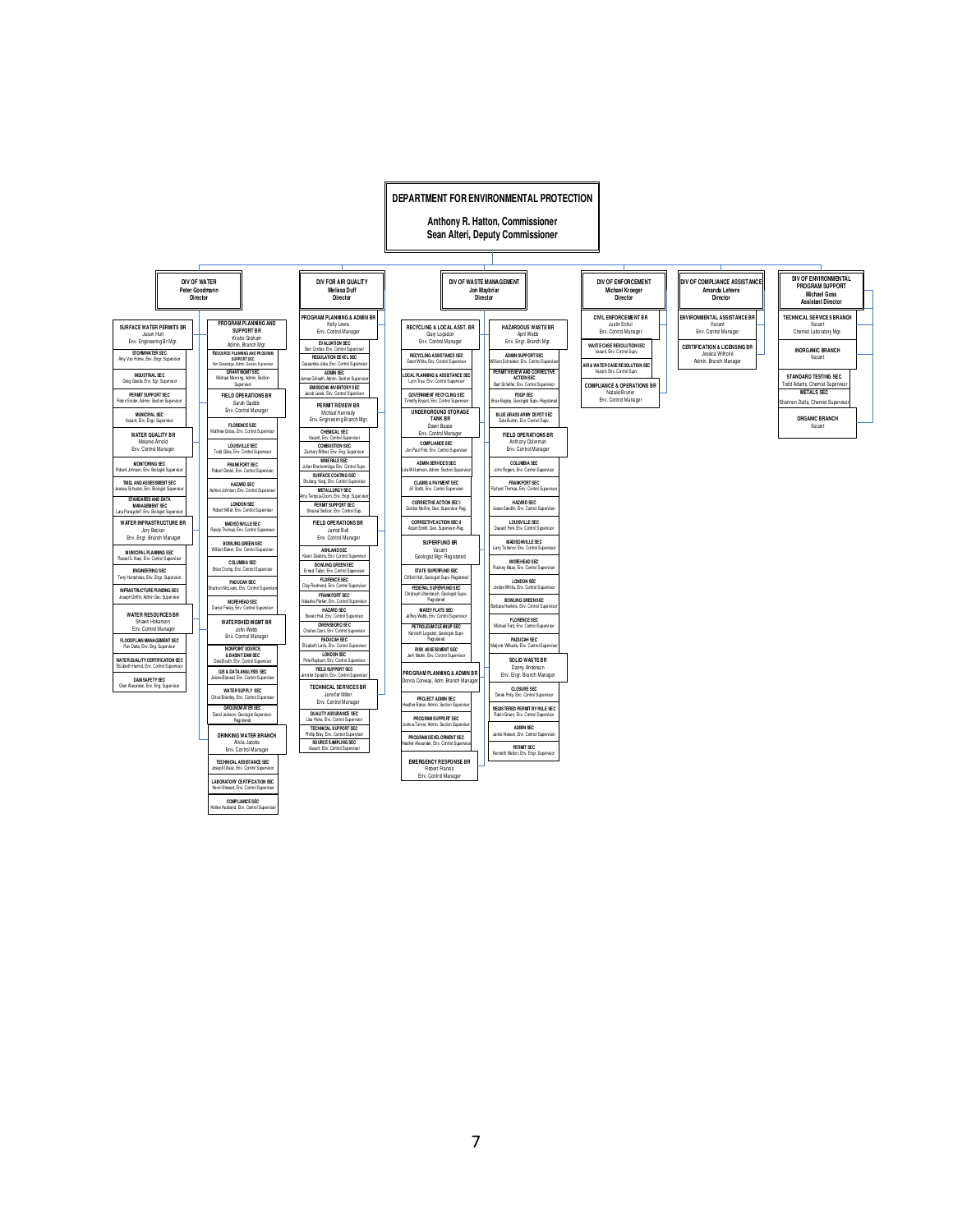## Protect human health and the environment by achieving and maintaining acceptable air quality.

Implementing and maintaining programs to achieve federal and state ambient air quality standards in the Commonwealth of Kentucky is important to the health and wellness of all citizens across the state. The amount of air pollution released into the air by industry and transportation sources is quantified and controlled by administering a comprehensive program involving air quality monitoring, planning, construction and operation permitting and inspections.

Creating effective partnerships with air pollution sources and the public enables the department to carry out its goal of protecting human health and the environment by achieving and maintaining acceptable air quality for all Kentuckians. Ensure complete review and timely issuance of protective air quality permits to support economic growth and development consistent with good air pollution control practices.

During FY20 the Kentucky Division for Air Quality will operate 82 instruments, including 11 meteorological stations, located at 25 ambient air-monitoring sites in 23 Kentucky counties. The Louisville Metropolitan Air Pollution Control District will operate an additional 30 instruments, including 6 meteorological stations, in Jefferson County. When combined with the airmonitoring site operated at Mammoth Cave National Park, Kentucky's total ambient air monitoring network will consist of 118 instruments, including 18 meteorological stations, located at 32 sites across 25 counties of the Commonwealth.

Air monitoring stations are selected using U.S. EPA guidance and are generally established near populous areas or pollutant sources. Station locations are reviewed annually to ensure adequate air quality monitoring coverage. Data from the network is used to demonstrate compliance with ambient air quality standards and identify pollution trends. This information is also used to provide pollutant levels for daily air quality index reporting and detect elevated pollutant levels for activation of emergency control procedures

## Objective 1 – Ensure programs adhere to federal and state statutory and regulatory requirements.

Tactic 1.1: Attain and maintain the National Ambient Air Quality Standards.

Measure: The number of counties currently attaining the 2015 ozone standard. Baseline: The number of counties originally designated nonattainment for the 2015 ozone standard based upon the ambient monitoring data.

**Measure:** The number of counties currently attaining the 2012 PM<sub>2.5</sub> standard. Baseline: The number of counties originally designated nonattainment for the 2012 PM2.5 standard based upon the ambient monitoring data.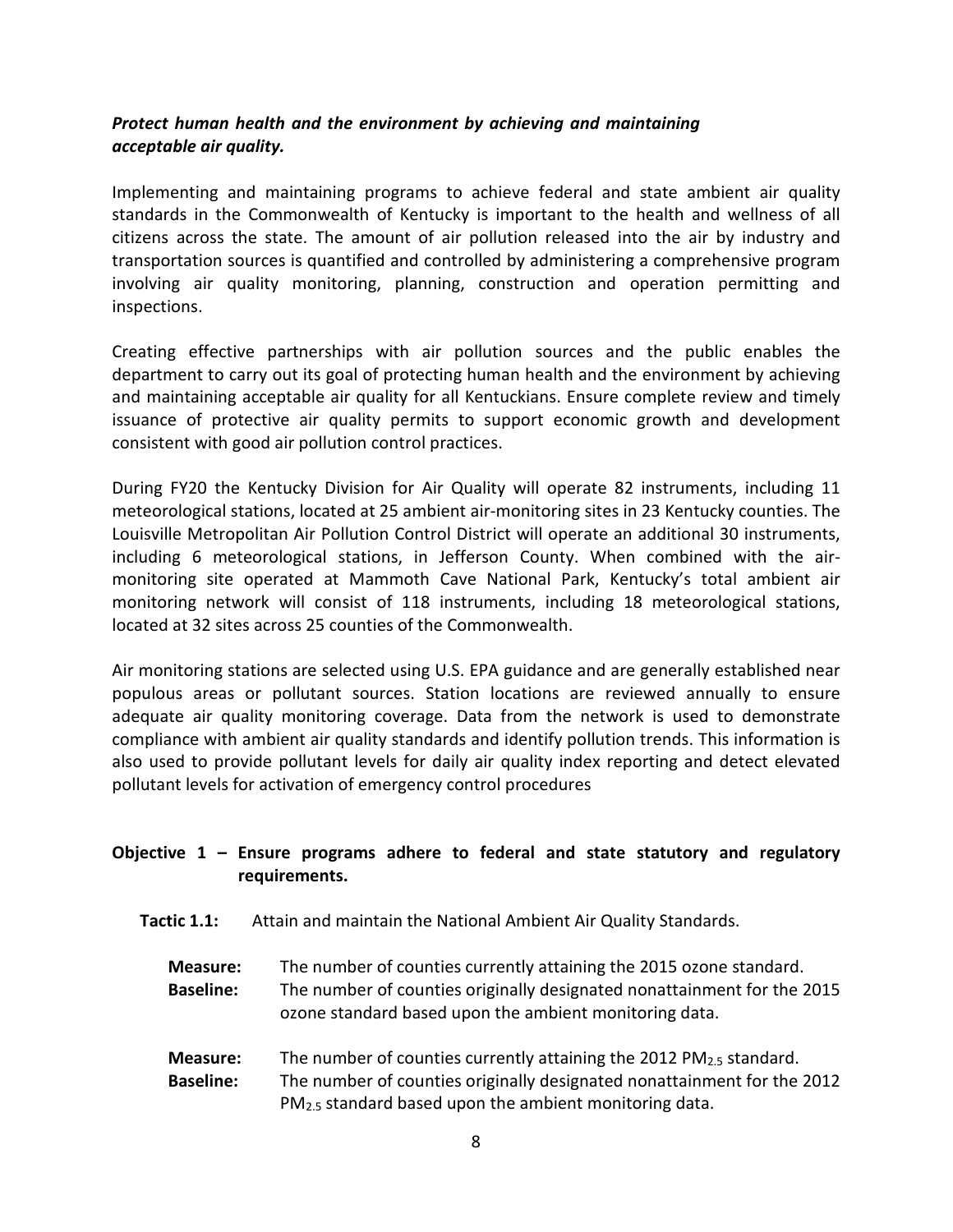**Measure:** The number of counties currently attaining the 2010  $NO<sub>2</sub>$  standard. Baseline: The number of counties originally designated nonattainment for the 2010 NO2 standard based upon the ambient monitoring data.

**Measure:** The number of counties currently attaining the 2010  $SO<sub>2</sub>$  standard.

- Baseline: The number of counties originally designated nonattainment for the 2010 SO2 standard based upon the ambient monitoring data.
- Measure: The number of counties currently in attainment of the 2008 lead standard.
- **Baseline:** The number of counties originally designated as nonattainment for the 2008 lead standard based on ambient monitoring data.
- Measure: Improved visibility at Class I areas, including Mammoth Cave National Park, by EPA specified levels at interim deadlines and work toward longrange 2064 background visibility goals.
- Baseline: 2000-2004 visibility levels.
	- Action 1.1.1: Draft 2015 ozone standard nonattainment plan for each nonattainment area in preparation for submittal by August 3, 2020.
	- Action 1.1.2: Implement and enforce federal and state control strategies for 2012 PM2.5 standard.
	- Action 1.1.3: Implement and enforce federal and state control strategies for 1-hour  $2010$  NO<sub>2</sub> standard (100ppb).
	- Action 1.1.4: Implement and enforce federal and state control strategies for areas of Kentucky that do not meet the 1-hour 2010  $SO<sub>2</sub>$  standard (75ppb).
	- Action 1.1.5: Conduct education and outreach to those communities expected to be impacted by nonattainment designations.
	- Action 1.1.6: Implement and enforce the federal programs and requirements contained in the December 2007 Regional HazeState Implementation Plan.
- Tactic 1.2: Develop and maintain a comprehensive State Implementation Plan.
	- Measure: The number of Infrastructure SIPs currently disapproved or have a Federal Implementation Plan in place for Clean Air Act Section 110(a)(2)(D)(i).
	- Baseline: The number of Infrastructure SIPs which have been fully approved.
	- Measure: Improved visibility at Class I areas, including Mammoth Cave National Park, by EPA specified levels. Assure long-range visibility goals are met in 2064 by submitting a Regional Haze Plan for the second implementation period.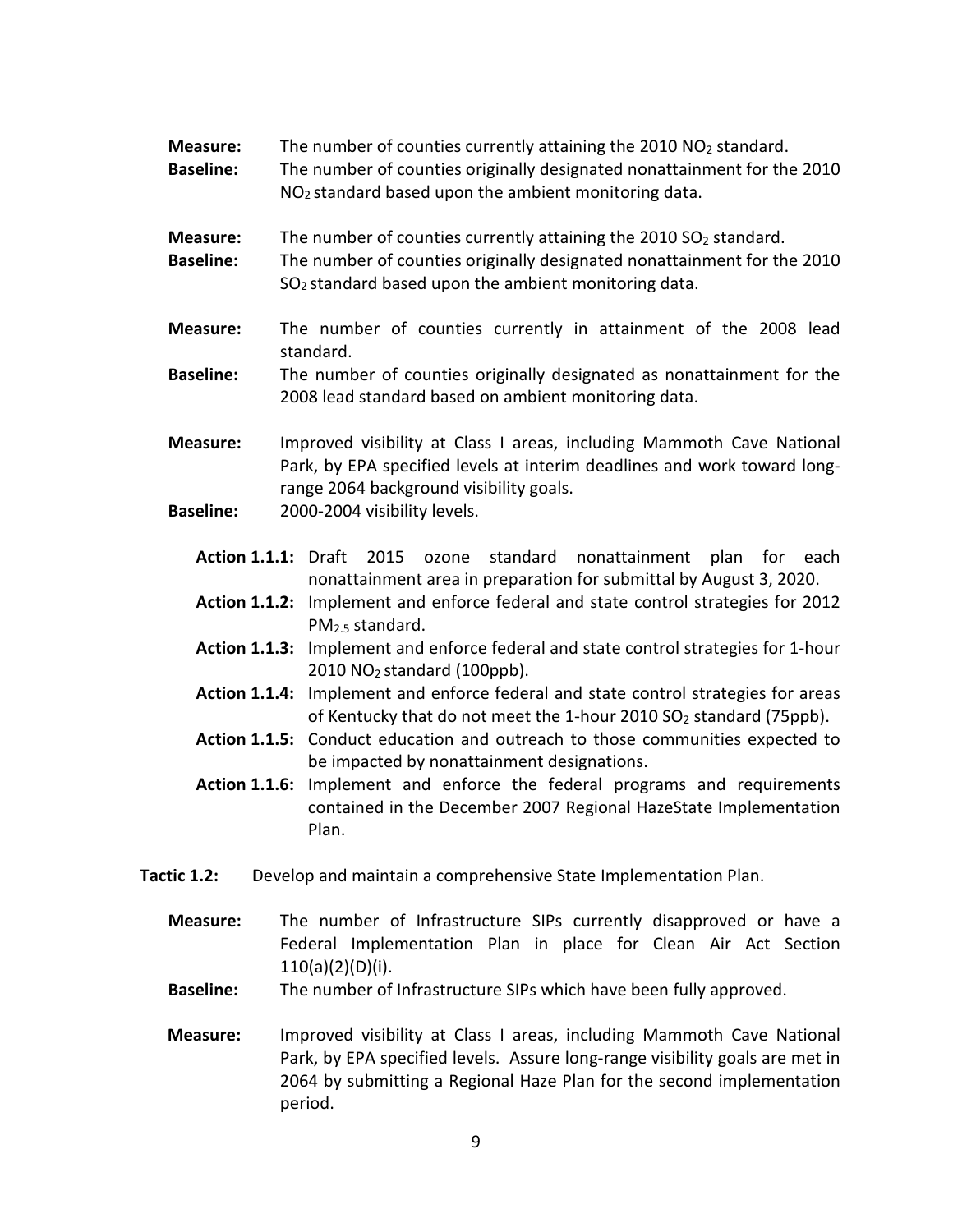Baseline: 2008-2018 visibility levels.

- Action 1.2.1: Submit SIP revisions to convert FIPs and partial disapprovals for 1997 ozone, 1997 PM2.5, and 2006 PM2.5.
- Action 1.2.2: Monitor EPA's actions of the submitted infrastructure SIP for the Pb. O3, PM2.5, NO2, and SO2 standards.
- Action 1.2.3: Participate in regional modeling initiatives for ozone and visibility control strategies.
- Action 1.2.4: Administer SIP-approved programs implemented as part of historic control strategies.
- Action 1.2.5: Develop required control strategy SIP as specified by the CAA and EPA guidance.
- Tactic 1.3: Review and revise state air quality regulations.
	- Measure: The number of regulatory packages developed, promulgated and finalized in FY20.
	- Baseline: The number of FY19 packages developed, promulgated, and finalized.
		- Action 1.3.1: Revise state regulations 401 KAR 50:038, 401 KAR 51:010, 401 KAR 52:100, 401 KAR 58:005, 401 KAR 59:101, 401 KAR 60:005, 401 KAR 61:055, 401 KAR 61:056, and 401 KAR 63:002.
		- Action 1.3.2: Develop and promulgate state regulations to adopt greenhouse gas standards for Electric Generating Units in accordance with the final Affordable Clean Energy (ACE) rule.
		- Action 1.3.3: Develop a state plan to implement the ACE rule.
- Tactic 1.4: Assess source emissions annually through the Emission Inventory System.
	- Measure: The number of sources assessed, estimated calendar year emissions, and the amount of emission fees collected during CY 2018.
	- Baseline: The number of sources assessed, estimated calendar year emissions, and the amount of emission fees collected during CY 2017.
		- Action 1.4.1: Determine the sources eligible for the emission survey by the first quarter of the calendar year.
		- Action 1.4.2: Assess source emissions by third quarter of the calendar year.
		- Action 1.4.3: Assess emission fees by the fourth quarter of the calendar year.
		- Action 1.4.4: Develop projection of emission fee based on source emission assessments and divisional needs.
		- Action 1.4.5: Submit 2018 emissions data to EPA's National Emissions Inventory database (NEI) by December 31, 2019.
- Tactic 1.5: Ensure air quality programs are fiscally and administratively viable.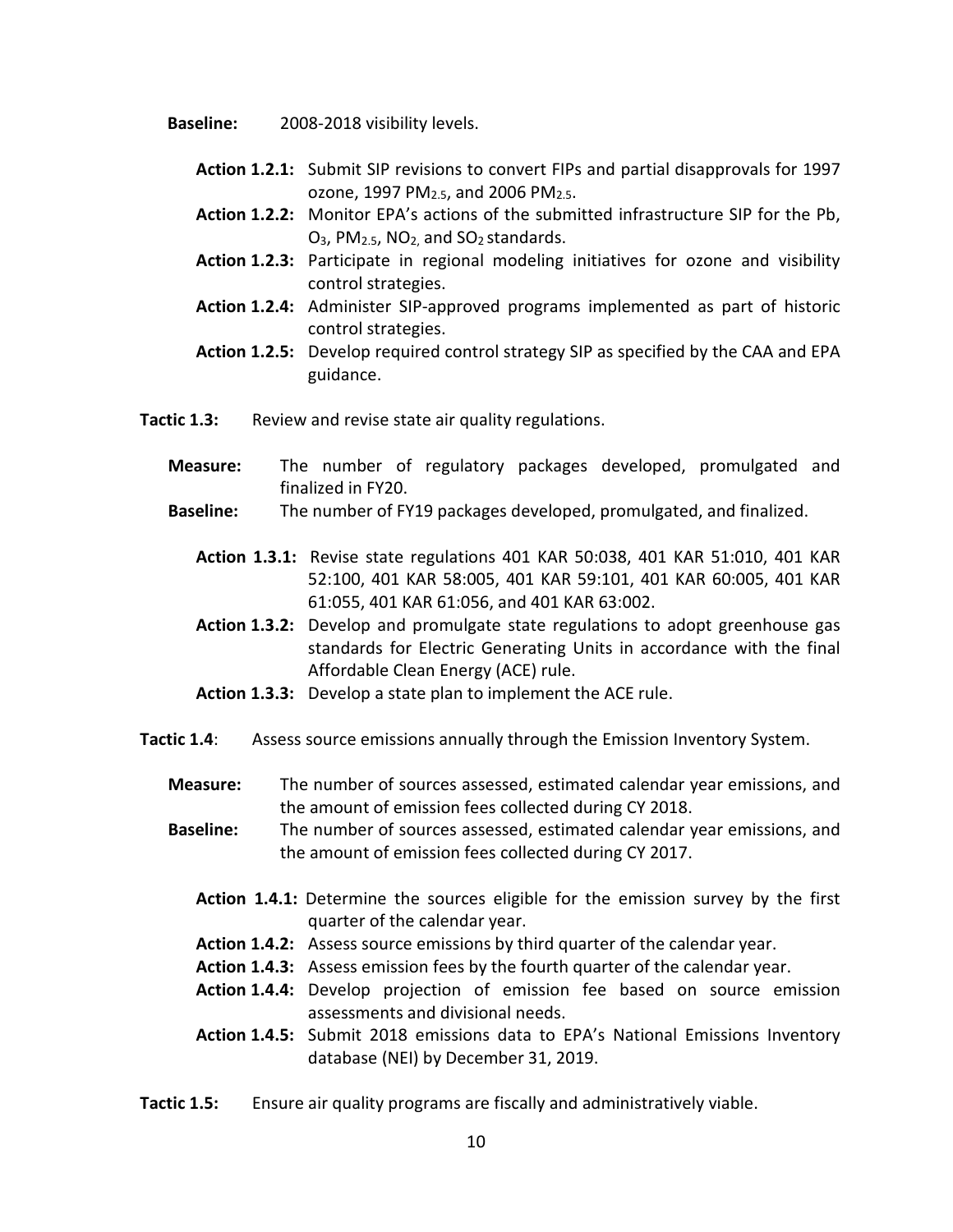- Measure: The division staffing levels as compared to cap, budgeted amounts, number of grant programs administered and completed, number of training programs delivered for division staff during FY20.
- Baseline: Corresponding measures for FY19.
	- Action 1.5.1: Prepare the division budget for the fiscal year.
	- Action 1.5.2: Communicate and coordinate with DEP budget staff on the divisional budget requirements.
	- Action 1.5.3: Track expenditures and receipts to ensure programs are within designated budgetary amounts.
	- Action 1.5.4: Implement Cabinet and DEP operational, personnel and human resource policies and programs.
	- Action 1.5.5: Monitor staffing levels and ensure timely processing of personnel actions.
	- Action 1.5.6: Educate and provide outreach to division staff on Cabinet and DEP policies.
	- Action 1.5.7: Track grants programs and ensure grant programs are meeting expectations.
	- Action 1.5.8: Develop alternative fee strategy for permitted sources.
- Tactic 1.6: Ensure programs are legally sound.
	- Measure: Number and outcome of air quality litigation cases in FY 2020.
	- Baseline: Litigation cases in FY 2019.
		- Action 1.6.1: Provide technical expert witness testimony at Office of Administrative Hearings and courts of jurisdiction.
		- Action 1.6.2: Track relevant state and federal air quality policy issues and litigation.
		- Action 1.6.3: Track on-going DAQ litigation.

#### Objective 2 – Ensure permits are protective of Kentucky's air quality.

- Tactic 2.1: Issue appropriate, lawful permits in a timely manner.
	- Measures: The total number of permit applications received; the total number of permits issued; the total number of permits pending; the total number of permits pending that exceed regulatory timeframes; the total number of other permit actions (i.e. registrations; off-permit changes; etc.) processed; the number of new permit staff; number of trainings programs provided for permit review staff.
	- **Baseline:** Average of the five previous state fiscal years.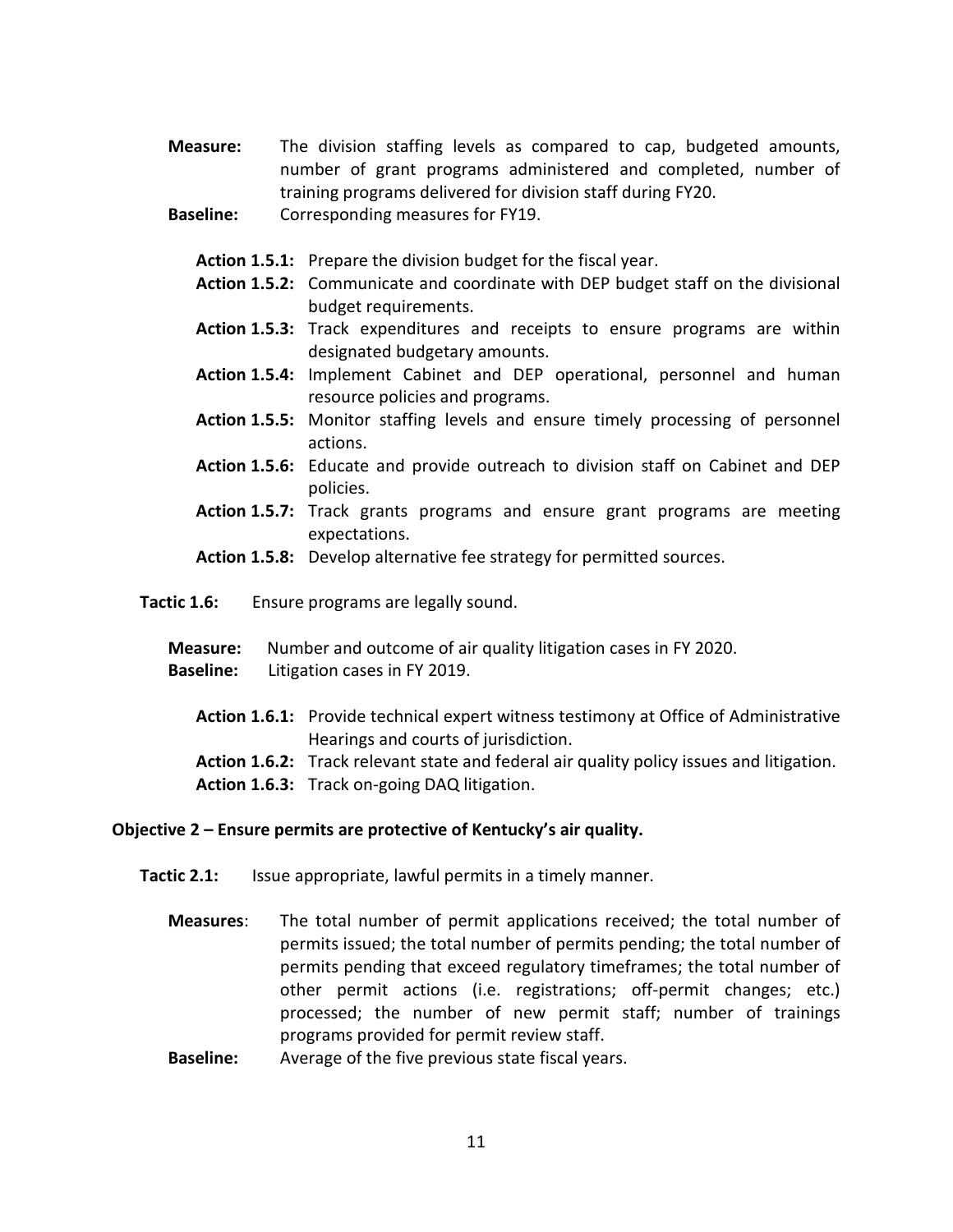- Action 2.1.1: Issue permitting actions that are inclusive of all applicable federal and state requirements.
- Action 2.1.2: Issue permitting actions within the designated regulatory timeframes.
- Action 2.1.3: Accurately track and report on permitting actions.
- Action 2.1.4: Evaluate and implement streamlining opportunities to address procedural and institutional inefficiencies.
- Action 2.1.5: Continue evaluating processes and opportunities to recruit and retain entry level engineers and engineering assistants which is critical to the agency's ability to review and issue permits.
- Action 2.1.6: Provide training and incentives to increase knowledge and enhance retention of qualified staff by becoming more competitive with other state agencies and private sector businesses who employee engineers.
- Tactic 2.2: Conduct air quality modeling to assess source impacts on air quality.

Measures: The total number of air quality and modeling assessments in FY20. **Baseline:** Air quality and modeling assessments in FY19.

Action 2.2.1: Assess air toxic impacts as they pertain to permit requirements. Action 2.2.2: Assess emissions as they relate to NAAQS.

#### Objective 3 – Monitor Kentucky's Air Quality.

- Tactic 3.1: Operate a statewide ambient air-monitoring network.
	- Measures: The number of air monitors in the network based on population estimates; number of locations selected to represent population exposure; number of locations selected to represent background concentration levels; number of locations selected to represent regional transport of ambient air pollution; number of monitors and locations to represent source impacts; number of hours of continuous ambient air monitoring data collected; number of particulate matter; lead; and air toxics samples collected; concentrations of pollutants for which national ambient air quality standards have been established; and concentrations of pollutants for which health-based risk standards have been determined.
	- Baseline: 2014-2018 Kentucky Electronic Data Acquisition Systems and AirVision data, and 2014-2018 Kentucky Air Quality System (AQS) data.
		- Action 3.1.1: Develop and submit to EPA for approval the ambient air monitoring network plan by July 1, 2019.
		- Action 3.1.2: Operate monitoring sites as approved in the ambient air monitoring network plan.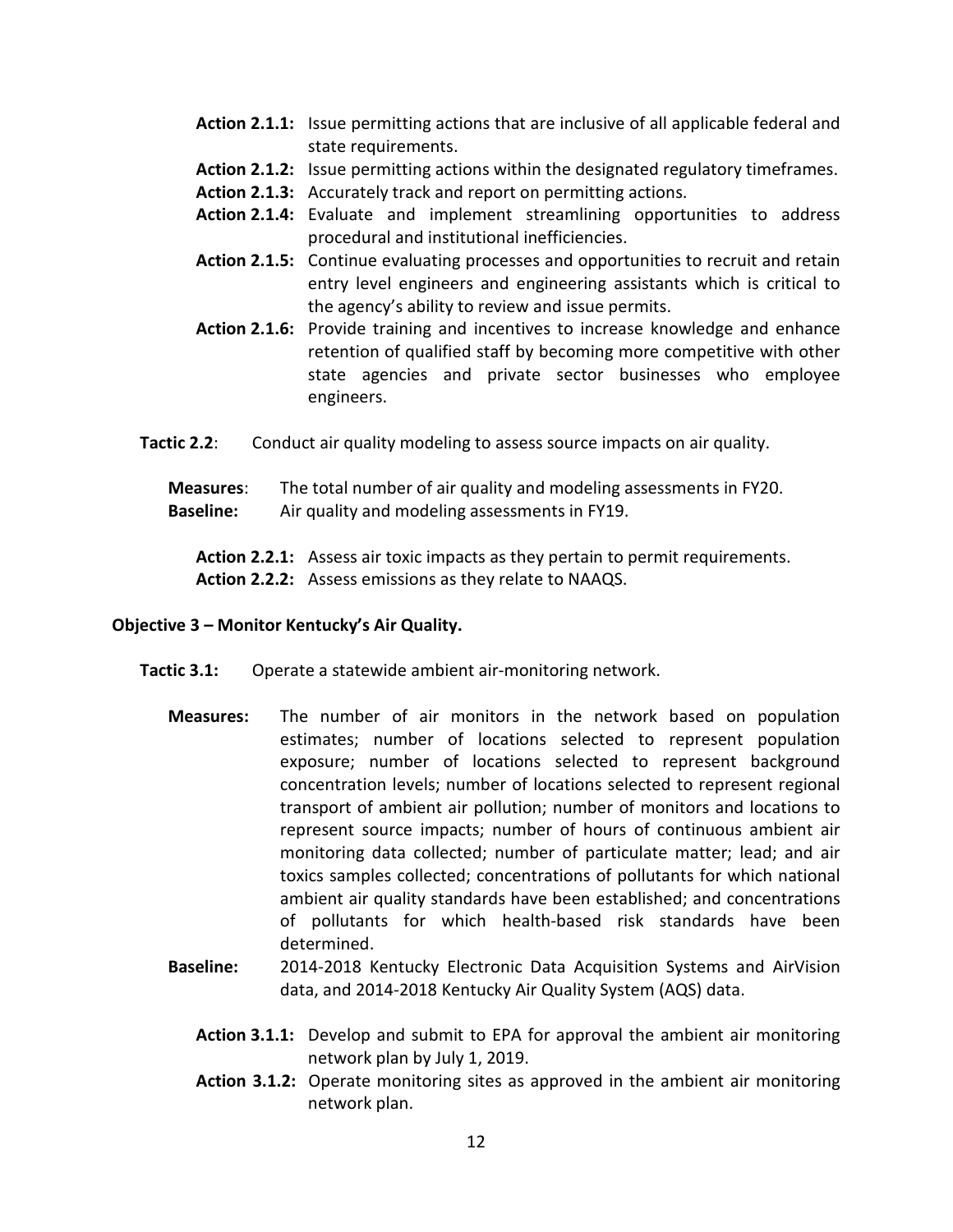- Action 3.1.3: Obtain ambient air pollutant concentrations for ozone, sulfur dioxide and oxides of nitrogen on a continuous basis using automated analyzers in accordance with applicable regulatory requirements.
- Action 3.1.4: Obtain ambient air pollutant concentrations for particulate matter 2.5 microns in diameter or smaller (PM2.5) on a continuous basis using automated samplers in accordance with applicable regulatory requirements.
- **Action 3.1.5:** Collect 24-hour samples for particulate matter (including  $PM_{2.5}$  and  $PM_{10}$ ), lead and air toxics per the national EPA Monitoring Schedule.
- Action 3.1.6: Minimize data loss by ensuring that failed equipment is repaired or replaced within 5 business days after notification of instrument malfunction.
- Tactic 3.2: Ensure data accuracy and integrity of the ambient air-monitoring network.
	- Measures: The number of complete and current Quality Assurance Project Plans (QAPPs); number of complete and current standard operating procedures (SOPs); percentage of quality-assured continuous ambient air monitoring data collected; percentage of quality-assured and valid particulate matter, lead, and air toxics samples collected; number of quality control checks performed on ambient air monitors; and number of ambient air monitoring performance evaluations conducted.
	- Baseline: EPA's 2015-2017 Kentucky Technical Systems Audit Results.
		- Action 3.2.1: Review 100% of the division's air monitoring QAPPs on an annual basis.
		- Action 3.2.2: Review 100% of the division's technical air monitoring SOPs on an annual basis.
		- Action 3.2.3: Develop SOPs for new methods within 6 months of start-up.
		- Action 3.2.4: Maintain 75% data recovery for each calendar quarter for all instruments within the ambient air-monitoring network.
		- Action 3.2.5: Conduct quality control precision checks on each automated analyzer that collects ozone at least once every two weeks, with results within ± 7% difference.
		- Action 3.2.6: Conduct quality control precision checks on each automated analyzer that collects  $SO<sub>2</sub>$  data at least once every two weeks, with results within ± 10% difference.
		- Action 3.2.7: Conduct quality control precision checks on each automated analyzer that collects  $NO<sub>x</sub>$  data at least once every two weeks, with results within ± 15% difference.
		- Action 3.2.8: Conduct quality control precision checks on each instrument that collects particulate matter samples at least once per month, with results within ± 4% difference.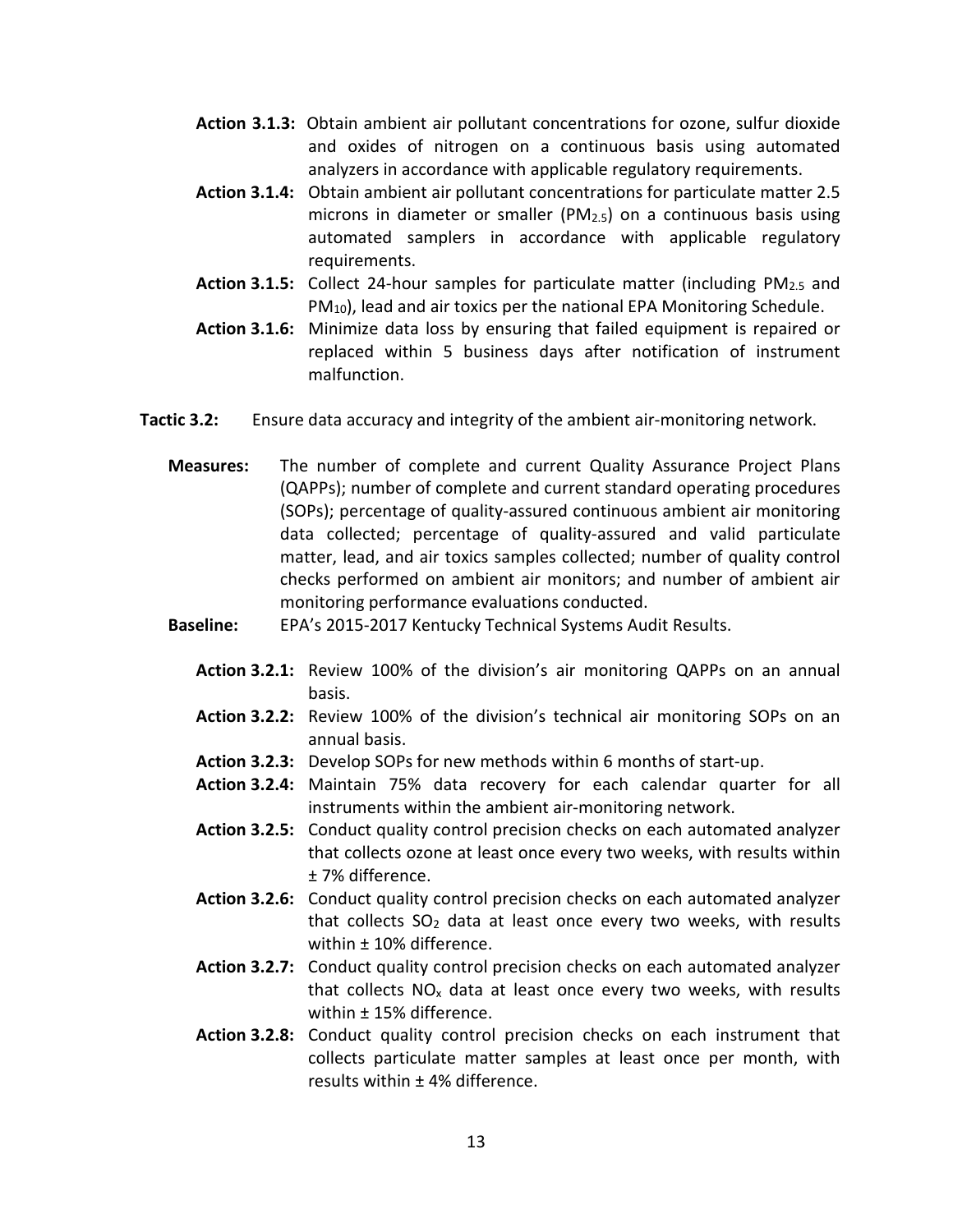Action 3.2.9: Review and submit the annual ambient air quality data certification for each NAAQS pollutant measured by May 1, 2020.

**Tactic 3.3:** Administer the source-sampling program.

- Measures: The number of source sampling events observed; number of test protocol reviews completed; and number of test report technical reviews completed in CY20.
- Baseline: Corresponding measures for CY 2019.
	- Action 3.3.1: Review source-sampling protocols for adherence to standard test methods.
	- Action 3.3.2: Observe source sampling events to assure compliance with test protocols and permit requirements.
	- Action 3.3.3: Review source sampling test reports for adherence to standard test methods.
	- Action 3.3.4: Track source-sampling activities.
	- Action 3.3.5: Provide technical assistance to staff on source sampling methods and activities.

#### Objective 4 – Assure compliance and enforce air quality standards.

- Tactic 4.1: Inspect sources of air pollution.
	- Measures: The number of major (Title V) and conditional major/Federally Enforceable State Origin Permit (FESOP) permits; the number of Title V and FESOP full compliance evaluations conducted; the number of annual compliance certifications for Title V major and conditional major (FESOP) sources reviewed; and the compliance rate of Title V and FESOP permit compliance evaluations.
	- Baseline: Trend data for 5 preceding calendar years.
		- Action 4.1.1: Complete full compliance evaluations at all Title V sources on a biennial basis.
		- Action 4.1.2: Complete full compliance evaluations at all FESOP sources on a biennial basis.
		- Action 4.1.3:Complete review of 100% of submitted annual compliance certifications for Title V and (FESOP) sources annually.
- Tactic 4.2: Initiate enforcement actions regarding violations of air quality regulations.
	- Measures: Number of Letters of Warning (LOWs) and Notices of Violation (NOVs) issued on an annual basis; number of number of cases referred for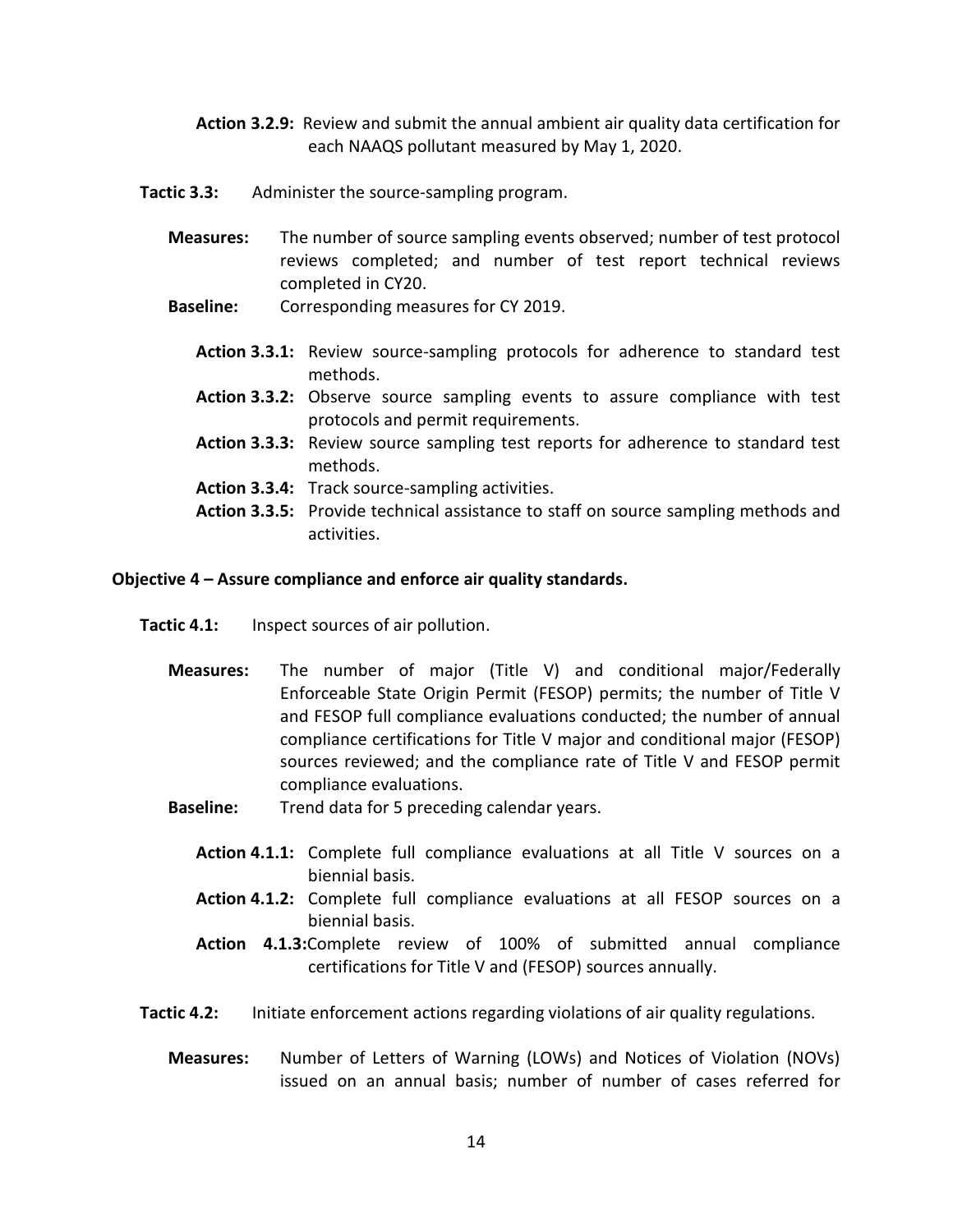further enforcement action on an annual basis; number of High Priority Violations identified on an annual basis.

- **Baseline:** Trend data for 5 preceding calendar years.
	- Action 4.2.1: Initiate appropriate enforcement action on 100% of high priority violations within 60 days of discovery.
	- Action 4.2.2: Issue LOWs and NOVs in a timely manner.
	- Action 4.2.3: Refer unresolved violations for further enforcement action.
- Tactic 4.3: Respond to air quality complaints.
	- Measures: The number of non-asbestos complaints received; number of nonasbestos complaint investigations conducted; number of open burning complaints received (401 KAR 63:005); number of fugitive emission complaints received (401 KAR 63:010); number of odor complaints received (401 KAR 53:010) and the number of LOWs and NOVs issued for these three complaint types.
	- **Baseline:** Trend data for 5 preceding calendar years.
		- Action 4.3.1: Complete complaint assessments, investigations and/or resolutions for 100% of complaints received on an annual basis.
- Tactic 4.4: Administer the asbestos program.
	- Measures: The number of Asbestos Certification and Accreditations processed and number of each that took longer than 30 days to issue; number of Asbestos Hazard Emergency Response Act (AHERA) inspections conducted; number of AHERA school districts selected; number of National Emission Standard for Hazardous Air Pollutants (NESHAP) asbestos notifications received; and number of asbestos NESHAP notification inspections.
	- **Baseline:** Trend data for 5 preceding calendar years.
		- Action 4.4.1: Review and issue certification and accreditations within the 30-day regulatory timeframe (RTF).
		- Action 4.4.2: Complete inspection of 75% of NESHAP-regulated asbestos activities within the current fiscal year for which the division has received a required notification.
		- Action 4.4.3: Complete inspection of 20% of selected AHERA local education agencies (i.e. school districts) for the current fiscal year.
		- Action 4.4.4: Develop required Kentucky Asbestos Orientation Course in an online format.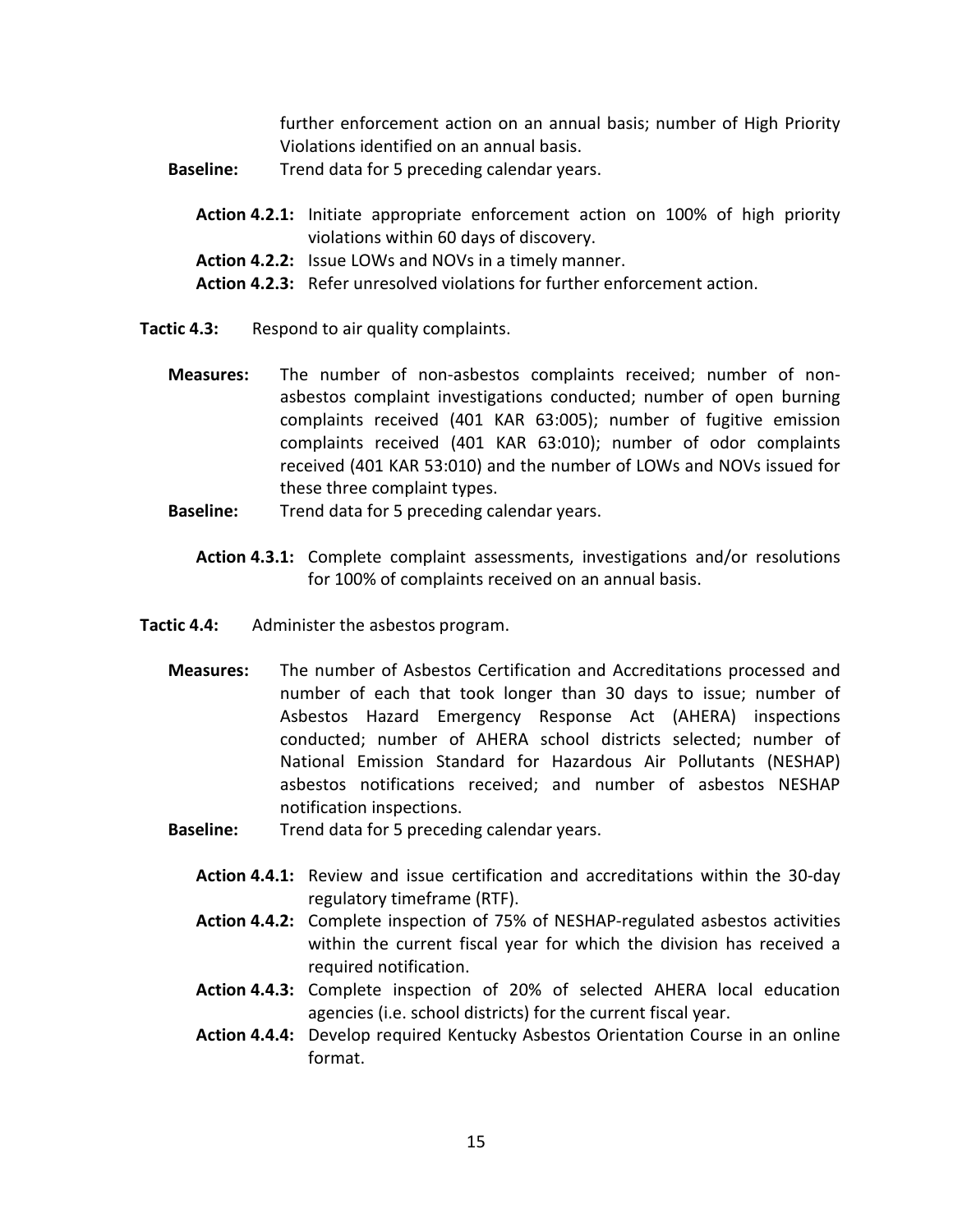#### Objective 5 – Participate in programs that improve Kentucky's air quality.

- Tactic 5.1: Participate in programs that reduce mobile and off road emissions.
	- Measures: The number of programs administered, partners, and any emission reduction results for FY20.
	- Baseline: Corresponding measures for FY19.
		- Action 5.1.1: Administer the Kentucky Clean Diesel Grant Program.
		- Action 5.1.2: Partner with the Kentucky Clean Fuels Coalition on initiatives such as promotion of electric vehicles, natural gas and other clean transportation fuels.
- Tactic 5.2: Educate the public on Kentucky air quality issues.
	- Measures: The number of schools visited, students educated, outreach events conducted, and programs initiated and conducted in FY20.
	- Baseline: Corresponding measures for FY19.
		- Action 5.2.1: Develop and conduct air quality educational programming for Kentucky's primary and secondary educational institutions.
		- Action 5.2.2: Partner with organizations on environmental education opportunities.
		- Action 5.2.3: Develop educational materials including articles for print, non-print, and social media that educate the public on air quality issues.
		- Action 5.2.4: Maintain and update the division's website.
		- Action 5.2.5: Coordinate and conduct public programs, events and exhibitions that educate the public on air quality issues.
		- Action 5.2.6: Monitor and coordinate environmental education information as it pertains to the division programs and air quality education.
- Tactic 5.3: Foster networking through regional and national partnership.
	- Measures: The number of DAQ staff participating in leadership roles or as committee members in FY20.
	- Baseline: Number of staff in leadership roles or serving as committee members in FY19.
		- Action 5.3.1: Participate with AAPCA, AWMA, ECOS and SESARM on programs and initiatives that affect the division.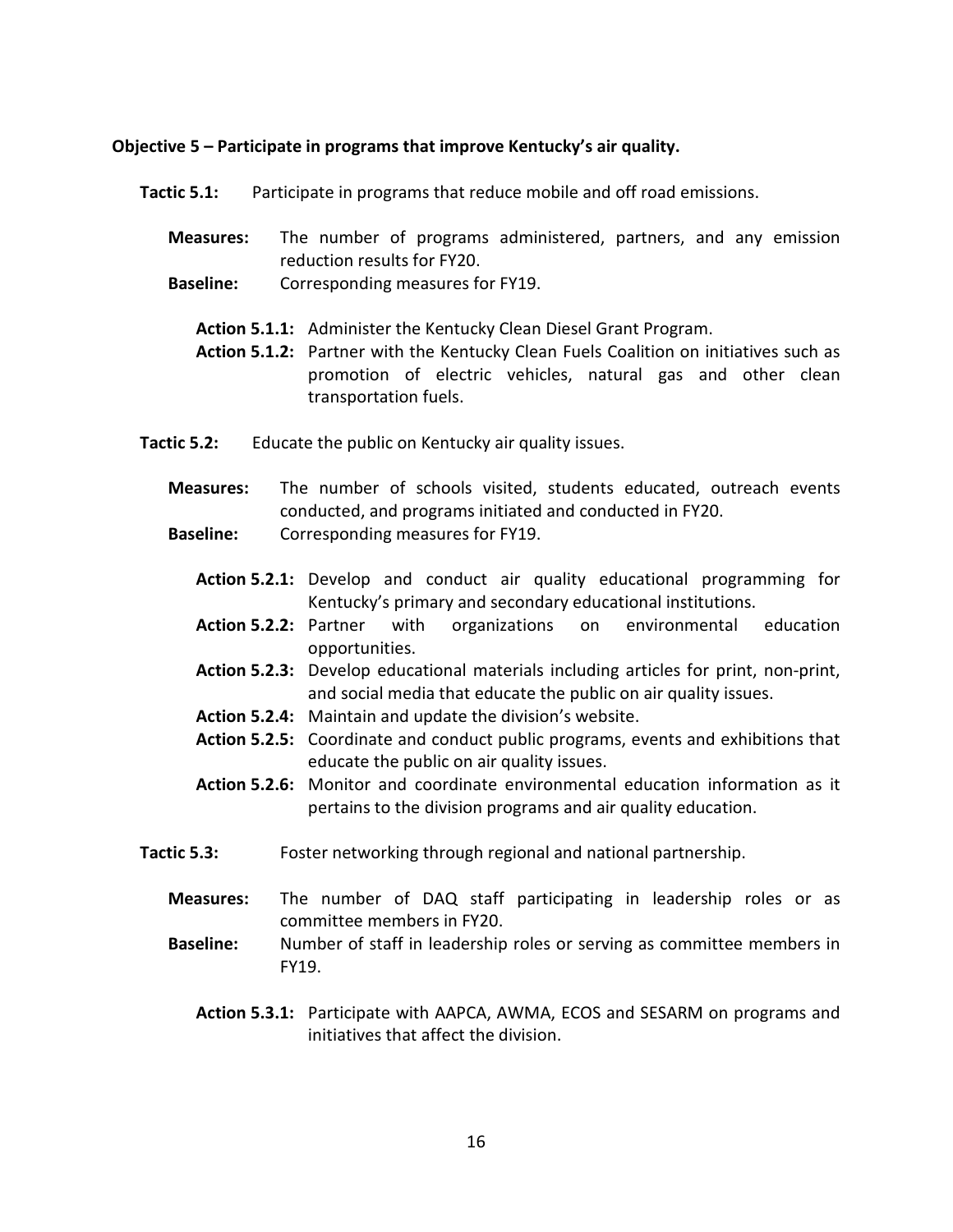#### Goal 2: Clean and Safe Water

## To manage, protect, and enhance the quality and quantity of the Commonwealth's water resources for present and future generations through voluntary, regulatory and educational programs.

Kentucky has an abundance of water resources that provide important sources for public water systems, recreation and tourism, and economic opportunities. Managing and protecting the state's waters, including lakes, streams and rivers, as well as the water beneath the ground's surface, is imperative to ensure safe water for human health, the subsistence of important ecosystems, and the prospect of economic development. The department is responsible for regulating and monitoring the quality of drinking water, surface water and groundwater resources and wastewater treatment systems across the state of Kentucky.

Creating effective partnerships with regulated entities and the public enabling the department to carry out its goal of protecting human health and the environment by achieving and maintaining acceptable water quality for all Kentuckians. Ensure complete review and timely issuance of protective water quality permits to support economic growth and development consistent with good water pollution control practices.

Effective regulatory oversight of water quality via federal and state regulations along with appropriate water quality criteria controls the amount of pollutants that can be discharged to water sources. Continuous improvement of water quality in Kentucky is achieved through permitting, compliance and inspection, monitoring, and other water quality improvement programs. Inspections of permitted facilities, in conjunction with collection and analysis of data from rivers, streams, lakes and wetlands throughout the state, enable the department to closely monitor the safety of the public's drinking water and the state's water resources.

The department not only protects the public's safety by regulating water quality, but also assists the federal government in the effort to protect Kentuckians from dam failures and flooding through permits issued by the department for construction, reconstruction and repair of dams issued by the department, and the regular inspections of dams. The National Flood Insurance Program is administered by the department, which also issues permits for construction in regulatory floodplains to prevent losses from flooding in Kentucky.

Through the support of regulatory, monitoring, and water quality improvement programs, Kentucky's water resources are enhanced and protected for present and future generations.

#### Objective 1 - Protect, manage and restore water resources.

**Tactic 1.1:** Develop and implement a strategy for completion of Total Maximum Daily Loads (TMDLs) and alternative plans.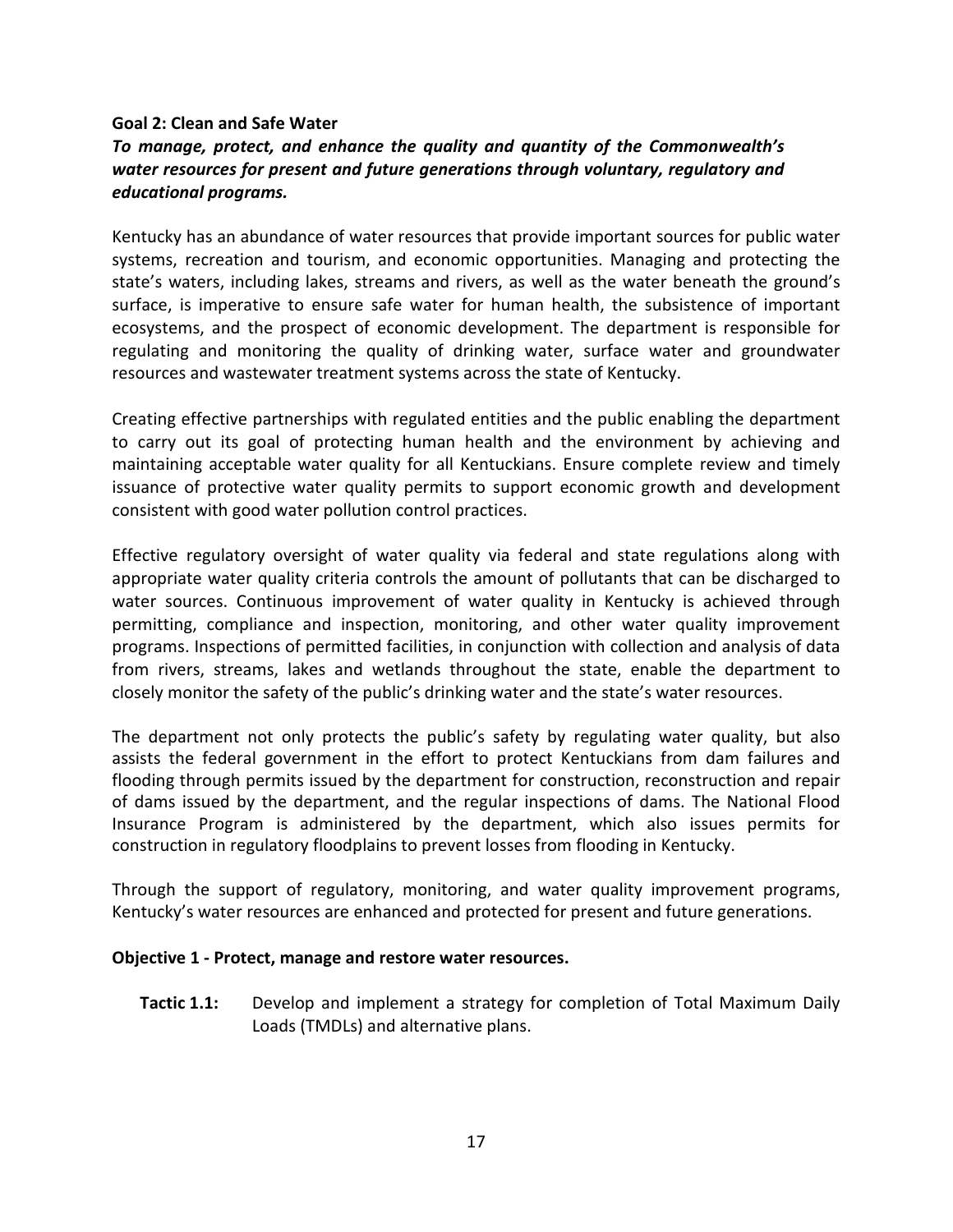Measures: Number of impaired waters scheduled for TMDL development in accordance with the Long Term Vision for Assessment Restoration and Protection under the Clean Water Act (CWA) § 303(d) program. Progress on Sulphur Creek Watershed Plan/TMDL alternative development. Number of watershed plans being implemented to address TMDL waterbodies.

Number of watershed plans accepted as TMDL alternatives.

- Baselines: Number of impaired waters identified in the 2016 § 303(d) list in Kentucky and prioritized as low, medium, or high for TMDL development. Number of accepted watershed plans at beginning of SFY15.
	- **Action 1.1.1:** Develop TMDLs or alternatives in accordance with the CWA  $\S$  303(d) Program and Performance Partnership Agreement.
	- Action 1.1.2: Complete the Statewide Bacteria TMDL Appendices for the Big Sandy, Little Sandy, and Tygarts Creek Basins.
	- Action 1.1.3: Work with stakeholders to implement Gunpowder Creek Watershed Plan as a TMDL alternative.
	- Action 1.1.4: Develop watershed plans to assist in TMDL implementation.
- Tactic 1.2: Implement a Nutrient Reduction Strategy.
	- Measure: Revise Nutrient Reduction Strategy (NRS) with updated priority watersheds. Development of Annual Report to highlight implementation activities.
	- Baseline: The 2014 Nutrient Reduction Strategy.
		- Action 1.2.1: Revise and re-issue the Kentucky NRS as an update and develop an annual report of the NRS by December 31, 2019, highlighting progress updating objectives, tactics, and actions, and revising tracking and reporting mechanisms.
		- Action 1.2.2: Finalize Nutrient Loads and Yields Study and utilize to inform updated priority watershed selection process by December 31, 2019.
		- Action 1.2.3: Determine priority watersheds, and develop nutrient loading reduction goals.
		- Action 1.2.4: Develop NRS partnerships with key stakeholders.
		- Action 1.2.5: Participate in the Mississippi River/Gulf of Mexico Hypoxia Task Force and work to implement the 2008 Gulf Hypoxia Action Plan to meet 2035 goals of the Mississippi River/Gulf of Mexico Hypoxia Task Force.
		- Action 1.2.6: Participate in meetings of the Kentucky Agriculture Water Quality Authority.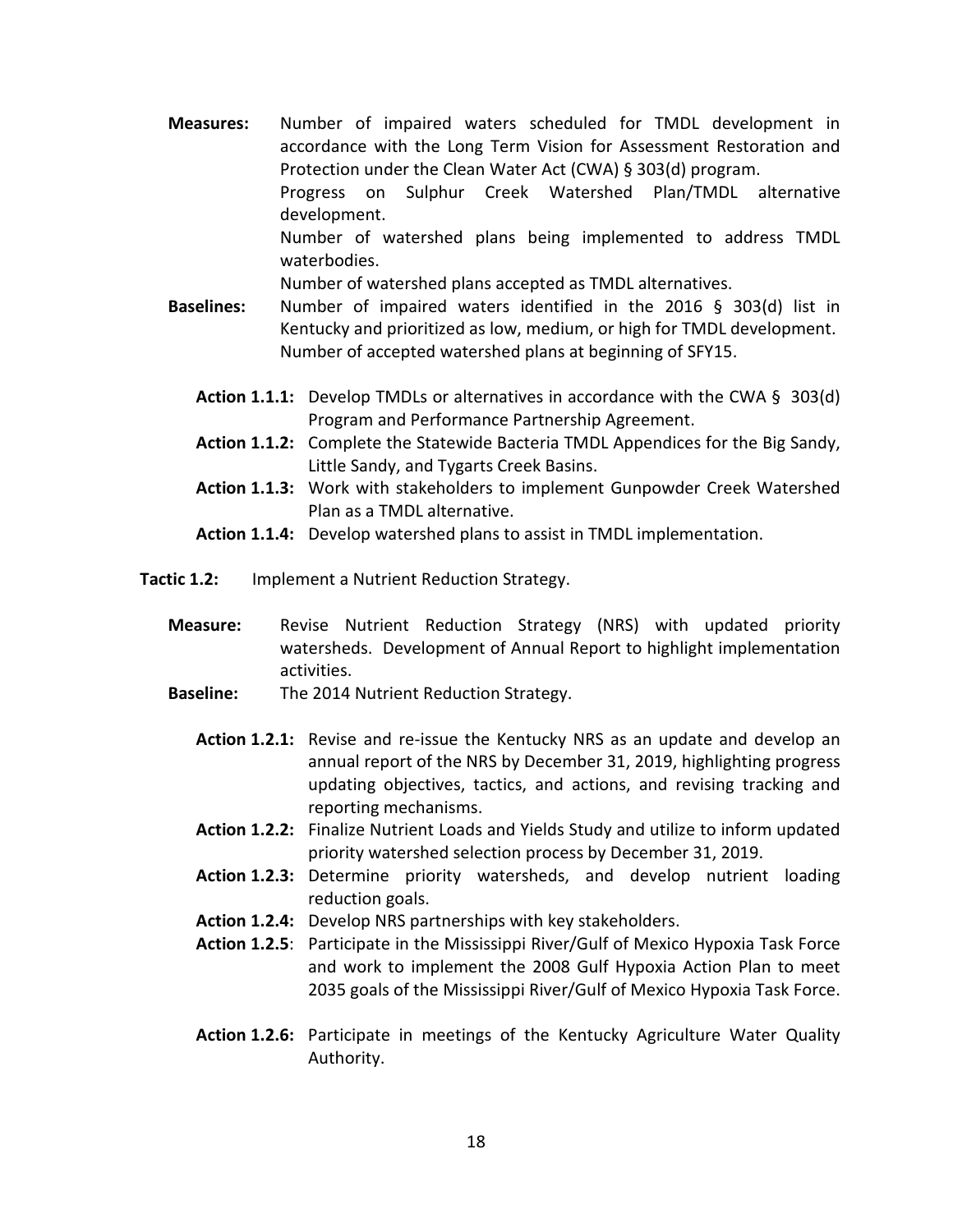- Action 1.2.7: Work with the Agriculture Water Quality Authority to implement protocols and strategic plan with a focus on practices that improve soil health and reduce the loading of nutrients to Kentucky waters.
- Action 1.2.8: Develop an Agriculture Water Quality Act (AWQA) education and outreach strategy and seek funding and other opportunities and partnerships to message the requirements and goals of the AWQA by January 1, 2020.
- Action 1.2.9: Develop an approach for putting technology-based nutrients limits in KPDES major municipal permits.
- Action 1.2.10: Continue collection and assessment of nutrient data to meet the monitoring obligation in the Performance Partnership Agreement.
- Action 1.2.11: Determine the Division's path forward regarding numeric nutrient criteria development.
- Tactic 1.3: Assess water quality to develop, implement, maintain and enhance aquatic resources.
	- Measures: Water quality standards developed to protect, maintain and restore water resources. Number of surface water resources monitored and assessed. Number of Primary Contact Recreation (PCR) or fish tissue consumption

advisories issued or updated. Baselines: Current water quality standards. Surface waters assessed for support of the designated use in the 2016 Integrated Report to Congress (2016 IR). Number of PCR or fish tissue consumption advisories issued or updated in

- SFY19.
- Action 1.3.1: Collect surface water quality data in accordance with the state monitoring strategy and Performance Partnership Agreement to determine water quality conditions of the Commonwealth.
- Action 1.3.2: Review and revise the statewide water quality monitoring strategy by June 30, 2020.
- Action 1.3.3: Review and assess water quality monitoring data to determine designated use support for the waters of the Commonwealth for the 2018/2020 Integrated Report.
- Action 1.3.4: Coordinate with other agencies to enhance water quality monitoring of the surface waters of the Commonwealth before March 1, 2020 for the 2020 monitoring season.
- Action 1.3.5: Provide water quality data and geospatial information to coordinating agencies for harmful algal blooms (HABs) recreational and fish consumption advisories.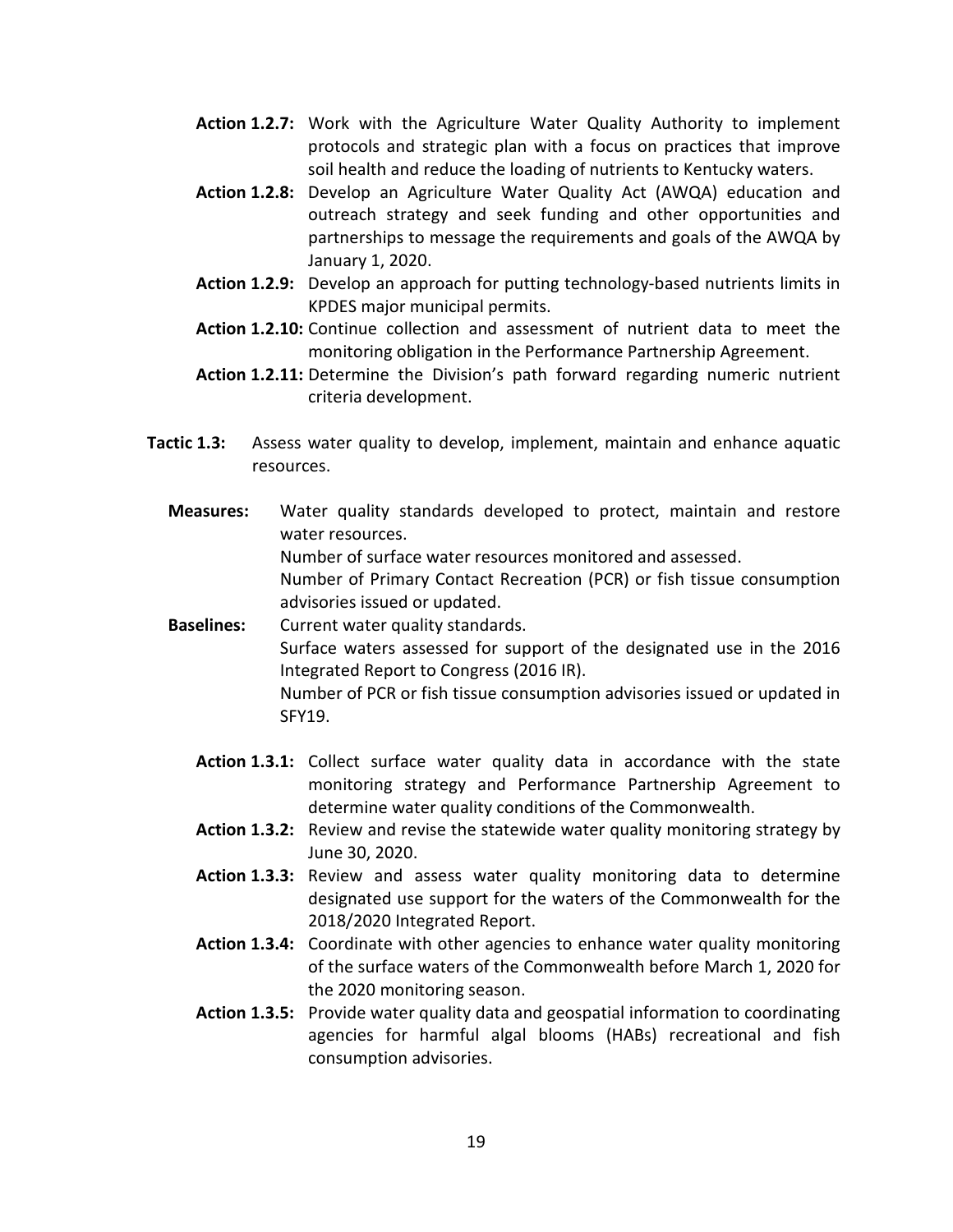- Action 1.3.6: Provide information through the Division's website, the Water Maps, reports, meetings and press releases for the PCR and fish consumption advisories as they occur or are updated.
- Action 1.3.7: Promulgate water quality standards through the KRS 13A process in SFY2020.
- Action 1.3.8: Convene a workgroup to evaluate human health water quality criteria by November 1, 2019.
- Action 1.3.9: Develop, implement and maintain volunteer monitoring programs.
- Tactic 1.4: Assess and protect groundwater resources.
	- Measures: Number of new opportunities identified in the monitoring network. Procedure developed to prioritize Groundwater Protection Program efforts in Source Water Protection and Watershed Planning areas. Number of Groundwater Protection Plans within source water planning areas. Collaborative efforts with other agencies. Operational eForms for well installation records and well plugging records.
	- Baseline: Level of completion at end of SFY19.
		- Action 1.4.1: Revise the Groundwater Monitoring Strategy.
		- Action 1.4.2: Better integration Groundwater Protection, Source Water Protection and Watershed Planning programs.
		- Action 1.4.3: Investigate ESRI Collector Application for groundwater monitoring program.
		- Action 1.4.4: Build, maintain and strengthen relationships with Kentucky Rural Water Association, Kentucky Geological Survey, and US Geological Survey, and USGS on groundwater issues, including collaboration on grants, statewide projects and data sharing.
		- Action 1.4.5: Create and implement eForm for groundwater well submittals by December 31, 2019.
		- Action 1.4.6: Develop and implement Water Well Drillers Assistance Program by December 31, 2019.

#### Objective 2 – Measure Safe Drinking Water Act (SDWA) compliance and provide technical assistance to Kentucky Public Water Systems.

- Tactic 2.1: Assess public water system compliance by enforcing Safe Drinking Water Act (SWDA) rules.
	- Measure: Number of violations issued to Kentucky drinking water systems for noncompliance with the SDWA.
	- Baseline: Corresponding numbers from SFY19.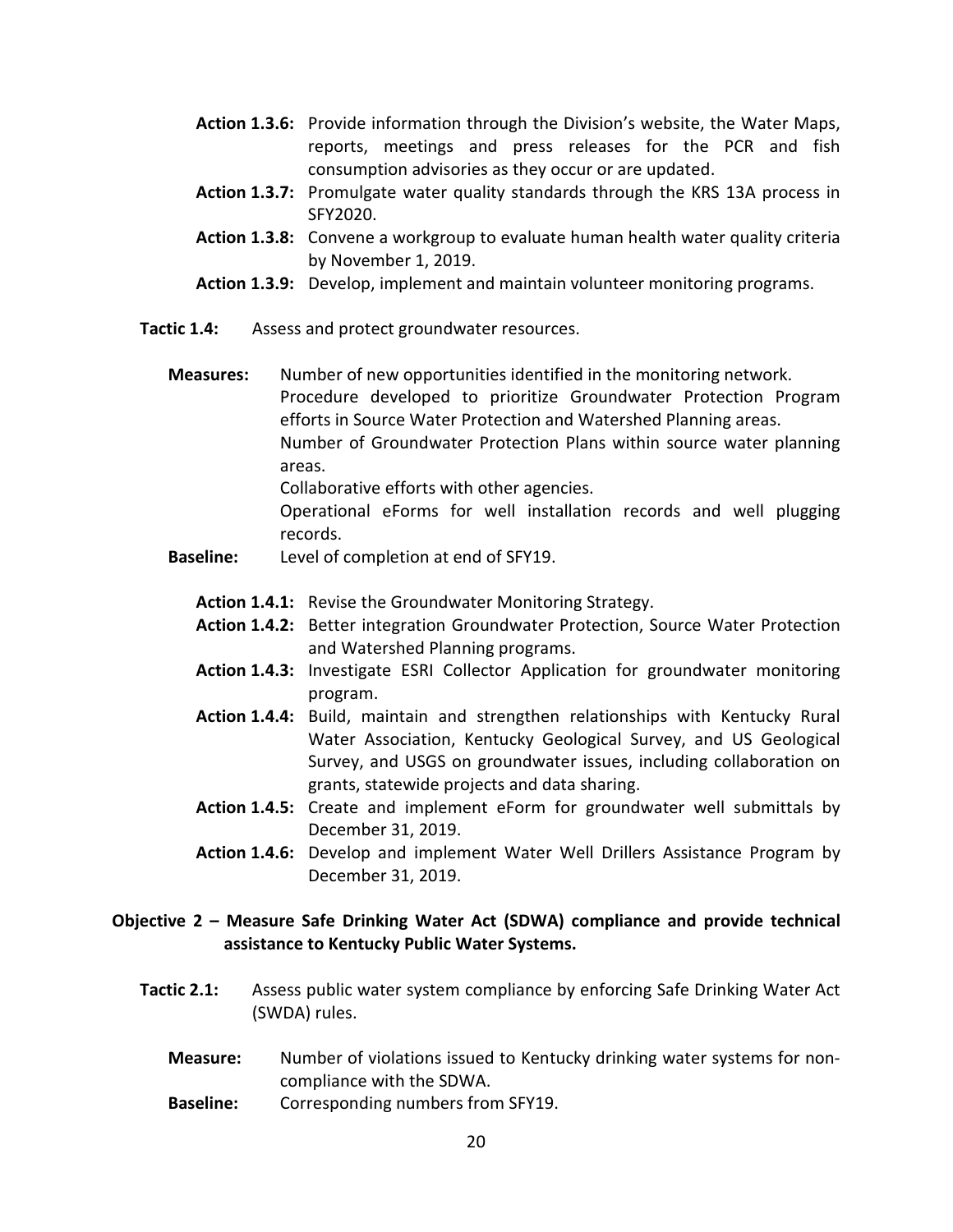- Action 2.1.1: Review compliance data submitted by public water systems for compliance with the SDWA.
- Action 2.1.2: Implement relevant and applicable recommendations to the Lead in Drinking Water Workgroup.
- Action 2.1.3: Develop a program model, apply for and implement the WIIN Grant, Lead Testing in School, and Child Care Program Drinking Water.
- Action 2.1.4: Review Wellhead Protection Plans for compliance with SDWA and Water Supply Planning regulations.
- Tactic 2.2: Provide technical assistance to drinking water systems.

Measures: Number of water systems provided technical assistance by the Drinking Water Compliance and Technical Assistance Section. Number of water systems provided technical assistance.

- Baseline: Corresponding numbers from SFY17.
	- Action 2.2.1: Provide technical assistance upon request to Kentucky's drinking water systems.
	- Action 2.2.2: Provide targeted technical assistance to small drinking water systems that struggle with disinfection by-product compliance.
	- Action 2.2.3: Assist public water systems with emergencies or urgent situations.
	- Action 2.2.4: Conduct special studies and provide evaluations of drinking water systems that request technical assistance.
	- Action 2.2.5: Administer the Area Wide Optimization Program in Kentucky.
	- Action 2.2.6: Timely submittal of Safe Drinking Water Act primacy packages.
	- Action 2.2.7: Assist drinking water systems with source water protection plan development and implementation.
	- Action 2.2.8 Develop procedures for implementing new requirements of the America's Water Infrastructure Act by December 31, 2019.

#### Objective 3 – Conduct effective water resources planning

- Tactic 3.1: Integrate programs and promote the watershed approach.
	- Measures: Promotion and increased integration of Division programs to manage watersheds across the state. Number of partners in Center of Excellence. Promotion and increased usage of Recovery Potential Tool. Number of "Straight-to-Implementation Plans" in progress. Progress made in development of watershed success and tracking program. Baseline: 1997 Watershed Framework.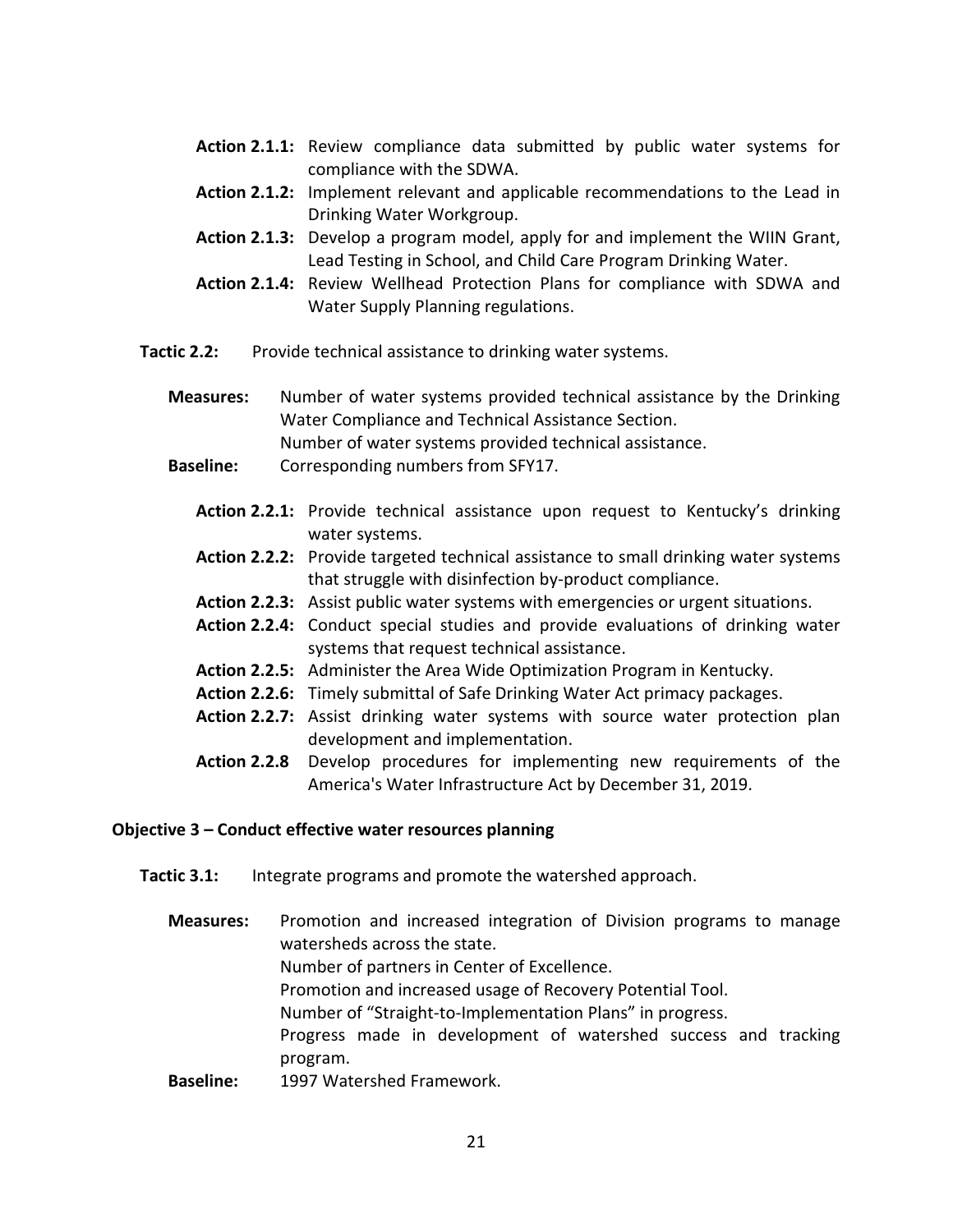- Action 3.1.1: Develop a Healthy Watersheds Program.
- Action 3.1.2: Target recoverable Watersheds for "Straight-To-Implementation Plans" and being development in targeted watersheds.
- Action 3.1.3: Institutionalize use of the Recovery Potential Tool for the Division's programs.
- Action 3.1.4: Promote the Kentucky Watershed Center of Excellence and involve and recruit Watershed Framework partners.
- Action 3.1.5: Utilize the Water Supply Sustainability workgroup to coordinate responses to common issues with water systems.
- Action 3.1.6: Refine and implement the watershed success and tracking program.
- Tactic 3.2: Promote the EPA's Sustainable Infrastructure Initiative.
	- Measures: The number of dam safety inspections completed. The number of sustainable infrastructure outreach activities completed. The number of projects approved that incorporated "green" methods or practices such as regionalization, conservation, water and energy. Expenditure of State-Owned Dam Repair (SODR) funds.
	- **Baseline:** The corresponding numbers from SFY19.
		- Action 3.2.1: Begin implementation of the Drinking Water Action Plan to assist Public Water Systems to implement Resilient and Sustainable Infrastructure Management.
		- Action 3.2.2: Work with Kentucky Infrastructure Authority to conduct training and public outreach workshops to implement changes to the Water Resource Information System to explain the Asset Management Tool and how it can help to implement sustainability by December 31, 2019.
		- Action 3.2.3: Reevaluate the State Revolving Fund project priority ranking systems to award more points to projects that implement sustainable concepts.
		- Action 3.2.4: Implement SODR program strategies and projects. Effectively manage the Bullock Pen and Scenic Lake Dam construction projects.
		- Action 3.2.5: Develop tools to assist local officials, floodplain coordinators, emergency management personnel, dam owners and the public to better understand the benefits and risks of dams.
- Tactic 3.3: Plan for sustainable infrastructure.
	- Measures: The number of facility plans and asset inventories reviewed and approved. The number of dam safety inspections completed.

The number of environmental information documents reviewed and approved.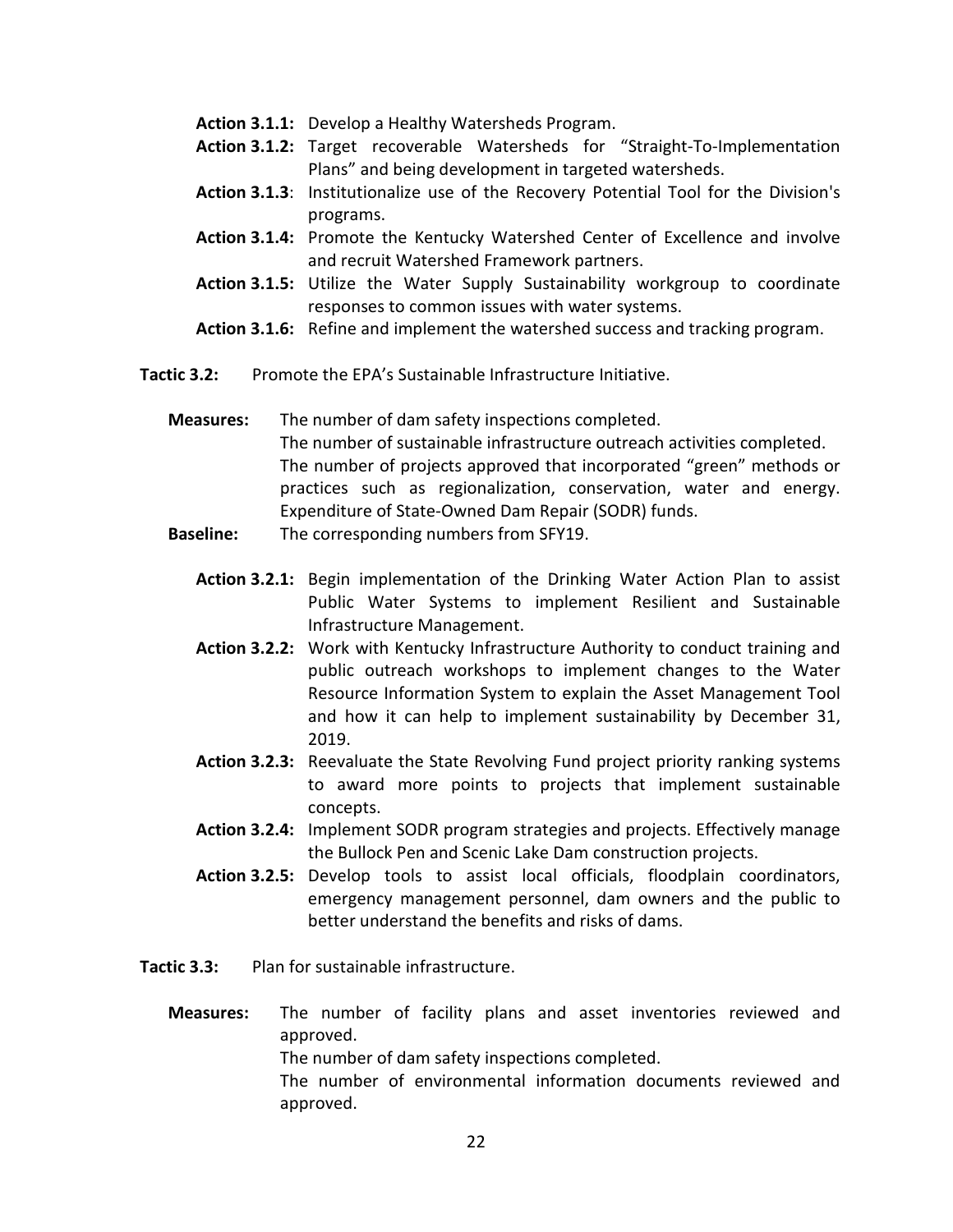The number of projects approved which implement regionalization, and addresses the abandonment of aging private wastewater facilities.

- **Baseline:** The corresponding numbers.
	- Action 3.3.1: Develop with Kentucky Infrastructure Authority, Public Service Commission, and other stakeholders regulations to implement the requirements of House Bill 513.
	- Action 3.3.2: Participate in the Area Development District Water Management Planning Council meetings to assist with planning future water infrastructure.
	- Action 3.3.3: Implement recommendations regarding the relationships between floodplain permitting, floodplain compliance, and dam safety by development of procedures and practices to ensure effective program management.
	- Action 3.3.4: Complete dam safety inspections as scheduled and take appropriate enforcement actions to ensure dams are properly maintained.
	- Action 3.3.5: Evaluate the Capacity Development program and revise the Capacity Development Strategy by December 31, 2019.
	- Action 3.3.6: Participate in and provide support for the Special Committee Public Water and Wastewater System Infrastructure Task Force by November 30, 2019.
	- Action 3.3.7: Develop a draft Drinking Water Operational Permit.
	- Action 3.3.8: Develop an Asset Management program and regulations for Privately Owned Small Wastewater Treatment Plants.
- Tactic 3.4: Support and coordinate water supply planning.
	- Measures: Coordinate Water Resources Board committee members and activities. Identification of current gaps in water resources planning. Status of Water Supply Planning process. Evaluation and assessment of current efficiency measures.
	- Baseline: Promulgation of 401 KAR 4:220 in 1991. Water Management Plan updates from 2008.
		- Action 3.4.1: Develop State Water Plan.
		- Action 3.4.2: Update Water Supply Planning process by December 31, 2019.
		- Action 3.4.3: Pilot the Water Efficiency Program with select public water systems.
		- Action 3.4.4: Implement the On-Farm Water Management Program with the Governor's Office of Agricultural Policy, Agricultural Development Board.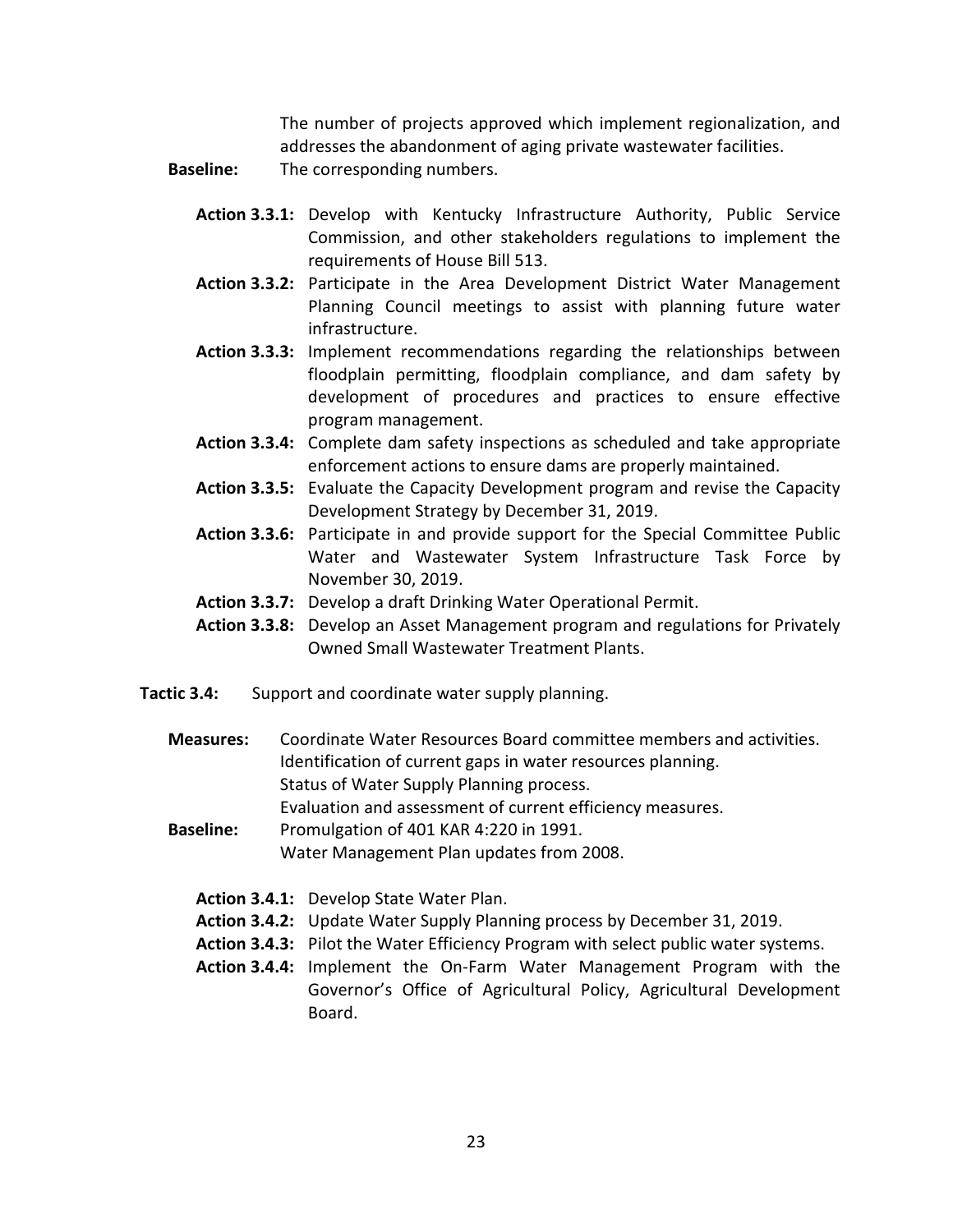#### Objective 4 - Meet federal and state program requirements.

Tactic 4.1: Meet Federal grant guidance requirements.

Measures: On-time submittal of all federal grant applications, work plans and reports. Percentage of Performance Partnership Agreement (PPA) inspections conducted. Submittal of required primacy packages. Completion of sanitary surveys within the regulatory timeframe. Implementation of Drinking Water State Revolving Fund (DWSRF) setasides work plans. Number of special appropriation projects (SPAP) inspected. Baselines: FFY2018 and FFY2019 federal commitments. Completion of sanitary surveys within the regulatory timeframe during FFY2019. The number of SRF and SPAP inspections completed in 2019.

#### Action 4.1.1: Comply with the FFY2019 and FFY2020 PPAs.

- Action 4.1.2: Submit work plans, grant applications and all reports to grantors within deadline specified in the PPA.
- Action 4.1.3: Develop the FFY2020 106 PPA work plan commitments in coordination with EPA.
- Action 4.1.4: Submit the final FFY2020 CMS work plan inspections completed to EPA by due date.
- Action 4.1.5: Meet federal work plans, primacy requirements and applicable National Program Measures within federal timeframes.
- Action 4.1.6: Submit DWSRF set-asides work plans and Intended Use Plan Project Ranking to Kentucky Infrastructure Authority by April 2020.
- Action 4.1.7: Conduct field inspections of projects that received SPAP grants in accordance with the federal grant work plans.
- Action 4.1.8: Conduct field inspections of projects that received financial assistance from the SRF.
- Action 4.1.9: Implement Risk MAP (Mapping, Assessment and Planning) watershed prioritization plan and conduct activities pursuant to the National Flood Insurance Program workplan.
- Tactic 4.2: Review and revise administrative regulations, and propose legislative amendments to comply with federal regulatory requirements.
	- **Measure:** Legislative proposals drafted in the current fiscal year.
	- **Baseline:** Corresponding measure for SFY2019.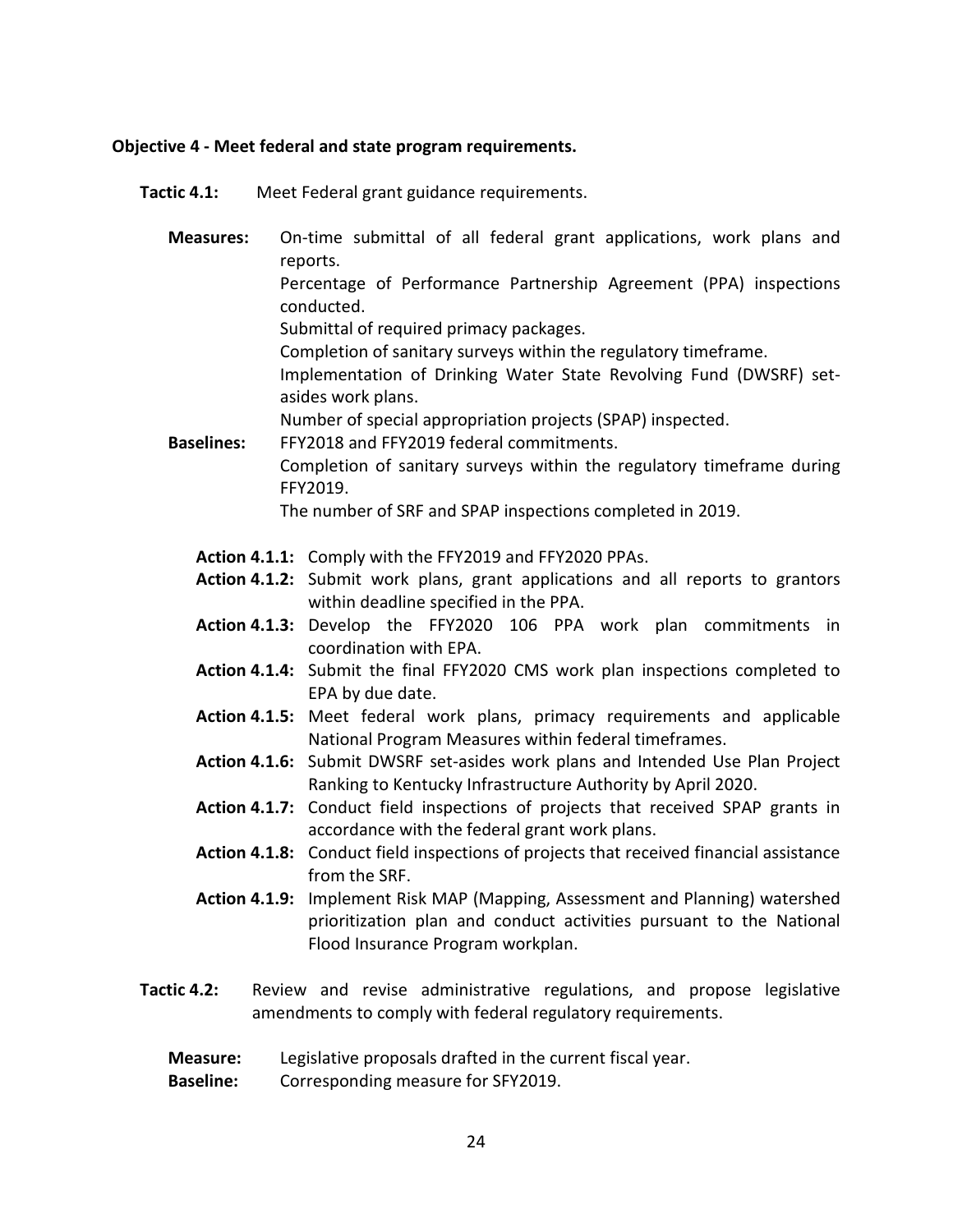- Measure: Regulatory packages developed, promulgated and finalized in the current fiscal year.
- **Baseline:** Corresponding measure for SFY2019.
	- Action 4.2.1: Develop regulation packages for division programs that comply with federal and state statutory requirements to manage, protect and enhance the quality and quantity of the Commonwealth's water resources.
	- Action 4.2.2: Prepare draft legislative agenda to address any issues requiring legislative solutions.
	- Action 4.2.3: Develop regulation packages that are inclusive of stakeholder concerns.
	- Action 4.2.4: Coordinates the division's response to federal and state proposed rule changes within the allotted comment period.
- Tactic 4.3: Ensure water programs are fiscally and administratively viable.
	- Measure: The division staffing levels as compared to cap and budgeted amounts. **Baseline:** Corresponding measure for SFY2019.
	- Measure: Number of grant programs administered and completed within the program period.
	- Baseline: Corresponding measure for SFY2019.
		- Action 4.3.1: Assist OAS budget staff with the development of the fiscal year budget based on the division's needs.
		- Action 4.3.2: Monitor revenues and expenditures to ensure programs are within designated budgetary amounts.
		- Action 4.3.3: Monitor staffing levels and ensure timely processing of personnel actions.
		- Action 4.3.4: Educate division staff on changes to Cabinet, Department and Division policies and procedures.
		- Action 4.3.5: Monitor grant programs to ensure compliance with federal and state requirements.
- Tactic: 4.4: Provide current information to the public through the division's website and educate staff regarding operations, special needs training and program opportunities within the division.
	- Measure: The SFY2019 number of information updates and staff trainings developed and conducted.
	- Baseline: The number of web updates and training seminars for SFY2019.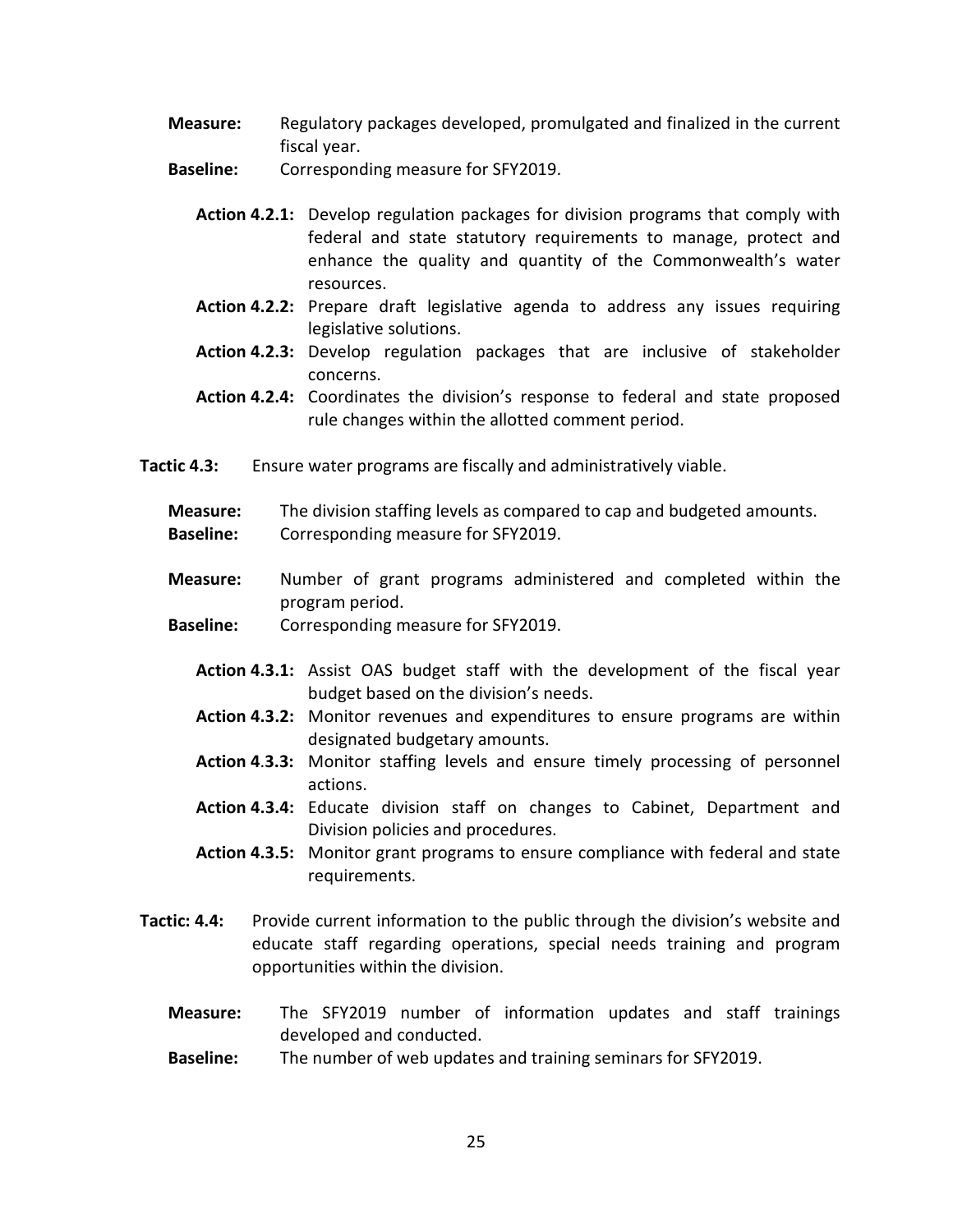- Action 4.4.1: Update website regarding programs, permitting process and personnel contact information.
- Action 4.4.2: Conduct employee orientation twice monthly for all new division employees. Maintain an updated orientation manual.
- Action 4.4.3: Assist division employees and supervisors with the mandatory training requirements.
- Action 4.4.4: Coordinate with division staff to identify specialized training needs. Assist in scheduling and facilitating of training. Maintain a training calendar on the Division's sharepoint site.
- Tactic 4.5: Meet state requirements and maintain progress toward achieving and maintaining minimal permit backlogs.
	- Measures: The total number of permits pending.

 The total numbers of permits pending that exceed regulatory timeframes (RTF).

 The total numbers of "major" facilities with permit applications that exceed RTF.

 The number of general permits that have expired and not been issued or that have not been addressed.

 The number of general permits Notices of Intent (NOIs) for which coverage has not been issued or that have not been addressed.

The percentage of permit reviews completed within RTF.

The percentage of construction plan approvals issued within the RTF for drinking water facilities.

The percentage of floodplain permits issued within the RTF.

The percentage of dam safety construction permits issued within the RTF.

The percentage of 401 certifications issued within the RTF.

The percentage of water withdrawal permits issued within the RTF.

**Baselines:** The corresponding percentages from SFY2019.

Action 4.5.1: Meet RTF on permit issuances and plan reviews.

- Action 4.5.2: Re-issue general permits scheduled to expire prior to expiration.
- Action 4.5.3: Issue permits for all "major" facilities that exceed the RTF.
- Action 4.5.4: Issue permits for all facilities that exceed the RTF by >1.5 years.
- Action 4.5.5: Recruit qualified permitting staff. Continue evaluating processes and opportunities to recruit and retain entry level engineers and engineering assistants which is critical to the agency's ability to review and issue permits.
- Action 4.5.6: Provide training and incentives to increase knowledge and enhance retention of qualified staff by becoming more competitive with other state agencies and private sector businesses who employee engineers.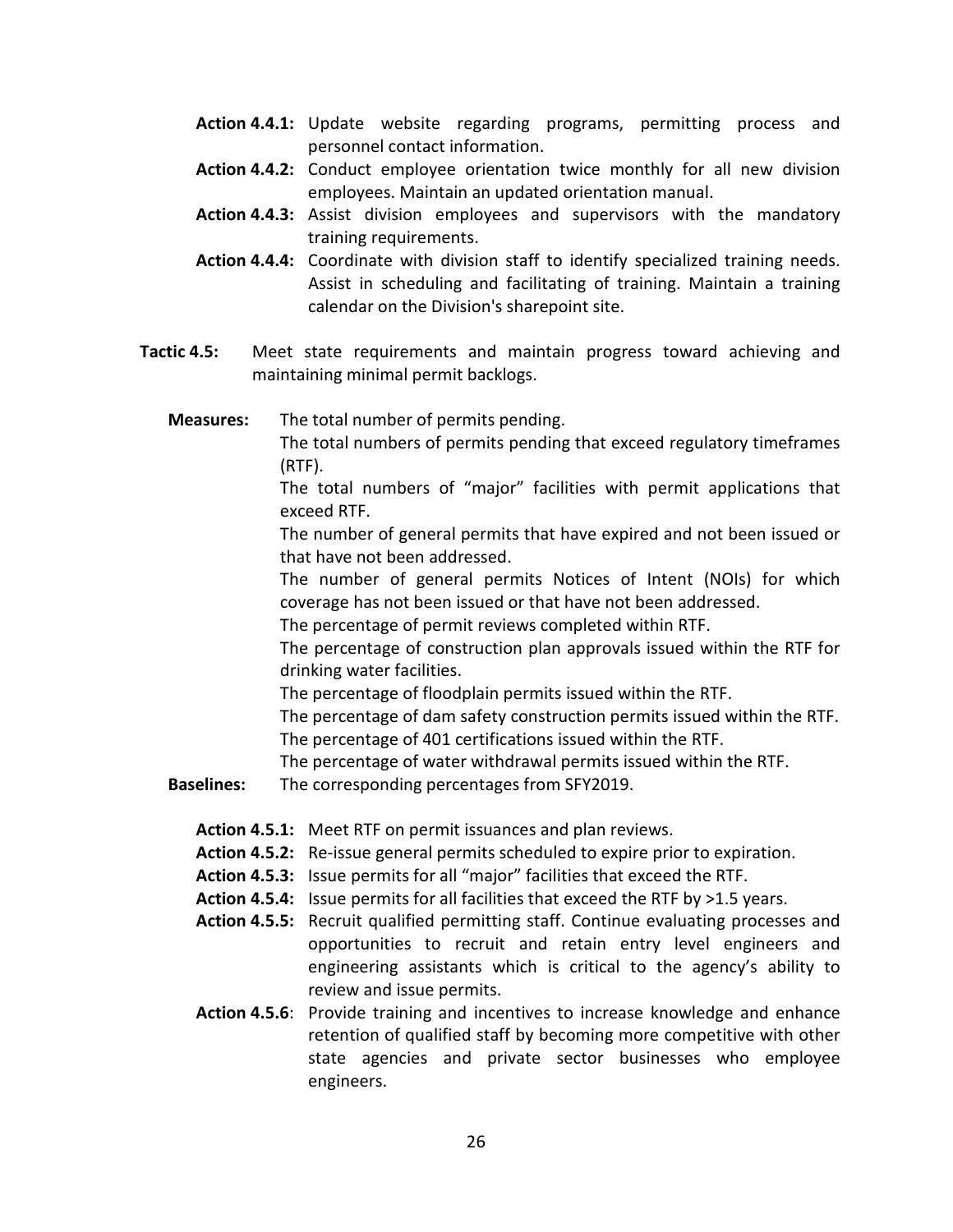- Tactic 4.6: Maintain the Drinking Water and Wastewater laboratory certification programs in compliance with federal and state program requirements.
	- Measures: The number of water laboratories certified. The number of wastewater laboratories certified. The number of drinking water audits performed. The number of wastewater audits performed. The total number of laboratory accountability actions.
	- Baselines: Corresponding measure for SFY2019.
		- Action 4.6.1: Maintain a drinking water laboratory audit schedule of two audits per three-year cycle for all non-equivalent laboratories.
		- Action 4.6.2: Maintain a wastewater laboratory audit per five-year cycle for all non-equivalent laboratories.
		- Action 4.6.3: Address complaints and field referrals through investigations and audits.

#### Objective 5 - Promote better management and communication of data.

- Tactic 5.1: Implement an integrated data management system for water quality data.
	- Measures: Implementation of Kentucky Water Assessment Data for Environmental Monitoring (K-WADE). Successful data exchange with USEPA via K-WADE.
	- Baseline: Level of completion on July 1, 2016.
		- Action 5.1.1: Increase data type, flow, reporting and efficiency to the Division of Water and USEPA using the exchange network.
		- Action 5.1.2: Utilize the new KATTS (Kentucky Assessment and Total Maximum Daily Load (TMDL) Tracking System database to flow assessment data to EPA.
		- Action 5.1.3: Implement goals from current Exchange Network grant that seek to facilitate incorporation between K-WADE and KATTS.
		- Action 5.1.4: Implement goals from pending 319 grant that seek to facilitate incorporation between K-WADE and KATTS.
- Tactic 5.2: Promote better decision making through GIS and Data Analysis (GDA).
	- Measures: Number of GIS training events. Number of data analysis projects completed. Numbers of GDA help desk requests fulfilled. Number of location corrections processed. Number of National Hydrologic Database (NHD) and Geographic Names Information System corrections processed.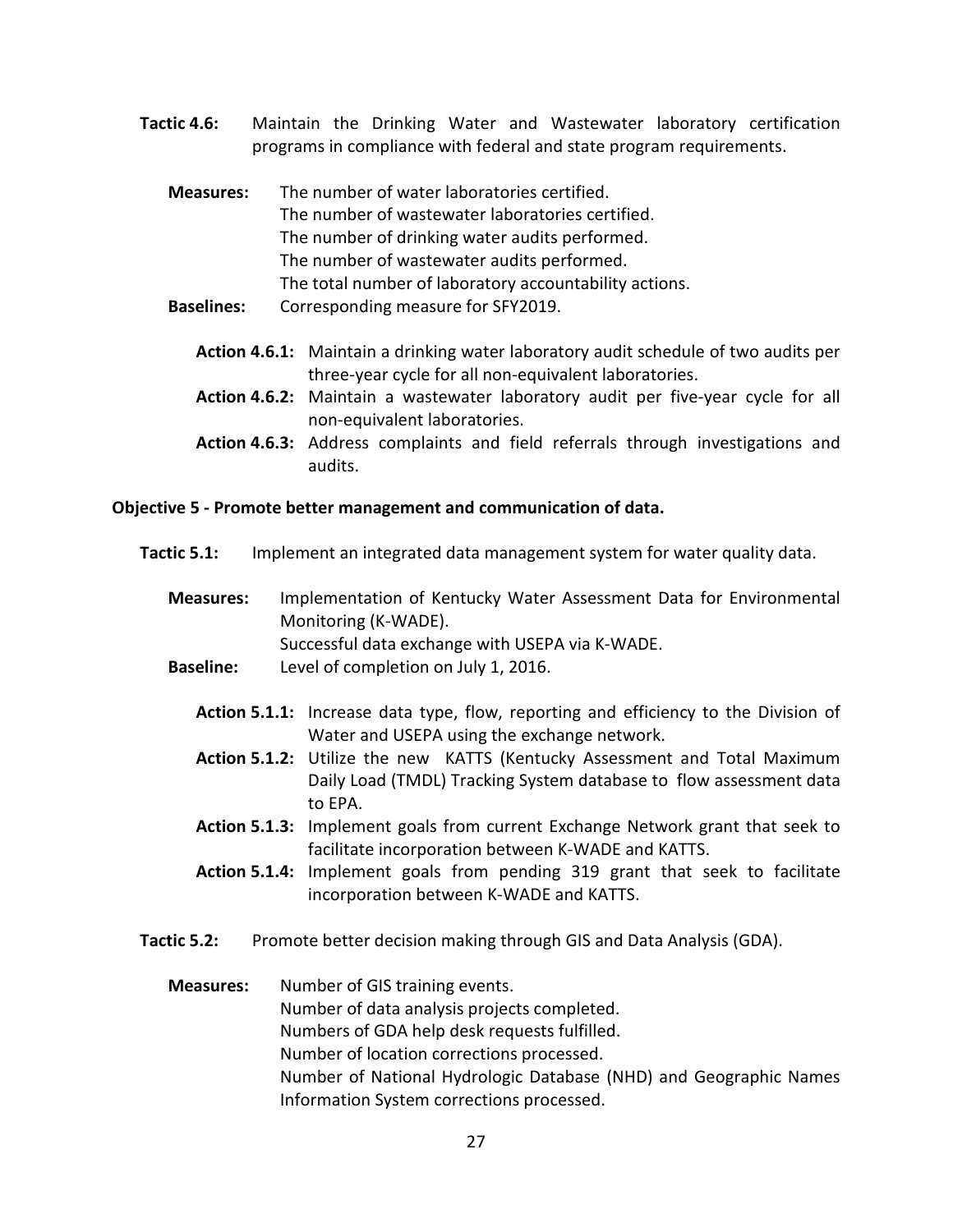Number of Watershed Boundary Dataset (WBD) HUC 12 boundary updates and HUC 14 boundary creations processed.

Baseline: Corresponding measures for SFY2019.

- Action 5.2.1: Conduct training events for Division staff regarding GIS and for management regarding GIS analysis and applications.
- Action 5.2.2: Work with division programs to continue systematically analyzing data from current databases.
- Action 5.2.3: Evaluate the Kentucky portion of the NHD to ensure accurate data to adhere to federal standards.
- Action 5.2.4: Update HUC 12 boundaries and create new HUC 14 boundaries through WBD stewardship program to adhere to federal standards.
- Action 5.2.5: Develop GIS tools (including mobile applications and desktop solutions) for inspectors, permit writers, division staff and the public.
- Tactic 5.3: Manage the Safe Drinking Water Information System (SDWIS).
	- Measures: Maintain data in state and federal SDWIS. Implementation of state and federal tools for online data entry. Baseline: Level of completion for SFY 2016.
		- Action 5.3.1: Collaborate with the Cabinet and EPA to maintain SDWIS until SDWIS Prime and CMDP are implemented.
		- Action 5.3.2: Participate on SDWIS Prime workgroups.
		- Action 5.3.3: Develop an implementation plan for utilizing SDWIS Prime and CMDP.
- Tactic 5.4: Implement Integrated Compliance Information System (ICIS) data flows and data entry via the Discharge Monitoring Report (netDMR) to improve permit compliance, tracking and data analysis.
	- Measures: Implementation of permit, program reports, and compliance data flows into ICIS. Implementation of netDMR.
	- Baseline: Status of flowing data to ICIS and entering data into netDMR for SFY19.
		- Action 5.4.1: Implement the electronic Notice of Intent system and flow permit data from ARM 2.1 into ICIS for applicable reissued general permits by the effective date of coverage.
		- Action 5.4.2: Implement electronic reporting for program annual reports for Pretreatment and MS4 communities from ARM 2.1 into ICIS.
- Tactic 5.5: Improve the utility of ARM 2.1 to provide more accurate facility information data.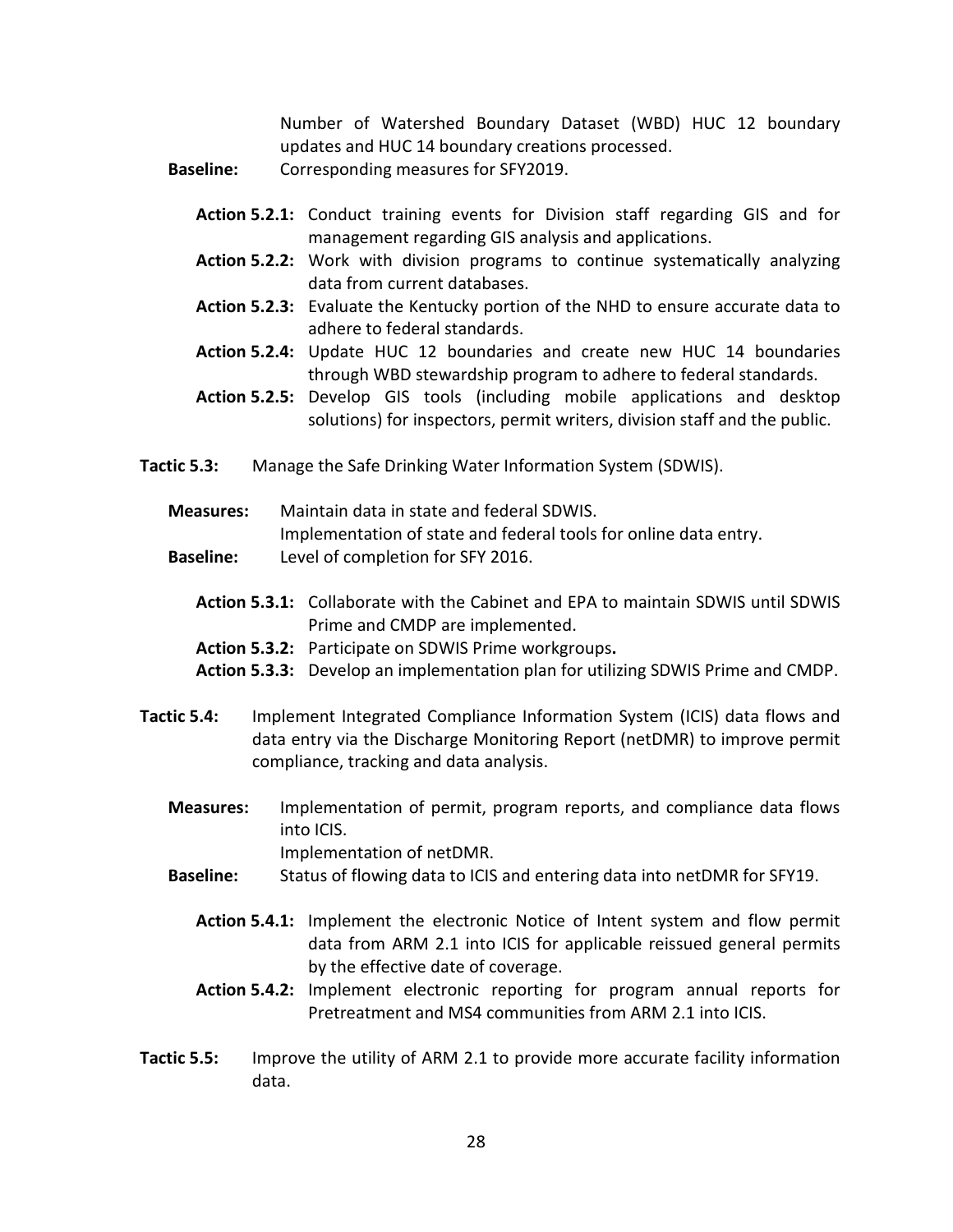Measure: Improved accuracy demonstrated by ARM 2.1 audit report in SFY19.

- Baseline: TEMPO audit reports generated during SFY17.
	- Action 5.5.1: Improve the utility of ARM 2.1 through data validation.
	- Action 5.5.2: Ensure new employees receive the latest version of ARM 2.1 training so they are effectively using all features of ARM 2.1.
	- Action 5.5.3: Regular auditing of water/wastewater permit locations by staff. Develop better methods for synchronization between Integrated Compliance Information System and ARM 2.1 database.
	- Action 5.5.4: Implement the latest version of ARM 2.1.

Tactic 5.6: Maintain and improve data quality.

Measures: Improved accuracy demonstrated by database audit reports. Number of staff receiving quality assurance (QA) training in SFY2020. Number of Division-approved standard operating procedures (SOP) for SFY2020. Number of Quality Assurance Project Plans (QAPPs) reviewed for the Division.

Number of QAPPs reviewed from outside organization data.

- Baselines: Audit reports and laboratory flags generated during SFY2019. Number of Division-approved SOPs for SFY2019.
	- Action 5.6.1: Conduct regular training for division staff regarding QA and the review process.
	- Action 5.6.2: Assure cross-database accuracy demonstrated by regular database audit reports.
	- Action 5.6.3: Pursue connection between updated Dam Safety database and ARM 2.1.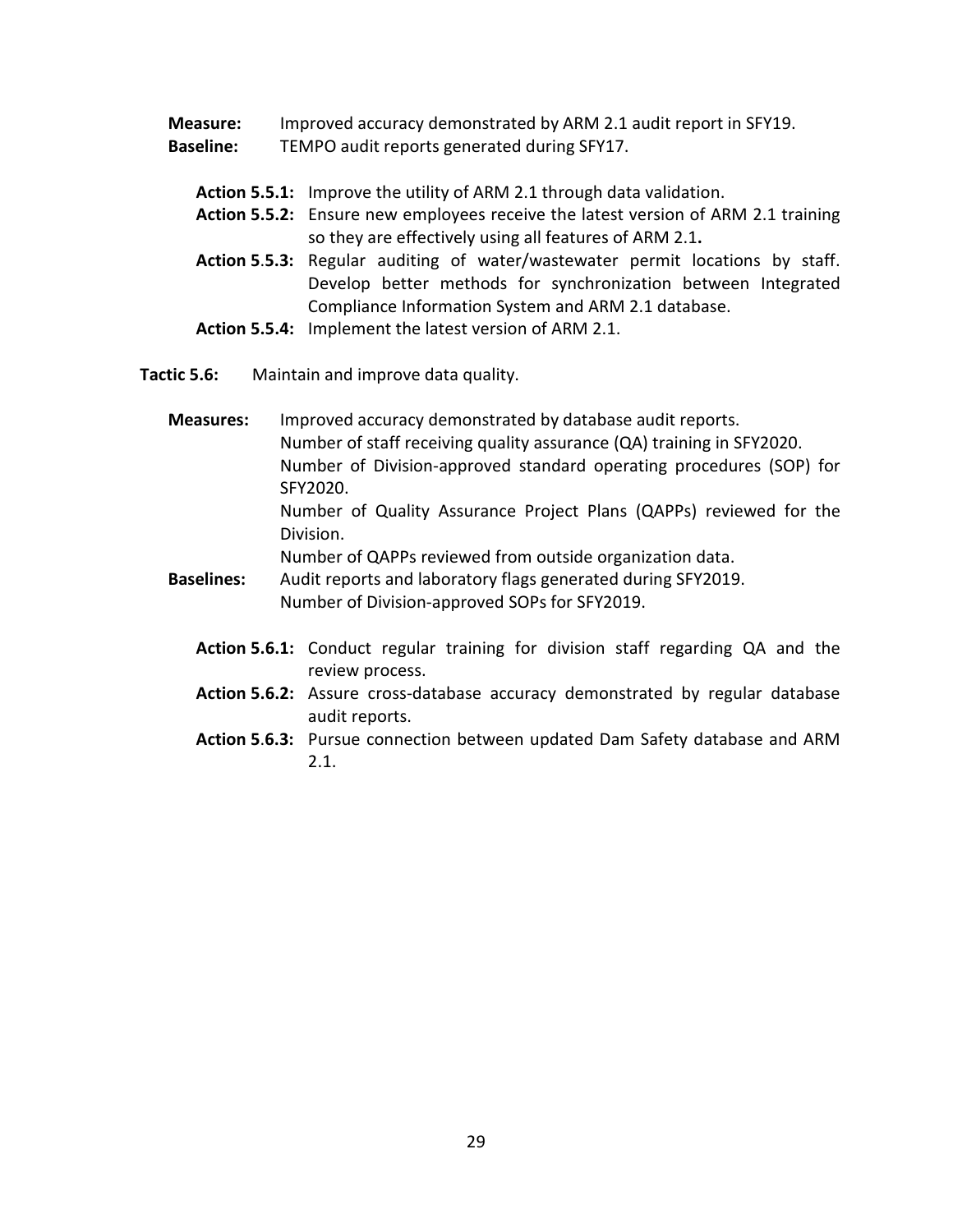## Goal 3: Waste Management and Land Restoration Preserve and restore Kentucky's land through the development and implementation of fair, equitable, and effective waste management programs.

As Kentucky's population grows, the number of homes, businesses, and industries that provide jobs, services, and goods for residents continues to increase. This population and economic growth results in increased use of chemicals and residential and industrial materials, which increases the waste streams and emergencies associated with these activities. The Department for Environmental Protection safeguards and ensures protection of human health and the Commonwealth's land, air, water and groundwater resources.

Creating effective partnerships with regulated entities and the public enables the department to carry out its goal of protecting human health and the environment by achieving and maintaining acceptable environmental quality for all Kentuckians. Ensure complete review and timely issuance of protective hazardous and solid waste permits and implement reasonable and protective remediation programs to support economic growth and development.

To accomplish this, the department administers an array of programs that work together to protect human health and the environment from the impacts related to waste, ranging from hazardous, chemical, and petroleum contamination to illegal trash disposal. This strategy protects and benefits the Commonwealth in a number of ways. It protects the citizens of the Commonwealth as well as protects and restores Kentucky's natural resources through preventive monitoring programs and remediation. Programs also preserve existing green space through the restoration and reuse of brownfield space for new commercial and industrial ventures. They develop properties with existing infrastructure, beautify communities and raise the value of surrounding properties. The department regulates and educates the public on these issues concerning solid and hazardous waste management, site remediation at contaminated properties, redevelopment and reuse of impacted properties, operation and corrective action of underground storage tanks, and recycling waste products.

The management of solid and hazardous wastes are achieved through comprehensive permitting, registration, monitoring, reporting, and training requirements. In addition, the department promotes solid and hazardous waste minimization, landfill inspections, conducts public hearings, and provides evaluation of waste streams to ensure proper protection of our state's natural resources.

The human health and environmental threats from leaking underground storage tanks are managed by a two-fold approach that monitors and prevents leaks and spills, and assesses and remediates contaminated sites. Prevention is achieved through a focus on compliance with state and federal operation and maintenance requirements. The complementary focus on oversight of site assessment and cleanup is supported by the department's management of state funds available for these activities.

The department uses state and federal funds to address environmental emergencies, state-lead assessments, cleanup and remediation of State-Lead and National Priority List sites that are contaminated and abandoned which pose a serious threat to human health and the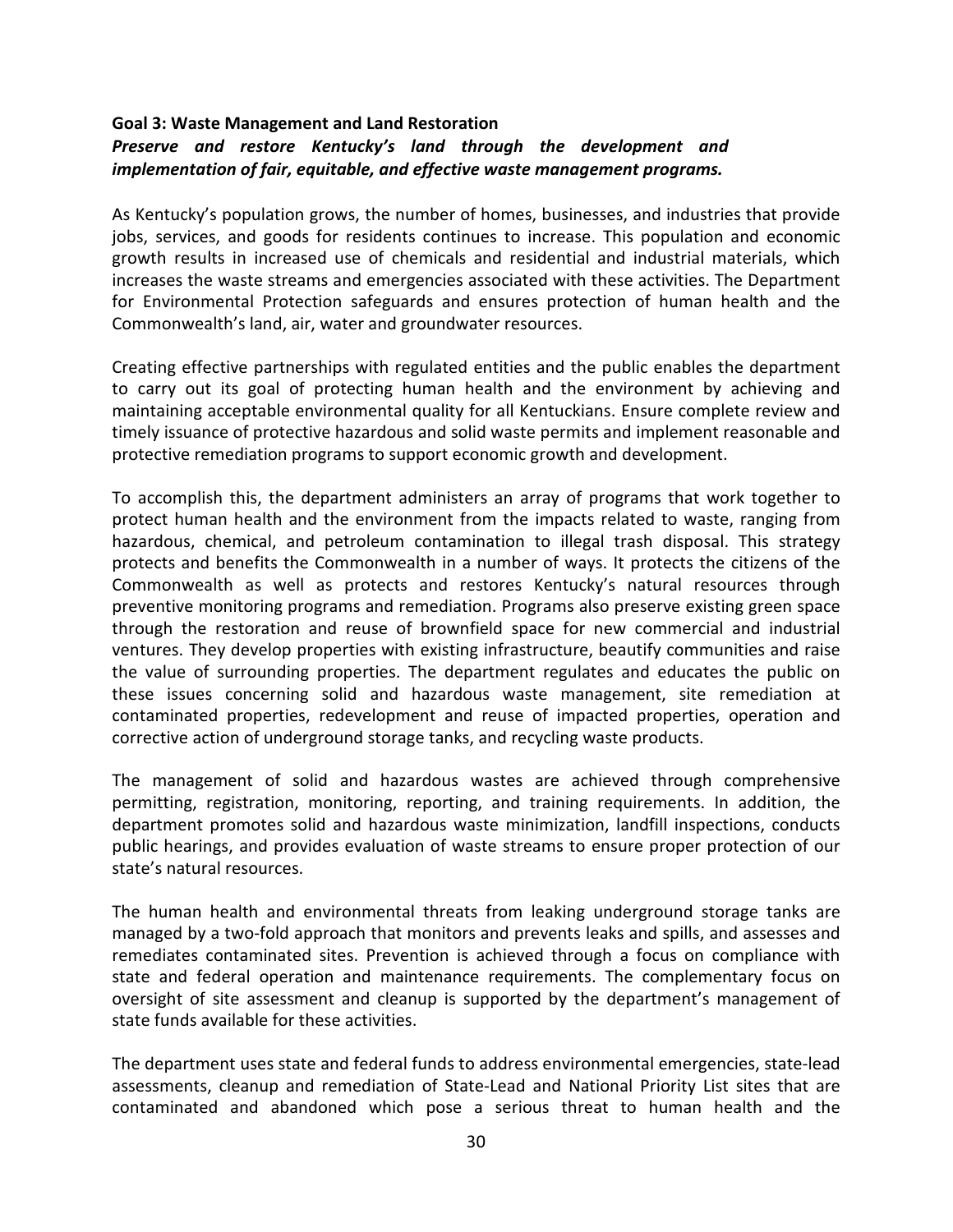environment, and redevelopment programs to support and encourage redevelopment of properties with real or perceived adverse environmental conditions. Department personnel work with regulated businesses, contractors, government agencies, and various stakeholders to characterize and remediate sites where contamination has been released into the environment. In addition, the department uses regional field offices to support the programs by performing inspections, and ensuring that facilities are compliant with regulatory requirements.

The department encourages public participation through various programs to protect our environment by recycling and reducing waste in order to minimize land disposal and to conserve energy and natural resources. These programs educate citizens and industry on environmentally friendly practices in the proper management of waste while emphasizing the significant environmental and economic benefits of reducing, reusing, and recycling materials.

## Objective 1 - Ensure programs adhere to federal and state statutory and regulatory requirements.

- Tactic 1.1: Review and revise administrative regulations, and propose legislative amendments to comply with federal regulatory requirements.
	- Measure: Number of legislative proposals drafted in the current fiscal year.
	- **Baseline:** Corresponding measure for FY2019.
	- Measure: Number of regulatory packages developed, promulgated and finalized in the current fiscal year.
	- **Baseline:** Corresponding measure for FY2019.
	- Measure: Number of public notices issued and public hearing conducted by branch. Baseline: Corresponding measure for FY2019.
		- Action 1.1.1: Develop regulation packages for division programs that comply with state statutory and federal requirements in a manner protective of human health and the environment that accurately reflect programmatic policy.
		- Action 1.1.2: Prepare draft legislative agenda to address any issues requiring legislative solutions and pursue enactment.
		- Action 1.1.3: Develop regulation packages that are inclusive of stakeholder concerns.
- Tactic 1.2: Provide resources and oversight to the regulated community to achieve compliance with federal and state regulations.
	- Measures: Number and percentage of underground storage tank owners/operators that have completed the required UST Operator Certification training. Baseline: Corresponding measures for FY2019.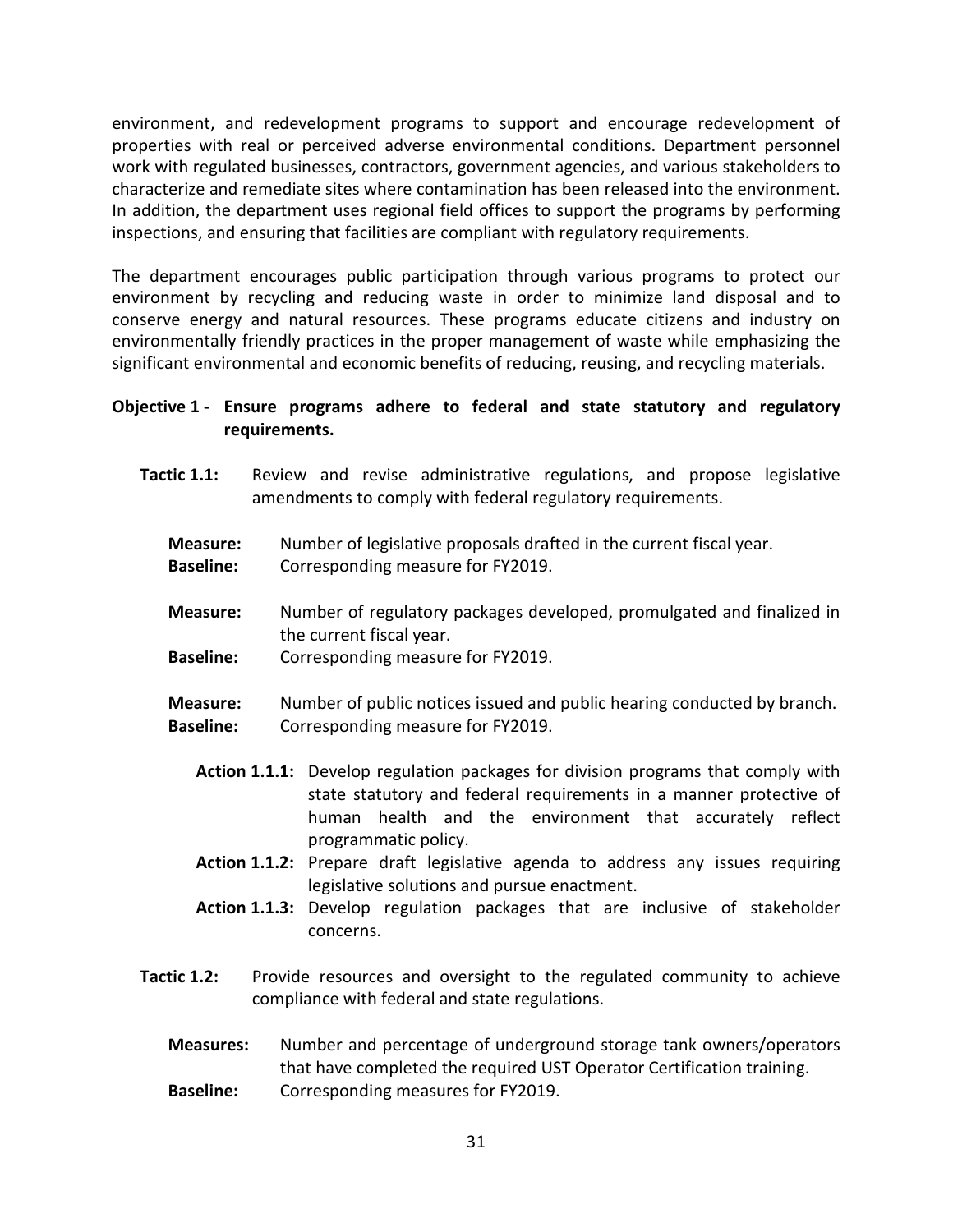- Measure: Number and percentage of solid waste sites complying with KRS 224.43- 500, including those solid waste sites required to submit the Environmental Remediation Fee.
- Baseline: Corresponding measure for FY2019.
- Measures: The percentage of authorized hazardous waste facilities in compliance. The percentage of registered underground storage tanks in compliance. **Baseline:** Corresponding measures for FY2019.
- Measure: Number of facility inspections completed by staff to ensure regulatory compliance.
- **Baseline:** Corresponding measure for FY2019.
	- Action 1.2.1: Utilize Kentucky Tank Operator Online Learning System (KY TOOLS) as a program for UST Operator Certification in accordance with the federal Energy Policy Act. KY TOOLS offers a site-specific approach to training and testing to support certification, which will significantly aid in increased overall compliance and leak prevention. Other certifications are accepted as well, as long as the training meets all requirements.
	- Action 1.2.2: Maintain and enhance ARM reporting to accurately track and report on measures.
	- Action 1.2.3: Inspect regulated sites at established intervals to facilitate and ensure compliance with agency requirements.
	- Action 1.2.4: Take enforcement action on regulated sites as necessary to facilitate and achieve compliance with agency requirements.
- Tactic 1.3: Review and revise quality assurance documents annually and update as necessary.
	- Measure: Number of Standard Operating Procedures and guidance documents developed or revised in the current fiscal year.
	- Baseline: Corresponding measure for FY2019.
	- Measure: Number of Quality Assurance Project Plans developed or revised in the current fiscal year.
	- Baseline: Corresponding measure for FY2019.
		- Action 1.3.1: Develop and revise standard operating procedures that comply with state and federal requirements and agency policy.
		- Action 1.3.2: Revise Quality Assurance Annual Report.
		- Action 1.3.3: Prepare the division annual report and update the Strategic Operational Plan.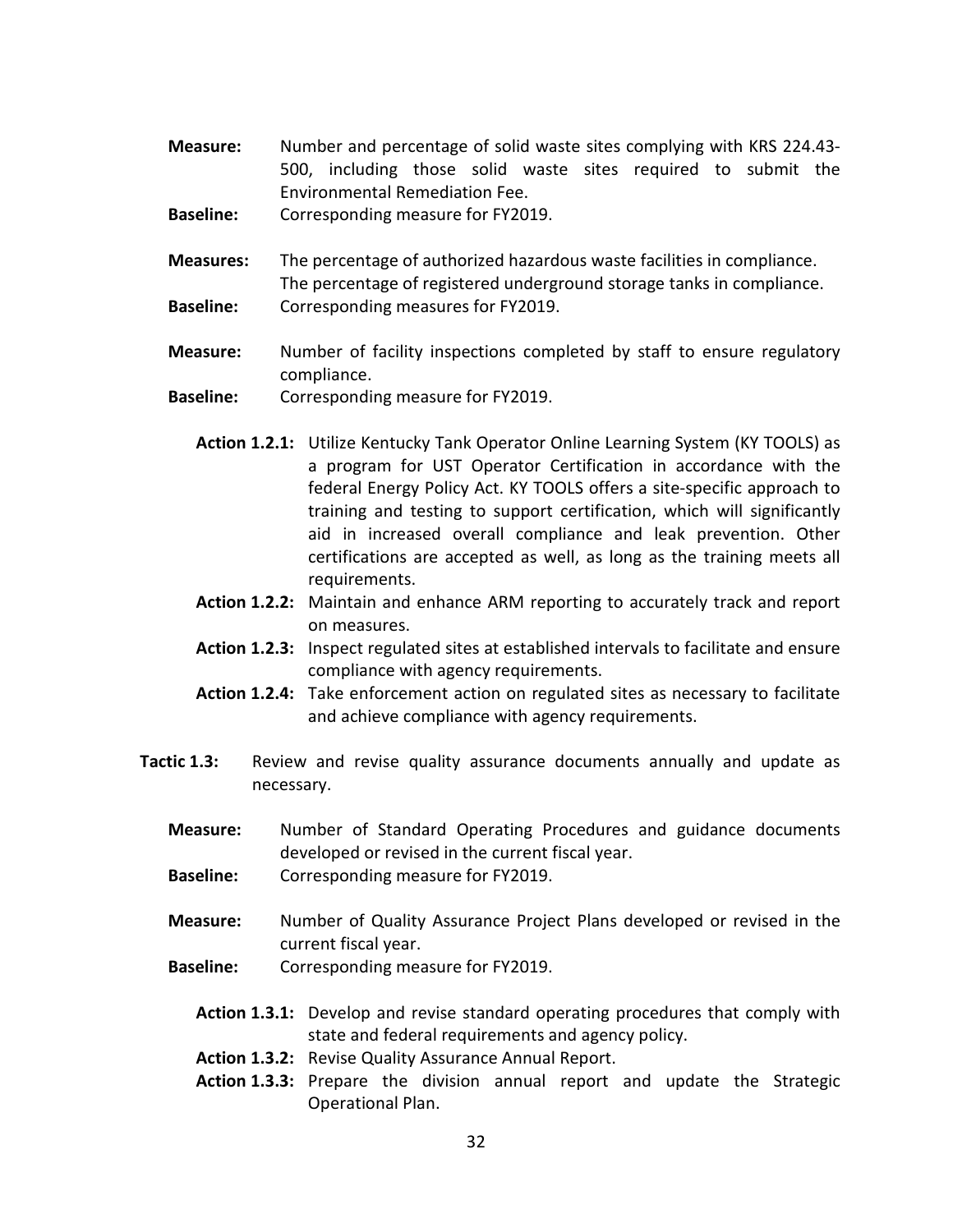Action 1.3.4: Develop and revise Quality Assurance Project Plans as necessary.

Tactic 1.4: Ensure waste management programs are fiscally and administratively viable.

- Measure: The division staffing levels as compared to cap and budgeted amounts. Baseline: Corresponding measure for FY2019.
- Measure: Number of grant programs administered and completed.
- Baseline: Corresponding measure for FY2019.

## Measure: Amount of Environmental Remediation Fee collected.

- **Baseline:** Corresponding measure for FY2019.
	- Action 1.4.1: Prepare the division budget for the state fiscal year.
	- Action 1.4.2: Communicate and coordinate with DEP budget staff on the needs of the division.
	- Action 1.4.3: Track expenditures and receipts to ensure programs are within designated budgetary amounts.
	- Action 1.4.4: Implement Cabinet, department, and division's operational, personnel, and human resource policies and procedures.
	- Action 1.4.5: Monitor staffing levels and ensure timely processing of personnel actions.
	- Action 1.4.6: Educate division staff on Cabinet, department, and division policies.
	- Action 1.4.7: Track grants programs and ensure grant programs are meeting expectations.
	- Action 1.4.8: Ensure accurate and timely data entry and reporting.
	- Action 1.4.9: Track amount of environmental remediation fee collected to build trending data on the success of division administration of the fee.

#### Objective 2 - Ensure permits are protective of human health and Kentucky's land resources.

Tactic 2.1: Issue appropriate, lawful permits in a timely manner.

| <b>Measures:</b> | Number of hazardous waste permit applications received.<br>Number of hazardous waste permits pending review. |  |  |
|------------------|--------------------------------------------------------------------------------------------------------------|--|--|
|                  | Percentage of hazardous waste permit reviews completed within<br>regulatory timeframes.                      |  |  |
|                  | Number of solid and special waste permit applications received by type.                                      |  |  |
|                  | Number of solid and special waste permits pending review.                                                    |  |  |
|                  | Number and percentage of solid and special waste permit reviews<br>completed within regulatory timeframes.   |  |  |
| <b>Baseline:</b> | Average of the five previous state fiscal years.                                                             |  |  |
| Measure:         | Number of training classes completed by division staff.                                                      |  |  |

33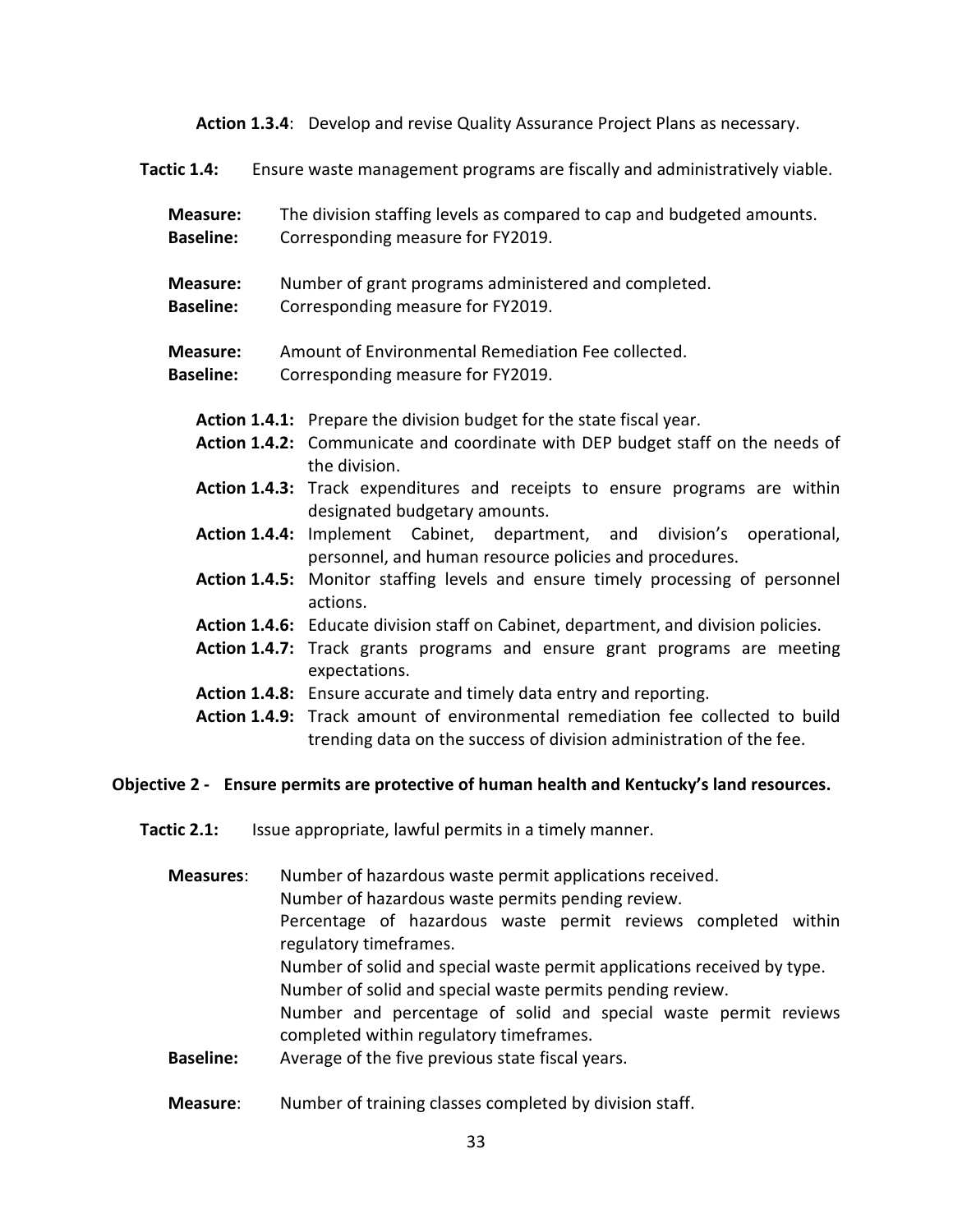Baseline: Corresponding measure for FY2019.

- Action 2.1.1: Issue permitting actions that are inclusive of all federal and state regulatory requirements.
- Action 2.1.2: Issue permitting actions within the regulatory timeframes.
- Action 2.1.3: Utilize ARM to accurately track and report on permitting actions.
- Action 2.1.4: Evaluate and implement streamlining opportunities to address procedural and institutional inefficiencies.
- Action 2.1.5: Allocate staff as necessary to assist in data entry and permit review.
- Action 2.1.6: Recruit qualified staff.
- Action 2.1.7: Provide training to increase knowledge and enhance retention of qualified staff.
- Tactic 2.2: Reduce, eliminate, and maintain zero permit and permit activity backlogs.

Measures: Number and percentage of hazardous waste permits pending review outside regulatory timeframes. Number and percentage of hazardous waste permit reviews completed outside regulatory timeframes. Number and percentage of solid and special waste permits pending review outside regulatory timeframes. Number and percentage of solid and special waste permit reviews completed outside regulatory timeframes.

- Baseline: Corresponding measures for FY2019.
	- Action 2.2.1: Obtain a zero backlog on all remaining applications beyond regulatory periods.
	- Action 2.2.2: Allocate staff as necessary to assist with data entry and permit review.
	- Action 2.2.3: Recruit qualified permitting staff. Continue evaluating processes and opportunities to recruit and retain entry level engineers and engineering assistants which is critical to the agency's ability to review and issue permits.
	- Action 2.2.4: Provide training and incentives to increase knowledge and enhance retention of qualified staff by becoming more competitive with other state agencies and private sector businesses who employee engineers.

## Objective 3 - Ensure remedial investigation, restoration, and management in place decisions are site specific, risk based, and environmental performance standards prone.

Tactic 3.1: Restore sites or manage contamination at sites with known or suspected releases to soil or groundwater.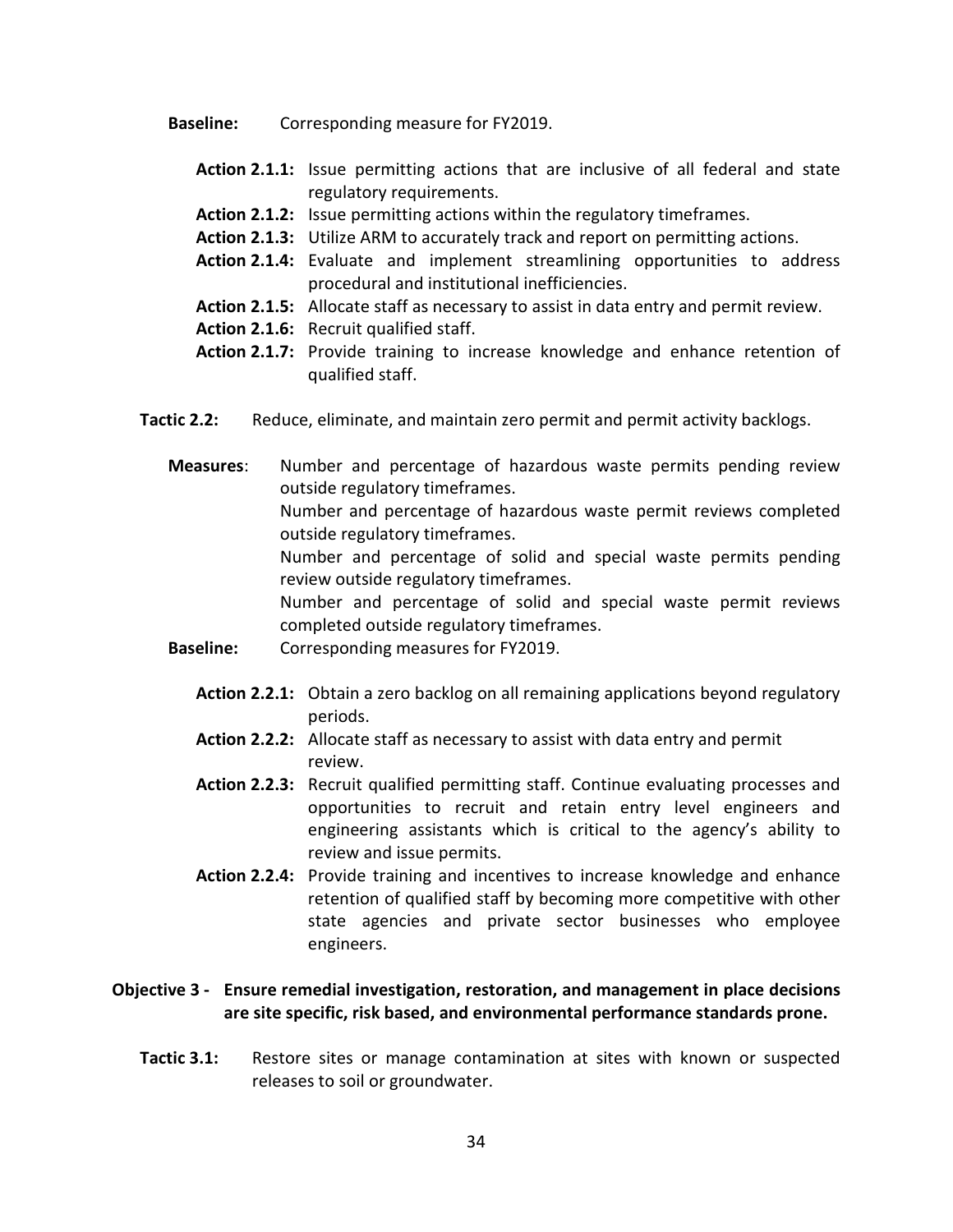Measures: Number of sites with known or suspected releases with potential human exposures where no further action is required or otherwise controlled as a result of implementing a management in place technique.

> Number of underground storage tank cleanups conducted that resulted in a no further action being issued and number remaining.

> Number of hazardous waste program corrective actions completed and number remaining.

> Number of EPA environmental indicators corrective action measures achieved.

Number of historic landfills remediated and number remaining.

Number of historic landfills with on-going remediation projects.

Number of solid and special waste facilities in groundwater assessment.

Number of illegal open dumps remediated under the Kentucky Pride Program and number remaining.

Number of tire dumps remediated under the Waste Tire Trust Fund and number remaining.

Number of new Superfund sites.

Number of PRP-Lead State Superfund sites under review and number remediated.

Number of State-Lead sites that require remediation, number remediated utilizing the Hazardous Waste Management Fund, and number under review.

Number of sites with a release of petroleum or a petroleum product remediated from a source other than a petroleum storage tank and number under review.

Number of methamphetamine-contaminated properties reported and number decontaminated.

Number of emergency or incident responses made and number of cases closed.

- **Baseline:** Corresponding measures for FY2019.
	- Action 3.1.1: Identify resource and program constraints hindering achievement of our measures; pursue program changes and request funding as necessary in budget. At a minimum, work to maintain current level of funding in cleanup programs.
	- Action 3.1.2: Provide technical oversight and directives for projects to investigate, remediate, manage, or restore properties with contamination.
	- Action 3.1.3: Review analytical and reporting data for projects.
	- Action 3.1.4: Issue letters upon the completion of all corrective actions for facilities.
	- Action 3.1.5: Inventory the list of sites with known or suspected contamination.
	- Action 3.1.6: Recruit qualified remedial expertise staff. Continue evaluating processes and opportunities to recruit and retain entry level geologist and scientist which are critical to the agency's ability to review and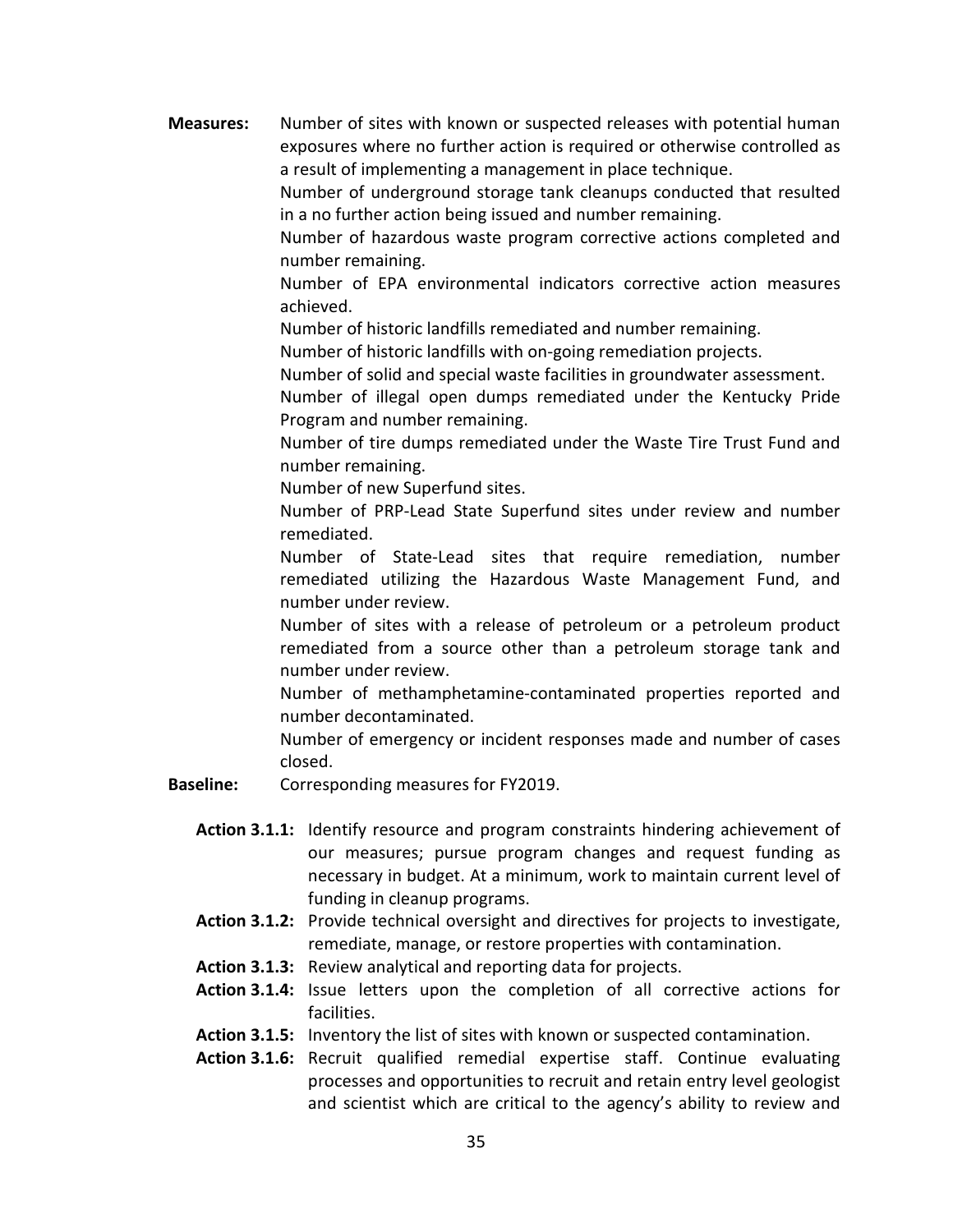direct contaminated sites through a clear defined path forward toward a predictable regulatory end-point.

 Action 3.1.7: Provide training and incentives to increase knowledge and enhance retention of qualified staff by becoming more competitive with other state agencies and private sector businesses who employee environmental geologist and scientist.

### Objective 4 - Support and encourage economic redevelopment of property with real or perceived contamination.

- Tactic 4.1: Provide oversight to the investigation, remediation, management or redevelopment of properties with real or perceived contamination.
	- Measures: Number of sites under review pursuant to the Voluntary Environmental Remediation Program. Number of brownfield sites assessed under the Targeted Brownfield Assessment Program and number awaiting review. Number of KRS 224.1-415 Brownfields Redevelopment Program applications received, number of eligibility letters issued, and number of concurrence letters issued. Baseline: Corresponding measures for FY2019.
		- Action 4.1.1: Review project data and determine compliance with program requirements.
		- Action 4.1.2: Issue notices and letters for projects in accordance with regulatory guidelines.

#### Objective 5 - Minimize waste generation and disposal.

- Tactic 5.1: Ensure proper management and disposal of waste.
	- Measures: The compliance rates for authorized solid waste management facilities. The amounts, by weight, of litter, open dump waste, and household hazardous waste collected by counties through the Kentucky Pride program.
	- Baseline: Corresponding measures for FY2019.
		- Action 5.1.1: Inspect regulated sites at established intervals to facilitate and ensure compliance with agency requirements.
		- Action 5.1.2: Increase communications between permitting central office staff and field operations staff.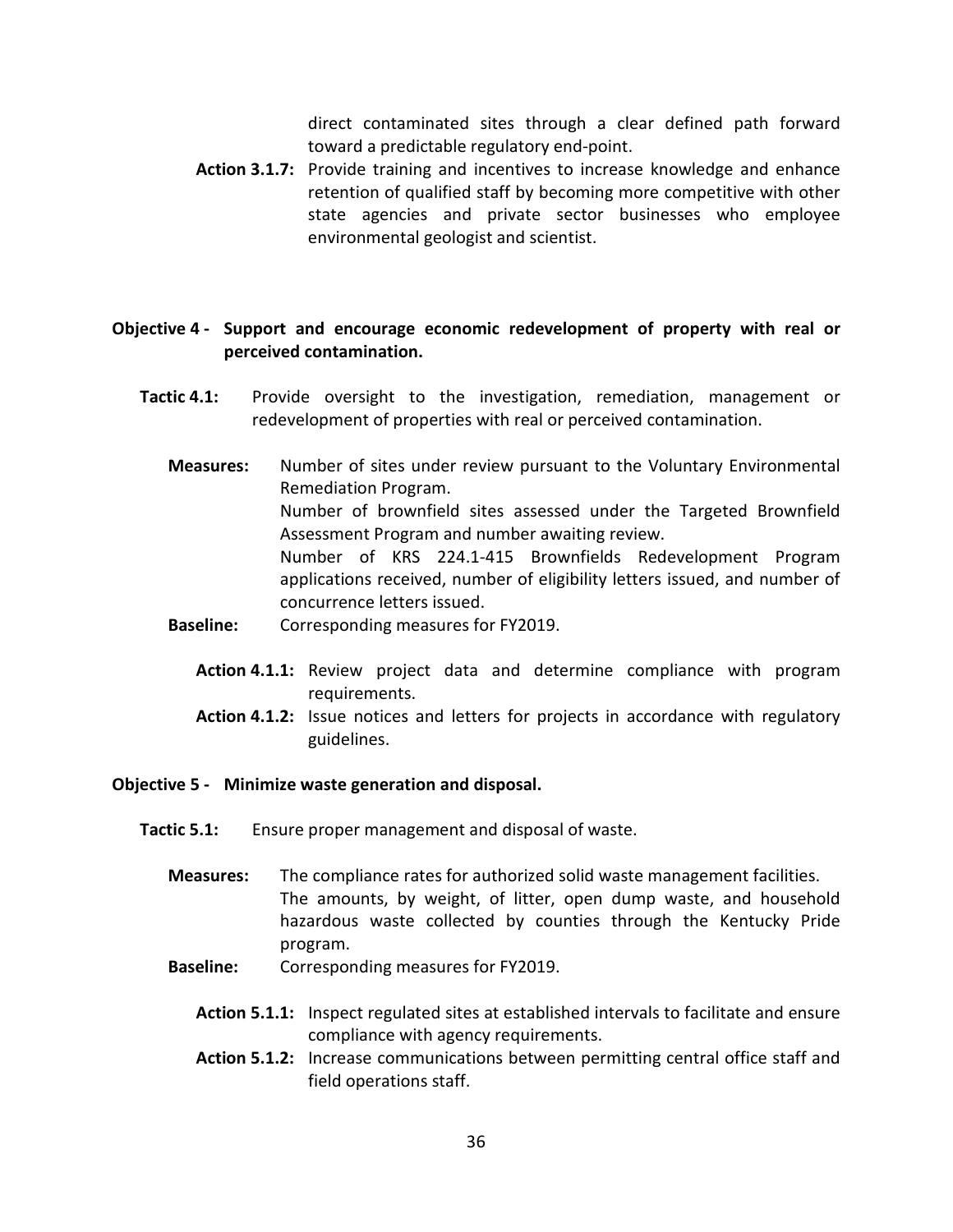### Objective 6 - Encourage beneficial reuse and recycling.

- Tactic 6.1: Encourage reduced waste generation and disposal by promoting beneficial reuse, recycling, waste minimization, and pollution prevention.
	- Measures: Tonnage of municipal solid waste recycled or reused, by type. Tonnage of material recycled through the State Government Recycling Program. Tonnage of solid or special waste used as Alternate Daily Cover (ADC). Percentage of solid or special waste used as Alternate Daily Cover (ADC). Number of waste tires used in tire-derived fuel projects, crumb rubber grants and other beneficial reuse purposes as a percentage of number of tires generated. Number of recycling grants and total amount of funding administered.
	- **Baseline:** Corresponding measures for FY2019.
		- Action 6.1.1: Maintain and enhance ARM reporting or other databases to accurately track and report on measures.
		- Action 6.1.2: Provide education and outreach for recycling opportunities.
		- Action 6.1.3: Update recycling fact sheets, as more current information is available.
		- Action 6.1.4: Administer grant programs in accordance with regulatory requirements.
		- Action 6.1.4: Publish The Marketplace for Recycling Commodities newsletter.
		- Action 6.1.5: Identify resource and program constraints hindering achievement of measures; pursue program changes and request funding as necessary in budget.

### Objective 7 - Respond to environmental emergencies.

- Tactic 7.1: Respond with efficient, coordinated, and effective action to minimize environmental damage.
	- Measure: Number and percentage of plans/procedures reviewed/revised. Number and percentage of required training courses completed. Number and amount requested of grant applications submitted.
	- **Baseline:** Corresponding measure for FY19 activities.
		- Action 7.1.1: Coordinate the activities of the Emergency Response Team (ERT) to effectively respond to environmental incidents.
		- Action 7.1.2: Develop and maintain all Standard Operating Procedures and Standard Operating Guidelines of the ERT to include ERT Operations and Procedures Plan, On-Scene Coordinators Field Guide, Drinking Water Emergency Plan, Response Coordinators Guidelines, BGAD Re-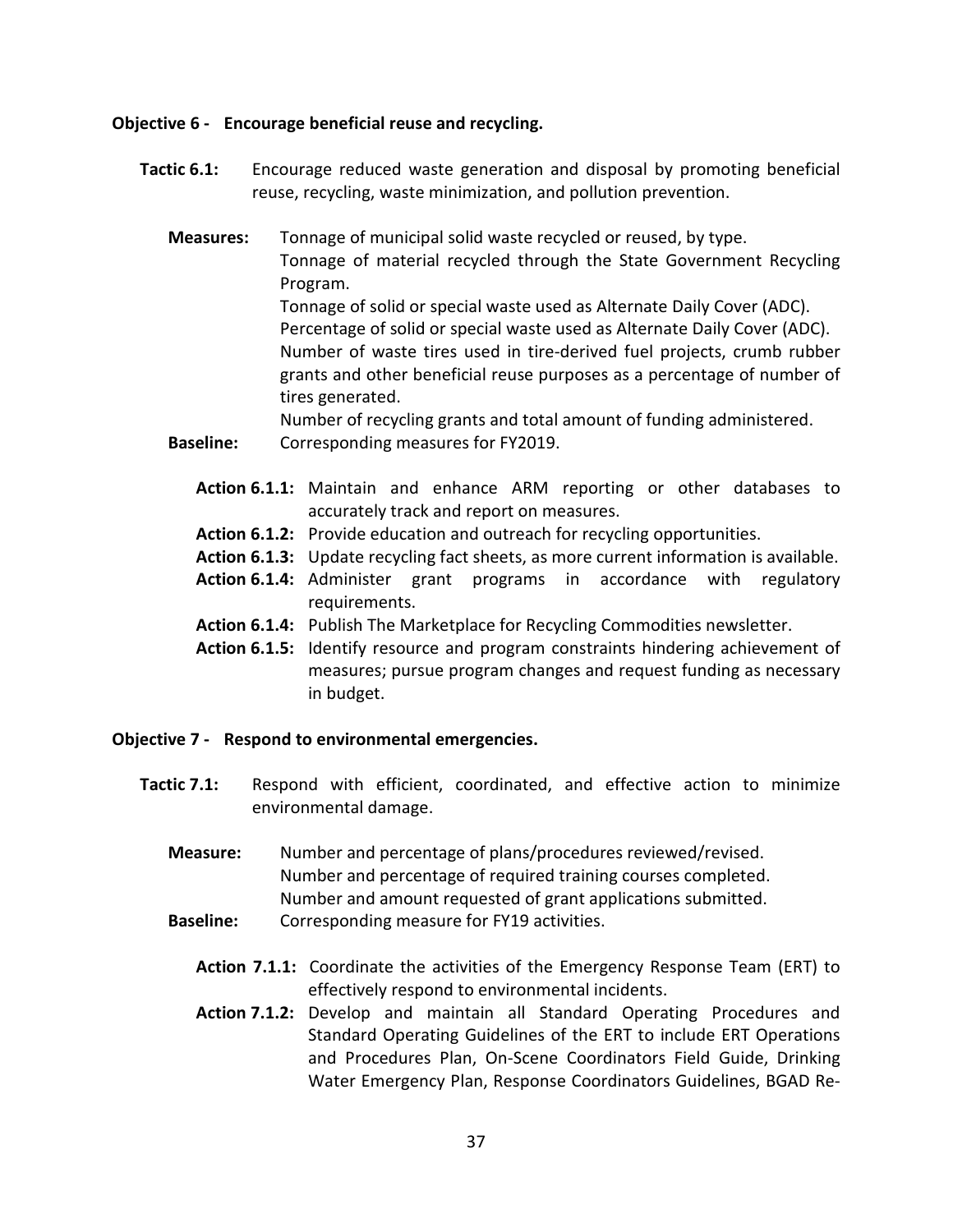entry & Recovery Plan, Emergency Transition Plan, and others as necessary.

- Action 7.1.3: Coordinate training for the ERT On-Scene Coordinators to include HAZWOPER, QCS Training, Air Monitoring, Oil Spill Containment Training, Flood Control Training, Hazardous Materials Training, and others as necessary.
- Action 7.1.4: The ERT will seek to upgrade outdated air monitoring equipment.
- Action 7.1.5: The ERT will acquire three cargo trailers. The trailers will allow the Branch to outfit the trailers with supplies consisting of sample containers, absorbent pads and booms, etc. This will allow the Branch to respond quicker with supplies during spills throughout the Commonwealth.

### Goal 4: Environmental Compliance

## Ensure environmental compliance using a clear and consistent approach of enforcement.

Proper enforcement stops violators from releasing illegal pollution into the air, water and onto the ground. In situations where federal and state environmental laws have been violated, enforcement ensures responsible parties are held accountable for the contamination of the environment. Responsible parties are directed to clean up contaminated property or reimburse the department for the cleanup.

The Division of Enforcement serves both compliance and enforcement functions. Through its Compliance and Operations Branch, the division's compliance efforts focus on identifying violations, notifying the regulated entity of the violations and returning the regulated entity back to compliance through informal processes without the assessment of penalties. This is uniquely different from the responsibilities of the Civil Enforcement Branch, which focuses on addressing violations that have already been cited, following formal administrative processes to resolve the violations and routinely assessing civil penalties as a part of the resolution.

The enforcement process is conducted through referrals either from the department's program divisions or internally from the Compliance and Operations Branch. When regulated entities fail to return to compliance through the compliance process, the referring party prepares, organizes and summarizes case-specific documentation and refers the violation to the Division of Enforcement's Civil Enforcement Branch for formal enforcement action.

The Division's Compliance and Operations Branch operates an extensive program of performing compliance reviews of discharge monitoring reports (DMRs), which are submitted by facilities to demonstrate compliance with Kentucky Pollutant Discharge Elimination System (KPDES) Permits. The DMR compliance program has been critical in addressing numerous wastewater non-compliance issues in the Commonwealth, with most reviews being conducted of municipal and private wastewater treatment facilities and surface coal mining facilities. The Compliance and Operations Branch also issues Notices of Violation for violations referred by Central Office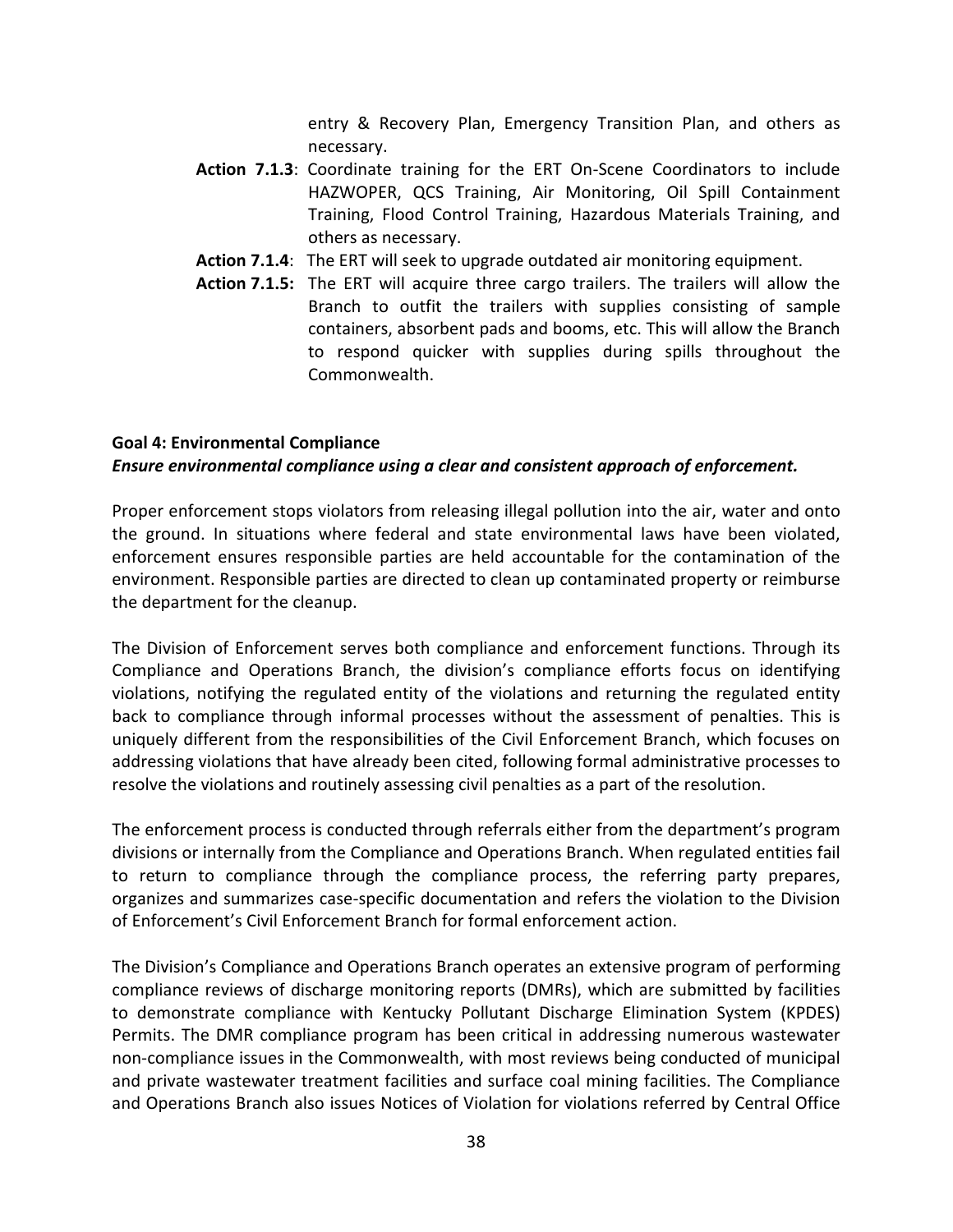Programs from the Division of Air Quality, Division of Waste Management and the Division of Water.

# Objective 1 - Facilitate the return of regulated entities to compliance with environmental statutes and regulations.

- Tactic 1.1: Facilitate processes that result in the successful resolution of environmental enforcement cases.
	- Measure: The number of new cases received in the division during the fiscal year. Baseline: From July 2005 through June 2013, the division received an average of 36 new cases per month and an average of 427 new cases per fiscal year.
	- Measure: The number of cases closed by the division during the fiscal year. Baseline: From July 2005 through June 2013, the division closed an average of 35 cases per month and an average of 416 cases per fiscal year.

Measure: The total number of enforcement cases in the division.

- Baseline: From July 2005 through June 2013, the division had an average of 994 open enforcement cases.
- Measure: The number of cases open in the division of Enforcement only for monitoring compliance with an Agreed Order or Secretary's Order.
- Baseline: From July 2005 through June 2013, the division had an average of 255 enforcement cases open for monitoring of an executed settlement document (Demand Letter, Agreed Order and Secretary's Order).

**Measure:** The number of cases in the division that are unassigned.

- Baseline: From January 2008 through June 2013, the division had an average of 12 unassigned enforcement cases. Data developed prior to January 2008 is incomplete.
- Measure: The total amount of civil penalties collected and supplemental environmental projects imposed from enforcement cases during the fiscal year.
- Baseline: From SFY05 through SFY13, the division collected and average of \$2,032,680.69 in civil penalties per fiscal year.
- Measure: The number of Agreed Orders signed by the responsible party in enforcement cases or cases otherwise resolved.
- Baseline: From July 2005 through June 2013, the division has received an average of 9 Agreed Orders signed by the responsible party per month and has received and average of 113 Agreed Orders signed by the responsible party per fiscal year.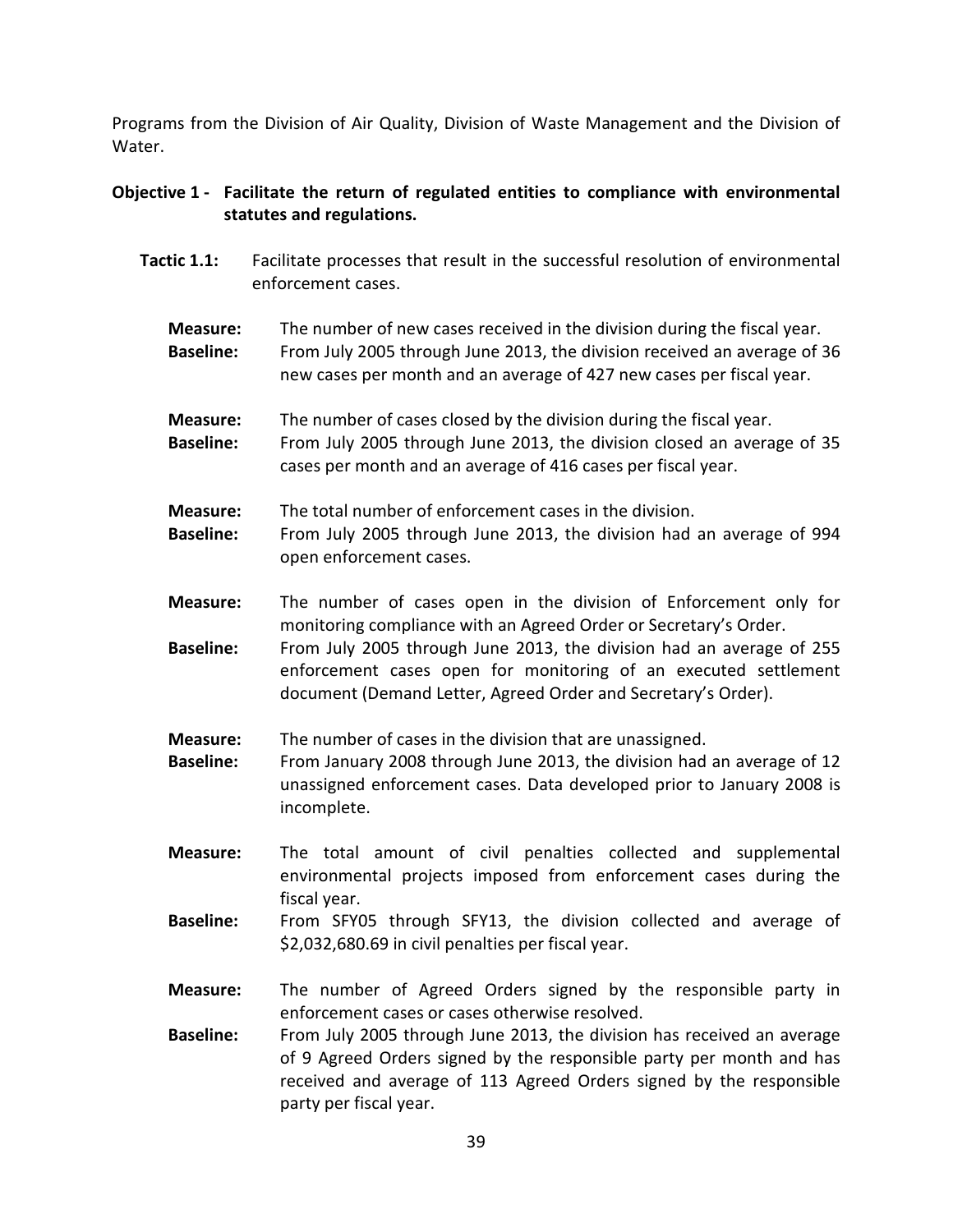- Measure: The number of Demand Letters or Settlement Letters issued per fiscal year.
- Baseline: The use of Demand Letters to resolve enforcement cases was reinstituted in February 2008. From February 2008 through June 2013, the division mailed an average of 6 Demand Letters to the responsible party per month and an estimated average of 73 Demand Letters to the responsible party per fiscal year.
- Measure: The number of agreed orders and Administrative Orders signed by the Secretary in enforcement cases per year.
- Baseline: From July 2005 through June 2013, an average of 10 Agreed Orders was executed per month and an average of 122 Agreed Orders was executed per year.
	- Action 1.1.1: Maintain and update protocols and the mechanisms necessary to implement timely and effective enforcement of environmental laws.
	- Action 1.1.2: Develop staff expertise in air, waste management and water programs to allow the division to more effectively facilitate compliance with environmental laws.
	- Action 1.1.3: Work closely with program divisions to resolve enforcement cases in a timely and effective manner.
	- Action 1.1.4: Develop criteria and format for monthly reporting of division activities and accomplishments to program divisions and department and Cabinet management.
	- Action 1.1.5: Develop and implement criteria and mechanism for prioritizing enforcement cases to be referred to Cabinet attorneys for legal action.
- **Tactic 1.2:** Resolve enforcement cases in a timely manner.
	- Measure: The length of time required to draft a case resolution proposal for approval once a case has been assigned to staff.
	- **Baseline:** The average time is 39 days to draft a case resolution proposal once a case has been assigned to staff.
	- Measure: The length of time required to hold a settlement conference after a case resolution proposal has been drafted.
	- Baseline: The average time is 101 days to hold a settlement conference after a case resolution proposal has been drafted.
	- Measure: The length of time required to reach an agreement in principle or refer a case to EPLD after a case resolution proposal has been drafted.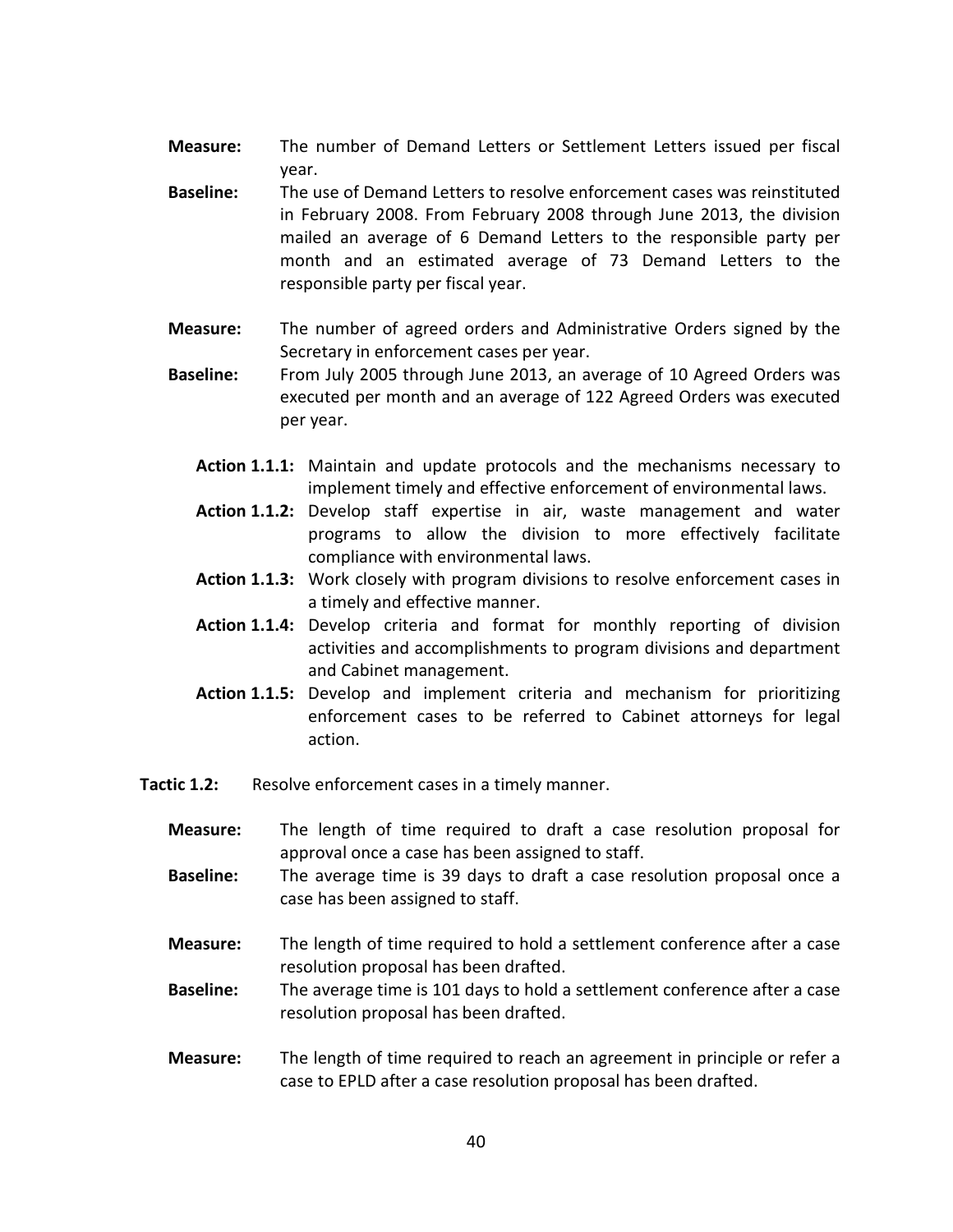- Baseline: The average time is 159 days to reach an agreement-in-principle after a case resolution proposal has been drafted, and an average of 289 days to refer a case to EPLD after a case resolution proposal has been drafted.
- Measure: The length of time required to draft an agreed order or demand letter once an agreement-in-principle has been reached.
- Baseline: The average time is 30 days to draft an agreed order once an agreementin-principle has been reached, and 19 day to draft a demand letter once an agreement-in-principle has been reached.
- Measure: The length of time required to have the responsible party under an executed settlement document once a case has been assigned to staff. Baseline: The average time is 324 days from case assignment to execution of a DEP agreed order, 205 days from case assignment to mailing of a demand letter, 697 days from case assignment to execution of an EPLD agreed order, 752 days from case assignment to execution of a Secretary's Order, and 921 days from case assignment to execution of a court decision. There is currently insufficient data to determine a baseline for length of time from case assignment to a consent decree.

# Objective 2 – Provide assistance to department programs by issuing and tracking compliance with letters of warning and notices of violation.

- Tactic 2.1: Facilitate processes for the issuance and tracking of compliance with letters of warning and notices of violation.
	- Measure: The number of letters of warning and notices of violation issued by DENF per year.
	- Baseline: From July 2006 through June 2013, the division issued an average of 3 Letters of Warning per month and an average of 31 Notices of Violation per month. From FY05 through FY13, the division issued an average of 62 Letters of Warning per fiscal year and an average of 455 Notices of Violation per fiscal year.
		- Action 2.1.1: Monitor and report on a yearly basis the number of letters of warning and notices of violation issued by DENF.
		- Action 2.1.2: Work closely with program divisions to issue letters of warning and notices of violation in a timely and effective manner.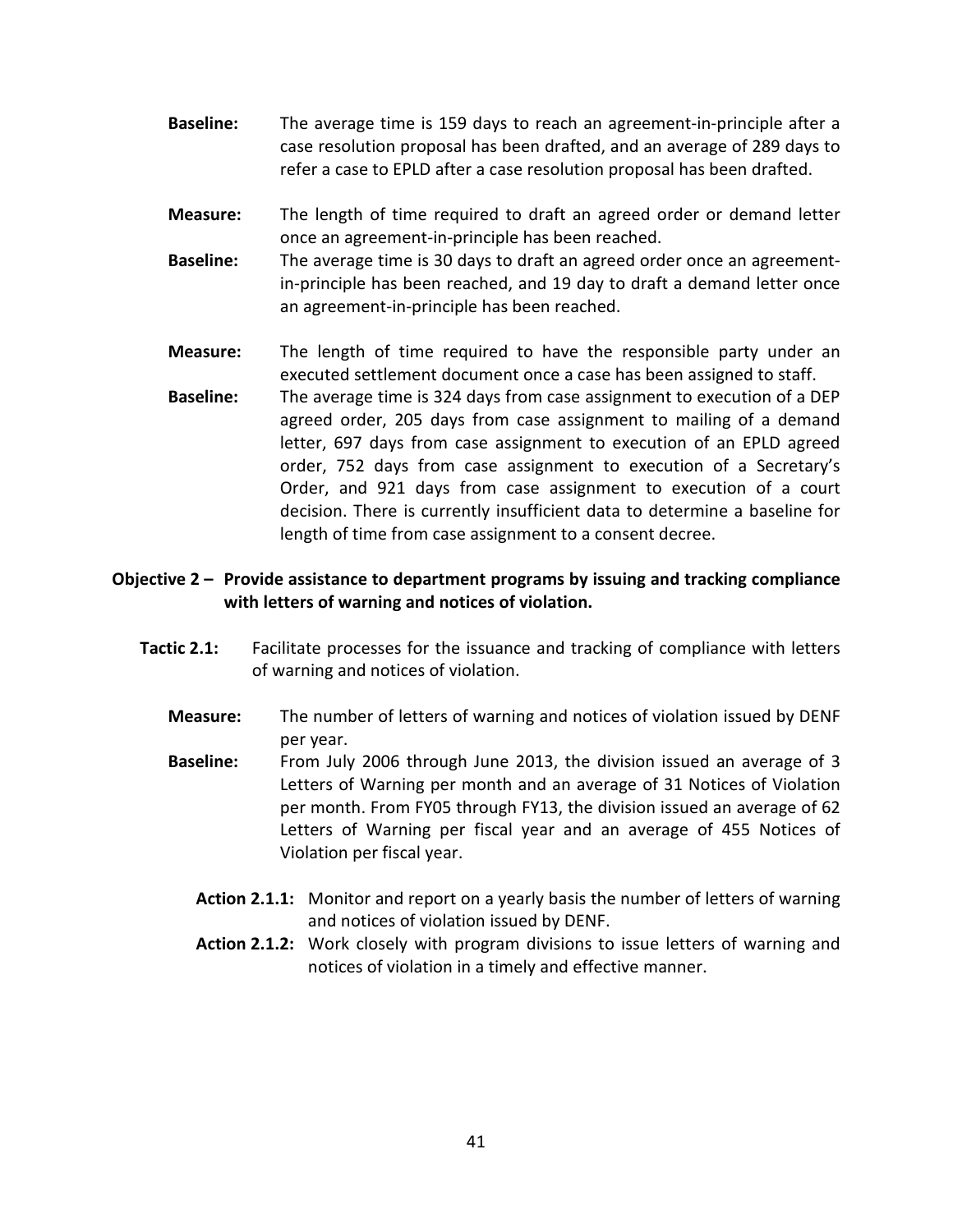# Goal 5: Compliance Assistance and Environmental Stewardship Promote responsible environmental stewardship.

The Division of Compliance Assistance administers four programs: certification and licensing, environmental compliance assistance, environmental leadership (KY EXCEL), and brownfield redevelopment. The division's innovative approach to facilitating compliance and excellence is improving the environment for all Kentuckians.

Certification – DCA provides training and testing services for environmental professionals certified for operators of wastewater, drinking water and solid waste facilities. These welltrained and knowledgeable professionals are entrusted with protecting public health.

Outreach – DCA is a technical resource for all individuals with environmental questions and needs. Understanding and complying with a very diverse and extensive set of environmental requirements can be confusing. Even committed and experienced environmental professionals face times when they simply need help. DCA provides email and telephone assistance for anyone seeking help with an environmental concern.

Recognition and Redevelopment - DCA strongly believes that the future of Kentucky's environment depends on the stewardship of its citizens. Every day, people make both large and small decisions in their homes, workplaces and communities that can benefit or harm the environment. DCA is helping these individuals and regulated entities become more aware of the economic and environmental benefit that result from sustainable decisions and provides recognition through its programs. Additionally, Kentuckians benefit both economically and environmentally from redevelopment of underutilized properties.

Education - DCA is providing Kentucky with the knowledge it needs to care for Kentucky's environment. In a 2008 survey, respondents identified a lack of knowledge regarding environmental requirements as one of the greatest barriers to ensuring environmental compliance. The training opportunities provided by DCA equip front-line environmental professionals with the information they need to succeed in their environmental efforts.

DCA is uniquely positioned to partner with Kentucky's corporate and private citizens to proactively build environmental values and facilitate positive behaviors throughout Kentucky. DCA is accomplishing this through partnerships, training, mentoring and technical support.

# Objective 1 - Certify qualified environmental professionals.

- Tactic 1.1: Certify environmental professionals to maximize appropriate actions and effective operations at regulated locations.
	- Measure: The number of certification licenses issued annually.
	- Baseline: In FY09, the Division of Compliance Assistance issued the following certification licenses: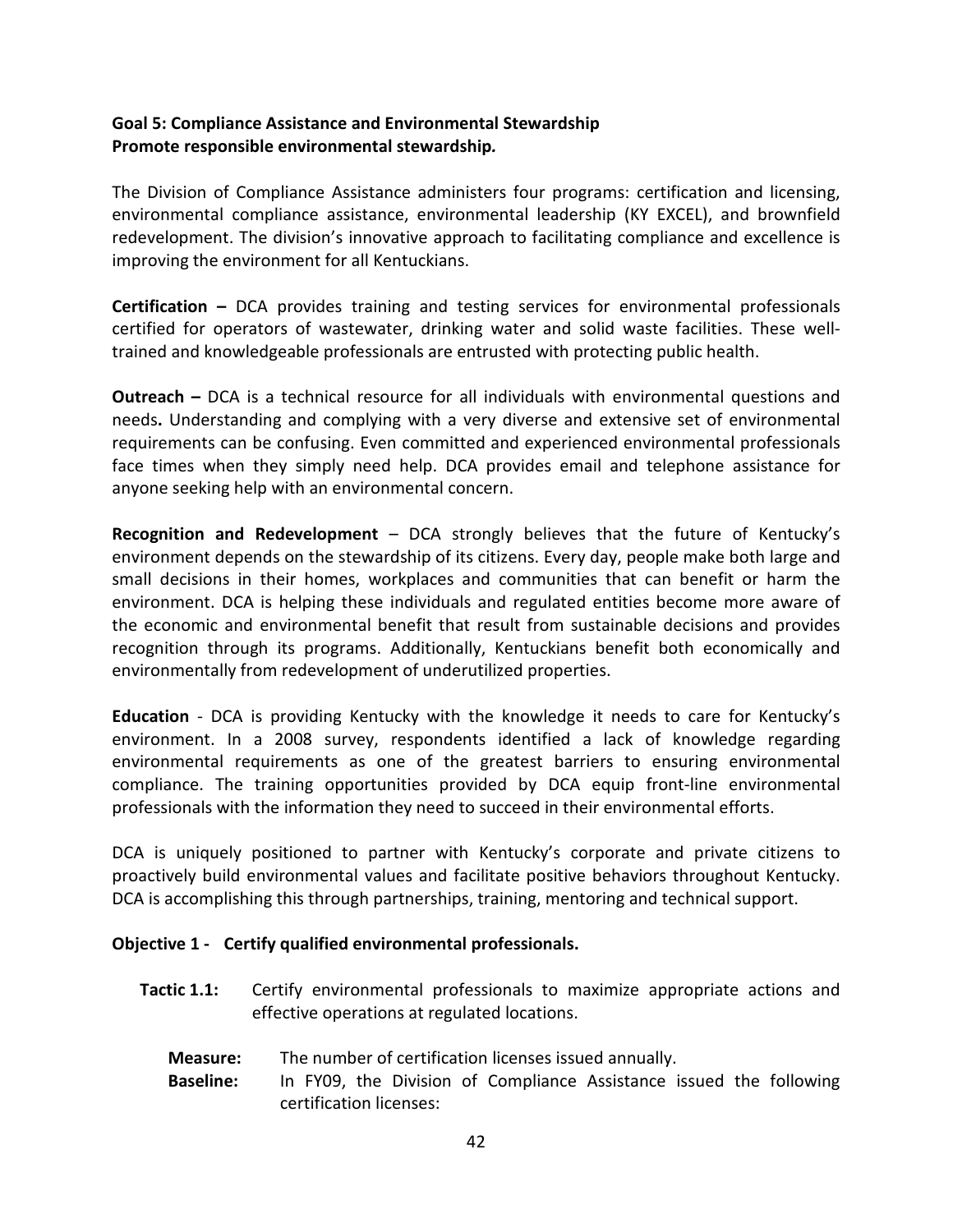| <b>Wastewater Certifications -</b>         | 180  |
|--------------------------------------------|------|
| <b>Wastewater Certification Renewals -</b> | 1068 |
| <b>Drinking Water Certifications -</b>     | 273  |
| Drinking Water Certification Renewals -    | 273  |
| Solid Waste Certifications -               | 138  |

- Action 1.1.1: Process certification applications and administer examinations in an accurate and timely manner to ensure that individuals possess the minimum competencies necessary to properly perform their professional duties.
- Action 1.1.2: Participate in collaborative efforts with partner agencies to help promote the operator profession.
- Action 1.1.3: Provide administrative support for the Kentucky Board of Certification of Wastewater System Operators and the Kentucky Board of Certification of Water Treatment and Distribution System Operators.
- Action 1.1.4: Increase the program's state and national involvement to stay informed of operator issues, ensure the program is prepared to respond to changing needs and influence the state and national policy related to certified operators.

## Objective 2 - Help entities comply with Kentucky's environmental requirements.

- Tactic 2.1: Provide quality, one-on-one assistance services that help regulated entities comply with environmental obligations.
	- Measure: Changes in environmental knowledge and behavior resulting from oneon-one assistance activities.
	- Baseline: In FY08, the Division of Compliance Assistance responded to and received feedback from clients:

 Client Assistance Requests - 867 Small Business Assistance Requests - 289 Client Response - 72% indicated a change in knowledge 83% indicated a behavior change

- Action 2.1.1: Implement effective, proactive and reactive multi-media compliance assistance services with a special emphasis on small businesses and communities to enhance environmental performance.
- Action 2.1.2: Serve as point of contact and advocate for the public and entities regulated by the department to ensure that department programs are appropriately implemented.
- Action 2.1.3: Communicate the availability of compliance assistance and the benefits of the program.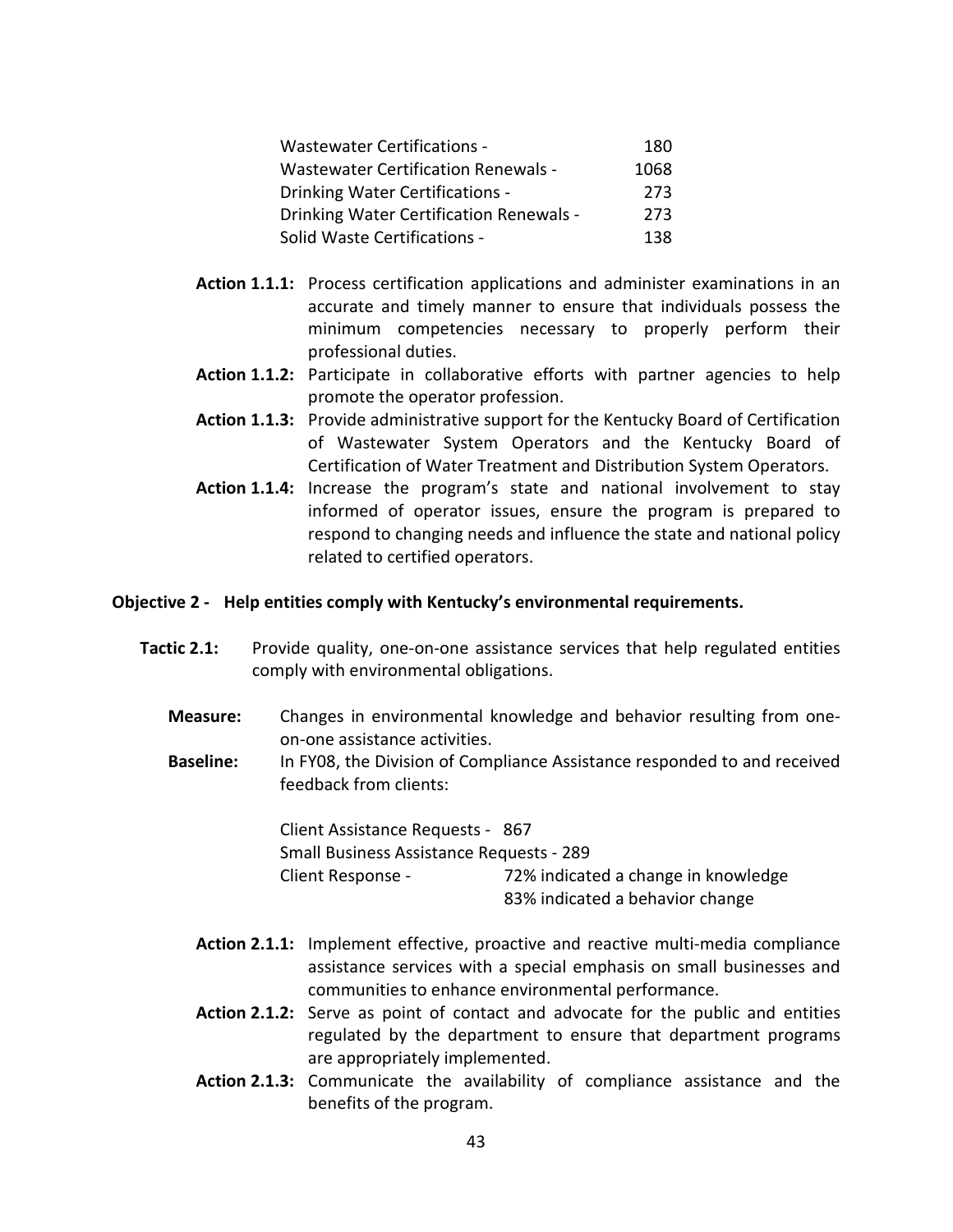- Tactic 2.2: Implement meaningful programming that provides individuals with the knowledge needed to increase environmental compliance and performance.
	- Measure: Percent satisfaction from training events and the number of individuals reached through training and resources developed.
	- Baseline: FY12 indicators for communication tools and training:

88.5% satisfaction from training evaluations 1833 – Number of individuals trained on compliance topics (OCP and ECAP trainings)

11 – Number of regulatory resources developed

- 8 Number of regulatory trainings provided
- Action 2.2.1: Work with agencies within DEP to produce and facilitate quality training that includes accurate and timely technical and regulatory information.
- Action 2.2.2: Work with agencies within DEP to provide resources that clarify environmental requirements and offer technical solutions to common challenges.
- Action 2.2.3: Establish communication tools that empower the regulated community to determine the environmental obligations that apply to their location and the resources that are available to make it easier for them to comply.
- Action 2.2.4: Work with other state and federal agencies to develop comprehensive educational resources for the public.

### Objective 3 – Facilitate Environmental Stewardship

- Tactic 3.1: Encourage environmental stewardship by making the public more aware of the opportunities they can act on to make their communities stronger and healthier.
	- Measure: Number of entities assisted with stewardship projects and individuals trained.
	- Baseline: FY12 indicators are as follows:

 10 – Number of entities assisted with stewardship projects 112 – Number of individuals trained on stewardship topics (Brownfield and KY EXCEL) 10,586 – Audience reached through DCA communication tools (Facebook, Exhibits, Presentations and LAW)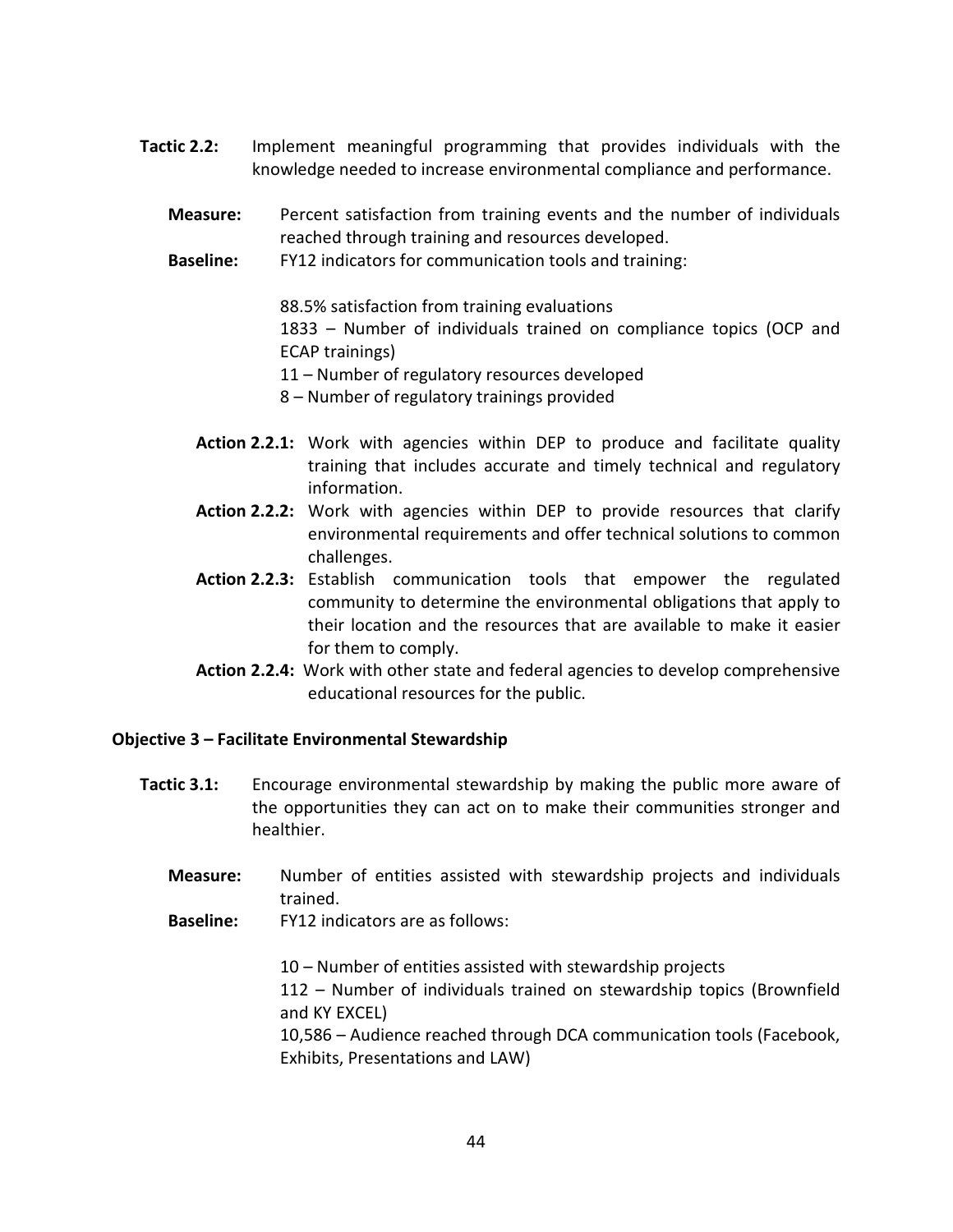- Action 3.1.1: Provide quality, one-on-one assistance services that help individuals identify, plan, and implement environmental projects that are not required by Kentucky law.
- Action 3.1.2: Offer quality environmental stewardship training to enable actions that improve Kentucky's environment and create healthier, stronger communities.
- Action 3.1.3: Develop and compile stewardship resources in partnership with organizations, state and local agencies, nonprofit entities and other stakeholders.
- Action 3.1.4: Establish communication tools that empower the regulated community to determine the stewardship resources that are available to increase their sustainability.
- Tactic 3.2: Recognize and publicize voluntary actions that improve Kentucky's environment and promote environmental awareness.
	- Measure: The number of voluntary actions identified as a result of DCA programs. Baseline: In FY10, the number of voluntary actions observed was as follows:

| New KY EXCEL Voluntary Projects -                    | 121 |
|------------------------------------------------------|-----|
| <b>Environmental Stewardship Award Nominations -</b> | 44  |
| Eco-Art Submissions -                                | 13  |

- Action 3.2.1: Implement KY EXCEL, an environmental leadership program that recognizes entities for their voluntary commitments to improve Kentucky's environment.
- Action 3.2.2: Administer the department's environmental stewardship award program and recognition events.
- Action 3.2.3: Communicate the successes of Kentucky's environmental stewards.
- Tactic 3.3: Increase visibility of the Brownfield Redevelopment Program by providing technical and fiscal assistance opportunities.
	- Measure: The number of Brownfield communication tools developed and Targeted Brownfield Assessments conducted.
	- Baseline: In FY13, the DCA's Brownfield program conducted the following outreach and assessment activities:
		- 22 Communication tools developed
		- 8 Number of applicants assisted with grant applications
		- 5 Number of Targeted Brownfield Assessments (Phase I assessments, Phase I updates, Phase II assessments)
	- Measure: Amount of funds issued through the Cleaner Commonwealth Fund.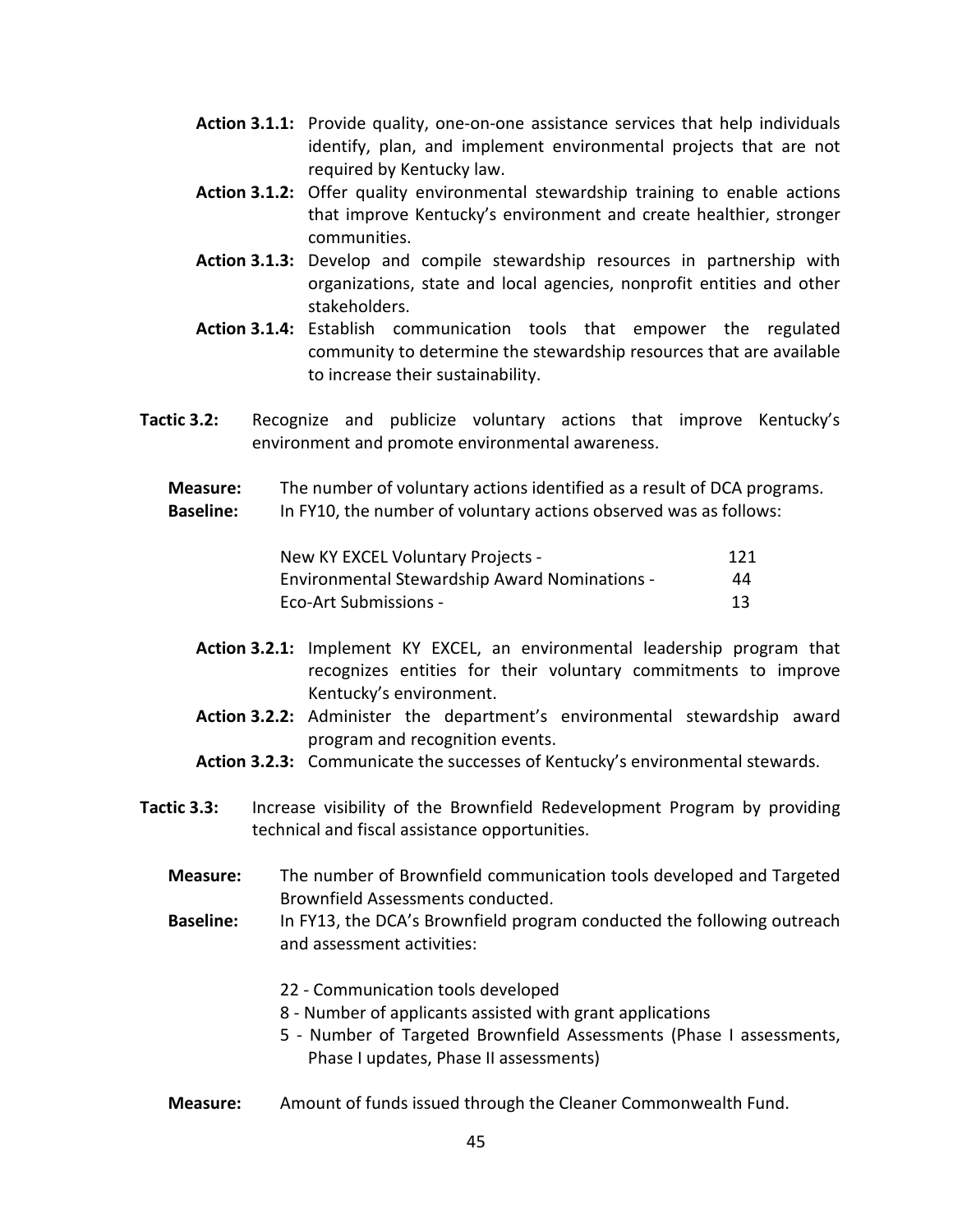Baseline: In FY13, the DCA's Brownfield program managed the following funding support activities:

> 5 - Number of grant or loan applications received \$98,000 - Amount of CCF grants obligated \$0 - Amount of CCF loans issued

- Action 3.3.1: Serve as a resource that encourages environmentally sustainable communities and facilitates the cleanup and beneficial reuse of Brownfield properties.
- Action 3.3.2: Establish communication tools that raise awareness and empower communities to initiate Brownfield redevelopment projects.
- Action 3.3.3: Provide Targeted Brownfield Assessments with the goal of redevelopment.
- Action 3.3.4: Evaluate and maintain standard operating procedures and tracking mechanisms for CCF.
- Action 3.3.5: Promote federal funding opportunities and assisting eligible entities in grant preparation.
- Action 3.3.6: Process applications for CCF and award eligible applicants.

### Goal 6: Environmental Program Support

# Improve quality, efficiency and effectiveness of environmental programs and activities through innovative strategies, tools and approaches.

The Department for Environmental Protection involves a range of activities that collectively provide support to ensure decisions made by the department are practical and consistent with the department's mission. These activities provide a foundation to achieve desired environmental benefits in the best interest of Kentucky's citizens.

Assessing the environmental status of Kentucky's air, land and water is important to determine potential threats, evaluate risks and identify solutions to protect the environment and safeguard human health. The department maintains a centralized laboratory that performs analytical sample testing of water and soil to determine the nature and extent of pollutants within the Commonwealth. The department also maintains a 24-hour emergency environmental response line for accidental spills and releases of toxic and hazardous material that threaten the environment.

Administrative support of information technology enables the department to efficiently manage data in a timely manner. Addressing the technological needs of our environmental management systems is an essential aspect of providing web-based electronic services to the public. Advancement of the department's technology and streamlining environmental response programs will provide the best possible service to Kentucky's local governments and communities.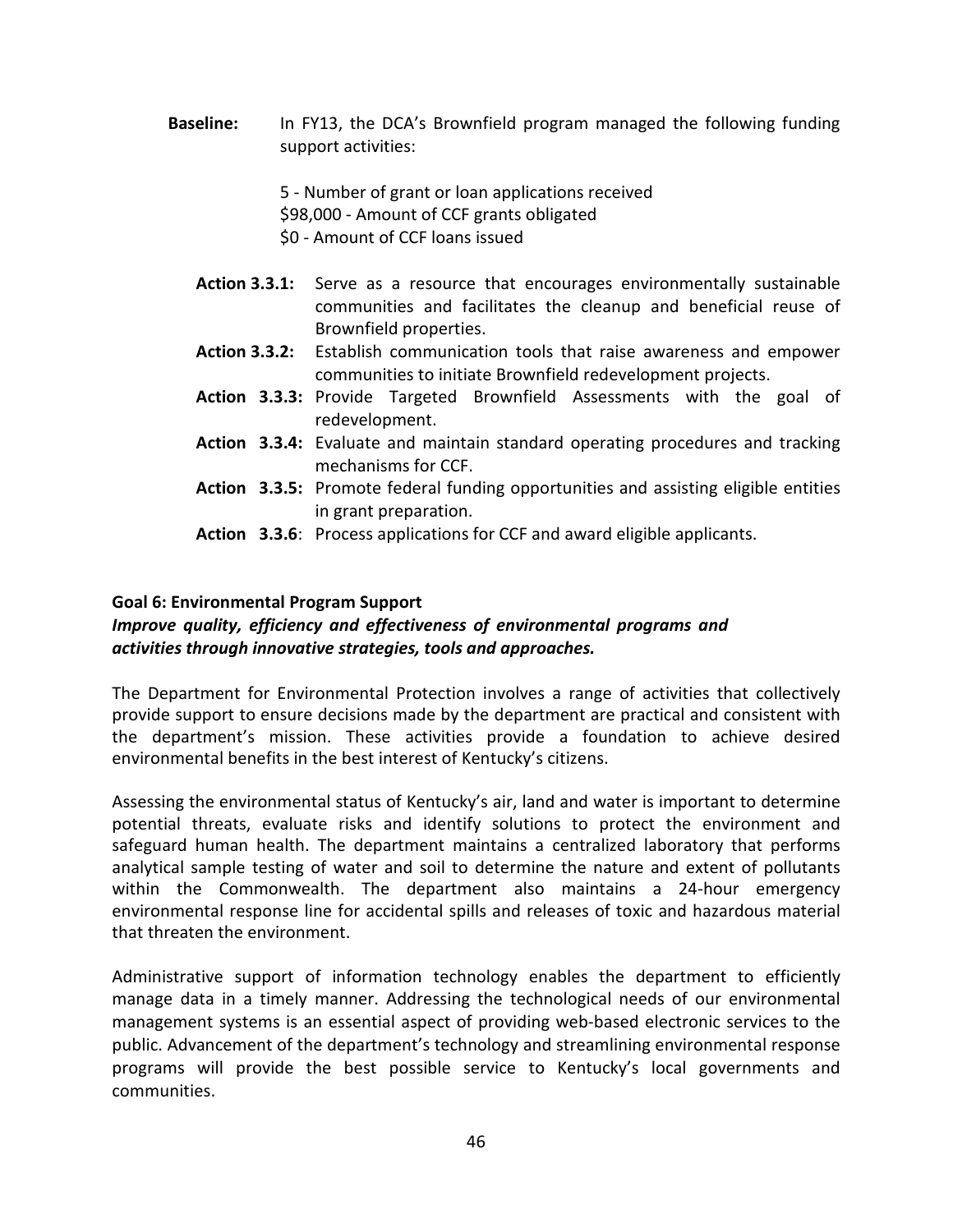Improvement in organizational and employee development, quality assurance and workplace safety are important areas to facilitate the accomplishment of the agency's mission and goals. Empowering employees with the tools, knowledge and skills to contribute effectively and efficiently enables employees to achieve long-term sustainable results to protect and enhance Kentucky's environment.

### COMMISSIONER'S OFFICE (CO)

# Objective 1 – Continue to support and coordinate ongoing department-level programmatic activities.

- **Tactic 1.1:** Identify recommendations that will assist in providing the service and responsiveness required for carrying out the day-to-day activities in the Commissioner's Office.
	- **Measure:** Provide recommendations to the Commissioner on an ongoing basis.
	- Baseline: Corresponding previous fiscal year department-level activities.
		- Action 1.1.1: Coordinate e-clearinghouse and NEPA document reviews.
		- Action 1.1.2: Coordinate U.S. Army Corps of Engineers Public Notice Reviews.
		- Action 1.1.3: Coordinate review of Pollution Control Tax Exemption Certificates.
		- Action 1.1.4: In collaboration with EEC Office of Administrative Services, coordinate special projects including, Governor's Conference on the Environment, KECC, and other department-wide activities.

### Objective 2 – Develop an effective strategic planning process.

- Tactic 2.1: Develop a Department for Environmental Protection strategic plan for SFY20.
	- Measure: DEP strategic plan development is coordinated by the Commissioner's Office staff and completed at the beginning of the state fiscal year.
	- Baseline: Strategic plans are finalized in advance of deadlines.
		- Action 2.1.1: Ensure that the SFY20 Strategic Plan for the Commissioner's Office and each of the six department divisions are finalized by June 1, of each year.
		- Action 2.1.2: Ensure the department's goals and objectives are compatible with the SFY20 department budget.
		- Action 2.1.3: Align the department's strategic plan with Cabinet's strategic plan.
		- Action 2.1.4: Complete the mid-year status update to the Strategic Plan in January 2020.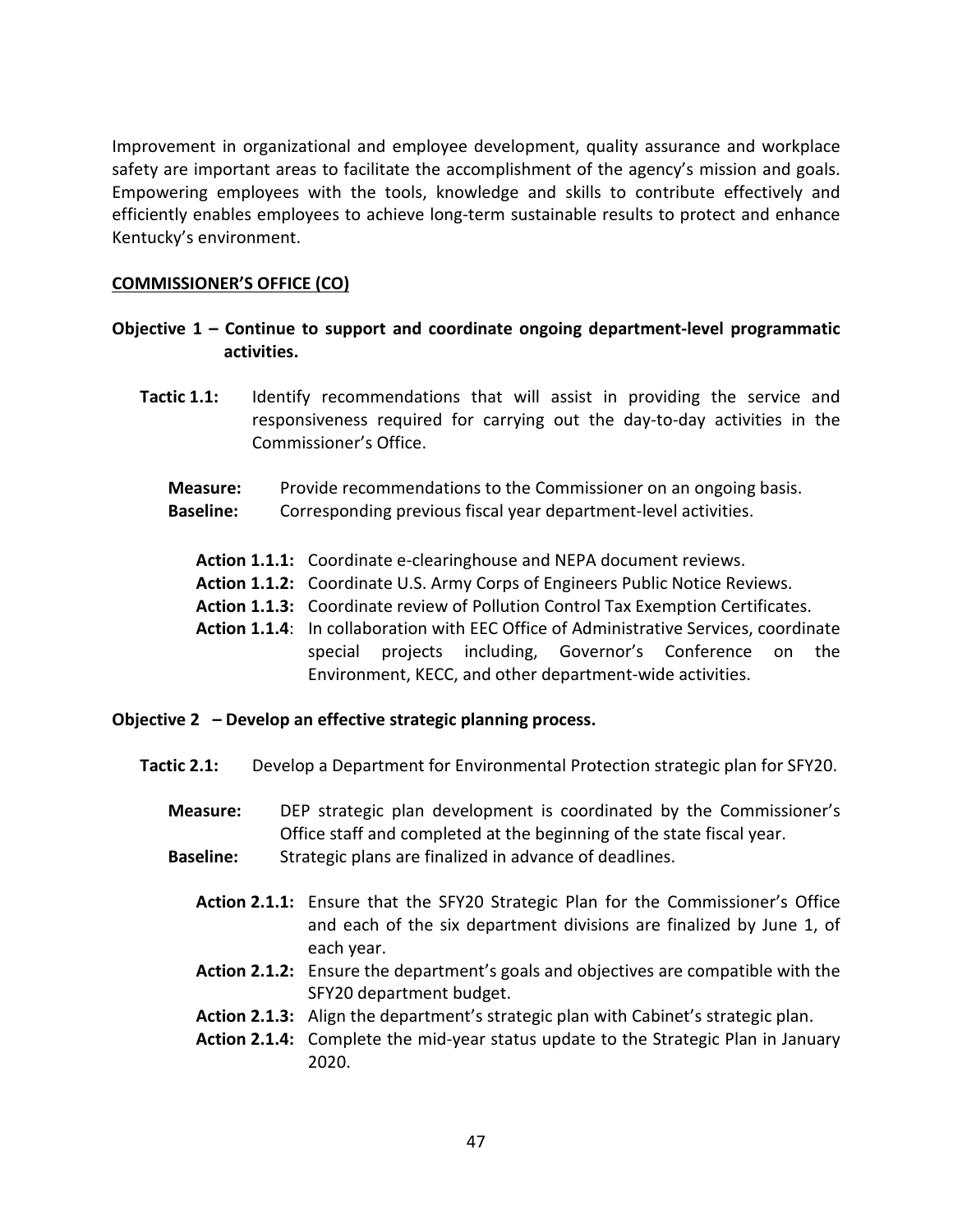- Action 2.1.5: Each division shall publish an annual report by September 15 of each year including results of the Strategic Plan measures and actions for the previous state fiscal year.
- Tactic 2.2: Assist staff in understanding their role in the DEP strategic plans by ensuring that employees are clear about the objectives, goals and directions of the agency.
- Tactic 2.3: Provide input into USEPA's strategic planning processes at both the national and regional levels.

### Objective 3 – Develop and implement annual participation documents with EPA.

- Tactic 3.1: Develop Performance Partnership Agreement (PPA) for SFY20.
	- Measure: DEP shall submit the annual Performance Partnership Agreement (PPA) by August 1 of each calendar year.
	- Baseline: Performance Partnership Agreement finalized in advance of deadline.
		- Action 3.1.1: Review and comment on National Program Guidance to ensure Kentucky's voice in the development of biannual EPA environmental priorities and implementation strategies.
		- Action 3.1.2: Negotiate annual DEP priorities and commitments list (P&C list) with EPA senior management in advance of PPA submittal.
		- Action 3.1.3: Work with EPA contact to develop P&C list negotiation schedule.
		- Action 3.1.4: Work with DEP divisions to develop annual PPA P&C list.

### DIVISION OF ENVIRONMENTAL PROGRAM SUPPORT (DEPS)

## Objective  $1$  – Provide accurate and defensible chemical analytical services to the program divisions of the Department for Environmental Protection.

- **Tactic 1.1:** Analyze environmental samples collected by the Water, Waste Management, and Air divisions for chemical constituents.
	- Measure: The number of environmental samples analyzed each year.
	- Baseline: In calendar year 2018, there were 4706 samples analyzed by the Division of Environmental Program Support (DEPS) laboratory. There were 4335 samples in the previous year.
		- Action 1.1.1: Provide testing services for samples in accordance with the allocated budget.
		- Action 1.1.2: Maintain an average turn-around-time of less than 14 days for samples submitted beyond July 1, 2019. The average turn-around-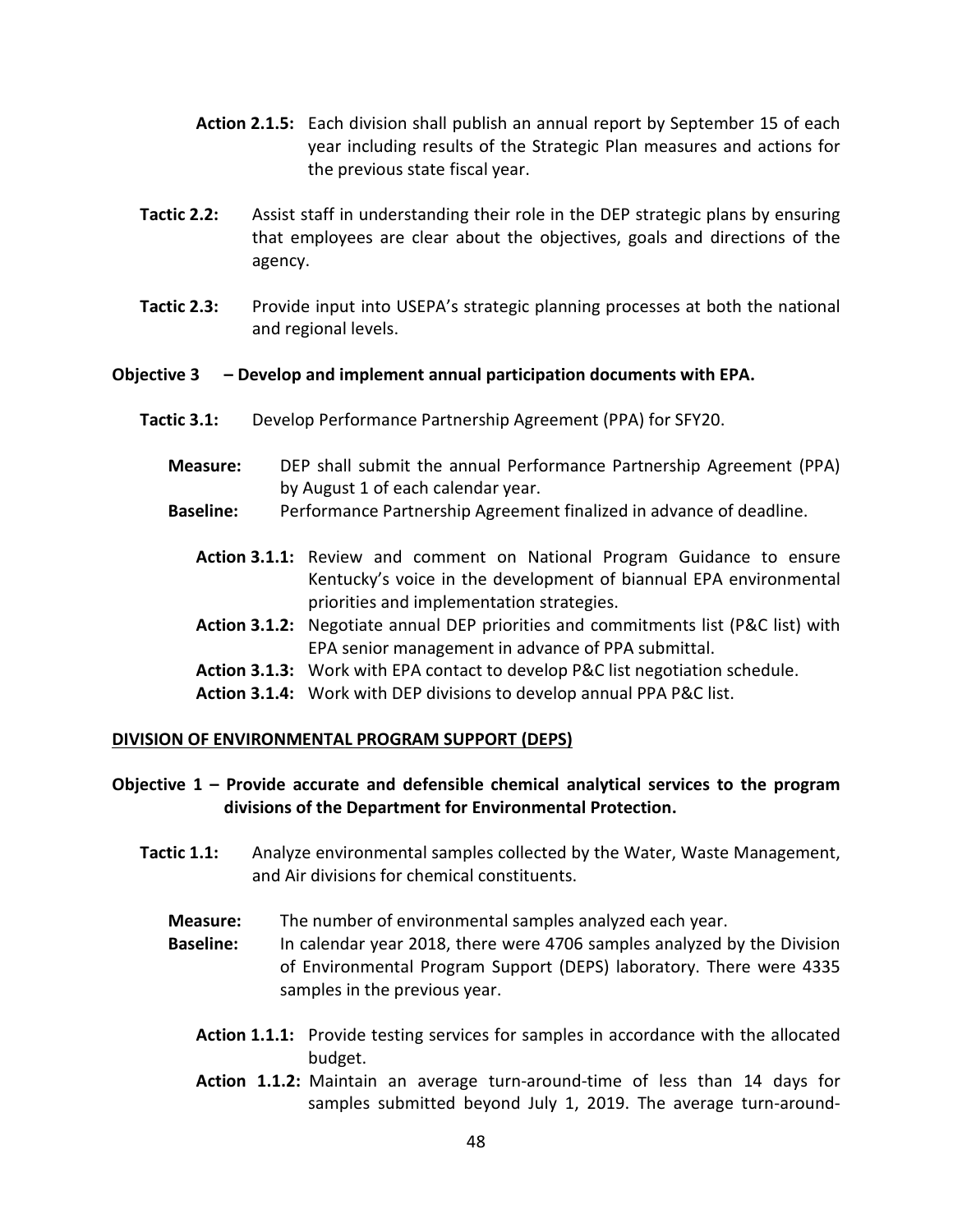time for all samples received in CY18 was 18 days. In CY 17 the laboratory averaged 15.9 days for 4018 samples.

- Measure: The number of individual tests performed by the Division of Environmental Program Support laboratory.
- Baseline: In calendar year 2018, there were 52,810 individual tests performed by the DEPS laboratory. In CY17 the laboratory performed 43,399 test.
	- Action 1.1.3: Provide individual testing services in accordance with the allocated budget.
- Measure: The number of individual chemical parameters reported by the DEPS laboratory.
- Baseline: In 2018, there were 236,130 individual chemical parameters reported by the DEPS laboratory. In CY17 that number was 195,780.

Action 1.1.4: Provide chemical parameter reporting to meet department needs.

- Measure: The number samples reported by the DEPS laboratory outside the 30 day from delivery.
- Baseline: In 2018, there were 225 individual sample reports reported by the DEPS laboratory outside the 30-day mark. This represented 4.78% of the total samples for the year.
	- Action 1.1.5: Provide reports to clients within 30 days of delivery. The division goal is less than 5.0%.
- **Tactic 1.2:** Maintain accreditation by USEPA and the National Environmental Laboratory Accreditation Program (NELAP).
	- Measure: Accreditation status of the Division of Environmental Program Support laboratory.
	- Baseline: Currently, the laboratory is certified as the State Principal Laboratory for Drinking Water by USEPA. In July 2007, the New Hampshire Department of Environmental Services granted the laboratory NELAP accreditation. Continuing accreditation status is dependent on successful ongoing participation in the NELAP program.
		- Action 1.2.1: Participate in a minimum of 2 Proficiency Testing (PT) studies approximately 6 months apart.
		- Action 1.2.2: Pass 2 out of the last 3 consecutive studies to maintain accreditation for various analytical methods.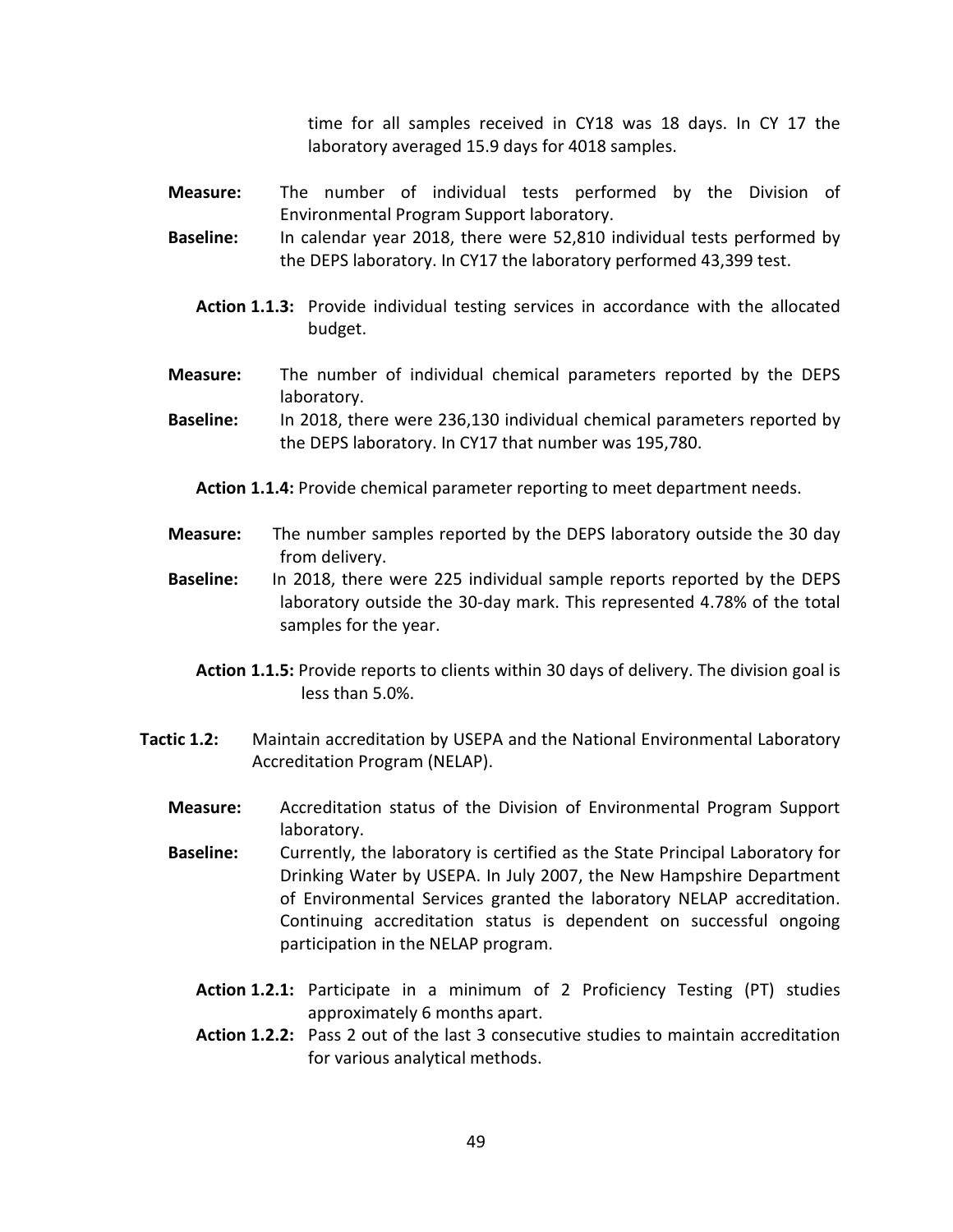- Action 1.2.3: Secure funding through budget planning and contract writing that will pay for the on-site auditing fees biannually so that accreditation can be maintained.
- Action 1.2.4: Review DEPS Laboratory analytical and administrative SOPs and Laboratory Operations and Quality Assurance Manual (LOQAM) annually and update as necessary. Maintain all SOPs with 23-point criteria.
- Tactic 1.3: Upgrade the analytical instrument base of the DEPS laboratory.
	- Measure: The analytical capacity and dollar value of new and replacement instrumentation.
	- Baseline: The DEPS laboratory maintains a major analytical instrument inventory with a baseline dollar value in excess of \$2 million.
		- Action 1.3.1: Secure additional funding that will allow replacement of old or outdated equipment and instruments.
		- Action 1.3.2: Secure additional funding that will allow purchase of equipment that utilizes new technologies to meet the department's changing program needs and areas of concern for the future.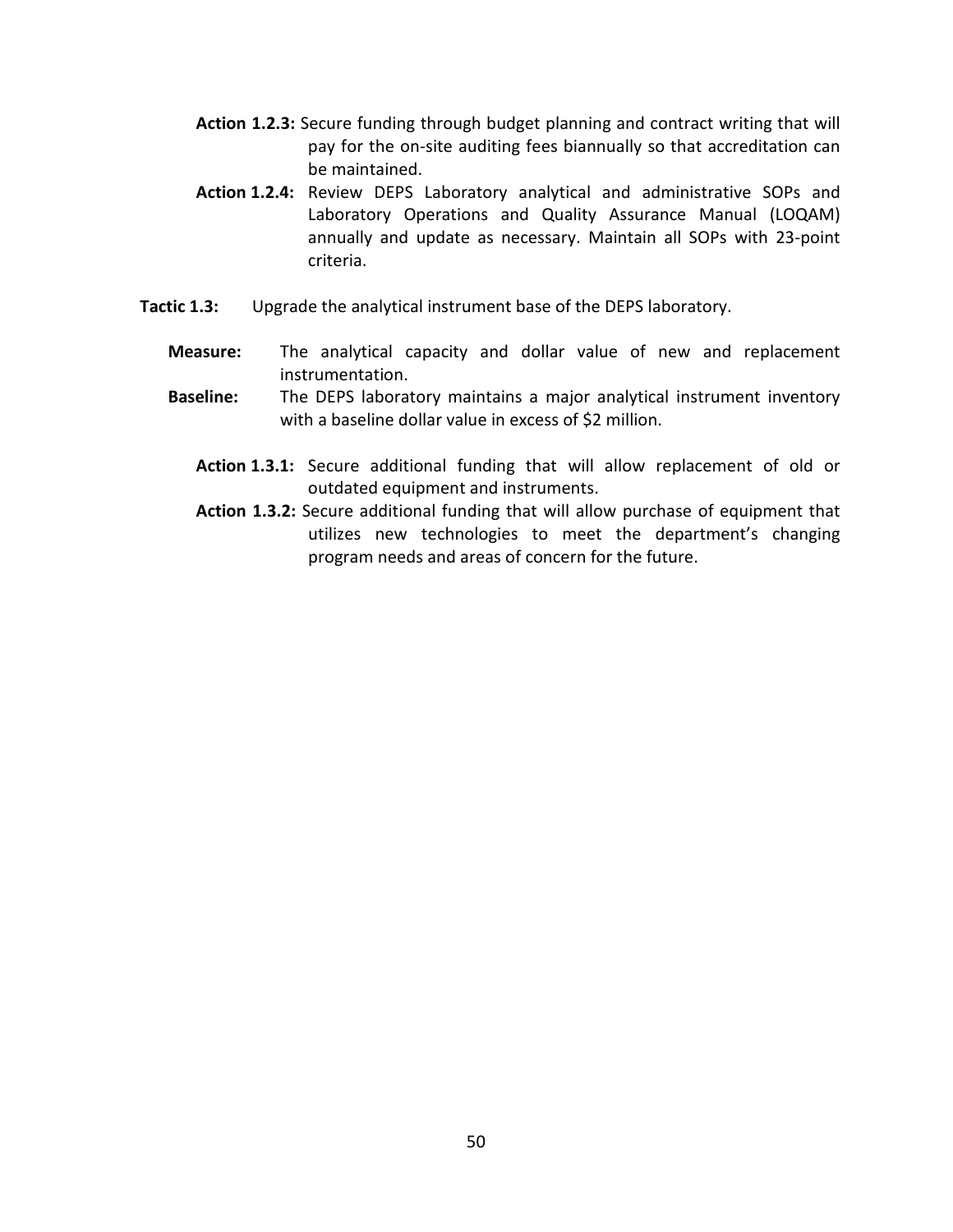Office of the Commissioner 300 Sower Boulevard Frankfort, KY 40601 Phone: 502-564-2150 Fax: 502-564-4245 https://eec.ky.gov/Environmental-Protection

### Division for Air Quality

300 Sower Boulevard Frankfort, KY 40601 Phone: 502-564-3999 Fax: 502-564-4666 https://eec.ky.gov/Environmental-Protection/Air

### Division of Compliance Assistance

300 Sower Boulevard Frankfort, KY 40601 Phone: 502-564-0323 Fax: 502-564-9720 https://eec.ky.gov/Environmental-Protection/Compliance-Assistance

### Division of Enforcement

300 Sower Boulevard Frankfort, KY 40601 Phone: 502-564-2150 Fax: 502-564-9710 https://eec.ky.gov/Environmental-Protection/Enforcement

# Division of Environmental Program Support

100 Sower Boulevard, Suite Phone: 502-564-6120 Fax: 502-564-8930 https://eec.ky.gov/Environment al-Protection/Pages/Program-**Support** 

#### Division of Waste Management

300 Sower Boulevard Frankfort, KY 40601 Phone: 502-564-6716 Fax: 502-564-4049 https://eec.ky.gov/Environment al-Protection/Waste

#### Division of Water

300 Sower Boulevard Frankfort, KY 40601 Phone: 502-564-3410 Fax: 502-564-0111 https://eec.ky.gov/Environment al-Protection/Water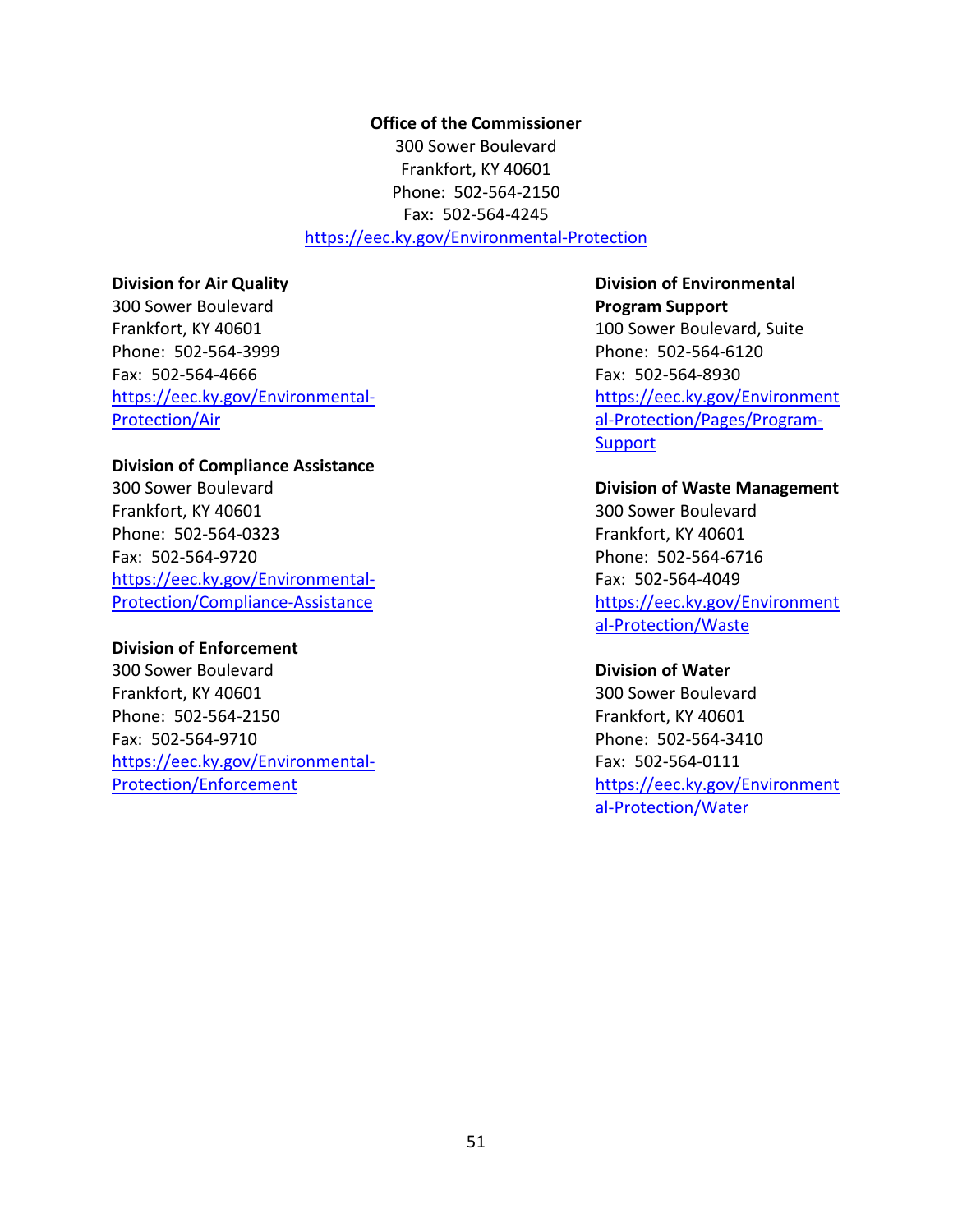# DEPARTMENT FOR NATURAL RESOURCES

The mission of the Department for Natural Resources is to ensure natural resource development activities such as agriculture, oil and gas drilling, logging and mining are done in an environmentally as well as fiscally responsible manner to the Commonwealth. These activities should also be conducted in a manner that promotes sustainability where applicable as well as optimization of finite resource extraction and recovery.

## Principles:

- Be transparent and base decisions on the fundamental benefit for the Commonwealth's natural resources. The use of those resources and the sustainability for maximizing recovery of finite resources will be the priority of the DNR.
- Engage in public participation.
- Monitor, measure and adapt policy to ensure the successful administration of DNR.

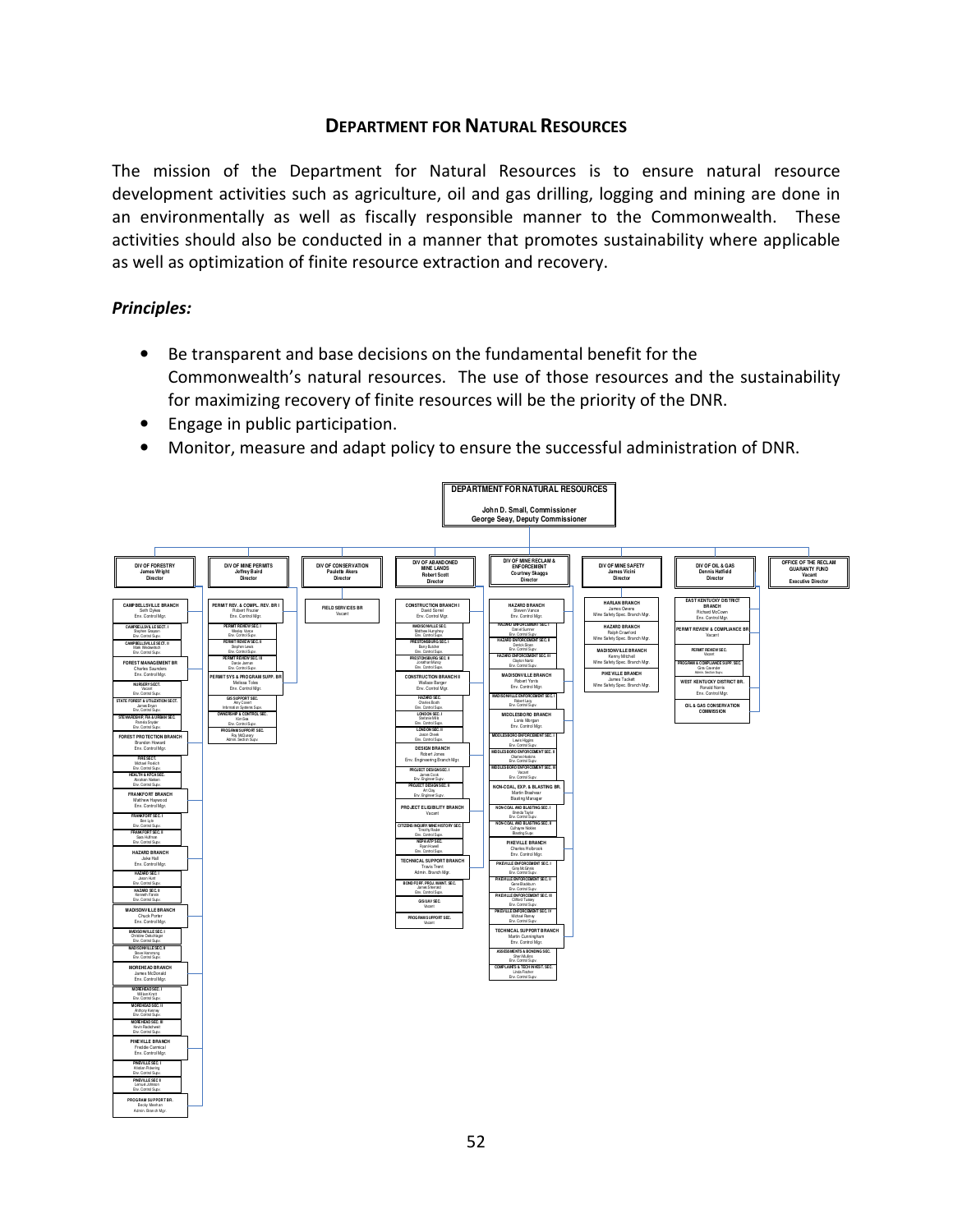## Goal 1: Clean and Safe Environment in Coalfields.

## Provide a safer and cleaner environment for the citizens of Kentucky's coalfields by reclaiming and restoring land and water degraded by past coal mining.

The Division of Abandoned Mine Lands (DAML) works throughout Kentucky's coal fields to protect the public from health and safety problems caused by mining that occurred prior to 1982. Examples of hazards that can be found on abandoned mine sites are landslides, waterfilled pits, open mine portals and dilapidated equipment and buildings. The division restores these degraded sites to a safe and environmentally stable condition through a process known as reclamation.

In addition to responding to citizen complaints and conducting reclamation projects for issues related to historic mining, DAML also administers the following programs:

Bond forfeiture reclamation program – Before coal companies begin mining at a site, they must post a reclamation bond. A company's bond may be forfeited to the Commonwealth if the company fails to mine and reclaim a site to the standards specified in its mining permit. The forfeited funds are used by the State to reclaim the site for which the bond was posted.

Water supply replacement program  $-$  The Division extends waterlines into areas where drinking water has been contaminated by past mining.

Abandoned Mine Lands Economic and Community Development Pilot Program – DAML is responsible for the implementation and distribution of the Economic and Community Development grants. This includes the facilitation of potential grantees through the State application process, selection of viable proposals from the submitted applications and review for adherence to the program guidelines, and provision of oversight for selected projects after approval.

The DAML program is 100 percent funded by the federal government. The federal government receives its funding for AML programs by collecting a fee on every ton of coal produced by mining operations nationwide. The Division has a central office in Frankfort and field offices in Prestonsburg, London, Madisonville and Hazard.

Objective 1: Mitigate hazards and reduce environmental impacts from Abandoned Mine Lands (AML)-eligible coal mining by using AML Annual Grant funds to design and construct AML reclamation projects, Acid Mine Drainage (AMD) abatement projects, and water supply projects.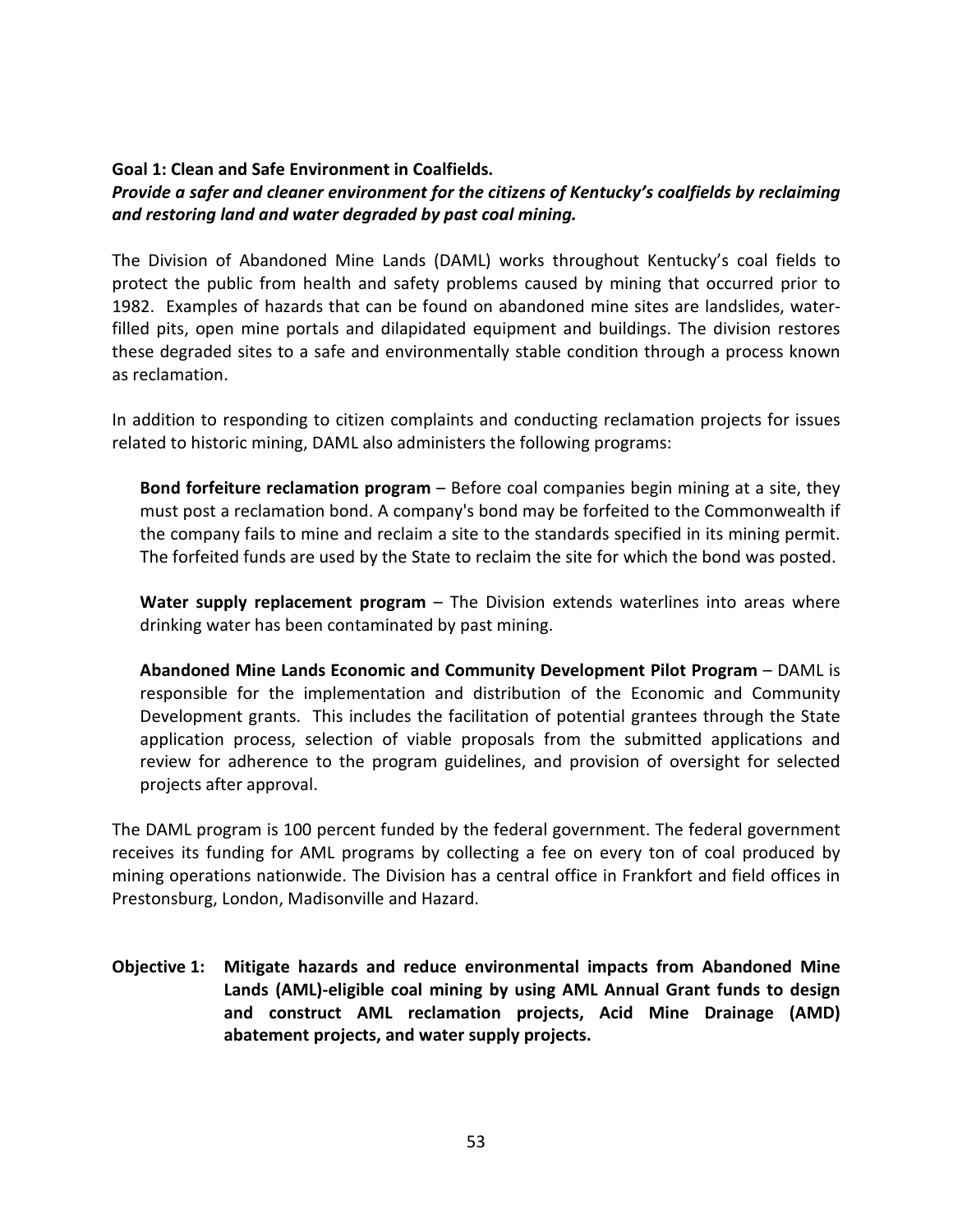- Tactic 1.1: Expend available grant monies to fund AML reclamation projects to address the highest priority AML problems first with available AML Grant funds.
	- Measure: Number of AML projects bid, projects completed, funds expended, units and priority of AML problems reclaimed, and number of people removed from risk associated with AML hazards.
	- Baseline: Number of AML projects bid, projects completed, funds expended, units and priority of AML problems reclaimed, and number of people removed from risk associated with AML hazards during previous year.

Action 1.1.1: Continue to design, bid, and construct AML projects.

- Action 1.1.2: Track number of AML projects bid, projects completed, funds expended, units and priority of AML problems reclaimed, and number of people removed from risk associated with AML hazards.
- Tactic 1.2: Improve water quality in the coalfields by using Acid Mine Drainage (AMD) set- aside funds for AMD abatement in affected watersheds.
	- Measure: Number of AMD abatement projects bid, completed, and AMD funds expended.
	- Baseline: Number of AMD abatement projects bid, completed, and AMD funds expended during previous year.
		- Action 1.2.1: Continue to design, bid, and construct AMD abatement projects.
		- Action 1.2.2: Track AMD abatement projects bid, completed, AMD funds expended, establish water quality baseline for each project, and track changes in water quality after each project is completed.
- Tactic 1.3: Increase the number of citizens receiving potable drinking water in the coalfields by funding design and construction of municipal water supply expansion and infrastructure improvement projects in areas where AMLeligible coal mining has affected groundwater supplies.
	- Measure: Number of new residential water meters installed and/or number of existing meters served by AML water supply expenditures.
	- Baseline: Number of new residential water meters installed and/or number of existing meters served by AML water supply expenditures during previous year.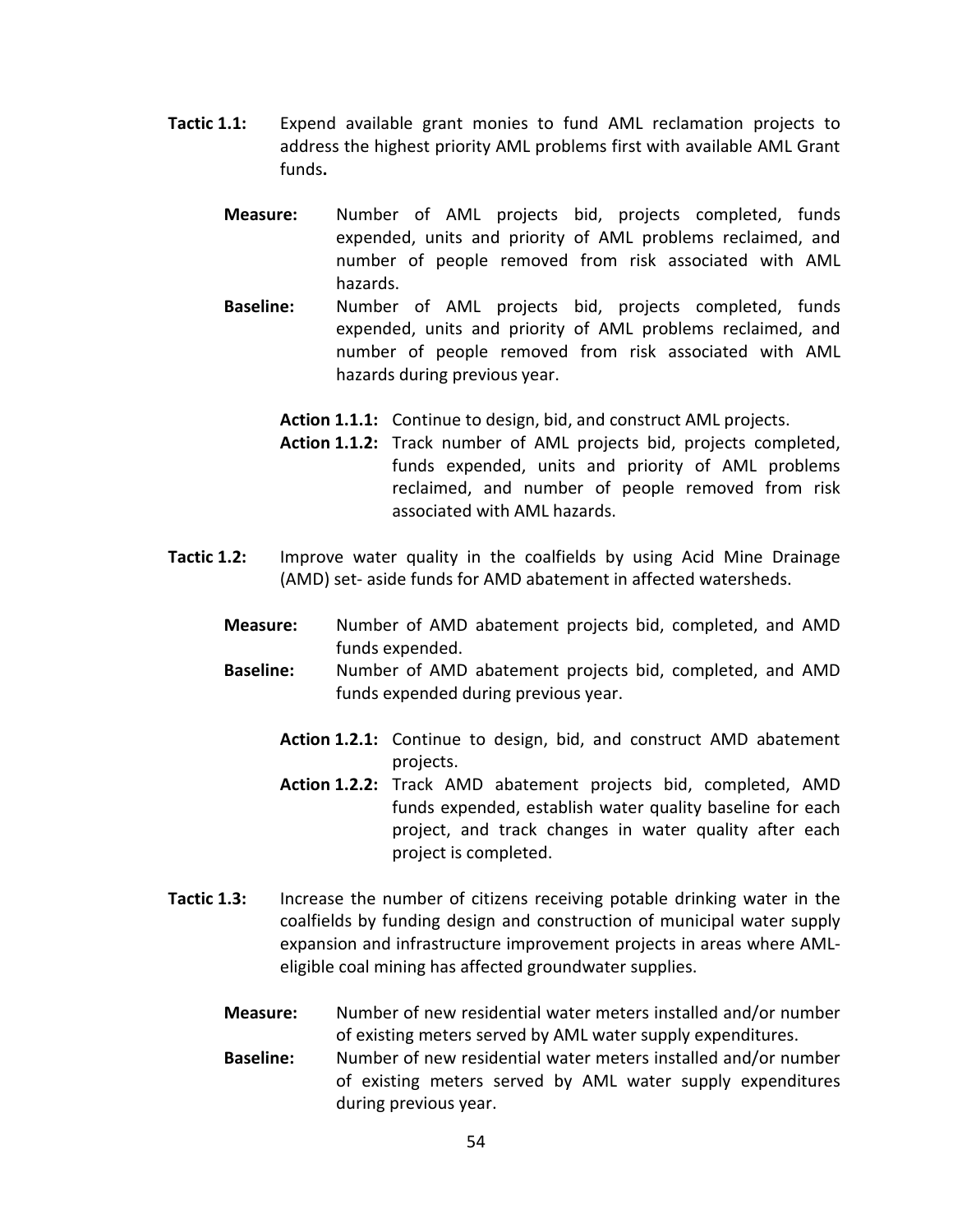- Action 1.3.1: Continue to fund design and construction of municipal water supply expansion and infrastructure improvement projects in areas where AML-eligible coal mining has affected groundwater supplies.
- Action 1.3.2: Prioritize design and construction of municipal water supply expansion and infrastructure improvement projects with emphasis on maximizing number of people served with available AML water supply funds.
- Action 1.3.3: Track number of municipal water supply expansion and infrastructure improvement projects and new residential water meters installed and/or number of existing meters served by AML expenditures.
- Tactic 1.4: Investigate citizen's concerns regarding reported problems potentially related to AML or forfeited coal mine permit (i.e. Bond Forfeiture - BF) sites.
	- Measure: Number of citizens' concerns received and investigated by Division of Abandoned Mine Lands (DAML) employees.
	- Baseline: Number of citizens' concerns received and investigated by DAML employees during previous year.
		- Action 1.4.1: Continue to investigate and resolve potential AML and BF citizen concerns as quickly as possible. Continue to implement efficiencies to accomplish this tactic such as:
		- Action 1.4.2: Continue to employ and improve all forms of communication with citizens (email, phone, mail, website, in person).
		- Action 1.4.3: Continue to employ and improve investigation and research methods and work flows across the division to resolve concerns.
		- Action 1.4.4: Continue to employ and improve investigation data collection with "Survey 123" data collection software, aerial drone flights, and other technologies to improve quality of data collection, increase efficiency of investigations, and make better site assessments.
- Objective 2: Implement Bond Forfeiture (BF) projects in the most effective manner to maximize reclamation of forfeited coal mine permits (i.e. forfeited sites or BF sites) with available Bond Forfeiture funds.
	- Tactic 2.1: Expend BF funds to reclaim forfeited sites to Program Standards.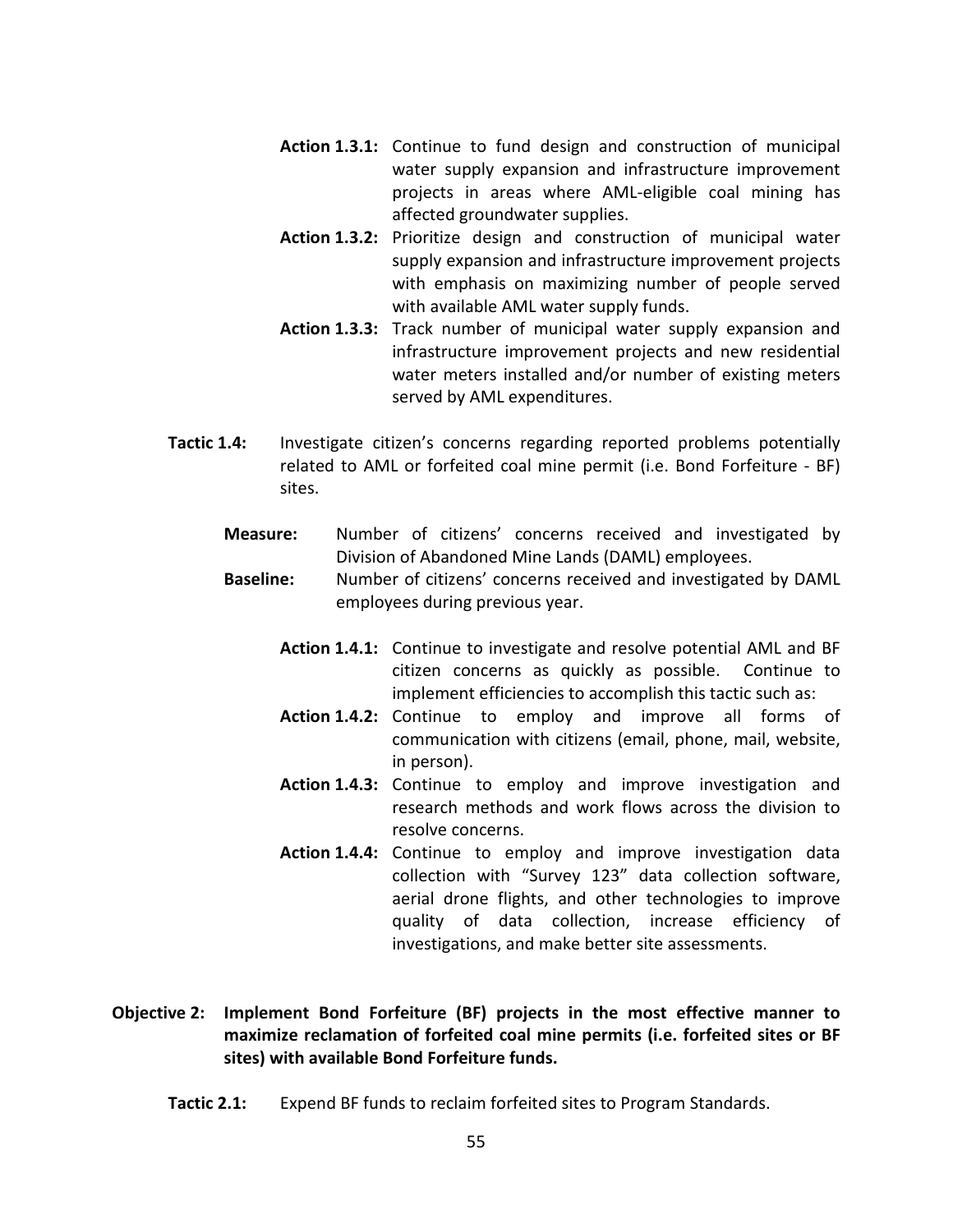- Measure: Number of BF site inventories conducted (which include cost estimates), number of BF sites reclaimed, amount of BF funds expended, and amount of BF acreage reclaimed.
- Baseline: Number of BF site inventories conducted (which include cost estimates), number of BF sites reclaimed, and amount of BF acreage reclaimed during previous year.
	- Action 2.1.1: Continue to complete BF site inventories (which include cost estimates) and BF site reclamation projects.
	- Action 2.1.3: Track number of BF site inventories conducted (which include cost estimates), number of BF sites reclaimed, amount of BF funds expended, and amount of BF acreage reclaimed.
- Tactic 2.2: Petition the Office of the Kentucky Reclamation Guaranty Fund (KRGF) for additional funding for BF sites that lack adequate funding for reclamation to Program Standards.
	- Measure: Number of BF sites reclaimed, amount of BF funds expended, and amount of BF acreage reclaimed for BF sites that required additional funding from the KRGF to reclaim to Program Standards.
	- Baseline: BF sites reclaimed, amount of BF funds expended, and amount of BF acreage reclaimed for BF sites that required additional funding from the KRG to reclaim to Program Standards during previous year.
		- Action 2.2.1: Continue to complete BF site inventories (which include cost estimates) and BF site reclamation projects that require additional funding from the KRGF to reclaim to Program Standards.
		- Action 2.2.2: Perform Comparative Analysis of bid values, cost estimates, and bond amounts for reclaimed BF Project sites.
		- Action 2.2.3: Inform the Division of Mine Permits (DMP) of any inadequate bond amounts and discuss actionable changes needed to prevent bond inadequacy during DMP's coal mine permit bond calculation process.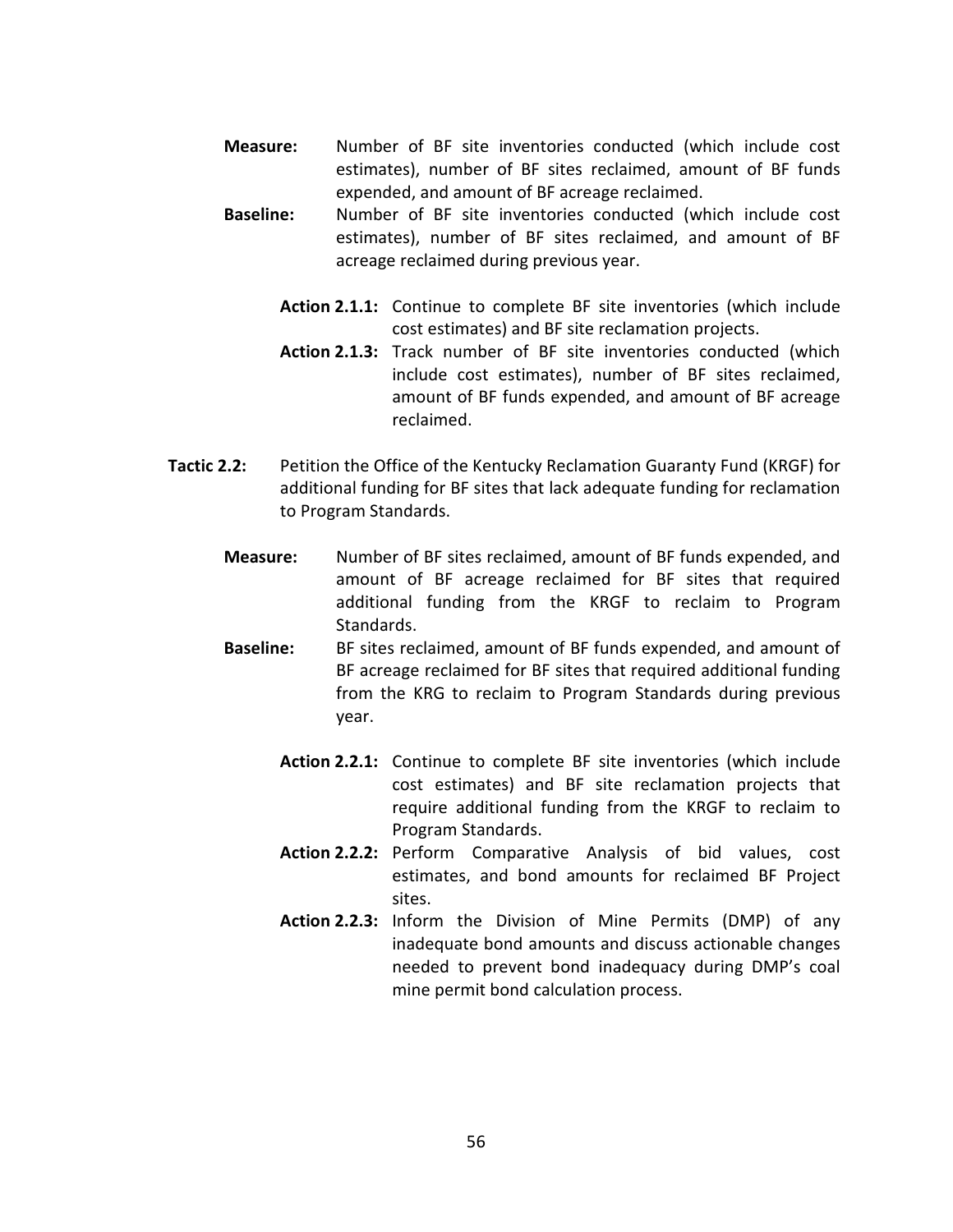- Objective 3: Implement Annual AML Pilot Grant Projects that consist of AML reclamation in conjunction with economic and community development.
	- Tactic 3.1: Continue to refine the AML Pilot application process to allow applicants and DAML to develop qualifying projects.
		- Measure: Dollar amount of annual Pilot Grant, number of applications/project proposals received per Grant, and number of applications/project proposals selected to be a Grantee.
		- Baseline: Dollar amount of annual Pilot Grant, number of applications/project proposals received per Grant, and number of applications/project proposals selected to be a Grantee during previous year.
			- Action 3.1.1: Improve communication with Applicants and Grantees and refine data collection for Pilot Projects to ensure accurate, complete, and understandable AML Pilot Grant application information is acquired in a timely manner.
	- Tactic 3.2: Prepare (1) a Pilot Vetting Package for each selected Pilot Project to send to the federal Office of Surface Mining Reclamation and Enforcement (OSMRE) to acquire their conceptual approval of the project; (2) an Authorization to Proceed (ATP) Package, that includes a National Environmental Policy Act (NEPA) assessment of the project to acquire OSMRE ATP to construct/implement the project; and (3) a Memorandum of Agreement (MOA) for each project to serve as a contract between the Grantee and the Commonwealth to govern grant expenditures for each project.

Measure: Number of Pilot Vetting Approvals, ATPs, and executed MOAs.

- Baseline: Number of Pilot Vetting Approvals, ATPs, and executed MOAs during previous year.
	- Action 3.2.1: Continue to work with Grantees, OSMRE, and KY State Government staff to obtain Pilot Vetting Approvals, ATPs, and MOAs to implement AML Pilot Projects.
- Tactic 3.3: Administer AML Pilot Grant funds for selected AML Pilot Grant Projects from project inception to completion. Develop an Evaluation System to measure and report the economic and community development benefits of each completed AML Pilot Project over a selected period of time.
	- Measure: Number of AML Pilot Projects completed and the economic and community development benefit of each project.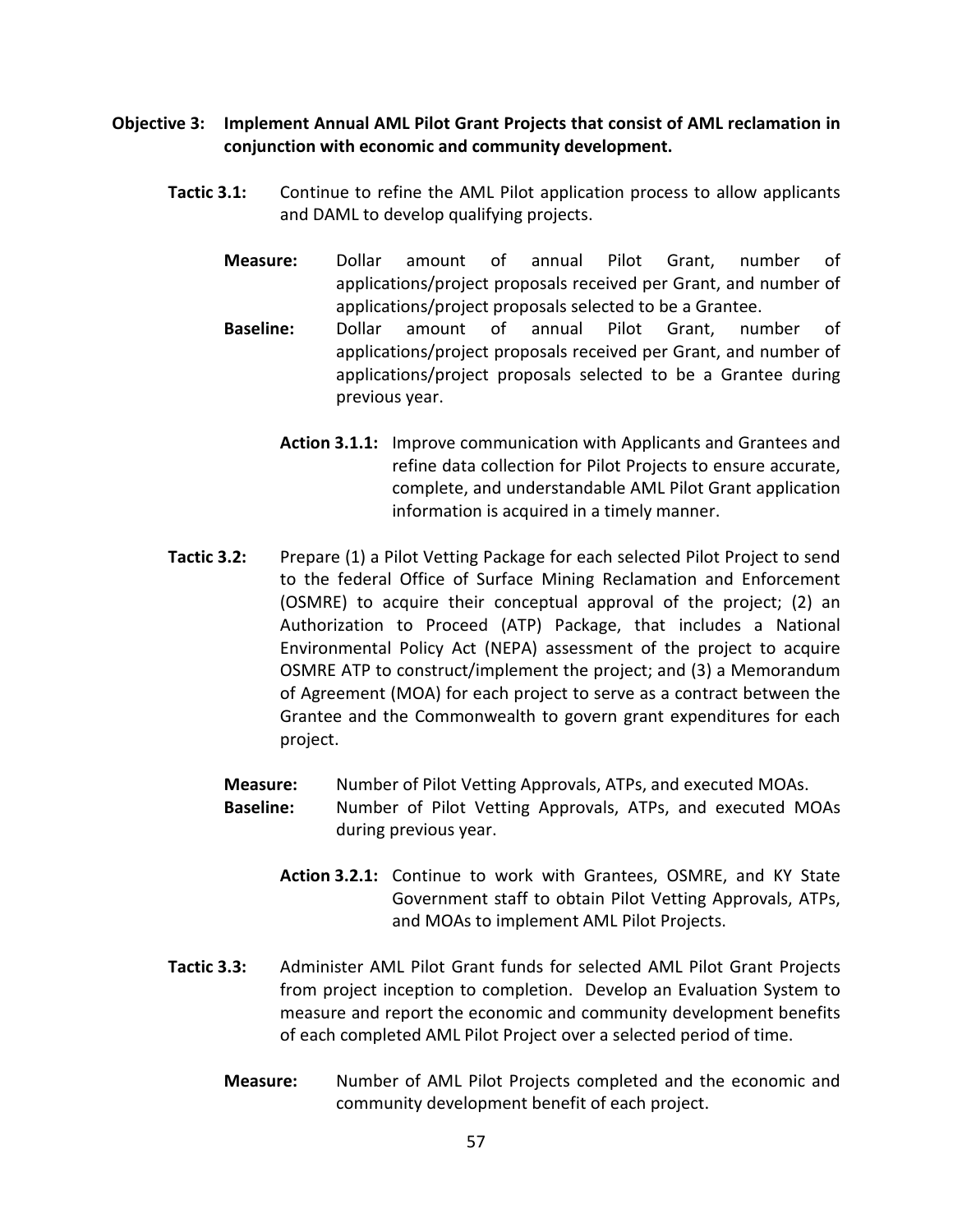- Baseline: Number of AML Pilot Projects completed and the economic and community development benefit of each project during previous year.
	- Action 3.3.1: Continue to implement, administer, and evaluate AML Pilot Projects with available AML Pilot Grant funds.

# Goal 2: Provide Additional Revenue for Reclamation.

# Provide additional revenue to reclaim coal mine permits in the event of bond forfeiture. In addition, the fund will continue to subsidize bonds for permits belonging to members of the former Kentucky Bond Pool while maintaining the solvency of the Kentucky Reclamation Guaranty Fund (KRGF).

The Kentucky Reclamation Guaranty Fund (KRGF) was established on July 1, 2013 and was administratively attached to the Energy and Environment Cabinet. At this time, the KRGF Commission was also established in order to administer the Fund. The Office of the Reclamation Guaranty Fund (ORGF) was then established and attached to the Department for Natural Resources to perform administrative functions in support of the Commission. In accordance with KRS Chapter 350.509, the Commission is charged with the review, recommendation, and promulgation of regulations necessary to:

- Monitor and maintain the fund;
- Review and assign classification of mine types;
- Establish a structure for the payment of fees and assessments;
- Establish a structure for processing claims and making payments;
- Establish the mechanisms to review the viability of the fund;
- Set a schedule for penalties for late payment or failure to pay fees and assessments.

In addition, the Commission, through the ORGF performs the following functions:

- Notifies permittees of suspension or reinstatement of fees;
- Conducts an annual audit of the fund;
- Performs an annual actuarial study;
- Authorizes expenditures from the fund;
- Reports to the Governor and Interim Joint Committee on Natural Resources and Environment annually;
- Conducts investigations to verify reporting, payment, and other activities of permittees; and
- Brings actions as necessary in Franklin Circuit Court against any permittee for the recovery of funds spent by the Commission by reason of forfeiture of that permittee.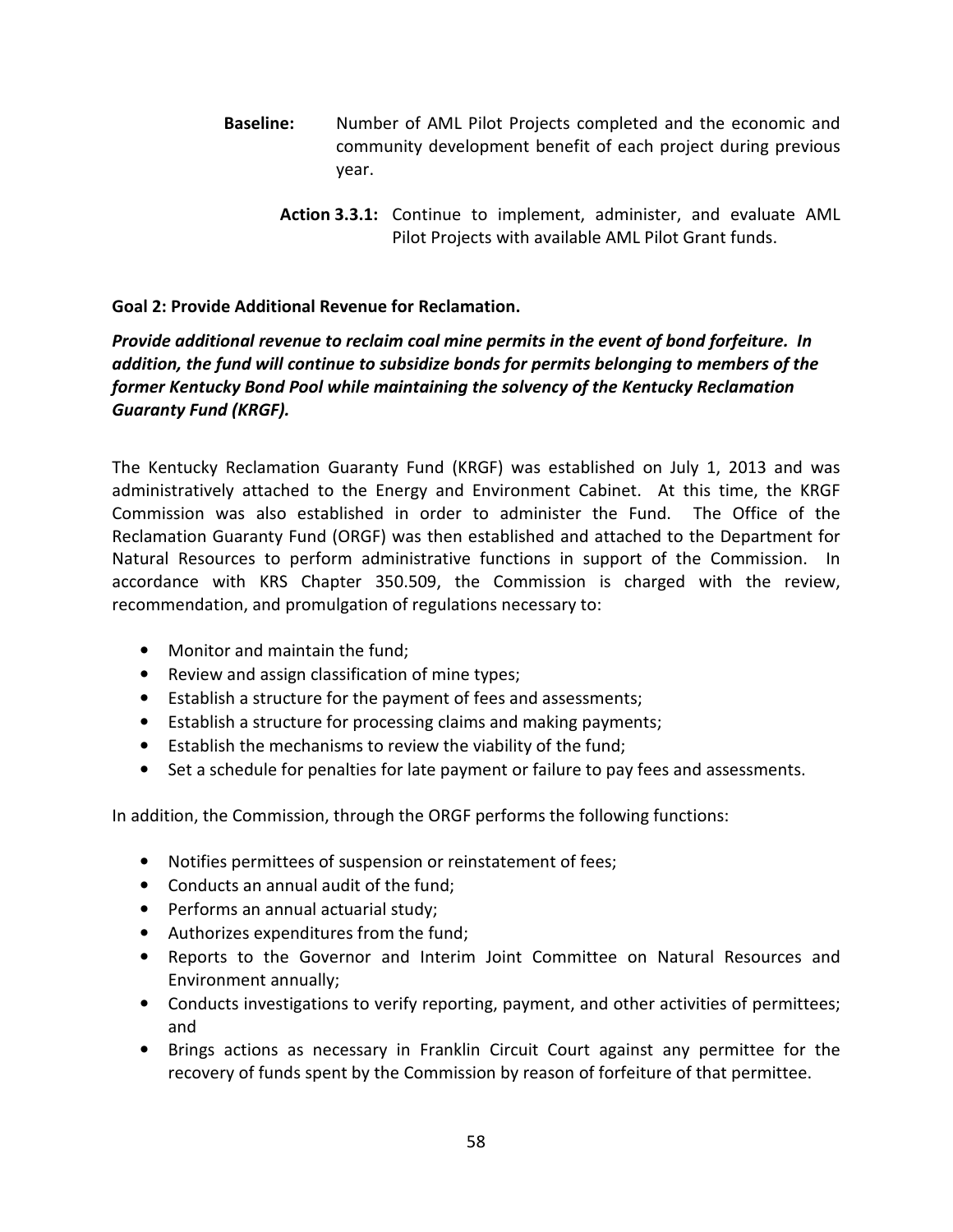In accordance with its statutory mandate, the Fund provides additional money to assist in the reclamation of forfeited mine sites. The Division of Abandoned Mine Lands (DAML) is the agency responsible for performing reclamation on behalf of the Commonwealth of Kentucky on all bond forfeitures.

- Objective 1: Replace the current invoicing process with one that is more efficient and streamlined for better understanding and more accurate tracking of KRGF fee payments and balances due.
	- Tactic 1.1: Move invoicing from the existing Surface Mining Information System (SMIS) database to a new updated SMIS platform/application.

Measure: New invoicing package on January 1, 2020. Baseline: No baseline because KRGF is currently using SMIS.

Action 1.1.1: Implement the new SMIS developed by the contractor.

### Objective 2: Increase the number of companies that report to the KRGF though the portal.

- Tactic 2.1: Replace current KRGF forms with a single form that serves as both the KRGF forms and invoice to decrease employee working time and increase accuracy.
	- Measure: Processing time for KRGF employees and accuracy of payment reporting.
	- **Baseline:** Current (2018-2019) time to process and deposit a payment.
		- Action 2.1.1: Utilize a new custom invoice that will serve as both the KRGF forms and invoice.
		- Action 2.1.2: Track processing time using the single form.
- Tactic 2.2: Increase timeliness of payments and late fees by reducing the paperwork required of coal companies to submit payments.
	- Measure: The date of submission and number of companies incurring late fees.
	- Baseline: The number of payments received late during 2018-2019.
		- Action 2.2.1: Track the date of submission and amount of permits incurring late fees to see if there is a reduction.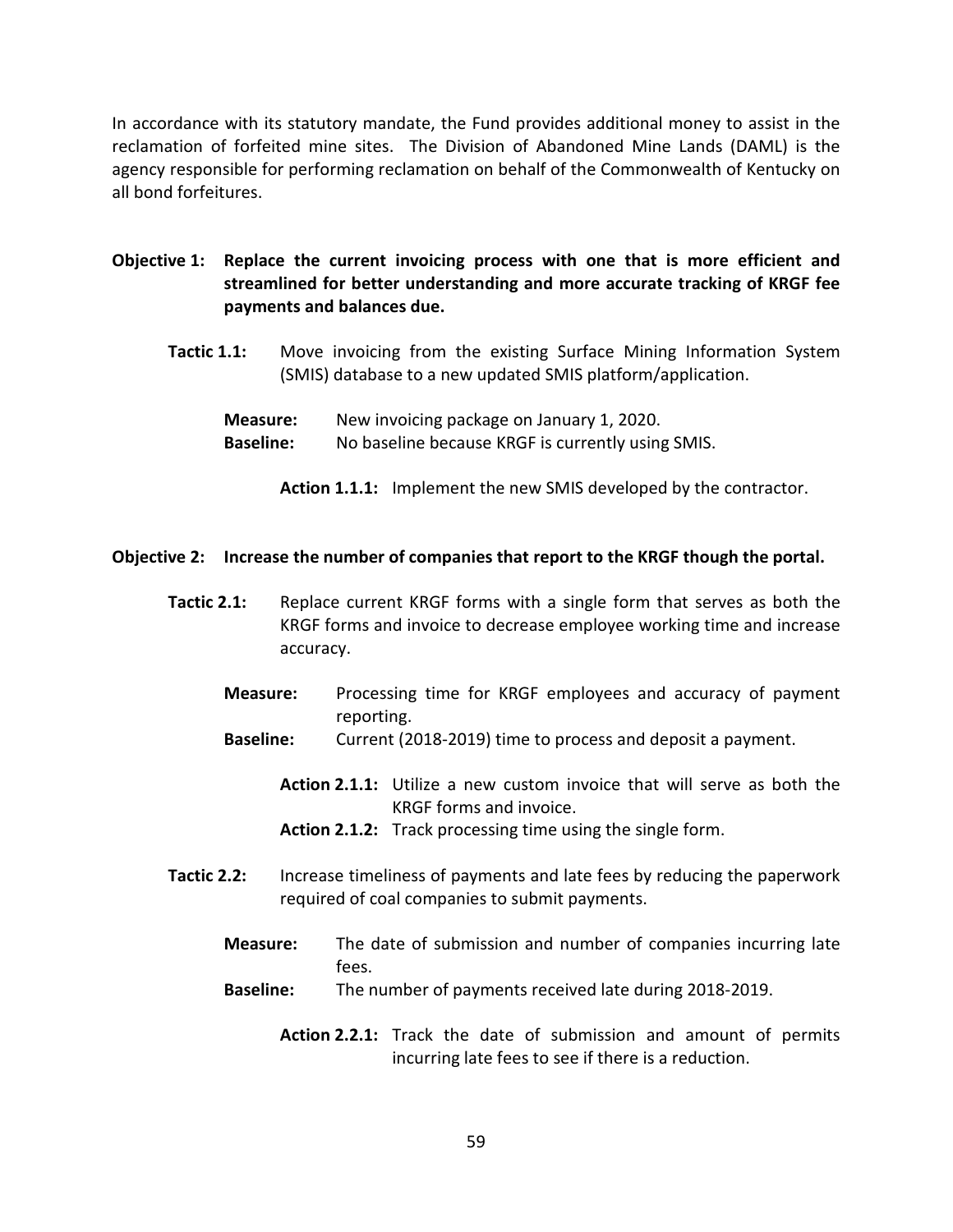- Objective 3: Allow companies to pay for KRGF fees with a credit card through the KRGF portal. This will benefit both KRGF and the companies by allowing for more timely payments and an easier payment option.
	- Tactic 3.1: IT Contractor will integrate Kentucky.gov's Transaction Payment Engine (TPE) into the KRGF online portal. TPE allows state agencies to accept credit card payments. When a company pays for KRGF fees through the online portal TPE will deposit (EFT) the funds into the KRGF bank account. The portal will communicate with SMIS and share payment information.

Measure: Online payments option on the KRGF portal.

Baseline: No baseline because KRGF does not currently offer online payments.

Action 3.1.1: Work with IT to implement the TPE.

## Objective 4: Continue to provide subsidies to the members of the former Kentucky Bond Pool while reducing the liability to KRGF.

- Tactic 4.1: Work with Division of Mine Permits (DMP) and Division of Mine Reclamation and Enforcement (DMRE) to monitor and encourage bond release of eligible former pond pool member permits and reduce aggregate bond outstanding of Kentucky Bond Pool members.
	- Measure: Amount of aggregate bond outstanding of former Kentucky Bond Pool members.
	- Baseline: Amount of Aggregate bond outstanding of former Kentucky Bond Pool members in 2018-2019.
		- Action 4.1.1: Monitor the number and aggregate amount of bond belonging to former members of the former Kentucky Bond Pool.

### Objective 5: Work with DMP and DMRE to reduce KRGF liability.

- Tactic 5.1: Aid DMP and DMRE in pursuing bond release for eligible permits.
	- Measure: Number of all bond releases applied for and granted. Baseline: Current number of bond releases granted in 2018-2019.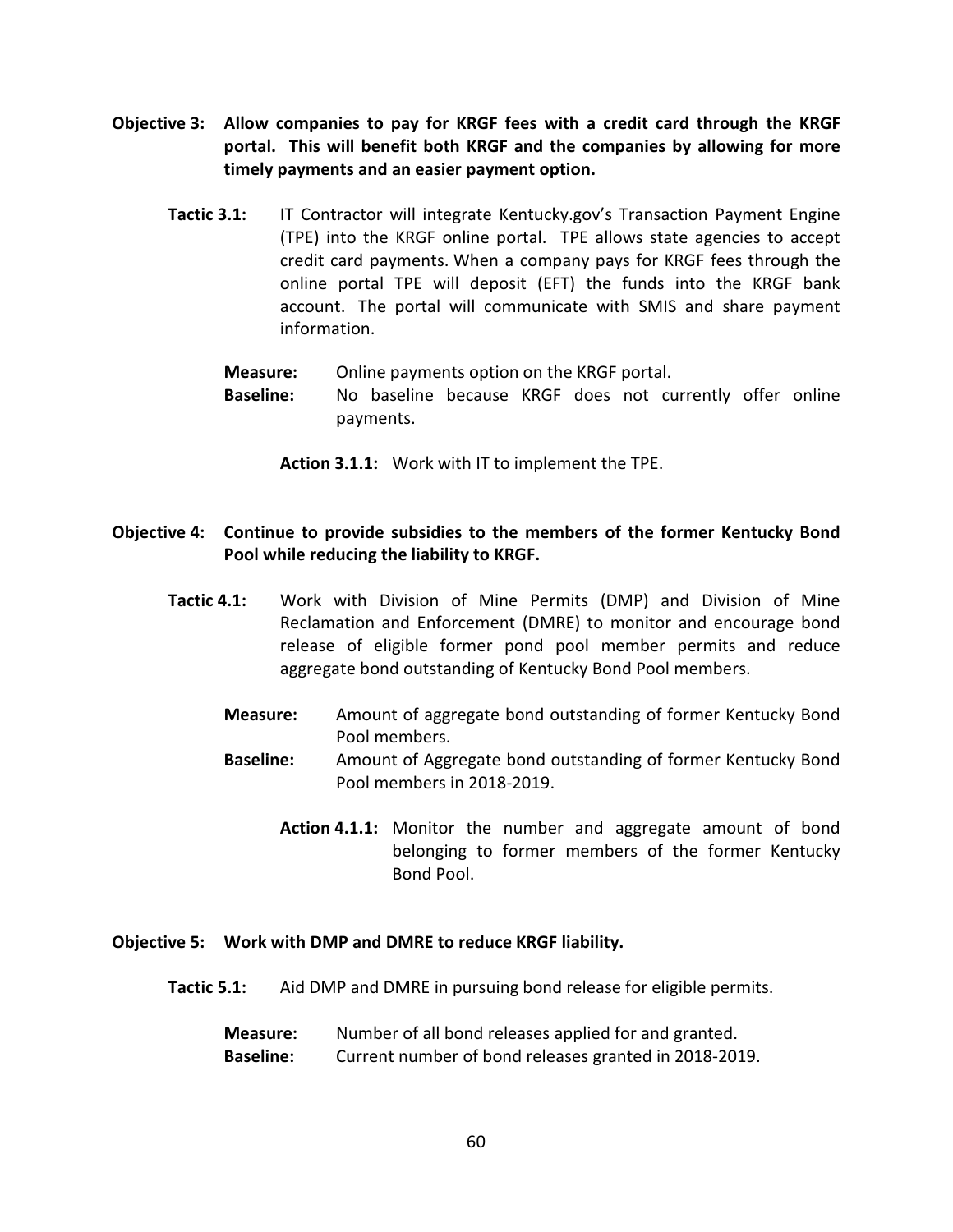- Action 5.1.1: Work with coal companies to expedite all bond release applications.
- Tactic 5.2: Reduce aggregate outstanding liability for all member companies of the KRGF.
	- Measure: Aggregate liability of all coal companies in the state.
	- Baseline: Current aggregate liability is based on assumptions taken from the current actuarial study.
		- Action 5.2.1: Monitor aggregate liability on a quarterly basis as bond is released.

### Objective 6: Work with legal department to pursue legal actions against companies who are delinquent in KRGF fees.

- Tactic 6.1: Provide the legal department with a list of companies who have suspended permits as a result of delinquent KRGF fees. Request legal action against those companies. Monitor progress of cases.
	- Measure: Number of cases filed, amount of fees collected, and amount of bond money forfeited.
	- Baseline: The number of cases filed as a result of delinquent KRGF fees in 2018-2019.
		- Action 6.1.1: Gather information on all companies that have suspended permits because of delinquent KRGF fees and have not paid in the 30 days after the suspension of their permits.

### Objective 7: Monitor the function and actuarial soundness of the fund through bi-annual audits and actuarial studies.

Tactic 7.1: Work with the Auditor of Public Accounts to ensure that the KRGF is following the statutes and regulations and seek advice on ways to improve.

Measure: Institute Improvements based on auditor recommendations. Baseline: Maintain current operational processes.

> Action 7.1.1: Complete audit at the close of fiscal year and implement recommendations of the auditors.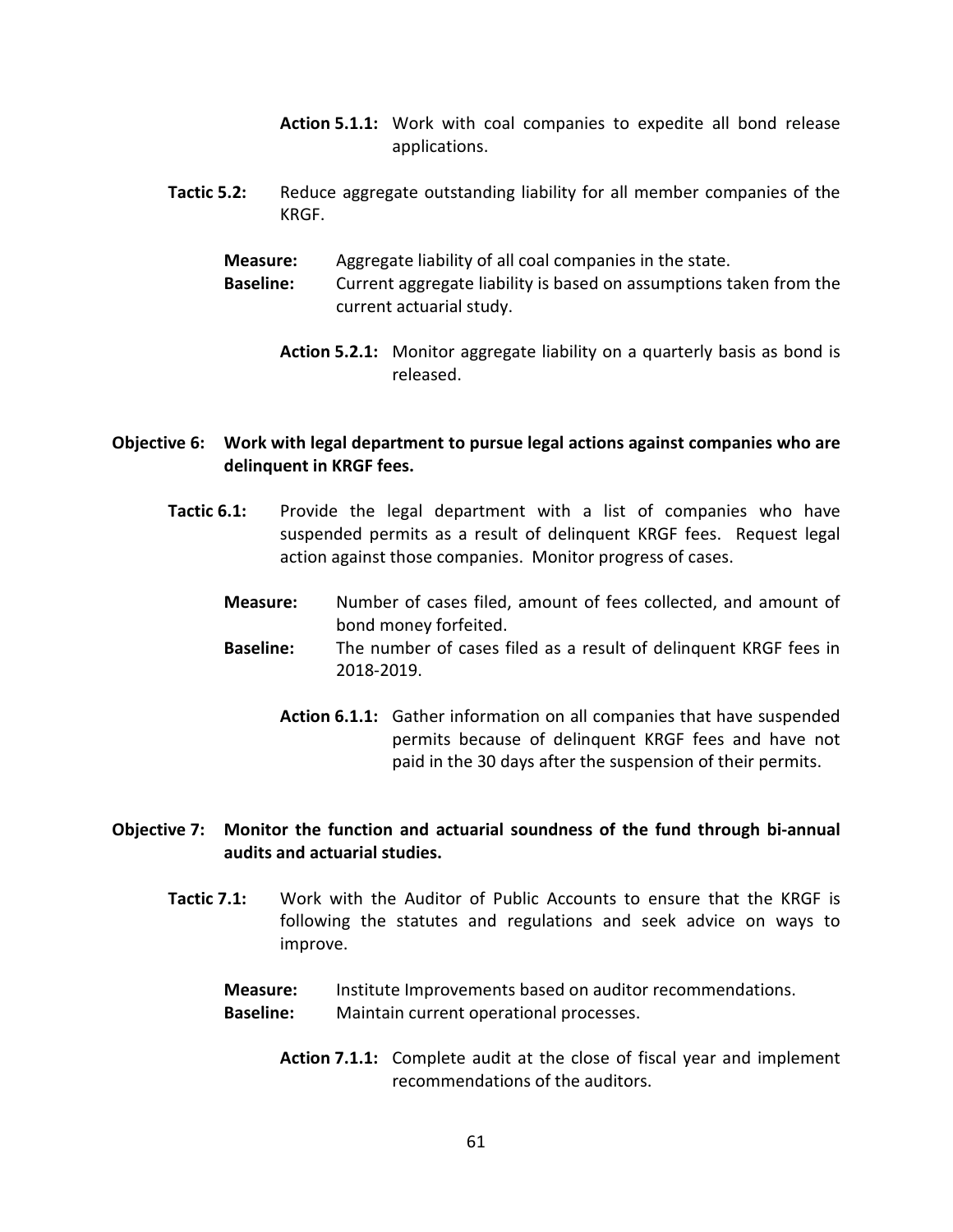**Tactic 7.2:** Procure actuarial services through approved processes to ensure that actuarial soundness of the KRGF is maintained over the long term.

Measure: Actuarial studies completed for fiscal year.

Baseline: First actuarial study complete.

Action 7.2.1: Complete actuarial studies for fiscal year and continue biannually to complete actuarial studies.

Objective 8: Work with AML to ensure that forfeited mine sites have sufficient funds to complete reclamation when surety bonds are not adequate by transferring money on an invoice basis as expenses are incurred.

- Tactic 8.1: Monitor AML estimates and their relationship to actual reclamation expenditures in order to formulate estimates of liabilities of the KRGF.
	- Measure: Difference in estimates and actual costs of AML reclamation projects.
	- Baseline: Currently estimates/actual costs ratio in 2018-2019.
		- Action 8.1.1: Monitor percent difference between estimates and actual costs to better estimate liability of forfeited permits.
		- Action 8.1.2: Coordinate with DMP any results of inadequate bond amounts and discuss any changes needed to permit bond calculations.
- Tactic 8.2: Monitor funds transferred to AML for forfeited permits.
	- Measure: Annual amount of funds paid to AML for reclamation projects. Baseline: Funds paid to AML in excess of bond in 2019.
		- Action 8.2.1: Monitor AML payouts to assess the sustainability of the KRGF over the long-term.
- Objective 9: Provide better transparency of KRGF funds obligated for bond forfeitures. Work with AML to ensure adequate tracking of bonds forfeited and additional funds for reclamation requested.
	- Tactic 9.1: Transfer monies obligated for bond forfeitures to a separate account to show what is obligated for forfeitures. Monitor the account and transfer forfeiture money as they forfeit.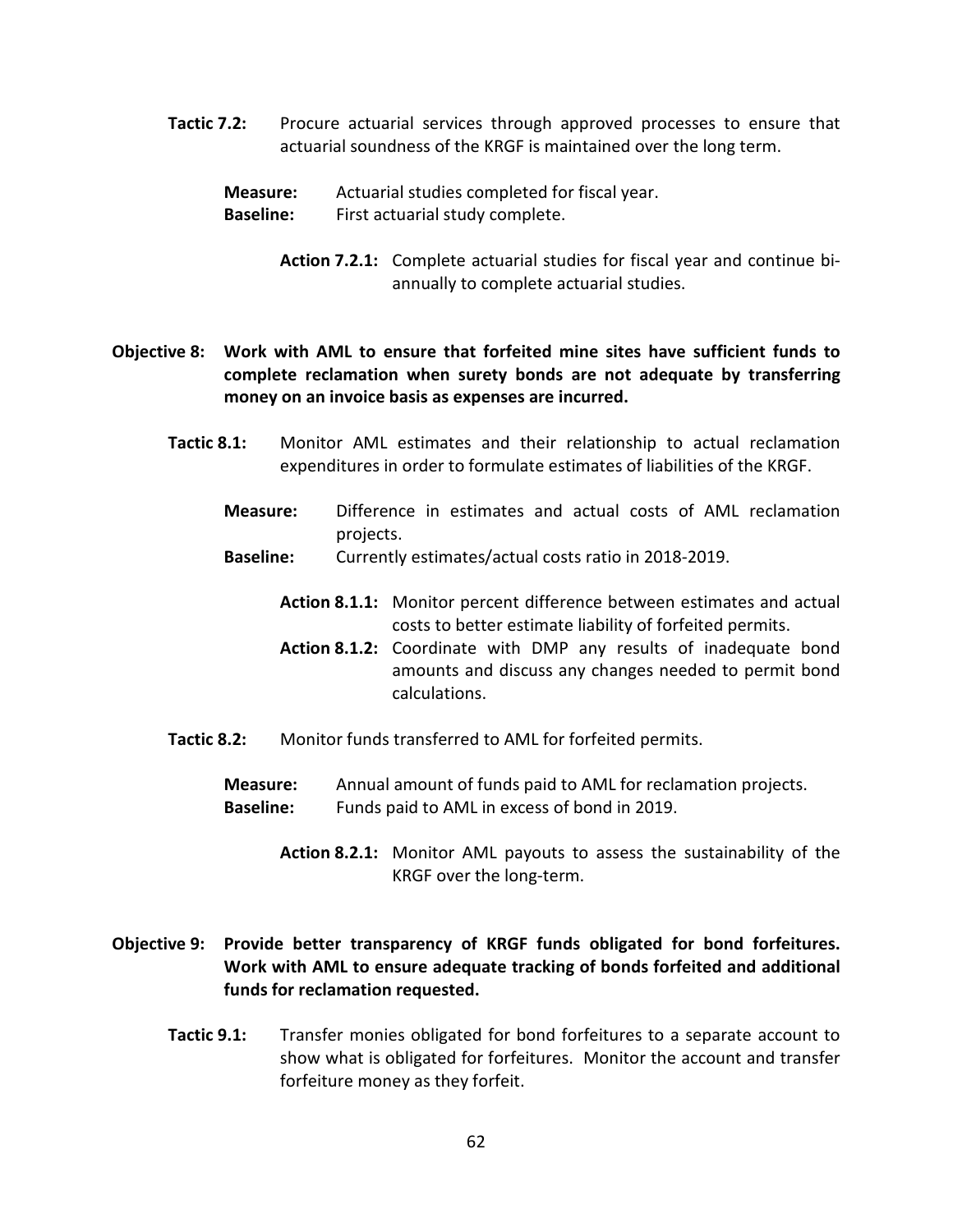- Measure: Another account used only for bond forfeiture monies.
- Baseline: No baseline because currently all monies are kept in one account.
	- Action 9.1.1: Research bond forfeitures and create a list of outstanding reclamation projects and amounts forfeited. Transfer the total balance to a separate account.

Goal 3: Regulate and enforce Surface Mining Laws for coal and non-coal programs to ensure compliance with KRS 350 and blasting laws pursuant to KRS 351.

The Division of Mine Reclamation & Enforcement (DMRE) is responsible for ensuring compliance with the Surface Mining Control and Reclamation Act (SMCRA) of 1977 through inspection and enforcement activities, while allowing for the extraction of our natural resources in an environmentally conscientious manner that protects the citizens of the Commonwealth. The DMRE is also responsible for permitting and enforcement of surface mining laws for non-coal mining sites and statewide blasting activities including permits to purchase explosives, blaster training, licensure and certification.

The Division of Mine Reclamation & Enforcement is one of five Divisions within the Department for Natural Resources (DNR) responsible for administering Kentucky's mining laws. DMRE works closely with the Division of Mine Permits, Division of Abandoned Mine Lands and the Office of the Reclamation Guaranty Fund to ensure that all established standards of operation are addressed and that the public and the environment are protected. DMRE consists of the Coal program, Non-coal program, and Explosives & Blasting Section. DMRE staff perform more than 17,000 inspections per year, respond to citizen complaints, and perform numerous investigations of off-site impacts related to coal, non-coal, and blasting operations.

Coal Program – The coal program is responsible for inspecting all surface and underground coal mining permits in the State to assure compliance with the 1977 Federal Surface Mining Control and Reclamation Act (SMCRA). DMRE personnel within the coal program conduct monthly inspections to ensure compliance with the approved mining permit issued by the Division of Mine Permits and with Chapter 405 of the Kentucky Administrative Regulations and Chapter 350 of the Kentucky Revised Statutes. Inspections and enforcement continue until a permit is considered completely reclaimed and is released from the program. The coal program has four (4) regional offices: Hazard, Pikeville, Madisonville, and Middlesboro. The central office is located in Frankfort, Kentucky.

Non-Coal Program – The Non-Coal Review Section of the Division of Mine Reclamation and Enforcement (DMRE) permits, regulates and enforces the surface mining reclamation laws and regulations for non-coal mining sites in the state. Non-coal mining includes limestone, dolomite, sand, gravel, clay, fluorspar, tar sands or rock asphalt, shale, surface effects of dredging river sand and gravel, and other vein minerals.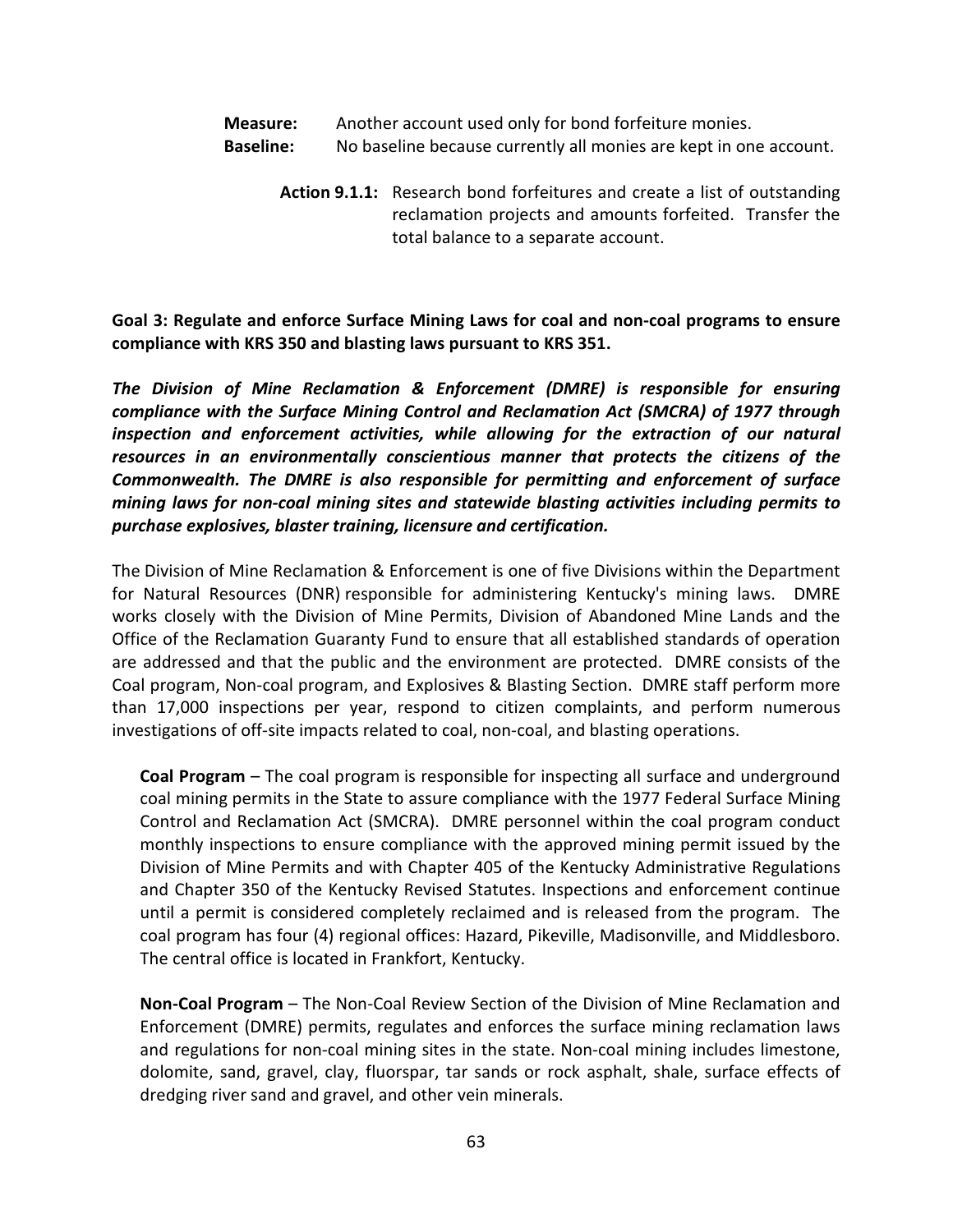**Explosives & Blasting Section –** The statutory responsibility of the Explosives & Blasting Section is to maintain the safety of blasters in the Commonwealth and to protect the public from harmful effects of blasting operations. The section is in charge of licensing blasters, responding to blasting complaints, training, testing, and issuing permits to purchase or possess explosives. The Explosives & Blasting Section also controls the manufacture, transportation, storage, distribution, and eventual use of explosives.

Objective 1: Ensure that the requirements of the Surface Mining Control and Reclamation Act of 1977 (SMCRA) and the Clean Water Act (CWA), as it applies to mining operations, are met for all Kentucky mining operations.

- Tactic 1.1: Comply with state and federal statutory and regulatory requirements for inspection frequency of coal mine permits.
	- Measure: Percent of inspectable units that are inspected in accordance with federal and state frequency requirements for FY2020. Number of statewide inspectable units. Current inspector workload.
	- Baseline: Corresponding measures from previous FY.
		- Action 1.1.1: Ensure complete and partial inspection frequency is achieved for all inspectable units.
		- Action 1.1.2: Ensure 7-day inspection frequency for Inspection of Non-Compliance is achieved.
		- Action 1.1.3: Utilize automated monthly SMIS reports to monitor regional office inspection frequency.
		- Action 1.1.4: Address through training and the employee evaluation system all missed inspections.
		- Action 1.1.5: Monitor staffing vacancies to ensure inspectable unit-toinspector ratios are maintained at 25:1.
- Tactic 1.2: Comply with regulatory requirements for response timeframes for Citizen's Request for Inspection (CRI), while keeping a backlog of unresolved citizens' request to a minimum.
	- Measure: Percent of responses to citizen's request for inspection made within 5 days. Percent of unresolved citizen's request for inspection.
	- Baseline: Number of citizen's request for inspection received from previous FY.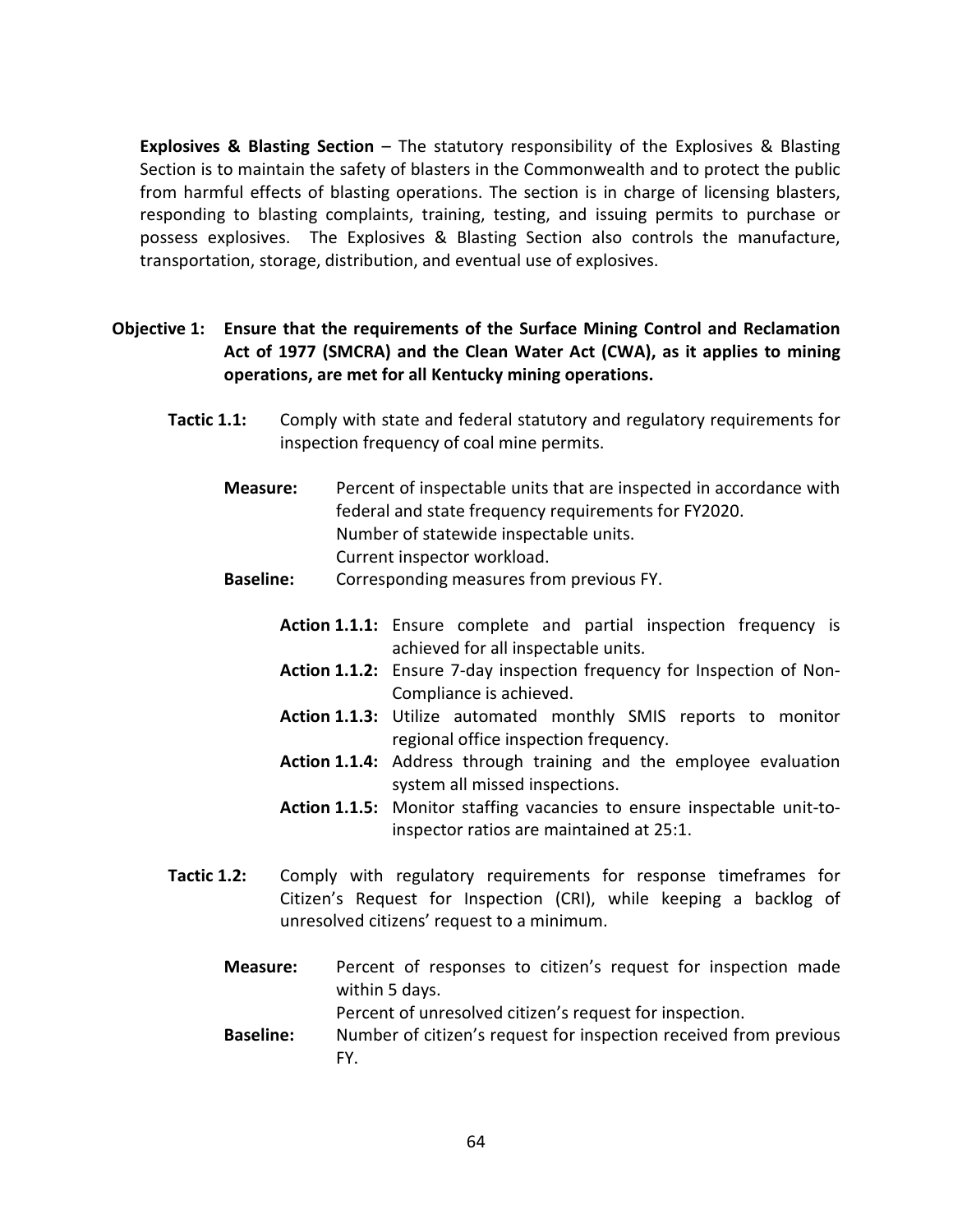- Action 1.2.1: Fill all vacant complaint investigator positions within the Frankfort Central Office.
- Action 1.2.2: Establish and hire complaint investigation staff in each of the four (4) regional offices to reduce complaint response times.
- Action 1.2.3: Create an electronic workflow for citizen's request for inspections that includes regional office investigative staff.
- Action 1.2.4: Incorporate the use of drone technology to reduce investigation timeframes.
- Tactic 1.3: Water Quality and offsite impact violations are the top monthly violations issued by the DMRE. In an effort to reduce the number of Water Quality and Offsite Impact violations, the division will increase the issuance of preventative enforcement during the inspection process to specifically address performance standards that contribute to water quality and offsite impact violations.
	- Measure: Number of monthly water quality violations issued. Number of monthly offsite impact violations issued. Percent of permits free of water quality violations. Percent of permits free of offsite impact violations. Number of preventative enforcement codes utilized on Mine Inspection Reports (MIRs) for current FY specific to water quality and offsite violations.
	- Baseline: Corresponding measures from previous FY.
		- Action 1.3.1: Revise the Mine Inspection Report (MIR) to track and document stream segments and acreage impacted by offsite impact and water quality violations.
		- Action 1.3.2: Continue holding quarterly water quality task force meetings with the Division of Water (DOW).
		- Action 1.3.3: Continue providing monthly water quality exceedance reports to the DOW; continue to perform follow-up inspections on all DMR exceedance reports provided by the DOW.
		- Action 1.3.4: Develop an automated monthly report for tracking newly issued water quality and offsite impact MIR preventative enforcement codes & violations.
- Tactic 1.4: Ensure the division is fiscally and administratively viable to provide the services necessary for programmatic implementation.
	- **Measure:** The division staffing levels as compared to cap.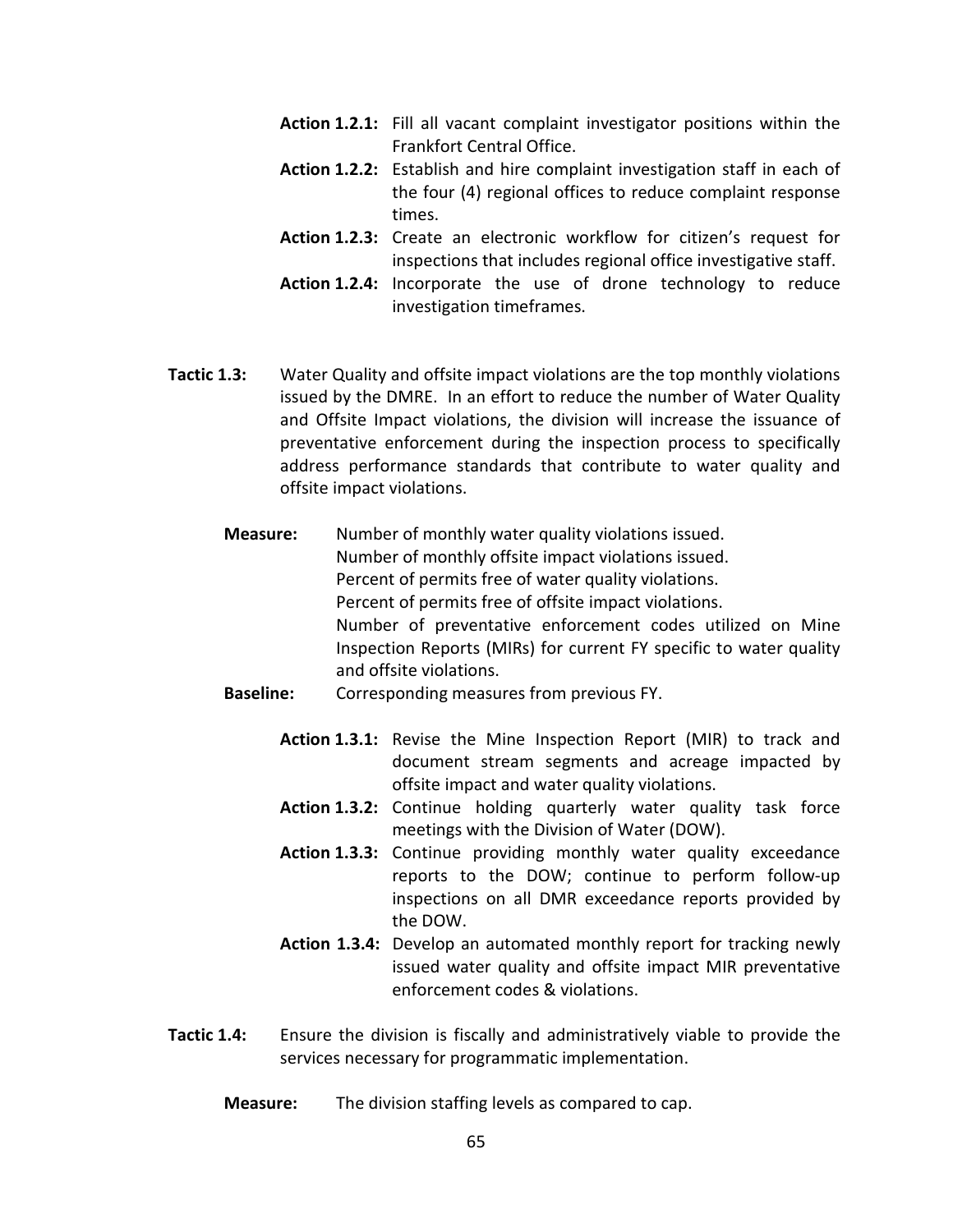State & federal budget allotments. Number of training programs delivered for division staff. Baseline: Corresponding measures for FY2019.

- Action 1.4.1: Work in conjunction with the Office of Administrative Services (OAS) in the preparation of the division budget.
- Action 1.4.2: Communicate and coordinate with OAS budget staff on the needs of the division.
- Action 1.4.3: Track expenditures and receipts to ensure programs are within designated budgetary allotments.
- Action 1.4.4: Implement Cabinet and DNR operational and personnel policies and programs.
- Action 1.4.5: Monitor staffing levels and ensure timely processing of personnel actions.
- Action 1.4.6: Educate and provide outreach to division staff on Cabinet and DNR policies.
- Tactic 1.5: Ensure division programs are legally sound.

Measure: Number and outcome of litigation cases in current FY. **Baseline:** Corresponding measures from previous FY.

- Action 1.5.1: Develop division litigation tracking SOPs and delegate a staff member to monitor on a monthly basis.
- Action 1.5.2: Continue holding weekly litigation strategy meetings with Office of Legal Services (OLS) staff.
- Action 1.5.3: Provide information and technical resources in preparation of litigation to OLS staff.
- Action 1.5.4: Prepare technical expert witnesses to testify in legal proceedings.

### Objective 2: Reduce the Commonwealth's reclamation liabilities.

- Tactic 2.1: Reduce highwall reclamation liabilities through the use of preventative and alternative enforcement.
	- Measure: Total statewide open highwall. Percent of permits free of contemporaneous reclamation violations. Number of contemporaneous reclamation preventative enforcement codes utilized on Mine Inspection Reports (MIRs). Number of cases referred to OLS for alternative enforcement in Franklin Circuit Court.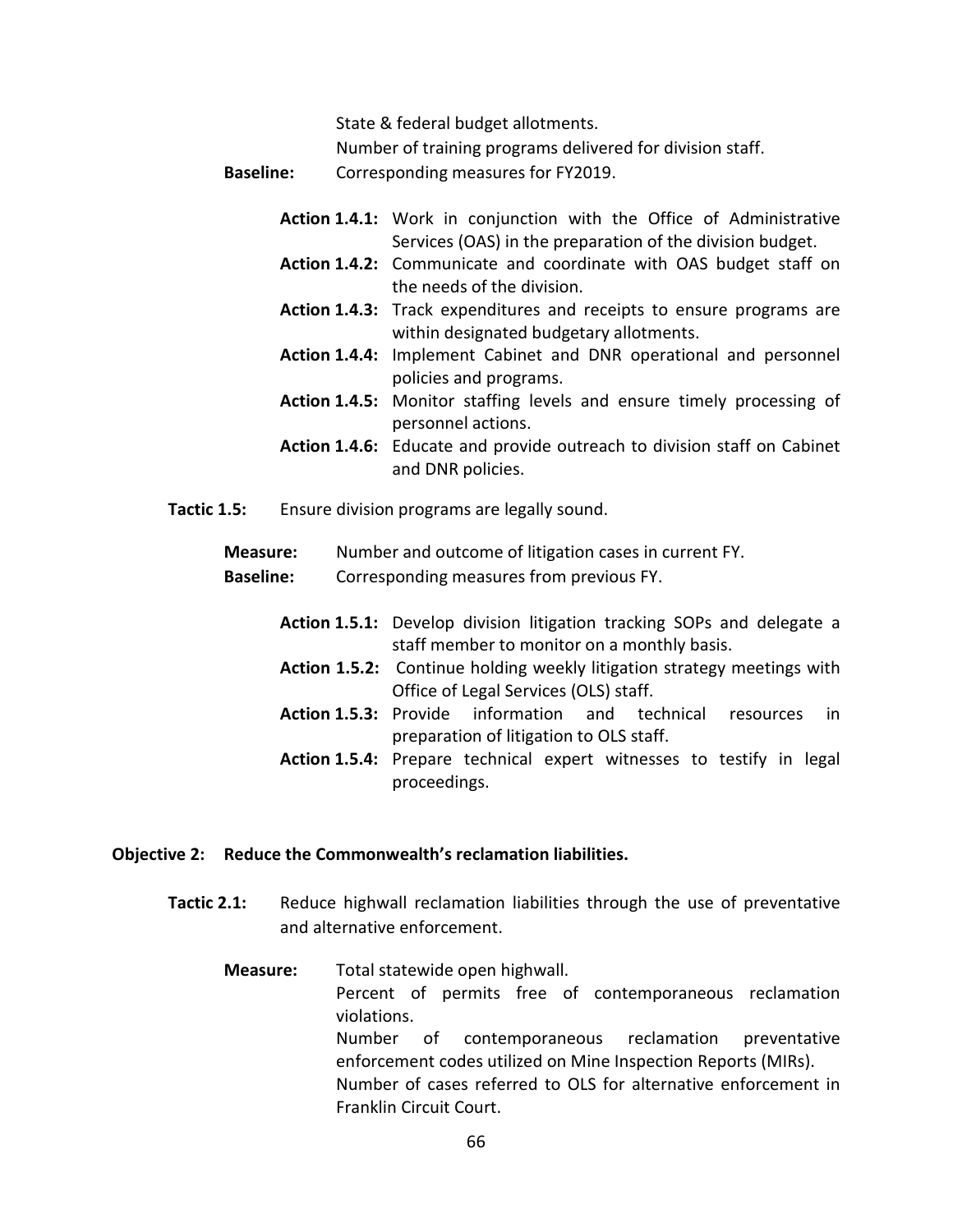- **Baseline:** Corresponding measures from previous FY.
	- Action 2.1.1: Develop Standard Operating Procedures (SOPs) for all alternative enforcement case referrals from DMRE to OLS.
	- Action 2.1.2: Develop a tracking mechanism for OLS alternative enforcement case referrals.
	- Action 2.1.3: Ensure monthly completion of highwall measurement by regional office inspection staff.
	- Action 2.1.4: Incorporate the use of drone technology to aid in monthly highwall measurements.
	- Action 2.1.5: Provide annual contemporaneous reclamation training and in-field exercise for inspection staff.
	- Action 2.1.6: Develop an automated monthly report for tracking newly issued contemporaneous reclamation preventative enforcement codes & violations.
	- Action 2.1.7: Continue monthly enforcement monitoring for at-risk companies.
	- Action 2.1.8: Develop a worst case financial assurance assessment to aid in the calculation of additional financial assurance necessary for Reclamation Agreed Orders.
- Tactic 2.2: Work with the Division of Mine Permits, the Office of the Reclamation Guaranty Fund and the Division of Abandoned Lands to ensure reclamation bond adequacy for at-risk permits and forfeited mine sites.
	- Measure: Total statewide bond posted. Permit specific bond amounts. Number of permits forfeited. Reclamation Cost Estimates.
	- Baseline: Corresponding measures from previous FY.
		- Action 2.2.1: Create a work group comprised of DMRE, DMP, ORGF and DAML personnel to monitor and track Title V reclamation liabilities.
		- Action 2.2.2: Hold monthly meetings with DMRE, DMP, ORGF and DAML to discuss pending bond forfeitures and liability assessment of on-the-ground reclamation liabilities.
		- Action 2.2.3: Study the feasibility of amending 405 KAR 10:025 to provide bonding rate reductions for permittees wishing to overlap previously forfeited permits.
		- Action 2.2.4: Develop SOPs for identification of at-risk permit and reclamation cost estimate calculation.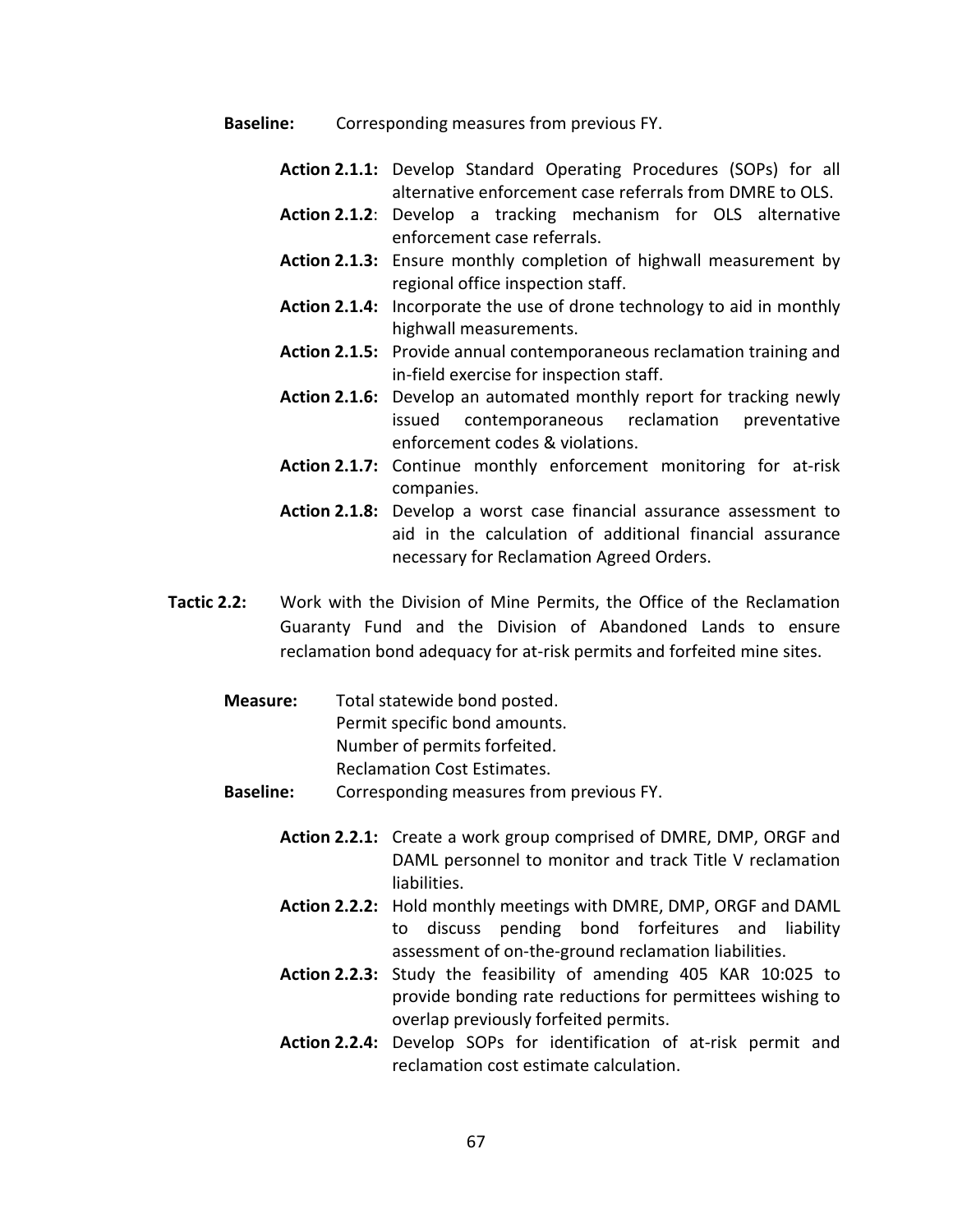# Objective 3: Pursue the feasibility of fee and assessment increases to provide additional funding for non-coal and blasting programs.

- Tactic 3.1: Seek non-coal permit fee increase to help fund non-coal permit review, technical investigations, permit conferences and preliminary site visits.
	- Measure: Number of non-coal permits submitted for review, transfer and renewal for current FY.

Fees generated from non-coal application submittal for current FY.

Total compensation for non-coal permit review and inspection staff.

Percentage of delinquent permit applications in review for current FY.

- Baseline: Corresponding measures from previous FY.
	- Action 3.1.1: Track the number of permitting actions submitted for review. Action 3.1.2: Track the number of inspections performed

by non-coal inspection staff.

- Action 3.1.2: Implement a monthly tracking procedure for all delinquent non-coal permit application reviews.
- Action 3.1.3: Research surrounding states' non-coal permit review, penalty and fee structures for comparison to Kentucky's program.
- Action 3.1.4: Provide outreach to non-coal stakeholders including the Kentucky Crushed Stone Association (KCSA) regarding potential revision to 405 KAR Chapter 5 to allow for fee increases.
- Tactic 3.2: Evaluate surrounding states' blasting programs including fee structures and licensure costs.
	- Measure: Number of permits to purchase issued. Number of blasting training courses provided. Number of blasting citations issued for Redbook (805 KAR) violations. Penalty totals assessed for Redbook (805 KAR) violations. Total compensation for blasting staff. Baseline: Corresponding measures for the previous FY.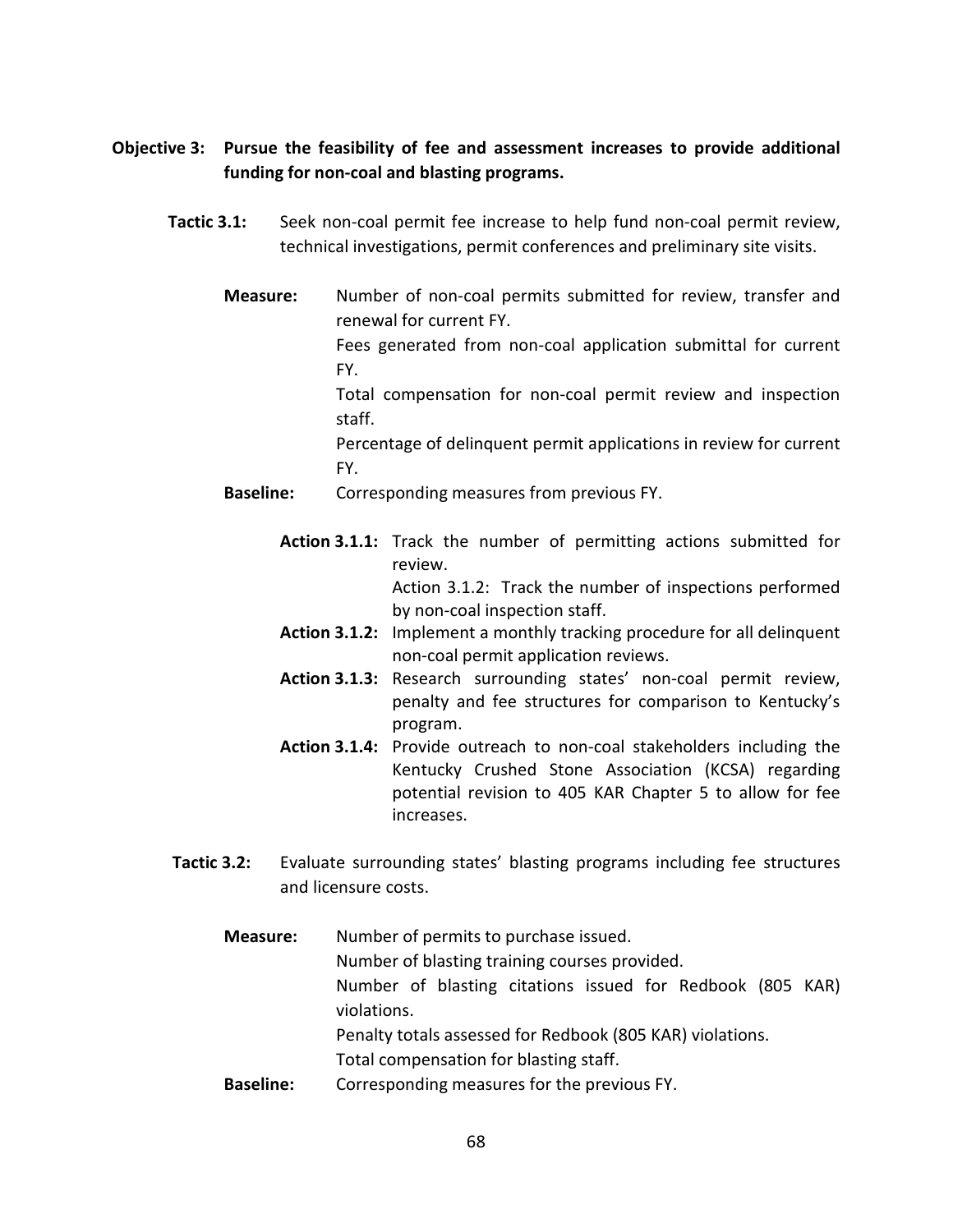- Action 3.2.1: Track the number of permits to purchase submitted and approved.
- Action 3.2.2: Track the number of blaster training courses provided and attendees that participate.
- Action 3.2.3 Track the number of blasting violations issued.
- Action 3.2.4: Research surrounding states fee and penalty structures for comparison with Kentucky's program.
- Action 3.2.5: Provide outreach to blasting stakeholders regarding potential revision to 805 KAR to allow for fee increases.

# Objective 4: Develop and implement consistent training programs for employees that will meet the current and projected needs of the industry and public while staying within budgetary limits.

Tactic 4.1: Conduct regular training sessions for DMRE inspectors, engineers and administrative personnel to ensure timeliness and uniformity in job tasks.

| <b>Measure:</b> | Number of monthly training sessions provided to staff. |
|-----------------|--------------------------------------------------------|
|                 | Number of staff that attend monthly training sessions. |

- Baseline: Number of monthly training sessions provided from previous FY.
	- Action 4.1.1: Continue providing monthly training sessions in the regional and Frankfort Central Office.
	- Action 4.1.2: Review and update monthly technical and safety training topics for regional and Central Office staff.
	- Action 4.1.3: Continue entering training transcripts in My Purpose to document staff completion of provided training sessions.
	- Action 4.1.4: Develop training modules for non-coal permit review and inspection staff.
	- Action 4.1.5: Implement a cross-training program to provide basic knowledge of the various job duties and workflow held by each category of employee (i.e. inspector, administrative personnel, section supervisor, geologist, blasting, etc.). Focused trainings will be conducted so that selected staff may function in a variety of roles, ensuring that key functions will be maintained at all times. This will ensure coverage upon a specific employee's absence and transparency in job duties.
	- Action 4.1.6: Develop joint training for DMRE inspectors and DMP permit reviewers to enhance coordination during permit review, resolution of non-compliances through permitting actions and field enforcement.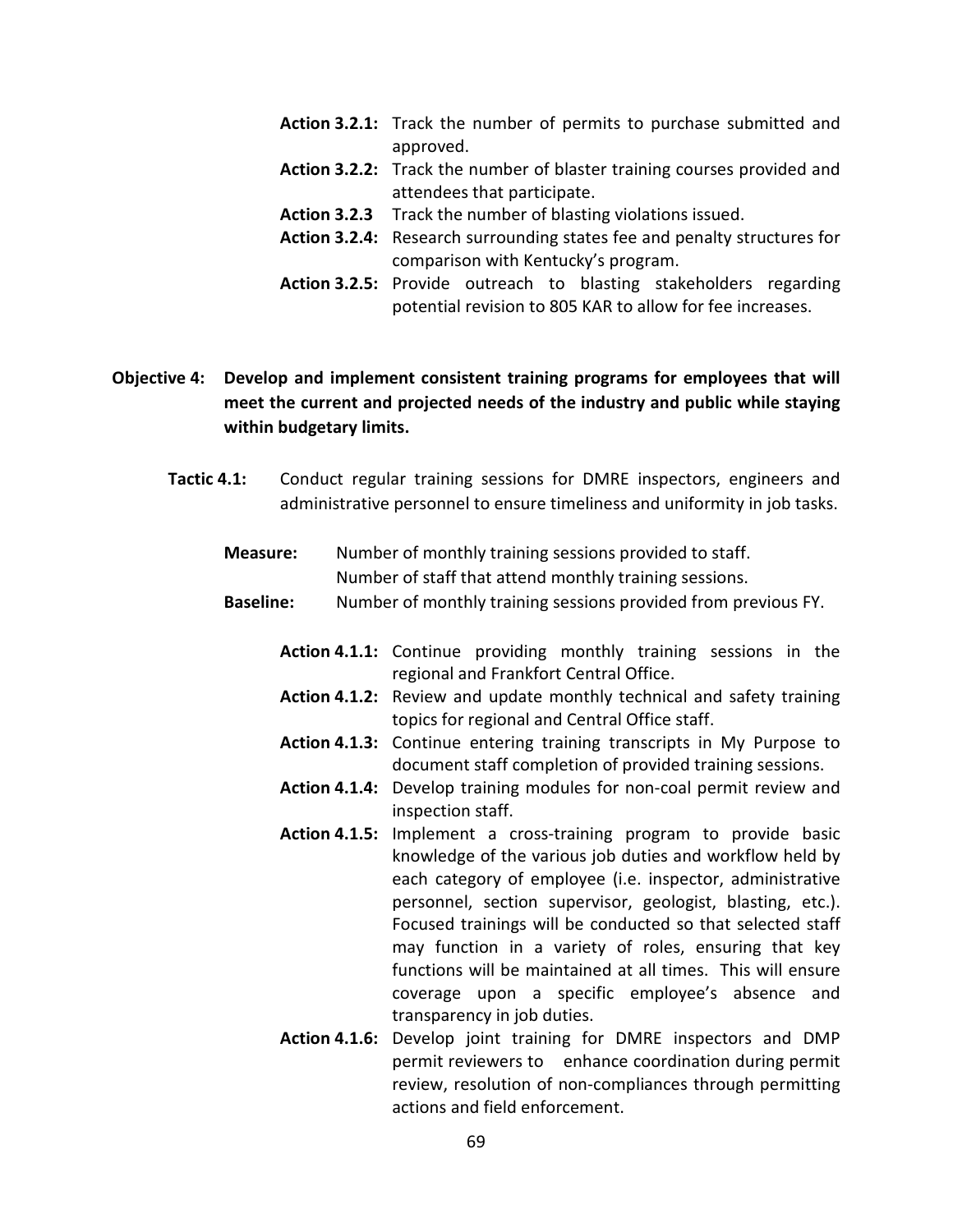- Action 4.1.7: Continue providing training to all Explosives and Blasting Inspectors to ensure that they remain current with any changes taking place in the blasting profession. An online library of policy statements, guidance documents, and reference was created which continues to be further developed and updated for use by Explosives and Blasting staff.
- Tactic 4.2: Develop and implement uniform training literature and modules to utilize in annual refresher training and for new DMRE hires. The uniform training literature will consist of an updated copy of KRS 350 & 351, 405 & 805 KAR, all directives, RAMS, and memos to date. In addition, DMRE will update training modules to adhere to statutory or regulatory changes and inform personnel of such changes.
	- Measure: Number of training modules created or updated; Number of Directives and policies updated annually.
	- Baseline: Corresponding measures from previous FY.
		- Action 4.2.1: Develop a training task force to oversee the development/updating of training modules, annual refresher training topics and creation of new employee training literature, statutes, directives and memos.
		- Action 4.2.2: Develop a new employee checklist to be signed by the manager, supervisor, and new employee that will document receipt of regulations, directives, and memos.
		- Action 4.2.3: Develop evaluation forms to be provided to employees taking training courses to solicit possible improvements to existing training courses and suggestions for new training topics.
		- Action 4.2.4: Update/revise all division technical directives, policies and procedures.

Goal 4: Protect human health and environment from adverse effects of coal mining and reclamation.

The goal of the Division of Mine Permits (DMP) is to protect human health and the environment from adverse effects of coal mining and reclamation operations. This is accomplished by evaluating mining and reclamation plans and issuing only those permits that meet the performance standards established under the federal Surface Mining Control and Reclamation Act (SMCRA) of 1977.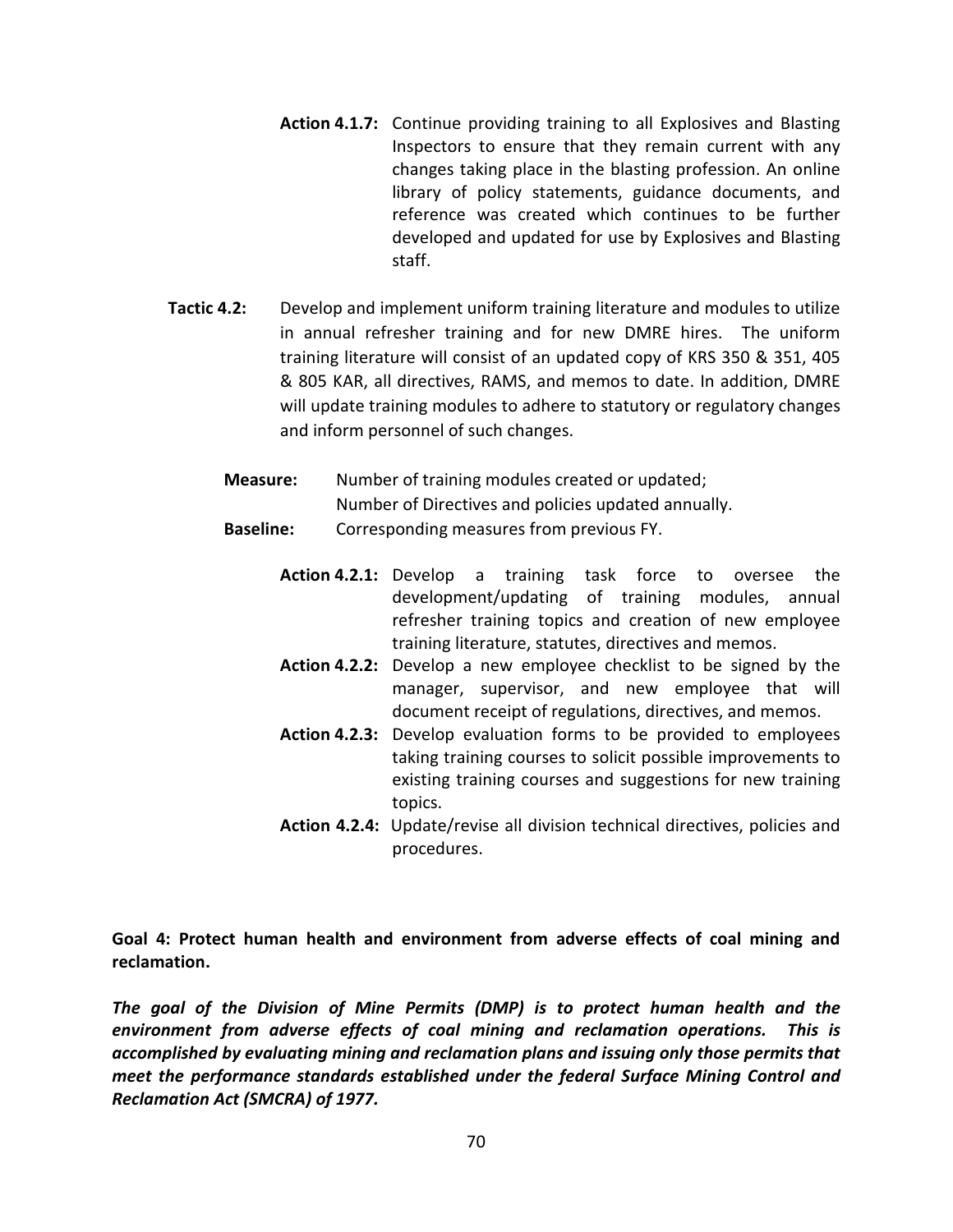The Division of Mine Permits (DMP) is responsible for reviewing applications for coal mining permits in accordance with the requirements and standards set forth in the Surface Mining Control and Reclamation Act of 1977 (SMCRA) to ensure protection of human health and the environment; for determining reclamation bond and Long Term Treatment financial assurance amounts pursuant to 405 KAR 10:015 to ensure that bonds are sufficient to perform reclamation work should the bond be forfeited; and for evaluating the ownership and control structure of an entity applying for a SMCRA permit to ensure companies and individuals with outstanding past or present compliance issues are not issued permits.

DMP consists of two branches: The Permit Review & Compliance Branch and the Program Support Branch. The Permit Review & Compliance Branch is responsible for the comprehensive review of coal mining permit applications for technical accuracy and full compliance with SMCRA. The Program Support Branch is responsible for reviewing ownership and control in regards to entities applying for permits, permit transfers and renewals, data entry and management, and technical geographic information system (GIS) mapping and support.

## Objective 1: Perform comprehensive review of coal mine permit applications to ensure compliance with SMCRA, and perform such reviews in an expeditious manner.

- **Tactic 1.1:** Complete a thorough review of surface mine permit applications within regulatory timeframes.
	- Measure: Percent of final mine permitting decisions (issued/denied) made within regulatory timeframes.
	- Baseline: Number of permit applications with regulatory timeframes submitted.
		- Action 1.1.1: Track permit application review times through SMIS and staffware.
		- Action 1.1.2: Track and balance workload distribution.
- Tactic 1.2: Conduct regular training sessions for DMP staff to ensure timeliness, uniformity, and compliance with the regulations. A program of cross training is to be implemented allowing certain staff to function in a variety of roles to ensure that key functions will be maintained at all times. Training topics contemplated under this objective include, but are not limited to: Right-of-entry/co-tenancy; Water quality; Impoundments; Coarse refuse/fine coal recovery; Ownership and control; and Technology/GIS. Encourage staff to attend Office of Surface Mining Reclamation and Enforcement (OSMRE) sponsored training sessions. Require technical review staff to conduct field visits with Division of Mine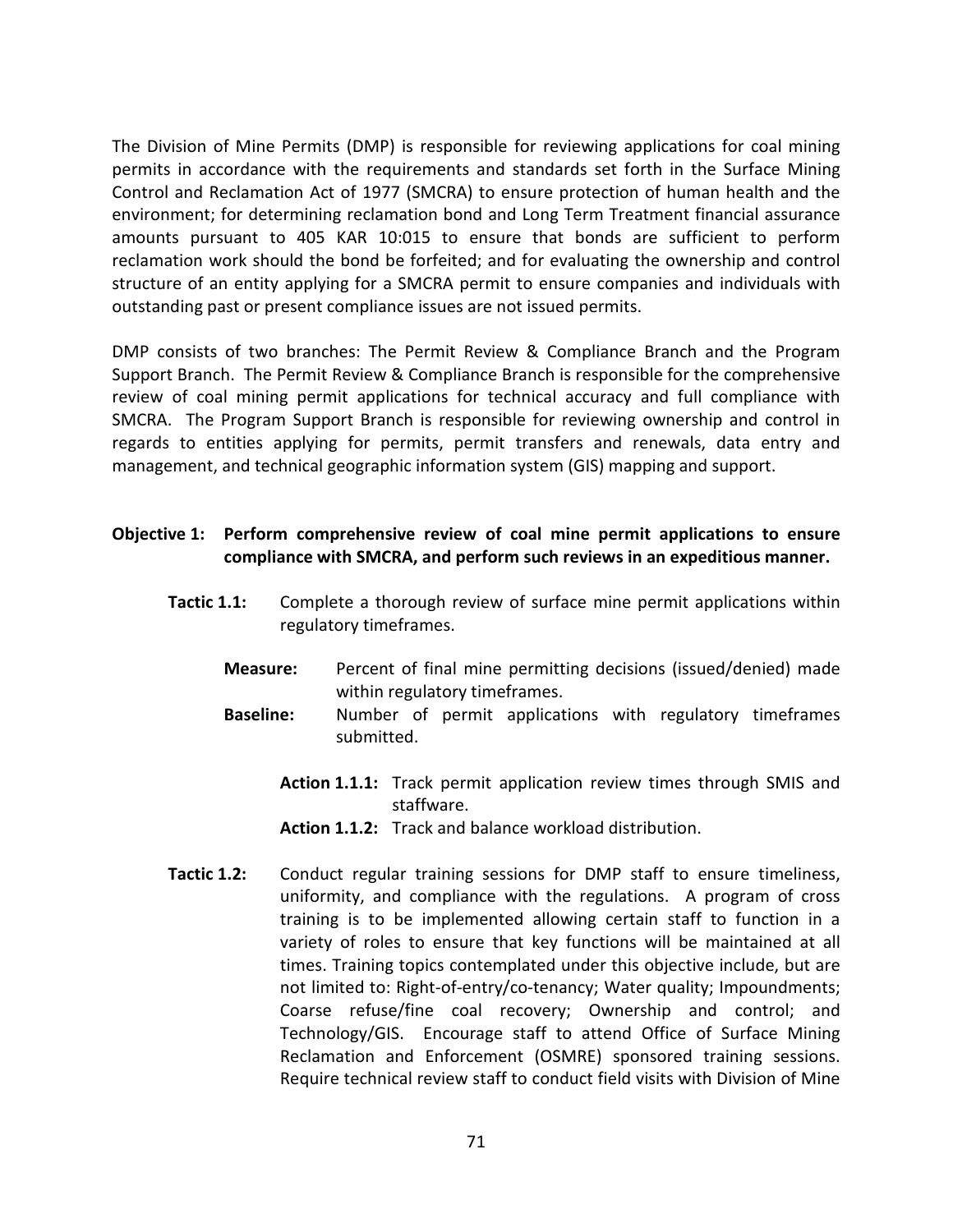Reclamation & Enforcement (DMRE) inspectors on significant permitting actions to better understand the mine plan and field conditions.

Measure: Number of training sessions conducted by DMP, training sessions attended by DMP personnel, and number of site visits conducted. **Baseline:** Number of training sessions conducted per year.

- Action 1.2.1: Identify relevant topics for training.
- Action 1.2.2: Develop training presentations and materials.
- Action 1.2.3: Schedule training on a monthly basis.
- Action 1.2.4: Conduct field visits for significant permitting actions.

## Objective 2: Ensure permittees are current with Kentucky Reclamation Guaranty Fund (KRGF) assessments in order to facilitate the reduction of reclamation liabilities for the Commonwealth of Kentucky.

- Tactic 2.1: Coordinate with the KRGF to ensure permit applicants are in good standing with the KRGF and, when necessary, deny or suspend applications and permits when KRGF fees are delinquent. DMP, DMRE and KRGF will meet quarterly with the DNR Commissioner to review those entities and permits with delinquent KRGF fees to determine if permit suspension is necessary and appropriate.
	- Measure: Number of permits suspended and suspensions lifted for nonpayment of KRGF fees.
	- Baseline: Number of permits suspended and suspensions lifted for nonpayment of KRGF fees in 2018.
		- Action 2.1.1: Coordinate with KRGF to ensure that entities are in good standing with the KRGF prior to issuance of a permit.
		- Action 2.1.2: Suspend permits for non-payment of KRGF fees and lift suspensions when those fees are paid.

### Objective 3: Reduce reclamation liabilities through permit review practices, accurate bond calculations and regular review of bond adequacy.

- Tactic 3.1: Reduce reclamation liabilities related to Contemporaneous Reclamation Variances (CRV - open highwall).
	- Measure: Reduction in feet of highwall permitted. Baseline: Existing permitted CRV highwall distance.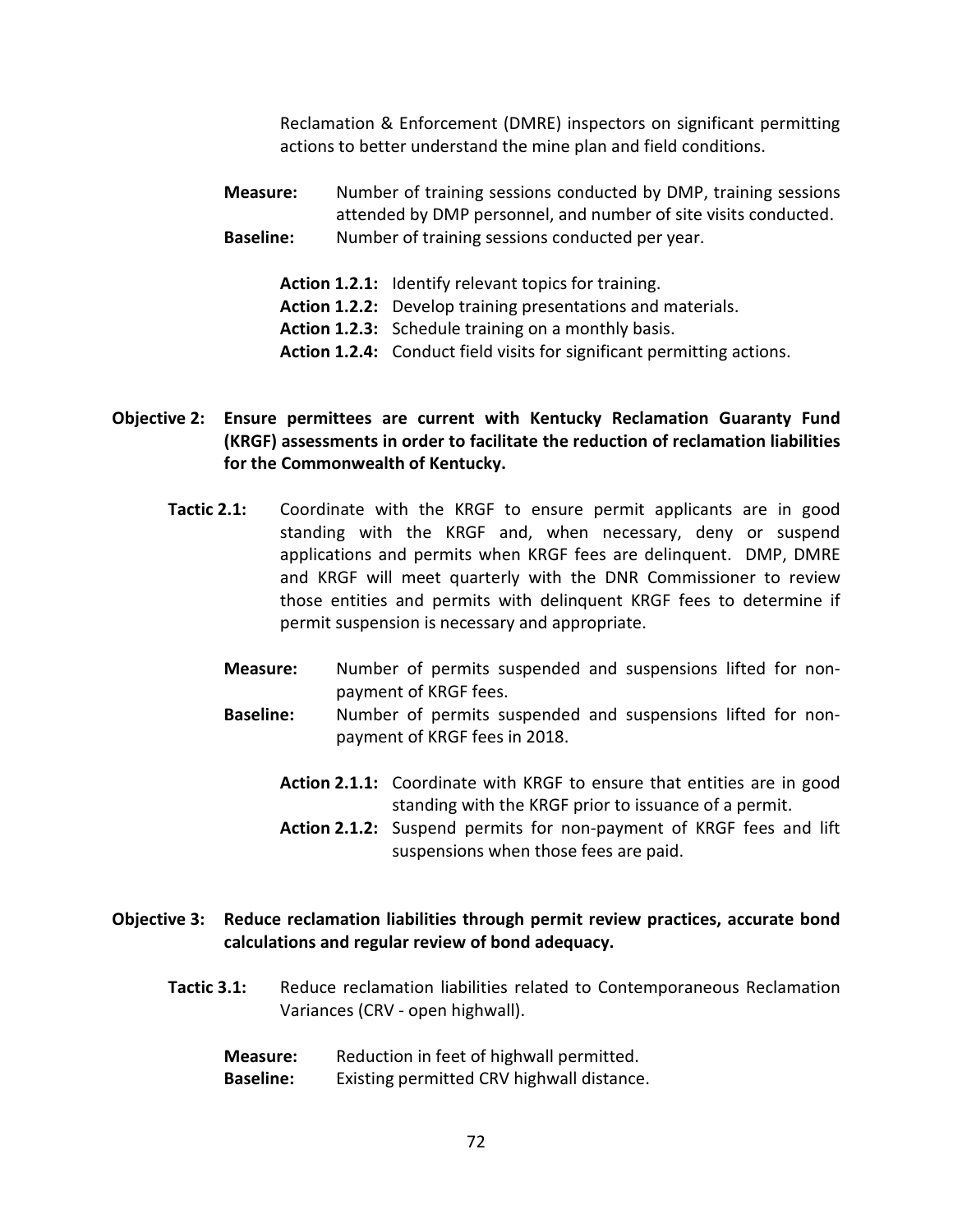- Action 3.1.1: Review permits at mid-term with a focus on evaluation of existing CRVs and requiring sufficient justification for approved variances.
- Tactic 3.2: Reduce reclamation liabilities related to slurry impoundments.
	- Measure: Number of slurry impoundments that undergo bond re-evaluation and have approved closure plans.
	- Baseline: Current number of impoundments, bond amounts and impoundments with approved closure plans.
		- Action 3.2.1: Review impoundment permits at mid-term with a focus on adequacy of existing bonds and ensuring that an adequate closure plan is in place (including availability of borrow material).
- Tactic 3.3: Reduce liabilities related to Long Term Treatment (LTT) sites.
	- Measure: Number of LTT sites, current financial assurance amounts, and revised financial assurance amounts.
	- Baseline: Current number of LTT sites and financial assurance amounts.
		- Action 3.3.1: Conduct site visits for all newly listed LTT sites to confirm on-ground conditions and documentation of the treatment system.
		- Action 3.3.2: Review the adequacy of LTT financial assurance during mid-term review and request updated treatment and maintenance costs from permittees.

### Goal 5: Protect the health and safety of the miner.

The mission of the Division of Mine Safety (DMS) is to protect the health and safety of the miner, while promoting the prosperity of the mining industry. We intend to meet these objectives by partnering with the industry through effective training, education and observing miners on the job for risk.

The Division of Mine Safety (DMS) works to protect the health and safety of Kentucky's miners through training, education, inspections, and its unique analyst process. The Division also provides mine rescue teams and trained accident investigators to respond to any mining emergency within the State. DMS has four (4) Branch Offices located in Hazard, Harlan, Pikeville, and Madisonville.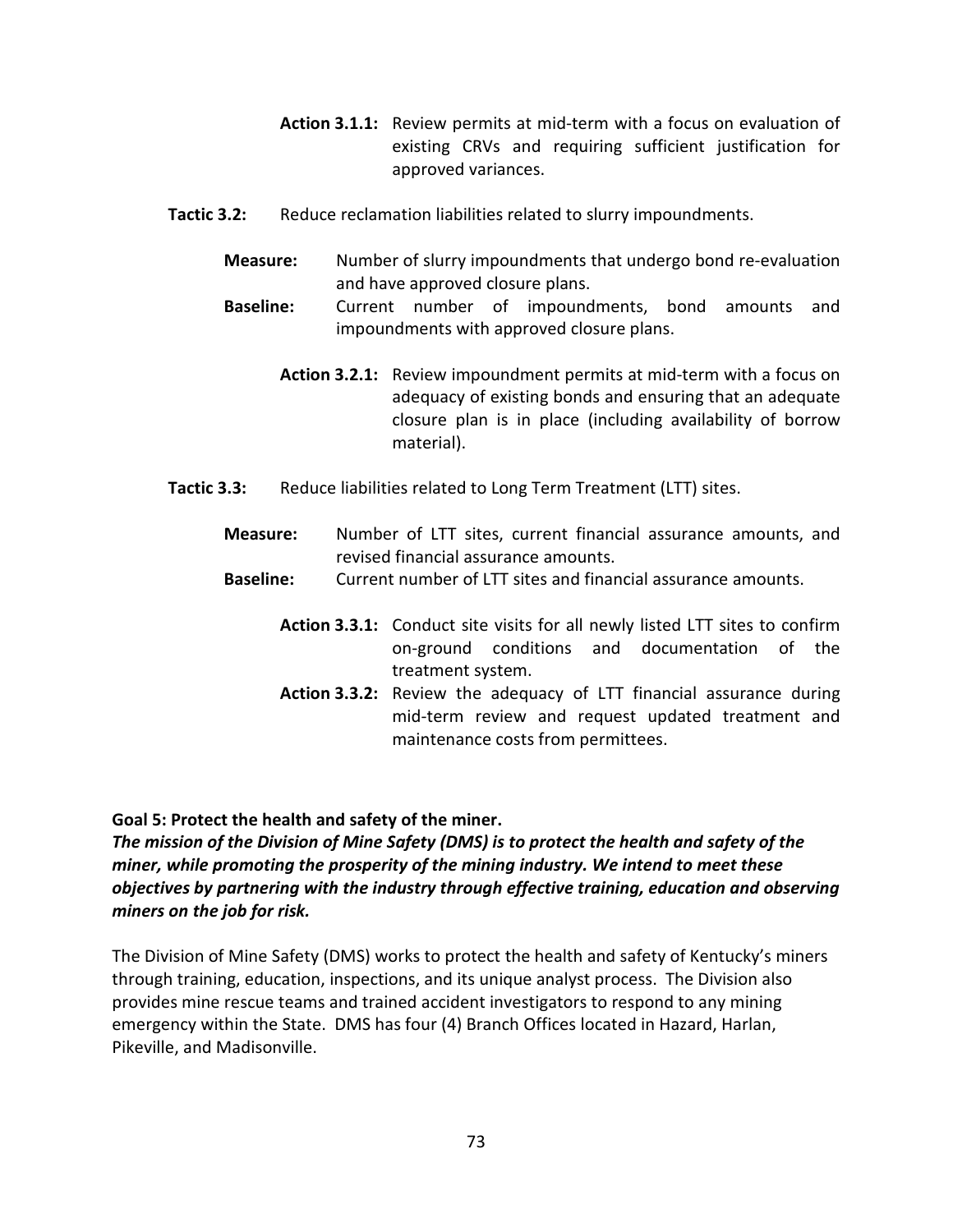Training – DMS offers mining courses to Kentucky coal miners throughout the State. All training and testing is led by qualified instructors.

Licensing and Inspections – DMS issues licenses to owners, operators, lessees, or licensees of each mine located within the Commonwealth. Safety inspections are made by wellqualified and trained inspectors stationed in one of the four branch offices. These inspections are proactive accident prevention measures used to identify hazards. In response to the licensing and inspection of coal mines, DMS also produces an annual report that covers the complete operation of all mines in the State during the preceding calendar year and includes the number of accidents, the number of persons employed, and the amount of coal mined.

Mine Mapping – The Mine Map Information Center has operated the Mine Map Repository for the Division of Mine Safety (DMS) for over 30 years. Currently, the office has more than 175,000 paper coal mine maps on file and 183,000 mine records in the corresponding database. The office receives all active coal mine maps each year as well as any closure maps.

Mine Rescue and Accident Investigations – DMS has a long and proud history of providing mine rescue services for underground mining operations in Kentucky. Each mine rescue station includes state-of-the-art mine rescue equipment and a mine rescue team comprised of DMS personnel. DMS also dispatches trained Accident Investigators to mine sites when a serious or fatal accident is reported.

## Objective 1: Seek to ensure a safe work environment.

Tactic 1.1: Charting of accident types to identify trends and decrease events.

| <b>Measure:</b>  |                                            | Number of accidents and trend analysis.                                                                             |  |  |  |
|------------------|--------------------------------------------|---------------------------------------------------------------------------------------------------------------------|--|--|--|
| <b>Baseline:</b> | The corresponding measure for FY2018/2019. |                                                                                                                     |  |  |  |
|                  |                                            | Action 1.1.1: Develop an improved system of tracking citations and<br>analyzing data to identify developing trends. |  |  |  |
|                  |                                            | Action 1.1.2: Analyze data collected in order to identify developing                                                |  |  |  |
|                  |                                            | trends in order to narrow focus towards negative trends.                                                            |  |  |  |
|                  |                                            | <b>Action 1.1.3:</b> Incorporate customized training and educational                                                |  |  |  |
|                  |                                            | techniques to circumvent the negatively developing trend.                                                           |  |  |  |
|                  |                                            | Action 1.1.4: Incorporate focused inspection techniques to lower                                                    |  |  |  |
|                  |                                            | incident rates in trending areas.                                                                                   |  |  |  |

Tactic 1.2: Increase focus on behavior based safety.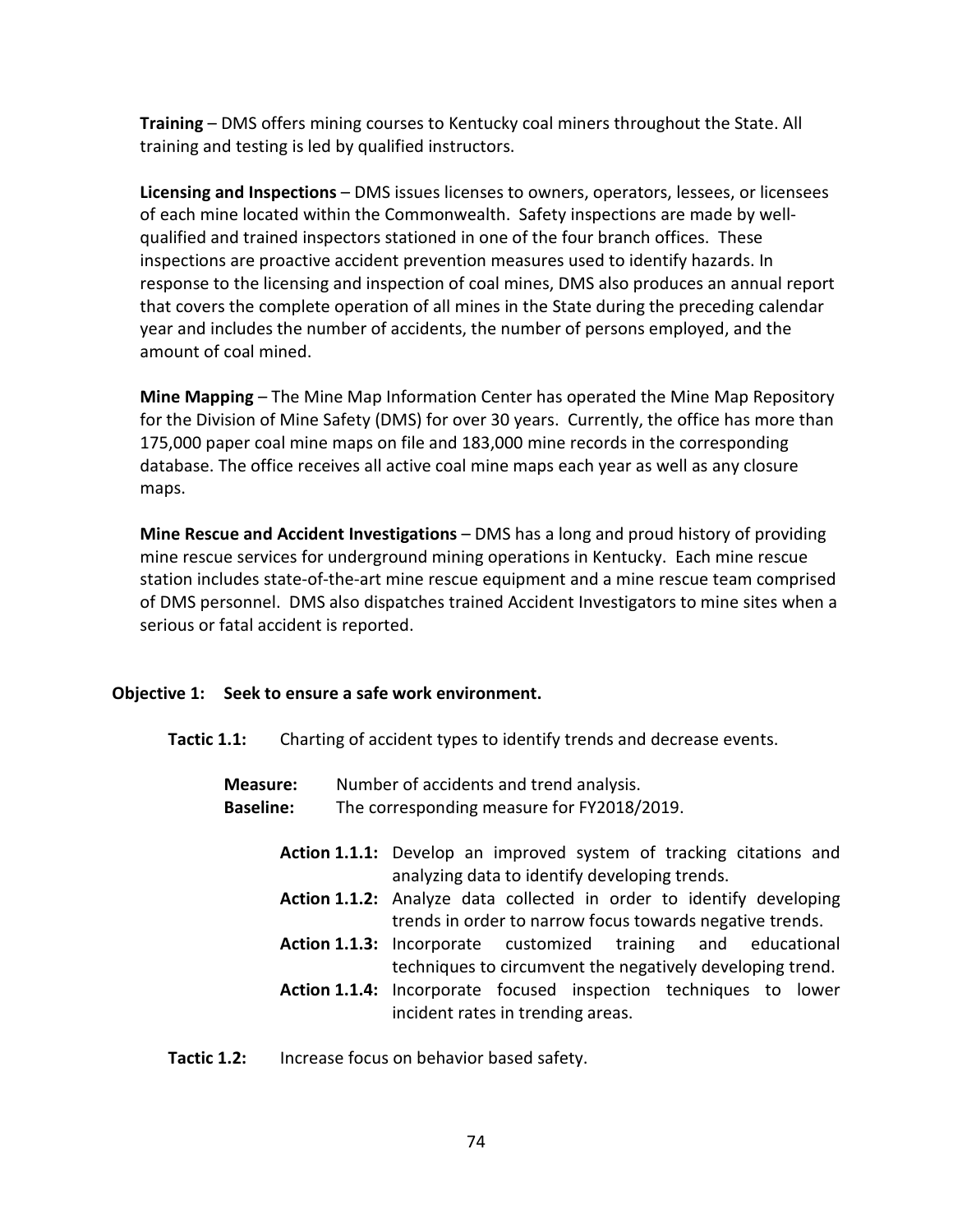- Measure: Number of job safety analysis conducted; the number of job observations conducted; and number of safe/risk behaviors observed and feedback provided.
- **Baseline:** The corresponding measure for FY2018/2019.
	- Action 1.2.1: Perform a minimum of three (3) analysis audit per annum at each mining operation.
	- Action 1.2.2: Perform additional audits at mining operations with a higher than average incident rate.
	- Action 1.2.3: Incorporate new analyst techniques as per data collected from previous year's analysis, observation, and accident data to further develop and enhance the program's effectiveness.
- Tactic 1.3: Train and educate mine personnel.

Measure: Number of miners trained, and courses offered in the current year. Baseline: The corresponding measure for FY2018/2019.

- Action 1.3.1: Revise training courses in order to stay current with advances in mining.
- Action 1.3.2: Develop new training materials and make them available to stakeholders.
- Tactic 1.4: Implement an electronic submittal system for training.
	- Measure: Notices of training and class rosters submitted electronically. Baseline: New initiative; no baseline established.
		- Action 1.4.1: Design a web-based portal for submission of all notices of training and certification/re-certification training rosters.
		- Action 1.4.2: Establish a notification process to inform industry personnel of the availability of the system.
- Tactic 1.5: Ensure that all mines within the state are afforded the required primary and secondary mine rescue teams, as required under current state and federal law.

Measure: Meet current state and federal requirements.

- Baseline: The corresponding measure for FY2018/2019.
	- Action 1.5.1: Frequently evaluate the number of Industry teams to maintain one hour coverage compliance.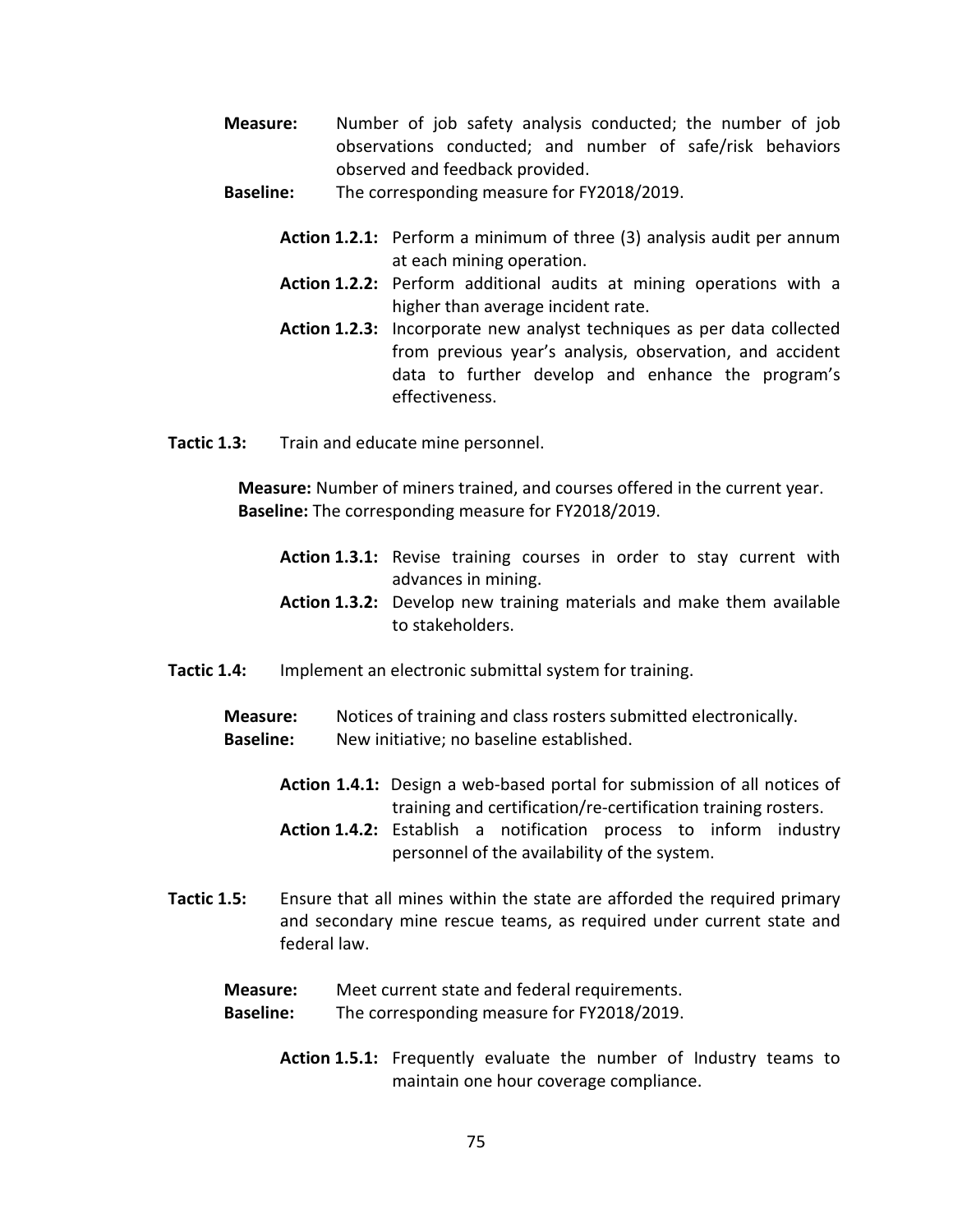- Action 1.5.2: Evaluate lifetime replacement and update mine rescue equipment to ensure readiness for mine emergencies.
- Tactic 1.6: Comparatively gauge the current effectiveness of the division as compared to existing federal statistics utilizing the national incident rates (IR).
	- Measure: Gauge the state incident rate against the national average.
	- Baseline: The corresponding measure for FY2018/2019.
		- Action 1.6.1: Track National incident rate.
		- Action 1.6.2: Track incident rate at state and branch levels.
		- Action 1.6.3: Identify those components that have increased or decreased the state incident rate.
		- Action 1.6.4: Design preventive measures, and implement with training and enforcement, that will decrease the state incident rate.
- Objective 2: Departmental oversight of the Kentucky State Mine Mapping information System
	- Tactic 2.1: Monitor the DNR Kentucky Mine Mapping Information System.
		- Measure: DNR's effectiveness in heading the mine mapping system. Baseline: The corresponding measure for FY2018/2019.
			- Action 2.1.1: Measure the effectiveness and efficiency of the DNR employee compared to that of these duties when contracted with the University of Kentucky.

#### Objective 3: Create an electronic document submission and management system.

Tactic 3.1: Meet with stakeholders and IT personnel to review, design or amend the current license form.

Measure: Number of mine license processed. Baseline: The corresponding measure for FY2018/2019.

- Action 3.1.1: Create an electronic mine license application form.
- Action 3.1.2: Conduct a pilot program to test the suitability of the new electronic form.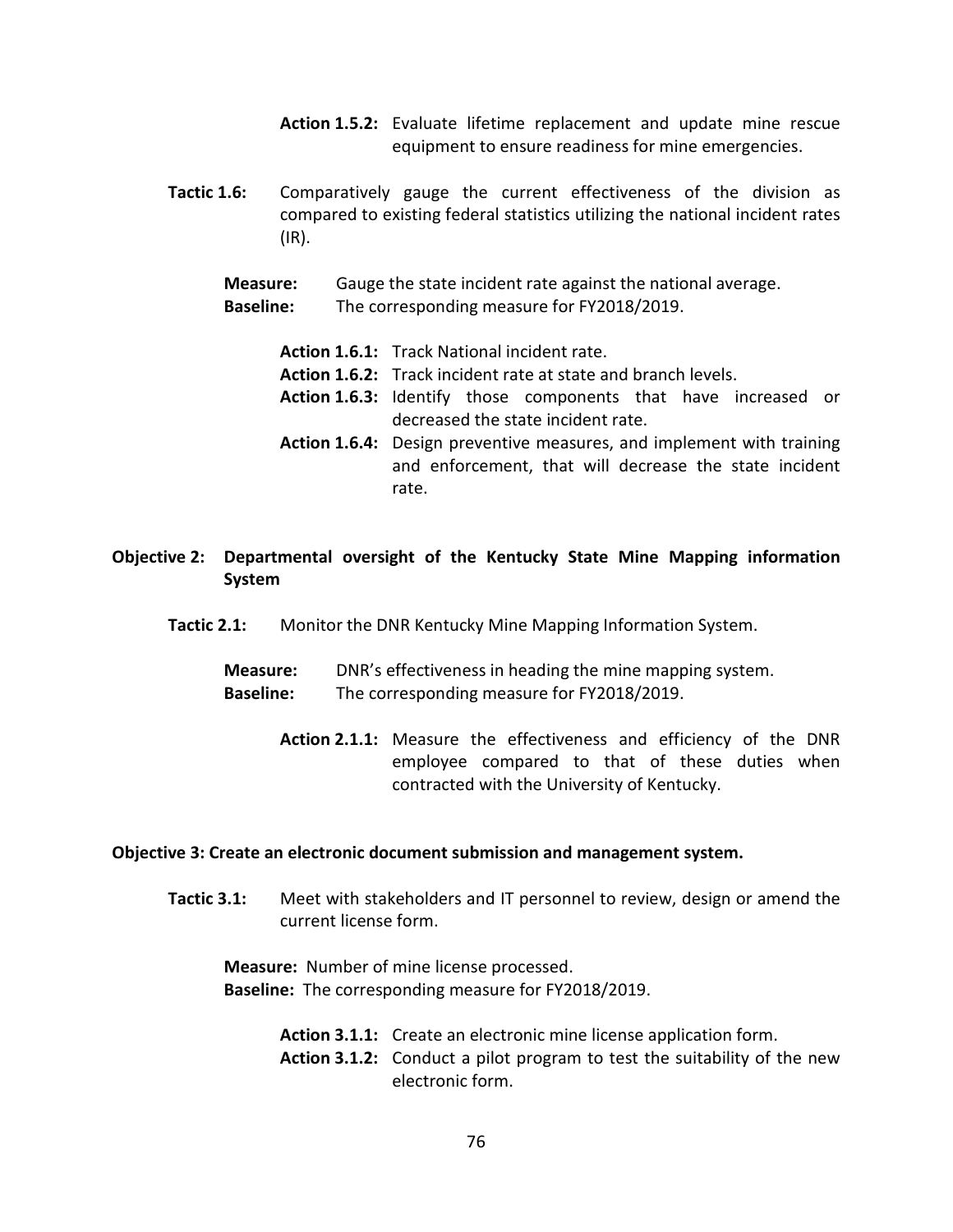- Action 3.1.3: Identify redundancy among mining agencies to create a standard mining map.
- Action 3.1.4: Track number of applications submitted electronically and identify any deficiencies in the application.
- Tactic 3.2: Implement an electronic submittal system.
	- Measure: Number of license applications submitted electronically. Baseline: New initiative; no baseline established.

Action 3.2.1: Design a web-based portal for application submission.

Action 3.2.2: Establish a notification process to inform industry personnel of the availability of the system.

#### Objective 4: Extend coal related resources to the metal/non-metal mining industry

- Tactic 4.1: Provide mine rescue, training, and accident prevention resources to the metal/non-metal mining industry.
	- Measure: Legislation and policies drafted related to the metal/non-metal mining industry.
	- Baseline: New initiative; no baseline established.
		- Action 4.1.1: Meet with representatives of the mining enforcement, mine safety and metal/non-metal mining industry to discuss commonalities of their programs and the potential to share resources.
		- Action 4.1.2: If appropriate and relevant, apply for additional federal grant funds to expand our training initiative to include the metal/non-metal mining industry.
		- Action 4.1.3: If appropriate and relevant, design training courses that can be utilized by two or more mining agencies.
		- Action 4.1.4: If appropriate and relevant, create mine safety and mine rescue policies among mining agencies.

Goal 6: Conserve and protect oil and natural gas reserves through responsible development. Regulate the crude oil and natural gas industry in the Commonwealth; protect the correlative rights of mineral owners, fresh water zones and minable coal seams; and conserve and protect oil and gas reserves in Kentucky.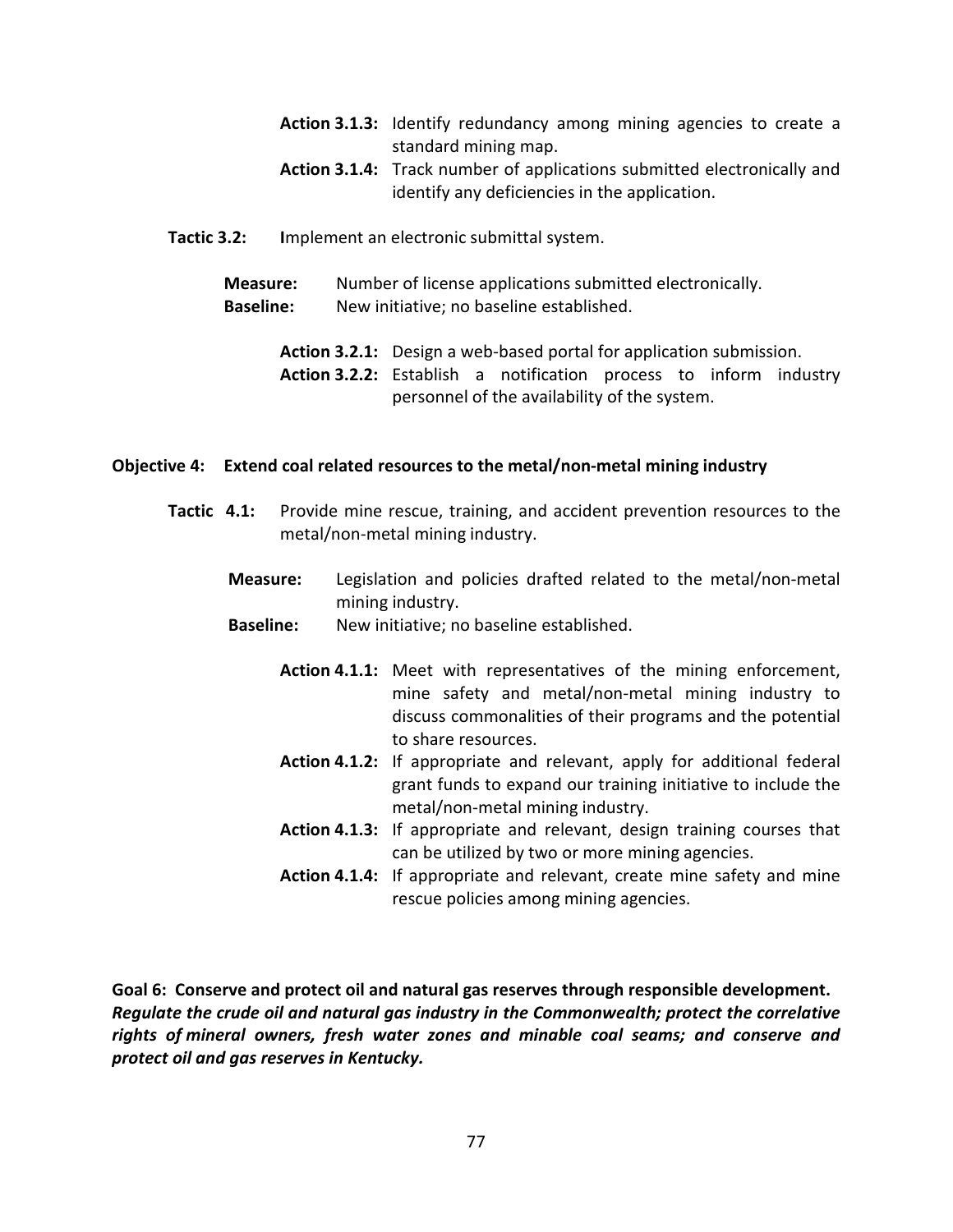The Division of Oil and Gas was created by act of the Kentucky Legislature in 1960: charged with a mandate to foster conservation of all mineral resources, promote and encourage exploration and recovery of oil and gas deposits, protect the correlative rights of all mineral and surface owners, and take actions necessary to assure protection of the health, safety, and property of the citizens. Initially structured within the Department of Mines and Minerals, the Division operates today within the Department of Natural Resources in the Energy and Environment Cabinet.

Since that time, other work duty areas have been added such as well plugging procedures, an abandoned well plugging program, wellsite reclamation requirements, permitting and inspection of gathering lines, requirements for As-Built Plats, increased bonding levels, production reporting, Class II injection well regulatory oversight, and most recently remediation of abandoned storage tanks.

The division's key areas of responsibility today includes:

- Regulatory compliance oversight of Oil and Gas production operations
- Permitting of Oil and Gas wells and gathering lines
- UIC Class II Injection Well Primacy under EPA
- Conservation of resources, prevention of waste, protection of correlative rights
- Addressing environmental impacts of orphan wells and abandoned storage tanks

About 75 of Kentucky's counties have some level of oil and gas activity. Oil and gas production is generated from more than 1,500 pools in rocks of Cambrian to Pennsylvanian age. Most oil is produced from Mississippian limestone and sandstone in eastern and western Kentucky or from Ordovician limestone and dolomites in southern Kentucky. Most natural gas is produced from the Devonian black shale in eastern Kentucky. Rankings nationwide vary greatly over time, but Kentucky more recently (2016) has ranked nationwide as #19 in natural gas production and #21 in crude oil production.

Division headquarters is located at 300 Sower Boulevard in Frankfort, Kentucky. Eight people make up the Frankfort group, with duties including permitting, well transfers, operator licenses, bonding oversight, well records review, technical support, GIS mapping, UIC Class II well oversight, regulatory compliance, production reporting, mediations, pooling, state plugging, and citizen inquiries.

The division has two field offices located in Floyd County (Eastern District) and Barren County (Western District). Sixteen field personnel serve in these two district offices to provide oil and gas industry oversight for the entire Commonwealth. Each of the sixteen field inspectors has responsibility for two to nine counties to perform well inspections, oversee drilling and plugging activity, inspect gathering lines, and to respond to citizen complaints or spill incidents.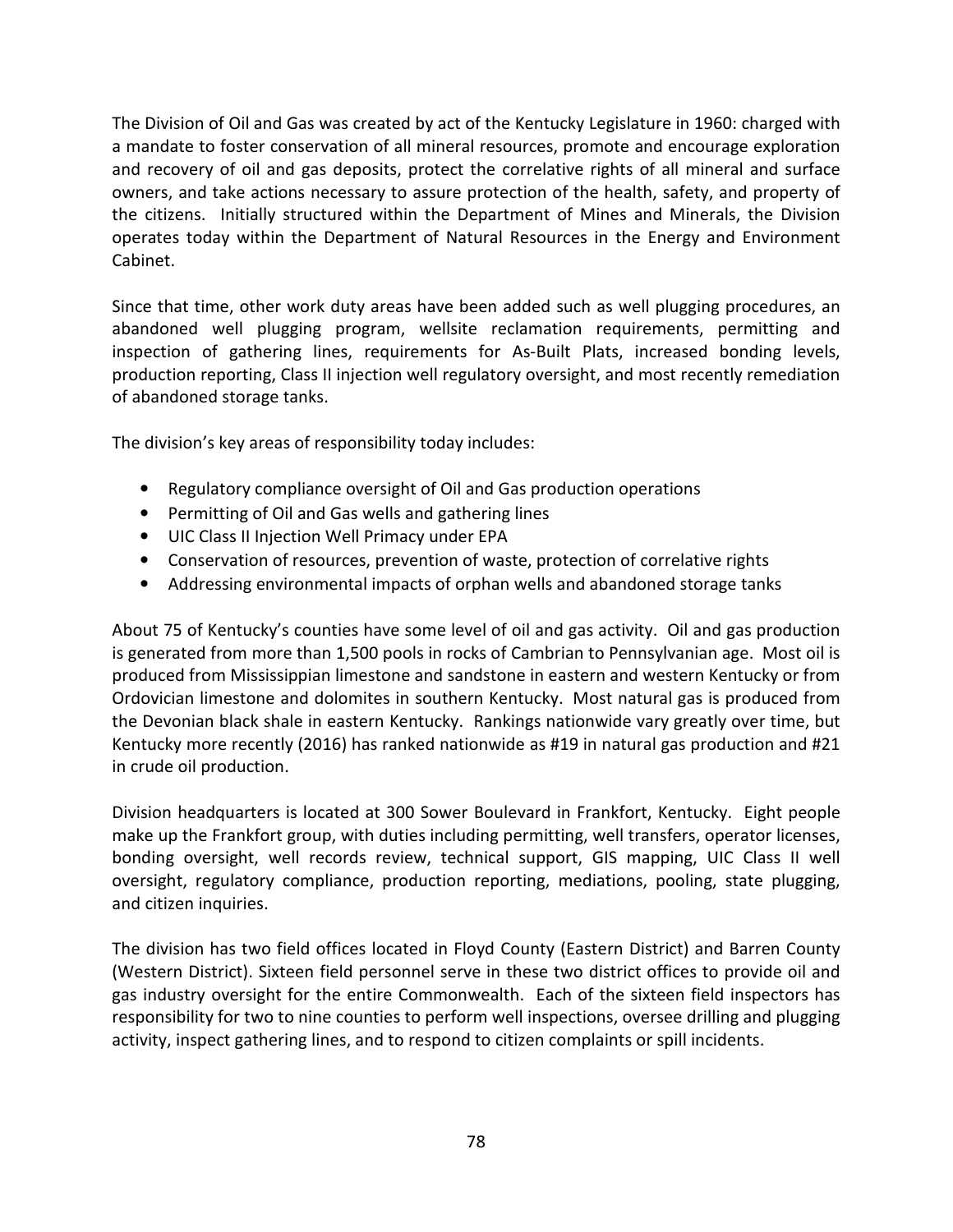- Objective 1: Administer the current Division of Oil and Gas (DOG) regulatory program to ensure it is adequate to prevent waste, is protective of the mineral owners and adjacent property owners, and is sufficient to protect the environment, while encouraging responsible development of crude oil and natural gas resources.
	- Tactic 1.1: Continue to work with the Oil and Gas Workgroup to make legislative recommendations for enhanced funding mechanisms to address division statute and regulation deficiencies that would prevent achieving these division mandates.

#### Measure: Successful passage of legislative bills or regulatory filings.

Baseline: Current level of division fund sources that include permit fees, annual licenses, transfer fees, and associated submittal charges.

- Action 1.1.1: Participate in the Oil and Gas Workgroup toward the establishment of statutes and regulations that will provide alternate funding means to finance division operations.
- Action 1.1.2: Collaborate with the Workgroup to evaluate a modified enforcement program and introduce fines/penalties.
- Action 1.1.3: Implement and enforce new statutes and regulations in regards to revenue sources and possible fines/penalties.
- Tactic 1.2: Increase field inspections and complaint response inspections per inspector unit as division resources and permit workloads allow.
	- Measure: Total field inspections and responses per inspector unit.
	- Baseline: Comparable metrics from 2017-2019, adjusted for staffing vacancies.
		- Action 1.2.1: Take steps to maintain full field inspection staffing, posting jobs and hiring candidates as needed.
		- Action 1.2.2: Train new staff members on job duties to assure effectiveness.
		- Action 1.2.3: Work with OAS/IT Group to resolve programming issues that diminish inspector field productivity.
- Tactic 1.3: Provide enhanced training of field inspectors and administrative staff to broaden industry/regulatory compliance knowledge and improve their skills and resources to accomplish the key mandates assigned by the legislature.
	- Measure: Division training hours committed to training and skill enhancement.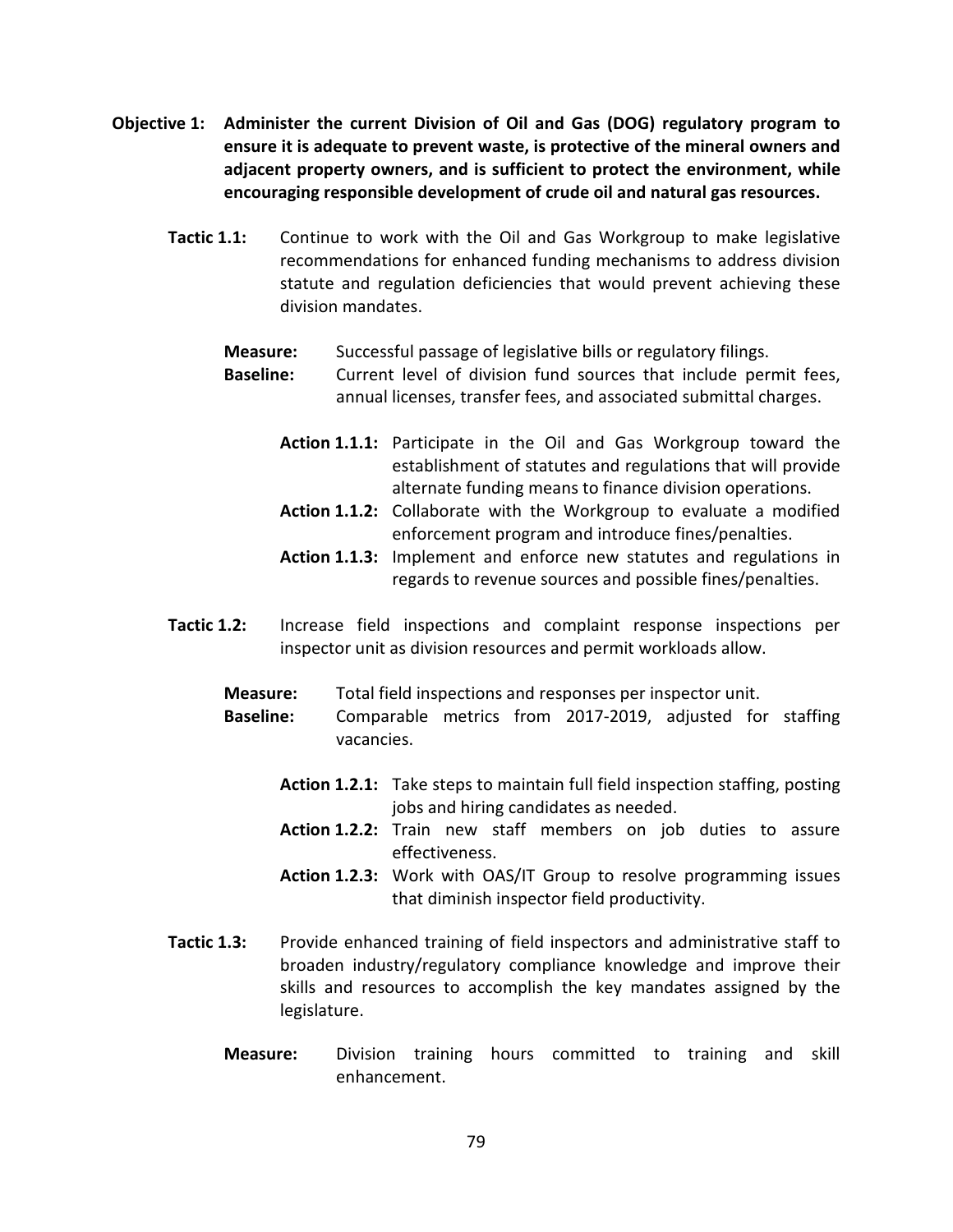- Baseline: Training hours invested division-wide 2017-2019, adjusted for staffing vacancies.
	- Action 1.3.1: Establish a tracking and reporting mechanism for training hours.
	- Action 1.3.2: Identify opportunities to increase inspector effectiveness through specialized training opportunities.
	- Action 1.3.3: Assess resource needs for inspectors; respond with written recommendations to the Commissioner.
- Objective 2: Continue implementation of primacy responsibilities from US Environmental Protection Agency (EPA) for Underground Injection Control (UIC) Class II injection wells in the Commonwealth (Class II injection wells are utilized for enhanced oil recovery and for the disposal of brine water).
	- Tactic 2.1: Continue to work with United States Environmental Protection Agency (EPA) representatives to complete UIC Program primacy transition requirements and implementation.
		- Measure: Number of EPA UIC permits entered into DOG database, EPA preprimacy enforcement actions closed out, operator transfers completed, Financial Responsibility bonds transferred, and EPA files scanned and returned.
		- Baseline: Primacy anniversary levels of the above listed UIC actions pending.
			- Action 2.1.1: Work with EPA to facilitate transference of Class II Financial Responsibility bonding to Division oversight. Establish a system of Financial Responsibility tracking and reporting to replace the unreliable EPA report.
			- Action 2.1.2: Provide EPA with assistance to close out their pre-primacy enforcement actions.
			- Action 2.1.3: Commence identifying and addressing ownershipconflicted UIC permits. Address the EPA backlog of operator transfer requests that have complicated the primacy transition.
	- Tactic 2.2: Manage available budgetary resources to improve efficiency and productivity of Class II regulatory oversight activity, and to meet Class II permit review and inspection requirements.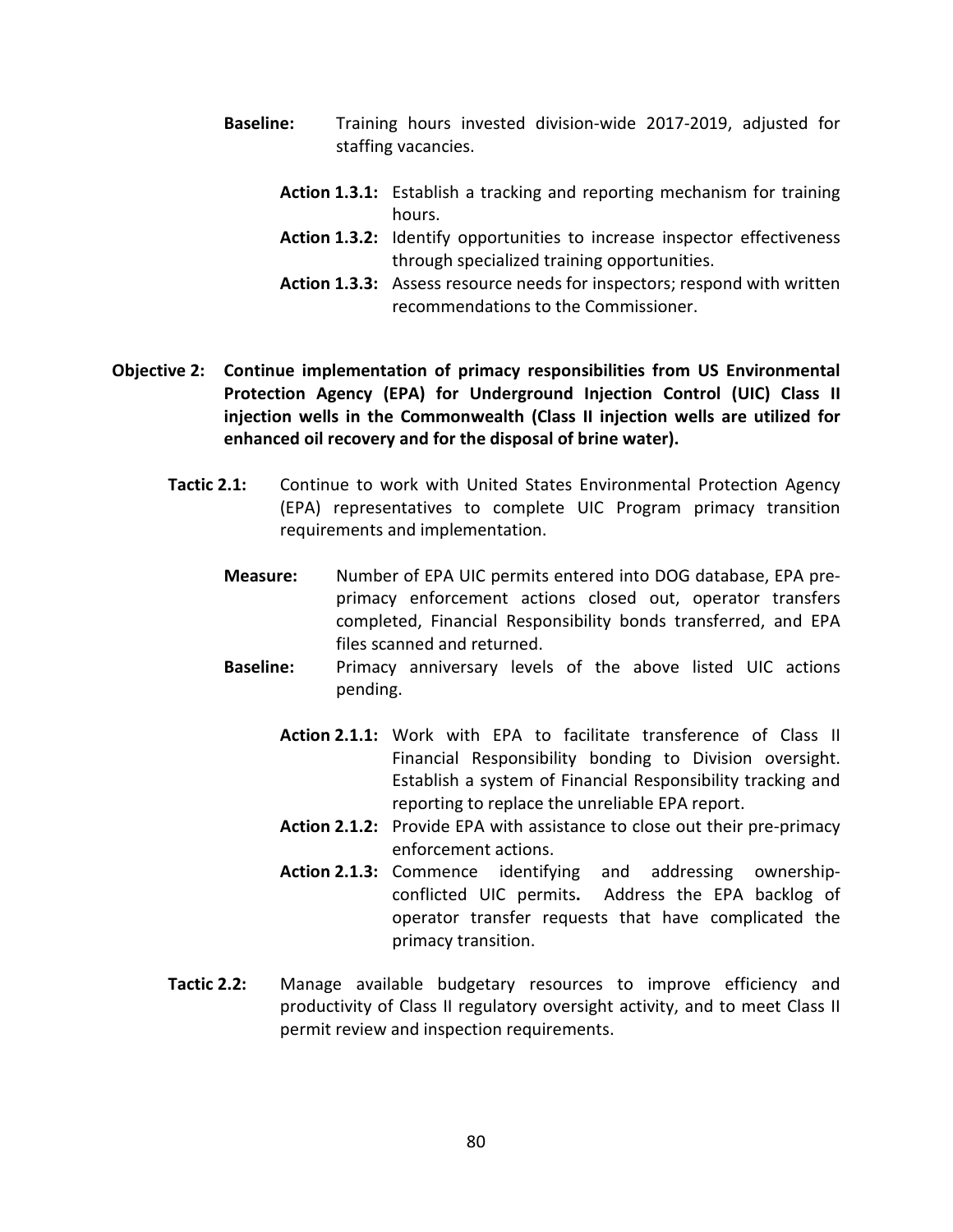- Measure: Number of permits issued, number of Internal Mechanical Integrity Tests (IMIT's) performed, permit modifications approved, and UIC inspections completed.
- Baseline: Comparable metrics from 2017-2019, adjusted for staffing vacancies.
	- Action 2.2.1: Broaden the skills and training of newer staff to provide better support in UIC Program administration.
	- Action 2.2.2: Train all field personnel in proper IMIT procedures to increase productivity of the overall group in this area.
- Objective 3: Administer the statutory duties of well permitting, operator registration, compliance oversight, well records maintenance, well bonding, gathering line mapping, and oil and gas program management to provide effective oversight as per the legislative mandate and complete service to the industry and public.
	- Tactic 3.1: Effectively manage the functions of well permitting, transfers, operator licensing, and well records management.
		- Measure: Total permits issued, permits transferred, well records processed, and licenses issued.
		- Baseline: Comparable metrics from 2017-2019.
			- Action 3.1.1: Maintain current records and tracking of all permit activity.
			- Action 3.1.2: Train personnel in new procedures and requirements as statutes and regulations change.
			- Action 3.1.3: Facilitate close communication with public and industry to assure that informational needs are being met.
	- Tactic 3.2: Coordinate gathering line permitting, mapping, and line transfers to maintain an accurate accounting of industry activity as required.
		- Measure: Gathering line permits issued, modified, transferred, and mapped. Baseline: Comparable metrics from 2017-2019.
			- Action 3.2.1: Maintain current records and tracking of all permitting and related mapping activity.
			- Action 3.2.2: Provide quarterly update of current gathering line mapping to KY Geological Survey for maintenance of the statewide gathering line map.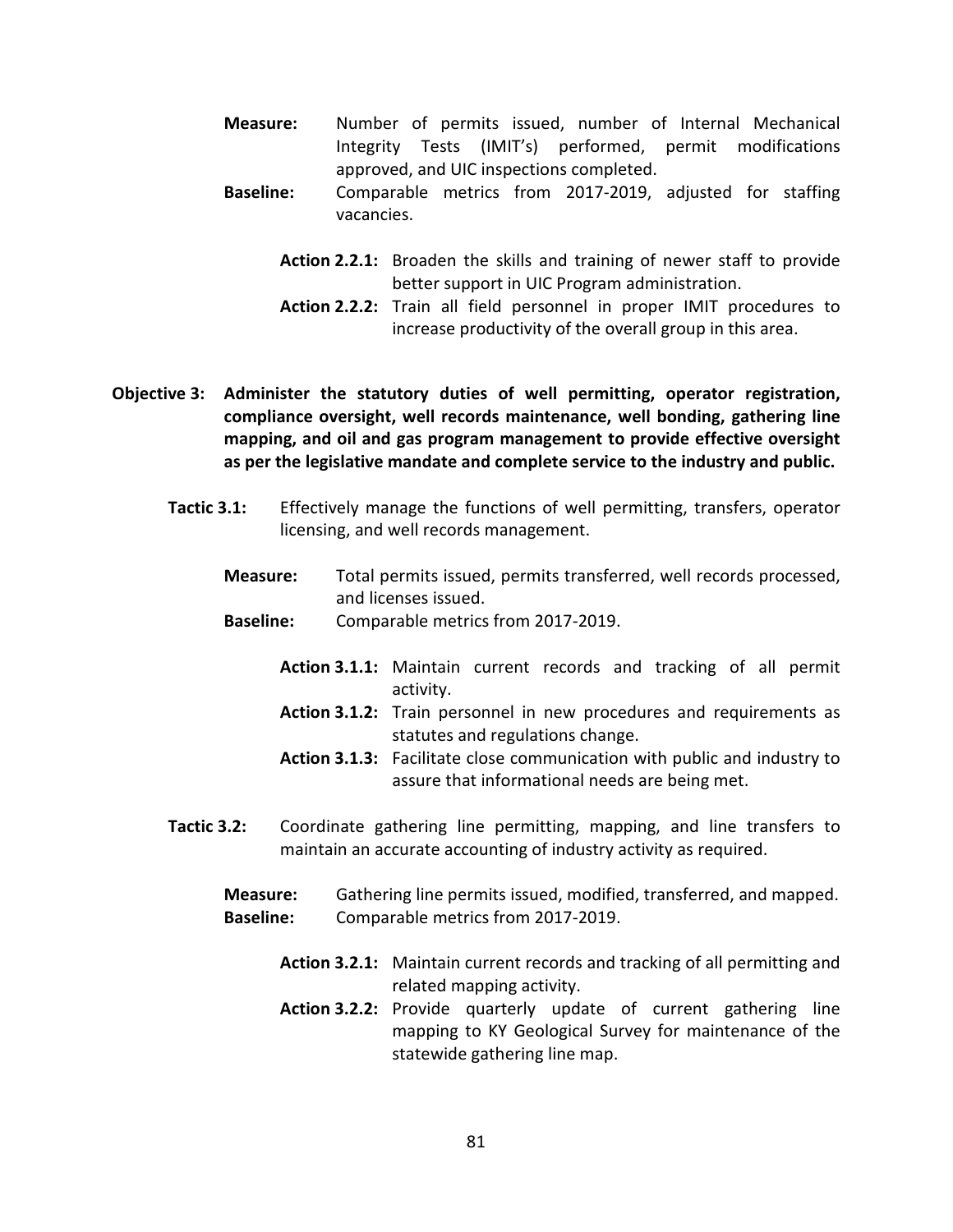Tactic 3.3: Administer Kentucky's well bonding program activity to assure operators maintain bonding compliance; taking action when appropriate to facilitate bond transfers, replacements, demands, and forfeitures as statutes require.

Measure: Bonds issued, transferred, released, and bond forfeiture actions. Baseline: Comparable metrics from 2017-2019.

- Action 3.3.1: Maintain current records and activity tracking for all well bonding activity.
- Action 3.3.2: Train personnel in new bonding requirements per KRS Chapter 353 statute changes June 2019. Work to streamline the bond release process.
- Action 3.3.2: Prioritize compliance actions to focus on the worst problems, provide regular updates of bond forfeiture activity

#### Objective 4: Continue efforts to address Oil and Gas legacy issues of orphan wells and abandoned storage tanks across the Commonwealth.

- Tactic 4:1: Initiate a more aggressive program to address the growing problem of abandoned or "orphan" wells in Kentucky.
	- Measure: Successful implementation of a program to address proactively the growing issue of orphan wells in the communities of the Commonwealth.
	- Baseline: 2017-2019 funding levels within the Oil and Gas Plugging Fund, state wells plugged over past five years, and 13,800 orphan wells unplugged.
		- Action 4.1.1: Implement program to ramp up state plugging of orphan wells to reduce the well count, resultant community impacts, and financial liability of orphan wells.
		- Action 4.1.2: Assess staffing and resources required for such a program, take steps to provide the items and staff expansions required.
- Tactic 4:2: Provide report and recommendations to the Oil and Gas Workgroup to address the growing problem of bond forfeitures caused by inadequate levels of bond required for new oil and gas wells in Kentucky.
	- Measure: Successful passage of legislative bills or regulatory filings to address operator abandonments and bonding deficiencies.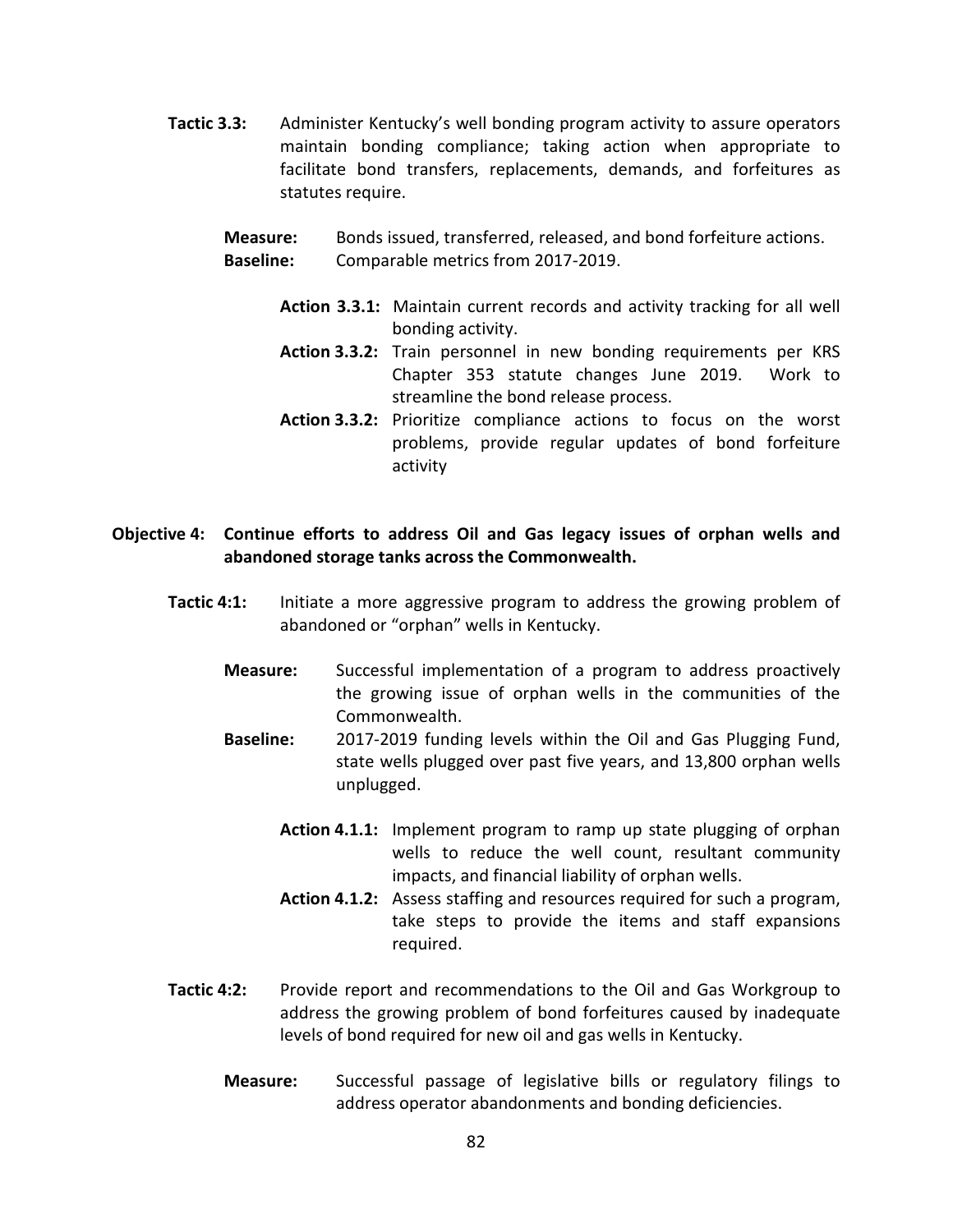- Baseline: 2017-2019 level of statutory bond requirements to permit new shallow wells in Kentucky.
	- Action 4.1.1: Participate in the Oil and Gas Workgroup in the establishment of a fair and sustainable level for bond requirements that will properly cover true plugging costs for each individual well.
	- Action 4.1.2: Implement the new bonding requirements once approved.
- Tactic 4:3: Continue work to secure an ongoing funding source and long-term program for reclamation of abandoned storage tanks across the Commonwealth.
	- Measure: Successful passage of legislative bills or regulatory filings, and successful implementation of a tank site reclamation program.
	- Baseline: No baseline. The Abandoned Storage Tank Reclamation Program is a new initiative.
		- Action 4.1.1: Participate in the Oil and Gas Workgroup in the establishment of a funding mechanism for the removal and reclamation of abandoned tanks.
		- Action 4.1.2: Develop a system for mapping the abandoned tank sites, and a means to track progress of the work.
		- Action 4.1.3: Post job positions, conduct interviews and hire appropriate candidates.
		- Action 4.1.4: Train field and administrative staff members on new job duties.
		- Action 4.1.5: Develop tracking mechanism in division's database for abandoned tanks.
		- Action 4.1.6: Implement and enforce new statutes and regulations concerning abandoned tanks.

## Objective 5: Provide technical expertise and oversight of oil and gas developments to encourage responsible industry growth activity that will adequately protect the resources of the Commonwealth.

- Tactic 4:1: Identify candidates and positions that will enhance the technical strength of the division and create capacity to handle technical inquiries and environmental questions needing solutions.
	- Measure: Successful creation of an Oil and Gas Technical Advisor position that strengthens the division in currently weak technical areas. Baseline: No baseline, this is a new initiative.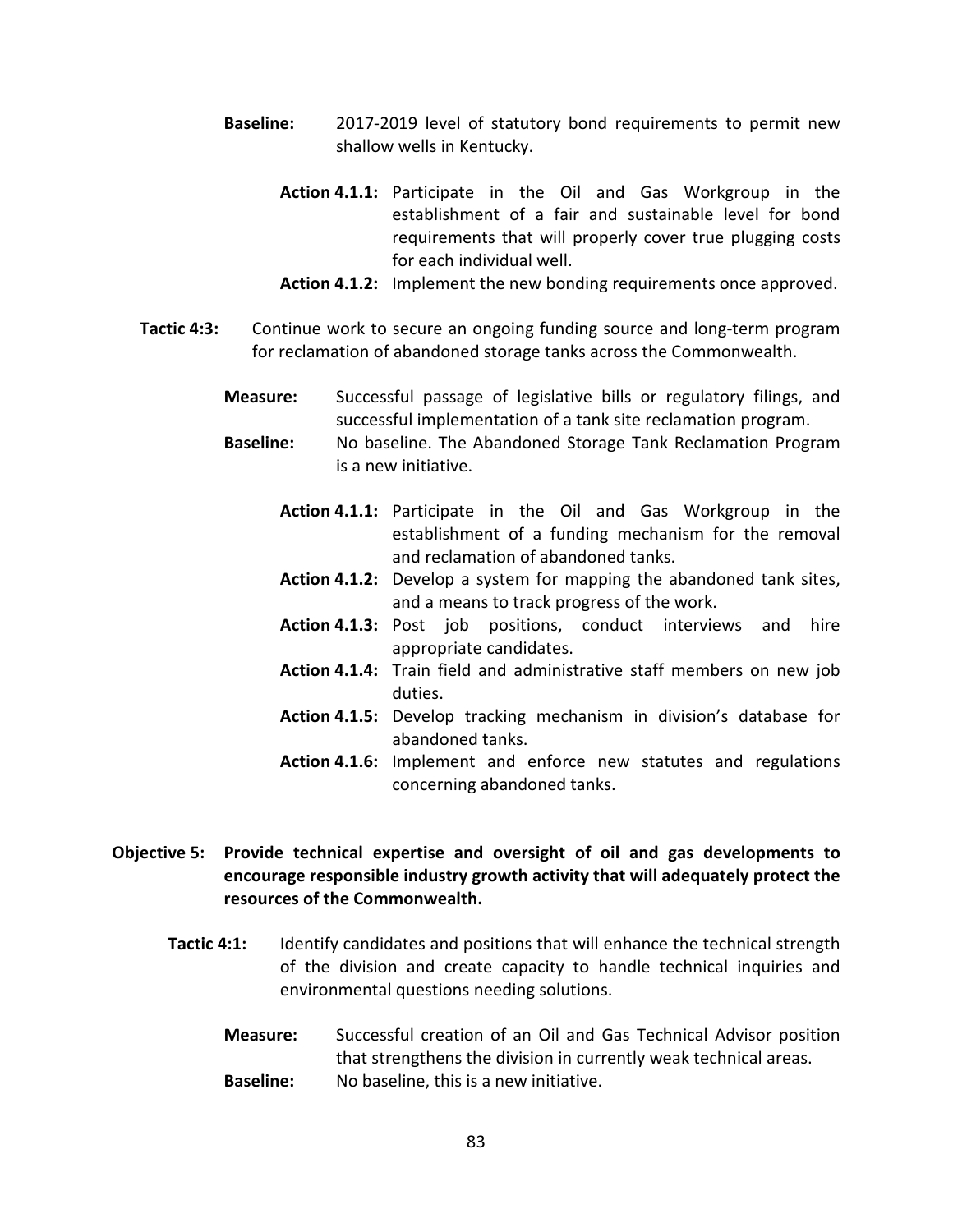- Action 4.1.1: Develop and post the position, conduct interviews, and successfully hire a qualified candidate.
- Action 4.1.2: Implement training and create organizational structure to make the position effective and beneficial to the EEC Cabinet, other state agencies, operators, and the public.

# Goal 7: Provide soil and water conservation programs to the Commonwealth. The Division of Conservation's mission is to conserve Kentucky's natural resources through education and assistance to producers and local conservation districts.

The Division of Conservation (DOC) is charged with providing assistance to Kentucky's 121 conservation districts to develop, administer, and implement sound conservation programs across the state. Kentucky's conservation districts are subdivisions of state government. Districts are organized with their boundaries coinciding with county lines (with the exception of Logan County, which is divided into two districts). Each local district is governed by a sevenmember board of supervisors elected by the registered voters within that district. The conservation districts have been organized for the special purpose of assisting landowners and land users in solving soil and water resource problems, setting priorities for conservation work to be accomplished, and coordinating the federal, state and local resources to carry out these programs.

DOC partners with federal, state, and local agencies to assist landowners in installing best management practices that protect the soil and water resources of Kentucky. The division promotes classroom education through material development and assists conservation districts in meeting the needs of their local communities. The division provides administrative assistance to the Soil and Water Conservation Commission and the Agriculture Water Quality Authority as they develop sound policy.

# Objective 1: Provide technical assistance by the Division of Conservation in concert with the Natural Resources Conservation Service (NRCS).

- Tactic 1.1: Provide technical service to the conservation districts to ensure that conservation district programs are completed according to standards and specifications.
	- Measure: Number of NRCS employees and Division of Conservation representatives providing technical assistance. Number of training courses completed by DOC staff. Baseline: Current staffing levels.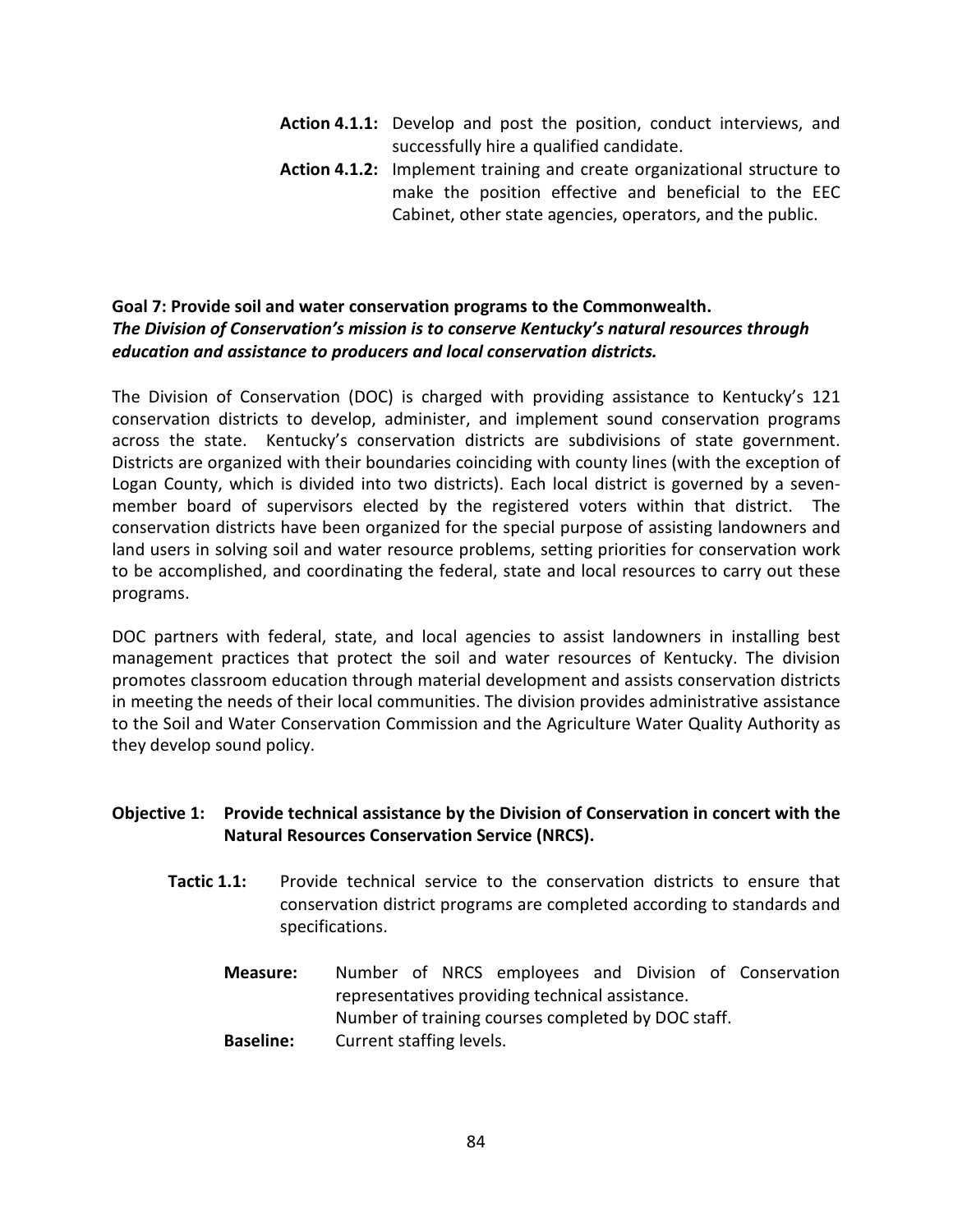- Action 1.1.1: Develop DOC staff through training towards certification as conservation planners.
- Action 1.1.2: Track the number and type of interagency issues and projects.
- **Tactic 1.2:** Provide assistance to conservation districts and district supervisors on administrative and financial issues.
	- Measure: Number of visits by field office staff. Number of trainings offered to district supervisors or employees. Baseline: Number of field visits by office staff since 2015.
		- Action 1.2.1: Provide bi-monthly updates to all districts by email.
		- Action 1.2.2: Provide training at least annually in concert with the Kentucky Association of Conservation Districts or the Kentucky Association of Conservation District Employees for district supervisors or staff.

# Objective 2: Support the implementation of conservation through the Soil and Water Conservation Commission and the Agriculture Water Quality Authority.

Tactic 2.1: Provide support for the Agriculture Water Quality Authority

| Measure:         | Biennial report submission date.   |
|------------------|------------------------------------|
|                  | Committee meeting dates.           |
|                  | Completion of new education tools. |
| <b>Baseline:</b> | 1994 legislation.                  |

- Action 2.1.1: Update the Statewide Agriculture Water Quality Plan.
- Action 2.1.2: Convene each committee of the Agriculture Water Quality Authority at least once per year.
- Action 2.1.3: Update the Agriculture Water Quality Workbook.
- Action 2.1.4: Develop new educational materials for Agriculture Water Quality.
- Action 2.1.5: Submit biennial report to LRC as required by statute.
- Tactic 2.2: Provide support for the Soil and Water Conservation Commission.

| <b>Measure:</b>  | Number of new and amended agriculture districts each year. |
|------------------|------------------------------------------------------------|
| <b>Baseline:</b> | Number of agricultural districts in FY18                   |

Action 2.2.1: Update the state cost share manual to remove highly engineered practices.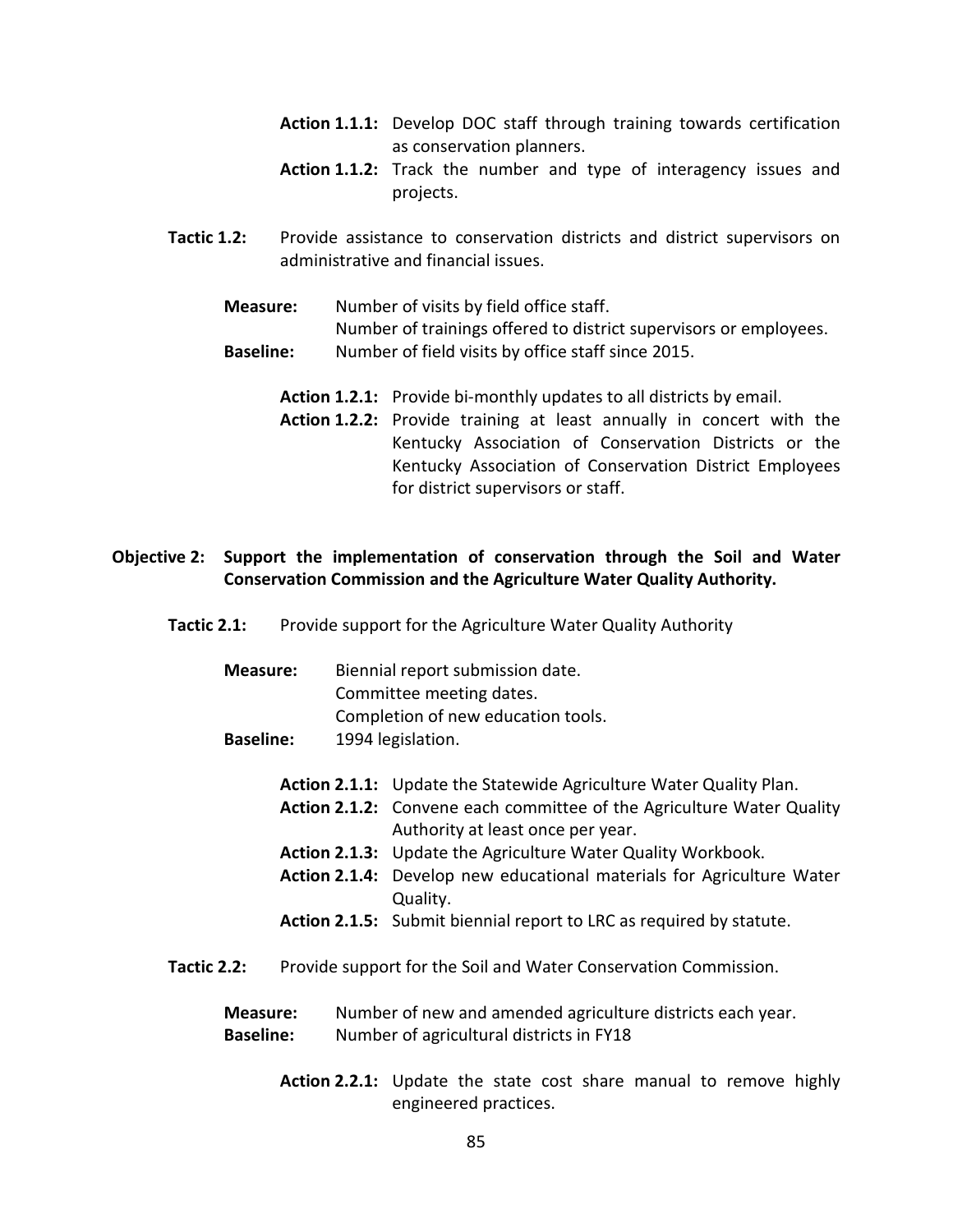- Action 2.2.2: Revise the state regulation regarding cost share.
- Action 2.2.3: Continue to digitize and amend agriculture districts upon establishment or recertification.
- Action 2.2.4: Work with NRCS and Division of Water to prioritize outreach for watershed conservancy districts in need of rehabilitation funds.
- Tactic 2.3: Provide tools and technical support for nutrient reduction from agricultural lands.
	- Measure: Electric Power Research Institute (EPRI) practices inspected Agriculture Water Quality Act trainings.

Regional Conservation Partnership Program (RCPP) farms enrolled.

Baseline: Electric Power Research Institute Practices (EPRI) installed in 2016-2017.

Regional Conservation Partnership Program (RCPP) farm approvals.

- Action 2.3.1: Complete required annual site visits for EPRI projects.
- Action 2.3.2: Complete close out and final report of RCPP grant for Mud and Manure.
- Action 2.3.3: Explore development of a new RCPP for source water protection with Tennessee.
- Action 2.3.4: Participate in Hypoxia Task Force meetings.
- Action 2.3.5: Work with Division of Water to provide education and outreach regarding the Kentucky Nutrient Reduction Strategy.
- Objective 3: Responsibly administer the conservation programs of the division through conservation districts to ensure the availability of technical and financial assistance to the landowners of Kentucky.
	- Tactic 3.1: Distribute state cost share funds to help landowners implement their required agriculture water quality plans.
		- Measure: Number of applications received and number of applications approved. Dollar amount disbursed.
		- Baseline: Number of applications received and number of applications approved in FY18. Cost share trends since 2000.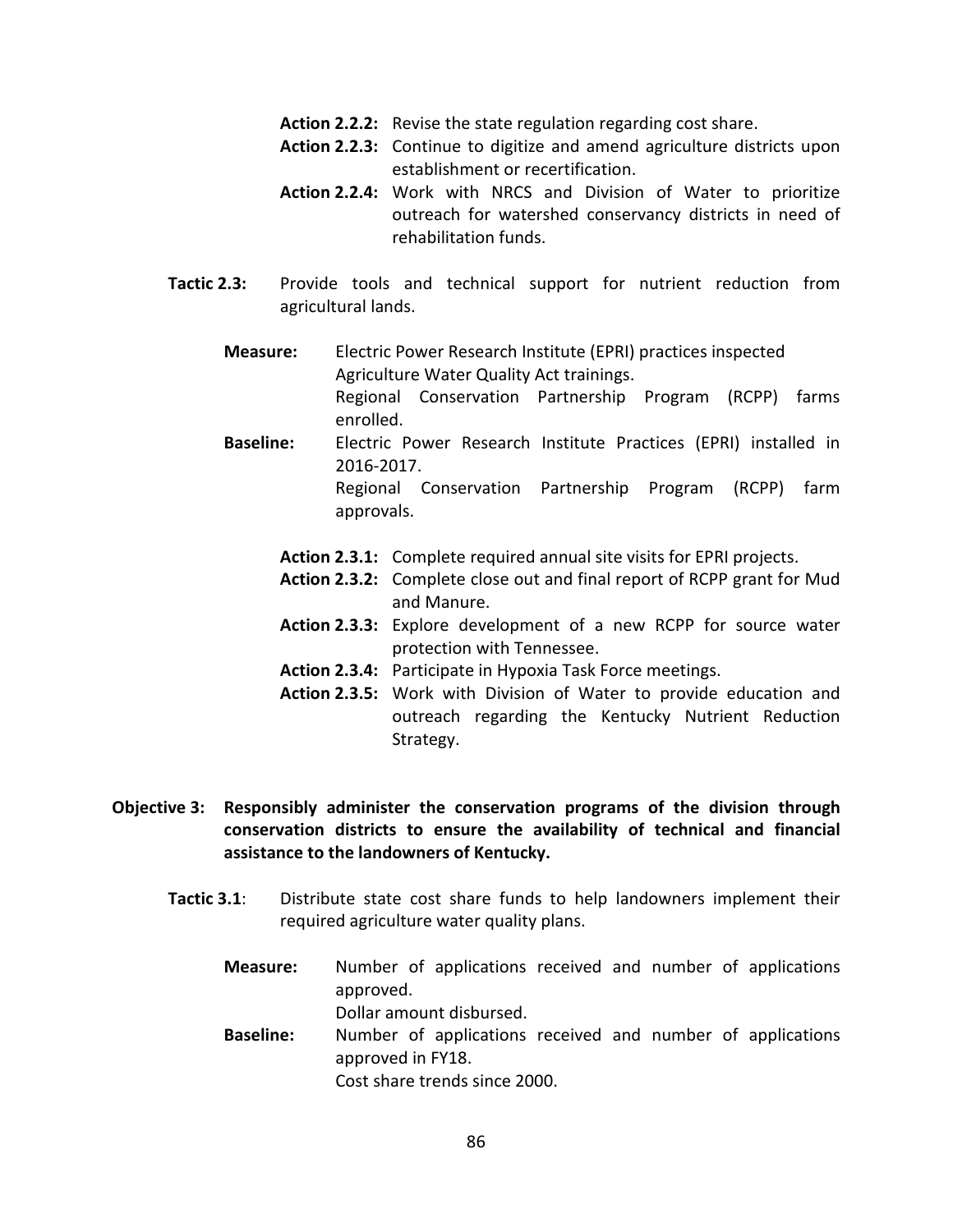- Action 3.1.1: Accept continuous sign-ups for cost share with at least one cut off a year.
- Action 3.1.2: Continue to improve the online application system for state cost share.
- Action 3.1.3: Offer at least one (1) training session a year for new conservation district staff regarding cost share program processes.
- Action 3.1.4: Annually present to the Tobacco Settlement Oversight Committee on the status of the State Cost Share program.
- Tactic 3.2: Continue to effectively and responsibly administer the Equipment Loan program.

Measure: Number of new loans per year.

- Baseline: Current year numbers.
	- Action 3.2.1: Distribute information at least annually to soil and water conservation districts about current loan interest rates and process for applying.
	- Action 3.2.2: Update tracking process for all revolving loans.
- Objective 4: Continue to administer conservation education programs including the Jim Claypool Art and Conservation Writing competition, the Envirothon, and trainings for District officials and staff.
	- Tactic 4.1: Conduct the Jim Claypool Art and Conservation Writing contests to teach elementary and high school students of Kentucky about natural resources using a rotating list of topics pertaining to forestry, water, soil, and wildlife.

Measure: Number of students participating in the program.

- Baseline: Current year participation.
	- Action 4.1.1: Provide a digital tabloid for distribution to the conservation districts by September  $1<sup>st</sup>$  of each year.
	- Action 4.1.2: Continue to work with agencies within the Energy and Environment Cabinet to provide the most accurate information possible to the teachers participating in the program.
	- Action 4.1.3: Continue promotion of the contests through available resources within state government (Kentucky Environmental Education Council; Land, Air and Water online document; etc.).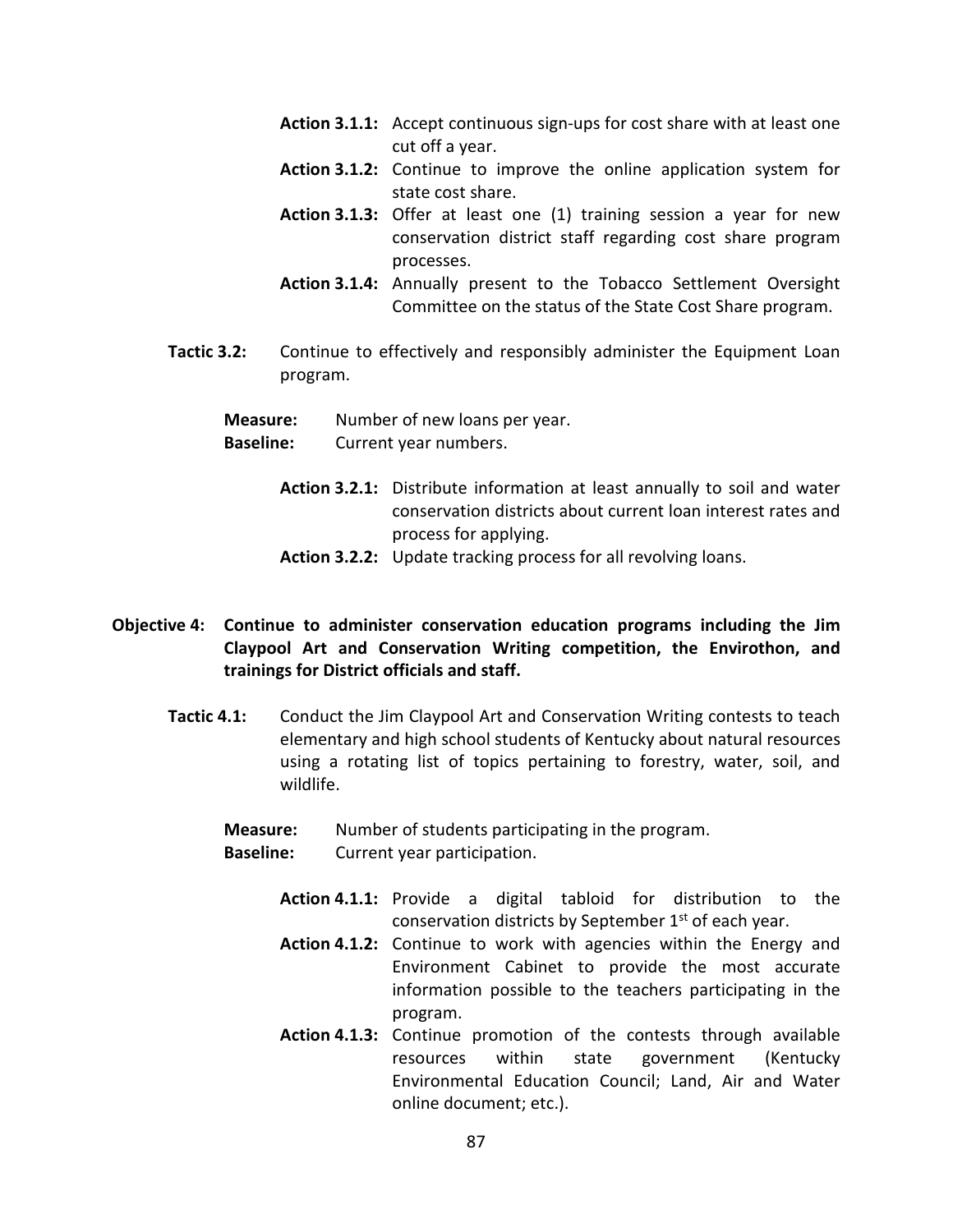Tactic 4.2: Conduct the Envirothon Contest for Kentucky high school students.

Measure: Number of students and teams participating. Baseline: Current year numbers.

- Action 4.2.1: Recruit new teams from more schools for the annual competition.
- Action 4.2.2: Hold two (2) training days.
- Action 4.2.3: Continue to work with partners across the Energy and Environment Cabinet to prepare the students for rigorous competition.
- Action 4.2.4: Academically support winners competing at the national level.

Goal 8: Protect and enhance the forest resources of the Commonwealth.

Enhance Kentucky's rural and urban forests to provide economic and social benefits through proper management and reforestation while protecting the resource from threats such as wildfire, insects and diseases, and lack of management. Ensure Kentucky's forests continue to provide resources for wood-based industries in a sustainable manner. Educate and engage the public on the environmental, social and economic values of Kentucky's forest resources, and impress upon them the importance of effective stewardship and sustainable utilization of these resources.

The mission of the Kentucky Division of Forestry (KDF) is "to protect, conserve and enhance the forest resources of the Commonwealth through a public informed of the environmental, social and economic importance of these resources." As a means of meeting this mission, the division offers a variety of programs and services:

Public Outreach and Education – KDF partners with agencies and organizations to provide landowner workshops, field days, tree planting events, demonstration sites, and exhibits. KDF certifies Tree City USA communities, a program of the Arbor Day Foundation.

Economic Outreach – KDF works with traditional and non-traditional partners to convey the importance of Kentucky's forests. Timber resources in all 120 Kentucky counties harvested by more than 2,500 loggers provide a significant economic contribution to Kentucky. In 2018, wood was processed at 731 wood, paper, and paper converting manufacturing facilities located in 113 counties. The distribution of these facilities and the more than 26,000 Kentuckians they employ highlights how the \$13 billion contribution is an important economic force for both rural and urban communities.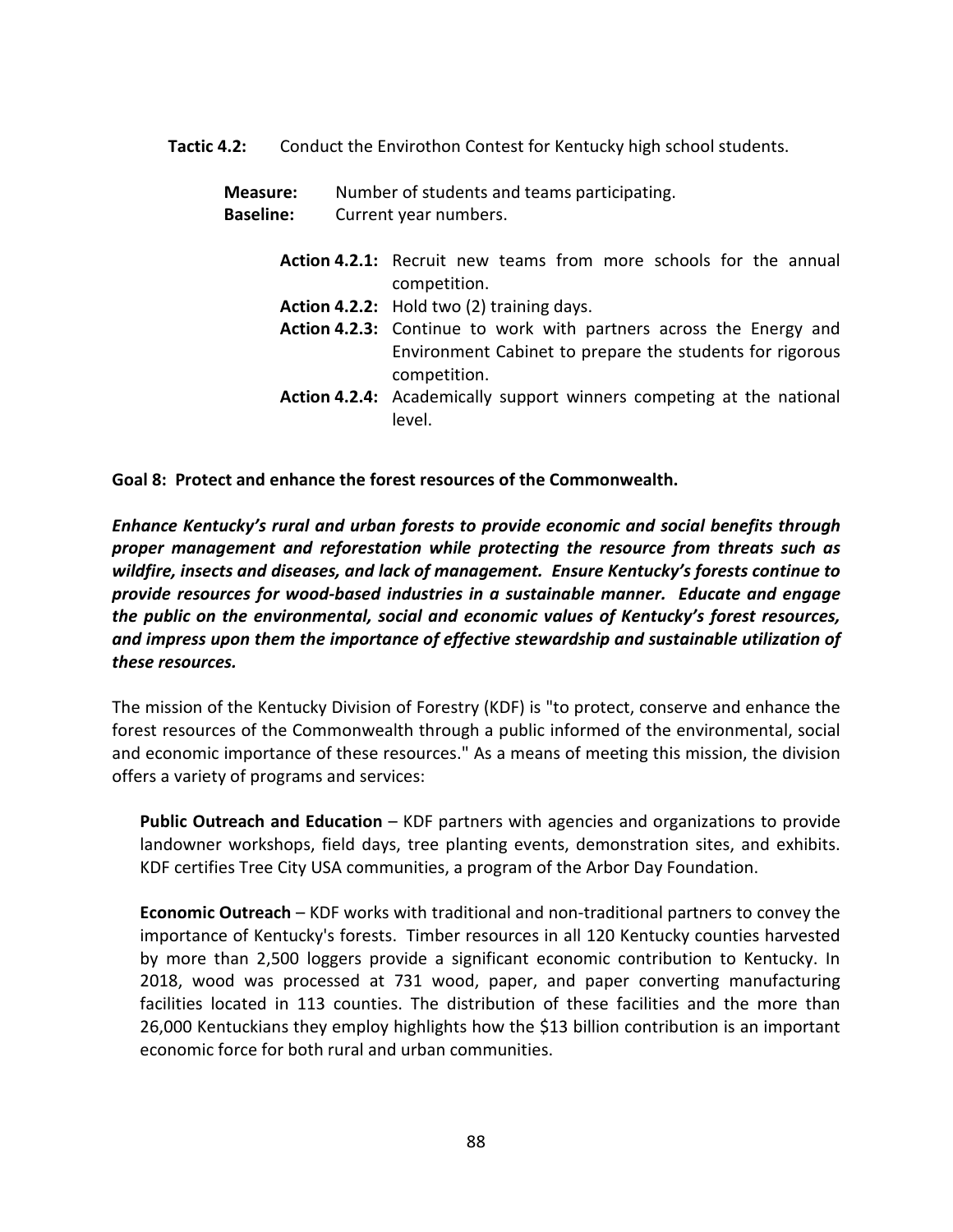Forest Stewardship – KDF manages the Kentucky Forest Stewardship Program. This is a free program available to all private forestland owners. KDF arranges for a forester, wildlife biologist, and/or other natural resources professional to meet with the landowner to help prepare a customized forest stewardship plan based on their goals and objectives for the property.

Forest Health Program – The Forest Health Program focuses on identifying and monitoring for potential insect, disease, invasive, and exotic plant problems that threaten our forestlands. KDF utilizes aerial and ground surveys in order to determine the severity and extent of insect infestations and to delineate the spread of disease. In addition to monitoring, the Forest Health Program also develops special projects for managing forest health threats (such as for the Hemlock Woolly Adelgid).

State Forests – KDF owns and manages ten (10) state forests across the Commonwealth. The state forest properties are managed using the ecosystem management approach to ensure biological diversity and sustainable use. They are working forests and educational demonstration areas exist in each.

Wildland Fire Management – KDF is responsible for fighting wildland fires on private lands and enforcing forest fire hazard seasons and other outdoor burning regulations.

Kentucky Forest Conservation Act (KFCA) – Water quality is one of the most important aspects of the KFCA. The KFCA requires loggers to use best management practices (BMPs) during tree harvesting and to correct any damage to land and water. The Kentucky Master Logger Program is part of the KFCA, and is an education program that teaches logging methods that benefit both industry and the forest.

### Objective 1: Increase the opportunities for public education.

- Tactic 1.1: Partner with agencies and organizations to provide landowner workshops, field days, tree planting events, demonstration sites and exhibits.
	- Measure: Number of workshops and number of attendees.
	- Baseline: Number of programs and number of attendees in 2018-2019.
		- Action 1.1.1: Work with UK Department of Forestry to plan and conduct workshops for forest landowners and the public.
		- Action 1.1.2: Partner with other Natural Resource Agencies to provide educational opportunities for forest landowners and the public.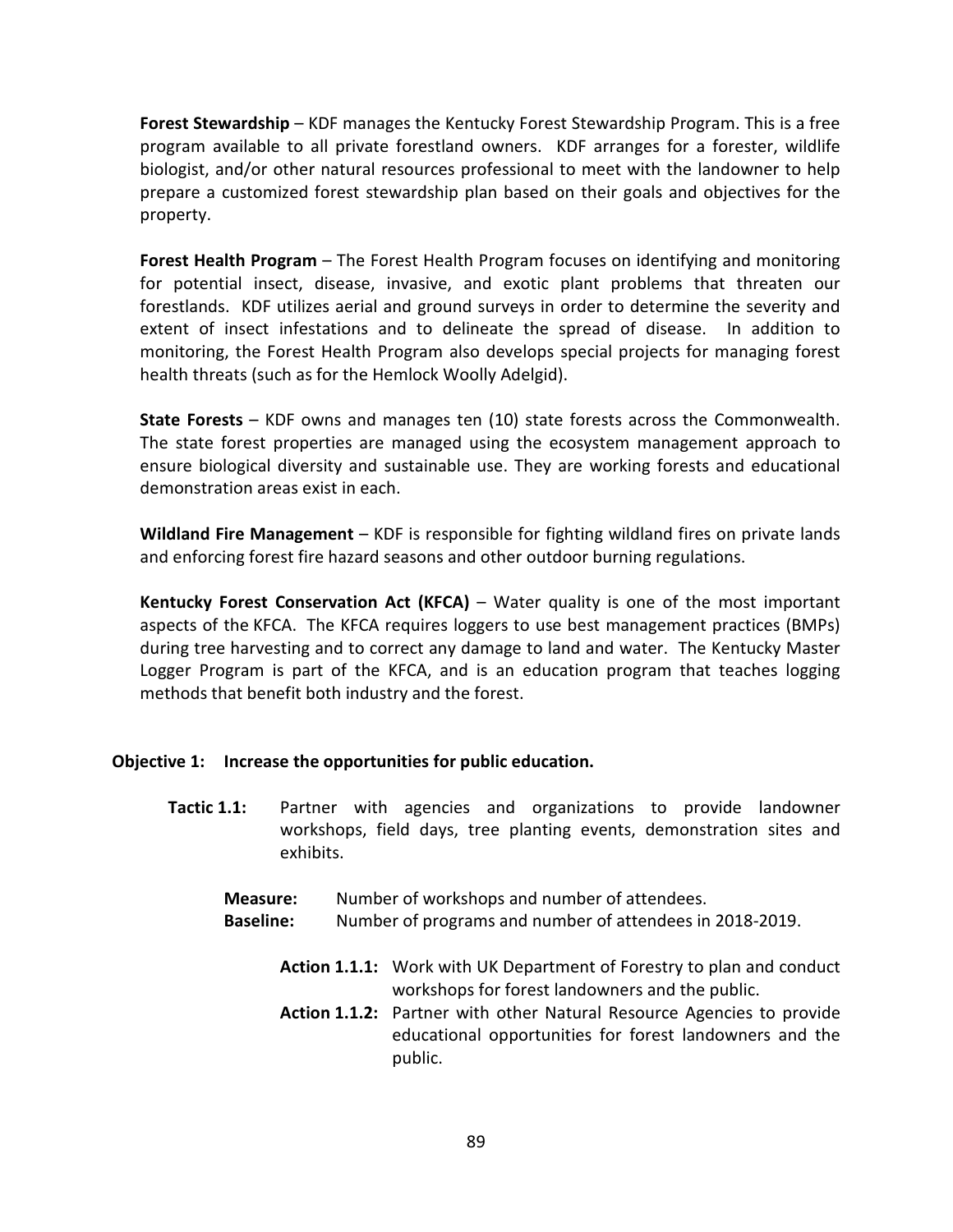Tactic 1.2: Facilitate forestry education in schools (K-12) by providing speakers, materials and leaders for forestry programs.

Measure: Number of programs and number of attendees.

- Baseline: Number of programs and number of attendees in 2018-2019.
	- Action 1.2.1: Provide forestry personnel to serve as team mentors at the Kentucky Forest Leadership Program.
	- Action 1.2.2: Conduct forestry portion of annual Envirothon competition.
	- Action 1.2.3: Provide forestry educational programs for schools.
- Tactic 1.3: Conduct one-on-one technical assistance for landowners and community members seeking advice on forest/tree related matters including forest management plans, forest improvement practices, forest health, urban forests, and individual tree care.
	- Measure: Number of assists with landowners.
	- Baseline: Number of assists with landowners in 2018-2019.
		- Action 1.3.1: Work with partners of the Forest Health Task Force to prioritize response to threats from insects and diseases.
		- Action 1.3.2: Meet with community leaders to develop and enhance self-sustaining urban and community forestry programs.
- Tactic 1.4: Use social media to convey a forestry message.

Measure: Increase in number of people reached annually. Baseline: Number of "Likes" in 2018-2019.

- Action 1.4.1: Provide current and timely information via social media.
- Action 1.4.2: Develop articles for Land Air and Water Webzine.
- Action 1.4.3: The division participates as a co-author Kentucky Woodlands magazine with University of Kentucky (UK) and with UK's Professional Forester Training Series and Landowner Webinar Series.
- Action 1.4.4: Develop articles and publish the quarterly Tree Line newsletter.
- Tactic 1.5: Conduct Kentucky Master Logger and continuing education programs for loggers and inspectors.
	- Measure: Measure of programs and number of trainees.
	- Baseline: Number of programs and number of trainees in 2018-2019.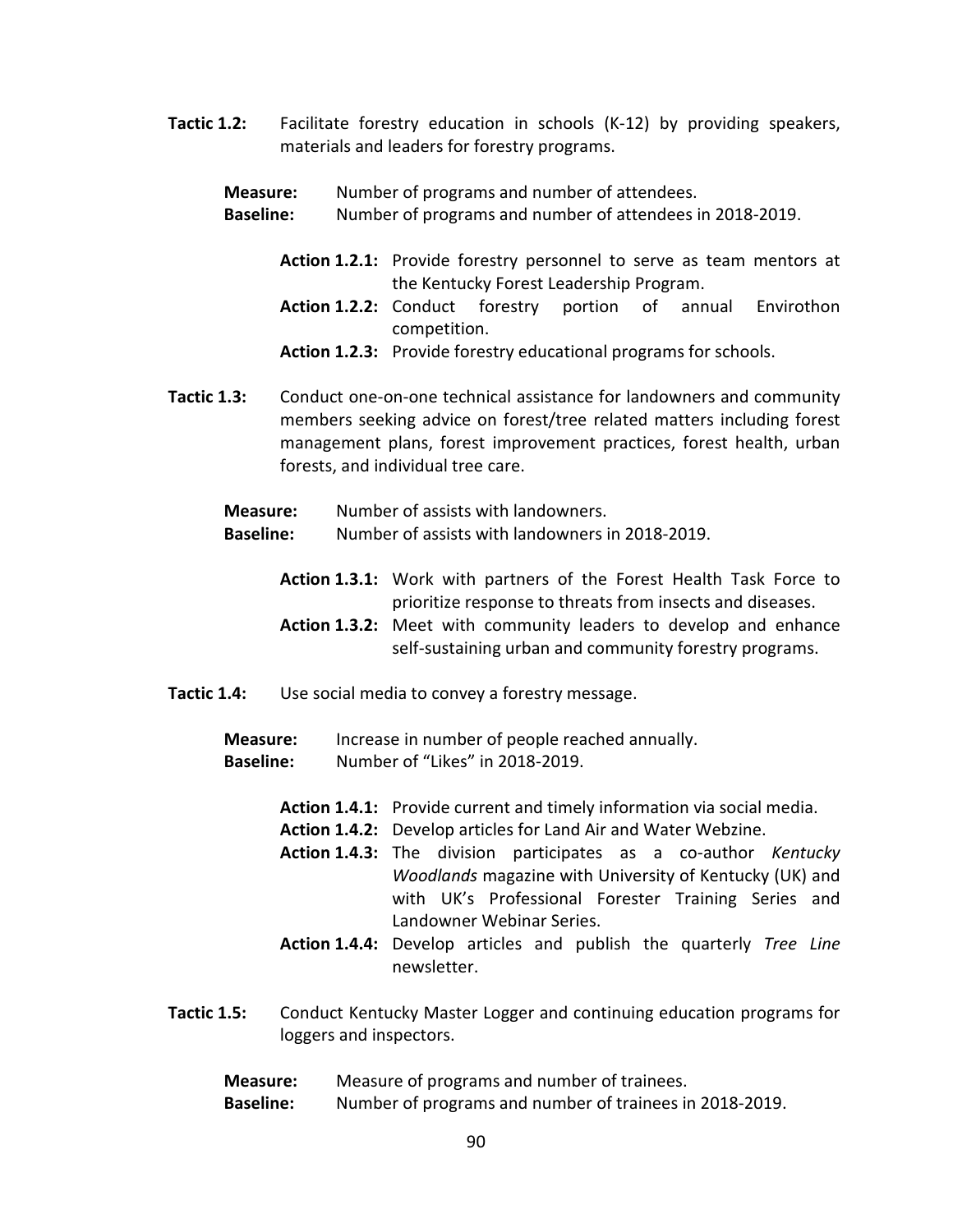- Action 1.5.1: Maintain partnership with University of Kentucky and Kentucky Forest Industries Association to plan and conduct required Kentucky Master Logger training.
- Action 1.5.2: Conduct both 3-day and continuing education classes regionally across the state.
- Action 1.5.3: Conduct annual training for division personnel responsible for timber harvest inspections.
- Tactic 1.6: Communicate the effects of wildfire on the landscape through Firewise, Smokey Bear and wildfire prevention programs.

**Measure:** Number of programs and number of people reached.

Baseline: Number of programs and number of people reached in 2018- 2019.

Action 1.6.1: Focus Firewise activities in highest fire occurrence areas.

Action 1.6.2: Promote the study from University of Kentucky indicating a loss of \$404 per acre in timber value as a result of a wildfire.

- Tactic 1.7: Work with forest industries to ensure the forest resources are utilized in an efficient and environmentally sound manner.
	- Measure: Growth to removal ratio.

Baseline: Compare growth and removal ratio from last Forestry Inventory and Analysis Report issued by the US Forest Service.

- Action 1.7.1: Gather Timber Product Output information from woodusing industries to measure impact on the forest resource.
- Action 1.7.2: Maintain primary and secondary forest industries directory information for marketing opportunities.
- Action 1.7.3: Work with the state-wide Wood Energy Team for emerging market opportunities for woody biomass utilization within energy sector.
- Tactic 1.8: Work with US Forest Service to provide Forest Inventory Analysis Foresters to measure permanently established inventory plots across the Commonwealth.
- Objective 2: Work with traditional and non-traditional partners to convey the importance of Kentucky's forest resources.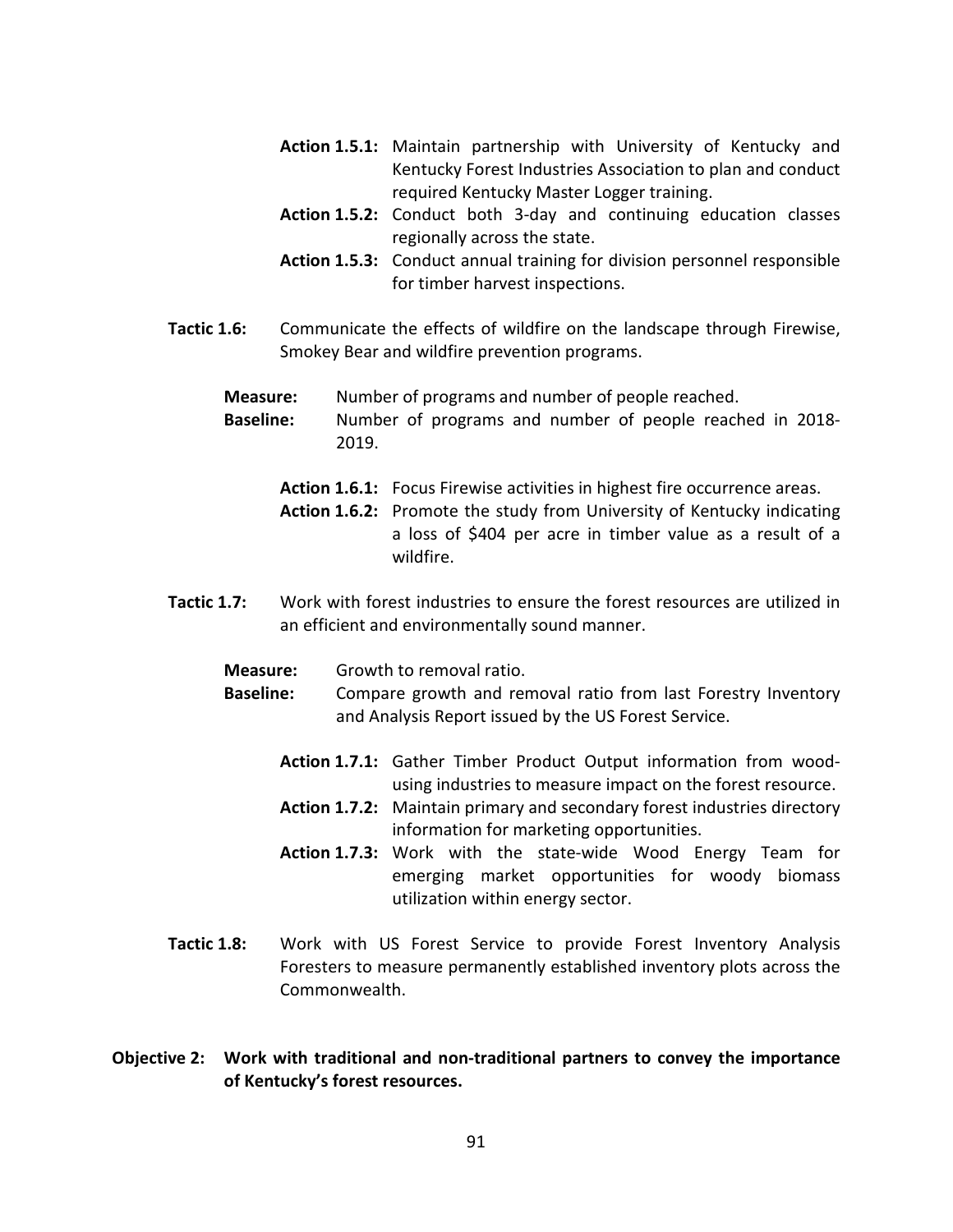- Tactic 2.1: Utilize partner networks such as Kentucky Woodland Owners Association, Kentucky Tree Farm Committee, distillers, economic development, urban planners, Chambers of Commerce, Area Development Districts, public utilities, non-profit, environmental organizations and others to support the sustainability of the forest resources.
	- Measure: Number of partners reached.
	- Baseline: Average number of meetings attended in 2018-2019.
		- Action 2.1.1: Develop information promoting the planting and management of white oak species used by cooperage firms to produce barrels.

#### Objective 3: Continue to promote Forest Stewardship.

- Tactic 3.1: Increase landowner participation in forest management programs.
	- Measure: Increase in the number of acres actively managed in the Forest Stewardship Program.
	- Baseline: Acres of forestland under active management plans in 2018-2019.
		- Action 3.1.1: Prepare a plan to reduce backlog of requests for technical assistance from forest landowners through the Regional Conservation Partnership Program.
		- Action 3.1.2: Increase division capacity for preparing forest management plans through partnership with other agencies.
- Tactic 3.2: Work with the Natural Resource Conservation Service's (NRCS) State Technical Committee to promote more cost-share funding dedicated to forestry practices.
	- Measure: Amount of cost-share fund expended on forestry practices.
	- Baseline: Amount of cost-share fund expended in 2018-2019.

Action 3.2.1: Track cost-share funds and forestry practice type.

Tactic 3.3: Provide for the reforestation of nonproductive, marginal, riparian and mined lands.

# Measure Number of tree seedlings produced and distributed annually. Baseline: Number of tree seedlings produced and distributed in 2018-2019.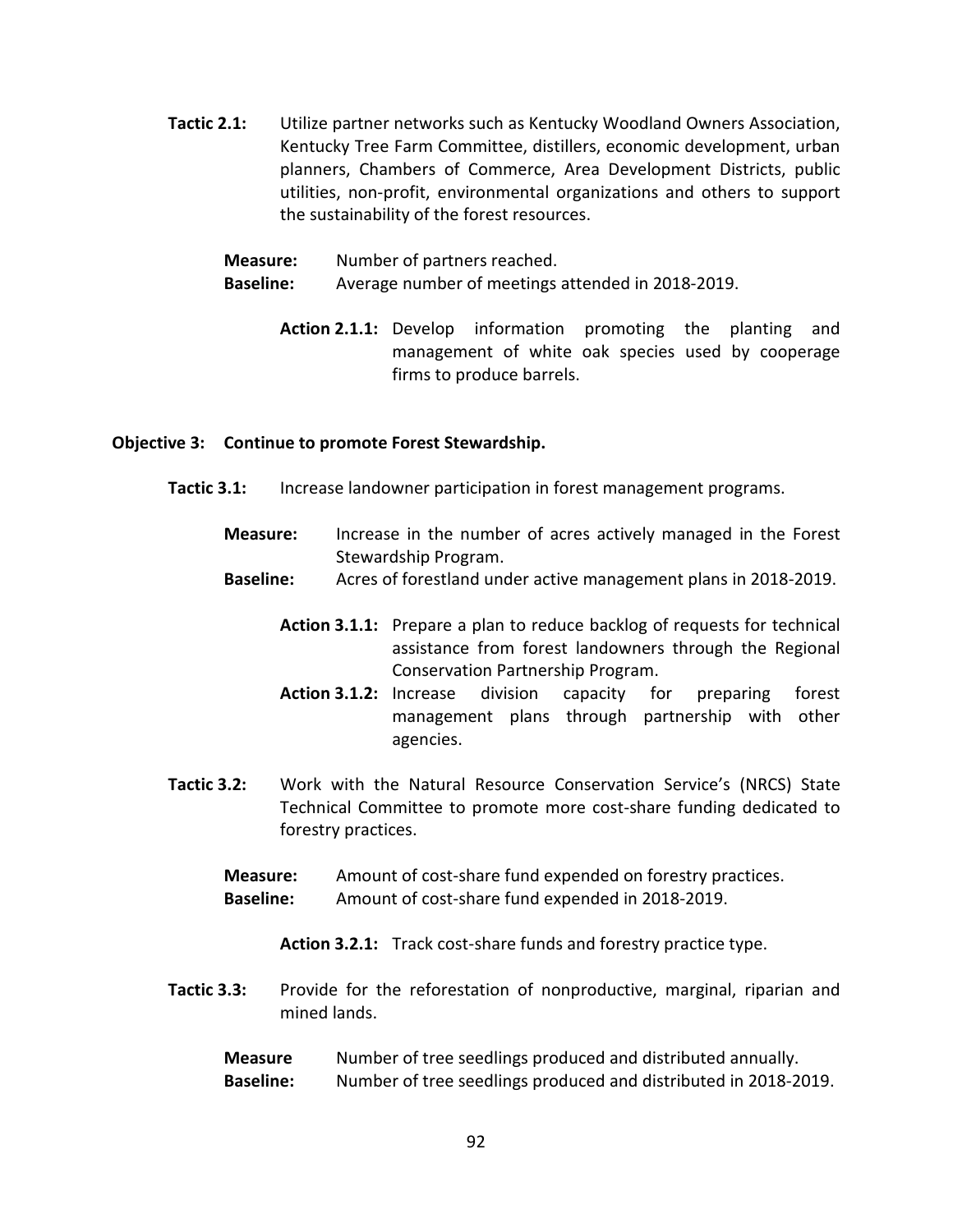- Action 3.3.1: Increase production of tree seedlings at the division's two nurseries.
- Action 3.3.2: Promote the planting of tree seedlings through Arbor Day events, urban programs, mine reclamation, and the public.
- Objective 4: Address threats to Kentucky's forestlands from diseases and non-native invasive plants and insects. The impacts of these pests along with fragmentation, air pollution, the heat island effect, climate change, stormwater mitigation, wildfires, increased accessibility, lack of management, and improper logging practices continue to compromise forest productivity and quality in Kentucky.
	- Tactic 4.1: Develop and provide education materials on Integrated Pest Management for the public, policy makers, natural resource managers, and educators.
		- Measure: Number of public outreach opportunities.
		- Baseline: Number of training opportunities 2018-2019.
			- Action 4.1.1: Promote the Integrated Pest Management through prevention, early detection and control.
			- Action 4.1.2: Support information and education efforts regarding invasive plants, insects, and diseases through the Kentucky Forest Health Center.
	- Tactic 4.2: Monitor for and respond to invasive plants, insects, and diseases outbreaks.

Measure: Number of threats addressed.

Baseline: Number of surveys completed for new threats.

- Action 4.2.1: Participate in forest pest and disease monitoring traditionally supported by the U. S. Forest Service and APHIS.
- Action 4.2.2: Develop an effective means of delivering information to the public regarding invasive species movement.
- Tactic 4.3: Use field crews to prioritize and manage infestations of Hemlock Woolly Adelgid and invasive plants on public property.
	- Measure: Number of hemlock trees treated. Number of acres managed for invasive plants. Baseline: Hemlock trees treated in 2018-2019.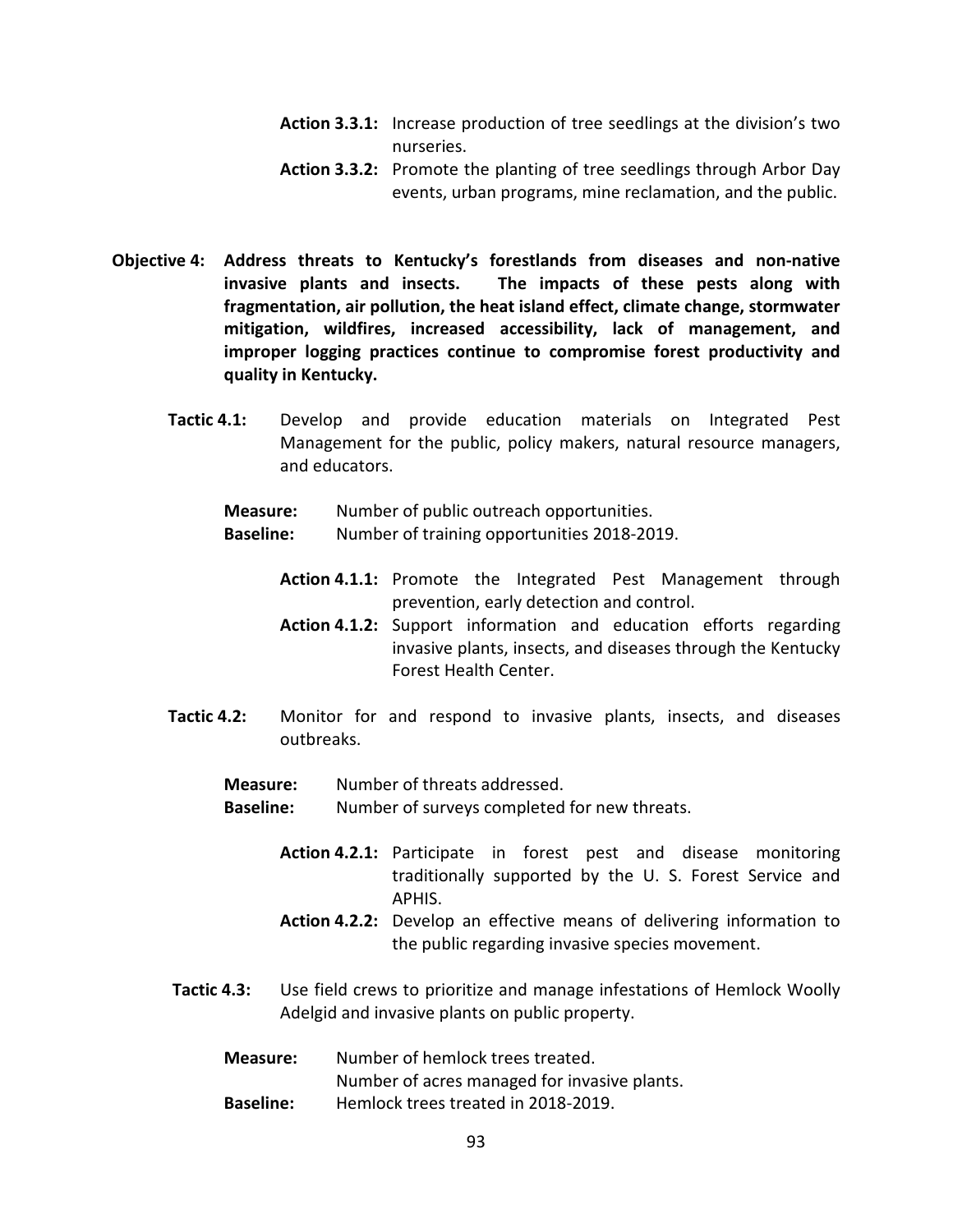Number of acres treated for invasive plants 2018-2019.

- Action 4.3.1: Gather data on occurrence and location of hemlock trees on public property.
- Objective 5: Work with municipalities to strengthen their urban and community forestry programs, including providing technical and financial support to staff, volunteers, and community groups, as well as providing information on available resources such as funding opportunities. Work with communities to promote viable, self-sustaining, and replicable reforestation programs and initiatives.
	- Tactic 5.1: Increase the number of Tree City USA, Tree Campus and Tree Line USA designations.
		- Measure: The number of Tree City USA, Tree Campus USA and Tree Line USA designations.
		- Baseline: Number of designations for 2018-2019.
			- Action 5.1.1: Ensure that potential communities, colleges, universities and utility companies have information and support to apply for these programs.
			- Action 5.1.2: Fill Urban Forestry Partnership Coordinator position to work with cities, colleges, universities, and utility companies.
	- Tactic 5.2: Provide technical assistance and innovative strategies to communities in utilizing tools to assess, plan and manage urban and community trees and green space.
		- Measure: Number of communities assisted.
		- Baseline: Number of communities assisted in 2018-2019.
			- Action 5.2.1: Promote the management of self-sustaining urban and community forest resources to community leaders.
			- Action 5.2.2: Train field personnel provide urban and community forestry technical assistance to local communities within their assigned work areas.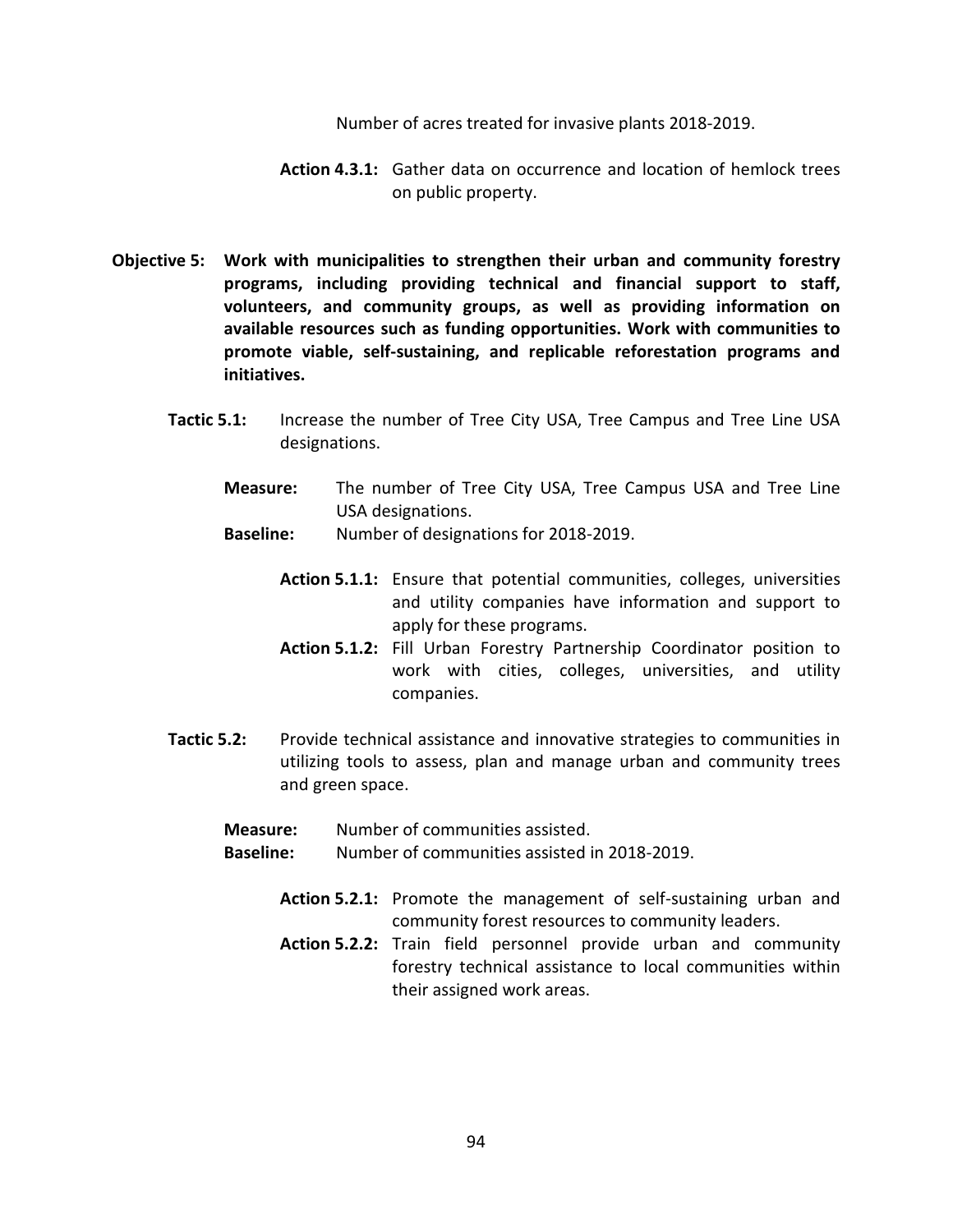#### Objective 6: Reduce the number of wildfires and acres burned.

Tactic 6.1: Provide the resources and training necessary to aggressively respond to wildfires while providing for firefighter safety.

Measure: Number of firefighters equipped and trained. Baseline: Number of firefighters equipped and trained in 2018-2019.

- Action 6.1.1: Implement new process of identifying and hiring personnel to supplement full-time workforce.
- Action 6.1.2: Provide required training to all personnel prior to allowing them to respond to any wildfire.
- Action 6.1.3: Monitor firefighter work periods to ensure adequate rest is incorporated in their schedule.
- Action 6.1.4: Provide opportunities for trained firefighters to participate in out-of-state fire assignments to gain additional training and experience.
- Tactic 6.2: Establish and implement a replacement schedule for firefighting equipment to ensure dependable equipment and the latest technology.
	- Measure: Number of items exceeding the replacement schedule.
	- Baseline: No replacement schedule presently; baseline not established.
		- Action 6.2.1: Identify a replacement schedule for each type of equipment utilized in suppressing wildfires.
		- Action 6.2.2: Identify the amount of items not meeting the established replacement schedule.
		- Action 6.2.3: Identify any funds that may be available to replace equipment. Seek additional funds as necessary to support a replacement schedule.
- Tactic 6.3: Establish partnerships with law enforcement agencies to address wildland arson in high wildfire occurrence areas.
	- Measure: Percentage of wildland fires caused by arsonists.
	- Baseline: 2018-2019 arson percentage
		- Action 6.3.1: Continue with an MOA with the Department of Fish and Wildlife for conservation officer assistance on arson investigations.
- Tactic 6.4: Increase the capacity of the division to have trained firefighters available for response to wildfires.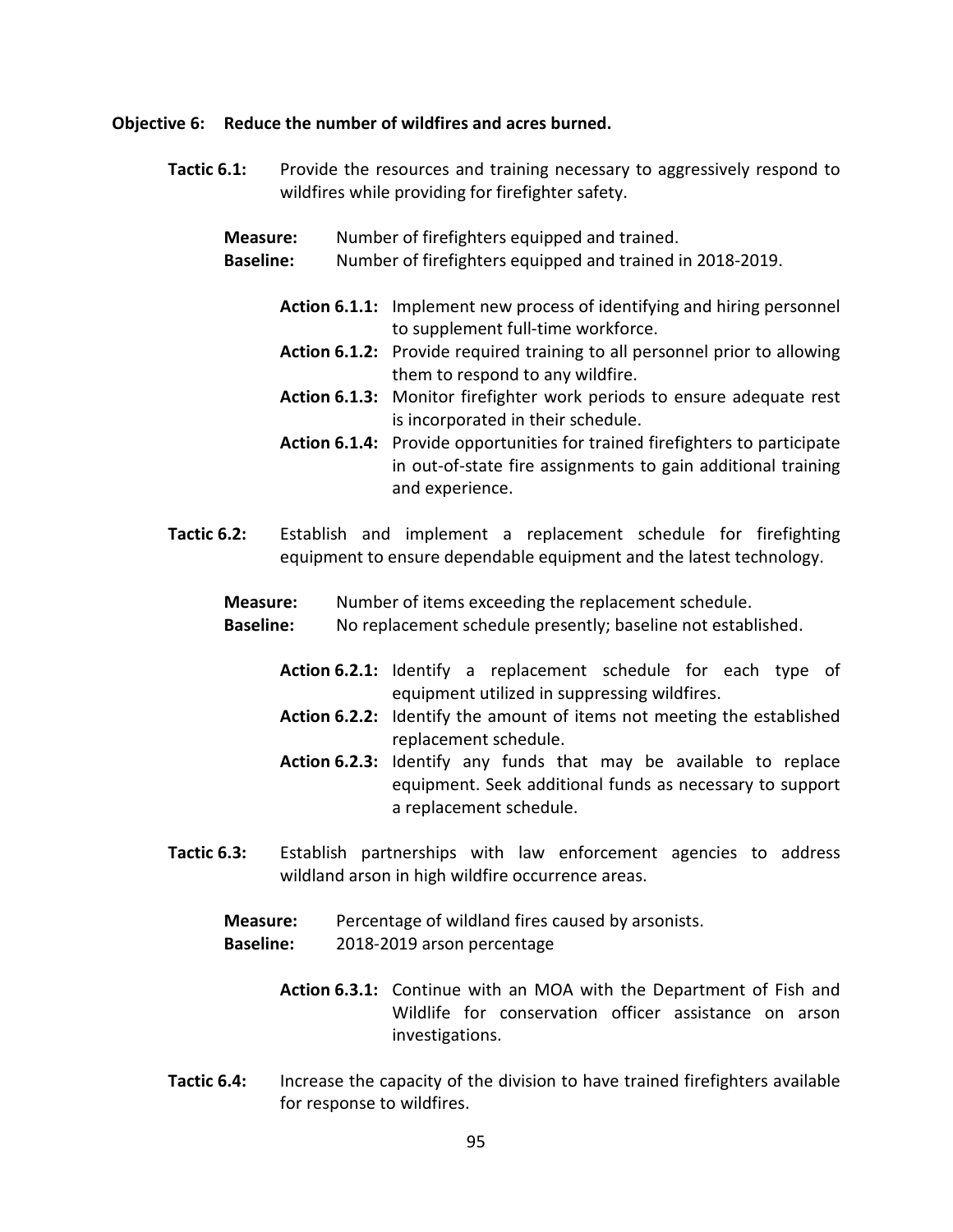- Measure: Number of trained firefighters outside of the division (other DNR personnel).
- Baseline: New initiative no baseline data.
	- Action 6.4.1: Provide required training to other DNR personnel who are capable of assisting the division prior to allowing them to respond to any wildfire.
	- Action 6.4.2: Provide opportunities for trained firefighters to participate in out-of-state fire assignments to gain additional training and experience.
	- Action 6.4.3: Provide opportunities for other DNR personnel to attend the TN/KY wildland fire academy.
- Tactic 6.5: Partner with other agencies to increase statewide wildfire fighting capacity.

Measure: Number of additional resources obtained.

- **Baseline:** Number of other agency personnel trained.
	- Action 6.5.1: Engage KY Fire Commission to provide training for KDF; provide certified auxiliary wildland firefighters, and provide structure protection resources.
	- Action 6.5.2: Engage the KY Department of Corrections for the use of multiple inmate crews to be used during wildland firefighting.
	- Action 6.5.3: Engage the Kentucky Department of Fish & Wildlife Resources (KDFWR) in providing additional wildland firefighting resources.

# Objective 7: Provide regulatory oversight to ensure that commercial timber harvesting operations employ measures to protect water quality.

- Tactic 7.1: Inspect commercial timber harvesting sites while enforcing all pertinent Kentucky statutes and regulations.
	- Measure: Number of inspections annually. Baseline: Three year average of inspections.
		- Action 7.1.1: Inspect commercial timber harvesting sites for protection of water quality.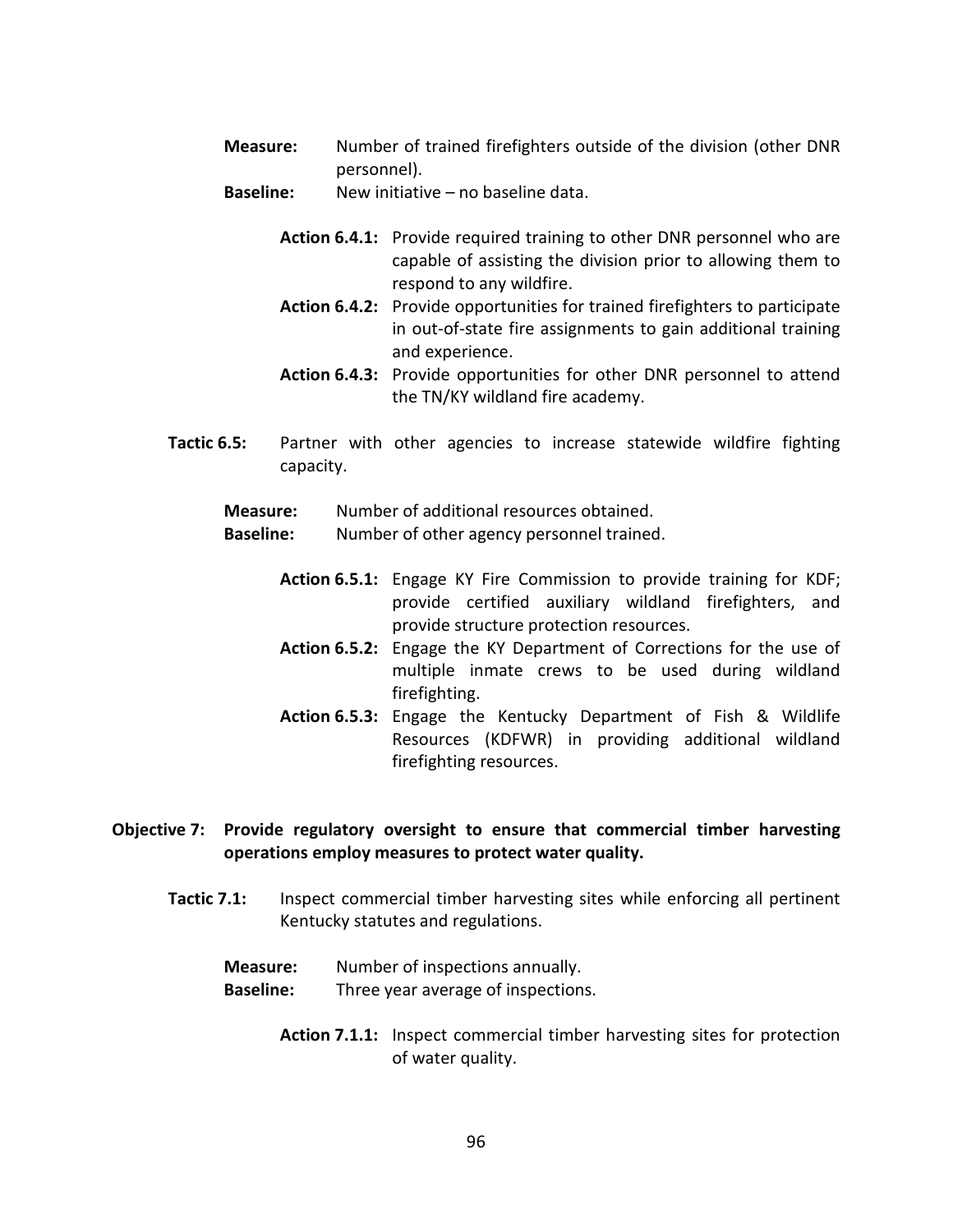- Tactic 7.2: Ensure that loggers and operators use appropriate BMPs to protect water quality and have a certified Kentucky Master Logger on site and in charge.
	- Measure: Number of enforcement actions issued.
	- Baseline: Number of enforcement actions issued in 2018-2019.
		- Action 7.2.1: Conduct periodic audits of harvest inspections to monitor compliance.
- Tactic 7.3: Promote the reduction of non-compliant logging practices by working with designated Bad Actors as they conduct logging operations to ensure appropriate BMP implementation.
	- Measure: Number of Bad Actors designations removed. Baseline: Number of Bad Actors designations removed in 2018-2019.
		- Action 7.3.1: Inform Bad Actors of the conditions under which they can have their Bad Actor designation removed.
- Tactic 7.4: Keep Bad Actors that have been designated three or more times and have non-mitigated sites and/or unpaid assessed penalties from logging in the Commonwealth.
	- Measure: Number of emergency orders issued to three or more time Bad Actors.
	- Baseline: Number of emergency orders issued to three or more time Bad Actors 2018-2019.
		- Action 7.4.1: Provide a list of all loggers which have been designated three or more times and have not mitigated their site and/or have unpaid penalty assessments to division inspectors.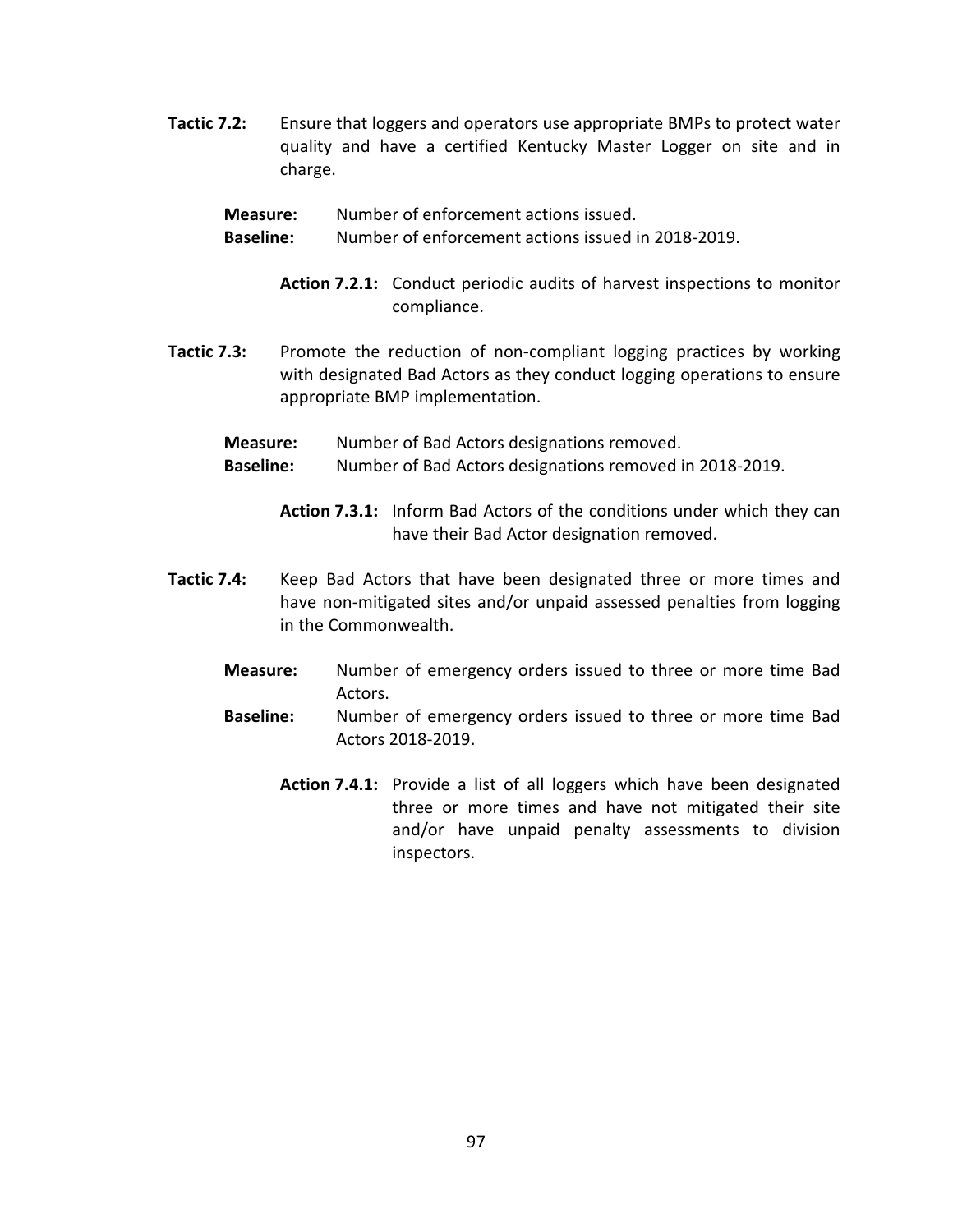# KENTUCKY OFFICE OF ENERGY POLICY

## **Overview**

The Kentucky Office of Energy Policy ("OEP") was established by the Kentucky Legislature during 2018 legislative session through a reorganization of the Department for Energy Development and Independence ("DEDI") with the legislative directives identified in KRS 152.712.

Funded partially through the U.S. Department of Energy's State Energy Program (SEP), the OEP is part of a nationwide network of State Energy Offices and is tasked with enhancing energy security, advancing state-led energy initiatives, increasing investments and economic growth, and maximizing the benefits of decreasing energy waste. Programs and initiatives administered by the OEP are tailored for Kentucky's unique energy resources, delivery capacity, and energy goals.

### Mission

To utilize all of Kentucky's energy resources for the betterment of the Commonwealth while protecting and improving our environment.

### Vision

To be the state leader in providing effective, creative, and flexible pathways forward that address the energy needs of the Commonwealth in a holistic and integrated manner.

### Functional Areas

Day-to-day, the OEP has four major functional areas that guide staff activities.

- 1. Provide policy and technical assistance to the Commonwealth and leadership on energy issues.
- 2. Administer grant programs across the Commonwealth to support the state's energy goals.
- 3. Monitor, track, and analyze energy data and policies nationwide and in Kentucky to proactively identify trends, opportunities, and potential issues affecting the Commonwealth's energy sector.
- 4. Increase energy literacy by proactively leveraging communication pathways and a variety of stakeholders to deliver relevant and reliable energy information across the Commonwealth.

The Office of Energy Policy has designed a revised strategic direction that guides informed decision-making in a way that best protects and develops our energy advantages; maintains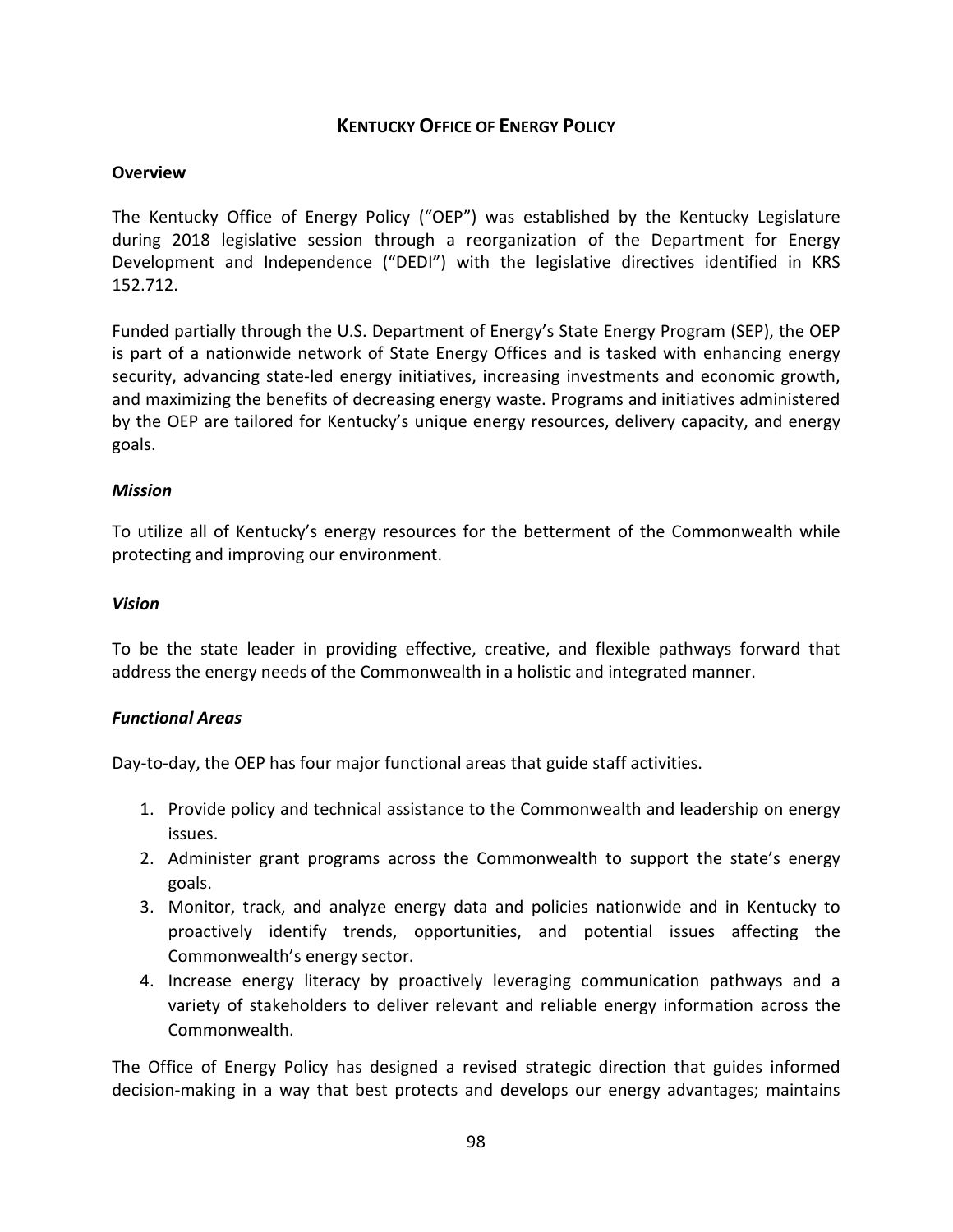Kentucky's position at the forefront of today's energy landscape; and ensures a Commonwealth with reliable and resilient energy resources.



# Goal 1: Be the Customer-Driven Recognized State Energy Policy Authority

# Provide assistance to industry, policymakers, and citizens in all energy related matters and issues that affect everyday lives and promote responsible energy policies that provide affordable, reliable, and sustainable energy to all citizens of the Commonwealth.

The establishment of the OEP by the Kentucky Legislature clearly indicates that it is the desire and intent to make the OEP the recognized policy authority for all things energy related that affect the citizens of the Commonwealth. Therefore, it is the intent for the OEP to provide assistance to its stakeholders by means of policy, guidance, education, and training.

# Objective 1: Develop, maintain and revise accordingly the statewide energy plan.

Tactic 1.1: At the directive of the Administration, review and revise the existing statewide energy plan for areas of improvement/relevance due to technological innovation, costs of resources, market changes, or validity of the strategy.

Measure: 2019 Comprehensive Energy Platform.

- Baseline: 2008 Comprehensive Energy Plan.
	- Action 1.1.1: Assess and make recommendations if appropriate to the existing plan with regards to energy efficiency strategy in state owned buildings and schools based on technological improvements and lower costs of resources.
	- Action 1.1.2: Analyze and make recommendations if appropriate to the existing plan with regards to state owned vehicle fleet.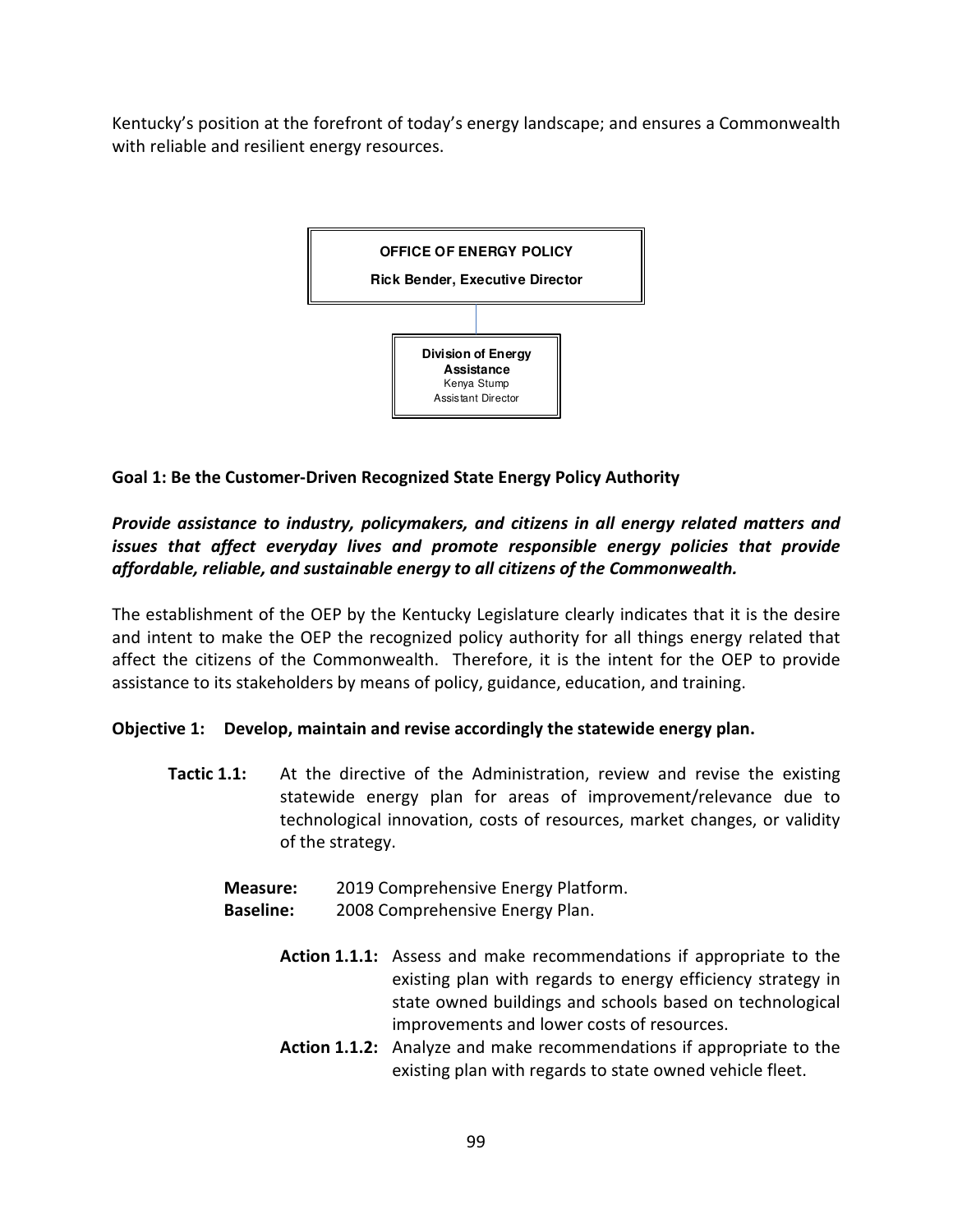- Action 1.1.3: Analyze and make recommendations if appropriate to the existing plan with regards to carbon capture and storage.
- Action 1.1.4: Analyze and make recommendations if appropriate to the existing plan with regards to coal-to-gas.
- Action 1.1.5: Analyze and make recommendations if appropriate to the existing plan with regards to coal-to-liquids.
- Action 1.1.6: Analyze and make recommendations if appropriate to the existing plan with regards to goals on renewables.
- Action 1.1.7: Analyze and make recommendations if appropriate to the existing plan with regards to nuclear power.

# Objective 2: Leverage resources to provide assistance and support for energy policies that provide affordable, reliable, and sustainable energy resources and technologies.

Tactic 2.1: Identify and engage with collaborative partners that will help advance the goals of the Office, the Cabinet, and the administration.

Measures: No measure needed.

Baselines: No measure needed.

- Action 2.1.1: Research, identify and collaborate with partners both statewide and regionally for energy research and development.
- Action 2.1.2: Form stakeholder groups as necessary to identify issues and potential solutions on energy topics.
- Action 2.1.3: Attend state and national energy conferences/meetings to create a network of knowledgeable colleagues that can be used to solve issues and develop policies.
- Action 2.1.4: Foster a relationship with U.S. Department of Energy, the national laboratories and other research funding sources to find common ground where support for energy research can be combined.

### Objective 3: Serve the citizens of the Commonwealth as it relates to energy issues.

- Tactic 3.1: Be available as necessary to provide information, recommendations or assistance.
	- Measures: Number of requests for information and assistance in SFY20- SFY24.
	- Baselines: Number of requests for information and assistance in SFY18.
		- Action 3.1.1: Respond to requests for assistance and information.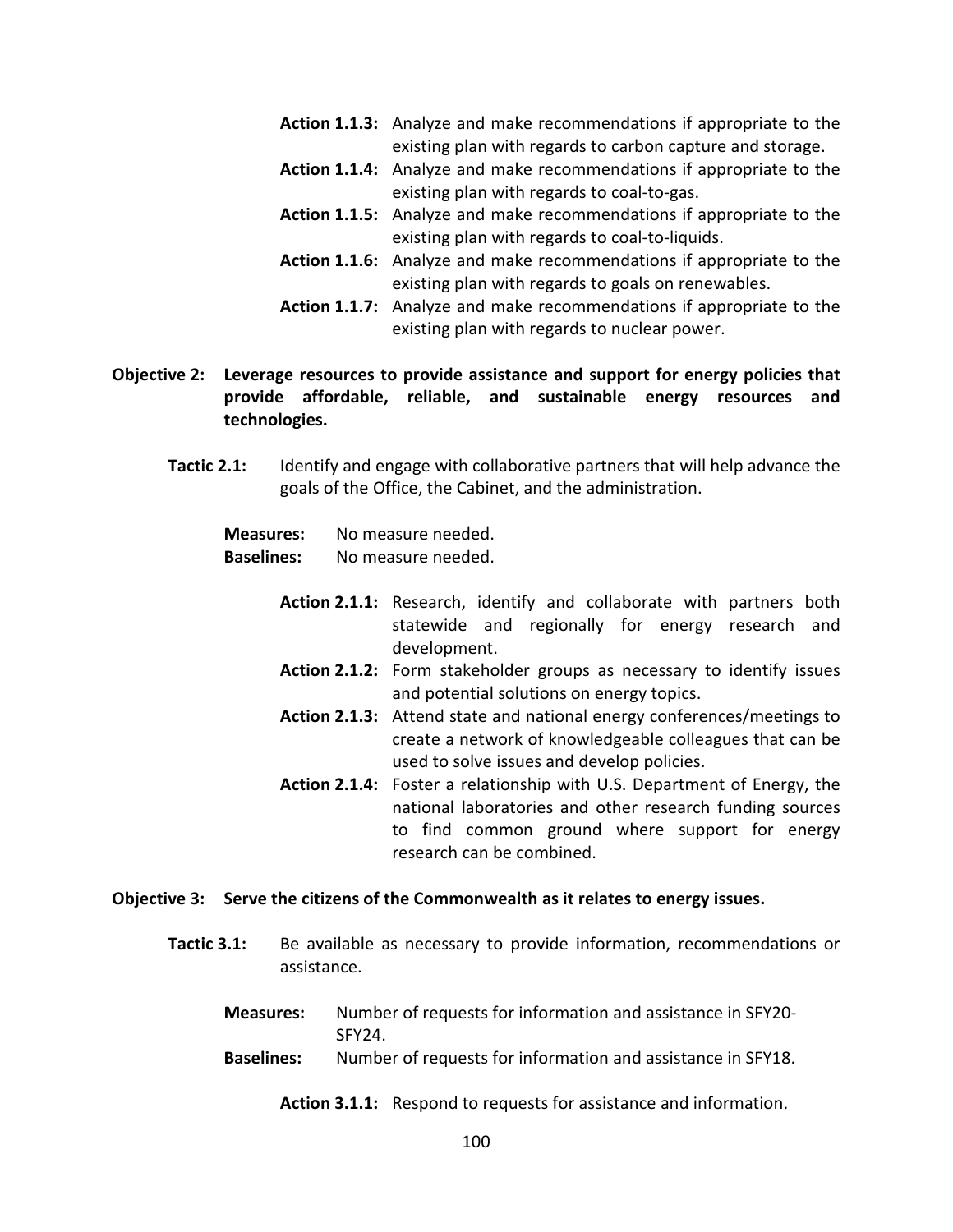- Action 3.1.2: Develop and give presentations to stakeholder groups.
- Action 3.1.3: Develop educational materials to assist citizens with energy issues.
- Action 3.1.4: Maintain social media and the state energy website with current energy information.
- Action 3.1.5: Help coordinate energy topics for state conferences.

#### Objective 4: Ensure staff is knowledgeable on energy issues, policies, and technologies, including those related to the transportation sector.

- Tactic 4.1: Assign staff to attend continuing education on energy subject matters pertaining to their respective areas of expertise.
	- Measures: Number of training hours in SFY20-SFY24.
	- Baselines: Number of training hours in SFY18.
		- Action 4.1.1: Attend training events on energy topics.
		- Action 4.1.2: Meet with and assist, as requested, the Kentucky Public Service Commission on energy topics.
		- Action 4.1.3: Attend stakeholder meetings at the federal, regional, state, and local level.
		- Action 4.1.4: Attend webinars on technical topics and emerging issues.
		- Action 4.1.5: Collaborate with industry groups, government agencies, and others on energy-related policies, technologies, and initiatives.

#### Objective 5: Conduct research and provide in-depth policy documents on energy resources and issues for executive branch leadership.

- Tactic 5.1: Assign staff to monitor federal and other states' activities and policies and share information.
	- Measures: No measure needed.
	- Baselines: No measure needed.
		- Action 5.1.1: Track federal regulations and legislation on energy and environmental issues.
		- Action 5.1.2: Monitor energy and electric utility policymaking activities in other states, especially surrounding states.
- Tactic 5.2: Assign staff to monitor PSC activities and policies and share information.

| <b>Measures:</b>  | No measure needed. |
|-------------------|--------------------|
| <b>Baselines:</b> | No measure needed. |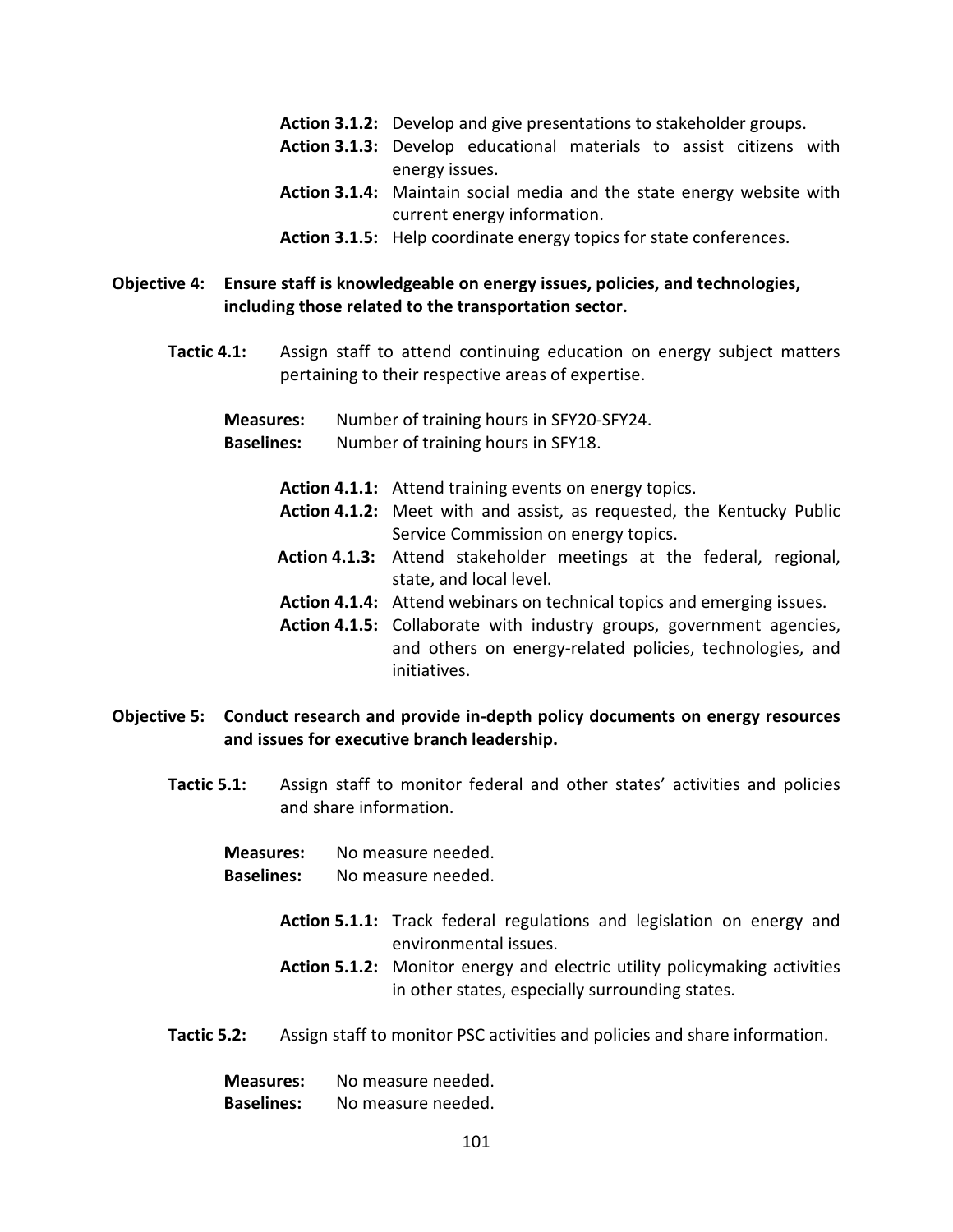- Action 5.1.1: Track PSC orders and cases on energy and environmental issues.
- Action 5.1.2: Participate in PSC workgroups, meetings, and discussions as appropriate.
- Action 5.1.3: Develop comments as appropriate on PSC Administrative Cases relating to energy and environmental issues.

#### Goal 2: Promote Economic Growth and Employee Retention

# Enhance the economic opportunities and benefits to Kentucky citizens and industry through expansion of current energy markets and the development of energy market opportunities for Kentucky.

Kentucky is blessed with multiple resources for energy ranging from coal, oil, natural gas, rivers and streams, renewable resources such as solar, wind, and biofuels, and energy efficiency solutions. As such, electricity rates are among the lowest in the nation as a result of low-cost baseload coal generation and low natural gas prices. Affordable, relatively predictable electricity prices have led to a robust manufacturing sector as a basis of quality jobs within the state. Under new federal regulations requiring stricter controls on emissions, Kentucky must take steps to ensure that energy costs remain affordable, that energy supplies are reliable, fuel secure and that the resources utilized for energy supply are sustainable to retain current jobs and attract new businesses to the state. Kentucky must also recognize, as it navigates through this changing energy environment, the desire and direction of a growing number of businesses and manufacturers with sustainability goals seeking renewable energy resources.

# Objective 1: Track and analyze costs, reliability and sustainability of Kentucky's energy sector, fossil and renewable.

Tactic 1.1: Develop and maintain database on energy resources.

| <b>Measures:</b>  | Energy sector employment as of CY20-CY24.   |
|-------------------|---------------------------------------------|
|                   | Energy resource production as of CY20-CY24. |
|                   | Energy resource consumption in CY20-CY24.   |
|                   | Energy resource potential in CY20-CY24.     |
| <b>Baselines:</b> | Energy sector employment as of CY18.        |
|                   | Energy resource production in CY18.         |
|                   | Energy resource consumption in CY18.        |
|                   | Energy resource potential in CY18.          |
|                   |                                             |

Action 1.1.1: Coordinate data collection activities and retention and verification of data with appropriate sources.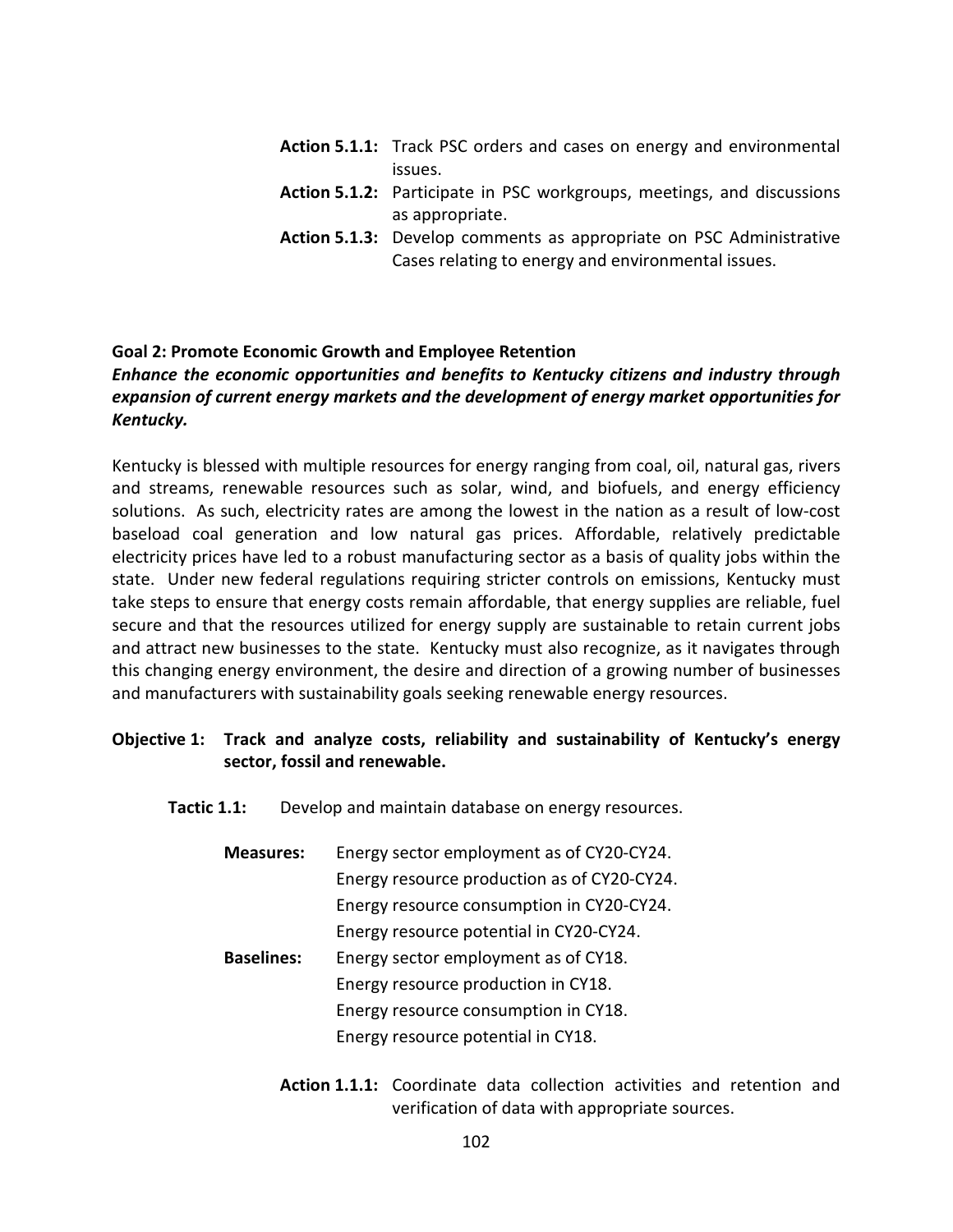- Action 1.1.2: Develop relationship with producers and consumers for data acquisition.
- Action 1.1.3: Develop relationship with relevant partners for mine employment data and tonnage mined data verification.
- Tactic 1.2: Modify and maintain database on electricity generating units, fossil and renewable.
	- Measures: Number of utility scale electricity generating units as of CY20- CY24. Number of distributed electricity generation units as of CY20- CY24. MW of installed utility scale electricity generating units as of CY20-CY24. MW of distributed electricity generating units as of CY20-CY24. MWh of utility scale electricity production as of CY20-CY24. MWh of distributed electricity production as of CY20-CY24. MW of energy storage as of CY20-CY24. Percent capacity factor of electricity generating units as of CY20- CY24. **Baseline:** Number of utility scale electricity generating units as of CY18. Number of distributed electricity generation units as of CY18. MW of installed utility scale electricity generating units as of CY18. MW of distributed electricity generating units as of CY18. MWh of utility scale electricity production as of CY18. MWh of distributed electricity production as of CY18. MW of energy storage as of CY18. Percent capacity factor of electricity generating units as of CY18. Action 1.2.1: Track all power plants—environmental controls, announced or planned closures, production and
		- consumption. Action 1.2.2: Develop and maintain relationships with utility
		- Action 1.2.3: Develop and maintain relationships with energy project developers.

stakeholders.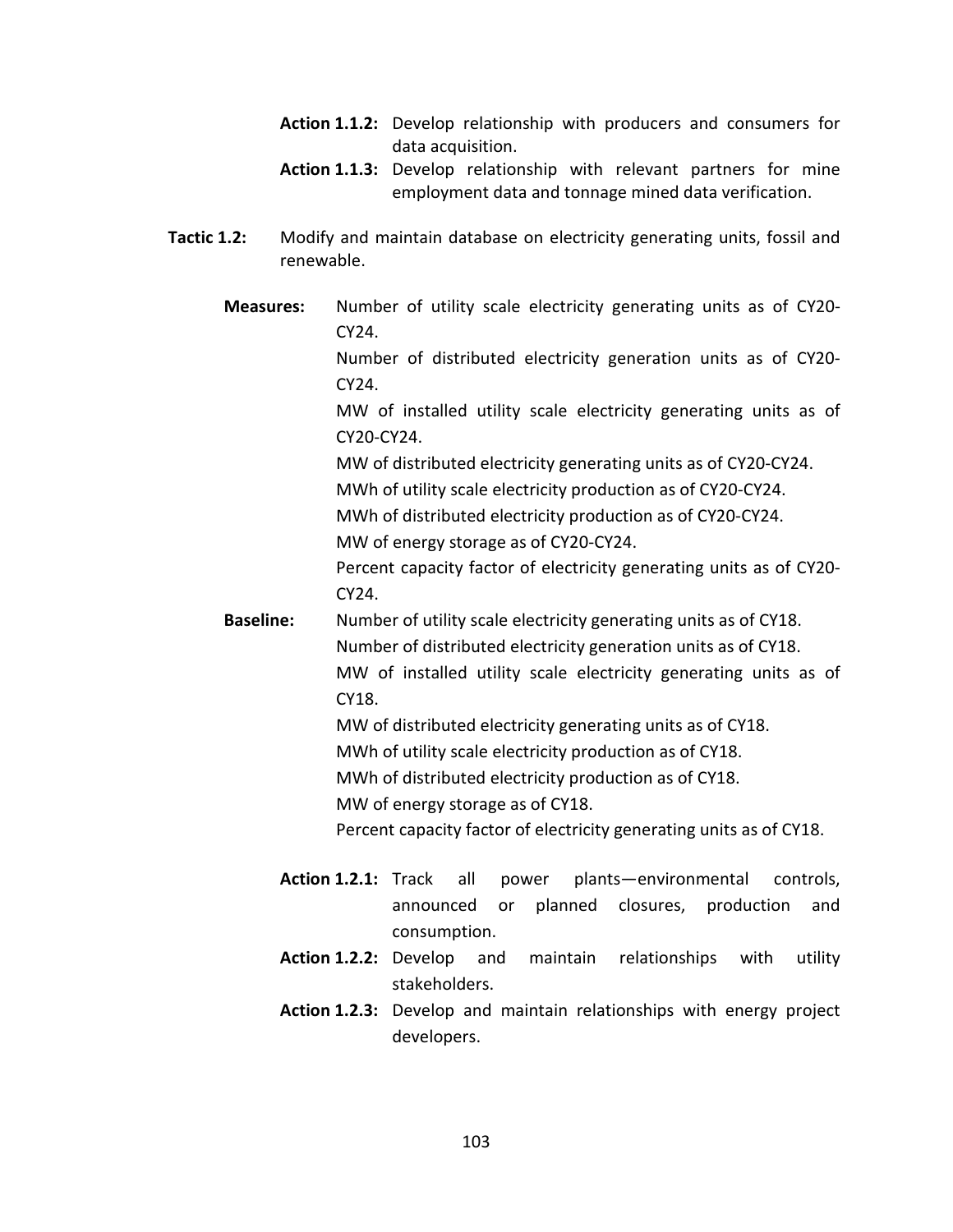- Tactic 1.3: Track energy efficiency and demand reduction efforts (residential, commercial and industrial).
	- Measures: MW demand reduction as of SFY20-SFY24. MWh of energy saved in SFY20-SFY24. Dollars spent (by utilities, energy efficiency and demand reduction programs, and Energy Services Companies); \$/MW and \$/kWh; in SFY20-SFY24.
	- Baselines: MW of demand reduction as of SFY18. MWh of energy saved in SFY18. Dollars spent (by utilities, energy efficiency and demand reduction programs, and Energy Services Companies); \$/MW and \$/kWh; in SFY18.
		- Action 1.3.1: Develop and maintain relationship with stakeholders implementing energy efficiency and demand reduction programs.
		- Action 1.3.2: Track energy efficiency reductions in state owned buildings.
		- Action 1.3.3: Encourage Kentucky's industries to voluntarily share energy efficiency performance data, best practices, or case studies.
		- Action 1.3.4: Track demand side reduction programs in utility Integrated Resource Plans.
		- Action 1.3.5: Track school energy savings through the Kentucky Department of Education.
		- Action 1.3.6: Encourage Kentucky's local communities to voluntarily share case studies.
- Tactic 1.4: Develop and maintain database for reporting purposes on emissions from electric generating units.
	- **Measures:** Tons of CO<sub>2</sub> emitted by electricity generating units as of CY20-CY24. Tons of  $CO<sub>2</sub>$  emitted per MWh by electricity generating units as of CY20-CY24. Tons of  $SO<sub>2</sub>$  emitted by electricity generating units as of CY20-CY24. Tons  $NO<sub>x</sub>$  emitted by electricity generating units as of CY20-CY24. **Baselines:** Tons of  $CO<sub>2</sub>$  emitted by electricity generating units as of CY18. Tons  $CO<sub>2</sub>$  emitted per MWh by electricity generating units as of CY18.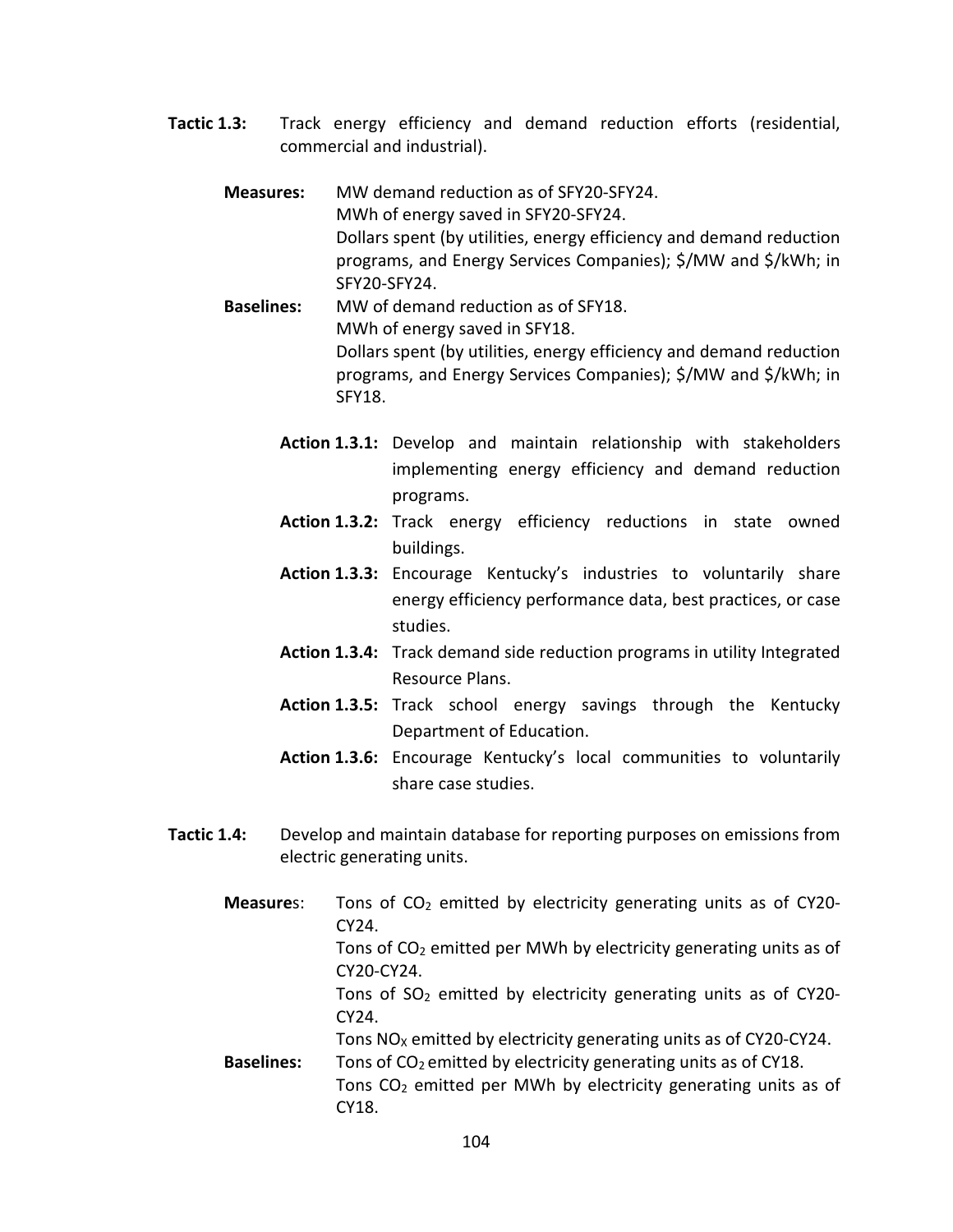Tons of  $SO<sub>2</sub>$  emitted by electricity generating units as of CY18. Tons of  $NO<sub>X</sub>$  emitted by electricity generating units as of CY18.

- Action 1.4.1: Update and maintain state database as it becomes available from the Environmental Protection Agency.
- Tactic 1.5: Develop and maintain database on electricity consumption.

 Measures: Total MWh consumed in Kentucky as of CY20-CY24. MWh consumed by each sector (commercial, residential and industrial) as of CY20-CY24. Electricity intensity of manufacturing (\$/MWh) as of CY20-CY24. Baselines: Total MWh consumed in Kentucky as of CY18. MWh consumed by each sector (commercial, residential and industrial) as of CY18. Electricity intensity of manufacturing (\$/MWh) as of CY18.

Action 1.5.1: Update and maintain state database as it becomes available from the Energy Information Administration and Bureau of Economic Analysis.

- **Tactic 1.6:** Develop methodologies for tracking alternative fuels and alternative fuel vehicles, including electric.
	- Measures: Number of alternative fuel facilities as of CY20-CY24.
	- Baselines: Number of alternative fuel facilities as of CY18.
		- Action 1.6.1: Assess alternative fuel markets in Kentucky.
		- Action 1.6.2: Identify partners to collect data on alternative fuel locations and manufacturers.
		- Action 1.6.3: Work with Kentucky Department of Transportation to track alternative fuel vehicle penetration in Kentucky.

# Objective 2: Identify opportunities for economic development that utilizes affordable and sustainable energy.

- Tactic 2.1: Promote Kentucky's mine lands and brownfields as suitable locations for the development of energy facilities.
	- Measures: Number of suitable sites for energy projects as of SFY20-SFY24. Baselines: Number of suitable sites for energy projects as of SFY18.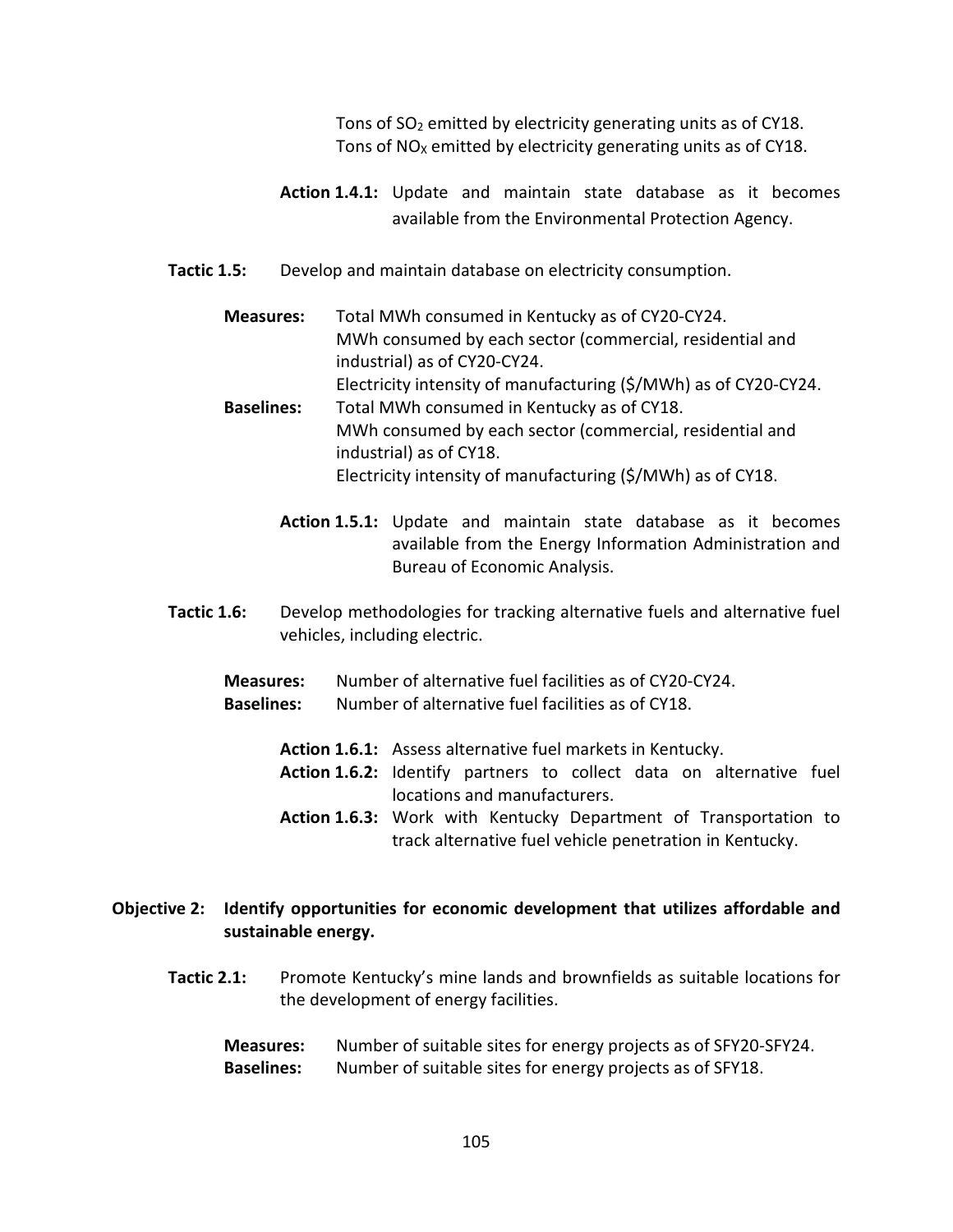- Action 2.1.1: Coordinate data collection activities and retention of data with Department of Natural Resources and Department for Environmental Protection.
- Action 2.1.2: Catalog and keep current locations of suitable sites.
- Action 2.1.3: Coordinate data with the EPA and DOE.
- Action 2.1.4: Work with federal programs on identifying new sites for project development.
- Action 2.1.5: Identify funding opportunities to aid in the project development of potential sites.
- Tactic 2.2: Develop and implement programs for the conservation and utilization of energy in a manner to meet essential human needs while maintaining Kentucky's economy at the highest feasible level.
	- Measures: Number of Kentucky ENERGY STAR certified schools in SFY20- SFY24.

Quantify energy reductions and cost savings in Kentucky's schools in SFY20-SFY24.

Number of Kentucky commercial and industrial facilities earning ENERGY STAR certification in SFY20-SFY24.

Baselines: Number of ENERGY STAR certified schools as of SFY18. Energy and cost savings recorded as of SFY18.

> Number of Kentucky commercial and industrial facilities earning ENERGY STAR certification in SFY18.

- Action 2.2.1: Identify opportunities for energy savings performance contracting within state and local governments.
- Action 2.2.2: Identify opportunities for energy efficiency in schools through partnerships and ENERGY STAR recognition.
- Action 2.2.3: Provide technical assistance to sister agencies on energy efficiency and "lead by example".
- Action 2.2.4: Assist Kentucky's governmental/municipal entities in the development of a comprehensive suite of energy efficiency programs.
- Action 2.2.5: Assist with technical and educational information that helps to improve the energy efficiency and resilience of buildings through consistent implementation of energy codes.
- Action 2.2.6: Encourage and promote innovative efficiency financing options for energy efficiency and demand side management.
- Action 2.2.7: Encourage and promote programs and policies that improve the efficiency of manufactured homes.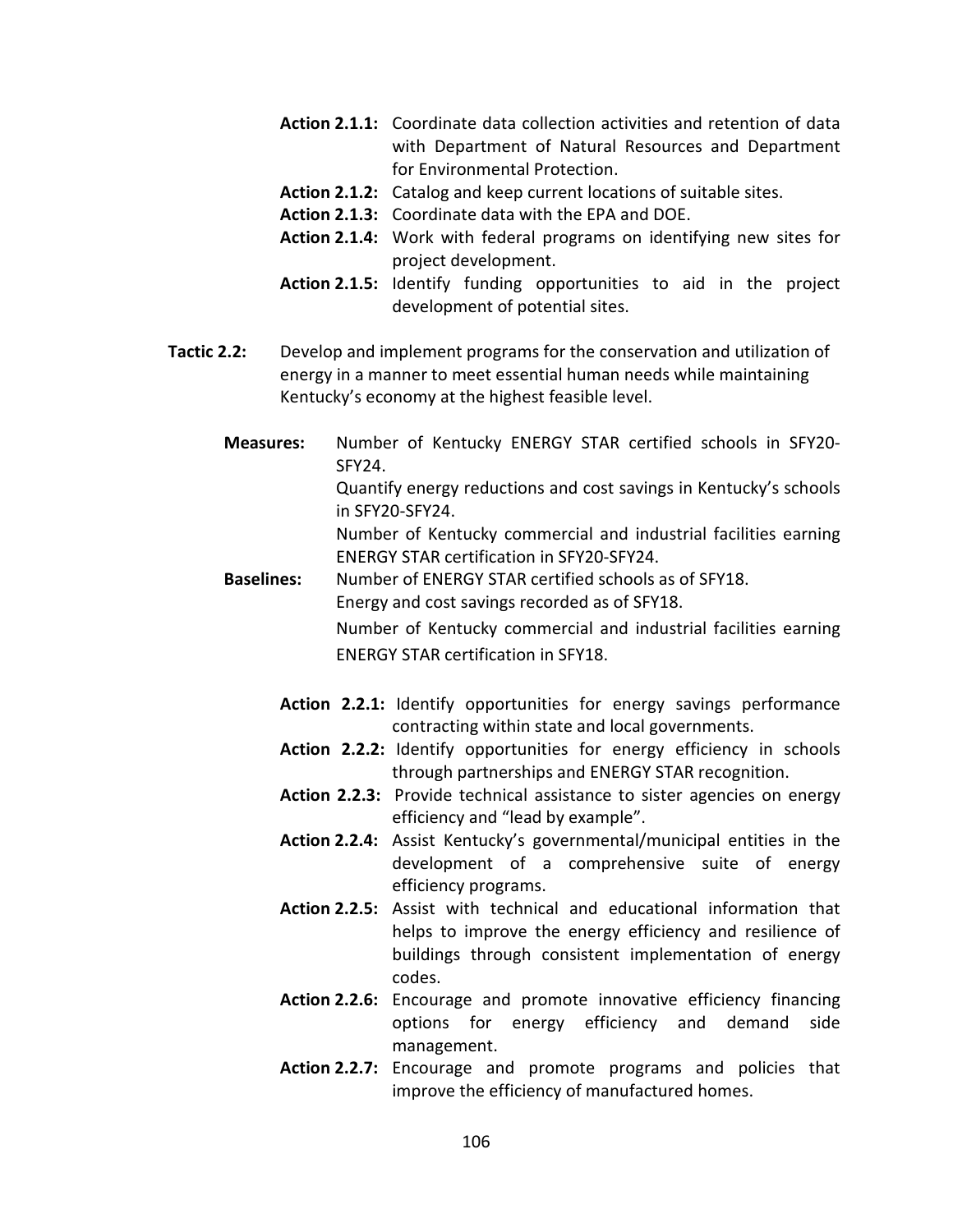- Action 2.2.8: Assist KDE with reporting on energy efficiency in Kentucky's K-12 schools per KRS 157.455.
- Action 2.2.9: Encourage and promote energy efficiency in public facilities through education and outreach activities.
- Tactic 2.3: Identify opportunities for the development and implementation of programs or projects that utilize fuel secure distributed energy resources (DER) to meet essential human needs while growing Kentucky's economy.
	- Measures: Number of potential projects identified and requests for assistance.
	- Baseline: Number and location of existing DER in operation in SFY18.
		- Action 2.3.1: Identify candidate facilities for Combined, Heat, and Power projects.
		- Action 2.3.2: Identify sectors and drivers for distributed energy resources.
		- Action 2.2.3: Identify public private partnerships for development of distributed energy resources.
		- Action 2.2.4: Coordinate with utilities on programs targeted at distributed energy resources.
		- Action 2.2.5: Review statutes, regulations, and codes as it relates to distributed energy resources.
		- Action 2.2.6: Encourage and promote incentives and financing mechanisms that are fair, just, and reasonable and increase customer choice.

#### Objective 3: Promote Kentucky's energy resources as a driver for economic development.

Tactic 3.1: Identify and develop programs that increase energy literacy.

Measures: Number of individuals trained as of SFY20-SFY24. Number of workshops OEP conducts as of SFY20-SFY24. Number of partner workshops as of SFY20-SFY24.

- Baselines: Number of individuals trained as of SFY18. Number of workshops OEP conducted in SFY18. Number of partner workshops SFY18.
	- Action 3.1.1: Support programs that increase energy literacy among residential, commercial, and industrial customers.
	- Action 3.1.2: Coordinate activities with Kentucky's university and postsecondary institutions that increase energy literacy.
	- Action 3.1.3: Administer the coal education grants.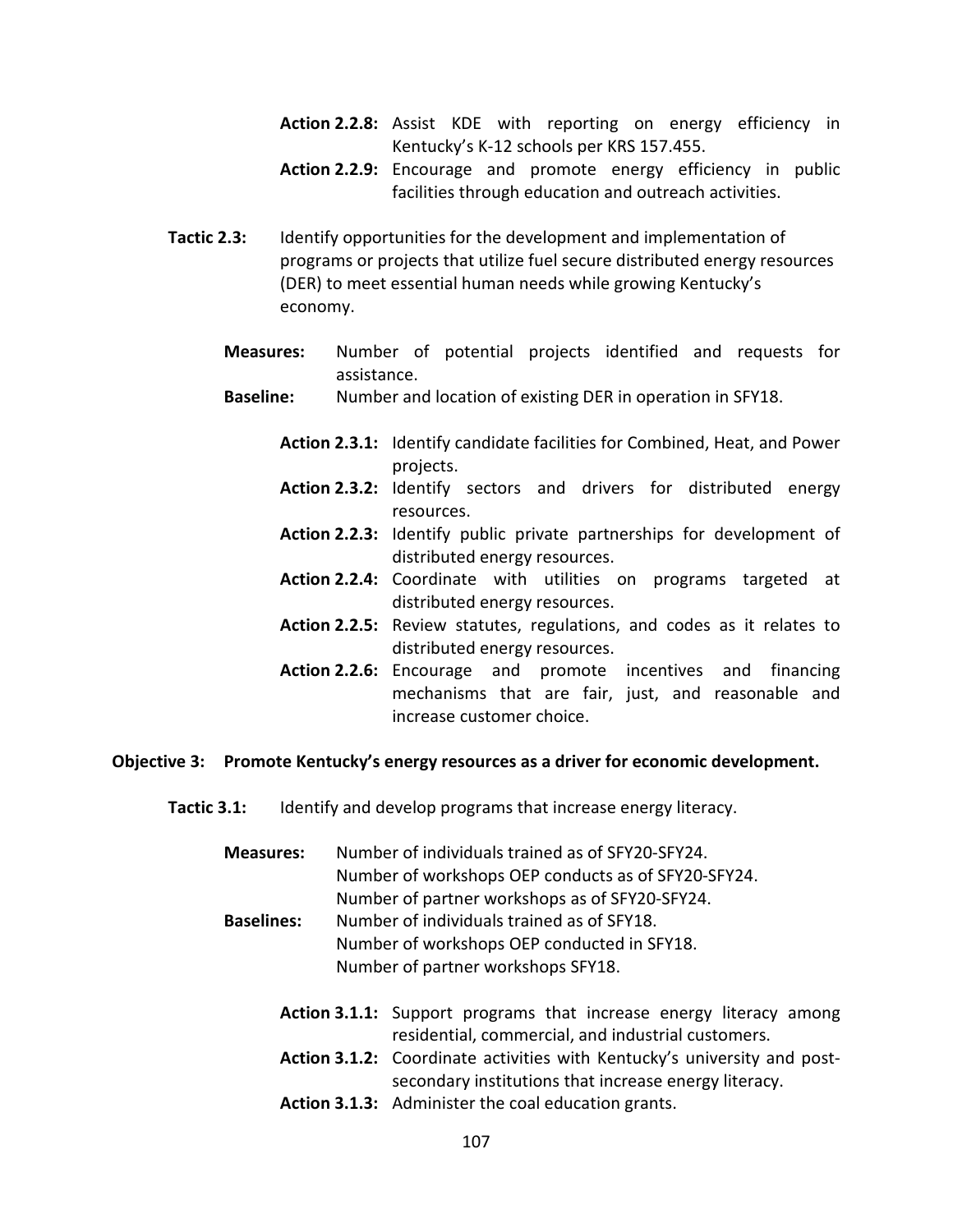- Tactic 3.2: Provide technical and educational assistance for developing energy technologies and resources as related to economic development.
	- Measures: Number of projects in which assistance was provided in SFY20- SFY24.
	- Baselines: Number of projects in which assistance was provided in SFY18.
		- Action 3.2.1: Track research on energy sector developments within Kentucky's institutions and nationwide.
		- Action 3.2.2: Identify energy resources in Kentucky for future development.
		- Action 3.2.3: Encourage programs and policies that promote new technologies and development of innovate energy sector opportunities.
		- Action 3.2.4: Serve as a technical advisor to the Cabinet for Economic Development on energy-related project proposals.
- Tactic 3.3: Encourage increased investments to expand the use of energy resources in the Commonwealth
	- Measures: Number and type of energy barriers identified in SFY20-SFY24. Baselines: Number and type of energy barriers identified in SFY18.
		- Action 3.3.1: Work with commercial and industrial operations and groups on energy topics of concern.
		- Action 3.3.2: Review regulations and statutes for barriers to energy resource development.
		- Action 3.3.3: Work with Cabinet for Economic Development on incentives and as a technical advisor on project development.
		- Action 3.3.4: Work with Cabinet for Economic Development identifying financial incentives to overcome economic barriers on energy projects.

### Goal 3. Effectively Implement Energy Programs

Leverage federal State Energy Program funding and other energy funding sources by identifying and working with partners who can deliver cost-effective and credible energy activities.

The U.S. Department of Energy (DOE) State Energy Program (SEP) provides grants and technical assistance to states and U.S. territories to increase the energy efficiency of the U.S. economy, implement energy security, resiliency, and emergency preparedness plans, reduce energy costs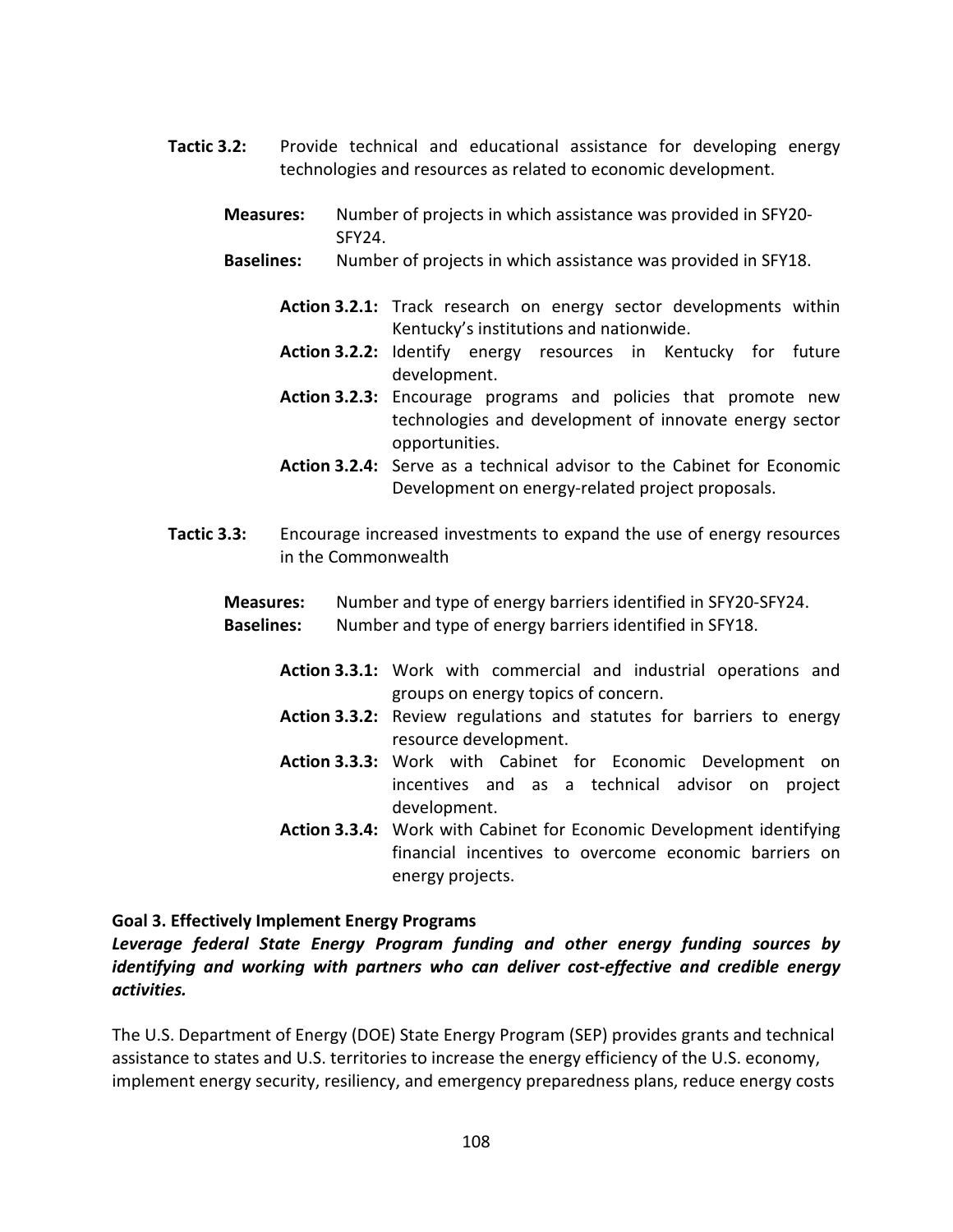and energy waste, increase investments to expand the use of energy resources abundant in states, and promote economic growth with improved environmental quality.

As the state energy office for Kentucky, the OEP uses SEP funding to support energy programs, projects and public outreach affecting all sectors of Kentucky's economy. Kentucky's State Energy Program (SEP) represents a combination of federal-state funding mechanisms. The seed monies provided by the Federal Government under the Energy Policy and Conservation Act (EPCA) and the Energy Conservation and Production Act (ECPA) allow OEP to implement programs that provide ongoing benefits, such as through reduced energy costs through energy efficiency.

Program activities are designed to meet the state's goals by focusing on sectors that provide the following:

- Have significant energy-savings potential.
- Offer significant opportunities for successful implementation through partnerships with local, regional, and national organizations.
- Have significant support from federal agencies that enable programs to be implemented in a cost effective manner.

## Objective 1: Act as a responsible fiscal agent for U.S. Department of Energy State Energy Program or other secured funding.

- Tactic 1.1: Comply with Kentucky contract and procurement statutes per KRS 45A and any corresponding state or federal flow-down requirements.
	- Measures: Reports and metrics submitted in SFY20-SFY24. Grant Applications submitted for funding in SFY20-SFY24. Baselines: Reports and metrics submitted in SFY18.
		- Grant Applications submitted for funding in SFY18.
			- Action 1.1.1: Attend relevant procurement training.
			- Action 1.1.2: Attend contract review meetings as required.
			- Action 1.1.3: Train staff on contract regulations as required.
			- Action 1.1.4: See approvals and clearinghouse reviews relative to state and federal requirements (e.g. environmental assessments, A-95 review, etc.).
			- Action 1.1.5: Document files and regularly report to funding authority to ensure clear fiscal and programmatic audit trail for all funded activities.
- Tactic 1.2: Monitor and report on grant performance data to appropriate funding authority.

| <b>Measures:</b>  | Grant performance measured and reported in SFY20-SFY24. |
|-------------------|---------------------------------------------------------|
| <b>Baselines:</b> | Grant performance measured and reported in SFY18.       |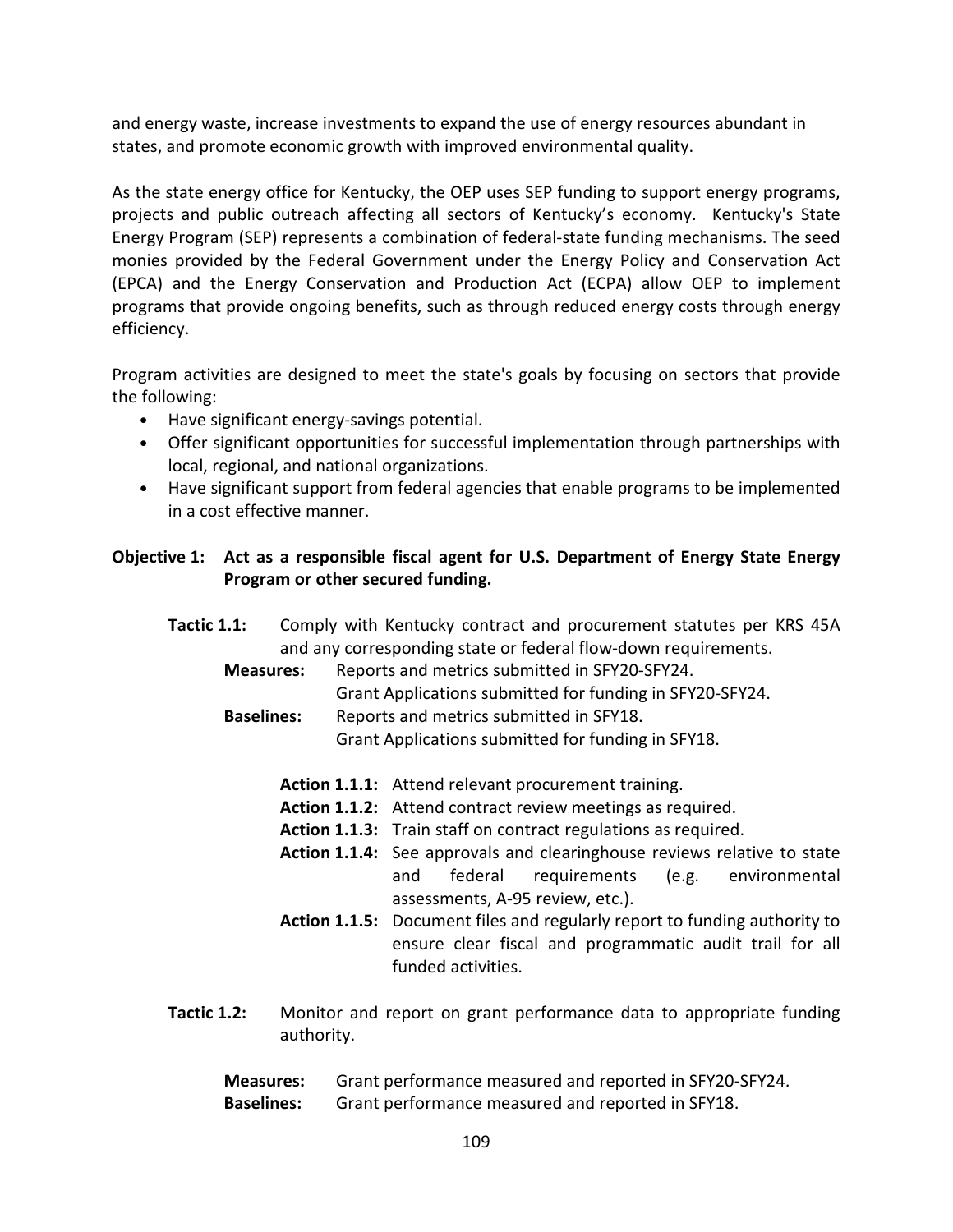- Action 1.2.1: Identify grant metrics for reporting period.
- Action 1.2.2: Write narrative identifying accomplishments issues and challenges for the reporting period.
- Action 1.2.3: Maintain regular communications with project partners.
- Action 1.2.4: Conduct periodic site visits.
- Action 1.2.5: Compile fiscal information for reporting period.
- Tactic 1.3: Submit U.S. Department of Energy SEP or other identified grant applications.

Measures: Grant applications submitted in SFY20-SFY24.

Baselines: Grant applications submitted in SFY18.

- Action 1.3.1: Research grant/funding opportunities.
- Action 1.3.2: Coordinate grant/funding application development with Objective 2, Tactic 2.1.
- Action 1.3.3: Disseminate grant announcements to staff with grant timeline.
- Action 1.3.4: Determine grants for submittal.
- Action 1.3.5: Assign grant writing duties to staff.
- Action 1.3.6: Assemble and submit grant application package for approval.

#### Objective 2: Provide project-based education and assistance in the Commonwealth in accordance with identified objectives of the State Energy Program and/or other secured funding.

- Tactic 2.1: Identify projects in the Commonwealth to be funded through the State Energy Program or other secured funding.
	- Measures: Number and types of projects identified for funding in SFY20- SFY24. Contracts for projects developed with identified partners SFY20- SFY24.
	- Baselines: Number and types of projects identified for funding in SFY18. Contracts completed for projects in SFY18.
		- Action 2.1.1: Analyze sector information and determine appropriate projects to receive funding.
		- Action 2.1.2: Identify knowledgeable partner organizations capable of meeting identified project goals.
		- Action 2.1.3: Coordinate with Objective 1, Tactic 1.3.
		- Action 2.1.4: Develop collaboratively a project work plan.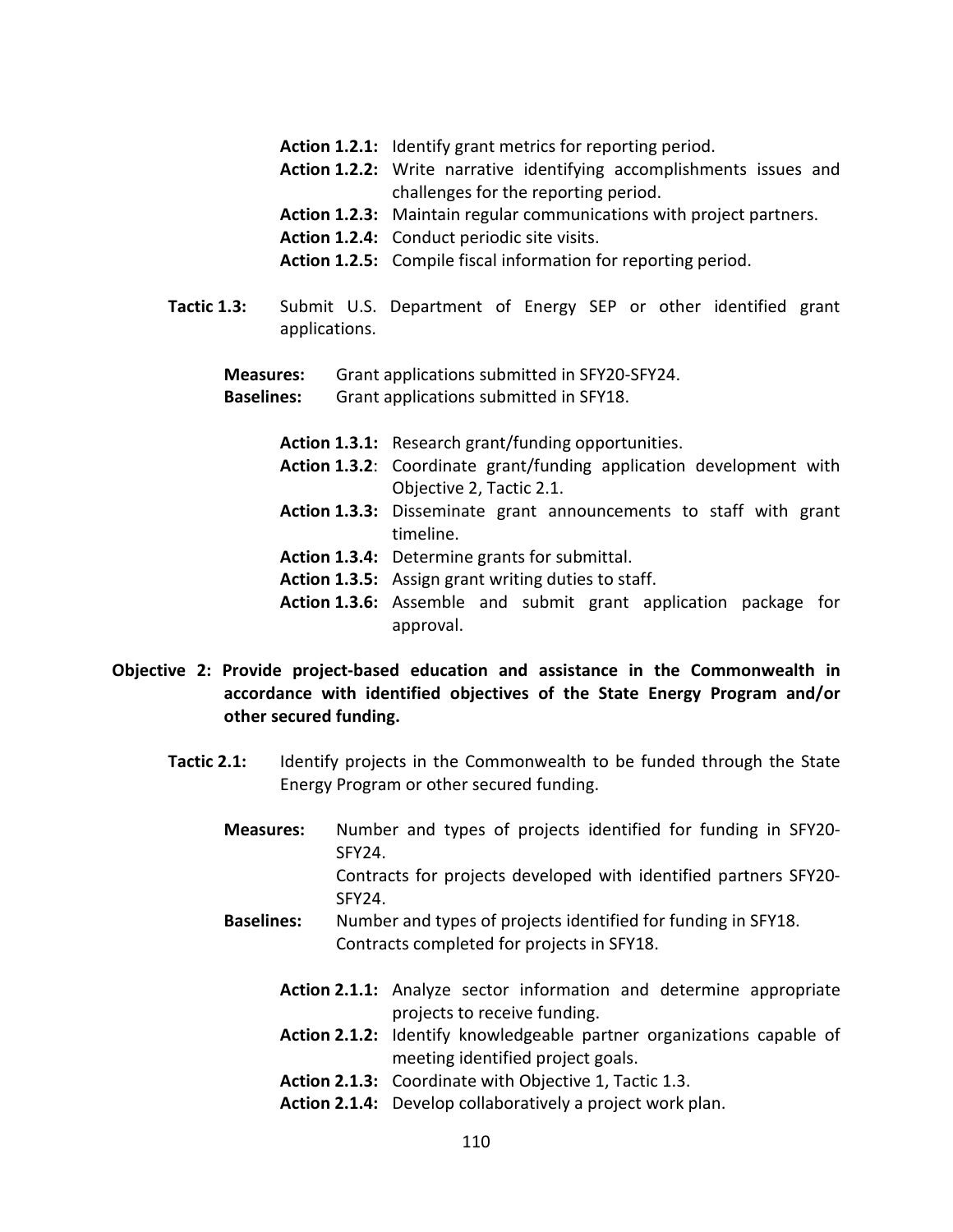- Action 2.1.5: Develop contracts for identified partners to achieve desired results based on objectives outlined by U.S. DOE and other funding sources.
- Tactic 2.2: Implement current project work plans and contracts funded through the State Energy Program or other secured funding.
	- Measures: Milestones completed under funding awarded to EEC in SFY20- SFY24.
	- Baselines: Milestones completed under funding awarded to EEC in SFY18.
		- Action 2.2.1: Oversee technical assistance to commercial and industrial operations in the Commonwealth to help them improve the energy efficiency of their facilities.
		- Action 2.2.2: Oversee continuing education to building contractors, architects, local officials, facility managers and others on High Performance Buildings, a holistic approach to designing, retrofitting and operating energy efficient, sustainable buildings.
		- Action 2.2.3: Oversee project that provides workshops on information on designing, retrofitting and operating energy efficient, sustainable buildings.
		- Action 2.2.4: Oversee technical assistance to wastewater treatment facilities on energy efficiency opportunities that conserve resources and improve compliance.
		- Action 2.2.5: Oversee project designed to increase energy education among Kentucky's primary and secondary teachers.
- Tactic 2.3: Evaluate the performance of funded projects.
	- Measures: Contracts completed under funding awarded to EEC in SFY20- SFY24.
	- Baselines: Contracts completed under funding awarded to EEC in SFY18.
		- Action 2.3.1: Monitor progress of partners in achieving milestones in contract work plans.
		- Action 2.3.2: Communicate monthly with project partners on contract obligations.
		- Action 2.3.3: Attend events or meetings conducted per the terms of the contract.
		- Action 2.3.4: Monitor reports and invoices submitted per contract conditions.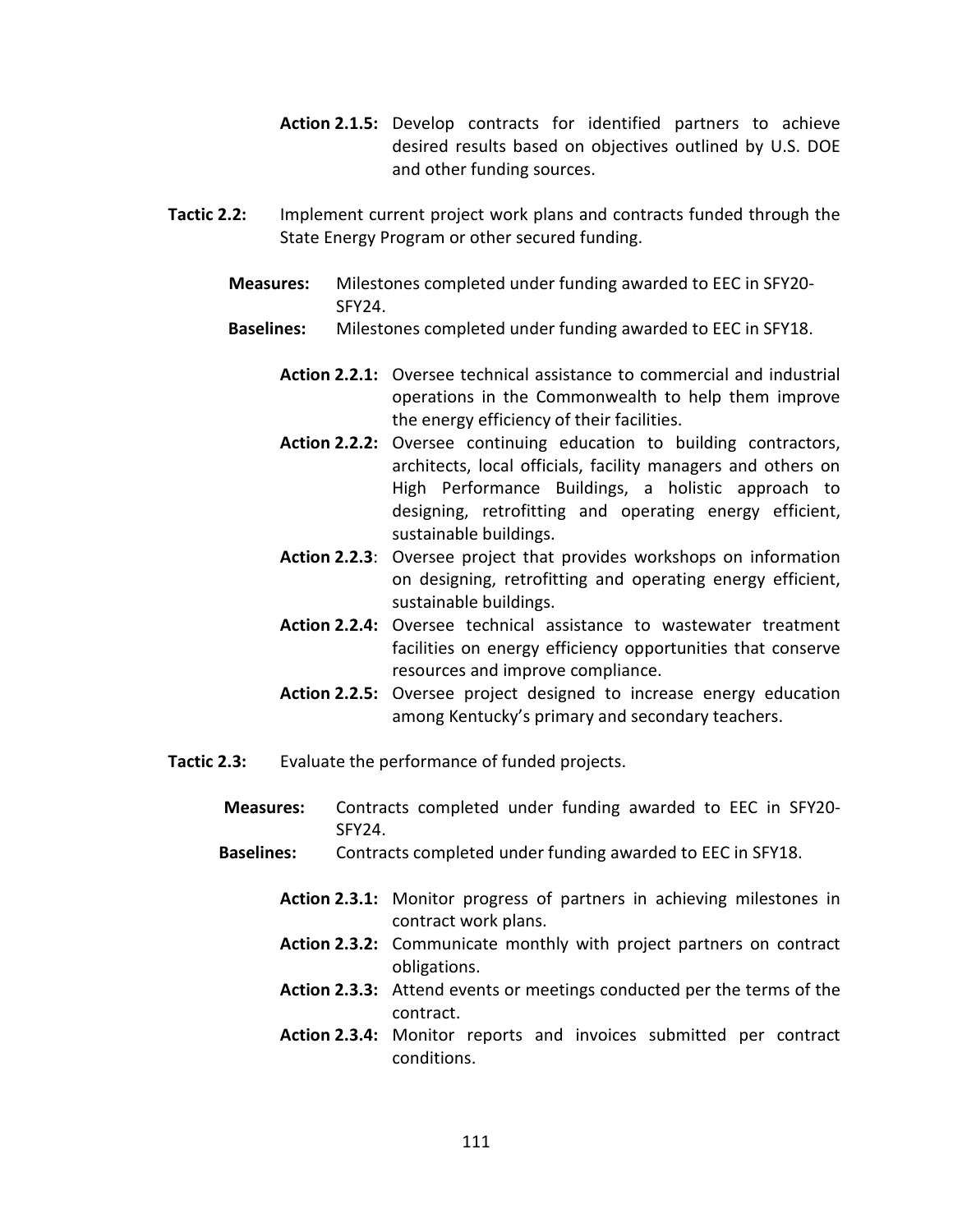- Tactic 2.4: Communicate information on the performance and impact of funded projects in the Commonwealth.
	- Measures: Number of project communication opportunities developed for SFY20-SFY24.
	- Baselines: Number of communication opportunities developed for SFY18.
		- Action 2.4.1: Prepare annual report of project performance.
		- Action 2.4.2: Write articles for cabinet webzine, press releases, posts for social media, and work with partners on other media outlets.
		- Action 2.4.3: Coordinate speaking engagements and events as they relate to funded projects.
- Objective 3: Act as the lead agency for the administration of the Volkswagen (VW) Mitigation Trust Fund for the Commonwealth.
	- Tactic 3.1: Develop a Final Beneficiary Mitigation Plan for the Commonwealth

| Measures:         | No measure identified. |
|-------------------|------------------------|
| <b>Baselines:</b> | No measure identified. |

- Action 3.1.1: Develop and release Final Mitigation Plan.
- Action 3.1.2: Submit Final Plan to the National Trustee
- Action 3.1.3: Obtain Kentucky legislature funding appropriation for plan.
- Tactic 3.2: Identify projects in the Commonwealth to be funded through the Volkswagen Mitigation Trust Fund.
	- Measures: Number and types of projects identified for funding in SFY21- SFY24. Contracts for projects developed with identified partners SFY21- SFY24.
	- Baselines: No baseline identified
		- Action 3.2.1: Identify partner organizations for communication.
		- Action 3.2.2: Issue requests for proposals in compliance with procurement regulations.
		- Action 3.2.3: Develop collaboratively a project work plan.
		- Action 3.2.4: Develop contracts for identified partners to achieve desired results based on objectives outlined by federal Consent Decree.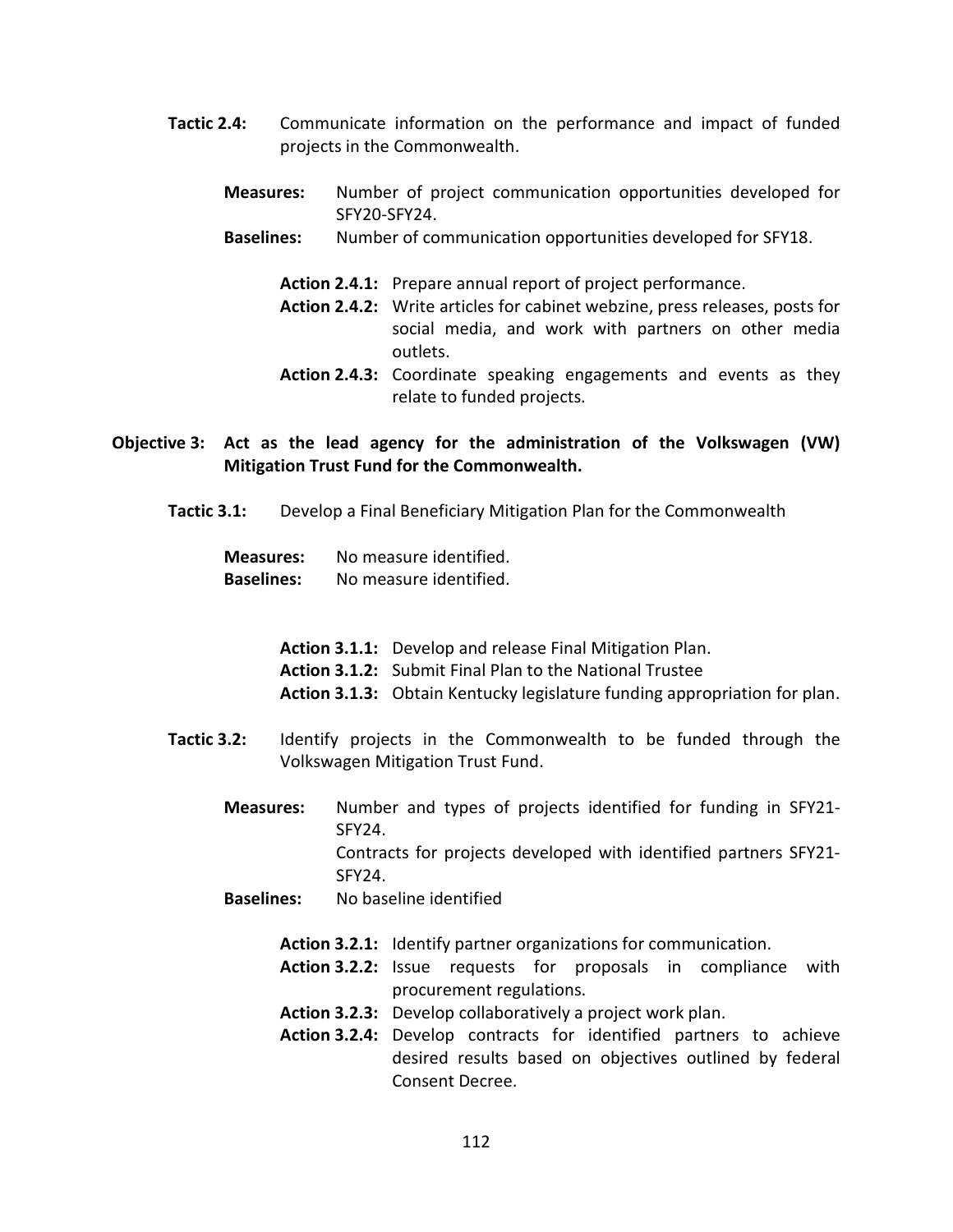Tactic 3.3: Evaluate the performance of VW Trust funded projects.

Measures: Contracts completed under funding awarded in SFY21-SFY24. Baselines: No baseline Identified

- Action 3.3.1: Monitor progress of partners in achieving milestones in contract work plans.
- Action 3.3.2: Communicate monthly with project partners on contract obligations.
- Action 3.3.3: Attend events or meetings conducted per the terms of the contract.
- Action 3.3.4: Monitor reports and invoices submitted per contract conditions.
- Tactic 3.4: Communicate information on the performance and impact of VW funded projects in the Commonwealth.
	- Measures: Number of project communication opportunities developed for SFY21-SFY24.
	- Baselines: Number of communication opportunities developed for SFY18.
		- Action 3.4.1: Prepare reports of project performance.
		- Action 3.4.2: Write articles for cabinet webzine, press releases, posts for social media, and work with partners on other media outlets.
		- Action 3.4.3: Coordinate speaking engagements and events as they relate to funded projects.

#### Goal 4. Promote Energy Resilience in the Commonwealth

Enhance energy resilience and security efforts by identifying opportunities that leads to the ability of citizens, businesses, and state and local governments to respond effectively and recover quickly from an energy emergency or disruption.

Energy security means the uninterrupted availability of energy sources at affordable prices. Energy resilience is the ability of the Commonwealth to respond effectively to an energy emergency and to recover quickly from any damage. One element of resilience is energy assurance or the preparation and planning, mitigation and response, and education and outreach. Energy assurance involves fuel security (i.e. a redundancy of fuel supply).

As the state energy office for Kentucky, the OEP uses SEP funding to support agency actions regarding energy security, resilience, and assurance. The OEP serves as the lead agency under Emergency Support Function-12 (Energy) of the Kentucky Emergency Operations Plan. Energy functions are coordinated through ESF-12 agencies and partners as well as the Energy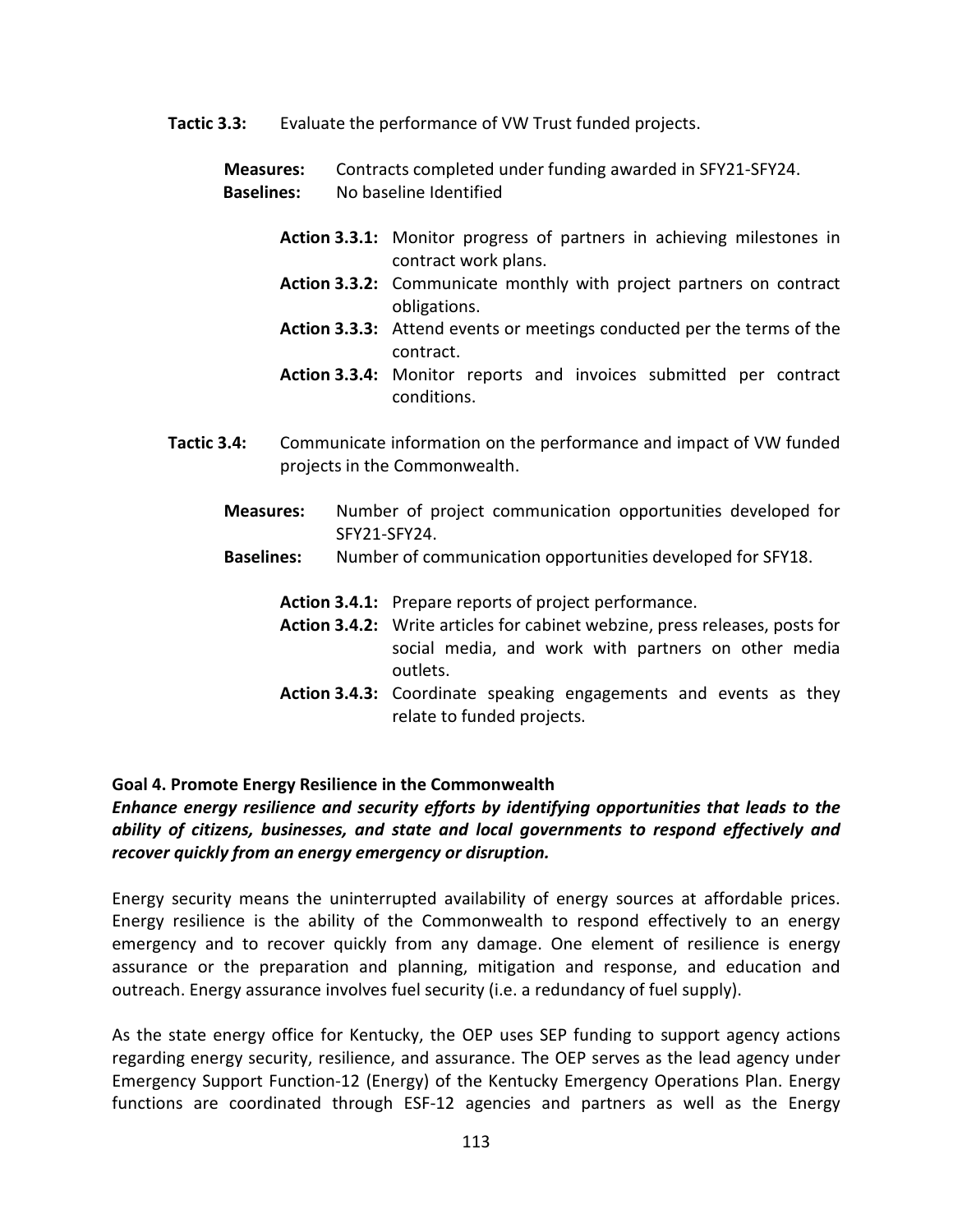Management Response Board. The mission of ESF-12 is to provide for the organization, coordination, and direction of all energy resources within the Commonwealth for use during an emergency. This is done by defining and establishing responsibility and authority in energy matters at the various levels within the Commonwealth and by establishing close working relationships with public and private sector energy producers, marketers, and transporters.

## Objective 1: Ensure the integration of energy issues in Kentucky's Emergency Response/Preparedness Plans and activities.

- Tactic 1.1: Serve in the Emergency Support Function-12 capacity (Energy) for the Commonwealth's emergency operations relating to fuel assurance.
	- Measures: Updated contact list in SFY20-SFY24. Updated plan in SFY20-SFY24. Energy emergency assistance provided in SFY20-SFY24. Baselines: Updated contact list in SFY18. Updated plan in SFY18.
		- Energy emergency assistance provided in SFY18.
		- Action 1.1.1: Update annually the Energy Assurance Plan and contact information.
		- Action 1.1.2: Monitor critical facilities and industry fuel conditions as well as fuel infrastructure to issue appropriate advance advisories, such as but not limited to hours of service waivers, to help avert emergency situations.
		- Action 1.1.3: Monitor and coordinate events to ensure timely response and mitigation of energy emergencies.
		- Action 1.1.4: Maintain GIS data and maps for use during an energy emergency.
		- Action 1.1.5: Stay current with staff of the Cabinet ERT group, the Kentucky PSC, utilities, private sector entities and other ESFs regarding ESF-12 functions.
		- Action 1.1.6: Maintain WebEOC access.
- Tactic 1.2: Ensure communication and exchange of information relating to energy resilience and security information and actions with federal and state agencies and stakeholders.
	- Measures: Number of training events in SFY20-SFY24. Number of conference calls in SFY20-SFY24. Number of disruptions identified in SFY20-SFY24. Baselines: Number of training events in SFY18. Number of conference calls SFY18. Number of disruptions identified in SFY18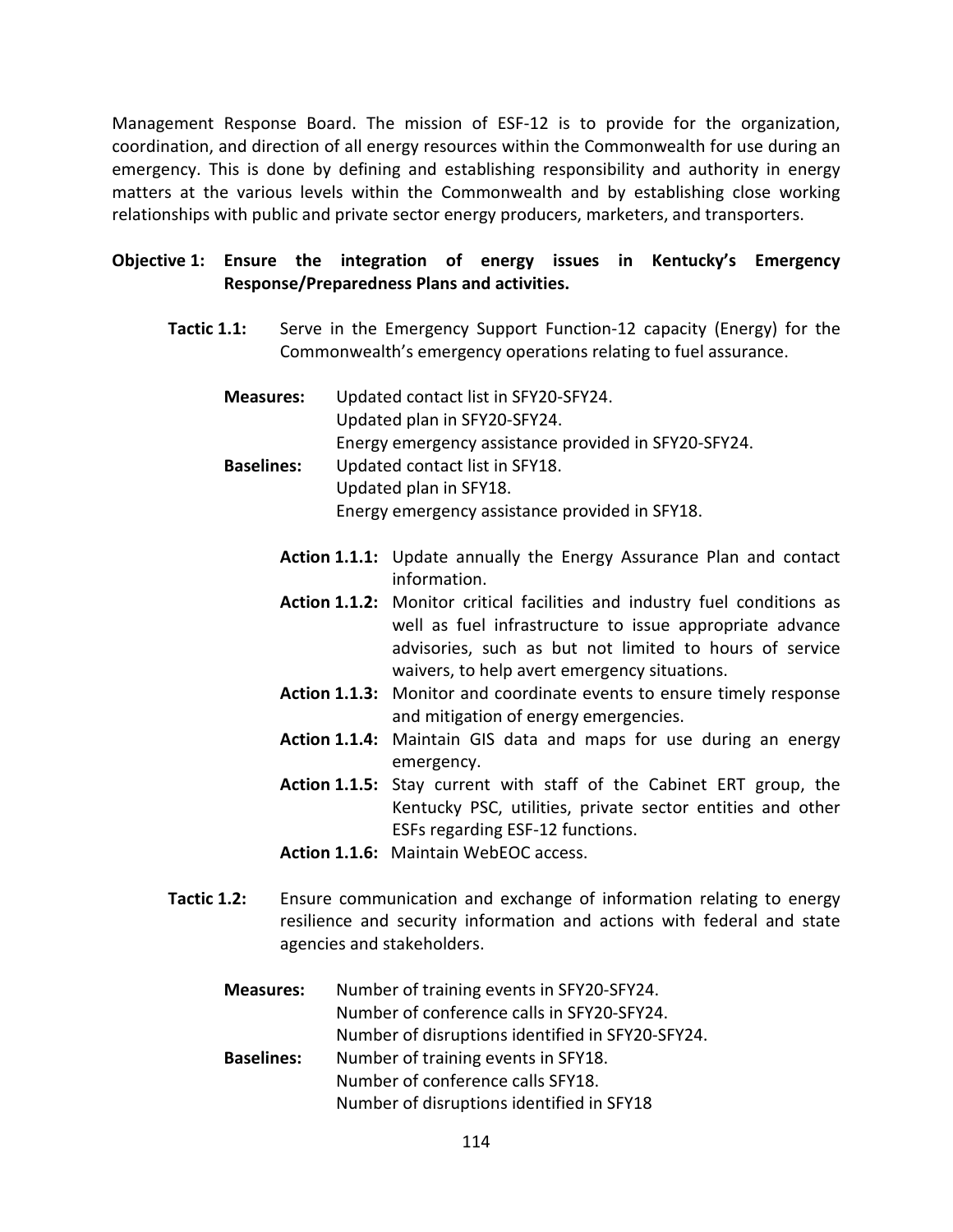- Action 1.2.1: Maintain communication with members of Infrastructure Security & Energy Restoration (ISER) and attend trainings.
- Action 1.2.2: Maintain ISERnet communication and contact information.
- Action 1.2.3: Maintain communications with members of Energy Resource Management Board and host meetings as needed.
- Action 1.2.4: Maintain EAGLE-I subscription to view and map the nation's energy infrastructure and obtain near real-time informational updates concerning the electric, petroleum and natural gas sectors within one visualization platform.
- Action 1.2.5: Participate in energy assurance, security, and resilience training events.
- Action 1.2.6: Monitor energy prices, availability, and delivery of services for potential disruptions or issues.

#### Objective 2: Identify resources for citizens, businesses, and state and local governments to enhance energy assurance activities.

- Tactic 2.1: Increase the energy disruption preparedness and planning activities of citizens, businesses, and state and local governments.
	- Measures: Number of training events in SFY20-SFY24. Number of assessments in SFY20-SFY24.
	- Baselines: Number of training events in SFY18. Number of assessments SFY18.
		- Action 2.1.1: Help local governments and businesses identify and assess emergency operations plans for energy assurance inclusion.
		- Action 2.1.2: Prepare resources for inclusion of OEP newsletters and webpages regarding citizen preparedness and planning for an energy disruption.
		- Action 2.1.3: Work with partner organizations on training activities as well as sharing of information relating to energy assurance.
- Tactic 2.2: Enhance the mitigation and response activities relating to energy disruption of citizens, businesses, and state and local governments.

| <b>Measures:</b>  | Number of training events in SFY20-SFY24.        |
|-------------------|--------------------------------------------------|
|                   | Dollars identified and leveraged in SFY20-SFY24. |
| <b>Baselines:</b> | Number of training events in SFY18.              |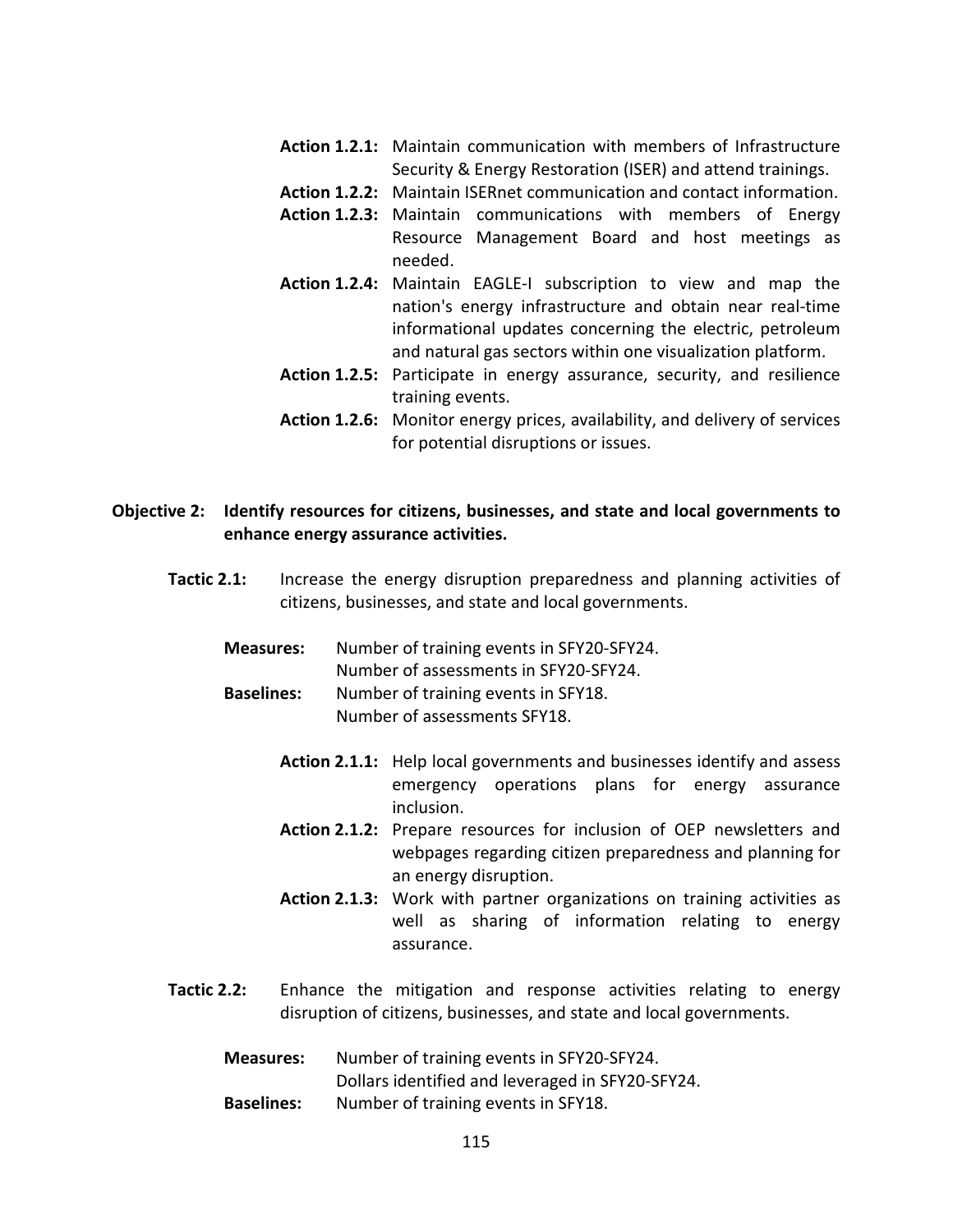Dollars identified and leveraged in SFY18.

- Action 2.2.1: Assist local governments and businesses identify funding for mitigation activities to minimize energy disruptions.
- Action 2.2.2: Prepare resources for inclusion in the OEP newsletters and webpages regarding citizen mitigation and response actions for an energy disruption.
- Action 2.2.3: Work with partner organizations on training activities as well as sharing of information relating to mitigating and responding to an energy disruption.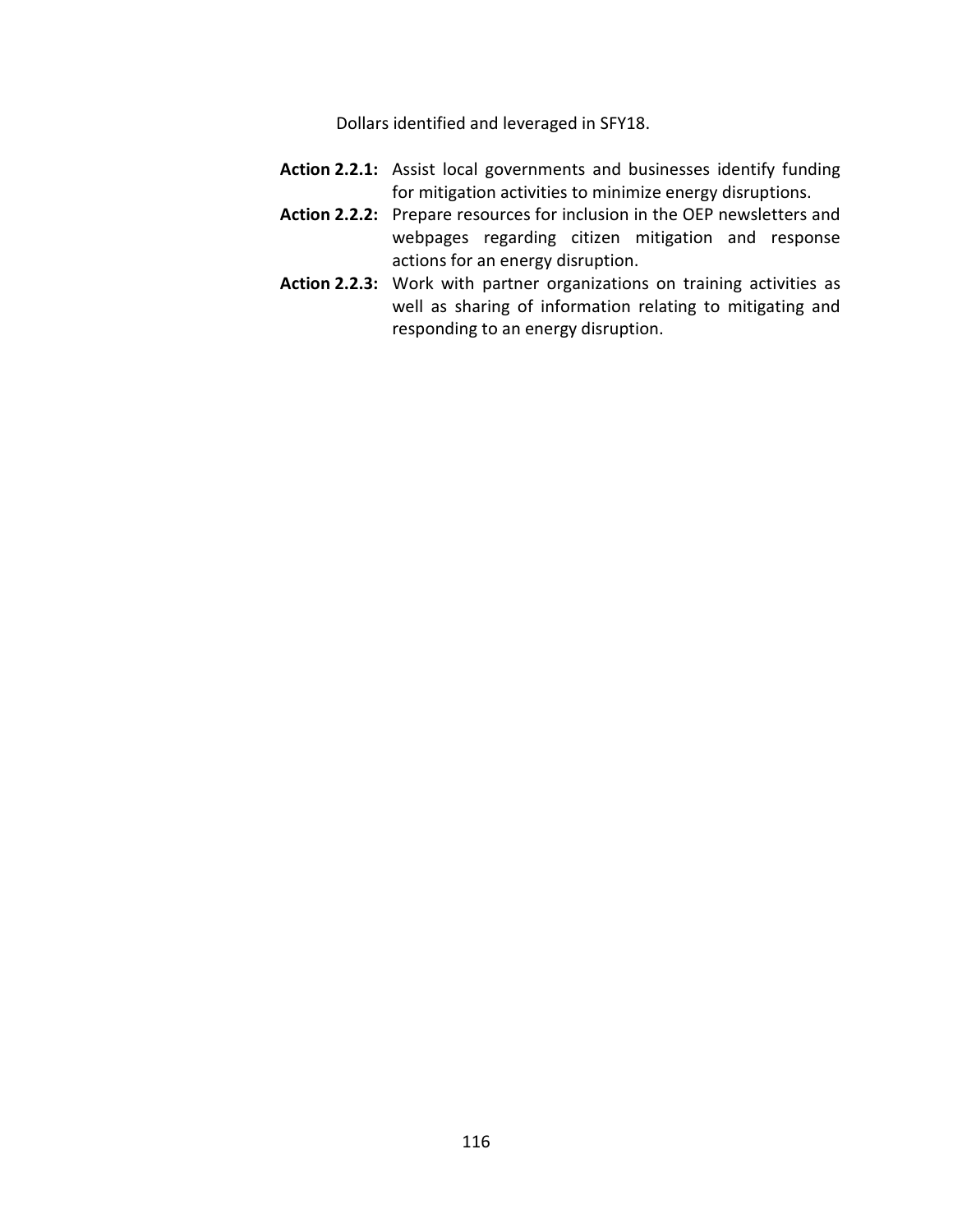## **OFFICE OF KENTUCKY NATURE PRESERVES**

The mission of the Office of Kentucky Nature Preserves (OKNP) is to promote understanding and appreciation of the aesthetic, cultural, scientific and spiritual values of our unpolluted and unspoiled environment by identifying, acquiring, and managing natural areas that represent the best known occurrences of rare native species, natural communities, and significant natural features in a statewide nature preserves system (KRS 146.410-535). To increase organizational efficiency, in the 2018 statutory EEC administrative reorganization the OKNP was formed by merger of the Kentucky State Nature Preserves Commission with two of the EEC's other habitat conservation programs: the Kentucky Wild Rivers Program (KWRP), whose mission is to afford the citizens of the Commonwealth an opportunity to enjoy natural streams, to attract out-ofstate visitors, to assure the well-being of our tourist industry, to preserve for future generations the beauty of certain areas untrammeled by man (KRS 146.200-360), and the Kentucky Heritage Land Conservation Fund (KHLCF), whose mission is to benefit the citizens of Kentucky [through] the acquisition and maintenance of certain lands for use as state parks, recreation areas, state forests, nature preserves, wildlife management areas, and wetlands (KRS 146.550-570). In 2019 revised administrative regulations were promulgated to enhance synergy between these programs and reduce inefficiencies.

In addition to the natural areas programs, the OKNP is the Commonwealth's central source for information about Kentucky's natural habitats and rare native species, acting as a clearinghouse for environmental reviews through its database. OKNP also has the only botanical conservation program in state government (KRS 146.600-.619), and it is the formally designated state cooperator of the U.S. Fish and Wildlife Service for the assessment, monitoring and recovery of federally listed plants in Kentucky under Section 6 of the Endangered Species Act. A list of the 312 state endangered and threatened plants is published in 400 KAR 3:040. These listing are non-regulatory and intended to identify at-risk species to prioritize habitat management and alleviate federal listing. There are currently eleven federally listed plants in Kentucky

## Principles:

- The OKNP will ensure safe public access on natural areas. Safe public access on all hiking trails and parking areas will be the highest priority for OKNP natural areas, including nature preserves, natural areas, and heritage land conservation easements.
- The OKNP will manage habitat on Kentucky's natural areas with future generations in mind. Land management decisions will be based on the most current scientific data to ensure that Kentucky's most unique natural areas remain as living museums for future generations.
- The OKNP will work collaboratively to conserve rare species and habitats, with the ultimate goal of removing species from federal listing. As Kentucky's only rare plant program and designated cooperator under Section 6 of the Endangered Species Act, gathering information on rare plant species and managing them to secure or increase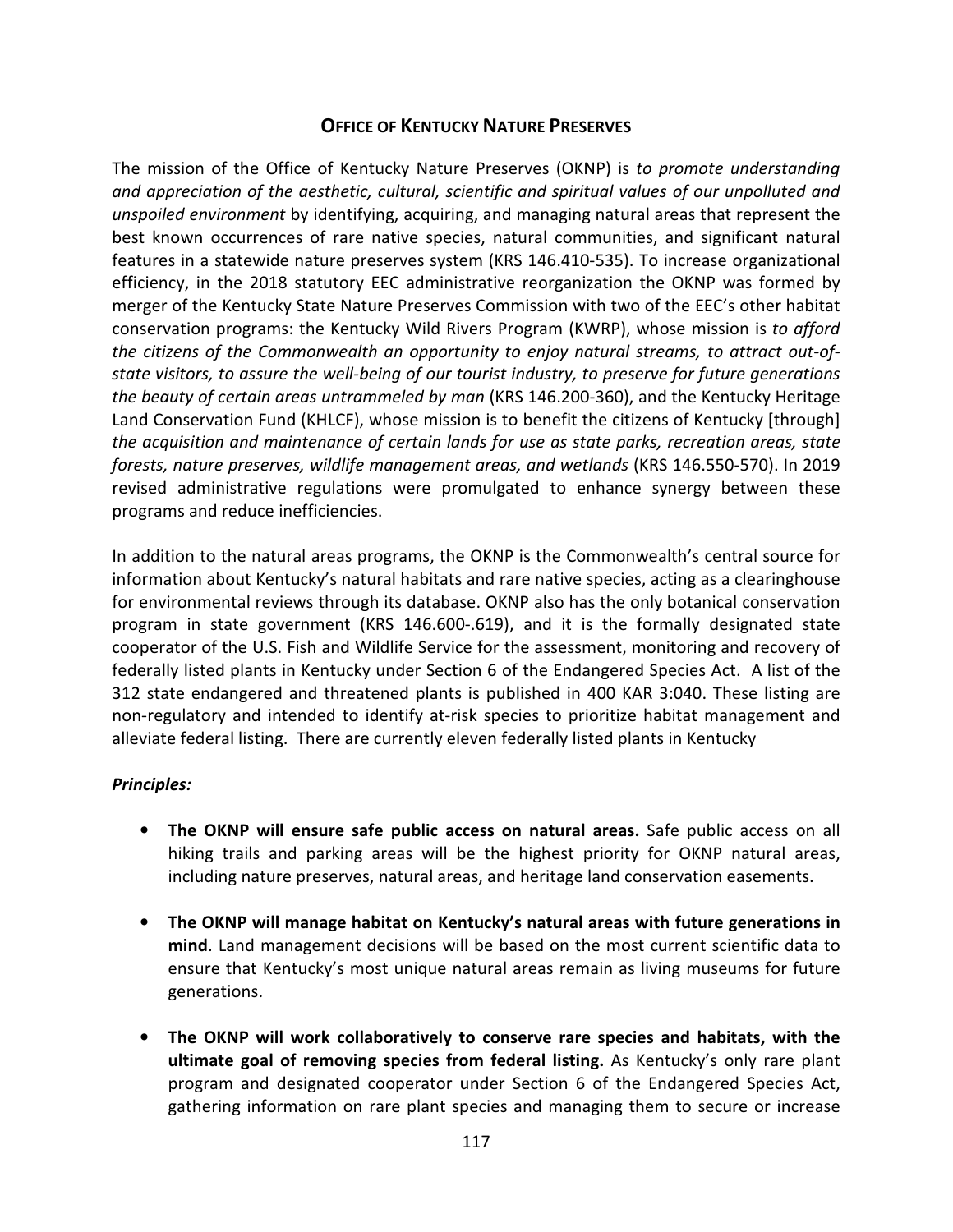their populations in order to prevent or eliminate ESA restrictions will remain an agency priority. Similarly, the agency will work with mitigation programs to conserve appropriate resources to enable development projects to proceed in an efficient manner.

- The OKNP will remain the Commonwealth's primary clearinghouse for natural areas and rare species information. Kentucky has 116 endemic species of plants and animals, meaning they are found nowhere else in the world. Kentucky ranks fourth nationally in aquatic species with 105 different kinds of freshwater mussels and 245 native fishes, and 60 species of crayfish recorded. OKNP will continue as Kentucky's constituent Natural Heritage Program within the international NatureServe network. Gathering the highest quality field data on Kentucky's native species and habitat and delivering that to the public and private sectors will be the highest priority for the Biological Assessment Branch.
- The OKNP will showcase the natural beauty of Kentucky. Our staff of experts will present public programs, hikes, and other opportunities to showcase the natural wonders and native species of Kentucky.

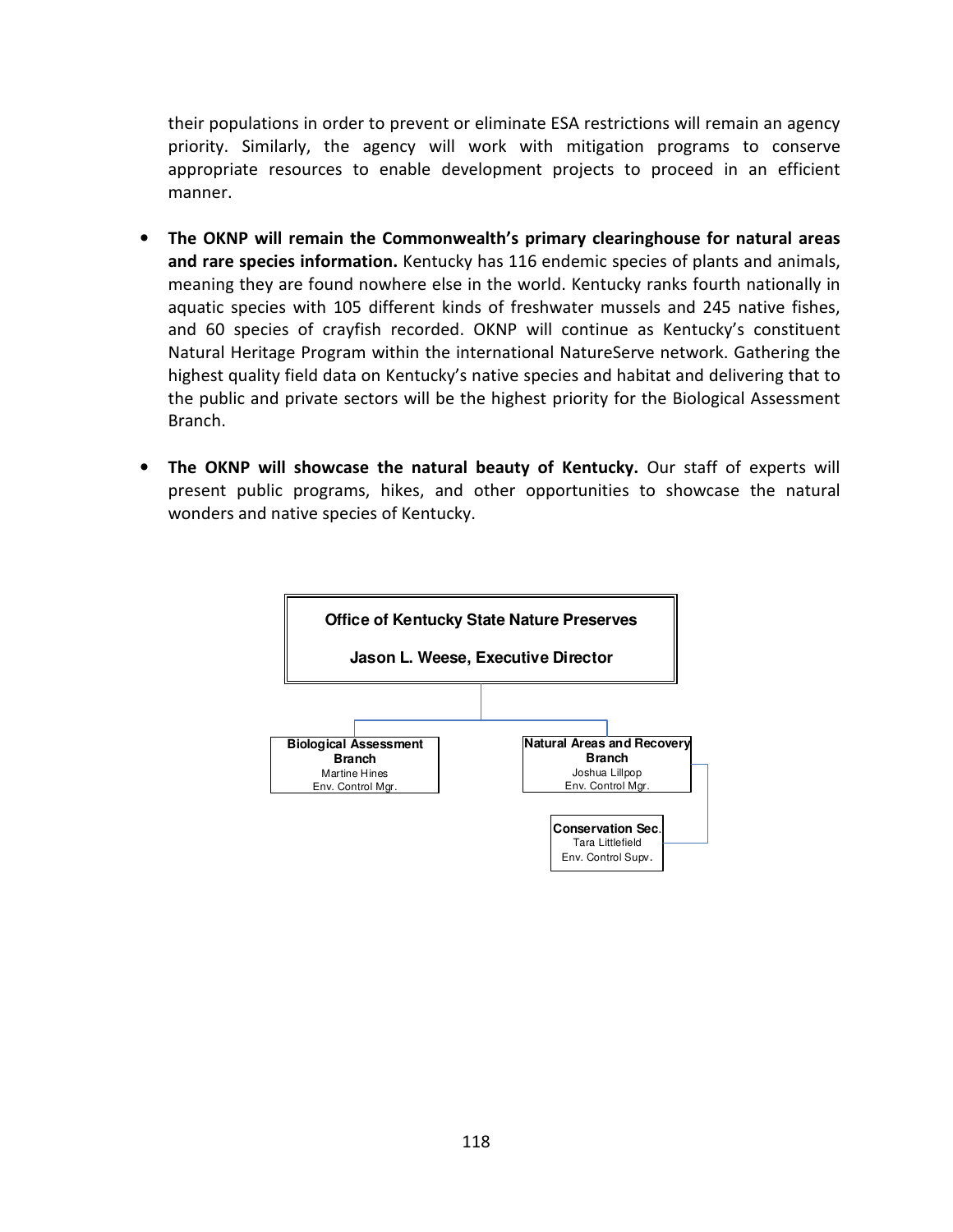# Goal 1: Sustainable Natural Areas Management

## Manage natural areas for sustainable passive recreation and long-term biological integrity.

The primary purpose of the OKNP lands system, according to KRS 146.410, is to "secure for the people of present and future generations the benefits of an enduring resource of natural areas."

The OKNP will continue to manage state nature preserves to improve endangered species habitat and provide areas for hiking and birdwatching, additional state natural areas will provide fishing, paddling, and hunting opportunities, and the KHLCF's conservation easements will offer a wide range of outdoor recreation and educational opportunities in nature parks throughout the state.

Each site has a management plan which includes information on (1) recreational attributes and appropriate public access, (2) rare species and the proper management of their populations and habitats, and (3) natural community identification, delineation, restoration, and maintenance. By creating and following detailed management plans for each natural area, the KNSP has and will continue to set a new standard for rare species protection and research, land management techniques, and appropriate visitor use in the state of Kentucky. The OKNP will continue to promote the concept of ecosystem management and sustainable passive outdoor recreation by developing constituency bases around each natural area through community outreach and environmental education programs. OKNP must involve local organizations and citizen volunteers to the maximum extent possible in order to care for nature preserves and acquire the active support and sense of ownership for preserves among Kentuckians.

Eco-tourism is a growing part of Kentucky's economy. Nature preserves and natural areas generally provide more of an undeveloped "wilderness" or peaceful experience than many parks and provide habitat for species not often seen, creating destinations for birders, botanists, and wildlife watchers.

- A 2019 National Park Service report shows 260,964 people visited Abraham Lincoln Birthplace National Historical Park in Larue County in 2018, spending \$15.4 million in communities near the park. That spending supports 227 jobs in the area and had a cumulative benefit to the local economy of \$20.8 million, according to the report. The site includes the Knob Creek Farm, an OKNP natural area.
- A 2019 report on Mammoth Cave National Park, which encompasses the ONKP Wild Rivers Program's Green Rivers segment, shows visitors spent \$45 million in 2018, helping support nearly 600 local jobs and generate \$61.6 million into nearby economies.
- **The 2019 Kentucky Outdoor Recreation Economy Report indicates that Kentucky** generates \$12.8 billion in consumer spending, 120,000 direct jobs, \$3.6 billion in wages, and \$756 million in taxes annually from outdoor recreation (https://outdoorindustry.org/state/kentucky/).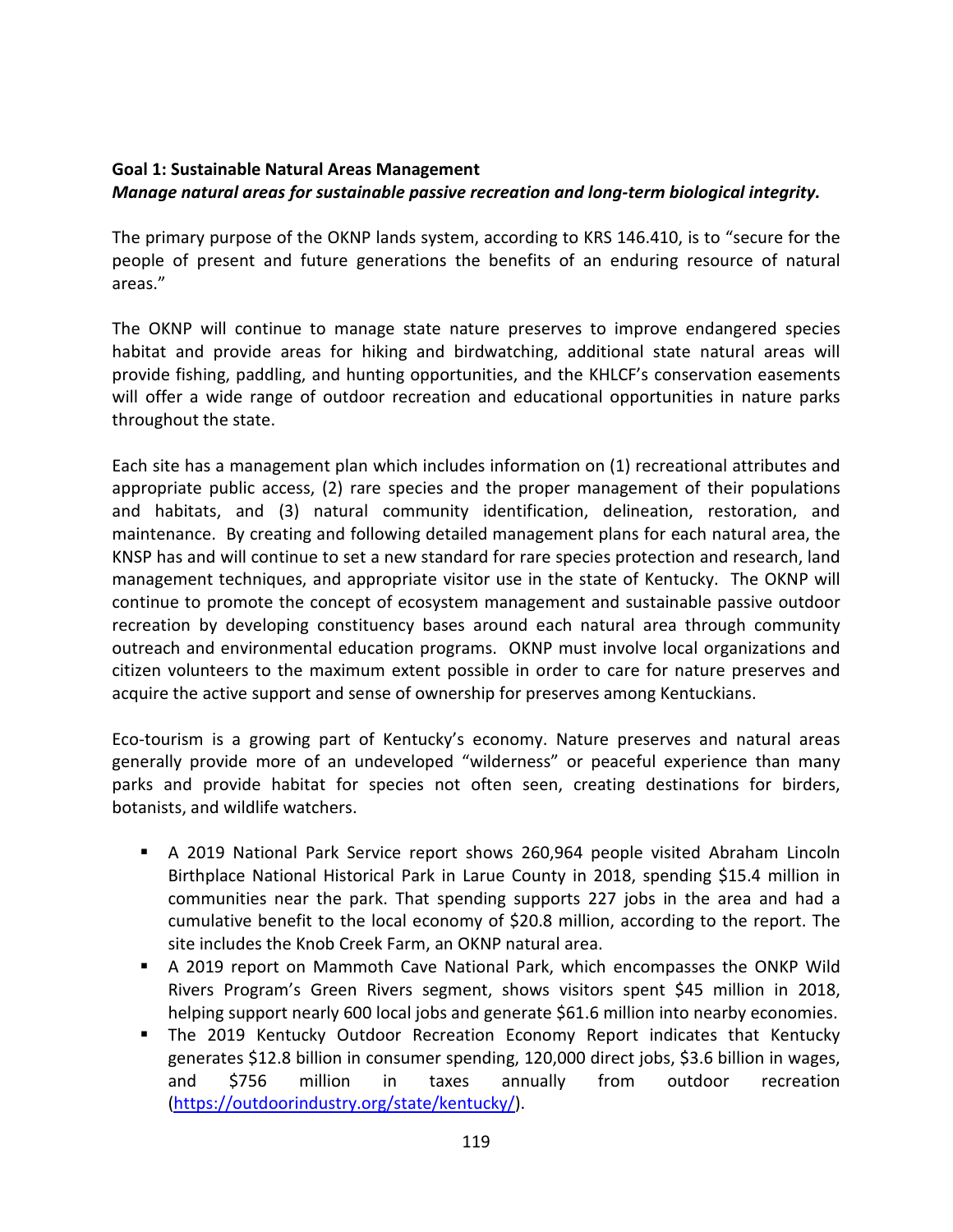- The current National Census Bureau National Survey of Fishing, Hunting, and Wildlife-Associated Recreation for Kentucky estimates there are 827,000 birdwatchers and \$773 million spent on non-consumptive wildlife watching annually in the Commonwealth (https://www.census.gov/prod/2013pubs/fhw11-ky.pdf).
- The Kentucky Chamber of Commerce's Potential for Tourism Development in Eastern Kentucky report, which led to the establishment of SOAR, indicates that the most popular outdoor activities are hiking and wildlife viewing (https://www.kychamber.com/sites/default/files/pdfs/EasternKyTourism2013.pdf).

The OKNP has several different levels of involvement with natural areas:

- The total of the below OKNP land programs is approximately 113,000 acres or 0.45% of Kentucky's 25,000,000 acres.
- The OKNP owns 19,217 acres in its nature preserves system in 30 counties at 41 sites. These areas are primarily managed for endangered species habitat, although most do have designated hiking trails and wildlife watching areas. OKNP is the primary owner and manager of these areas.
- The OKNP owns 6,417.35 acres in its natural areas system in 7 counties at 6 sites. These are managed for hiking, hunting, fishing, paddling, and wildlife watching as well as forest watershed conservation. OKNP is the primary owner and manager of these areas.
- Another 7,324 acres owned by other organizations are dedicated into the nature preserves system. These include some wilderness areas on Kentucky's state parks. OKNP's role is to monitor compliance with the articles of dedication and assist with management as appropriate.
- The KHLCF program has 12,641 acres enrolled in conservation easements at 54 sites owned by local governments and NGO's for nature parks. OKNP's role is monitoring areas for KHLCF management plan compliance and assisting with hiking trails and wildlife watching programs.
- The KHLCF program also has 60,110 acres of deed restricted land at 26 sites owned by other state agencies. OKNP's role is monitoring areas for KHLCF management plan compliance and assisting with habitat management as appropriate.
- Private landowners and organizations throughout the state have enrolled 8,259 acres at 59 sites into the Kentucky Natural Areas Registry Program. This is a voluntary program for landowners interested in conservation of the rare species and natural features known from their property, but it is not binding in any way and does not transfer if the property changes hands. OKNP's role is limited to biannual visits.
- The Wild Rivers System includes 26,382 acres owned by federal and state agencies and some private landowners in nine designated Wild Rivers Corridors. These are managed for hiking, hunting, fishing, paddling, and wildlife watching as well as forest watershed conservation. OKNP's role is monitoring areas for management plan compliance and assisting with habitat management as appropriate.

## Objective 1 - Provide opportunities for passive recreation such as hiking, nature photography, birdwatching, and wildlife watching in naturally scenic areas.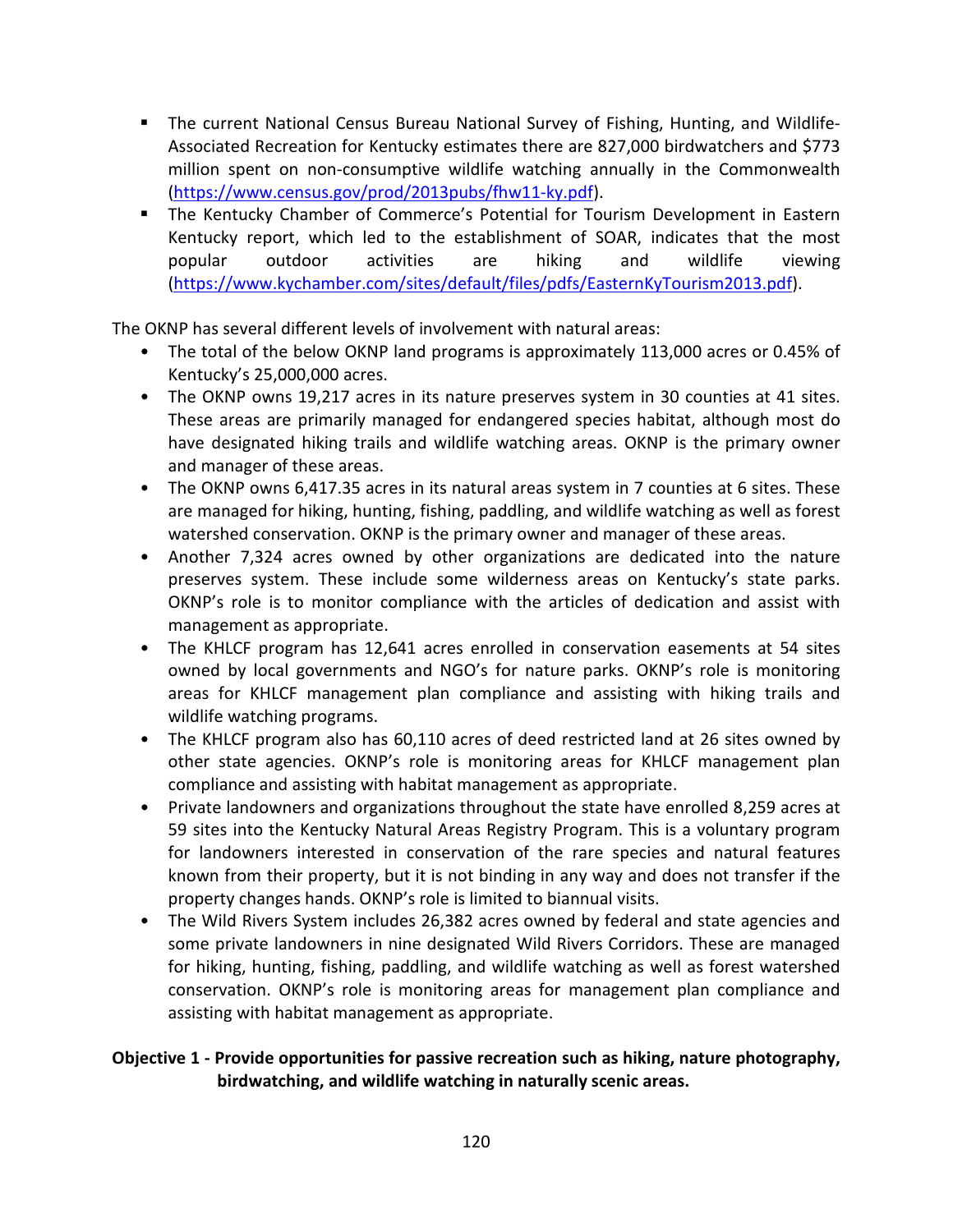OKNP natural areas include hundreds of miles of hiking trails managed either solely by OKNP or in partnership with other agencies. It is imperative that visitors to these areas have a safe and enjoyable experience.

- Tactic 1.1: Maintain safety and stability of existing trails, parking lots, and public areas.
	- Action 1.1.1: Monitor all public trails and parking lots on owned property at least annually; monitor other property access points and Wild River corridors at least bi-annually.
	- Action 1.1.2: Utilize maintenance pool, KHLCF funds, or other funds to address safety issues as appropriate within one week of identification as available.
	- Action 1.1.3: Increase number of partnerships with scout troops, master gardeners, school groups, NGOs, and other civic groups to improve trail conditions, safety, and signage at all public trails, such as the partnership with Lewis County Fiscal Court at Crooked Creek State Nature Preserve and Hancock County Fiscal Court at Jeffrey's Cliff Heritage Land.
	- Action 1.1.3: Recruit, design, and implement management agreements with willing partners as a strategy to help meet the demands of preserve management. Custodial care has been assigned to partner conservation organizations at three owned sites and agreements with other public agencies and private conservation organizations for partial responsibility for the costs of preserve maintenance are in effect on many others.
	- Action 1.1.4: Continue to develop and implement comprehensive preserve management plans of all owned natural areas by addressing the following: rare species population management and enhancement; natural community delineation, evaluation, maintenance, and restoration (as necessary); maintenance of property boundaries; development and maintenance of appropriate public use facilities; development of educational and interpretive materials and programs for use by visitors, neighbors, the general public, and agencies; and the maintenance of good neighbor, community, constituency, and agency relations.
	- Action 1.1.5: Facilitate or assist management plan implementation on KHLCF easement partners, such as trail and parking lot improvements at Jessamine Creek Gorge with Jessamine County Fiscal Court.

#### Objective 2 - Conserve populations of rare species and their habitat.

There are currently 49 species in Kentucky federally listed as Threatened or Endangered, and 31 more that have been petitioned for listing. Through increased biological monitoring efforts, restoration projects on public land, and acquisition of designated habitats, the OKNP will prioritize efforts to prevent Kentucky species from becoming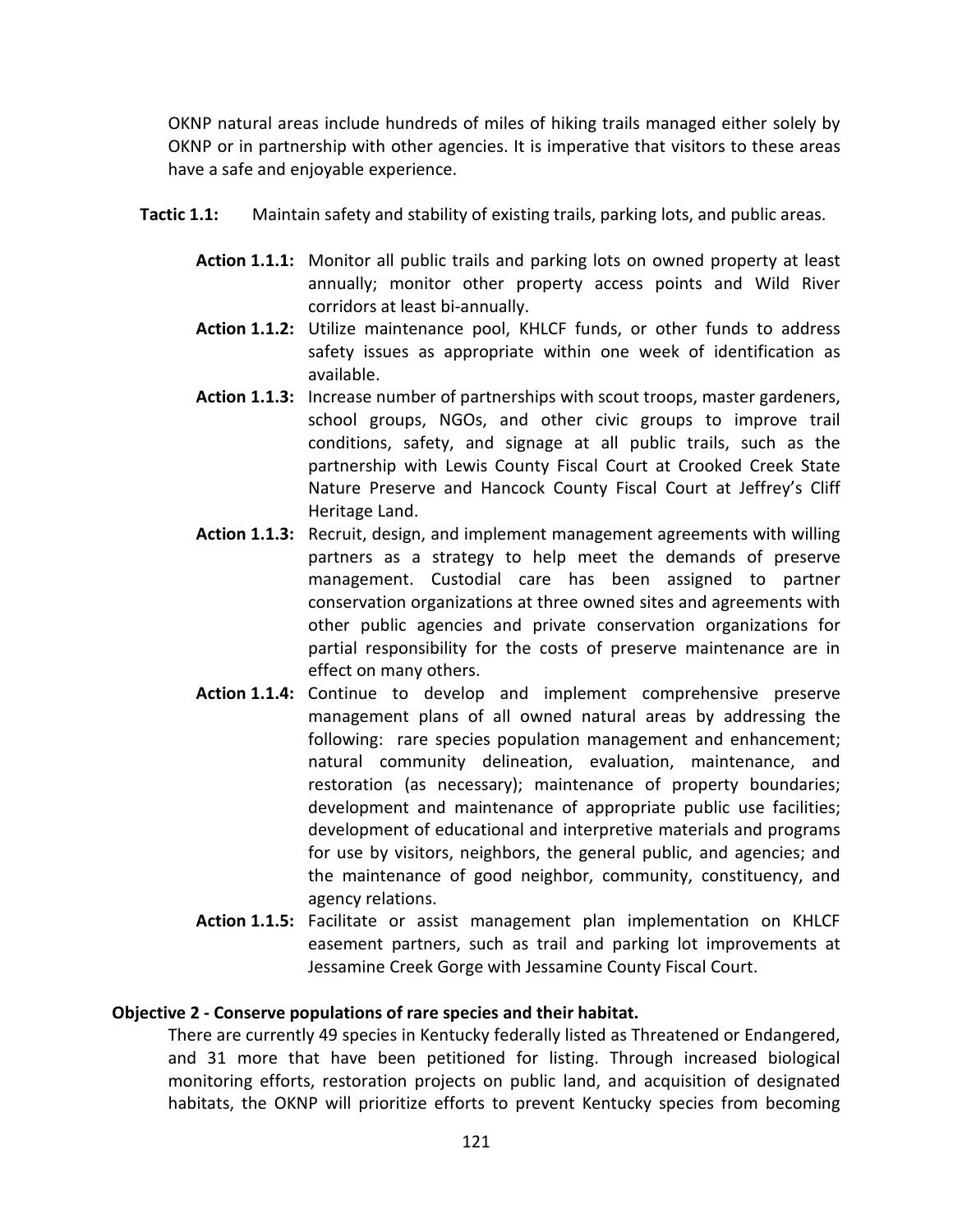listed and/or remove currently listed species. Many of Kentucky's natural communities are represented within OKNP natural areas and contain the best remaining examples of a rare community or species population known in the state. Conserving these areas reduces the risk that species found there will become federally endangered, helps the recovery of already federally listed species and moves these species closer towards their delisting.

- Tactic 2.1: Manage populations and habitats of rare species on natural areas in accordance to US Fish and Wildlife Service Recovery Plans to promote removal of Kentucky species from Federal endangered species listing, or prevent federal listing.
	- Action 2.1.1: Utilize funding from KHLCF and other sources to update biological inventories of natural areas.
	- Action 2.1.2: Manage all natural areas according to the relevant USFWS recovery plans for listed species and KHLCF or IBCF management plans as applicable.
	- Action 2.1.3: Manage populations and habitats of at-risk species to prevent listing of Kentucky species on the Federal endangered species list that are being considered due to their rarity or habitat loss.
	- Action 2.1.4: Increase the number of listed plant species conserved on OKNP natural areas. Currently of 372 plant species listed as state endangered, threatened or special concern, 206 are conserved in perpetuity on OKNP lands up from 143 in the last biennium.
	- Action 2.1.5: Increase the number of listed animal species conserved on OKNP natural areas. Currently of 339 animal species listed as endangered, threatened or special concern, 172 have been conserved on OKNP land up from 96 in the last biennium.
	- Action 2.1.6: Increase the number of high-quality natural community types conserved on OKNP natural areas. Currently of 70 natural community types, 30 high-quality examples have been conserved on OKNP lands up from 23 in the last biennium.
- Tactic 2.2: Implement partnerships to accomplish habitat management goals.
	- Action 2.2.1: New or updated cooperative efforts with other agencies, organizations, and individuals will be employed to assure the conservation assist in implementing all other goals, sub-goals, objectives, and actions of management plans.
	- Action 2.2.2: Continue lead coordination and implementation with Kentucky Division of Forestry and US Forest Service to improve prescribed fire program on OKNP sites and assist other agencies on burns. Under a "Good Neighbors Agreement" with the USFS and a 2018 National Fish and Wildlife Foundation Shortleaf Pine Restoration Grant secured by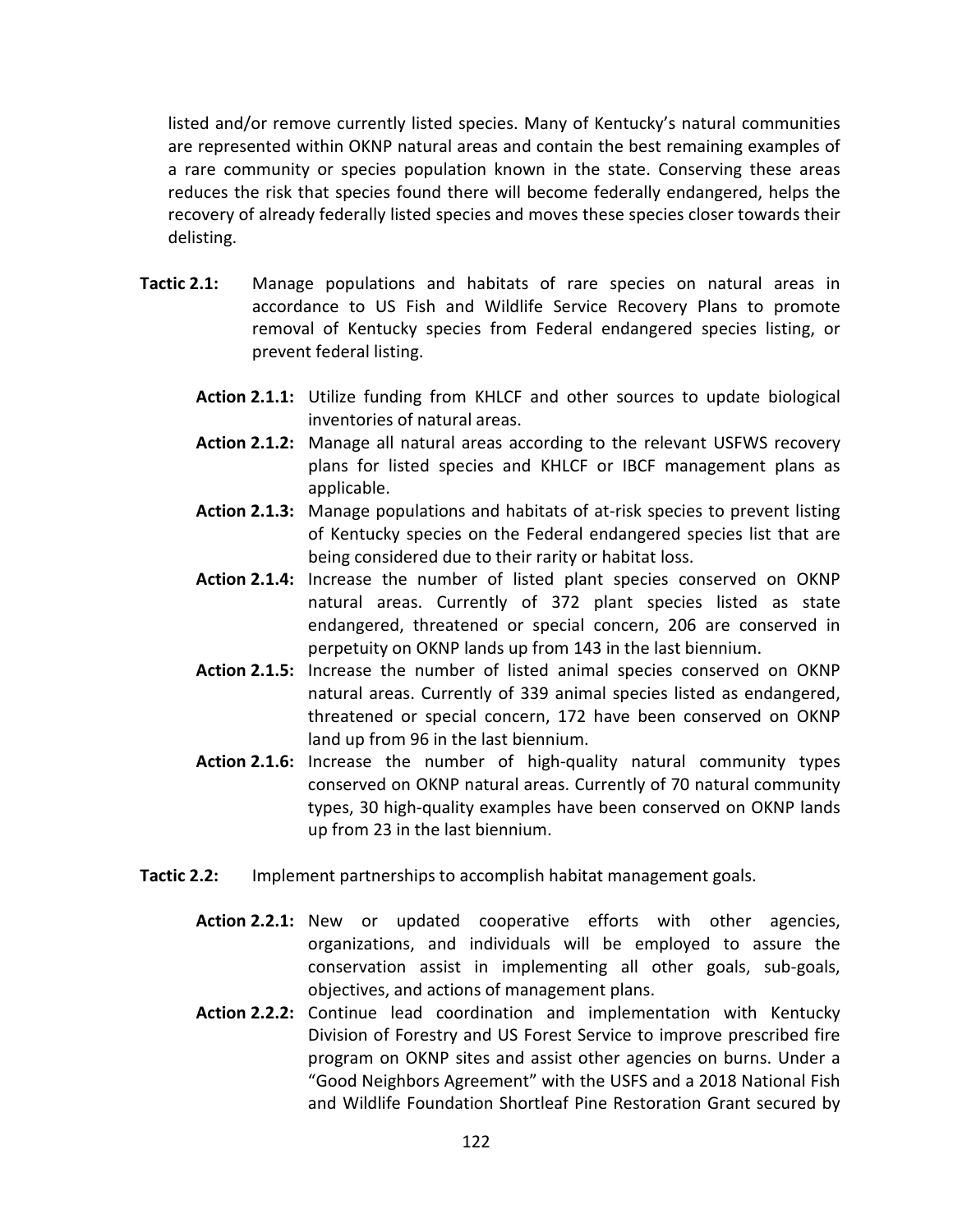OKNP, this multi-agency prescribed fire and habitat management project has benefited conservation areas in the Cumberland Plateau.

- .Action 2.2.3: Continue to work with the US Fish and Wildlife Service, Imperiled Bat Conservation Fund, KYTC, mitigations funds, and other sources to secure management funding for staff and technicians to manage rare species habitat on both public and private land.
- Action 2.2.4: Continue secured IBCF and KDFWR FILO mitigation projects on forest management along the Little South Fork Wild River natural areas in McCreary/Wayne Counties.
- Action 2.2.5: Work with KDFWR, KYTC, and Kentucky Department of Agriculture on Pollinator Conservation Plan and implement secured funded projects to implement monarch butterfly habitat management across managed sites to reduce likelihood of federal listing.
- Action 2.2.6: Evaluate and issue permits and required follow up on Wild River corridor change-of-use permits as regulations dictate.

#### Objective 3 - Conserve additional natural areas.

 Protection and restoration of endangered species habitats and populations on permanent natural areas are an integral part to endangered species recovery and the delisting process. Natural areas acquisition planning and implementation will be conducted utilizing natural heritage program methodology and the Biological and Conservation Data system to determine site significance and representation in the current natural areas system. Other considerations will include the availability of sites for acquisition; proximity to other natural areas; real and potential threats and management problems; capacity to manage the site; outdoor recreational opportunities in the area; Wild Rivers watershed protection; application assessment by KHLCF Board; and other factors as necessary. OKNP will place priority on (1) the expansion of existing natural areas over new discrete tracts; (2) increase of passive outdoor recreational opportunities, particularly in underserved communities; (3) acquisition of high-quality examples of communities not represented in the preserve system; and (4) acquiring the habitat of high quality populations of endangered species.

- Tactic 3.1: Acquire or conserve additional land for conservation and passive outdoor recreation.
	- Action 3.1.1: Work with Finance Cabinet to complete acquisition of KHLCF projects already in progress, including those by Garrard County Fiscal Court and Perryville Battlefield.
	- Action 3.1.2: Secure funding from USFWS Recovery Land Acquisition program as available for sites with known populations of Kentucky glade cress, running buffalo clover, or other federally listed plant species with potential for delisting upon verifiable population increase or stabilization.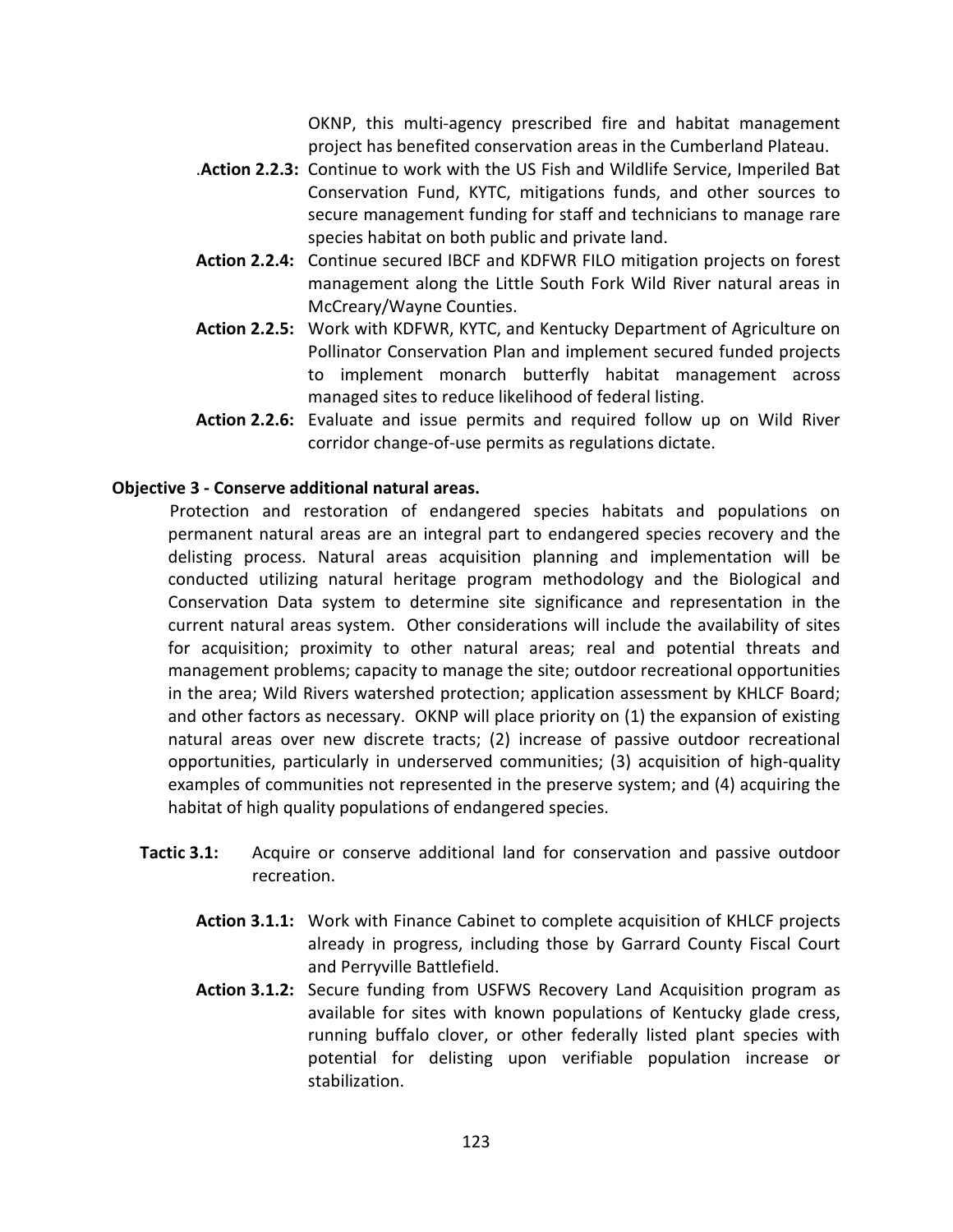- Action 3.1.3: Secure funding from Imperiled Bat Conservation Fund as available for sites with known populations of federally listed species.
- Action 3.1.4: Secure funding from other sources to expand existing natural areas with high recreational or conservation use or potential, including EPA 319 grant in partnership with the Division of Water at Lower Howard's Creek in Clark County.
- Action 3.1.5: Landowner contact/registry program will be maintained as an active program that uses heritage data and landowner inquiries to target areas for landowner contact. Areas meeting written criteria will be offered registry documents and be given publicity if approved by the owner. Registered areas will be visited by staff at least once per year for inspection and/or management advice, and owners will be contacted by phone at least twice per year. Substantially degraded or destroyed areas will be promptly removed from registry, with data retained in a permanent registry file.
- Action 3.1.6: Complete significant sections of the Pine Mountain State Scenic Trail. For nearly two decades, OKNP/KHLCF has worked with partners to complete the Pine Mountain State Scenic Trail, a hiking trail from Breaks Interstate Park in Pike County to Cumberland Gap National Park in Bell County. Approximately 40% of the trail is complete. In 2019 OKNP worked with the TAH Cabinet/Dept. of Parks to complete a 4 mile section in Bell County, including a major trailhead in Pineville very near the proposed Appalachian Wildlife Center.
- Action 3.1.7: Work with KHLCF Board to evaluate and facilitate new project applications as appropriate.

#### Goal 2: Continue OKNP's role as the Commonwealth's only rare plant species program.

The OKNP rare plant species program has had success in recent years delisting or avoiding ESA listing of Kentucky plants. In 2019 the USFWS initiated the delisting of running buffalo-clover (Trifolium stoloniferum) from the federal endangered species list thanks in part to the extensive survey and monitoring work done by OKNP biologists. This will join the 2016 delisting of whitehaired goldenrod (Solidago albopilosa). In the last two years OKNP biological monitoring efforts successfully removed the rare plants Rockcastle aster (Eurybia saxicastellii) and water stichwort (Stellaria fontinalis) from consideration for federally endangered species listing.

#### Objective 1 - Identify and manage rare plant populations with the ultimate goal of removal from the Endangered Species Act through Section 6.

- **Tactic 1.1:** Seek out funding and collaboration with a variety of partners to conserve and inventory rare plants.
	- Action 1.1.1: Work with public and private sector entities to conserve and delist atrisk plant species on their property, targeting running buffalo-clover (Trifolium stoloniferum).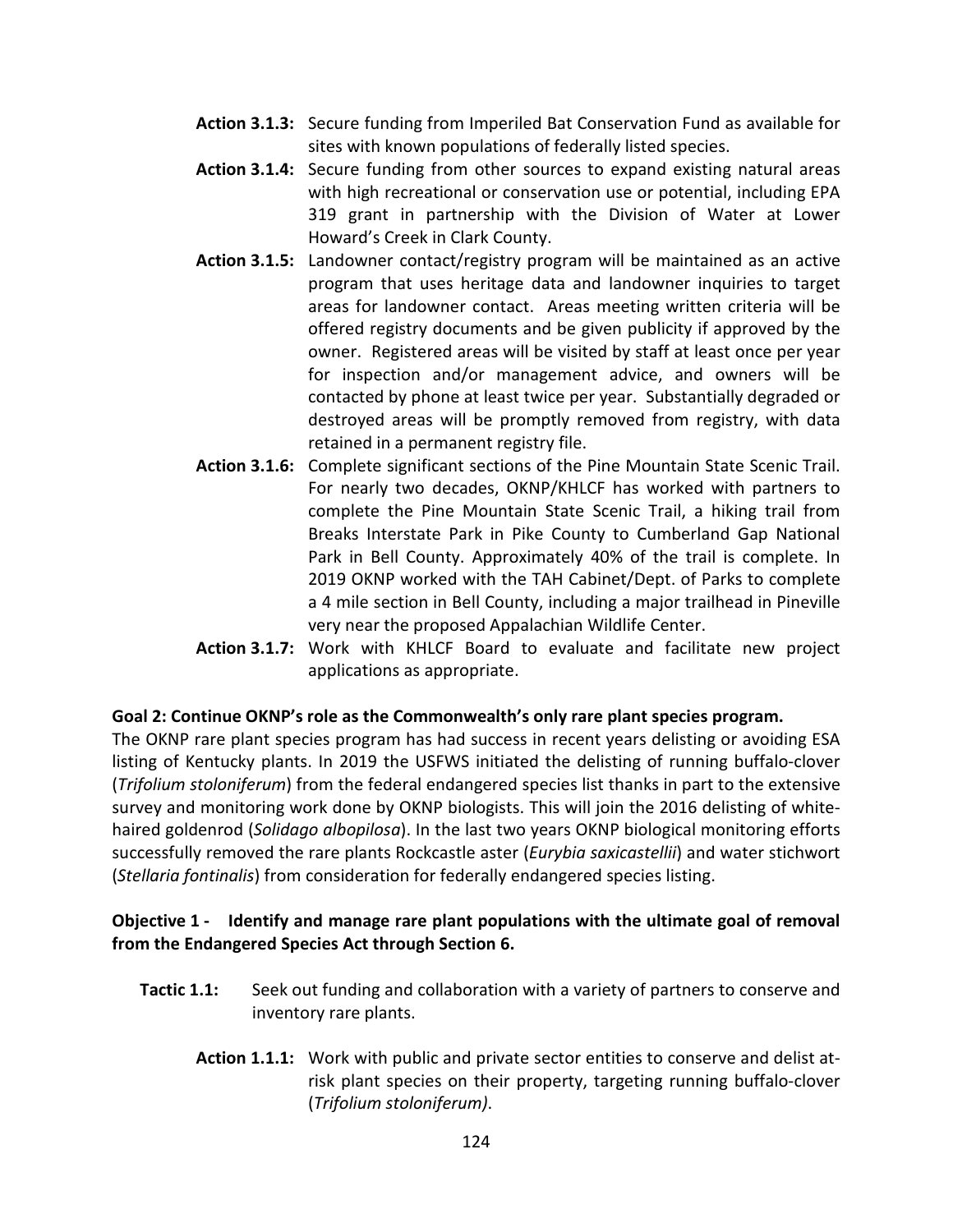- Action 1.1.2: Implement secured transportation mitigation funded project for management of habitat for the federally endangered Kentucky gladecress (Leavenworthia exigua laciniata) in Jefferson/Bullitt counties. Mitigation projects enable road construction and other development projects to move forward while also conserving endangered habitat and creating outdoor recreational opportunities.
- Action 1.1.3: Continue lead coordination and implementation of cooperative statewide highway right-of-way pollinator habitat assessment and inventory project secured by the Kentucky Department of Transportation. This will lead to conservation on important habitat and lower roadside maintenance costs by DOT.
- Action 1.1.4: Implement secured US Forest Service funded project for continued management of White-haired goldenrod in the Red River Gorge.
- Action 1.1.5: Continue lead coordination and implementation of cooperative statewide ginseng monitoring program with funding secured by the Kentucky Department of Agriculture.
- Action 1.1.6: Continue monitoring and restoration efforts to stabilize or increase populations to reduce the number of state endangered or threatened plant species, which have declined from 388 to 312 in the last biennium.

Goal 3: Collect the highest quality scientific data and interpretation services on the Commonwealth's rare and native species and make it available to the public and private sectors in an efficient manner to inform, enable and advance the conservation of Kentucky's native species by other individuals, organizations, and agencies and to expedite development projects in a responsible manner.

OKNPC's database is the most accurate database of information on rare species, natural habitats, and conservation lands available in Kentucky, and is updated regularly. It currently contains 15,336 records of 820 tracked species and 59 ecological communities, 781 high quality site records, and 824 conservation lands records. This is an increase of 3,065 records from the land biennium. Most of these records were collected by OKNP field staff.

OKNP's data enables land managers and developers, in both private and public sectors, to make decisions more efficiently to benefit society and the economy by avoiding impacts on sensitive areas. The OKNP provides information that facilitates ecologically sound development and infrastructure projects, such as pipeline corridors, roads, communication towers, and municipal utility projects. OKNP provides these data to agencies, organizations, businesses, and individuals for the purposes of resource management, development planning, and research.

In providing these services to other users, OKNP has several obligations: (1) to support the expense of OKNP data processing services (2) to identify avoidable negative impacts to a natural resource, (3) to ensure that data are interpreted correctly, and (5) to protect the Commonwealth's investment in the data gathering process. The Kentucky Biotics5 data is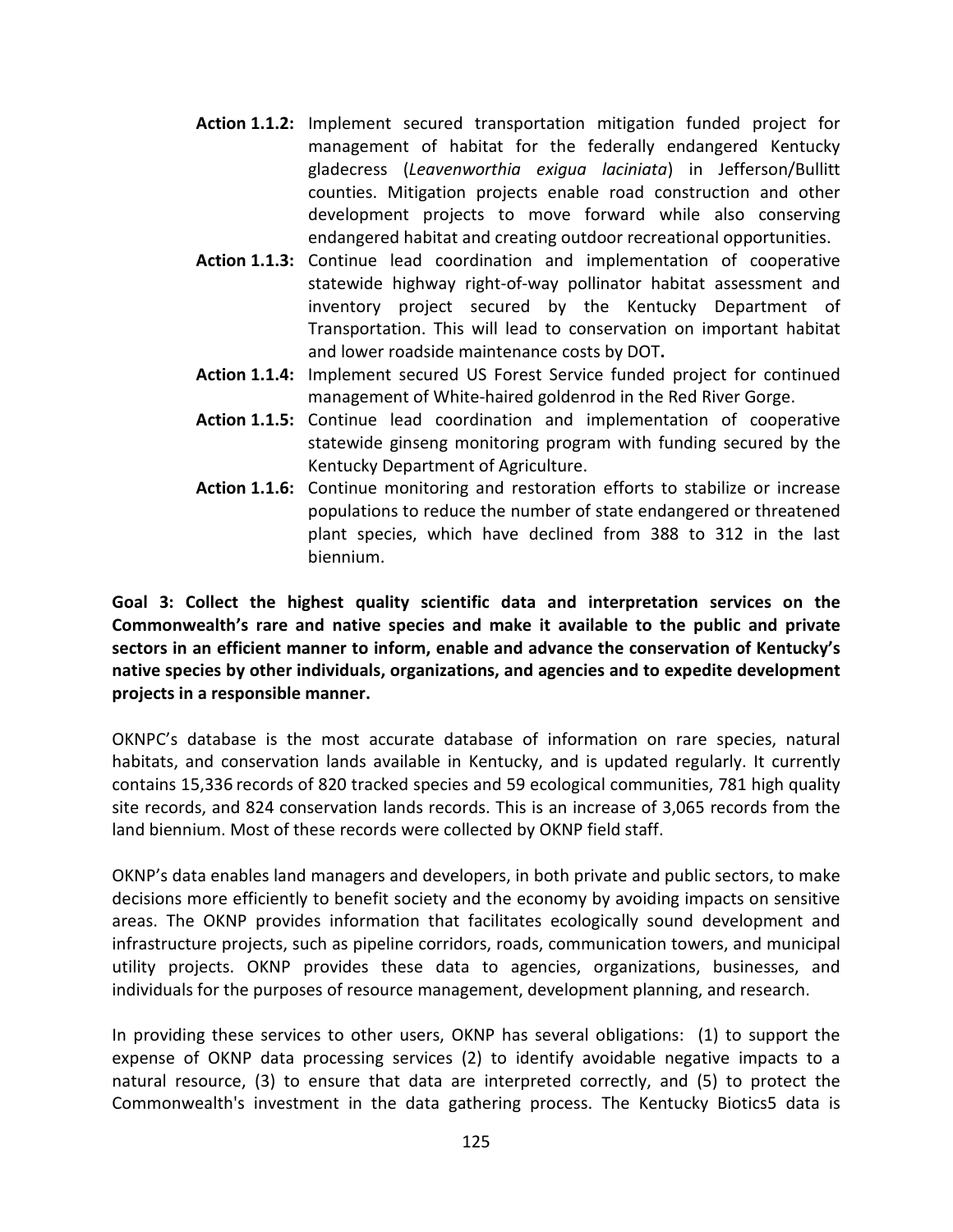exchanged with NatureServe, a centralized data aggregator, and thereby becomes part of an international biological database compiled with data from natural heritage programs in all U.S. states, Canada and 11 countries in Latin America. This data is utilized by various federal agencies, regional and international development entities, researchers and international conservation organizations.

#### Objective 1 - Make OKNP biological data more complete and accessible.

- Tactic 1.1: Modernize database services.
	- Action 1.1.1: Provide information and information analysis services through data services program. Provide accurate, usable information and OKNP analysis of the information to legitimate data users and recover response and database maintenance costs when appropriate. OKNP will actively publicize availability of services and limitations of data.
	- Action 1.1.2: Update OKNP's Kentucky Biological Assessment Tool through NatureServe. This is a fee-based online environmental review process in use in several other states that makes biological data more accessible to project developers, greatly reduces time to complete reviews, reduces agency staff time spent on reviews, and generates agency revenue.
	- Action 1.1.3: Expand Biotics data sharing agreements. Biotics is currently provided via data license agreements with the Division of Mine Reclamation and Enforcement, Division of Abandoned Mine Lands, NRCS, UK Forestry, the TVA, and the Kentucky Field Office of the USFWS. The software applications created by the OKNP streamlined the process for reviewing surface coal mining permits and reclamation reviews, allowing real-time access to the latest imagery and spatial data available. This saves time and money while facilitating projects by accelerating project reviews.
	- Action 1.1.4: Update the conservation mapping database. In addition to the Biotics database the OKNP has mapped all public and privately owned conservation lands in ArcGIS format, as well as all of the conservation easements in Kentucky. Work to update all OKNP tracts is underway.
	- Action 1.1.6: Data management and analysis shall be performed to natural heritage program standards. Data must be entered into Biotics and digitally retained in a prompt, consistent, and reliable manner. Quality control checks shall be built into all steps of data processing. Information about the elements of Kentucky's natural diversity, occurrences of rarer elements, managed areas, natural areas, and data sources should be complete and current. These data should be analyzed at regular intervals in order to support and guide OKNP operations.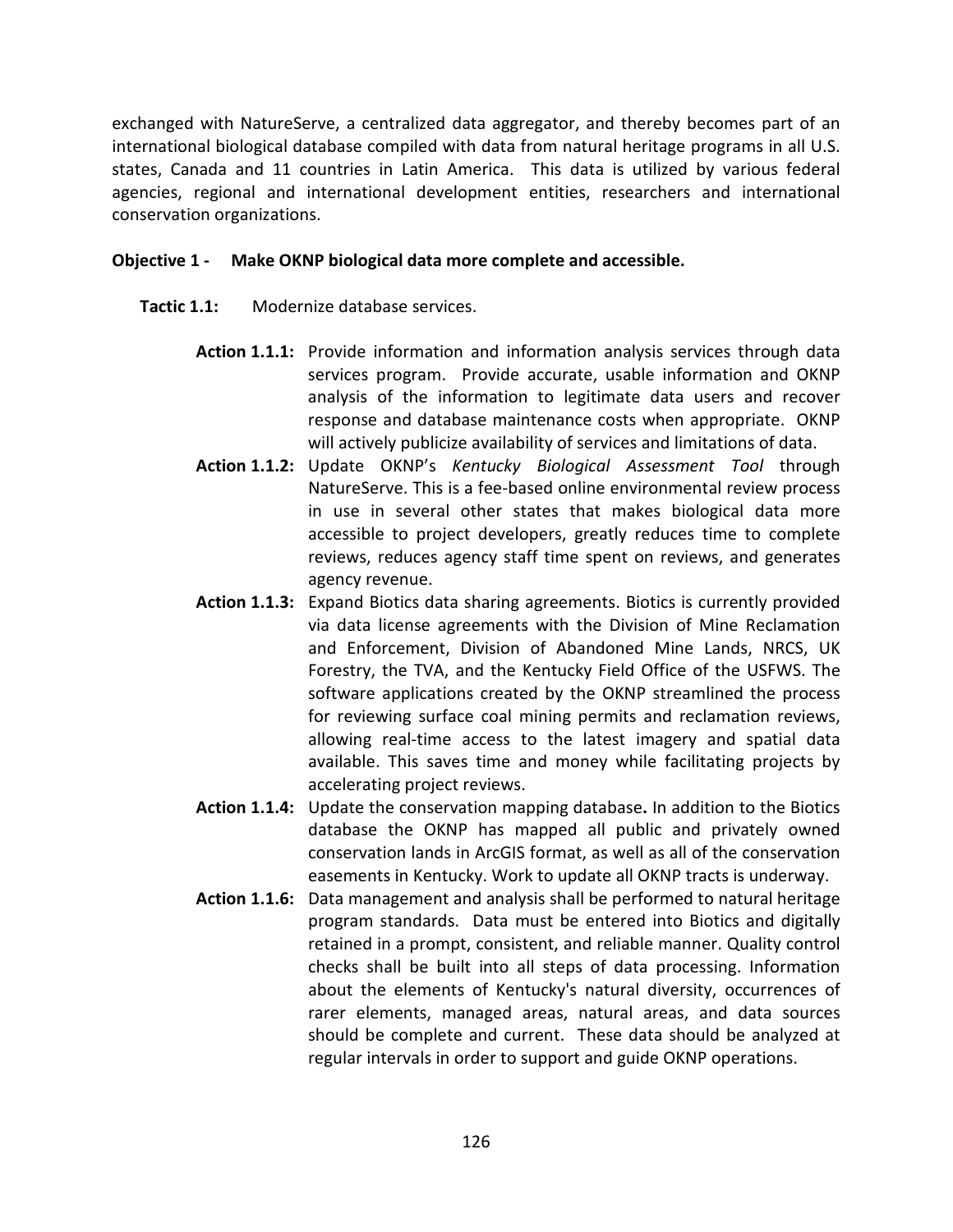- Tactic 2.2: Gather additional biological records for the OKNP database through funded projects.
	- Action 2.2.1: Complete the USFWS funded aquatic species and riparian vegetation assessment of the Green River at the proposed lock and dam #5 removal site.
	- Action 2.2.2: Complete the USFWS funded native grassland vegetation assessment of the Fort Knox Military Base.
	- Action 2.2.3: Complete the IBCF funded assessment of aquatic species and native vegetation along the Nolin River in Hardin County.
	- Action 2.2.4: Complete the KHLCF funded assessments of bat species and native vegetation at Jeffry's Cliff in Hancock County and other sites.
	- Action 2.2.5: Facilitate research on natural areas; promptly evaluate and issue permits and follow up on required data and report collection.
	- Action 2.2.6: Conduct all biological inventories to accepted KHLCF and natural heritage standards. Biological inventory and other data collection must be planned, integrated activities that address the need for information on species biology and distribution; natural community classification, composition, evaluation, and distribution; natural areas identification, evaluation, and classification; nature preserve history, design, monitoring, and stewardship; Kentucky's managed areas; and literature review and monitoring of other secondary information sources.

#### Goal 4: Increase public awareness of Kentucky natural areas and native species.

- Objective 1 Bring OKNP's biological expertise to both the general public and professional biologists.
	- Tactic 1.1: Collaborate with a variety of groups and organizations at public events.
		- Action 1.1.1: Work with WKYU-PBS to film a 30 minute special on historic sites that also protect rare species. Filming will include the Perryville Battlefield in Boyle County, Blue Licks Battlefield in Nicholas County, and sites along the Green River in Hart and Taylor Counties.
		- Action 1.1.2: Host and organize the annual conference with the Kentucky Native Plant Society. This event brings together close to 100 academics, biologists, land managers, and citizen scientists annually and has been instrumental in building the botanical and habitat management community within Kentucky.
		- Action 1.1.3: Host workshops on identification and management of native plant species for natural resources professionals from federal and state agencies and private organizations. These programs are highly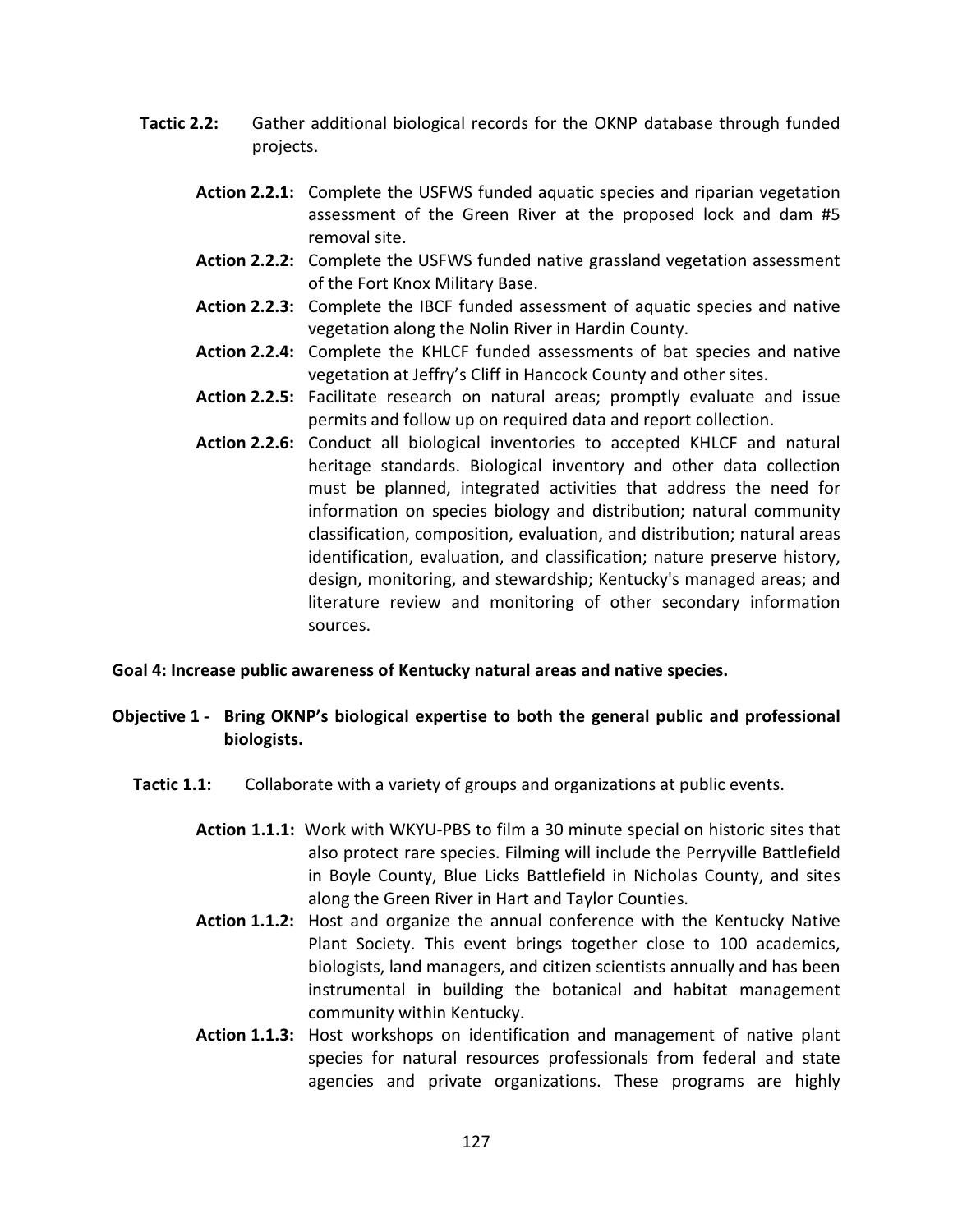regarded by conservation professionals as valuable training for those managing for our natural habitats.

- Action 1.1.4: Continue updating the OKNP website to provide information on recreational opportunities on natural areas throughout the state and make the Kentucky Biological Assessment Tool more accessible, including location maps and GIS based web and smartphone applications.
- Action 1.1.4: Work with the Tourism, Arts, and Heritage Cabinet to showcase passive recreational opportunities on OKNP natural areas, particularly paddling on Wild Rivers and hiking and birding on all sites.
- Action 1.1.5: Participate in public events including Earth Day.
- Action 1.1.6: Present annual KHLCF Stewardship Award and OKNP Biodiversity Award to deserving partners at the Governor's Conference on Energy and the Environment.
- Action 1.1.7: Continue working with state and local partners, school groups, scouts, and others on environmental education and outreach events, such as Earth Day celebrations.

#### Goal 5: Improve agency operations from the Director's office.

### Objective 1 - Increase administrative efficiency and organization within the agency from the Director's office.

- **Tactic 1.1:** Director's office shall reevaluate all agency operations, and reallocate staff responsibilities as appropriate.
	- Action 1.1.1: Cross-train across programs, have multiple staff with knowledge of each natural area.
	- Action 1.1.2: Provide training for all field staff across programs in use of Biotics5 database and standardize biological data collection methods.
	- Action 1.1.3: Continue working with the Kentucky Prescribed Fire Council to bring all land management staff up to NWCG standards for prescribed fire.
	- Action 1.1.4: Work with NatureServe to modernize and standardize all biological data collection methodology to be compatible with KY-BAT.
	- Action 1.1.5: Ensure staff understands their role OKNP strategic plans by ensuring that employees are clear about the objectives, goals and directions of the agency through monthly staff, project, branch, and program meetings.
	- Action 1.1.6: Review and develop Memoranda of Agreement (MOAs) for all programs.
	- Action 1.1.7: Oversee and maintain the OKNP Motor Pool.
	- Action 1.1.8: Reduce all paper files.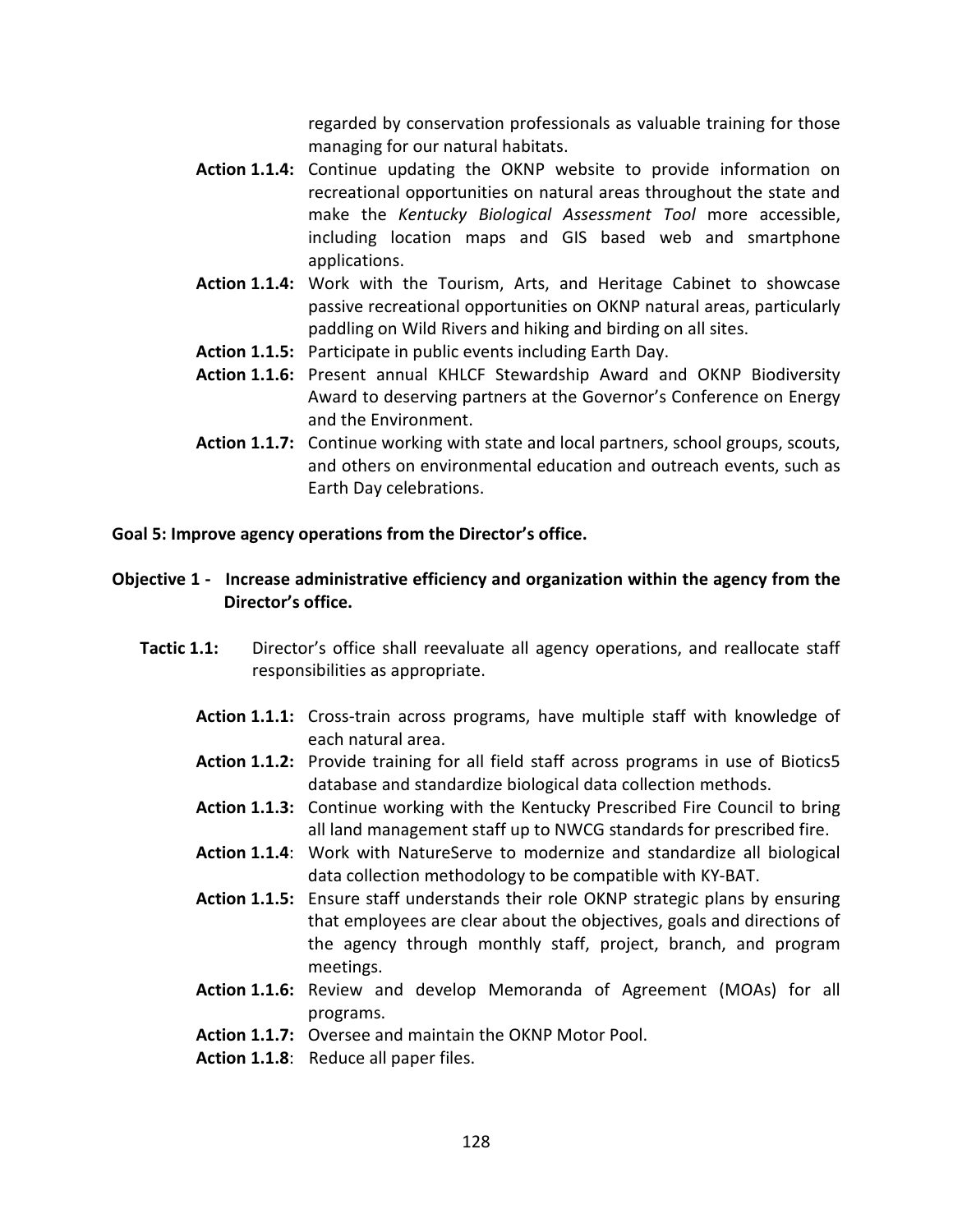- Tactic 2.1: Director's office shall secure additional funding for operations and actively manage budget of all programs
	- Action 2.1.1: Solicit and secure additional funding for land management and biological data collection from conservation entities, including USFWS, USFS, NRCS, and mitigation programs.
	- Action 2.1.2: Continue reevaluation of fee structure for environmental reviews through the KY-BAT and increase appropriate to fund additional data collection.
	- Action 2.1.3: Coordinate OKNP and KHLCF budgetary activities including submission of annual and biennial operating budgets.
	- Action 2.1.4: Coordinate KHLCF financial activities including quarterly treasurer's report to the KHLCF Board and all transactions from KHLCF restricted funds related to projects and administration.
	- Action 2.1.5: Monitor all restricted funds weekly for OKNP, KHLCF, and KWRP.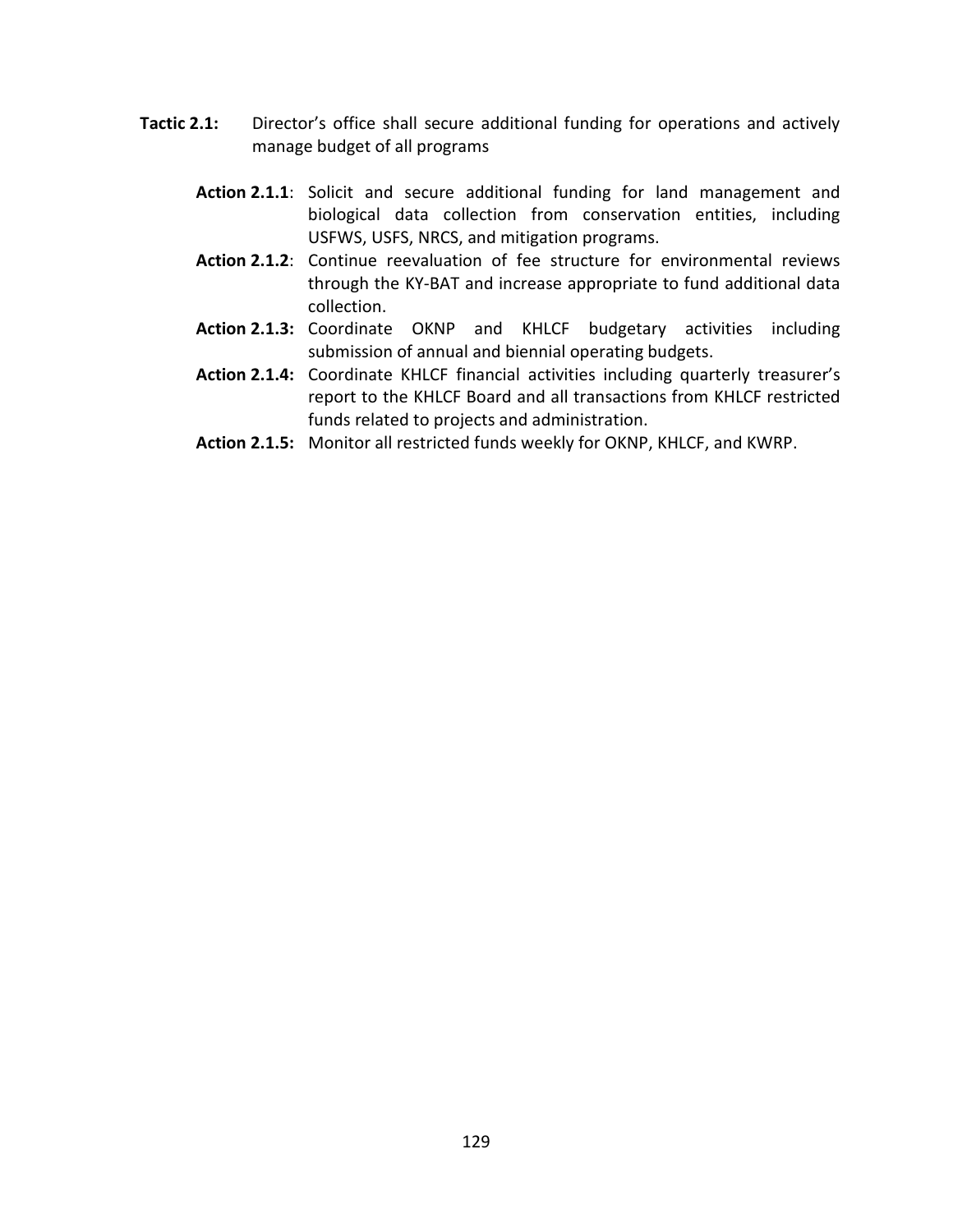## Office of Administrative Services

#### Mission

To support our agency partners in fostering an understanding of and adherence to regulatory requirements and create a positive, supportive work environment that values all employees.

#### Vision

The Office of Administrative Services regards our employees and stakeholders as a trusted and valuable resource for innovative, accessible and responsive human resource services, financial management and information services.

#### Principles

- The Office of Administrative Services will provide leadership and guidance to attract, develop, motivate and retain a talented diverse workforce. The decisions made by the OAS will be prudent, defensible and consistent with the EEC mission and in the best interest of the citizens of the Commonwealth.
- The Office of Administrative Services will focus on providing quality customer service. We will continually review our business processes based on customer needs and establish measures by which we will monitor our effectiveness.
- The Office of Administrative Services will provide high quality financial analysis. We will offer sound advice, objective research and oversight regarding budget management and to ensure fiscal integrity for EEC.
- The Office of Administrative Services will enable a proficient digital government supportive of our EEC agencies. We will be a trusted and valued business partner with unyielding commitment to cost-effective service delivery.
- The Office of Administrative Services will continue standardization of Cabinet administrative processes and procedures. We will review current standard operating processes and update them to reflect the Cabinet's management philosophy. In addition, new standard operating procedures will be developed to address key issues within the Cabinet.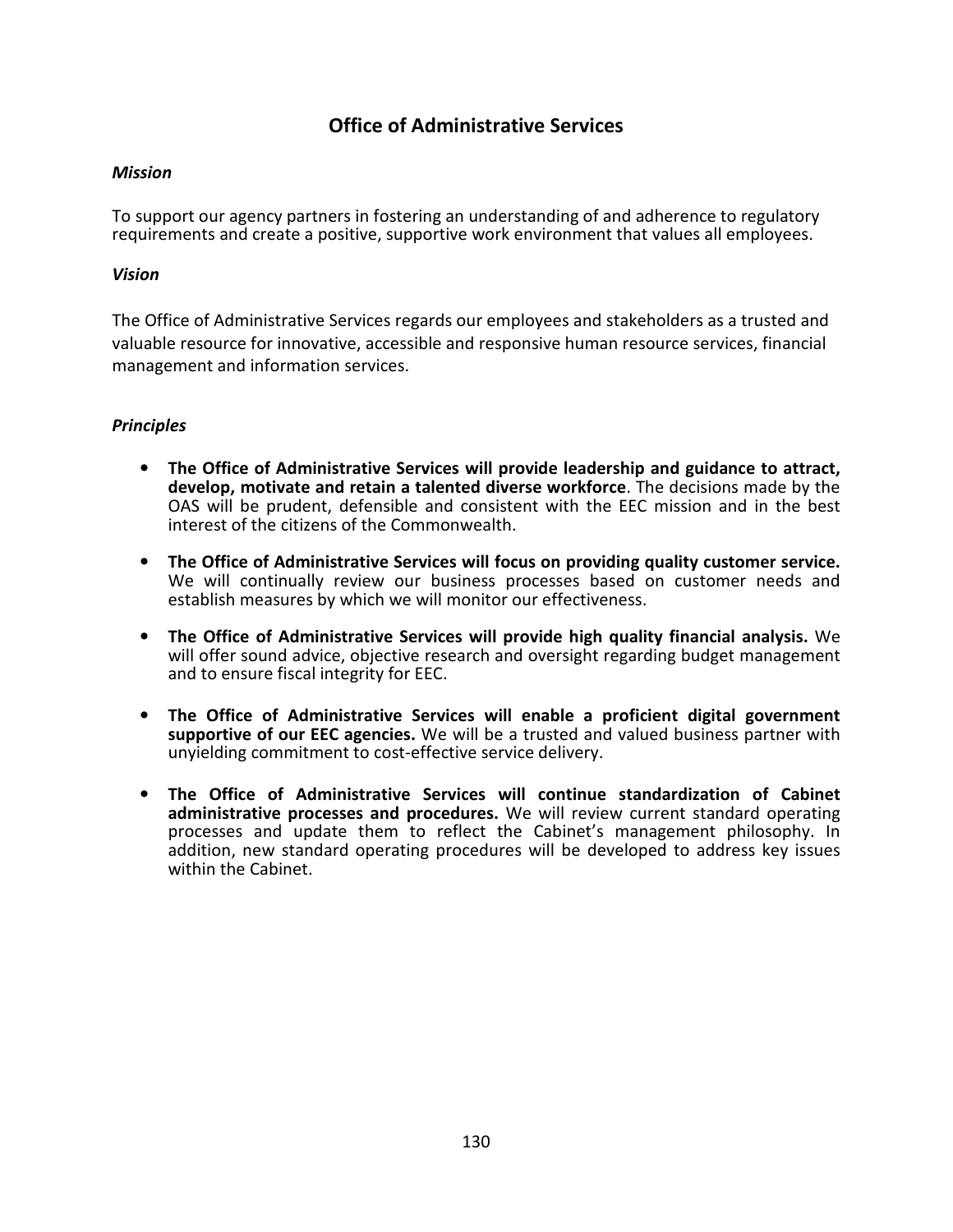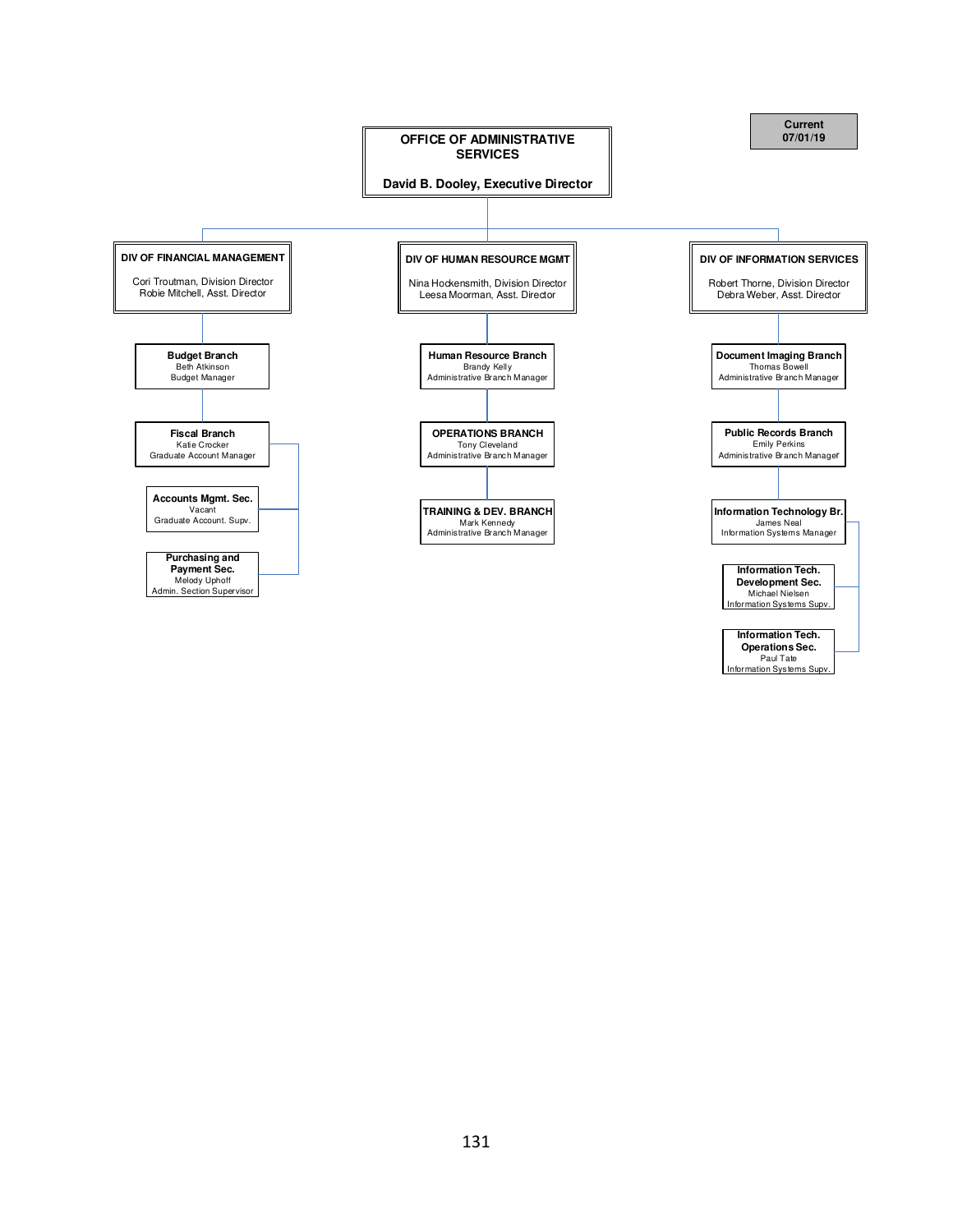## Division of Human Resources Management

#### Objective 1 – Recruit and retain qualified employees for positions at EEC.

- **Tactic 1.1:** Continue ongoing efforts to identify resources that will assist in the hiring and retaining of qualified employees.
	- Action 1.1.1: Continue to provide recommendations to present to the Personnel Cabinet to increase employee retention and recruitment. Modify job specifications to reflect current agency needs and continue to eliminate obsolete job specifications.
	- Action 1.1.2: Continue to work with EEC client agencies to develop program specific training opportunities.
- Tactic 1.2: Continue implementation of annual Cabinet Leadership Training to prepare staff for management roles within the organization by providing a structured program of critical leadership topics.
	- Action 1.2.1: Provide skills that will increase the knowledge of future leaders within the Cabinet.

#### Objective 2 – Coordinate Ongoing OAS Division of Human Resources Activities.

- Tactic 2.1: Continue to identify recommendations that will assist in providing continued customer service to EEC client agencies on all aspects of human resources and initiate actions required for carrying out the day-to-day activities in OAS/DHRM.
	- Action 2.1.1: Continue to cross train all Division of Human Resource employees to have a base knowledge in all support aspects.
	- Action 2.1.2: Coordinate personnel activities including the EEO/ADA, Affirmative Action Plans and Title VI activities. Schedule Title VI training for all Human Resources Branch staff.
	- Action 2.1.3: Maintain Cabinet-wide system for tracking personnel action submittals.
	- Action 2.1.4: Streamline and update American Disabilities Act (ADA) reviews and procedures.
	- Action 2.1.5: Streamline and update FMLA reviews and procedures.
	- Action 2.1.6: Streamline and update I-9 reviews and procedures.
	- Action 2.1.7: Continued education for all division staff specific to their assigned duties.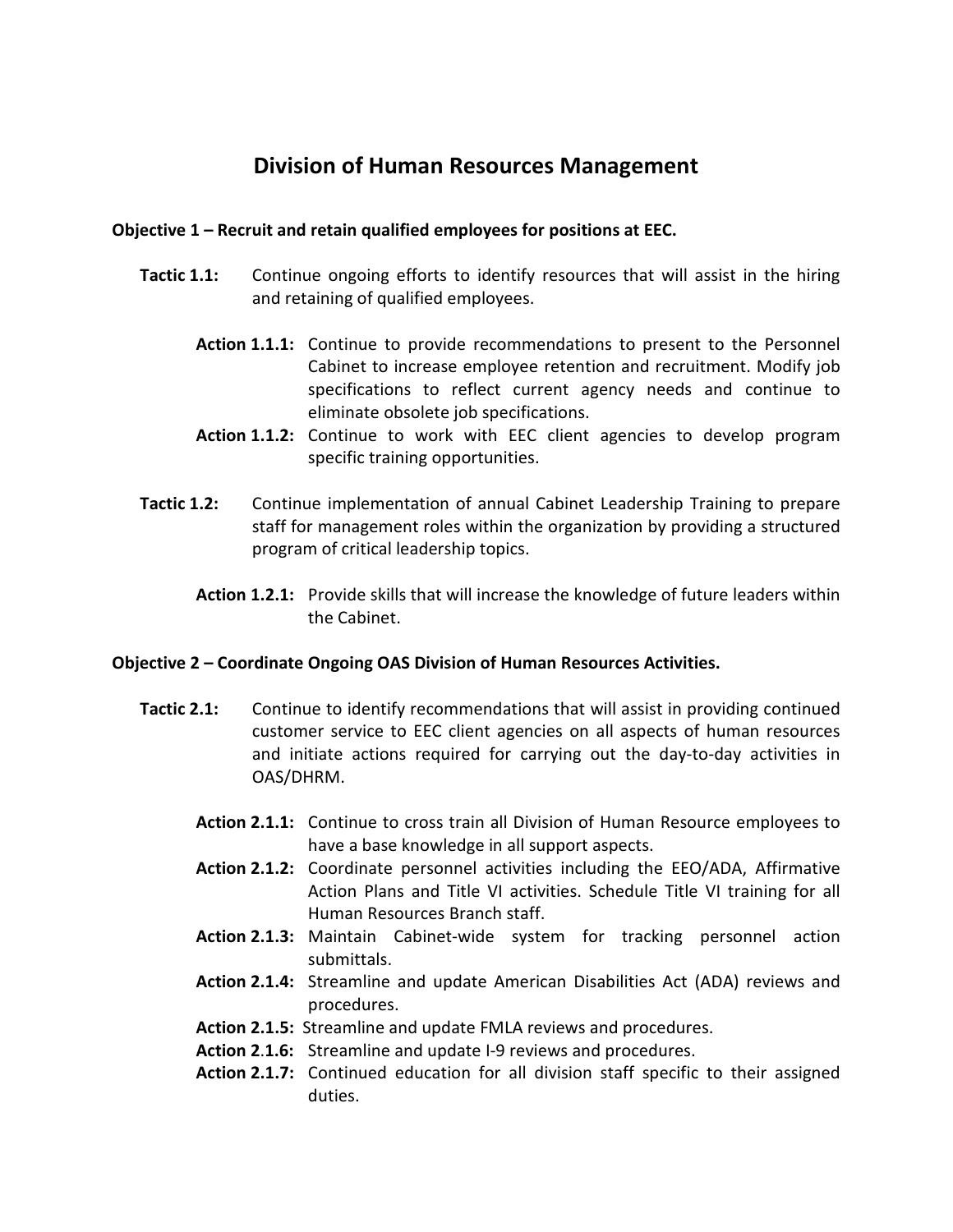#### Objective 3 – Continued Implementation of Facilities Coordination.

- Tactic 3.1: Continued elimination of facility and equipment redundancies on a Cabinet level.
	- Action 3.1.1: Coordinate EEC vehicle motor pool maintenance.
	- Action 3.1.2: Continue to work to right size the EEC motor pool.
	- Action 3.1.3: Continue to coordinate Cabinet processes for uniforms, inventory and mail delivery services.
	- Action 3.1.4: Serve as liaison with Real Properties to coordinate EEC efforts related to space request and janitorial contracts for leased buildings.
	- Action 3.1.5: Ensure all 300 Sower Building and maintenance issues are entered into Facility Dude for response and corrective action by the property owner.
	- Action 3.1.6: Ensure the 150 Sower Building that houses staff who operate the Cabinet motor pool is maintained.

#### Objective 4 – Provide adequate training to EEC employees.

- **Tactic 4.1:** The goal of the Office of Administrative Services is to provide the best, costeffective services to the EEC. This goal is to be achieved by maintaining a qualified and healthy workforce.
	- Action 4.1.1: Offer the OAS New Employee Orientation program on a semi-monthly basis to all new EEC employees and maintain the manual (and PowerPoint presentation) to ensure that the content is appropriate and current.
	- Action 4.1.2: Coordinate EEC Management Training (includes training on employee relations, enforcement of state/Cabinet/department-level policies, etc.)
	- Action 4.1.3: Assist the EEC in identification of specialized training needs and provide approval and support for the training.
	- Action 4.1.4: Coordinate EEC employee participation in the Kentucky Employee Health Plan, Living Well initiatives, Go 365 and KECC activities.
	- Action 4.1.5: Ensure that EEC maintains the required number of internal certified trainers to meet annual training requirements to teach CPR/FA/BBP to Cabinet employees. Continue to transition all CPR training to American Health & Safety Institute (ASHI) curriculum.
	- Action 4.1.6: Ensure that all management staff have received Reasonable Suspicion Training as part of the Cabinet's Policy and Protocol on Employee Drug and Alcohol Testing (EEC 01-2017).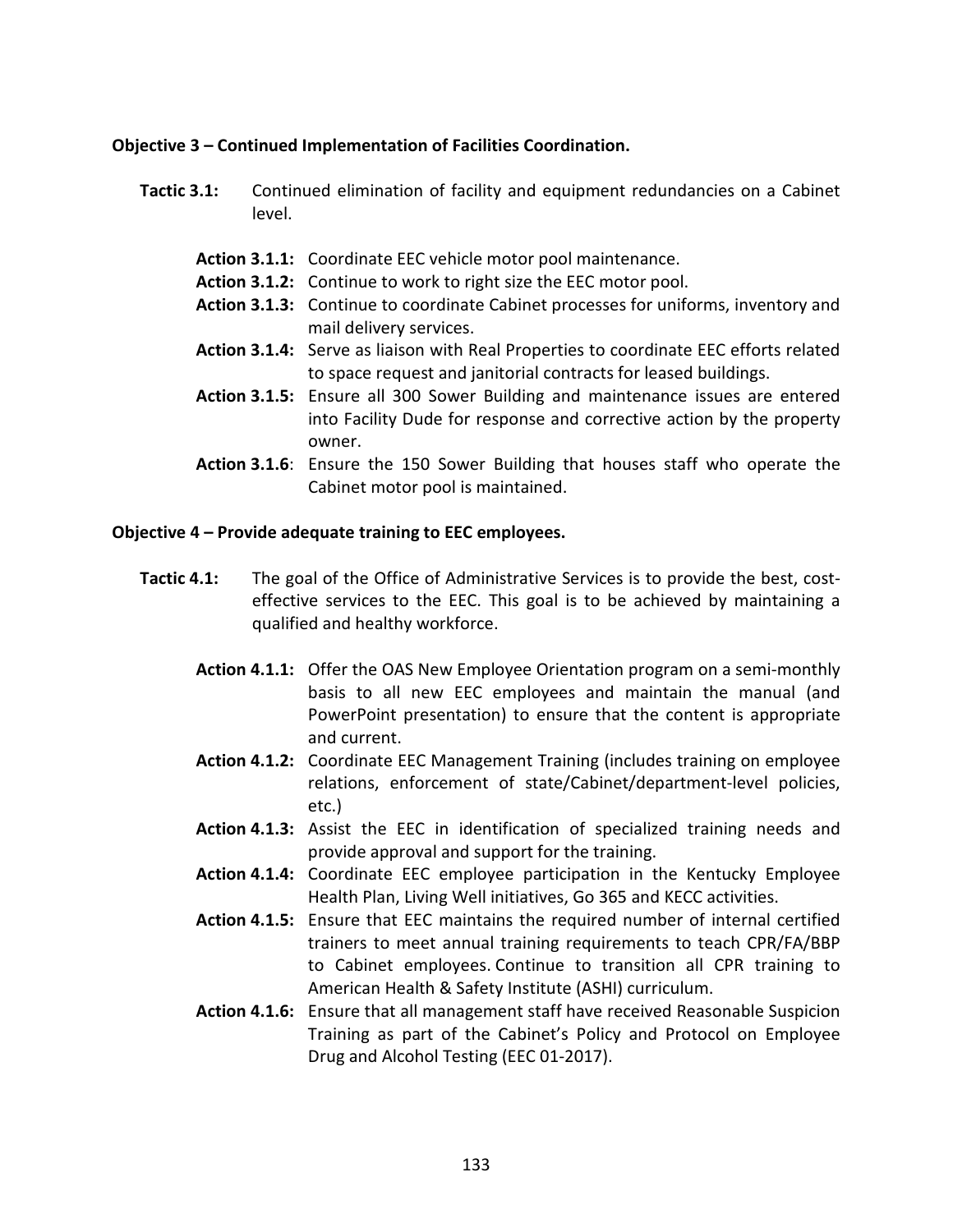#### Objective 5 – Develop Cabinet wide policies and standard operating procedures.

- Tactic 5.1: Analyze current processes/procedures, policies within the departments and implement consistent Cabinet wide policies/procedures & SOP's
	- Action 5.1.1: Continue to maintain and update a central location on the share drive to house all EEC policies and procedures. Have all employees sign policy acknowledgement forms to ensure they have received a copy of the policies; have read the policies; and have agreed to abide by the policies.

#### Objective 6 – Develop a Cabinet-wide safety program.

- Tactic 6.1: Analyze current safety practices and procedures across the Cabinet and ensure consistency in maintaining a qualified and healthy workforce.
	- Action 6.1.1: Coordinate scheduling and provide oversight of safety training for EEC employees to include fire drills, tornado drills, earthquake drills, building evacuation procedures, and active shooter training in FY20. Work with other agencies in the 300 Sower Building to develop safety programs and coordinate scheduling to train all EEC staff designated as Team Leaders and Rally Point Captains on procedures for reporting to command post. Evaluate existing procedures to improve communication and coordination.
	- Action 6.1.2: Work with Cabinet staff to coordinate new safety training curriculums in the Cornerstone database.
	- Action 6.1.3: Implement a building security plan for the 300 Sower complex.
	- Action 6.1.4: Coordinate scheduling and provide oversight of all Safety Training for EEC employees. Ensure certification and/or completion of all training is identified by individual and entered in the Cornerstone database.
	- Action 6.1.5: Hire Executive Staff Advisor to develop and coordinate safety strategies for all EEC agencies.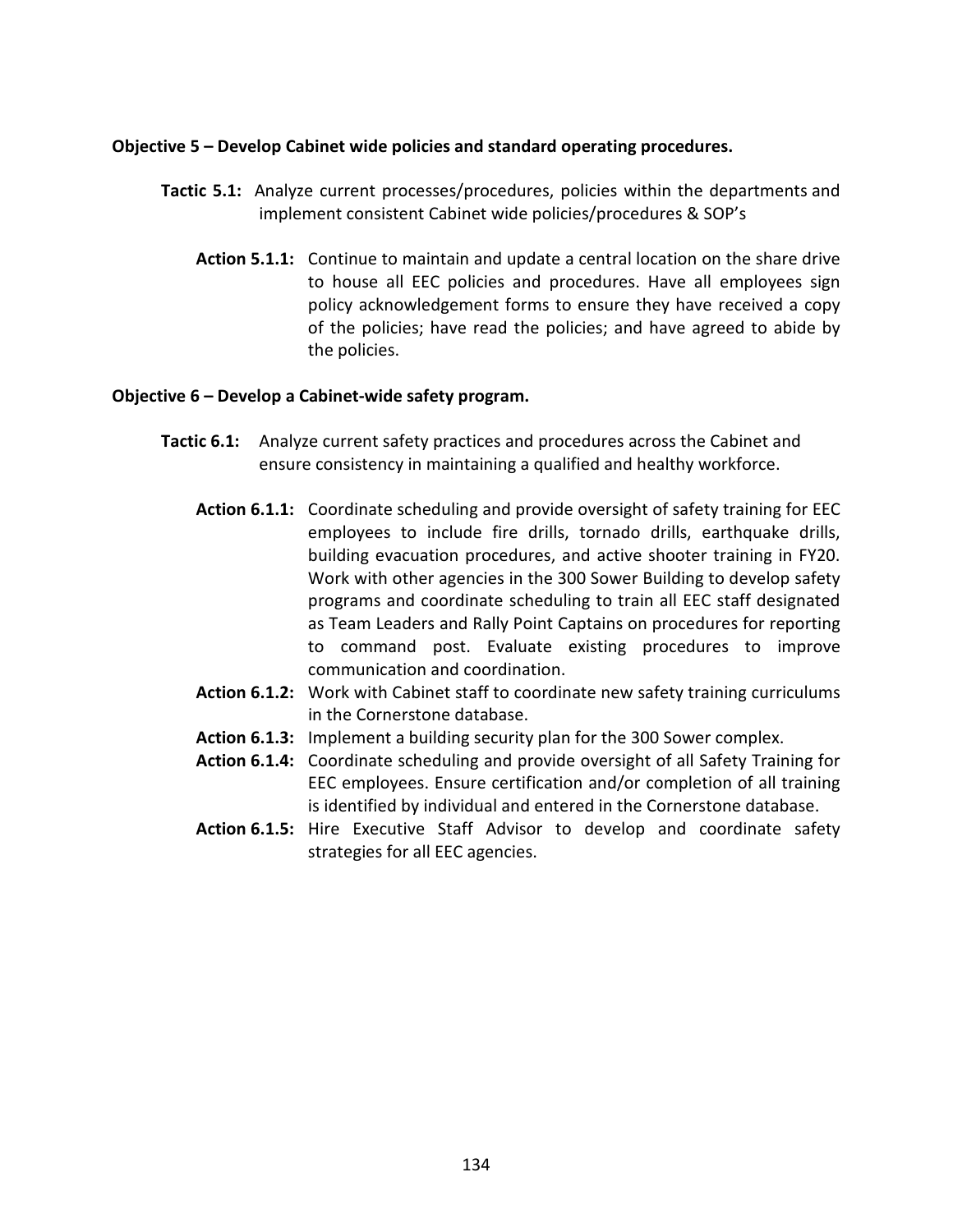## Division of Information Services

- Objective 1 Accurately scan and quality check all documents that are to be converted to electronic form and submitted to ARM or other approved state database systems.
	- **Tactic 1.1:** Scan and quality check all documents received in the file room within one business day of arrival in the scanning area.
		- Action 1.1.1: Run monthly report to measure the number of pages and documents scanned and number of documents scanned by individual staff.
		- Action 1.1.2: Monitor and manage the number of documents that land on error page.
		- Action 1.1.3: Run monthly report to tract the actual time it takes a document to be submitted to ARM from when it was received in the file room.
		- Action 1.1.4: DIB manager will record and report progress to OAS.
		- Action 1.1.5: Perform a second quality check for all scanned documents to ensure quality.
	- Tactic 1.2: Scan and prep all historical and special project files to be converted to electronic form to reduce paper storage for the Cabinet.
		- Action 1.2.1: Run monthly report to measure the number of historical/special project pages and documents scanned and number of documents scanned by individual staff.
		- Action 1.2.2: Coordinate and plan special scanning requests with other agencies.
		- Action 1.2.3: Continue to track and report the status of the Oil & Gas historical scanning project.
		- Action 1.2.4: Continue to track and report the status of the Nature Preserve historical scanning project.
		- Action 1.2.5: DIB manager will record and report progress to OAS.
		- Action 1.2.6: Perform a second quality check for all scanned documents to ensure quality.

### Objective 2 – Manage public records in a manner that is cost-effective and provides timely, accurate access to paper files and electronic documents to the public.

- Tactic 2.1: Respond to all Open Records requests within three business days
	- Action 2.1.1: Continue to enforce a standard process that requires immediate entry of open records requests and receipt dates into ARM.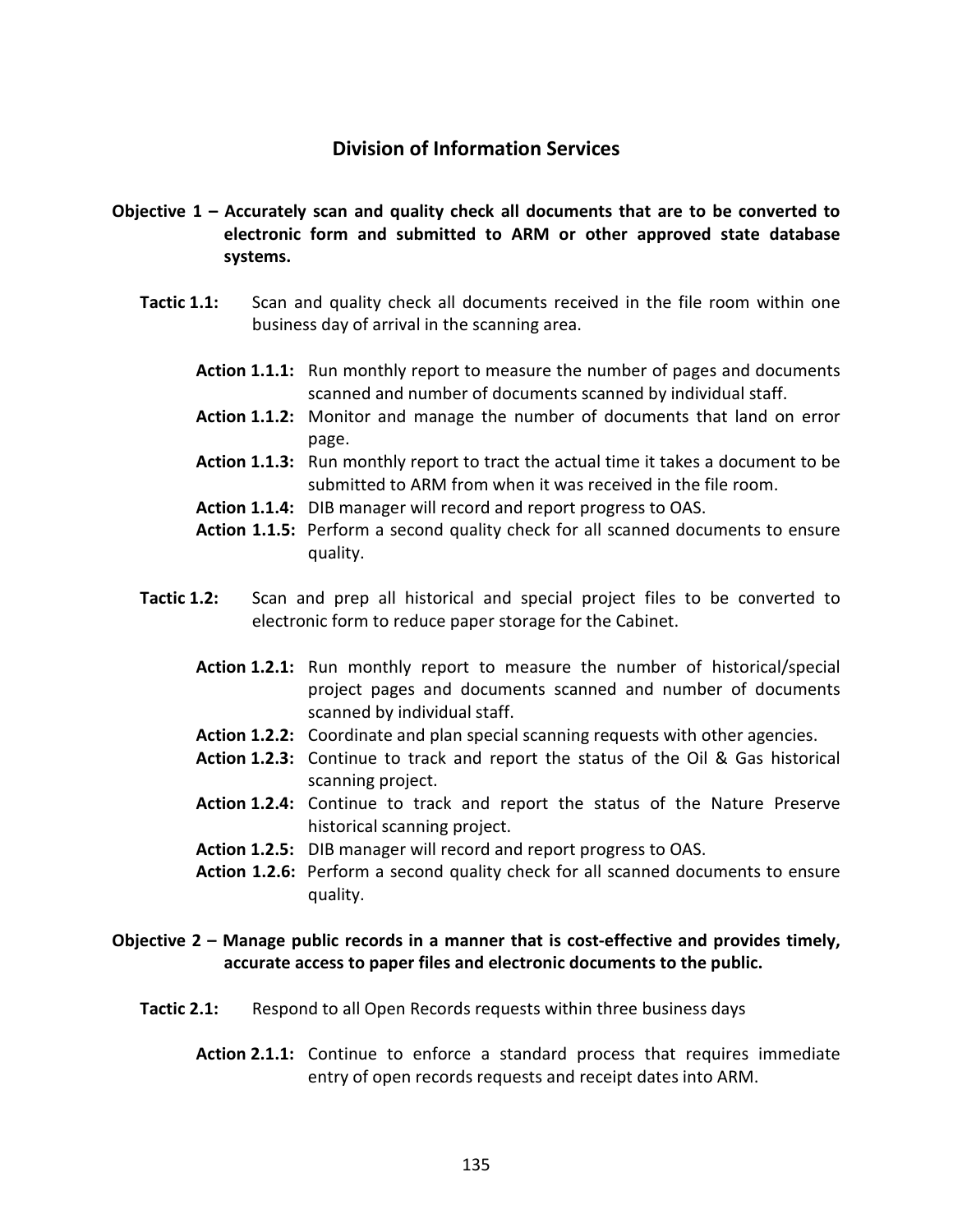- Action 2.1.2: Continue running ARM reports that show the response times for open records requests. Reports should include data on how many requests have been received and processed for each Department within the Cabinet.
- Action 2.1.3: Continue to coordinate with the Office of General Counsel in order to effectively process and complete open records request from attorneys and media.
- Action 2.1.4: Implement any needed changes to the open records response process in accordance with Office of General Counsel recommendations.
- Action 2.1.5: Continue to cross-train all Public Records Branch employees to fulfill requests for DNR as well as DEP.
- Action 2.1.6: Work with program staff to standardize the method in which they assist this office with gathering documents for production.
- Tactic 2.2: Ensure all agency records retention schedules are up to date and records are properly maintained for the time period directed in the schedule.
	- Action 2.2.1: Review all schedules for each Department within the Energy and Environment Cabinet to determine if they contain any inaccuracies. Work with Departmental Program staff if necessary to determine accuracy of the categories of records listed.
	- Action 2.2.2: In the event, outdated or inaccurate information is found on any record retention schedule work with Program Staff and Kentucky Department for Library and Archive staff to update the schedule.

## Objective 3 – Provide technical, personnel and administrative support for OAS IT-Based grants.

- Tactic: 3.1: Meet goals of USEPA and other grant-based projects on time and on budget.
	- Action 3.1.1: Complete KATTS Enhancements as noted in project plan.
	- Action 3.1.2: Complete initial phase of KWADE Enhancements.
	- Action 3.1.3: Complete the "Access to Data" Exchange Network grant project as noted in the project plan.
- Tactic 3.2: Meet goals of ANE grant-based projects on time and on budget.
	- Action 3.2.1: Finalize SMIS and WebSMIS re-write by August 2019.
	- Action 3.2.2: Finalize ORGF Rewrite and Enhancements by February 2020.
	- Action 3.2.3: Implement all DMRE Coal and Non-Coal eForms (currently developed and in testing).
	- Action 3.2.4: Convert all Mine Permit (DMP) Applications from Microsoft Accessbased forms to eForms. Implement by end of FY21.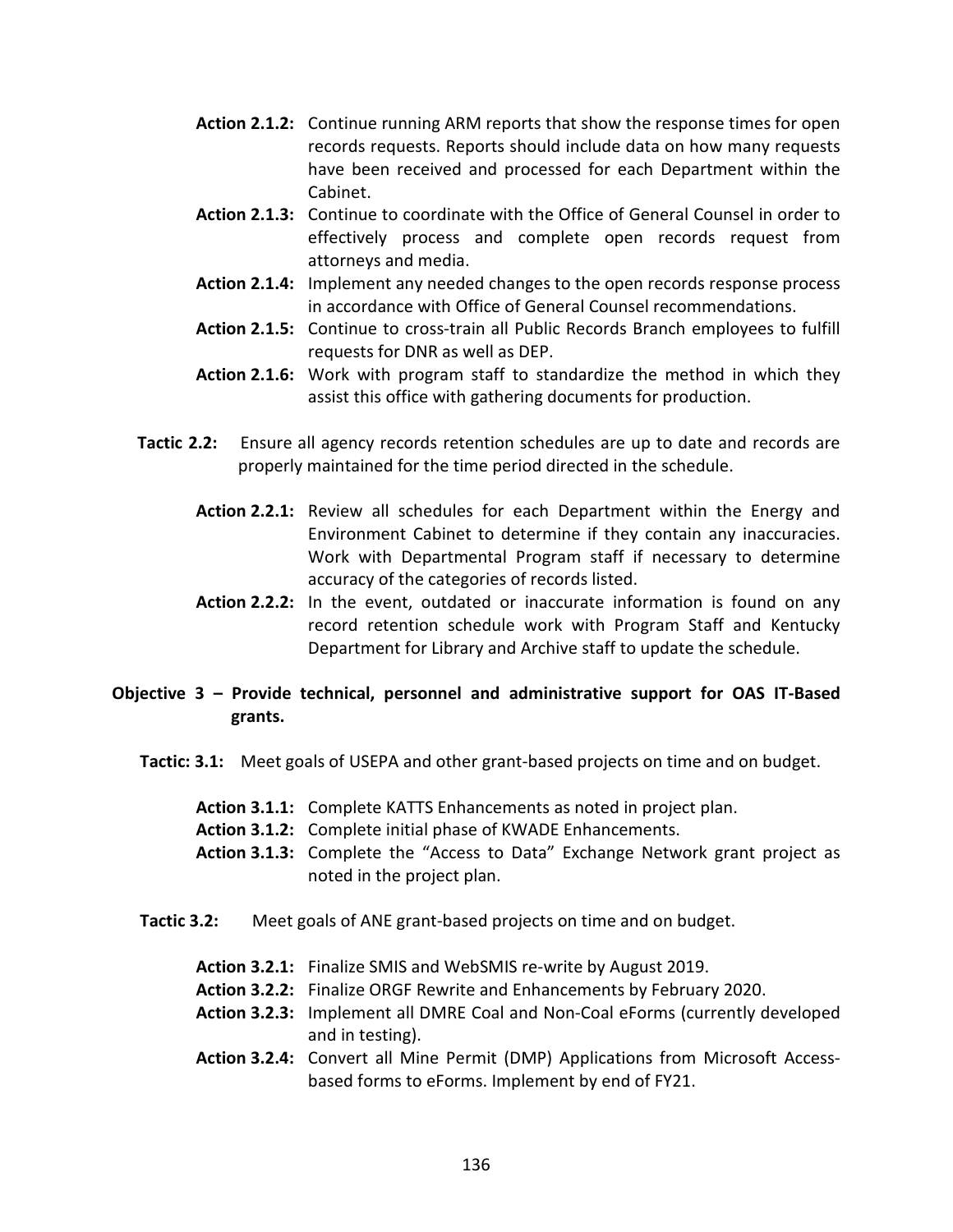Action 3.2.5: Complete AML project analysis and proposal for new application/database.

#### Objective 4 – Develop, enhance and support EEC-specific IT applications

- Tactic 4.1: Manage Projects on IT project list
	- Action 4.1.1: Continue to utilize Agile Kanban methodologies for development.
	- Action 4.1.2: Utilize JIRA, Project Online and PowerBi to communicate the status of projects to management and interested parties.
	- Action 4.1.3: Fully implement ARM version 2.5
	- Action 4.1.4: Continue to conduct bi-weekly project status meetings.
	- Action 4.1.5: Re-write ePortal to utilize eForms.
	- Action 4.1.6: Upgrade/Consolidate all 2008 Servers to Server 2016.
	- Action 4.1.7: Rewrite old GAPS applications to .NET including Pay Forecaster, Cash Receipts, etc.
	- Action 4.1.8: Finalize implementation of phase one and fully complete phase two of the OAH HERO project.
	- Action 4.1.9: Implement and enhance Reports Tool throughout Cabinet

Tactic 4.2: Provide Database Support.

- Action 4.2.1: Provide timely Help Desk Support for all EEC applications.
- Action 4.2.2: Continue on-going support of recent implementations such as Reports Tool, DEPORR and PSTEAF.
- Action 4.2.3: Convert existing DNR workflows from Staffware/WWF to Nintex and integrate with EEC SharePoint environment.
- Action 4.2.4: Even though grant funding was not provided by EPA for state-specific enhancements, DEP is obligated to complete the requirements of the eReporting rule for data collection and data flow to EPA.
- Action 4.2.5: Integrate recently created 'Doc-In' and 'Doc-Out' Services into more EEC applications.
- Action 4.2.6: Implement Asbestos and Lab Certification in ARM.
- Tactic 4.3: Provide business analysis in order to improve Cabinet efficiency and make IT infrastructure more effective.
	- Action 4.3.1: Analyze current business processes and identify opportunities to improve them, leading to initiation of projects.
	- Action 4.3.2: Identify and manage requirements for IT projects.
	- Action 4.3.3: Collaborate with development team and project team(s) to ensure that the results of the project satisfy the needs identified in the requirements.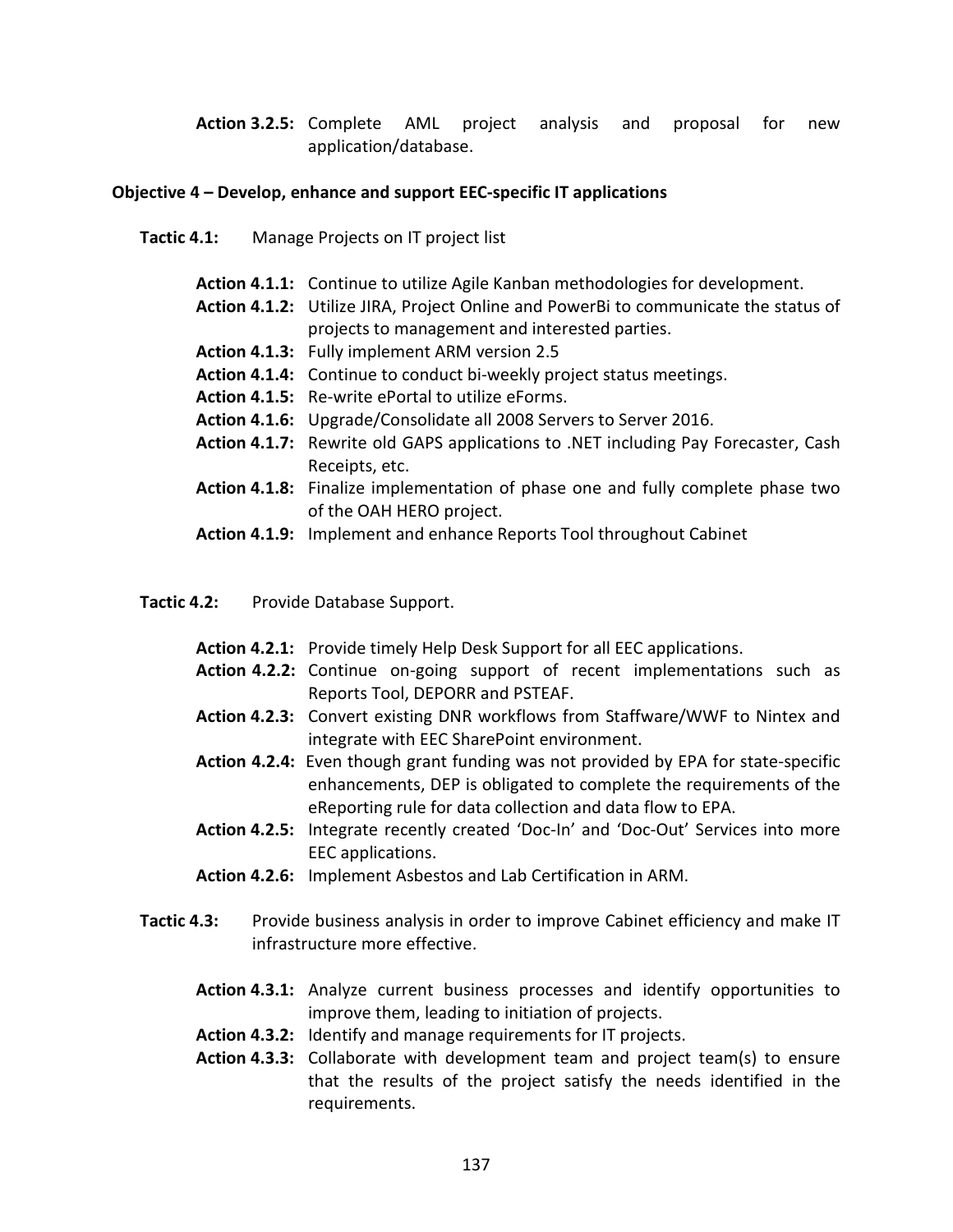- Action 4.3.4: Facilitate a project post-mortem meeting with project stakeholders.
- Action 4.3.5: Provide improved technology planning and coordination of all Department technology staff in order to upgrade all legacy applications. Due to the rising cost of Linux-One (Oracle) transition from Oracle to SQL as much as possible.
- Action 4.3.6: Provide guidance to consolidate servers in order to save Cabinet funds.
- Tactic 4.4: Provide IT application training
	- Action 4.4.1: Create and modify training videos to reflect enhancements in EEC Applications, including ARM, ARM Reports Tool, eForms, KOG, SMIS, and DNR applications.
	- Action 4.4.2: Develop documentation for new applications
- Tactic 4.5: Provide intra-agency and inter-agency IT related coordination.
	- Action 4.5.1: Initiate assistance within one business day of receipt of request.
	- Action 4.5.2: Coordinate with intra- and inter- agency IT operations staff and users to solve technical problems, which impede or delay the processing of data.
	- Action 4.5.3: Evaluate and determine automation needs.
	- Action 4.5.4: Relay information regarding user needs.
	- Action 4.5.5: Follow-up to ensure user needs met in timely fashion.
	- Action 4.5.6: Establish and maintain effective working relationships.
	- Action 4.5.7: Coordinate with Human Resources staff and with COT in order to complete on-boarding, separation and transfer activities prior to the personnel action effective date.
	- Action 4.5.8: Create Standard Operating Procedures for coordination with COT related to Enterprise Identity Management and personnel actions.

#### Objective 5 – Coordinate Ongoing OAS Division of Information Services Activities.

- Tactic 5.1: Identify recommendations that will assist in providing the service and responsiveness required for carrying out the day-to-day activities in the EEC.
	- Action 5.1.1: Work with Cabinet staff as required ensuring that all IT software licenses are kept current and/or retained under the realm of COT.
	- Action 5.1.2: Cross train technology staff to support applications for all agencies to avoid interruption of service. Specific short-term needs are backup IT staff for Oracle, InfoImage, MIST, GIS mapping applications
	- Action 5.1.3: Facilitate necessary discussions with COT in order to prioritize projects and issues and to keep EEC IT infrastructure operational.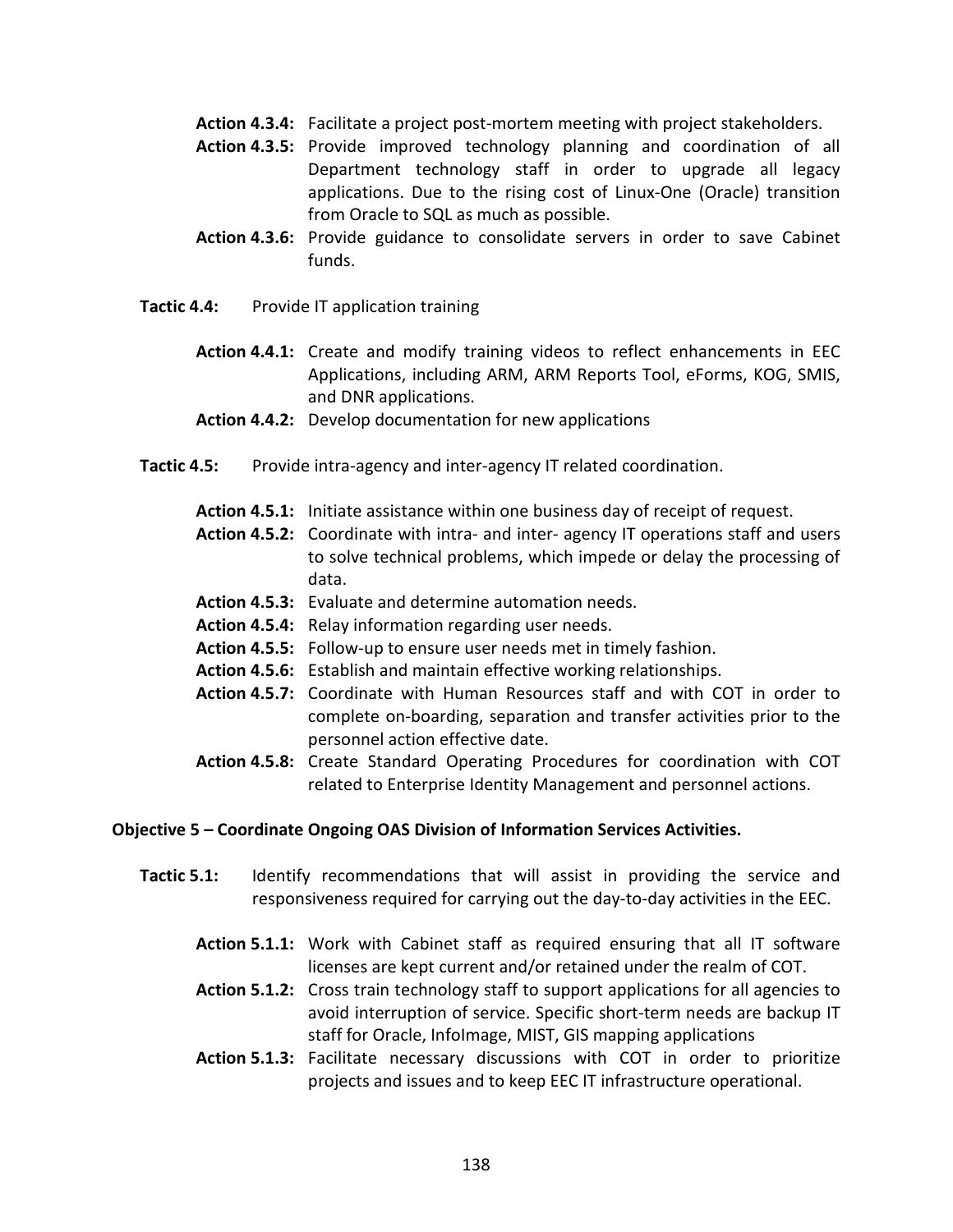#### Objective 6 – Develop, enhance and support EEC-wide GIS implementations

Tactic 6.1: Implement recommendations from ESRI Enterprise Advantage program.

Action 6.1.1: Follow and implement the guidance document provided by ESRI.

- Tactic 6.2: GIS Data and Service Reliability.
	- Action 6.2.1: Establish tracking & project management system for GIS to better track and report on projects, requests/issues, staff time, department use and tasks.
	- Action 6.2.2: Formalize GIS data standards throughout the organization to ensure consistency and quality of GIS data over the long term.
- Tactic 6.3: Accessible GIS Data and Applications Ease of Use.
	- Action 6.3.1: Develop and implement a comprehensive strategy to incorporate identified user input to improve content management of GIS data and applications.
	- Action 6.3.2: Update the GIS Training Plan to include additional methods/techniques/technologies to inform the public and train staff of GIS applications and data.
- Tactic 6.4: Seek opportunities to further integrate GIS.
	- Action 6.4.1: Actively seek out integration opportunities with other agencies to further integrate and streamline workflows and improve knowledge sharing.
	- Action 6.4.2: Research and develop easy to use metrics/analytical tools to help further extend GIS' role in metrics and analysis throughout the Cabinet.
- Tactic 6.5: Leverage New/Emerging GIS Technologies.
	- Action 6.5.1: Establish and implement GIS Technology Strategy to systematically evolve into new or emerging technologies.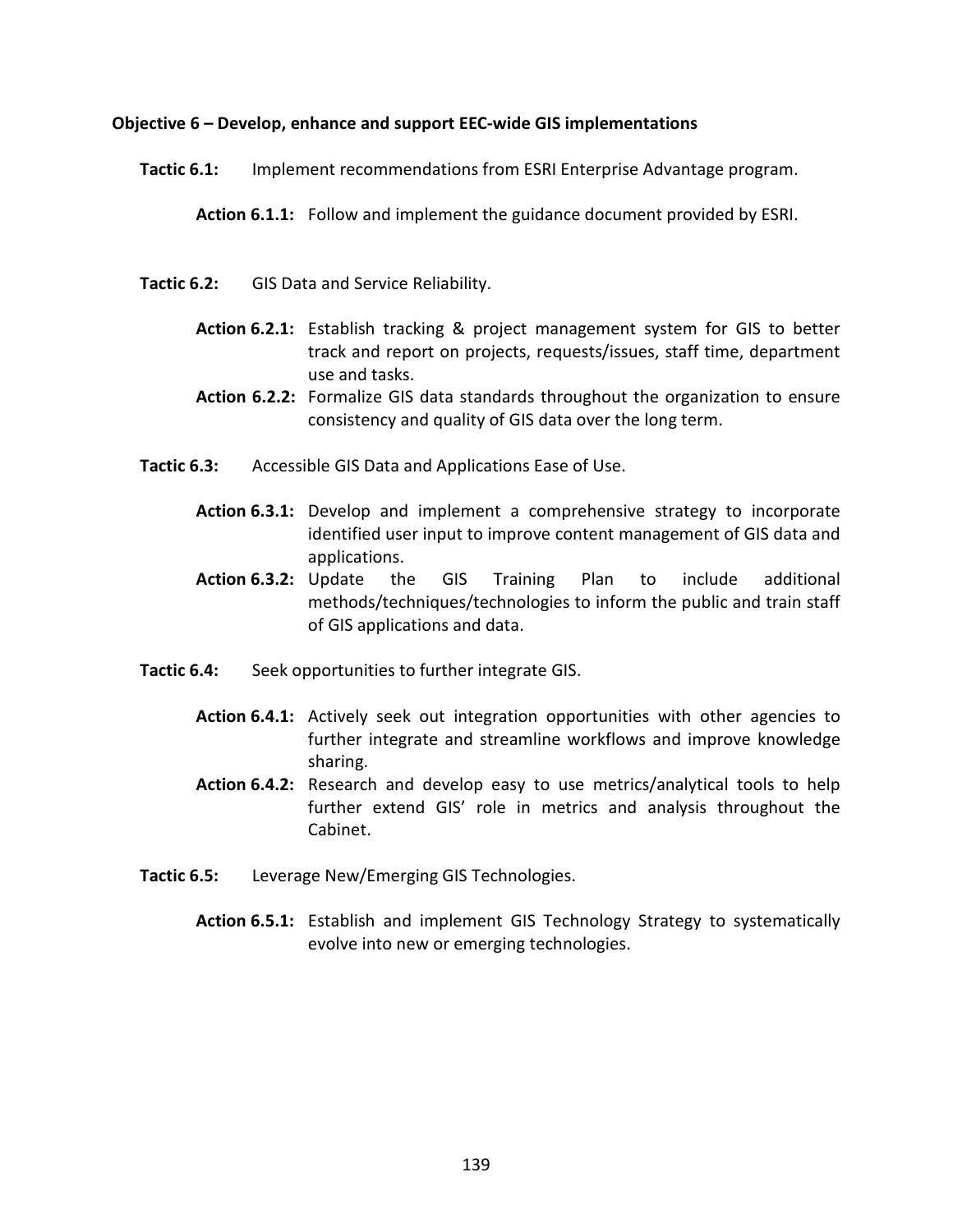## Division of Financial Management

#### Objective 1 – Coordinate Ongoing OAS Division of Financial Management Activities.

- **Tactic 1.1:** Identify recommendations that will assist in providing the service and responsiveness required for carrying out the day-to-day activities in the OAS.
	- Action 1.1.1: Coordinate EEC budgetary activities including submission of annual and biennial operating budgets, and fiscal year closeout.
	- Action 1.1.2: Identify subject matter experts to serve as a point of contact and assistance for all departmental procurement needs. Maintain a database to track payment status for EEC purchases and/or utility costs.
	- Action 1.1.3: Expand historical data tracking to encompass areas and categories throughout EEC to assist in high-level decisions.
	- Action 1.1.4: Establish annual personnel CAP levels for EEC. Work with Cabinet leadership, Commissioners/Directors to determine CAP allocations. Ensure adequate funding is available. Develop and submit CAP increase requests to Office of State Budget Director as needed.
	- Action 1.1.5: Update/develop standardized reporting tools for eMARS, budgeting, etc. Provide Cabinet-wide training for eMARS reporting tools for all eMARS users.
	- Action 1.1.6: Ensure that all divisions within the Department for Environmental Protection have adequate funding budgeted to support the DEP Scholarship Program provided through the University of Kentucky.
	- Action 1.1.7: Develop and/or update standard operating procedures and Cabinet policies that support administrative functions within OAS and the Cabinet as a whole.

#### Objective 2 – Manage and Implement the EEC biennial and annual operating budgets.

- Tactic 2.1: Manage and present Cabinet budgetary information in meaningful and useful ways to assist in sound policy decision making.
	- Action 2.1.1: Train budget staff to provide budget information in a timely and accurate manner.
	- Action 2.1.2: Manage Cabinet allotments and cash accounts. Maximize Cabinet funding by identifying overlapping goals/directives within the Cabinet.
	- Action 2.1.3: Develop informative and educational budget/grant meetings. Ensure there is adequate funding available for Cabinet/department priorities.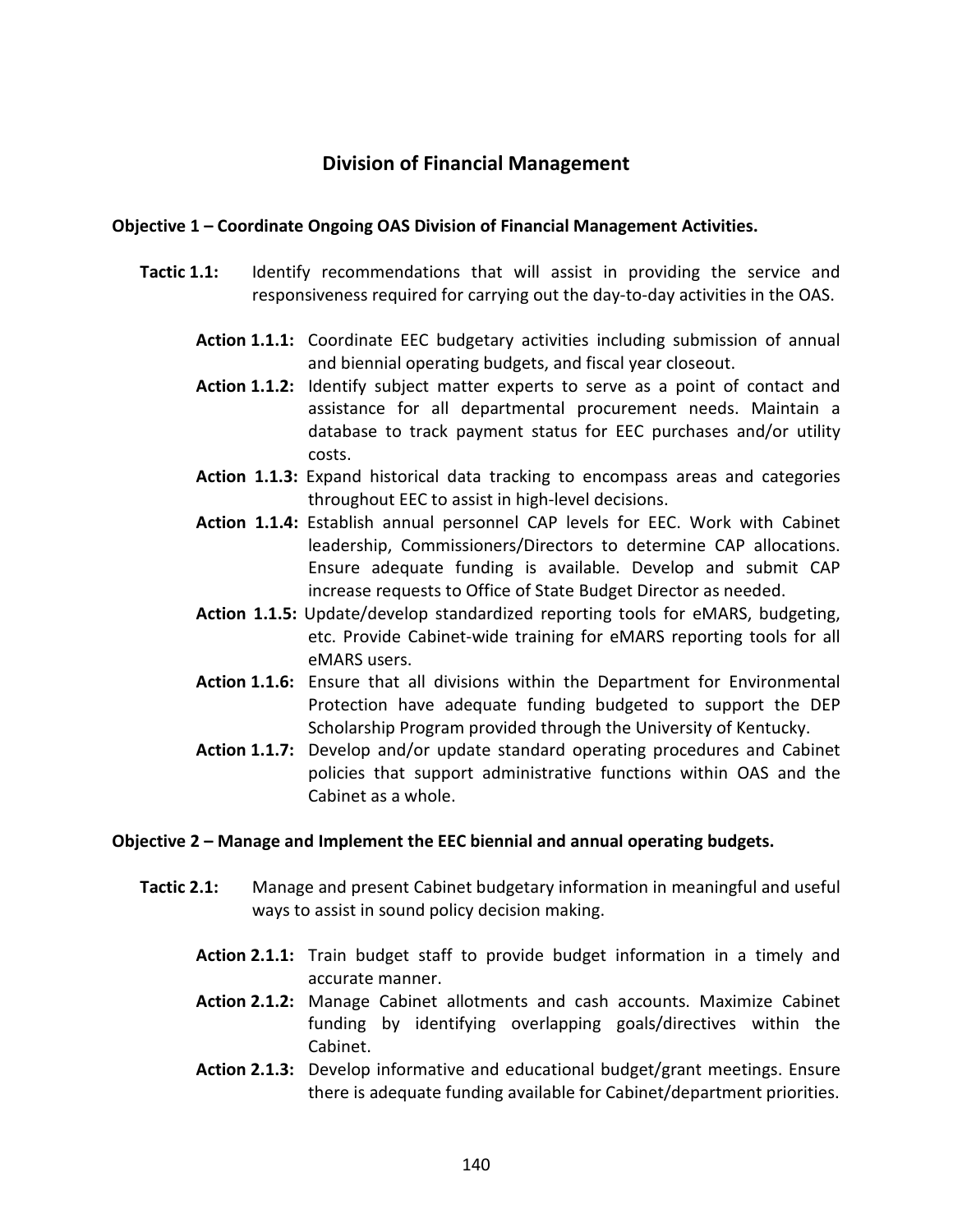- Action 2.1.4: Present relative budgetary data analysis to Cabinet Secretary, Commissioners and Directors giving them information needed to make informed policy decisions.
- Action 2.1.5: Process emars documents for budgetary approval in a timely manner.

#### Objective 3 – Implement Cabinet wide procurement coordination.

- Tactic 3.1: Coordinate and implement Cabinet procurement guidelines and training to ensure financial integrity.
	- Action 3.1.1: Establish EEC standard operating procedures and procurement guidelines that incorporate state procurement laws.
	- Action 3.1.2: Approve procurement documents in a timely manner.
	- Action 3.1.3: Train DFM staff on statewide procurement regulations and processes.
	- Action 3.1.4: Provide High-level procurement training to Commissioners and Directors to ensure fiscal integrity for EEC.
	- Action 3.1.5: Continue procurement education for EEC procurement staff.
	- Action 3.1.6: Monitor contracts and look for efficiencies and ways to consolidate orders and/or contracted work to ensure better values related to costs.

#### Objective 4 - Coordinate and implement federal grants for EEC.

- Tactic 4.1: Coordinate EEC Federal Grant approval process. Serve as point of contact for grant reporting.
	- Action 4.1.1: Submit required grant reporting to federal government for EEC grants within established timeframes.
	- Action 4.1.2: Work with Cabinet grant contacts to manage grant budgets within statewide accounting system (emars).
	- Action 4.1.3: Train all DFM grant staff on federal grant application process.
	- Action 4.1.4: Grant accountants and budget staff work together to ensure maximum use of grant funding within EEC.
	- Action 4.1.5: Complete federal draws accurately and timely to ensure the Cabinet is fully reimbursed.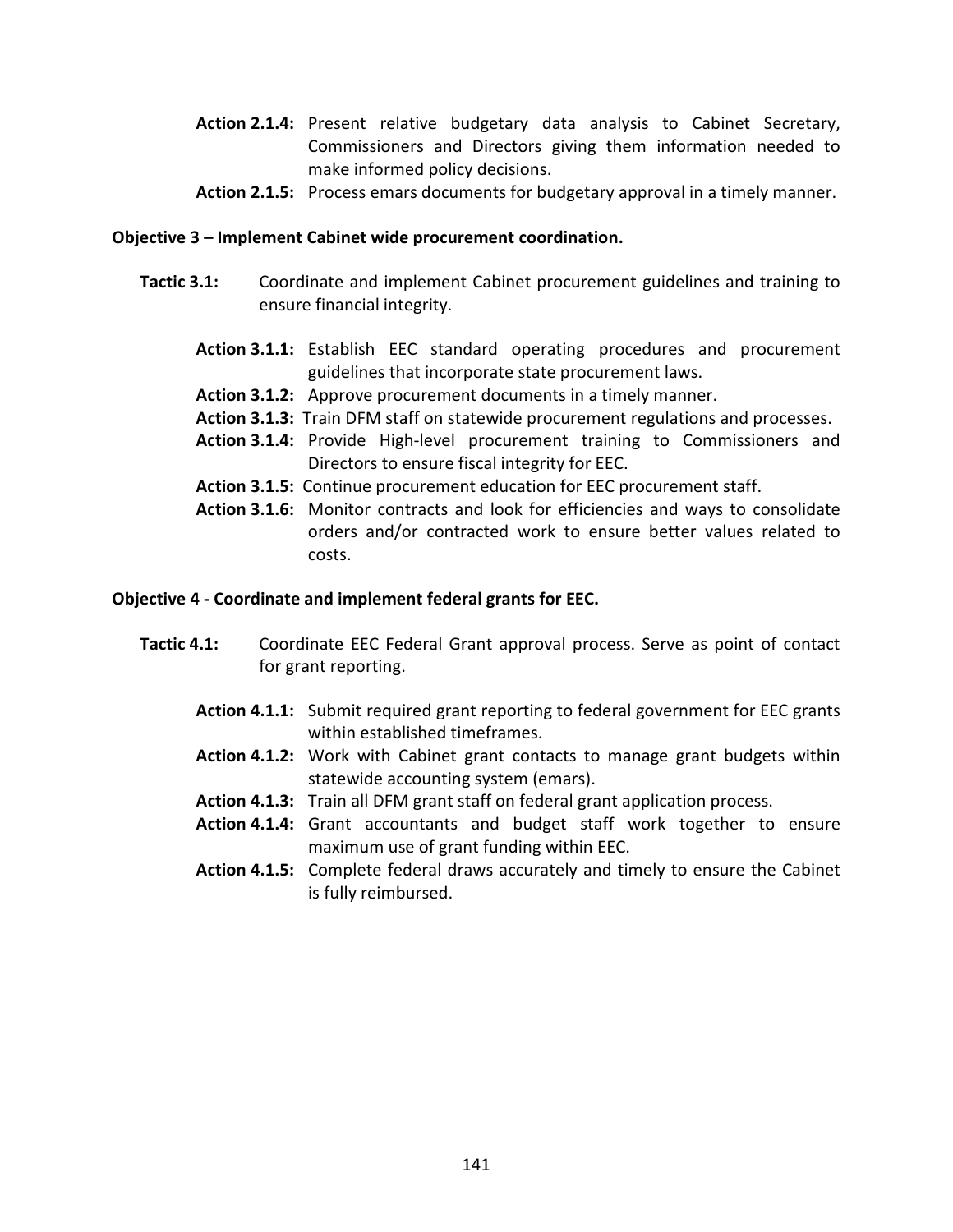## Office of Communication

#### **Overview**

The Office of Communication is an essential component of the Kentucky Energy and Environment Cabinet's role of protecting the Commonwealth's environment and of regulating the businesses and industry that can potentially affect the Commonwealth's land, air or water. The office acts with professionalism, speed, accuracy and transparency to ensure that the Cabinet is viewed by stakeholders, permit holders, citizens of the Commonwealth, employees and the media, as an agency that works with the Governor's mandate to enforce the law, protect the health and welfare of its citizens and environment and be a collaborative partner to those it regulates.

The office uses a variety of tools to communicate with media, stakeholders, the public and the regulated community, including blogs, press releases, social media, photos, video, podcasts, and decides how best to use each to convey accurate and timely information. Part of the mission of the office is to oversee the outward-facing website. Both the public and the regulated community use the website daily to find information, submit forms, sign up for training and contact key Cabinet personnel. A recently developed interactive calendar is a valuable resource to help users find and sign up for relevant meetings, hearings, training, presentations, etc.

The office also is a valuable communication resource for divisions within the Cabinet who wish to reach internal or external targeted audiences. The office offers a wide range of services that include video presentations, graphics design, newsletter assistance and photography.

**OFFICE OF COMMUNICATION**

**John Mura, Executive Director**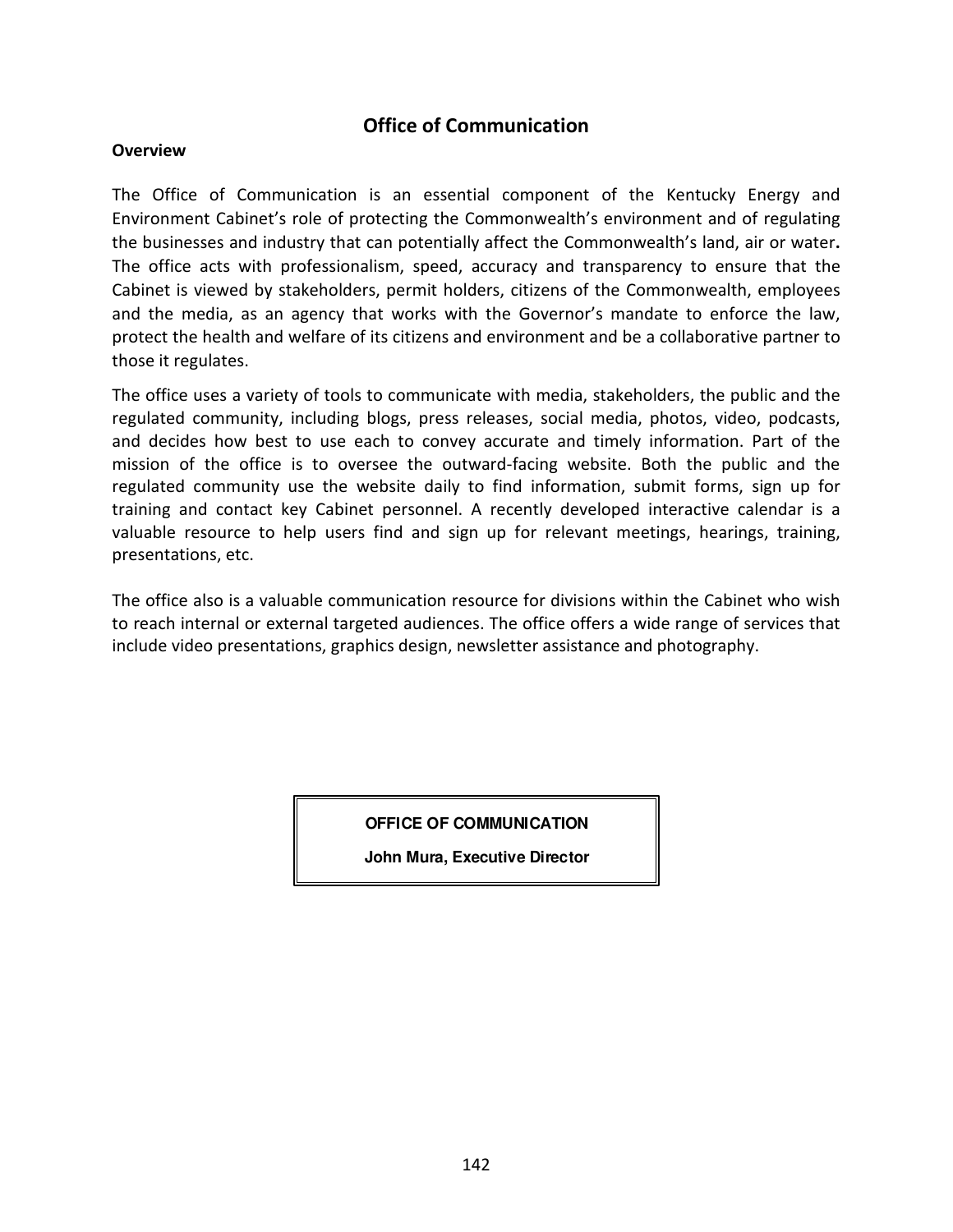#### **Objective**

Ensure that the Cabinet is viewed by stakeholders, permit holders, citizens of the Commonwealth, employees, and the media as an agency that works with the Governor's mandate to enforce the law, protect the health and welfare of its citizens, and be a collaborative partner to those it regulates.

Tactic 1.0: Develop responsive and transparent relationships with the media.

Measure: Track time/date of initial inquiry against time/date of response. Baseline: the number of media queries and responses month over month.

Action 1.1.1: Respond to media inquiries with timely and accurate information, meeting reporters' deadlines when possible.

Action 1.1.2: When responding to issues that cross state agencies, coordinate early with other agencies and the governor's communication team to ensure the information released serves all parties well.

Action 1.1.3: When possible and appropriate, and with oversight, give reporters direct access to Cabinet source-matter experts.

Action 1.1.4: Communicate media/information requests so that management chain-ofcommand is observed and the information given is accurate.

Action 1.1.5: Respond to open records requests in as timely a way as possible, providing requested information in a transparent manner.

Action 1.1.6: Proactively announce/release information regarding projects, activities or decisions of interest.

Action 1.1.7: Provide honest but constructive feedback to media on published content.

Tactic 1.2: Be an innovator in the use of digital and social media platforms

Measure: Track the number of likes, shares and comments for posts and pages and the growth of page followers before and after the announcement or posting of particular information (video, employee features, community involvement, incidents, etc.) Baseline: The number of Facebook and Twitter followers month over month.

Action 1.2.1: Communicate transformative Cabinet information to our target audiences on multiple social media platforms in a timely way.

Action 1.2.2: Use the posts to create an awareness in the public of the Cabinet's efforts to work with the regulated community to protect the environment and improve public health and safety.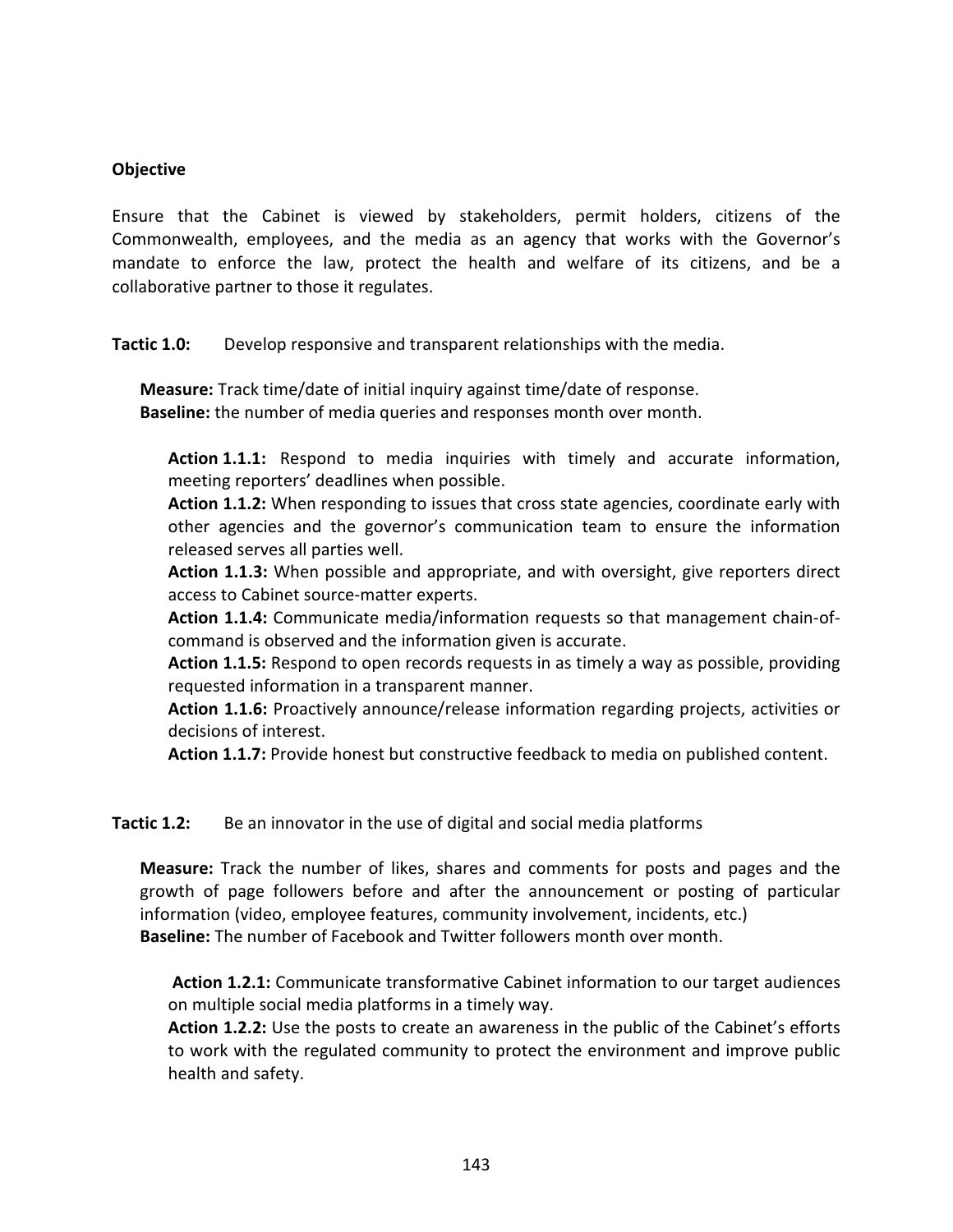Action 1.2.3: Use video-storytelling whenever possible to keep the public informed about ongoing emergency situation.

Action 1.2.4: Use video-storytelling to make Cabinet employees more aware of job or training opportunities within the Cabinet.

Action 1.2.5: Use Facebook and Twitter to post daily updates that communities seek when dealing with local emergency situations.

Action 1.2.6: Respond quickly and appropriately to inquiries received on social media.

Action 1.2.7: Personalize the Cabinet using employee features, interviews, Facebook live, etc.

Action 1.2.8: Tell our story and explain our work through in-depth blog postings.

Action 1.2.9: Connect with our audience by highlighting community involvement activities.

Tactic 1.3: Foster communication that improves and encourages inter-division and interagency understanding of mission and collaboration.

Measure: Track the number of articles, video, photographs, contributed posts, etc. by those outside the Office of Communication.

Baseline: The number of employee contributions to Cabinet communication vehicles and also the number of Facebook and Twitter reposts month over month.

Action 1.3.1: Coordinate social media platforms, combine where appropriate, and create a social media working team.

Action 1.3.2: Make the internal SharePoint site a dynamic tool for disseminating information throughout the Cabinet.

Action 1.3.3: Create a cohesive web team, adding tools to help them coordinate information and events (i.e. calendar).

Action 1.3.4: Develop a communications calendar for the internal SharePoint site with the intention of highlighting projects within all areas of the Cabinet.

Action 1.3.5: Use the Land, Air & Water webzine to increase inter-agency awareness of mission.

Action 1.3.6: Strategize and develop new content for the internal SharePoint site so that it can be used as a viable vehicle for shared information throughout the Cabinet.

Action 1.3.7: Regularly publicize to all Divisions the internal communication services offered by the office.

Tactic 1.4: Give citizens of the Commonwealth up-to-date, important information about environmental emergencies that could affect their health or welfare.

Measure: Track the number of articles, video, photographs, digital posts, etc. that follow our posting of significant environmental emergencies.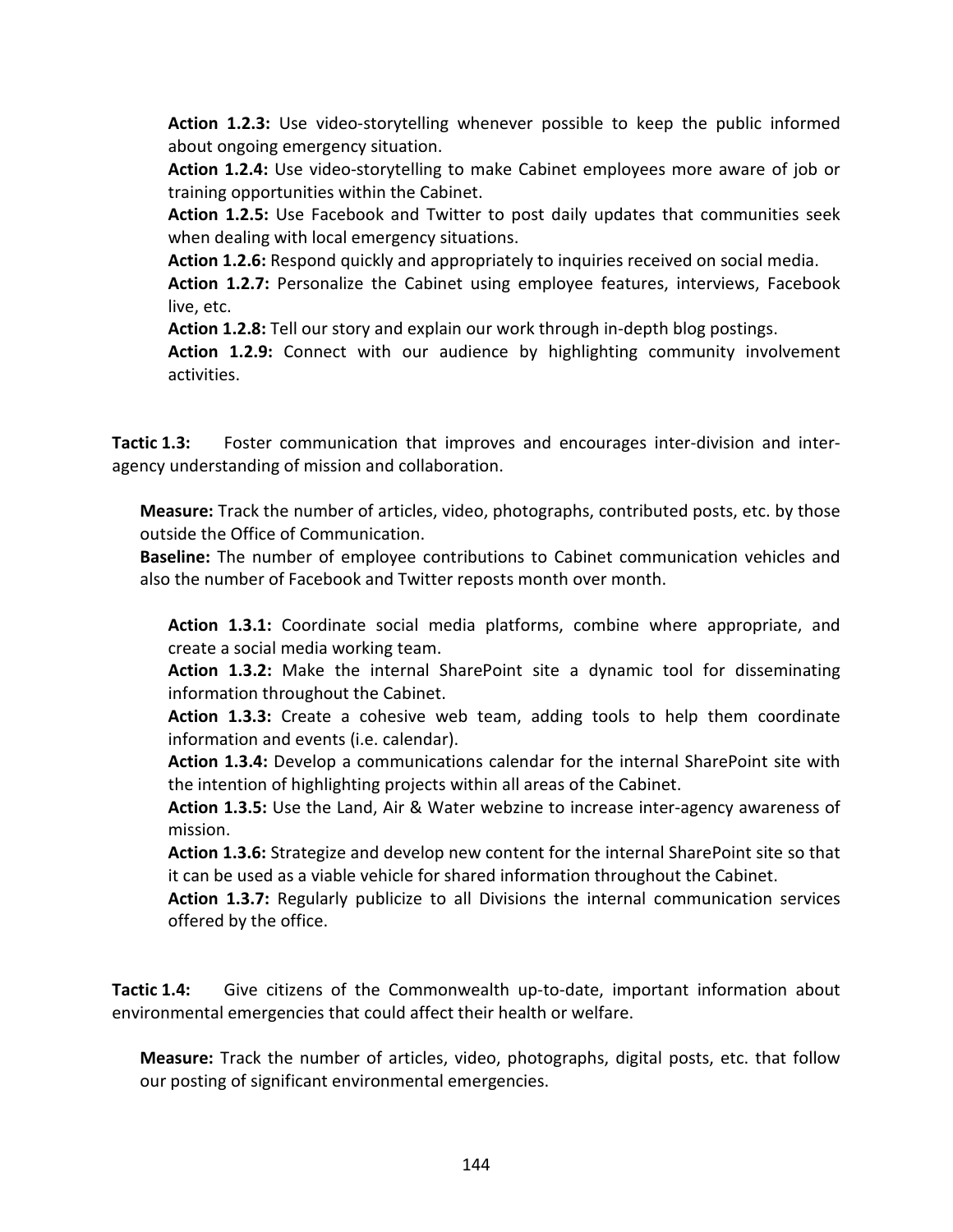Baseline: The number of Facebook and Twitter reposts, likes and increased followers month over month.

Action 1.4.1: Coordinate with internal emergency response team to quickly obtain relevant information and multimedia.

Action 1.4.2: Post daily accurate and timely information to social media platforms.

Action 1.4.3: Issue advisories or press releases with key information when appropriate.

Action 1.4.4: Use Facebook Live or other digital technologies to livestream crucial information.

Action 1.4.5: If necessary and appropriate, hold press conferences/briefings to inform the public of emergencies and recommendations.

Action 1.4.6: Coordinate with other involved agencies in the release of information and messaging.

Tactic 1.5: Support employee recognition, and foster a sense of teamwork among employees.

Measure: Track the number of employee recognition pieces published.

Baseline: The number of employee recognition pieces year over year.

Action 1.5.1: Continue employee profiles on social media, highlighting the work of employees.

Action 1.5.2: Promote the myriad work of divisions through media channels including blogs, press releases, the webzine and social media.

Action 1.5.3: Use the Land, Air & Water webzine to increase inter-agency awareness and highlight employees' valuable contributions to mission.

Action 1.5.4: Feature activities of various divisions when out in the field, at schools, conferences, receiving awards.

Action 1.5.5: Recognize the efforts of our emergency response teams, fire fighters and others who are involved in emergency/environmental incidents through social media and in the media.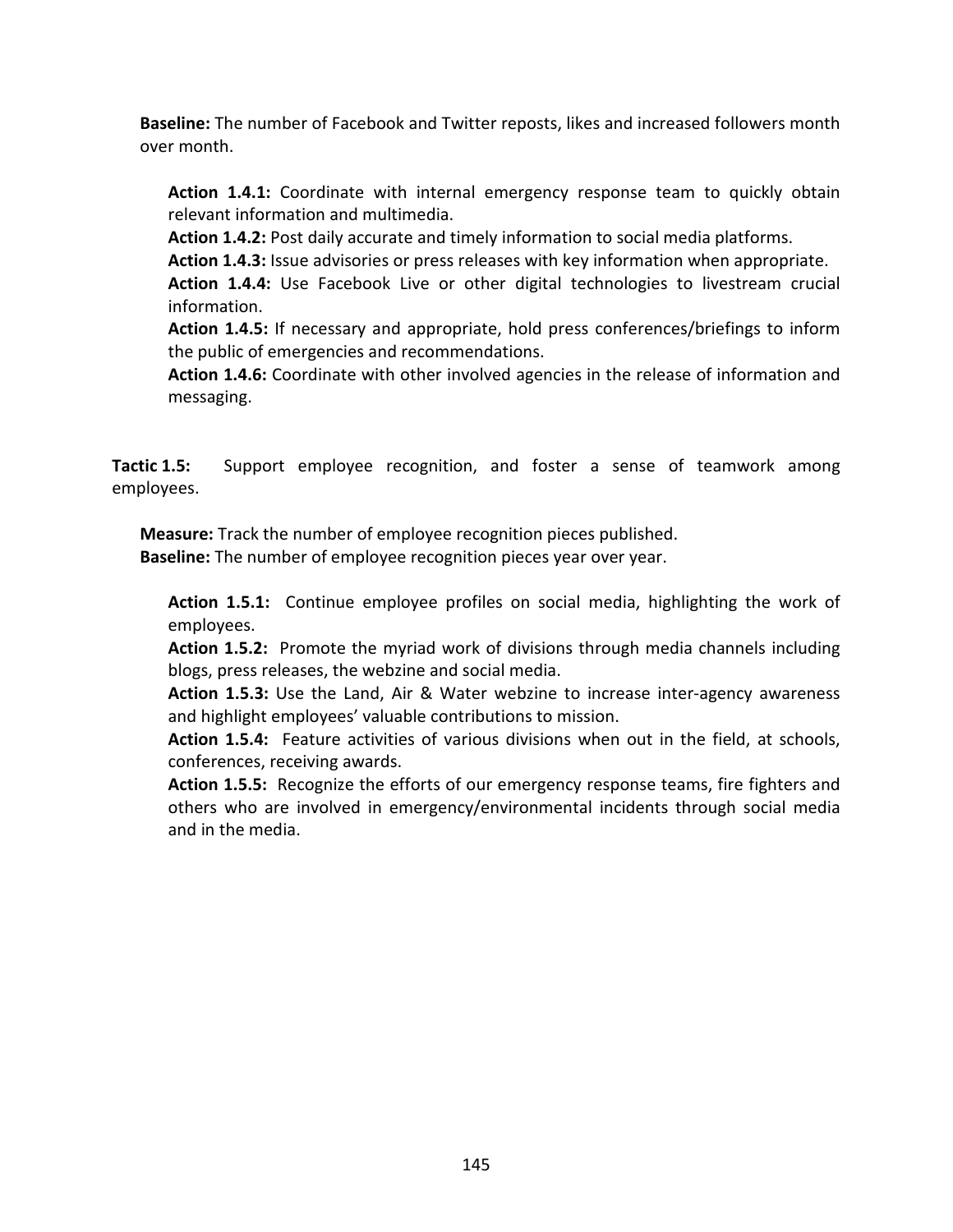# Public Service Commission

# **Overview**

The Kentucky Public Service Commission (PSC) is a three-member administrative body with quasi-legislative and quasi-judicial duties and powers regulating approximately 1,100 utilities. The Commission is funded by an assessment paid by all utilities under the Commission's jurisdiction based on a utility's annual gross intrastate revenues. The Commission, created by the Acts of the 1934 General Assembly, the current version of which forms Chapter 278 of the Kentucky Revised Statutes (KRS), performs its regulatory functions through issuance of written orders, following adjudicative and rulemaking procedures outlined in Chapter 278 and administrative regulations promulgated by the Commission in Chapter 807 of the Kentucky Administrative Regulations (KAR).

# **Mission**

The mission of the Kentucky Public Service Commission is to foster the provision of safe and reliable service at a reasonable price to the customers of jurisdictional utilities while providing for the financial stability of those utilities by setting fair and just rates, and supporting their operational competence by overseeing regulated activities.

# Vision

The Public Service Commission envisions well-run, financially viable utilities throughout the Commonwealth providing safe and reliable electric, gas, water, sewer, and telecommunications services to Kentuckians, enhancing their quality of life and financial well-being.

# Core Values and Principles

- **Trust:** The Commission will make sound decisions that earn the public's confidence. The decisions made by the Commission will be prudent, defensible, consistent with the Commission's mission and in the best interest of the citizens of the Commonwealth.
- Effective: The Commission will focus on business results rather than a "one-size-fits-all" approach to programs or procedures. The success of programs will be measured in terms of achieving consumer/utility benefits and desirable outcomes in the most efficient manner possible. We will evaluate programs and procedures in relation to their contribution to the mission.
- Financial Integrity: The Commission will use good financial information to aid in its decision making. The very foundation of the Commission's work depends upon an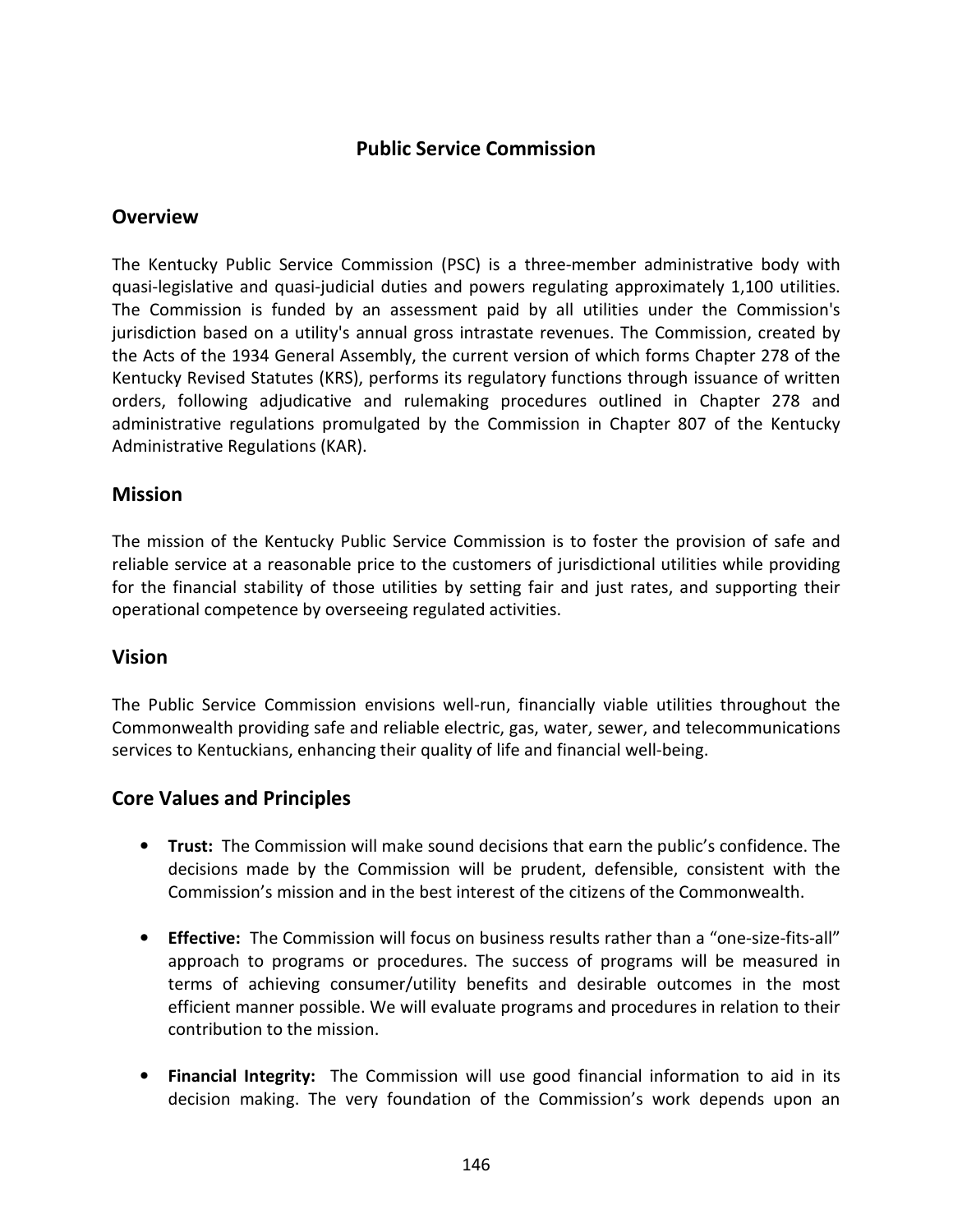understanding of the causes and effects resulting from transactions of and for utilities. Financial information is critical to the assessment and evaluation of existing utility conditions and the determination of the effectiveness of our programs and procedures.

- Fairness: The Commission will consider the range of benefits and consequences of proposed actions before making final decisions. Ethical public policy encourages government agencies to promote actions that maximize benefits to society while minimizing adverse effects. While individual statutes, regulations, programs and organizational units may have a narrow focus upon the utility at issue along with its customer base, we will always consider the benefits and consequences of our actions upon the regulated community and stakeholders at large.
- Reliable: The Commission will regulate utilities so as to ensure the construction and maintenance of safe and reliable utility infrastructure that supports residential, commercial and industrial consumers and enhances economic opportunities for the Commonwealth.
- Accountable: The Commission will evaluate the utilities and the Commission's performance in the regulation thereof to ensure adherence to standards that promote safety and financial feasibility.

# Scope

The Commission regulates the intrastate rates and services of investor-owned electric, natural gas, water and sewage utilities; customer-owned electric and telephone cooperatives; and water districts and associations along with certain aspects of intrastate gas pipelines. The following are some of the areas for which the Commission has regulatory responsibility:

- Rate increase or reduction
- Expansion or reduction of utility service boundaries
- Construction and operation of utility facilities
- Operating conditions of a utility
- Compliance with service and safety regulations
- Valuation of utility property
- Management audits
- Natural gas and coal purchasing practices
- Issuance or assumption of securities by a utility
- Meter accuracy
- Consumer complaints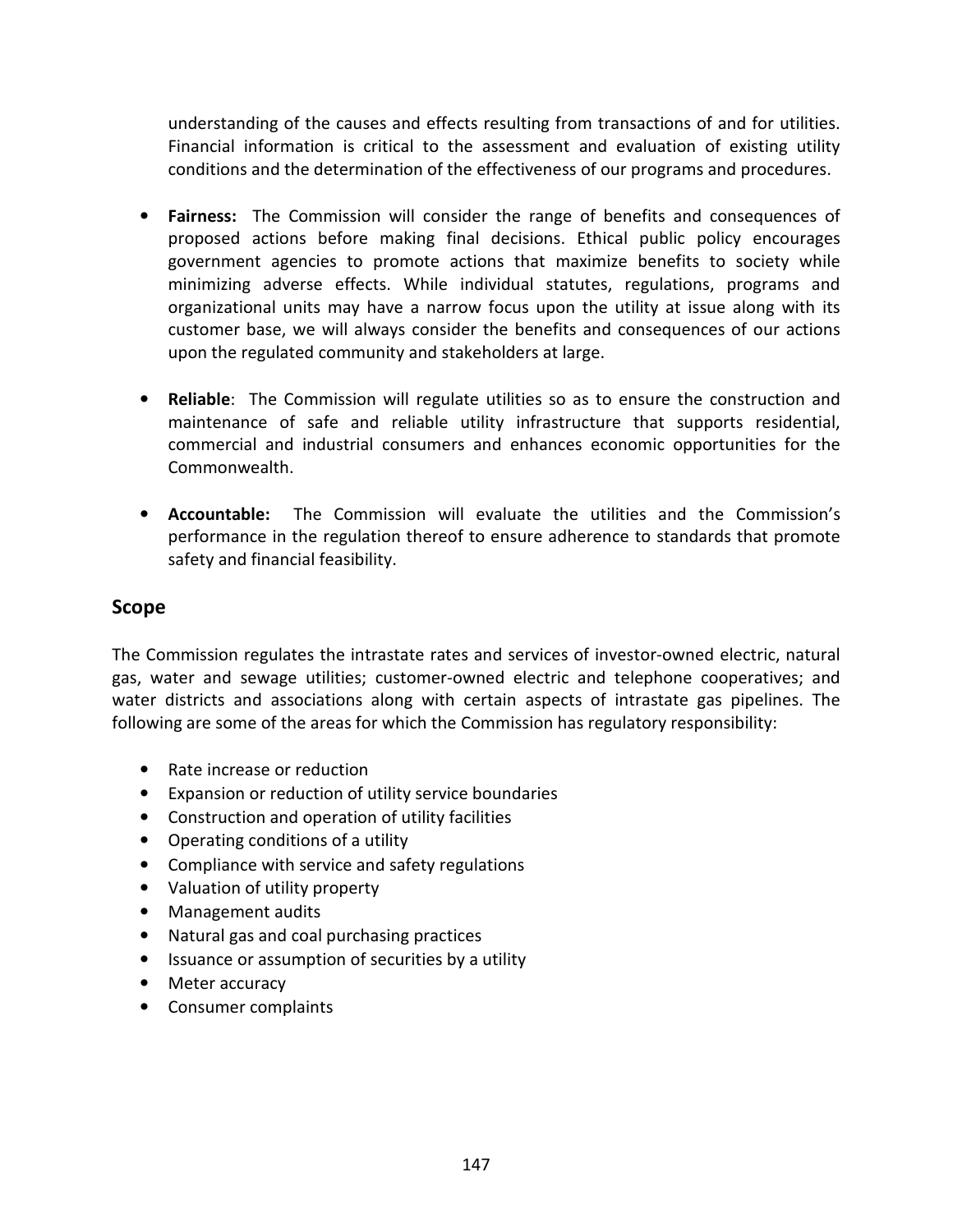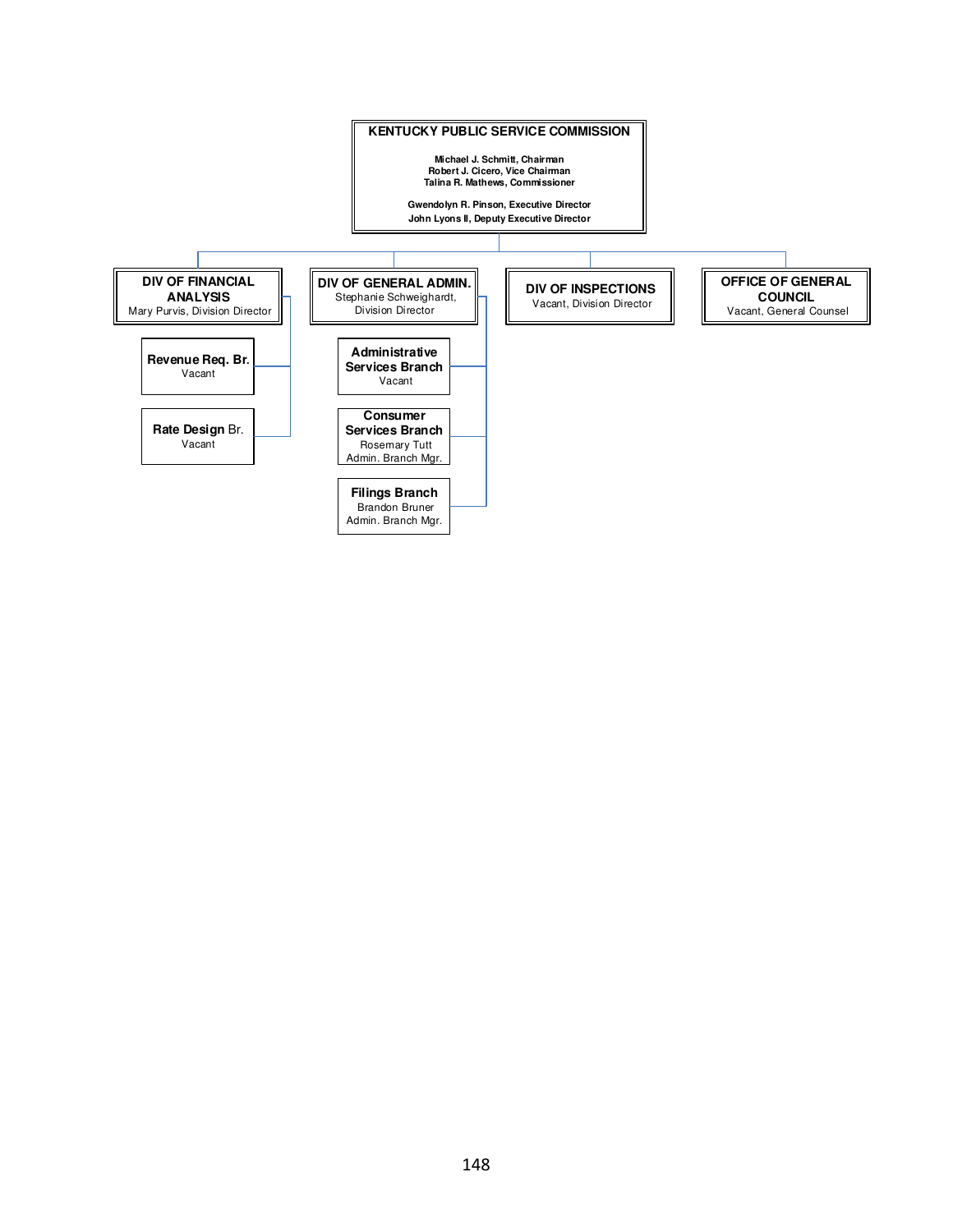# Alignment of Commission Strategic Plan with the Governor's Goals

Evident in the PSC strategic plan are executed and planned efforts to create an economic balance between consumers and utilities, ensure safe and reliable infrastructure, provide infrastructure for economic development, and encourage responsible governance. As a regulatory agency, the Commission maintains a broad range of financial standards designed to protect the consumer and maintain the viability of the utilities that provide critical services to the citizens of the Commonwealth. Fair and just utility rates are integral to a healthy economy and prospects for job creation. The Commission is committed to reducing the "red tape" bureaucratic process where there are redundancies or undue regulatory burdens.

## Goal 1: Ensure Programmatic Integrity and Efficiency

## Foster the provision of safe and reliable services for public consumption at fair and just rates with comprehensive procedural processes to ensure a proficient staff.

Objective 1 - Promote Agency Evaluation and Improvements.

- Tactic 1.1: Provide dynamic and consistent agency policy and procedures.
	- Measure: The number of policies and procedures that are developed, updated or eliminated, as necessary.
	- Baseline: Agency policy and procedures modifications completed in the previous biennium.
		- Action 1.1.1: Meet annually with management level staff to evaluate existing policies and procedures.
		- Action 1.1.2: Identify policies and procedures that align with current business processes.
		- Action 1.1.3: Update policies and procedures with language suitable to the current technological or strategic advancements made by the agency.
		- Action 1.1.4: Modify or eliminate redundant, outdated or no longer necessary policies and procedures.
- Tactic 1.2: Improve agency efficiency with process evaluation.
	- Measure: The number of process improvements made for each division of the agency.
	- Baseline: Agency process improvements completed in the previous biennium.
		- Action 1.2.1: Meet annually with staff to evaluate the current processes.
		- Action 1.2.2: Outline improvements to business processes.
		- Action 1.2.3: Set obtainable timeframes for each phase of the business process.
		- Action 1.2.4: Document and test the new process to correct any failings or areas of concern.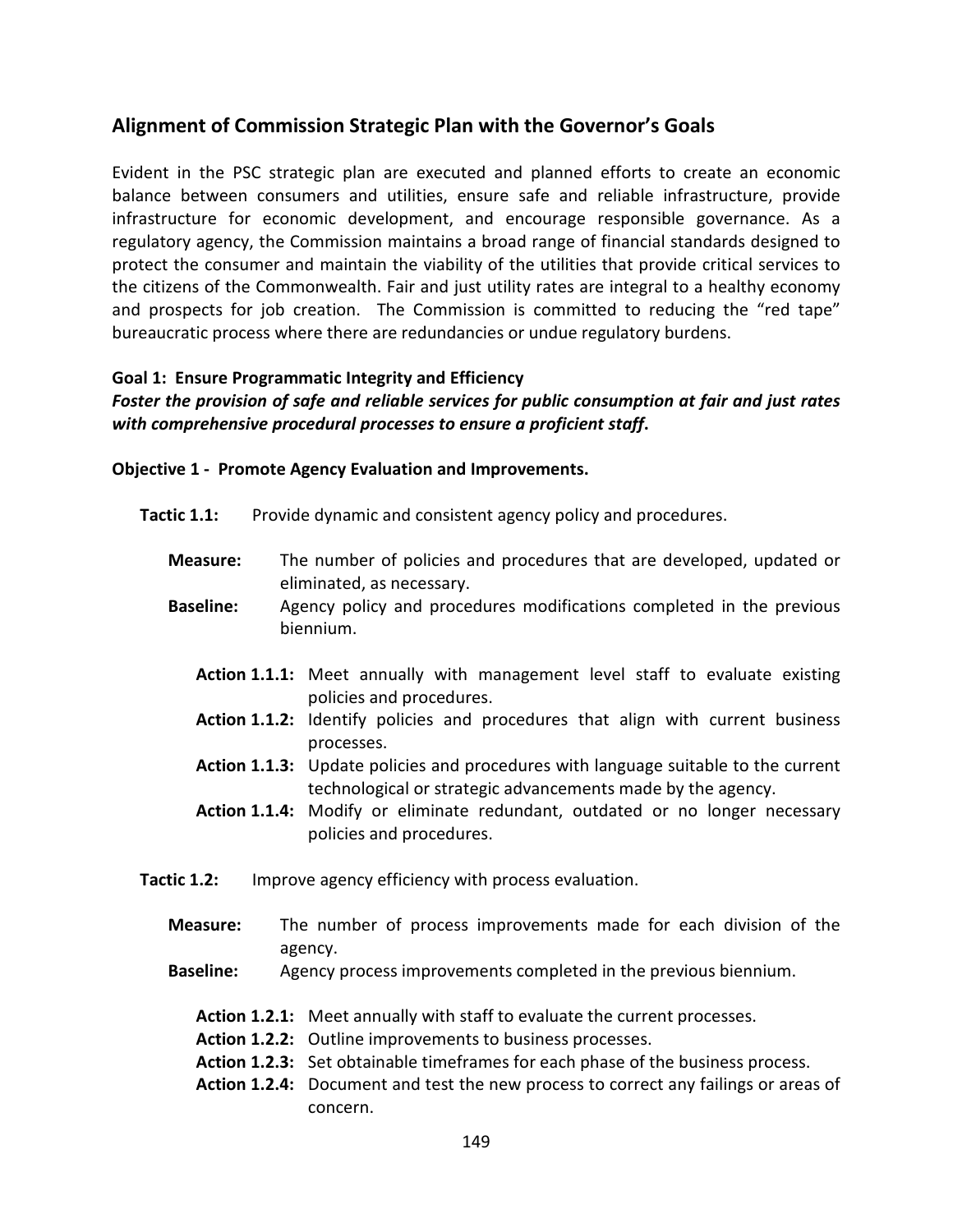- Action 1.2.5: Implement the improved business process.
- Action 1.2.6: Design and implement monthly management-based metrics for all programmatic areas to track, evaluate, and analyze for any potential adjustments, as necessary.

#### Objective 2 – Ensure Data Integrity and Evaluation.

- Tactic 2.1: Accurately evaluate agency decisions based on the integrity of the data analysis process.
	- **Measure:** The number of agency decisions that are based on comprehensive utility data that can be compiled from multiple divisions of agency filings and/or reports.
	- Baseline: Each filing and/or report that is incorporated into a value-added decision making process for the agency.
		- Action 2.1.1: Set parameters for which agency decisions should include particular data from each division and what analysis is performed.
		- Action 2.1.2: Make the data available in a format that is conducive to reference, statistical or financial analysis.
		- Action 2.1.3: Continue to move toward a standardization of data warehousing and storage in formats that are easily extractable and manipulated for query purposes.
		- Action 2.1.4: Identify any agency data that should be captured for analysis purposes that is currently not being captured; implement a new mechanism to obtain this data.
		- Action 2.1.5: Identify any agency analysis techniques that may be improved; implement a new mechanism to obtain this improvement.
		- Action 2.1.6: Create an agency steering committee that meets quarterly to discuss agency process improvements and change management.
		- Action 2.1.7: Conduct semi-monthly meetings at the division level to discuss relative topics, important agency issues, staff assignments, calendar items, suggestions, and other items as necessary.
- **Tactic 2.2:** Conduct ethics training for all employees.
	- Measure: The number of staff trained in the Ethical Code of Conduct.
	- **Baseline:** The number of staff trained in the prior fiscal year.
		- Action 2.2.1: Host the Kentucky Ethics Commission annually to present the code of conduct expected of state employees.
		- Action 2.2.2: Maintain ethics training records of Commission employees.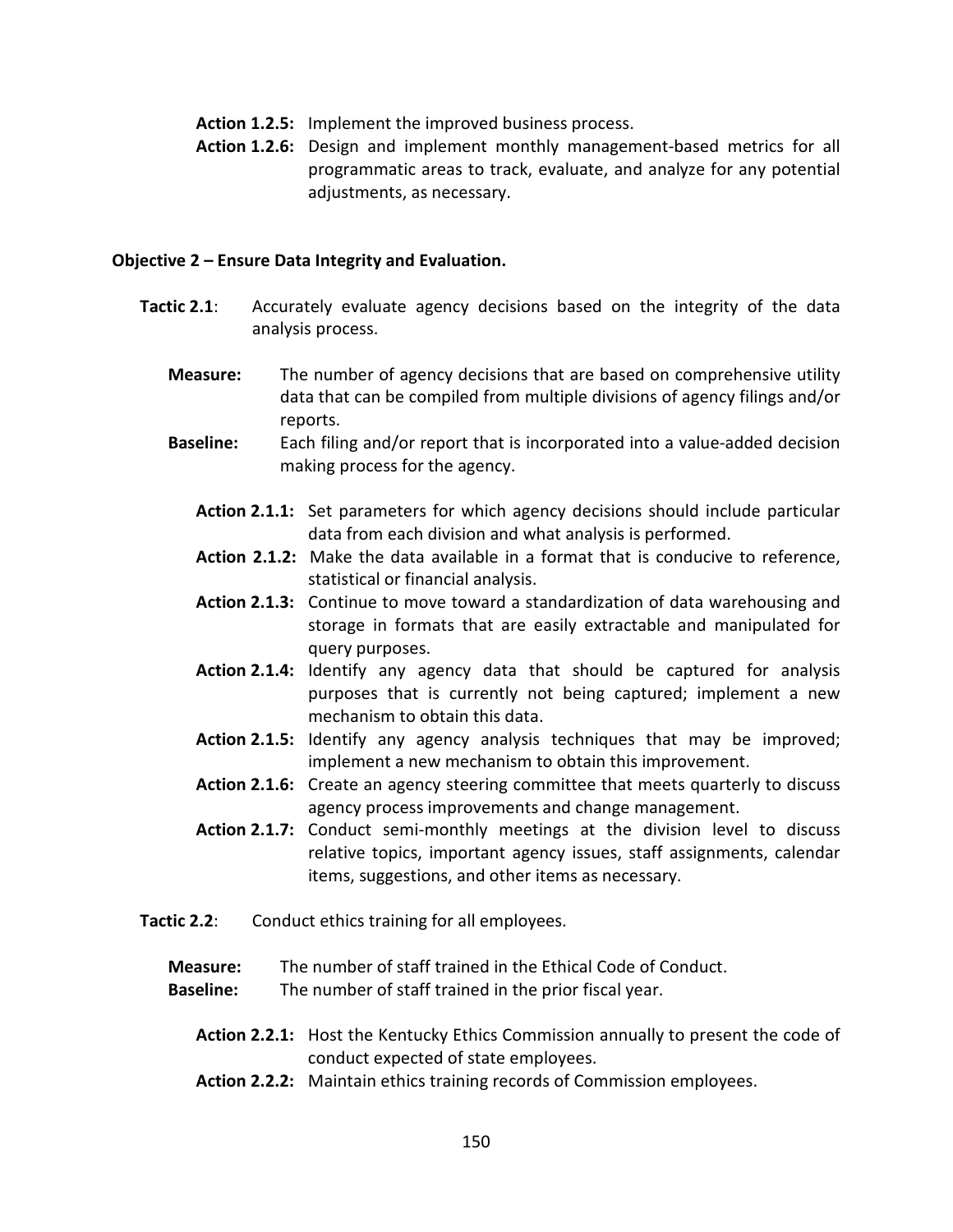Action 2.2.3: Encourage employees to contact the Kentucky Ethics Commission for any further guidance or inquiries.

## Objective 3 – Knowledge transfer and agency programmatic continuity

- Tactic 3.1: Strategically plan for knowledge transfer and continuity within divisions and maintain a complete list of current standard operating procedures (SOPs).
	- Measure: Fiscal year strategic plan and SOPs.
	- **Baseline:** Strategic plan and SOPs from the previous biennium.
		- Action 3.1.1: Annually, each division shall evaluate its strategic plan to ensure knowledge transfer and programmatic continuity, which includes, among other things, ensuring that each division has more than one subject matter expert on each critical function/regulatory segment.
		- Action 3.1.2: The Commission shall ensure that all SOPs reflect current policy and practice. The Commission shall maintain all current SOPs along with other policy, procedure and process documentation uniformly on the agency servers for electronic preservation.

#### Objective 4 – Maintain knowledgeable and competent staff with expertise in their fields.

- Tactic 4.1: Maintain staffing levels in order to perform agency functions.
	- Measure: Current Commission staffing level.
	- Baseline: Office of State Budget Director's funded position levels as of August 1 of each year.
		- Action 4.1.1: Fill positions to the full-funded personnel capacity.
		- Action 4.1.2: Analyze and replace positions with the most urgent need.
		- Action 4.1.3: Immediately backfill all mid-level management positions that become vacant.
		- Action 4.1.4: Each director shall rank their personnel need by branch and strategically value which positions to fill as vacancies occur.
		- Action 4.1.5: Anticipate vacancies due to attrition and retirements and plan an agency- wide hiring strategy.
- Tactic 4.2: Maintain subject matter expertise in all functional areas of the Commission.
	- Measure: The number of positions considered to require a subject matter expert.

**Baseline:** The subject matter expert staffing levels for each program during the previous biennium.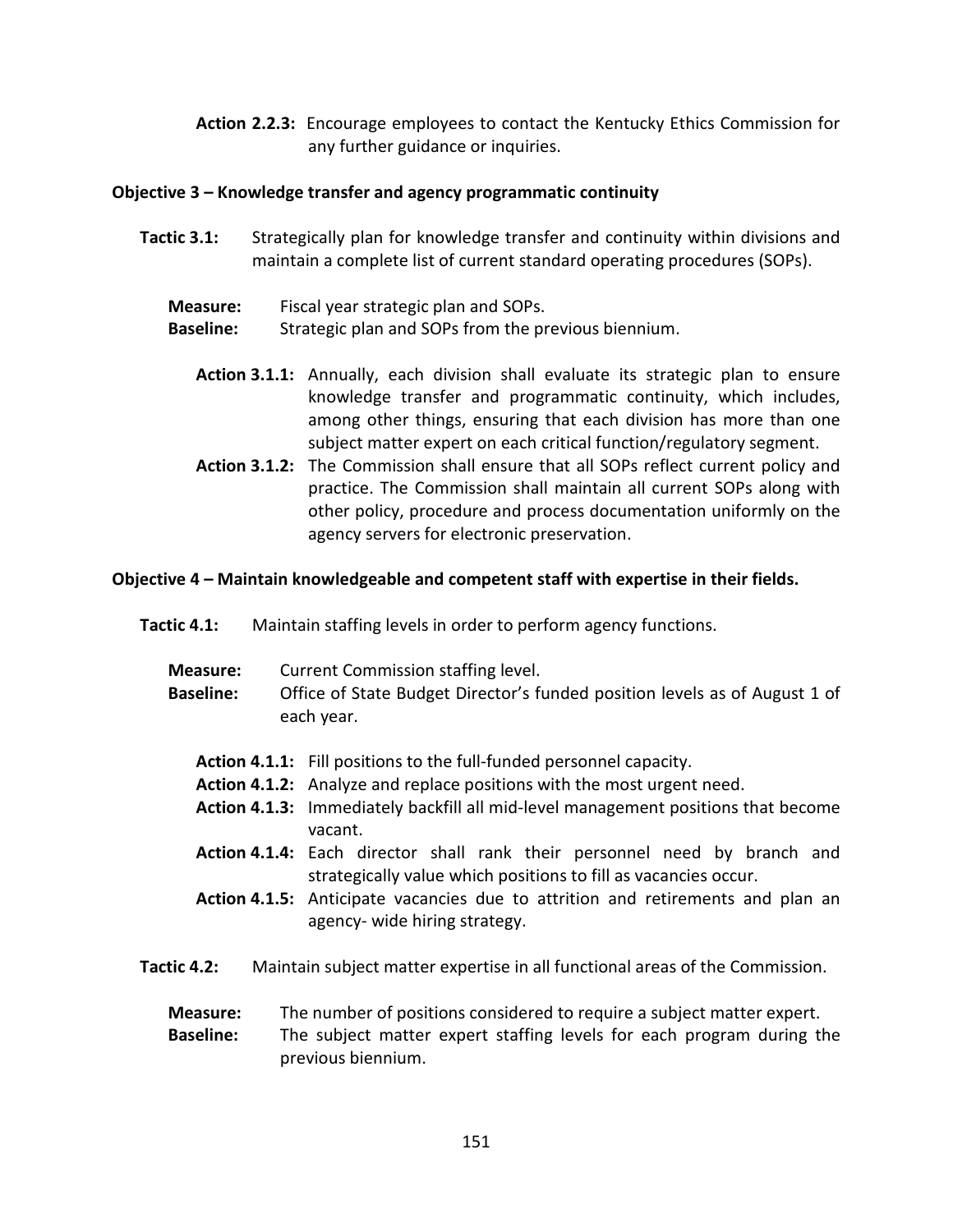- Action 4.2.1: Ensure that management is aware of expectations of knowledge transfer.
- Action 4.2.2: For executive staff meetings, include an agenda item regarding resources and staffing levels essential to Commission programs.
- Action 4.2.3: Maintain training and subject matter knowledge transfer from seasoned employees to all employees in that program area.
- Action 4.2.4: Maintain personnel classifications to provide employees with a suitable career ladder that is competitive with the private sector.
- Action 4.2.5: Seek out external training, seminars and educational opportunities for staff to incorporate in their duties.
- Action 4.2.6: Participate in job fair and recruitment efforts to seek out qualified candidates.
- Action 4.2.7: Ensure that staff are exposed to the appropriate internal trainings and cross-divisional understanding of how the entire Commission works.
- Action 4.2.8: Ensure that staff who might be called to testify in a case, speak at conferences, or appear in other public-facing forums are trained appropriately or have the necessary experience.
- Action 4.2.9: Promote hiring practices that will create a diverse work force for the agency.
- Action 4.2.10: Analyze the reasons for separations to try to address areas of concern.
- Action 4.2.11: Properly train managers to oversee personnel and processes. Encourage managers, and especially new or aspiring managers, to attend managerial training as offered by the Personnel Cabinet.
- Action 4.2.12: To the extent possible, recruit personnel with utility experience.

#### Objective 5 – Properly Fund the Agency and Procure Goods for the Agency.

Tactic 5.1: Analyze historical expenditures, integrate future needs, and estimate costs for growth and expansion requests in the biennial budget request.

 Measure: Total funding identified and justified in the biennial budget submission. Baseline: Funding is submitted relative to the previous enacted biennial budget.

- Action 5.1.1: Develop Commission budget request in accordance with the Biennial Branch Budget Request manual.
- Action 5.1.2: Review the Catalogue of Federal Domestic Assistance (CFDA) for applicable grants and apply in accordance with grant guidelines.
- Action 5.1.3: Submit grant requests in accordance with CFDA grant guidelines.
- Action 5.1.4: Follow the Model Procurement Code (KRS 45A) and review internal processes for ways to make more streamlined. Use best practices for all purchases.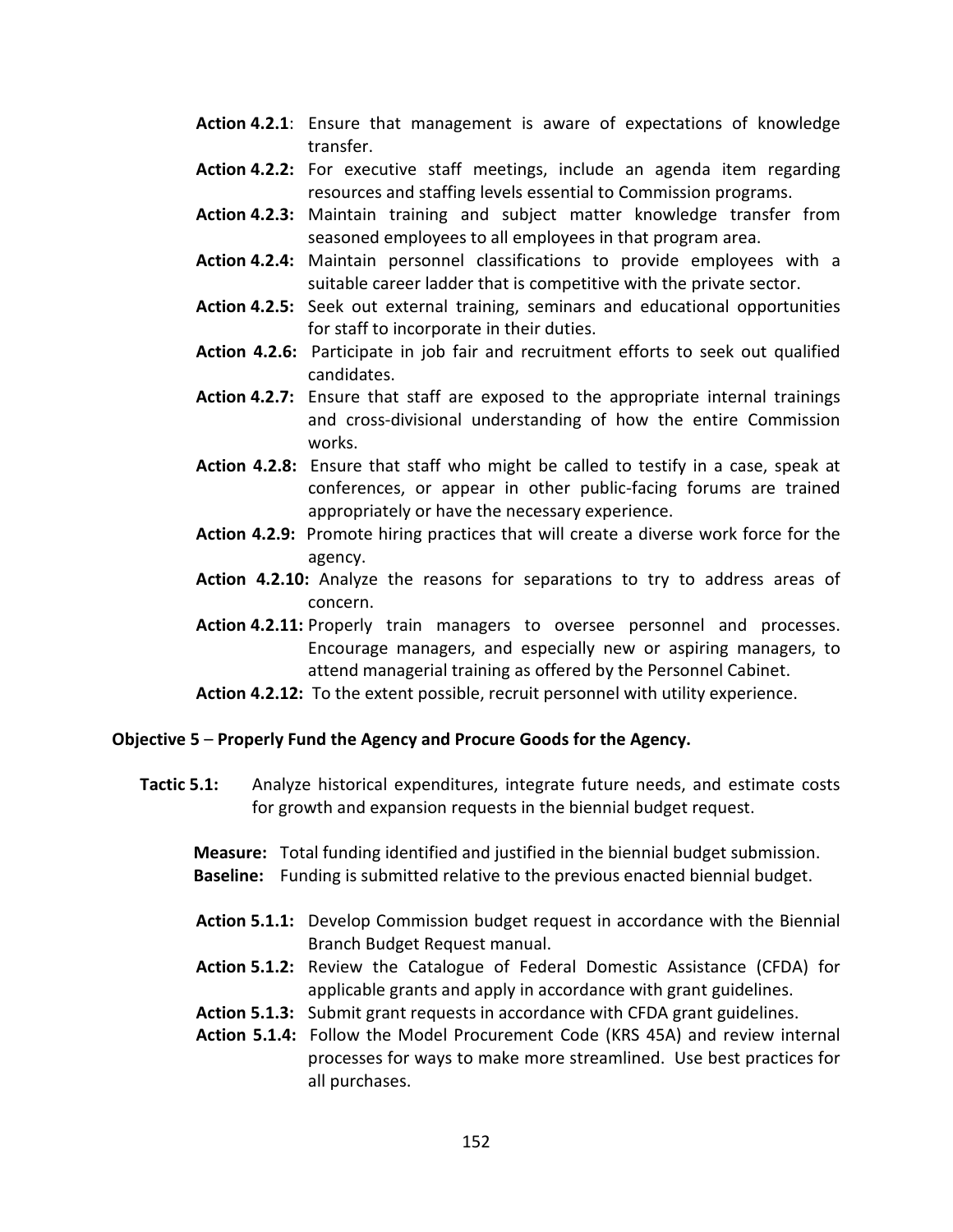- Action 5.1.5: For existing equipment that has reached the end of its life cycle, obtain quotes for replacement and submit for budget and Executive Staff review.
- Action 5.1.6: Work with Commission staff to enhance utilization of current resources.

Goal 2: Provide Legal Representation and Docket Control for the Commission Promote consumer and utility confidence with exemplary legal representation and management.

## Objective 1 – Manage Active Docket.

| Tactic 1.1:          | Expeditiously work legal proceedings to completion.                                                                                                                                           |
|----------------------|-----------------------------------------------------------------------------------------------------------------------------------------------------------------------------------------------|
| <b>Measure:</b>      | Number of case proceedings                                                                                                                                                                    |
| <b>Baseline:</b>     | Case proceedings from the previous biennium.                                                                                                                                                  |
|                      | Action 1.1.1: Conduct Executive Staff Docket review every two weeks.<br>Action 1.1.2: Assign legal representation in which it can be the most efficiently and<br>effectively managed.         |
|                      | Action 1.1.3: Conduct weekly Office of General Counsel staff meeting to discuss<br>legal progress of proceedings, obstacles, needs, etc.                                                      |
| Tactic 1.2:          | Assess Office of General Counsel Performance.                                                                                                                                                 |
| <b>Measure:</b>      | Track cases/case assignments to ensure that the goals listed below are<br>met, taking into account non-case work activity such as court cases and<br>statute/legislative/regulation activity. |
| <b>Baseline:</b>     | Performance from previous biennium in terms of meeting the goals listed<br>below.                                                                                                             |
|                      | Action 1.2.1: Ensure that all outstanding motions, particularly motions for<br>confidential treatment, are addressed before the closing of a case.                                            |
|                      | Action 1.2.2: The attorney, if Team Leader, ensures that cases are completed by or<br>before any statutory date.                                                                              |
|                      | Action 1.2.3: If case has no statutory deadline, the target deadline shall be moved<br>only one time, absent extenuating and compelling circumstances.                                        |
|                      | Action 1.2.4: Improve document drafting by using updated templates to eliminate<br>errors.                                                                                                    |
|                      | Action 1.2.5: Follow Standard Operating Procedures (SOPs) when processing cases.                                                                                                              |
| <b>Action 1.2.7:</b> | Action 1.2.6: Develop SOP for specific case types.<br>Prepare informal conference memos within 3-business days of the<br>meeting.                                                             |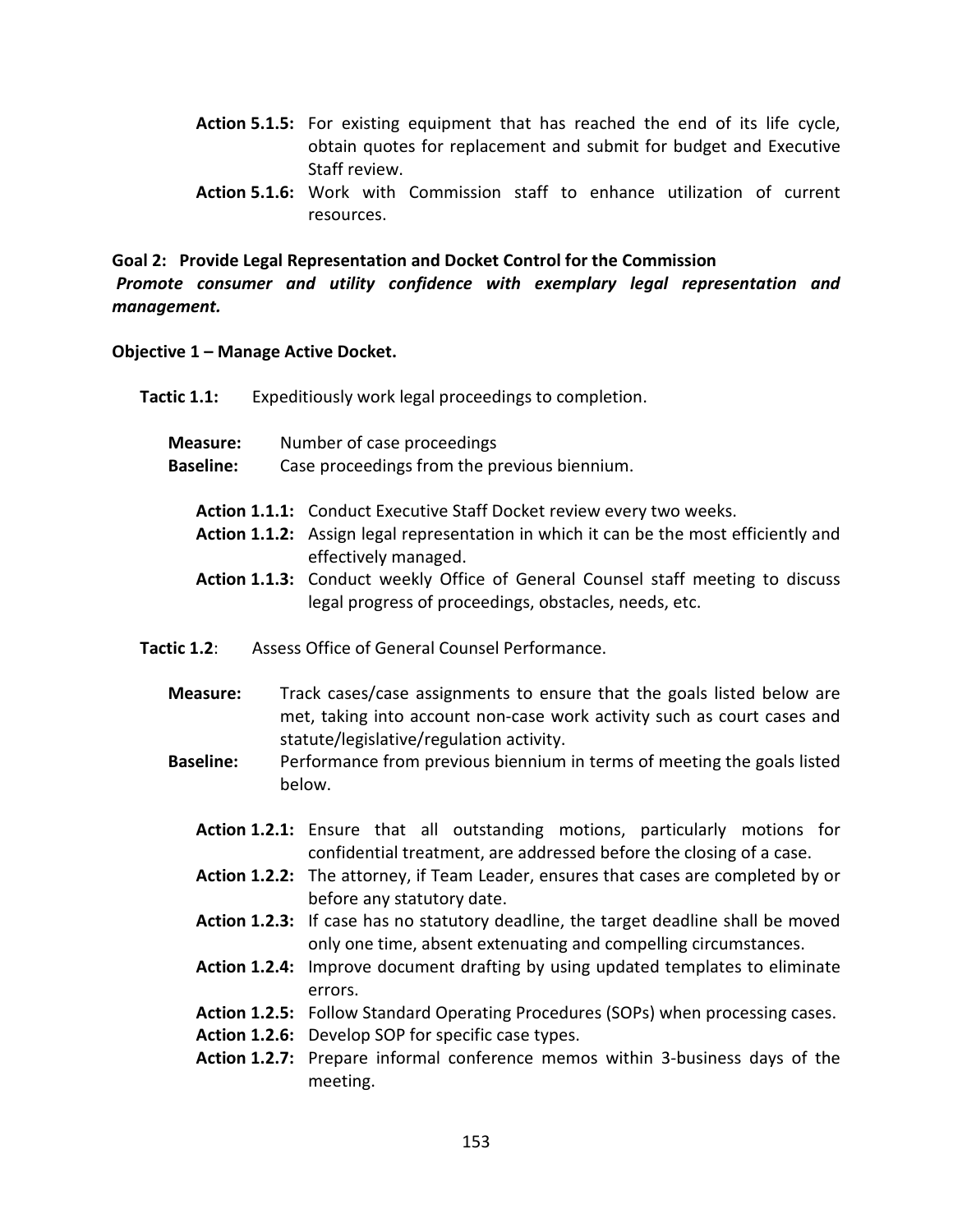- Action 1.2.8: Apprise Supervisory/Executive Staff and Commission all important or controversial matters.
- Action 1.2.9: Update docket contemporaneously with action/event.
- Action 1.2.10: Ensure that the Commission meets all deadlines in court cases
- Action1.2.11: Provide ample time for General Counsel and/or Assistant General Counsel review of all court filings.

#### Objective 2 – Ensure Statutes, Regulations, and Orders Support Agency Functions.

- **Tactic 2.1:** Actively evaluate the statutes, regulations, and orders to ensure they align with the processes and resources available to the Commission and jurisdictional utilities.
	- Measure: The number of statutory, regulatory or order modifications.
	- Baseline: The number of modifications from the previous ten fiscal years.
		- Action 2.1.1: Meet with staff to solicit suggestions on statutes or regulations that require modifications.
		- Action2.1.2: Propose amendments to or repeal of statutes and regulations as necessary, especially as needed to comply with current technological or instrument standards.
		- Action 2.1.3: Issue orders when appropriate for items that are not specifically covered by federal or state laws.
- Tactic 2.2: Examine laws governing other states' public utility regulatory agencies as appropriate and relevant for best practices and emerging trends.
	- Measure: Number of actions related to working with other states' regulatory agencies to compare and contrast legal standardization.
	- Baseline: Actions from the previous biennium.
		- Action 2.2.1: Meet with other state agencies to discuss regulations that may be beneficial if the Commonwealth adopted or abolished based on other states' or regulatory entities' experience.
		- Action 2.2.2: Coordinate with the Energy and Environment Cabinet to ensure regulations are consistent or not in conflict, as applicable.
		- Action 2.2.3: Solicit suggestions from associations or utilities that represent or operate in multiple states, with the caveat that differences among states may preclude adoption of some laws and regulations.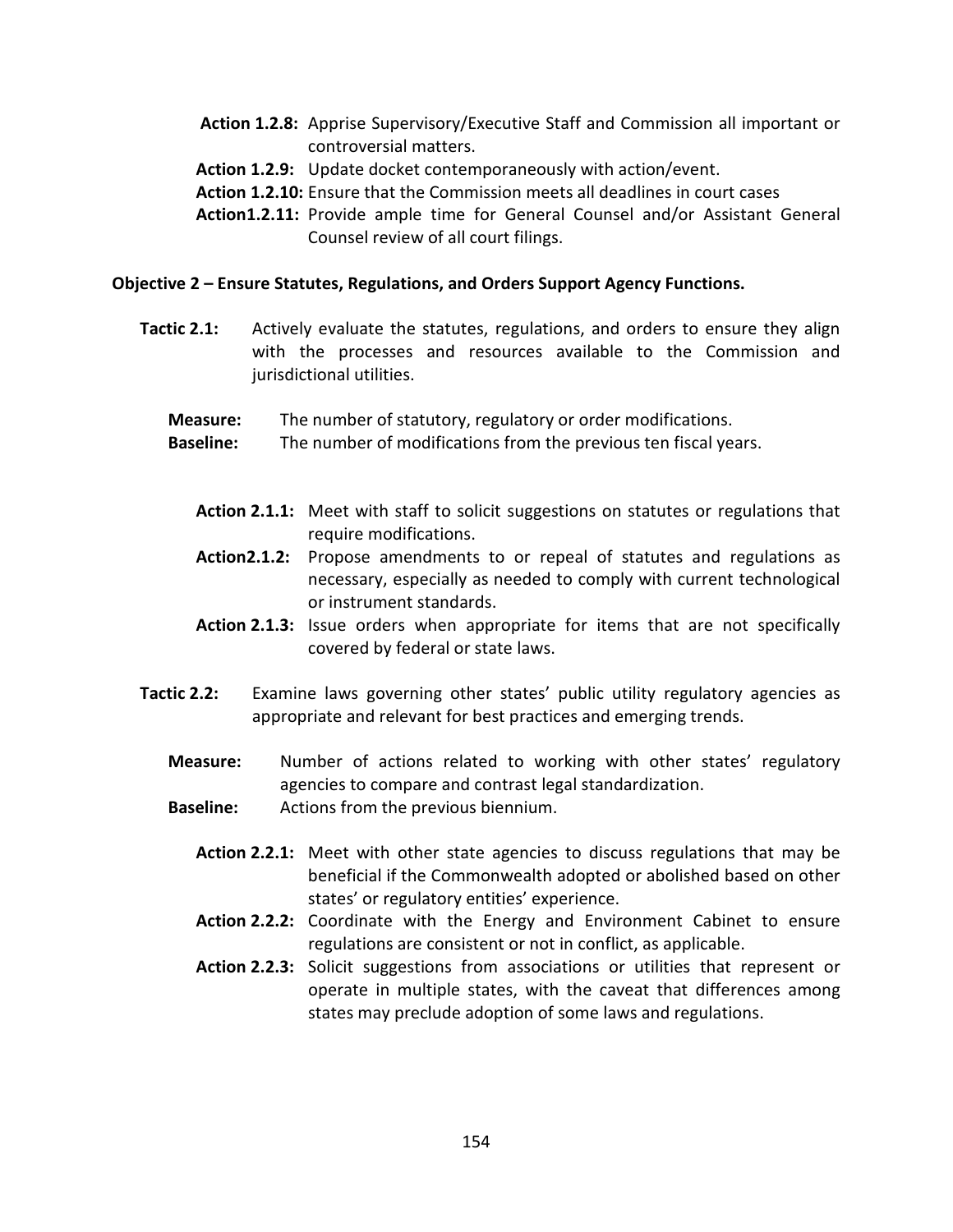Goal 3: Support Policies that Promote Cost-Effective Energy Solutions.

## Enrich the Commonwealth's economy and citizens' wellbeing through timely action and proactive programs.

## Objective 1 – Process Electric Utility Integrated Resource Plans In a Timely Manner.

- Tactic1.1: Accurately evaluate utilities' integrated resource plans.
	- Measure: The number of integrated resource plans reviewed and approved per year.
	- **Baseline:** The number of integrated resource plans reviewed in the last five years.
		- Action 1.1.1: Establish procedural schedule per regulations.
		- Action 1.1.2: Review forecasted peak and energy demand per electric utility.
		- Action 1.1.3: Analyze assumptions and conclusions to ensure utility forecasts align with current technological and market trends.
		- Action 1.1.4: Analyze the combination of supply side and demand side resources available for future periods to ensure consumer reliability.
		- Action 1.1.5: Enlist technical support from the Office of Energy Policy.
		- Action 1.1.6: Convene conferences as necessary.
		- Action 1.1.7: Prepare staff report and make recommendations to the utility within nine months of receipt of a utility's Integrated Resource Plan.

# Objective 2 – Process Electric Generation and Transmission Siting Applications in Accordance with Statutory and Regulatory Provisions.

- Tactic 2.1: Process all applications in a thorough and timely manner.
	- Measure: The number of applications processed.
	- Baseline: The number of applications processed in the previous biennium.
		- Action 2.1.1: Convene the Siting Board for review of applications, as necessary per statutory provisions.
		- Action 2.1.2: Ensure Commission staff provide expert legal and technical support to the Siting Board.
		- Action 2.1.3: Evaluate whether existing statutes and regulations governing merchant facility generation align with evolving generation technologies.

# Objective 3 – Actively Participate with Relevant Interstate Electric Generation and Transmission Entities in regard to Interstate Electric Transmission Issues.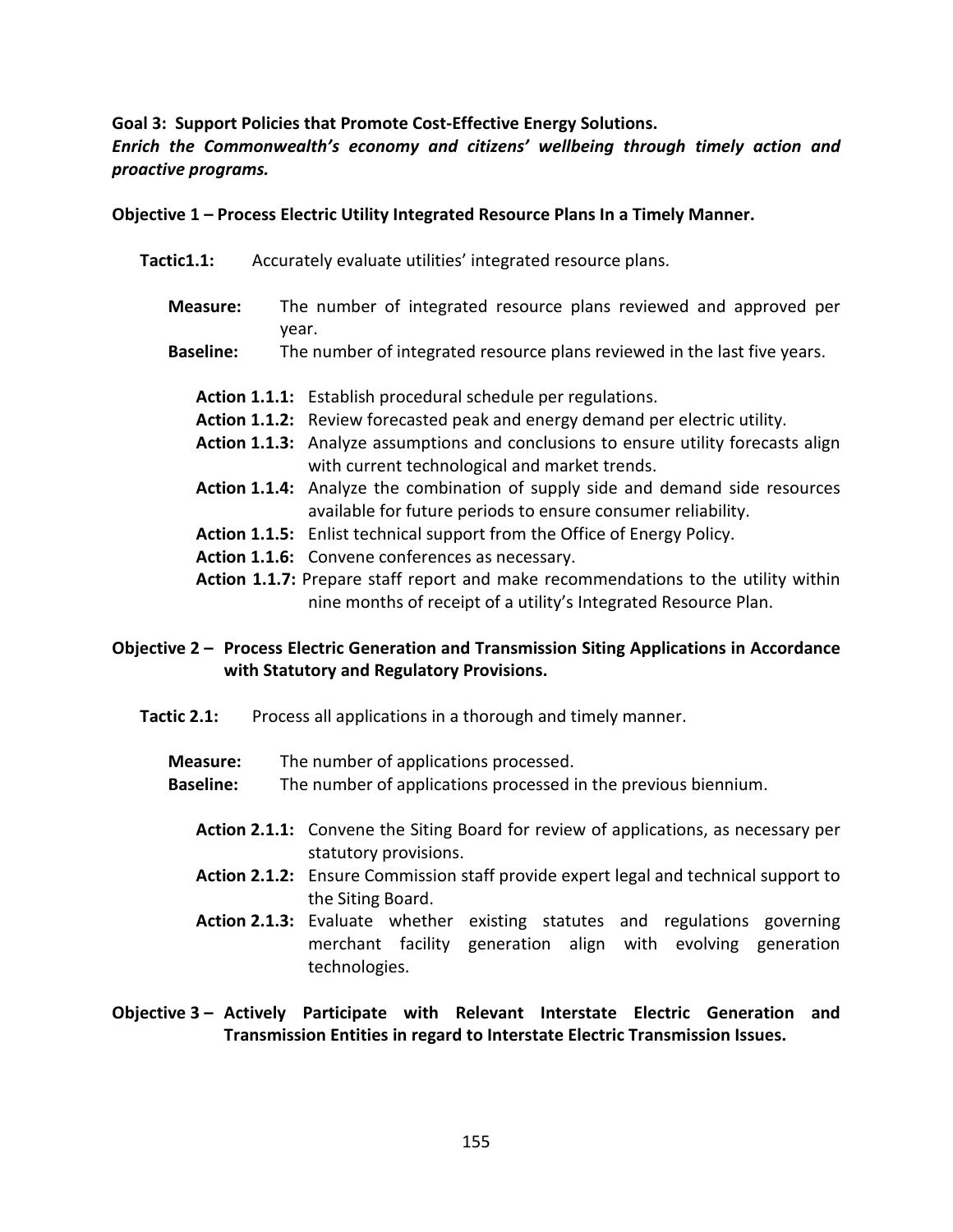- Tactic 3.1: Fulfill obligations as a member Commission of the intergovernmental Organization of MISO States (OMS) and the Organization of PJM States (OPSI).
	- Measure: Annual and semi-annual meetings attended, regular conference calls, and proposals reviewed.
	- Baseline: Number of meetings, regular conference calls, and proposals from previous biennium.
		- Action 3.1.1: Participate in regular staff and board conference calls conducted by OMS and OPSI.
		- Action 3.1.2: Keep abreast of issues affecting jurisdictional utilities that participate in wholesale markets (MISO and PJM).
		- Action 3.1.3 Regularly track Federal Energy Regulatory Commissions actions and decisions and apprise Commissioners as necessary.
		- Action 3.1.4 Provide staff support as necessary for planning meetings.
		- Action 3.1.5 Research and provide feedback, or initiate drafts, on OPSI and OMS position documents, proposed comments to FERC, and proposed comments to MISO and PJM.
		- Action 3.1.6: Work with other states' commissions or regulatory agencies on interstate matters.

# Objective 4 – Evaluate Utility Demand Side Management Programs for Cost-Effectiveness and Benefit to Customers.

- Tactic 4.1: As technologies, market conditions, and demographics change, existing utility Demand Side Management (DSM) programs that are intended to benefit the customer should be evaluated and modified or discontinued, as appropriate.
	- **Measure:** Identification and review of programs to ensure fairness and avoidance of cost-shifting
	- Baseline: Existing Demand Side Management Programs
		- Action 4.1.1: Evaluate each utility's demand-side management programs on a caseby-case basis.
		- Action 4.1.2: Establish and follow consistent metrics for determining costeffectiveness of individual programs.
		- Action 4.1.3: Communicate to utilities and stakeholders rationale for DSM program evaluation.
		- Action 4.1.4: Discontinue DSM programs that do not pass generally accepted costbenefit analyses or that pose undue cost shifts within a customer class.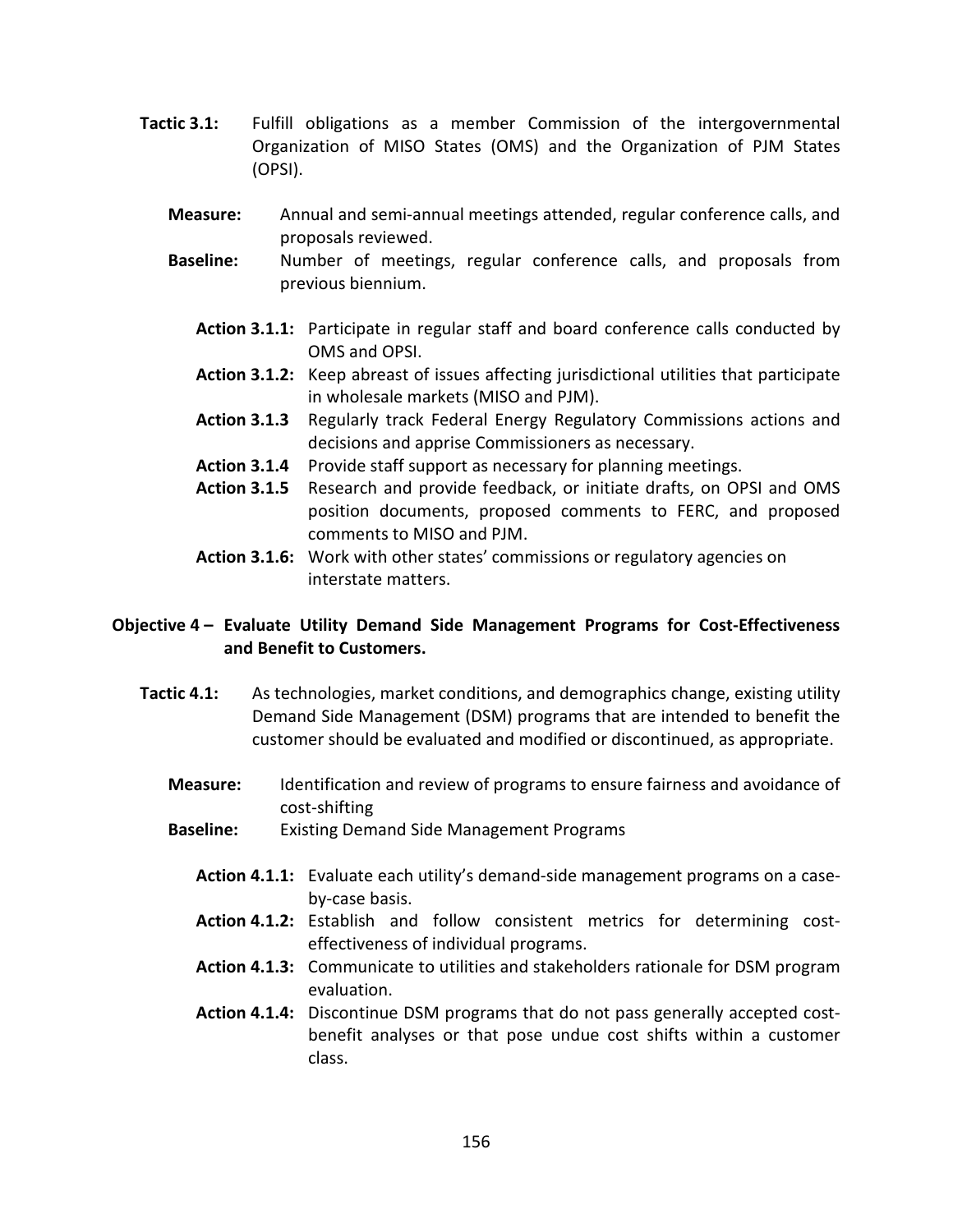## Objective 5 – Evaluate Voluntary Utility Heating Assistance Programs for Consistency and Benefit to Customers.

- Tactic 5.1: Ensure voluntary utility heating assistance programs are implemented uniformly across the state.
	- Measure: Number of heating assistance programs that are modified to reflect program changes
	- Baseline: Existing voluntary utility heating assistance program guidelines
		- Action 5.2.1: Evaluate funding mechanism for each utility's voluntary heating assistance program.
		- Action 5.2.2: Evaluate metrics for establishing eligibility of assistance.
		- Action 5.2.3: Review program delivery across utility service territories.
		- Action 5.2.4: Convene stakeholders and program delivery agencies to develop standards and procedures for consistent availability of heating assistance.

#### Objective 6 – Implement the 2019 Net Metering Act.

- Tactic 6.1: Implement provisions of Senate Bill 100 (2019 Legislative Session) in accordance in accordance with ratemaking procedures.
	- Measure: Number of Utility Rate Filings to Adjust Retail Rate for Net Metered **Customers**
	- Baseline: New Program
		- Action 6.2.1: Prepare report from comments received pursuant to Case No. 2019- 00256.
		- Action 6.2.2: Incorporate comments received into subsequent utility net metering rate proceedings.
		- Action 6.2.2: Issue a Request for Proposal to hire consultant with expertise in evaluating net metering programs

#### Goal 4: Enhance Integrity of Water Systems

Ensure Kentucky's citizens have access to reliable and safe water at fair, just and reasonable rates.

- Objective  $1$  Mitigate problems associated with jurisdictional water utilities that have persistently high levels of water loss.
	- Tactic 1.1: Follow-up on calendar year 2019 investigations into water utilities that have reported water loss in excess of 35 percent during calendar year.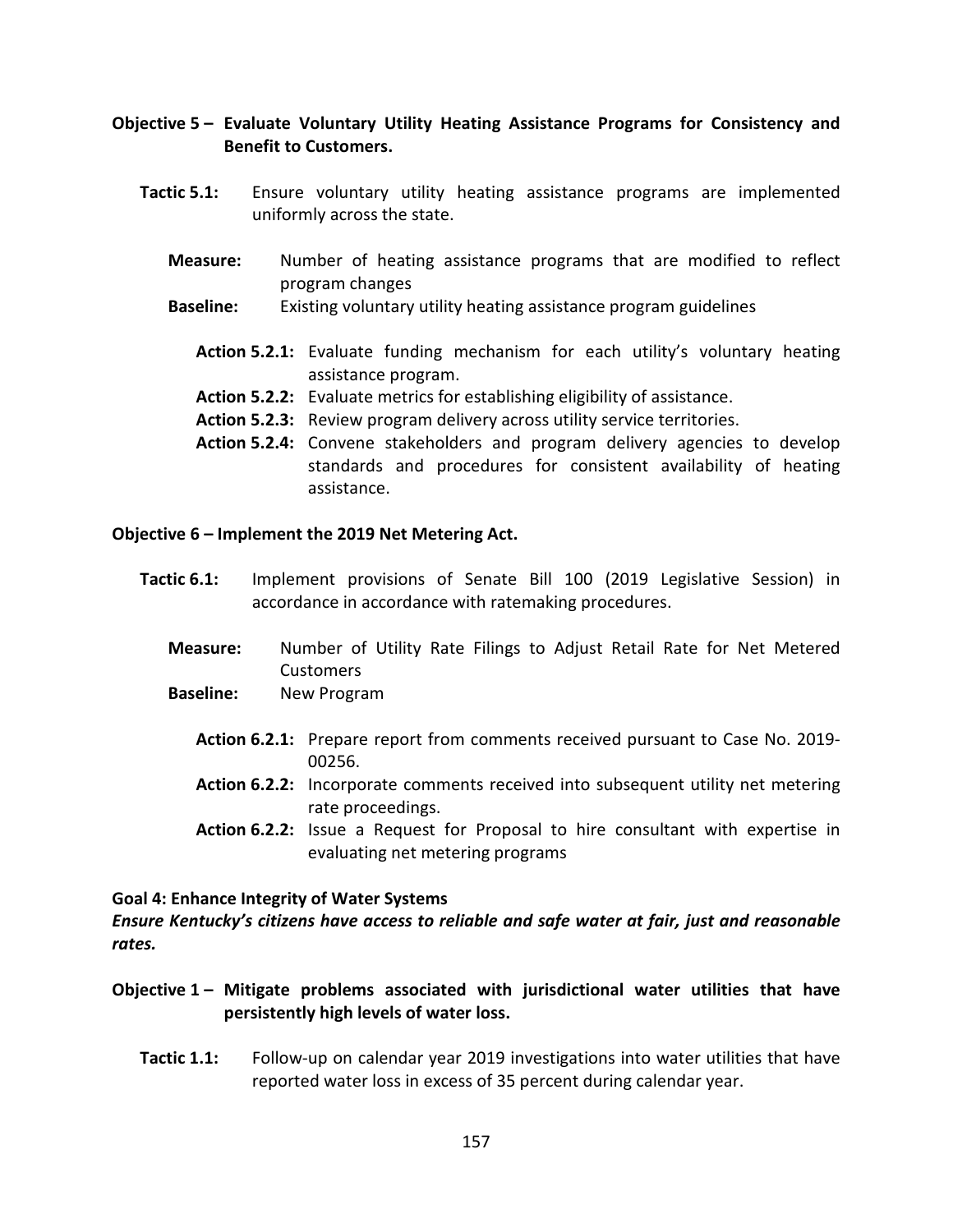- Measure: Reports from water utilities pursuant to Case numbers 2014-00267; 2016-00142; and 2019-00041
- Baseline: Water utilities investigated in Case numbers 2014-00267; 2016-00142; and 2019-00041
	- Action 1.1.1: Review reports required by water utilities to address persistent water loss.
	- Action 1.1.2: Review policies and procedures developed to mitigate and prevent future water loss.
	- Action 1.1.3: Track compliance with training requirements for board members of water utilities.
	- Action 1.1.4: Amend training requirements based upon the findings of the Water Loss investigations as needed; Coordinate with other agencies and organizations that provide training to water board members, general managers and operators to provide PSC-specific training.
	- Action 1.1.5: Take steps to implement recommendations from 2019 Water Loss Report.

# Goal 5: Ensure Correspondence, Record Retention and Website are Appropriately Maintained and/or Preserved

Keep agency documentation preserved for historical reference while incorporating paper into new and existing technological solutions.

## Objective 1 – Receive and Maintain Commission Correspondence.

- **Tactic 1.1:** Process all correspondence into the appropriate filing or technological system (Docket) within one business day of receipt.
	- Measure: The number of documents received and entered into Docket
	- Baseline: Correspondence received and entered during the previous biennium
		- Action 1.1.1: Examine the current processes for each type of correspondence and evaluate the current filing (or technological) solution.
		- Action 1.1.2: Provide for evaluation training for the filings branch on new technologies.
		- Action 1.1.3: Work with all divisions to get a better understanding of the documentation, its relevance and how the filing branch could advance the Commission processes.

## Objective 2 – Convert Paper to Electronic Files

Tactic 2.1: Identify all records that can be converted from paper to digital record.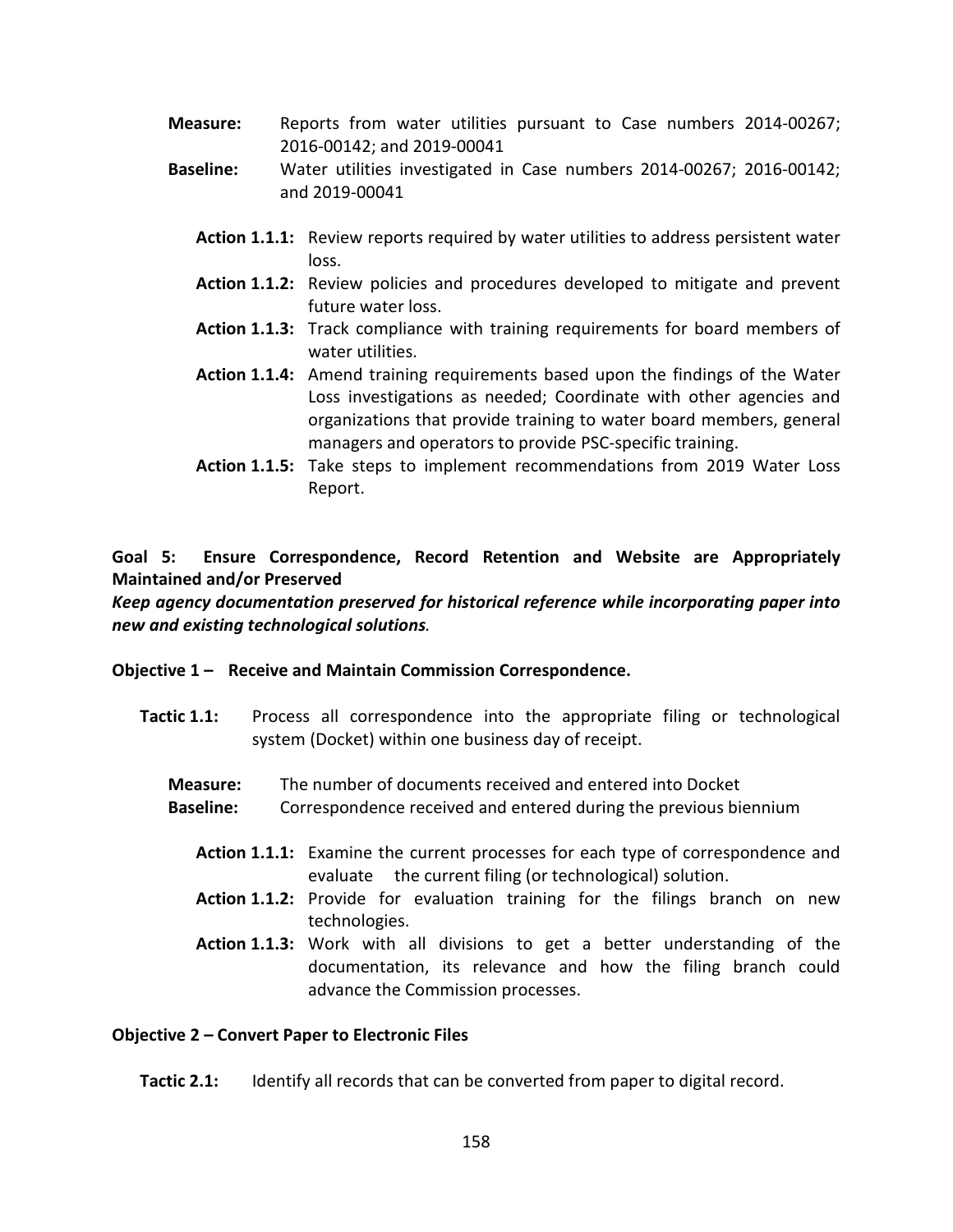- Measure: Number of categories of documents eligible for conversion
- Baseline: The lists of categories of documents compiled by each office and division
	- Action 2.1.1: Meet with executive staff to discuss the conversion of paper records to digital format.
	- Action 2.1.2: Identify how the records are to be converted and to which file system storage is appropriate.
	- Action 2.1.3: Identify what records can be converted per Kentucky Department of Library and Archives Record Retention Schedule and work with KDLA to amend schedule as needed.
	- Action 2.1.4: Create software solutions to house digital records if necessary.
- Tactic 2.2: Convert all appropriate paper files to digital format.
	- Measure: The number of linear feet of paper that is converted to digital format and recycled
	- Baseline: The number of linear feet of paper that was converted in the prior biennium
		- Action 2.2.1: Maintain standard operating procedures for each file type of paper that is to be converted to digital format.
		- Action 2.2.2: Convert each file type and keep the paper documentation.
		- Action 2.2.3: If there is documentation that does not need to be converted or maintained by the agency per Kentucky Department of Library and Archives or historical reference, the executive staff may decide if the paper documentation can be recycled.

## Objective 3 – Ensure that the Commission Website is Dynamic and a Useful Tool for Consumers, Utilities and Other Stakeholders.

- Tactic 3.1: Ensure the PSC.ky.gov stays dynamic and changes as the agency's documentation, processes, regulations, forms and other pertinent information change.
	- Measure: Updates, revisions, improvements to the website
	- Baseline: Previous version of the website
		- Action 3.1.1: Update the website with all appropriate forms and general information.
		- Action 3.1.2: Update the website with all appropriate information for the consumer and utility.
		- Action 3.1.3: Update the website with all appropriate Commission records.
		- Action 3.1.4: Evaluate website modifications that provide ease of access to information.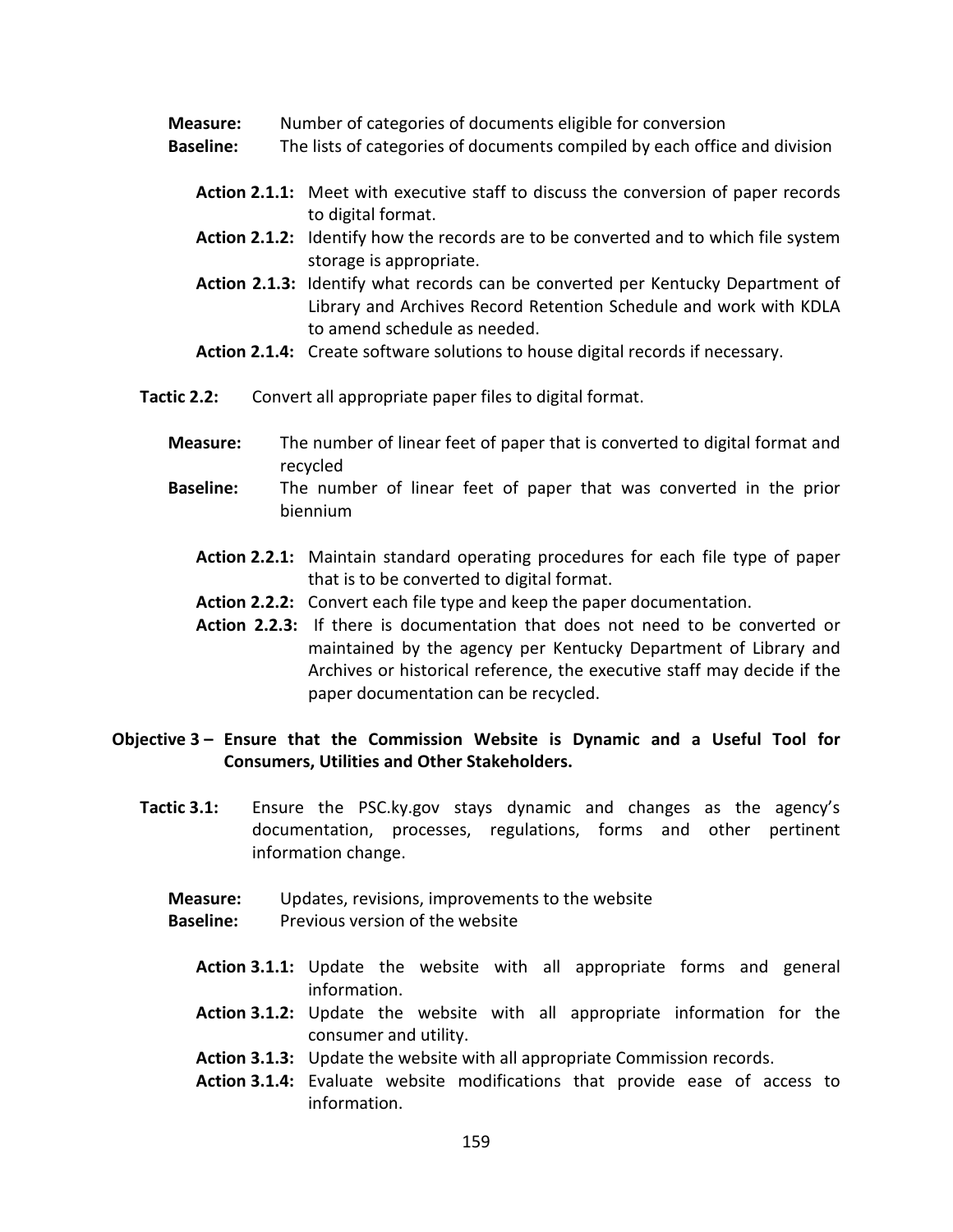- Action 3.1.5: Continue to program the website as a portal for the utilities and/or the consumers to submit reports, filings or complaints.
- Action 3.1.6: Maintain working hyperlinks on the website.

#### Goal 6: Improve the Utility Inspection Program

Foster the provision of safe and reliable utility services for public consumption at fair and just rates by conducting inspections of each utility.

## Objective 1 – Maintain an Inspection Schedule Calendar.

- Tactic 1.1: Ensure each utility is inspected in a timely manner to check for violation(s) of the regulations, protect the consumer and maintain the safety of the utility.
	- Measure: The elapsed time between inspections for utilities by utility type Baseline: Inspection Risk ranking for the previous calendar year
		- Action 1.1.1: Update standard operating procedures that outline the frequency each type of utility should be inspected.
		- Action 1.1.2: Conduct annual risk ranking of utility types which will determine the inspection priorities for the upcoming year.

#### Objective 2 – Maintain an Accurate Inspection and Outage Reporting System.

- Tactic 2.1: Accurately enter and maintain all inspection documentation into the Inspection Record System (IRS)
	- Measure: The number of inspection records entered and closed in the software system
	- **Baseline:** The last fiscal year of inspection records
		- Action 2.1.1: Enter inspection records into the IRS and close when appropriate.
		- Action 2.1.2: Run IRS reports to find frequency of visits, overdue responses or open/incomplete records.
- Tactic 2.2: Maintain the Outage Reporting System on the Commission website.
	- **Measure:** The number of outage reports that exist and the amount of open records. **Baseline:** The number of entered and open records per year over the previous biennial.
		- Action 2.2.1: Continue to enter and monitor outage records into the system and close when appropriate.
		- Action 2.2.2: Run outage reports to find open/incomplete records.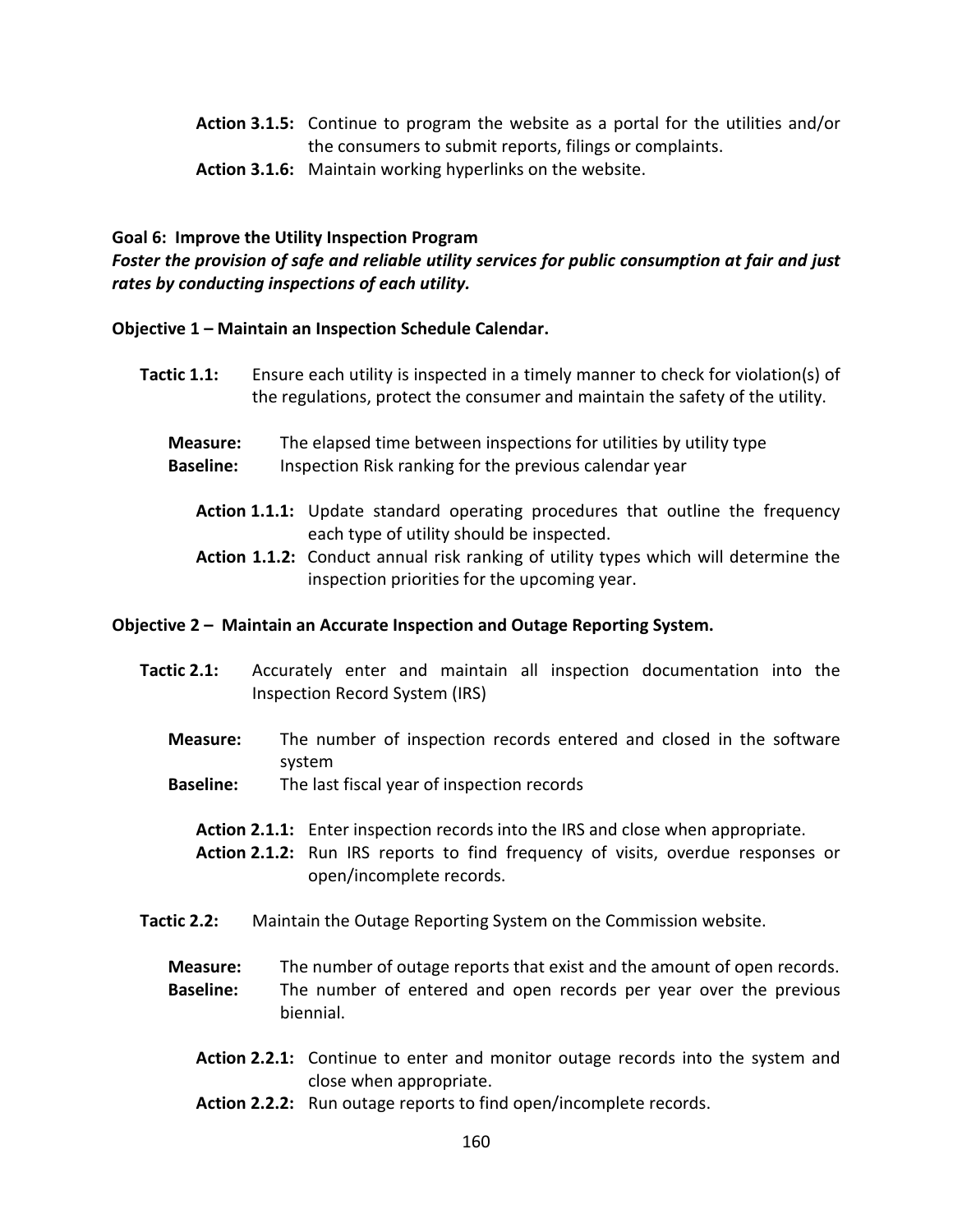- Tactic 3.2: Transition violations from the inspection process to enforcement action.
	- Measure: The number of civil penalties issued and/or show causes cases initiated. Baseline: The prior two years of civil penalties and show cause cases initiated.
		- Action 3.2.1: Ensure proper tracking of civil penalties.
		- Action 3.2.2: Transition the inspection process from the inspection phase to the enforcement and legal phase with multi-divisional tracking, cash receipts, documentation and work flow from the IRS system
		- Action 3.2.4: Ensure that civil penalties are received, credited, documented and deposited in an appropriate and timely manner.

#### Objective 5 – Ensure Continued PHMSA Accreditation and Compliance with Audit Findings.

- Tactic 5.1: Maintain PHMSA accreditation and federal funding.
	- Measure: The accreditation of PHMSA certification of inspectors
	- Baseline: The number of inspectors certified to inspect PHMSA regulated utilities and maintenance of PHMSA accreditation
		- Action 5.1.1: Manage staff to conduct inspections and keep all appropriate documentation required by PHMSA.
		- Action 5.1.2: Create and keep reports or records that PHMSA requires.
		- Action 5.1.3: Work with the PHMSA to ensure our statutes and regulations continue to be in line with federal requirements.
- Tactic 5.2: Maintain federal funding through successful PHMSA program audits.
	- Measure: The number of audit findings listed each year in the PHMSA audit and the amount of federal dollars awarded to the Commission
	- Baseline: Audit findings and federal award from previous biennium
		- Action 5.2.1: Track the audit findings, responses, solutions implemented in a document that summarizes this data on a yearly basis.
		- Action 5.2.2: Track the federal award on a yearly basis to measure against prior years funding and estimate future funding availability.
		- Action 5.2.3: Implement standard operating procedures that will reduce audit findings in the future.
		- Action 5.2.4: Respond accordingly to audit findings via a letter from the Chairman.

#### Objective 6 – Manage the Federally Approved Damage Prevention Program for Kentucky.

Tactic 6.1: Evaluate the first year of the Federally Designated Program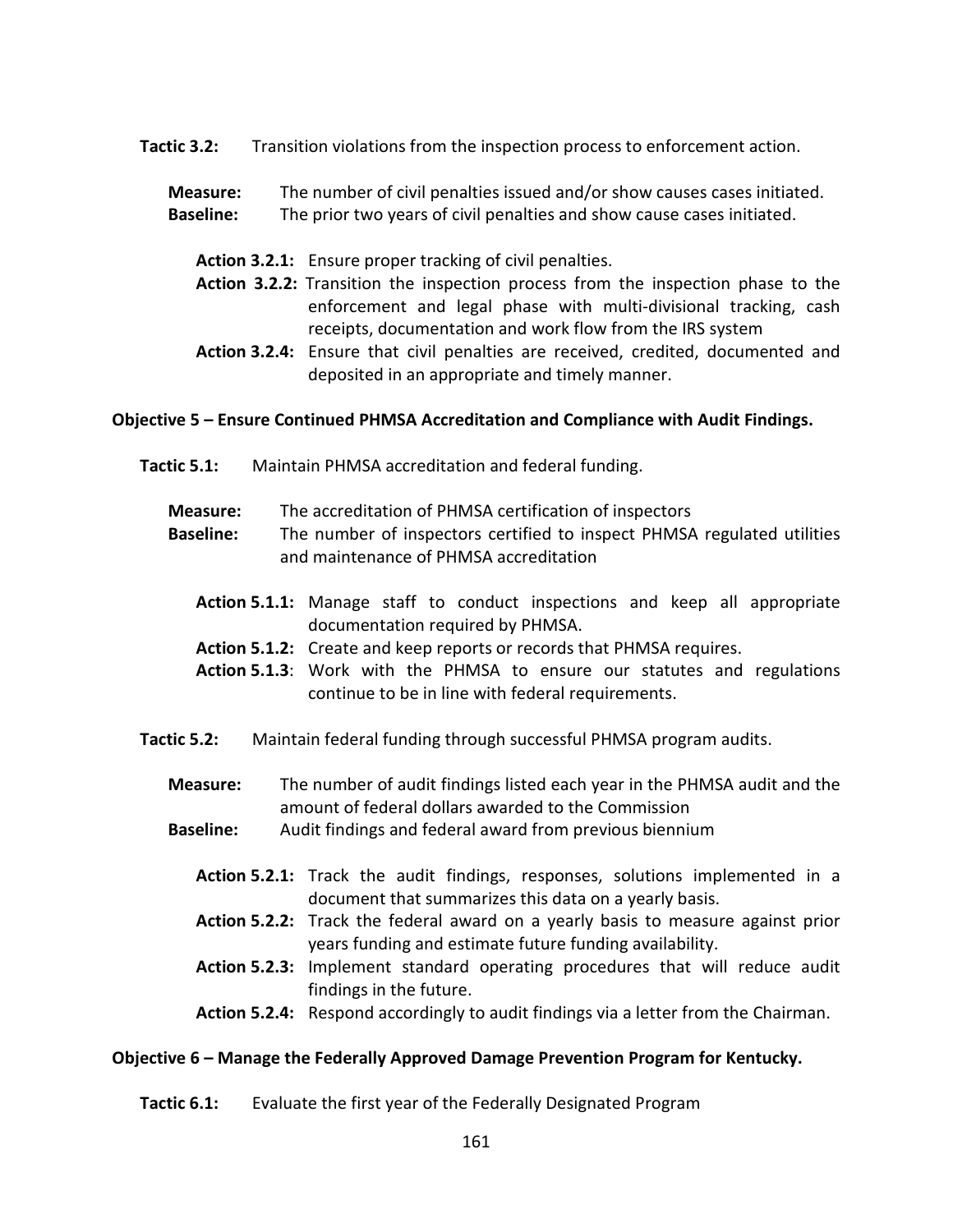- Measure: Statistical analysis of damaged utility infrastructure in relation to the amount of calls for locations and the markings of the locations per utility/location/third party contractor
- **Baseline:** Implementation of the program during its first year
	- Action 6.1.1: Review compliance with federal and state regulations involving damage prevention.
	- Action 6.1.2: Update statistical analysis of the current volume of damage prevention calls, locates, damage caused.
	- Action 6.1.3: Evaluate funding mechanism necessary to continue implementation of the regulatory program and annually apply for all federal grants for the program.
	- Action 6.1.4: Review functions of the program and the appropriate personnel to carry out those functions.
	- Action 6.1.5: Maintain the appropriate technological, human, operating resources necessary for program implementation.
	- Action 6.1.6: Continue program evaluation and modify as need arises.

#### Goal 7: Provide Consumer Services and Complaint Resolution

# Foster the provision of safe and reliable services for public consumption at fair and just rates by maintaining positive consumer services and complaint resolution.

- Objective 1 Provide Assistance to the Citizens of the Commonwealth with Issues regarding regulated utility service.
	- **Tactic 1.1:** Answer calls in a courteous manner, while assisting customers quickly and efficiently.
		- Measure: Track statistics on number of callers, complaints by utility type, etc.
		- Baseline: Data on requests for assistance from the previous biennium.
			- Action 1.1.1: Identify issue customer has with utility service.
			- Action 1.1.2: Coordinate with utility representatives to address the issue and contact the customer with resolution, as applicable.
			- Action 1.1.3: Report statistical finding by week, month, and year to PSC management staff.

## Goal 8: Provide Utility Assistance Programs

## Foster the provision of safe and reliable services for public consumption at fair and just rates by providing utility assistance programs.

#### Objective 1 – Provide Management Audits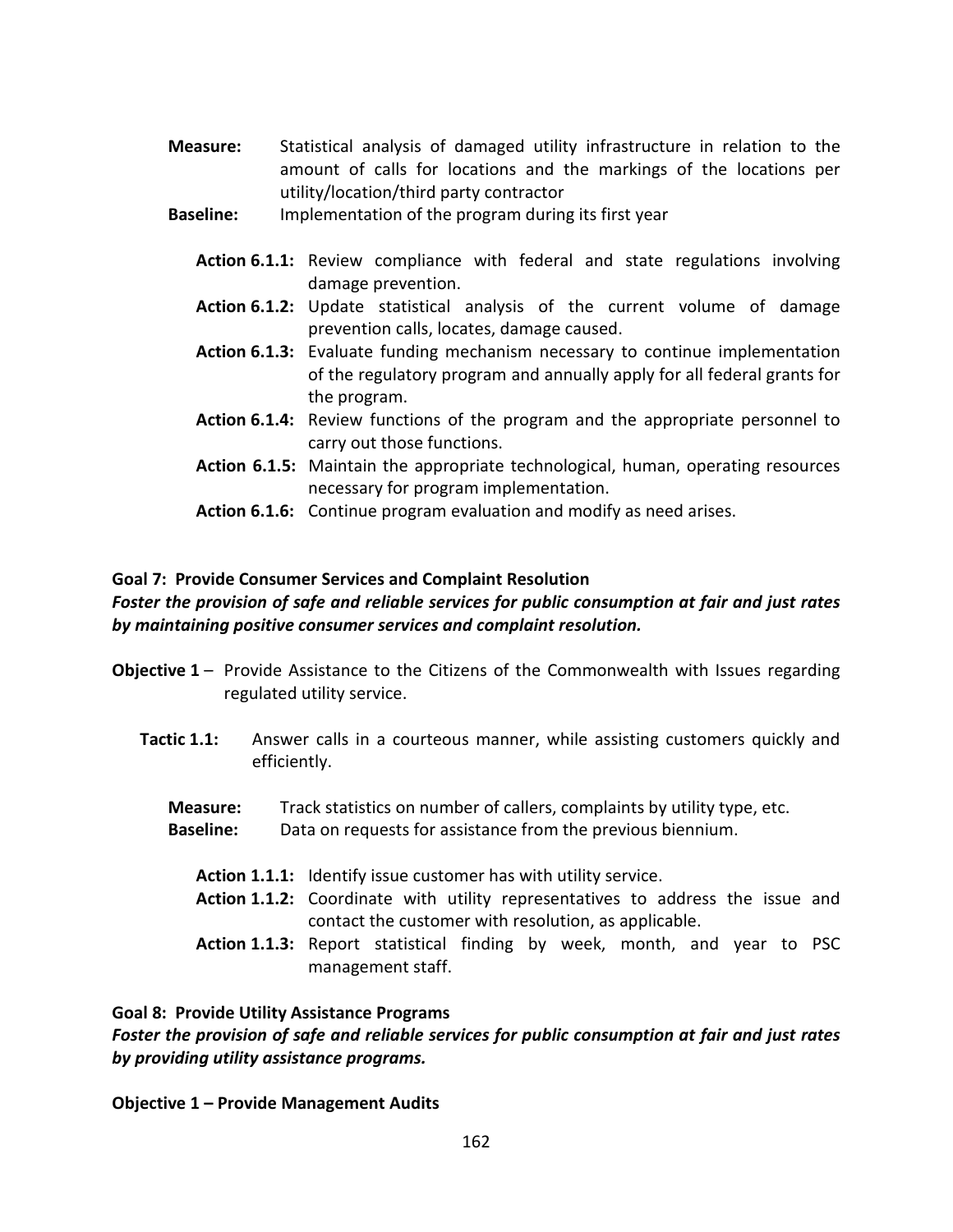Tactic 1.1: Evaluate utilities through management audits.

#### Measure: The number and results of the management audits per year.

Baseline: Management audits from the previous biennium.

- Action 1.1.1: Designate staff to perform management audits. At a minimum, one person should be designated to do non-recurring focused audits. As resources allow, scheduled, recurring audits should occur as originally envisioned.
- Action 1.1.2: Set up an assessment of order of utilities to audit and the frequency of the recurring audits. Perform focused audits as set out by the Commission.
- Action 1.1.3: Perform the management audits.
- Action 1.1.4: Keep all records of the management audits for future reference for the agency.

#### Objective 2 – Rate Case Analysis

| Tactic 2.1: |  | Provide staffing and financial resources for processing rate cases. |
|-------------|--|---------------------------------------------------------------------|
|-------------|--|---------------------------------------------------------------------|

| Measure: | The number of rate cases per year. |
|----------|------------------------------------|
|----------|------------------------------------|

- **Baseline:** The number of rate cases the prior ten fiscal years.
	- Action 2.1.1: Process rate cases as filed by utilities.
	- Action 2.1.2: Process cases, providing any necessary interrogatories and financial analytical resources to the Commission. Team-Assist in hearings on as needed basis.
	- Action 2.1.3: Provide assistance in rate cases for utilities with less than \$5,000,000 in gross intrastate revenue and who request alternative rate filing procedures.
	- Action 2.1.3: If staffing is insufficient to process cases, ensure that any professional service contract for financial consultation results in a contractor that has a thorough understanding of utility finances and regulations.
- Tactic 2.2: Financing Case and Certificate of Public Convenience and Necessity analysis
	- Measure: The number of Orders for financing cases and CPCN cases issued each year.
	- Baseline: The number from the previous ten fiscal years.
		- Action 2.2.1: Analyze utility request for authorization for construction of facilities in conjunction with financing, or refinancing, proposed by utility in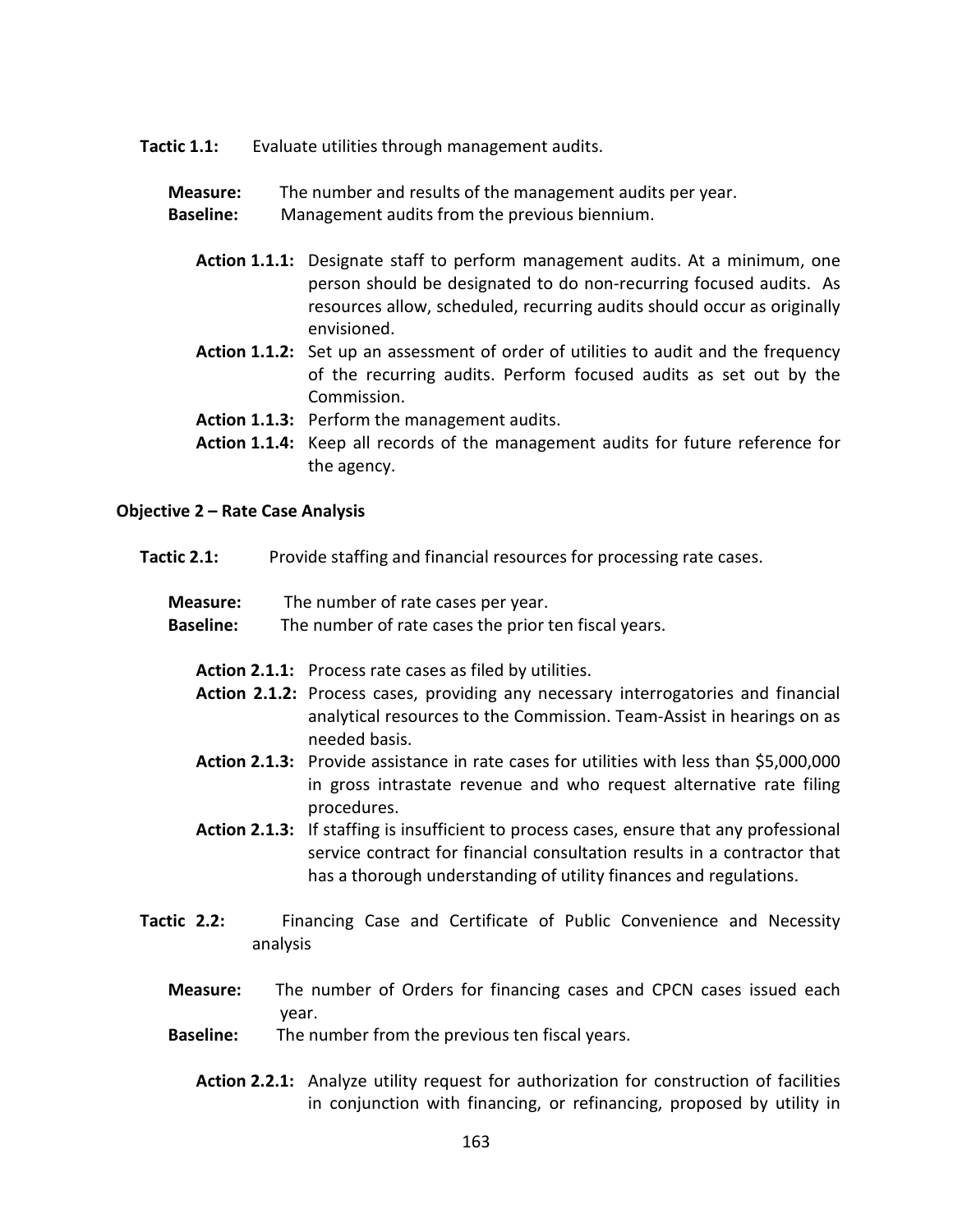accordance with the Statutes and Regulations guiding the Commission.

- Action 2.2.2: For financing proposals, use sound financial principles including net present value analysis to analyze utility debt and how financing would affect the current debt structure and overall debt expense. For CPCN and financing cases, provide analysis regarding need for facilities and analysis of cost of facilities.
- Action 2.2.3.: For CPCNs and rate increases for water utilities due to receipt of federal funding, ensure that all necessary documentation is filed and that the case is processed within the statutory timeline.
- Action 2.2.4: Maintain all appropriate documentation for agency consideration or reference.

# Goal 9: Provide Information and Data and Improve Technology Promote consumer, utility and shareholder confidence through education, media relations and technological solutions.

## Objective 1 – Provide Public, Consumer and Utility Education and Outreach.

- Tactic 1.1: Make relevant and current information available to the public.
	- Measure: The number of informational distributions each year.
	- Baseline: Information provided during the previous biennium.
		- Action 1.1.1: Host public meetings as appropriate.
		- Action 1.1.2: Maintain distribution system for regulatory changes, newsletters, rate information, reminders of filings due, change of contacts, process changes, etc.
		- Action 1.1.3: Ensure the website is interactive where both utilities and consumers can "Contact Us" or list individual email accounts for different subject matters.
		- Action 1.1.4: Post all necessary public information on the website.

## Objective 2 – Manage Media Relations.

- Tactic 2.1: Ensure media relations exist in and positive manner for the Commission.
	- Measure: The number of media correspondence made each year.
	- Baseline: Media correspondence and inquiries from the previous biennium.
		- Action 2.1.1: Maintain a media distribution list and/or contact list for distinct areas of information.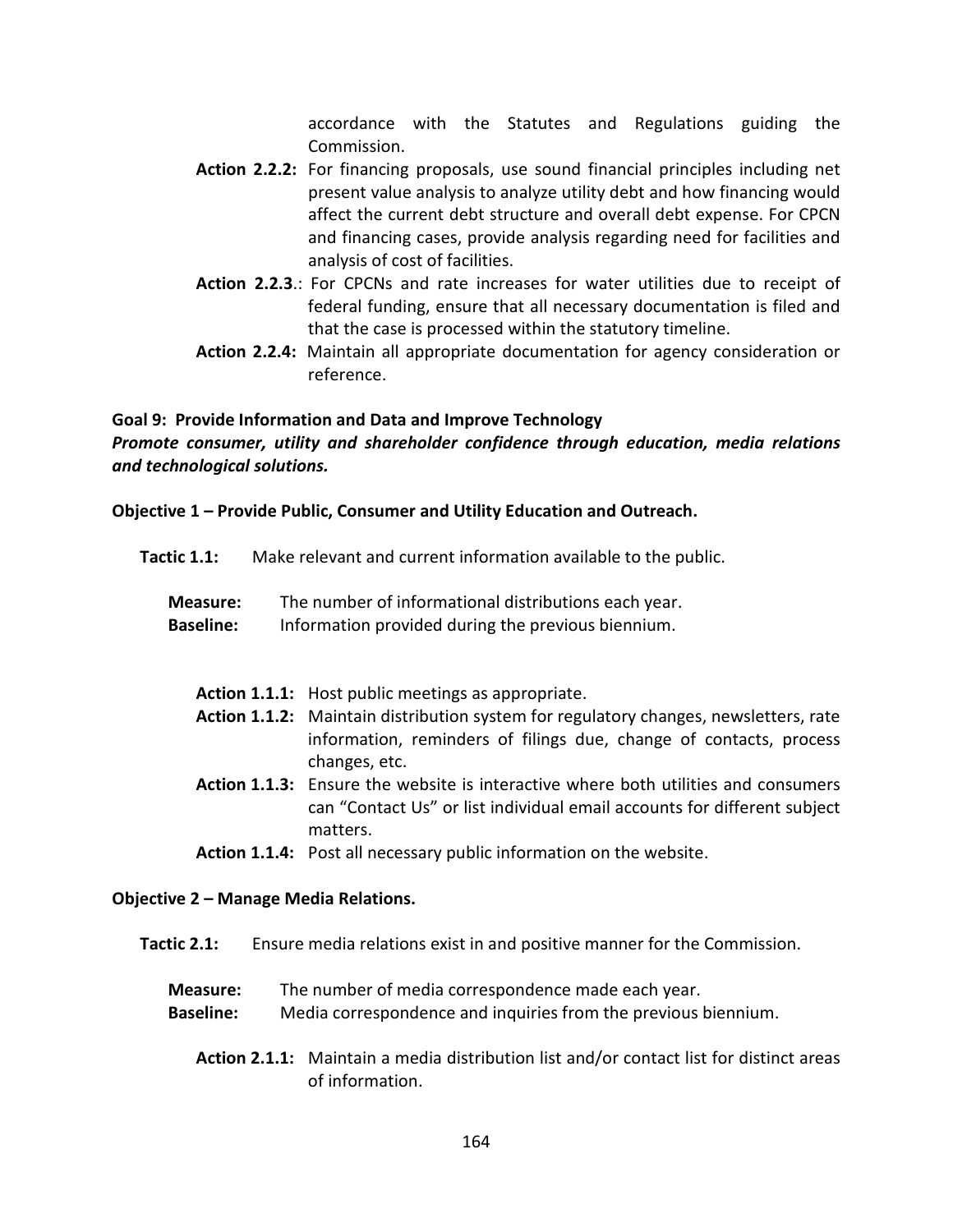- Action 2.1.2: Have a media protocol standard operating procedure to guide Commission employees if contacted by members of the media.
- Action 2.1.3: Ensure that trained staff conduct all media relations with approval of Commission executives.
- Action 2.1.4: Provide formal training to any staff prior who might have interaction with the media.
- Action 2.1.5: Maintain a social media presence.

#### Objective 3 – Enable Technological Solutions.

- Tactic 3.1: Analyze all reporting to the Commission from the utilities and provide a technological solution for data storage and statistical analysis.
	- Measure: The number of reports that come into PSC that are captured in a database format that can be queried and designed to run reports.
	- **Baseline:** The number of reports from the previous biennium.
		- Action 3.1.1: Meet with staff to identify all reports that come to the agency which are regulatory required.
		- Action 3.1.2: Identify how each report is used, should be used, or could be improved.
		- Action 3.1.3: Analyze if any reports are no longer needed, can be combined by the utility or received in a more efficient manner.
		- Action 3.1.4: Program the E-form and E-filings of simplified reporting after eliminating or reducing any red tape reductions on behalf of the utility.
		- Action 3.1.5: Document new processes, technology and implement the technological solution.
- Tactic 3.2: Incorporate and maintain all data into an enterprise wide technological system solution(s).
	- Measure: The amount of data points that can be assembled under a unified utility query or inquiry.
	- Baseline: The current fiscal year data points that are outside of one action query.
		- Action 3.2.1: Identify all data that is not available for query.
		- Action 3.2.2: Incorporate that data to a system that will bring it to a full utility query.
- Tactic 3.3: Maintain hardware and software needs for the agency.

## Measure: The number of information technology requests and implementations. Baseline: The number of requests sent to EEC PSC IT per year.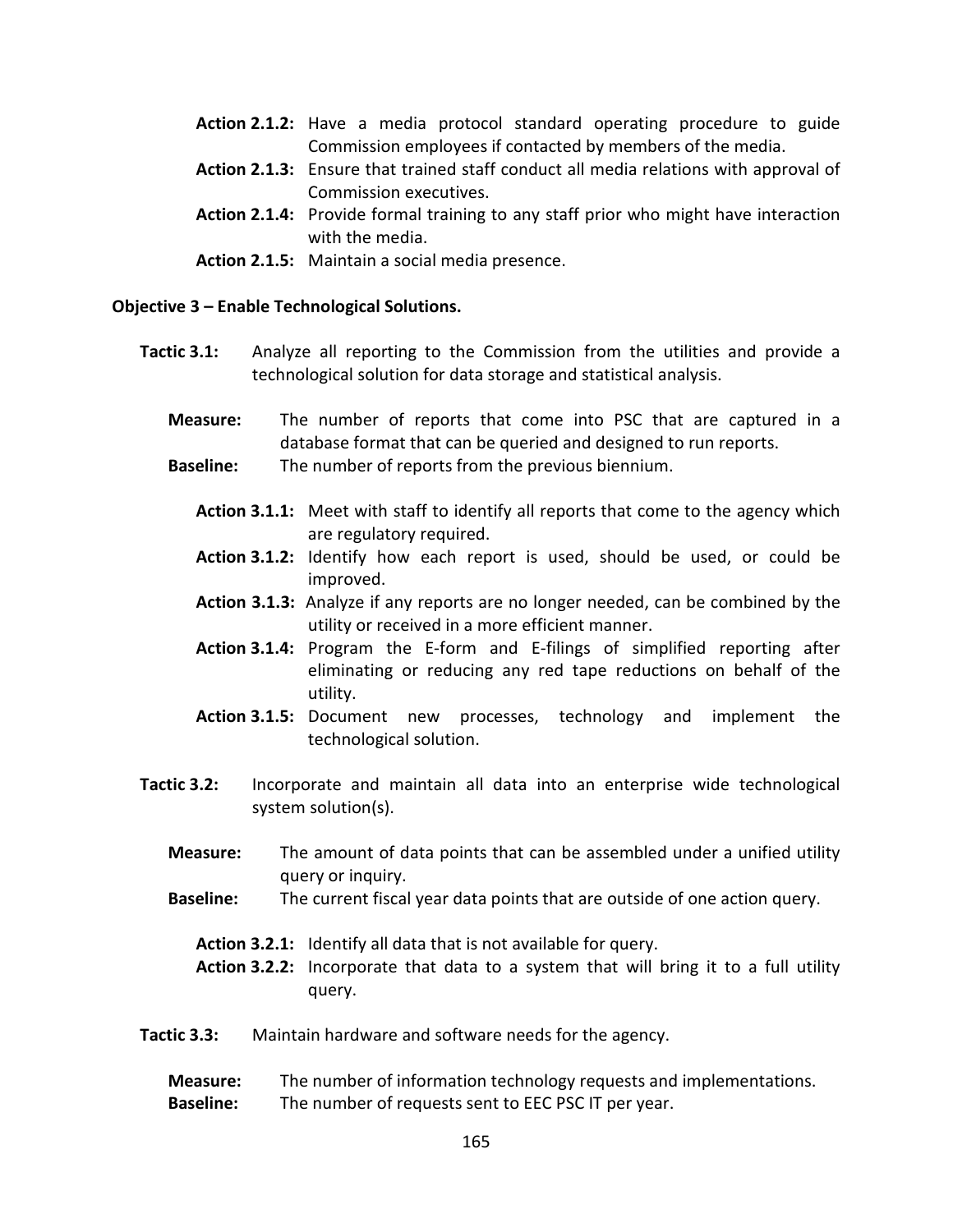- Action 3.3.1: Obtain the appropriate access to import or export data when in the office or via mobile application.
- Action 3.3.2: Provide solutions that will allow staff to have the technology or data when they are not at their desk or office.
- Action 3.3.3: Utilize SharePoint and/or other routing software to eliminate paper, document tracking and other manual duties.
- Action 3.3.4: Maintain appropriate hardware that will promote the agency in fulfilling the strategic plan.
- Action 3.3.5: Upgrade and implement new software to improve the efficiency of the agency.
- Action 3.3.6: Evaluate and update procedures in presenting case-related hearings to allow more options in public viewing and efficiency for all parties involved.

## Contact Information

Public Service Commission 211 Sower Boulevard P.O. Box 615 Frankfort, KY 40601 Phone: 502-564-3940 Hotline: 1-800-772-4636 Fax: 502-564-3460 Office Hours: Monday-Friday 8am-5pm

# **History**

The Kentucky Public Service Commission (PSC) was created in Chapter 145 of the Acts of the Kentucky 1934 General Assembly. Utilities under PSC jurisdiction include investor-owned electric, natural gas, telecommunications, certain water and sewage utilities, electric cooperatives and telephone cooperatives, and water districts and associations. The PSC does not regulate utilities subject to the control of cities, political subdivisions or those served by the Tennessee Valley Authority.

The Commission performs its regulatory functions through written orders following procedures outlined in Chapter 278 of the Kentucky Revised Statutes and administrative regulations promulgated by the Commission in Chapter 807 of the Kentucky Administrative Regulations. Changes in PSC jurisdiction have included the removal of municipally owned utilities from Commission authority in 1936 by the Kentucky General Assembly.